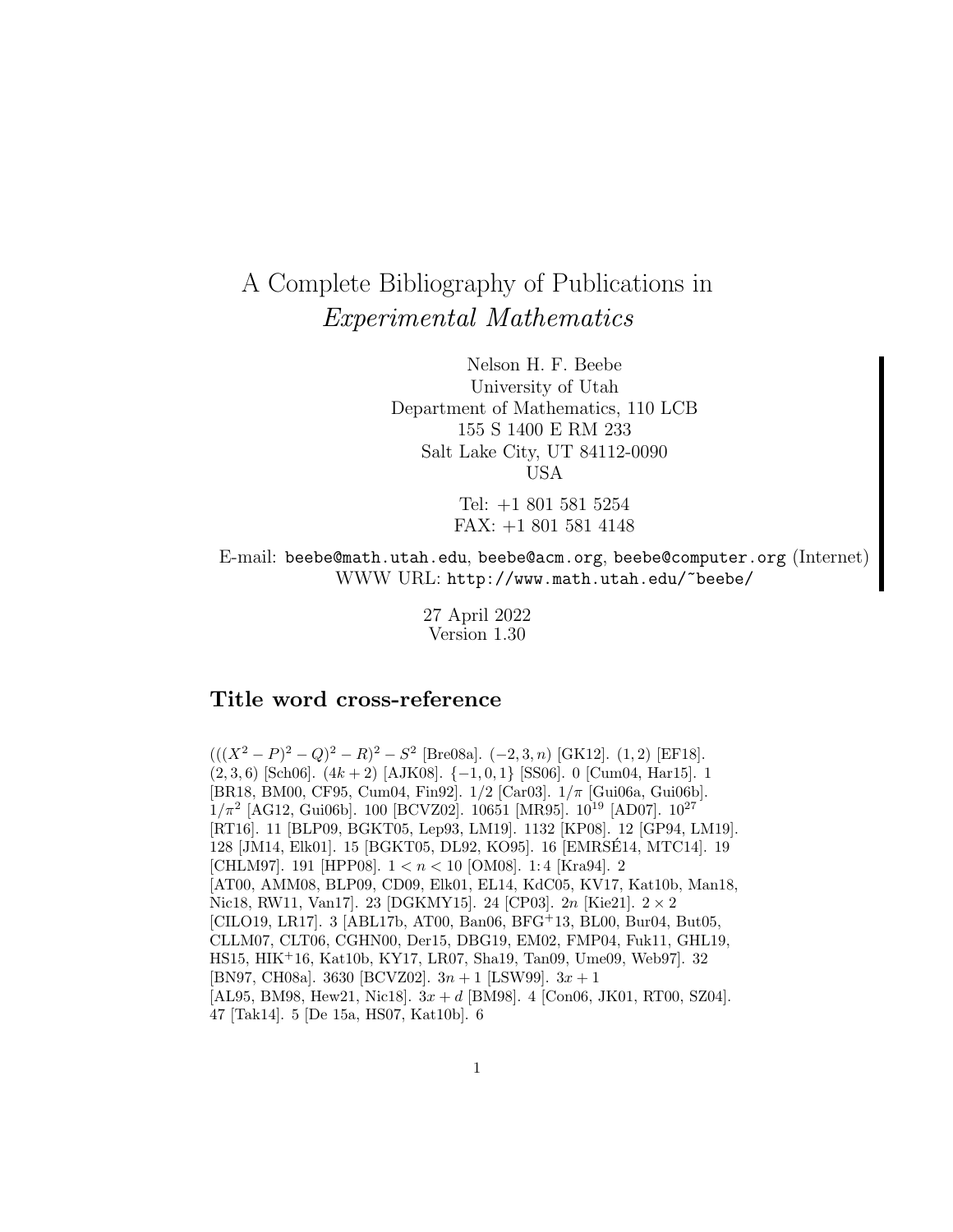$[ALT+12, FP92, FP93, FPDH98, HP08], 6, 6$  [Nil03]. 7  $[ALT+12, BGKT05]$ . 71 [Tak14]. 8 [ALT<sup>+</sup>12, BN97, Bur07, FJ96]. 8.875  $\cdot$  10<sup>30</sup> [HP13]. 89 [Tak14]. 9 [MP01]. [0.5, 1) [Hew21]. <sup>2</sup> [GM18]. <sup>3</sup> [GMY21]. A [Esc14, GK12].  $a^3 + b^3 = c^p$  [Kra98].  $A_3(2)$  [AB98].  $A_5$  [FP92].  $A_6$  [FP93]. abc [Nit93]. Aut $(F_2)$  [Đok00].  $ax + by \equiv 1$  [BHK05].  $B_2[g]$  [HP18]. mod $\ell$  [Die04a]. mod $p$ [Muk21].  $C^2$  [BFK+92]. D [Esc14, BGKMI01, HK02b, Har15].  $D_4$  [CCEK07].  $DW(5, 2)$  [Pra05].  $E_{6(-26)}$  [JN06].  $E_{6(6)}$  [JN06].  $E_8$  [GMR20].  $\ell$  [DJP<sup>+</sup>05].  $\ell > 5$  [Die04a]. End(A) = **Z** [Die02].  $F$  [HHRS21].  $f(2,3,4)$  [DR08].  $F(2,9)$ [Hol95].  $F_{11}$  [MSS15].  $F_2$  [Đok00].  $F_4$  [Pur18]. Fi<sub>23</sub> [GHL19].  $g$  [GPS18].  $\Gamma$ [Oud11].  $\Gamma_0(4)$  [BFM13]. GL $(3, \mathbf{Z})$  [AAC98]. GL<sub>2</sub>( $\mathbf{F}_p$ ) [Lip21]. GL<sub>24</sub>(**Q**) [Neb96].  $H(q, n)$  [KO95].  $h^*$  [BL21].  $H_4$  [Alv08].  $j(z)$  [BK03].  $J_0(N)$  [Web97].  $J_3$  [SW95, Lee04].  $K$  [ST05].  $K3$  [EOT11, Shi16, Jai09].  $K^3$  [SK11].  $L$ [BDM<sup>+</sup>18, BBW17, Boy98, DFK04, DD03a, DG21, Dok04, Dum01, FK10, FK12, Fer92, Hir00, Mil06, Oma01, Ots15, PT08, Tan09, OB19].  $L(1/2, \chi_d)$ [AR12].  $L^2$  [GGM11].  $L^p$  [Joh08].  $\Lambda(n)$  [PR17b].  $\Lambda(n)/n$  [PR17b]. log 2 [Bri01].  $M_{11}$  [BDL96].  $M_{12}$  [CEM06].  $M_{13}$  [CEM06].  $M_{22}$  [SW93].  $M_{24}$ [Gra96, Pfe97, EOT11]. **C**<sup>2</sup> [BZ16]. **F**<sup>2</sup> [Lom02]. **F**<sup>q</sup> [GS05]. **P**<sup>2</sup> [BDM07].  ${\bf P}^m \times {\bf P}^n$  [AB09]. **Q** [Del01]. **T**<sup>3</sup> [GMK19]. **Z**<sub>29</sub> [KM20]. **Z**<sub>31</sub> [KM20]. **C<sup>0</sup>** [BA02]. **R**<sup>2</sup> [AL03]. K [Tar92].  $\mathcal{O}(1, 2)$  [AB09].  $\iint_{3}$  [GL15].  $\mu$  [War11].  $\mu \geq \tau$ [Sha19]. n [BMRS19, CC07, GSS16, KO95, OM08, Rei96]. n + 3 [BDP16].  $N = 14$  [MT15].  $n \le 6$  [Oha08].  $n \times 2$  [LR17]. O(3,1) [FWW02]. Out( $F_n$ ) [Oha08].  $p$ [AAC98, BBF12, Boy94, BGMR06, CGM15, FI18, GM18, PR03, WS98]. PGL(3, **C**) [BFG<sup>+</sup>13].  $\pi$  [AKP03, BBC<sup>+</sup>12, Chu05, Gan14].  $\pi(x)$  [Gar02].  $\pi$ (3, C) [BFG<sup>+</sup>13].  $\pi$  [AKP03, BBC<sup>+</sup>12, Chu05, Gan14].  $\pi(x)$  [Gan $\pi/\sqrt{3}$  [Bri01].  $\pm$  [Kat10b].  $\pm$ 1 [BC99]. PSL(2, **Z**) [Ave10b]. PSL(2, **Z**) [HR92a, CP03, Cum04]. **Q** [Fer96, APS04, FK09, KS01, vB22, Hik03, JST16]. Q(<sup>√</sup> 5) [CD09, Dem05]. **Q**(T) [Gra96]. q − 1 [Har15]. R [GP06, Rim92]. R<sup>3</sup> [CLW15]. S [Wil06, CFH+15].  $S_5$  [FPDH98].  $S_n$  [War11]. SL $(2, C)$  [FGT10]. SL(3, **C**) [FGK<sup>+</sup>16]. SL(3, **Z**) [LR11]. SL(3, **Z**) [AM92, vGvdKTV97]. SL(4, **R**) [CLT06]. SL(4, **Z**) [LT18]. SL<sup>2</sup> [LR92]. SL2[**Z**/p**Z**] [RS19]. SL3(F2) [APS04].  $\mathcal{L}[L_1]$  [Consequence] [Consequence]. SL<sub>2</sub> [DR92]. SL<sub>2</sub>[D|PD] [RS19]. SL<sub>3</sub>(F<sub>2</sub>) [Alson]<br>  $\mathcal{L}[S_3]$  [Con21]. Sp<sub>2n</sub>((C)) [EGP<sup>+</sup>12].  $\sqrt{d}$  [Duj01].  $\sqrt{|[Cyrillic - sha]|}$ [Qua06]. SU(2, 1) [GK21]. SU(3) [Coq20]. SU( $N + 1$ ) [GdlI07]. T [HHRS21, HM12, NT15, She09].  $\theta$  [DdLV14].  $\times$  [DH22].  $u$  [GMK19].  $W$ [KO95, Fuk11].  $W(2,6)$  [KP08].  $W(2n+1)$  [WPW97].  $X_0^+(N)$  [CB09].  $X_0^+(p)$ [Gal99].  $x_1 + x_2 + \cdots + x_k + c = x_{k+1}$  [BMRS19].  $X_E(7)$  [HK03].  $X_{\text{nd\'{e}p}}(11)$ [Hal98].  $xy$  [BHK05].  $xy + yz + xz = n$  [Pet04].  $xy + yz + zx$  [BC00].  $Y^2 = X^5 + k$  [Bre08b]. **Z**<sup>2</sup> [GG97]. **Z**<sub>2</sub> [FK09]. **Z**<sub>p</sub> [FK02].  $\zeta(1/2)$  [Vin01].  $\zeta(2n+2)$  [BBB06].  $\zeta(4n+3)$  [AG99, BB97].  $\zeta(\frac{1}{2})$  [Bax02].

**-additive** [CF95, Fin92]. **-Adic**

[ABL17b, AMM08, BGMR06, CGM15, GM18, RW11, Boy94, WS98]. **-ary** [GPS18]. **-Associahedra** [Man18]. **-block** [CHLM97]. **-Braids** [HS07]. **-Class** [DJP<sup>+</sup>05]. **-Clue** [MTC14]. **-Coefficient** [War11]. **-Color** [BMRS19].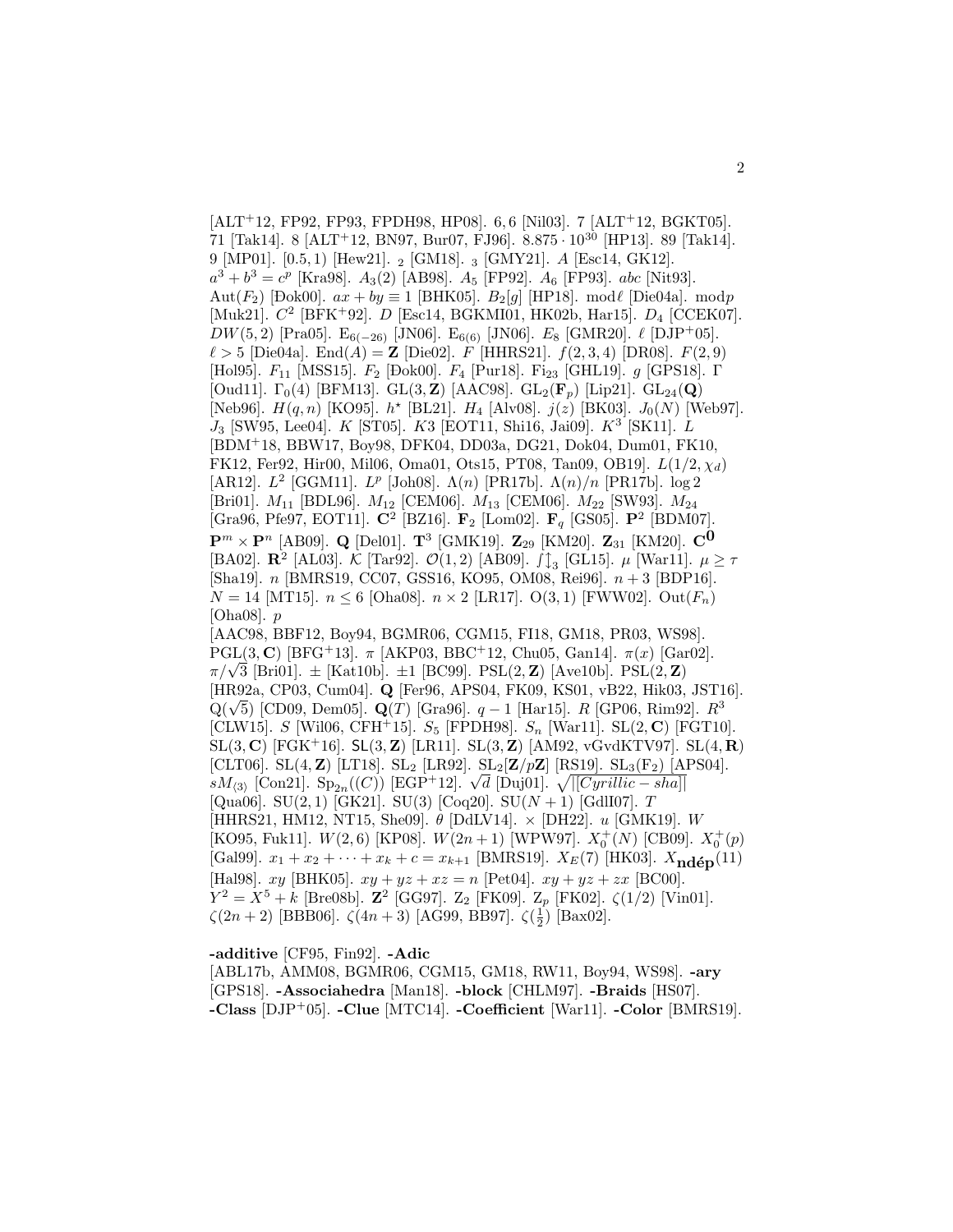**-Complex** [Car03]. **-Convergence** [Oud11]. **-Crossing** [LM19]. **-cube** [Rei96]. **-Cycles** [AJK08]. **-Dimensional** [BGKMI01, EM02, HK02b, BN97, DBG19]. **-Expansions** [JST16]. **-Extension** [FK09]. **-Extensions** [APS04, FK02, KM20]. **-Functions** [BBW17, DFK04, Dok04, Dum01, FK10, FK12, Mil06, Oma01, Ots15, Boy98]. **-Graph** [HM12]. **-graphs** [KO95]. **-Groups** [BBF12, ST05]. **-Homology** [GL15]. **-Integral** [GP06]. **-Invariant** [Wil06]. **-Invariants** [Fuk11, DG21]. **-Iterations** [She09]. **-Loop** [GSS16]. **-Manifold** [BFG<sup>+</sup>13, Bur04]. **-Manifolds** [Ban06, CLLM07, Con06, CLT06, Der15, FMP04, HIK<sup>+</sup>16, But05, CGHN00, RT00]. **-Measures** [GMK19]. **-Modular** [GHL19, OB19]. **-Number** [DdLV14, Lip21]. **-periodic** [KdC05]. **-Polynomial** [GK12]. **-Polynomials** [BL21]. **-Polytopes** [SZ04]. **-problem** [LSW99]. **-rang** [Lep93]. **-Regular** [SW10]. **-Representations** [BFG<sup>+</sup>13]. **-Series** [Hik03, DD03a, PT08]. **-singularities** [Tar92]. **-Space** [KY17, Ume09, Tan09]. **-Spaces** [JK01]. **-Sphere** [HS15, BL00]. **-Spheres** [Fuk11, Tan09]. **-String** [OM08]. **-Sufficiency** [BA02]. **-Tetrahedron** [Bur07]. **-trees** [Rim92]. **-Type** [Sha19, GM18]. **-Types** [EL14]. **-Unit** [CFH<sup>+</sup>15]. **-values** [BDM<sup>+</sup>18, Hir00].

**1** [BDM07]. **16-vertex** [BL00]. **1997** [ELT<sup>+</sup>97].

**Abel** [Sze98]. **abelian** [Lou98, Die02, ET14, GM18, HM02, MSS18, Sch19]. **Absolute** [Fla08]. **Abstract** [SSS03]. **Abundant** [Bri06, Del98]. **Acceleration** [CS22, CVZ00]. **Accumulation** [GW18]. **Accuracy** [MV10]. **Accurate** [Pau17]. **Achille** [FWW02]. **Actions** [JR02]. **Addenda** [HMM99]. **additive** [CF95, Fin92]. **Addressing** [ACG<sup>+</sup>21]. **Adelic** [Gre10]. **Adic** [ABL17b, AMM08, Boy94, BGMR06, CGM15, GM18, RW11, WS98]. **Adjoint** [Wei14, Hir00]. **Advanced** [XKA14]. **Affine** [BS99, CO02, EHPN20, KL21, SS06, HSV94]. **after** [BCVZ02]. **Agashe** [LS02]. **AGM** [BCF04, BC04]. **ago** [PZHC09]. **Aharonov** [BNH11]. **al** [Gan17, Wan01]. **Alan** [CLLM07]. **Alexander** [DFJ12, Hor14, Koh18]. **Algebra** [Alv08, BH04, HV19, HP06, HP08, HHS21, MSS18, MPY17, Pur18, Roo08]. **Algebraic** [BCM21, BHM<sup>+</sup>13, BHI<sup>+</sup>11, CR01, Dum13, EF18, GMR20, Kid04, Kre10, MR10, ST19b, Ver00, Wal94]. **Algebras** [BEN12, BZ17, BH04, EM17, GdlI07, Hum02, JN06, KW08, KY20, LL21, LS03, LS07, Rit07, Soh21, dG05, BJS<sup>+</sup>21, KO95, Sch05, dG02b]. **alg´ebrique** [Wal94, Wal95]. **algébriques** [Ber95]. **Algorithm** [Dem08, DN04, DJP<sup>+</sup>05, FIS<sup>+</sup>14, GG03, Har02, IZ14, Kap07, KB19, MM01, MN14, Opg01, Sch04, Sch07, Wad06, Bri00, BJP94, DU95, HR92b]. **Algorithmic** [BBvBK15, JR02, BB92]. **algorithmique** [BB92]. **Algorithms** [DG02a, DFH20, EM17, ERSÉ19, Klü02, LR17, Nit93, Sca09, HMM98, HMM99]. **Aliquot** [BCVZ02, CGJM20, SS11]. **Almkvist** [Riv04]. **Almkvist-Granville** [Riv04]. **Almost**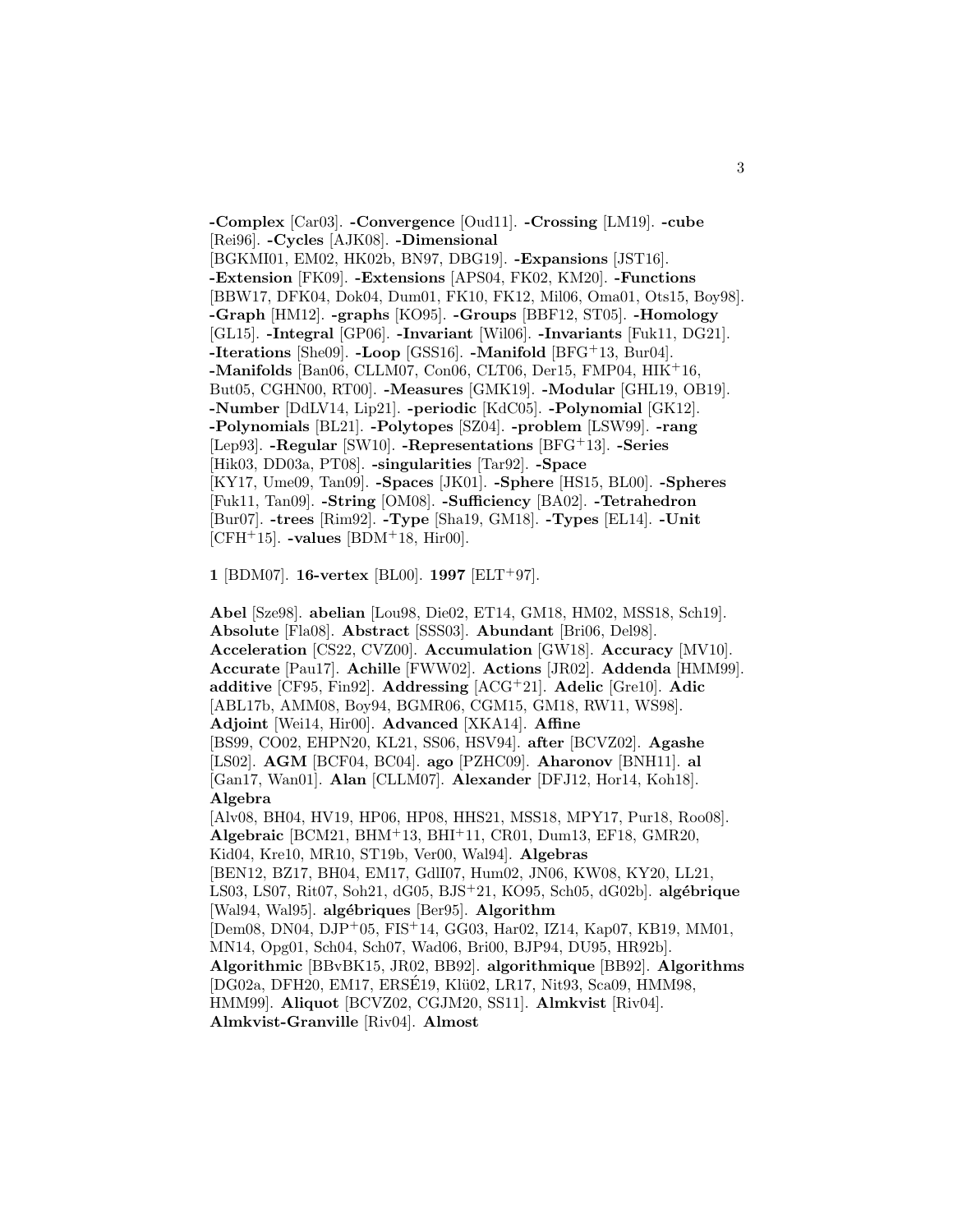[Bur10, EL09, EGSC18, Har02, Kob01, LL94]. **almost-free** [LL94]. **Alon** [RSS18]. **Along** [KKSV16]. **Alternating** [DHST08, DERZ18, SZJ04, CVZ00]. **Alternative** [DZ11, HP06, HP08, Hol95]. **Amenability** [ER19, HHRS21]. **Amicable** [SS11]. **Amod** [LS02]. **Amoebas** [The02]. **Ample** [LM17b]. **Amplitude** [Olv01]. **Analogues** [Hum02, Nic18]. **Analysis** [BBKL17, BNH11, CGJM20, DdLV14, DSV09, JR02, Sev18, XKA14, LR92]. **Analytic** [BA02, Qua06, DS95, FG99]. **analytical** [CPS<sup>+</sup>01]. **analyticity** [GMSB96]. **Andrews** [BM06]. **Angenent** [BK21]. **Angled** [Ino22]. **anneau** [Cou94]. **Anosov** [Bri04]. **Anosovs** [KKT09]. **Ansonov** [HS07]. **Any** [IT19]. Apéry [AG99, BBB06, BB97, Riv04]. Apéry-Like [Riv04, AG99, BBB06, BB97]. **Apollonian** [CJK<sup>+</sup>19, FS11]. **Appendix** [De 06a, CLLM07, GM08, LS02, Mil06, Mil93]. **Application** [BNH11, De 06a, De 06b, AB98, Boo00]. **Applications** [CMOS13, IT19, LPU11, MSV03, DE02]. **Approach** [BBC<sup>+</sup>12, BM15, DH22, IKMF16, Soh21, Vor20, Zon22, BJS<sup>+</sup>21, CPS<sup>+</sup>01, Kob94, Sch05]. **Approaches** [EGP<sup>+</sup>12, GKR01]. **Approximate** [LS04, Lam18]. **Approximately** [BK21]. **Approximating** [Bra21, iIS04]. **Approximation** [BM15, BHS09, BCPV21, GMRST14, LvF03, Mat01, Oud11, Tom96a]. **Approximations** [BCM21, Lan98]. **Arbitrary** [BPS12, ER15, Kou19, dC02]. **Area** [Ano20a, LRZ20]. **Arising** [Ano20b, Bon21]. **Arithmetic** [Aga13, APS04, BST20, GST06, GPS18, HR14a, JST16, JST20, LZ10, LR07, Mac08, PR17b, RCD21, SW12, Bre99, CGHN00, Jun00, PR03]. **Arithmetic-Geometric** [LR07]. **Arithmetical** [Lag01]. **Arithm´etique** [PR03]. **Arrangement** [Roo08, Sne05]. **Arrangements** [BGBVS20, Esc14, HR14b, Caz97]. **Arrays** [HWW05]. **Artin** [Boo06, Oma01]. **ary** [GPS18]. **aspects** [DE02, LR02]. **Associahedra** [Man18]. **Associated** [BCLM17, BHI<sup>+</sup>11, CLLM07, CL04, EGP<sup>+</sup>12, JN06, KB17, Mer20, Shi05, ST05]. **Associative** [EM17]. **Asymptotic** [ArE11, Alm98, AGS18, Alv08, BT18, CS22, DG93, GWW16, HRSS17, Hik03, MRRTS16, Pat03, Pat05, SZJ04, DE93]. **Asymptotics** [GM08, KKSV16, ST19b, JRS92]. **asymptotiques** [DE93]. **Atkin** [FHL<sup>+</sup>10]. **Atlas** [CN13]. **ATR** [GM13]. **Attached** [Die02, Lam18, Hir00]. **Attracting** [Jeo15]. **Attractors** [BDM07, De 15b, Rei96]. **author** [Mil93]. **Authors** [Ano92a, Ano93]. **Automata** [BL07, DG93, MPR94]. **Automated** [Adz17]. **Automatic** [KH19, Soh21, EIFZ96]. **Automorphic** [DS21, Boo00]. **Automorphism** [Lut13]. **Automorphisms** [DK21, KB19, Shi16, Soh21, GR00]. **Averaged** [May01]. **Averages** [CHMW15]. **Avoiding** [BCG10, dW98].

**Back** [Ano01a, Ano01b]. **backmatter** [Ano11c]. **Bad** [Kou19, Sha21]. **Bailey** [Gan17]. **Balanced** [CC07, Pec19]. **Ball** [Cra14, Muk17]. **Band** [OTZK22, KK99]. **band-gap** [KK99]. **Band-Limited** [OTZK22]. **Banded** [EGSC18]. **Bar** [TTS17]. **barycentre** [Jen00]. **Barycentric** [BKN<sup>+</sup>12, IC16].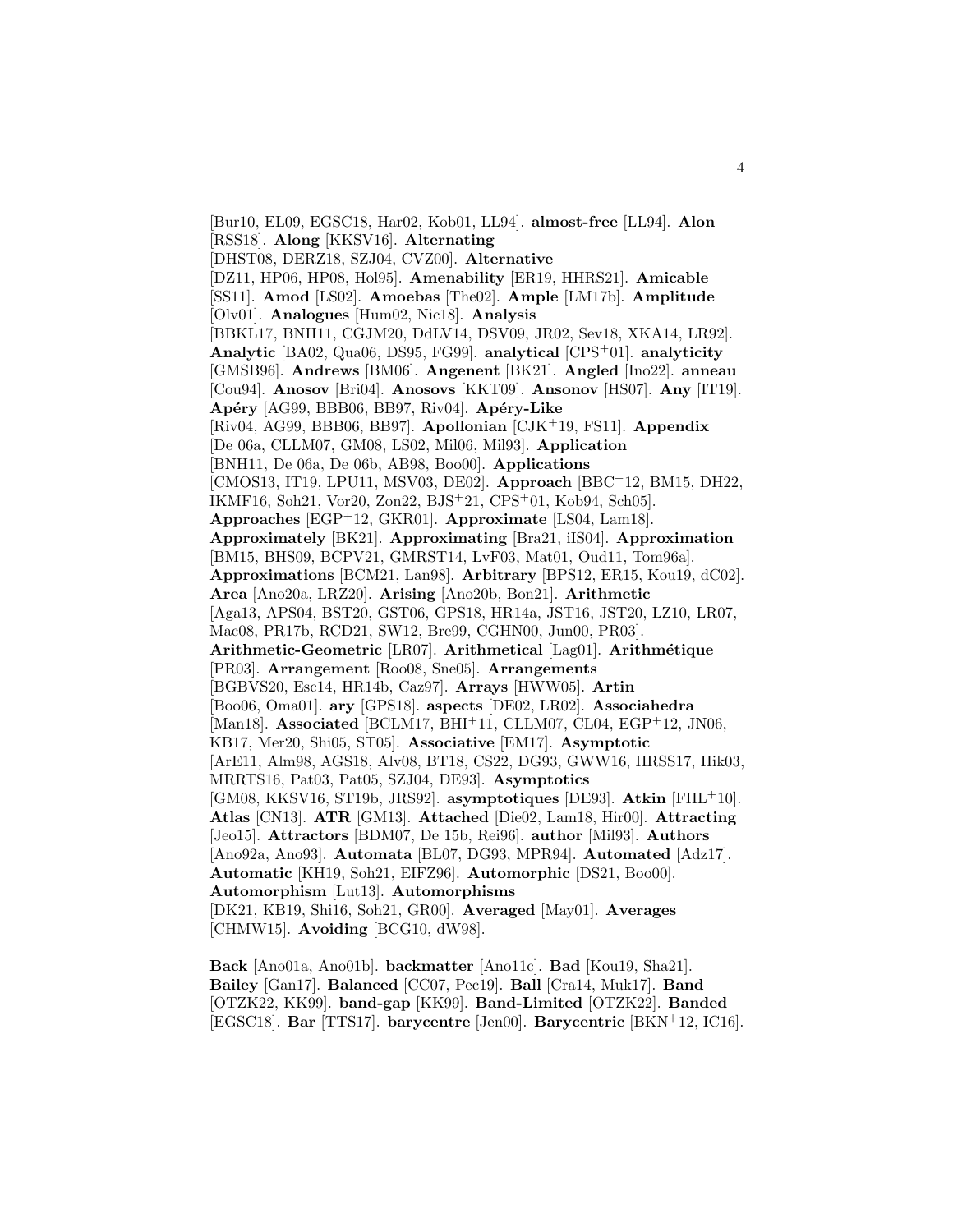**Base** [Bar06, Har15, OM08]. **Base-** [Har15]. **Base-Tangle** [OM08]. **Based** [DRT11, BDL96, Sch05]. **Bases** [AFMS17, BHP12, BHI<sup>+</sup>11, Ga´a01, GOP02, GR19, Ola05, dG02b]. **Basic** [DSV09]. **basis** [HMM98, HMM99]. **Baumslag** [MV00]. **Bayesian** [GW18]. **Beauville** [BBF12]. **Behavior** [BT18, CL07a, CMOS13, ER19, DG93]. **Bell** [WPW97]. **below** [Gun00]. **Bennequin** [HIK22]. **Bernhard** [BH21]. **Bernoulli** [CGM15, HS18]. **Bers** [KSWY06]. **Bessel** [BS08a, GP92]. **Best** [PE06]. **Bestvina** [Bri00]. **Betti** [Sne05]. **Between** [Mat01, LL21, LS03, PdlL02]. **Beurling** [LR02]. **Bhargava** [Lip21]. **Bhatia** [Ber17]. **Bianchi** [Şen11]. **Bias** [FS10, GKL19, RS94]. **Biases** [FM00]. **Bicolored** [CG14]. **Bicycle** [LT09]. **Bieberbach** [CS01]. **bifurcation** [Kra94, Ros05]. **Bijective** [BP07]. **Billiard** [MRRTS16, ST19a]. **Billiards** [BMS21, HPR22, Jeo15, New16, Sch06, Sch09, KdC05]. **Binary** [Aic04, BS17, BOW18, EH04, KN22, Pet04, Wag01]. **Binet** [CS22]. **Binomial** [Abl17a, BBK01]. **Birational** [PPSF17]. **Birationality** [Gui18]. **Birch** [Ble11, vB22]. **Birkhoff** [KdC05]. **Birth** [PZHC09]. **bistellar** [BL00]. **Bit** [Hew21]. **Bits** [Wag01]. **Blasius** [Boy99]. **Block** [Hul95, CHLM97]. **Blocki** [ÅCL18]. **Blow** [He21]. **Blow-Ups** [He21]. **Blown** [BDP16]. **Blown-up** [BDP16]. **Blowup** [ALT<sup>+</sup>12]. **Blowups** [ALP<sup>+</sup>11, SK11]. **blueprints** [AB98]. **BMR** [Tsu20]. **Board** [Ano12b, Ano13, Ano14, Ano15, Ano17, Ano18, Ano11b]. **Bodies** [DLM13, Ger03, LP14]. **Bogomolov** [Fab09, JM14]. **Bohm** [BNH11]. **Bolza** [KKSV16]. **Bombs** [New16]. **Boolean** [CC07]. **Boppana** [RSS18]. **Borcherds** [May10]. **Border** [HIL13, LR17]. **Borel** [GMR20]. **Borwein** [AG99, Bai17]. **Bott** [Da 19]. **Bound** [AM01, AJK08, Cd18, HS18, PZ04]. **Boundaries** [DPPS05, LN03]. **Boundary** [CV03, FMP04, Jen00]. **Bounded** [AL03, CC07, Lip21]. **Bounding** [BCG19]. **Bounds** [Ano20a, AF06, BY13, BOW18, BS11, Del98, GKT20, HP18, HIL13, IC16, ¨ LRZ20, MV10, MVG05, RSS18, TS06, BC98, Dre93, DE93, JLW95]. **Box** [BCC10]. **Braces** [KSV22, KSV21]. **Bradley** [AG99]. **Braid** [BM04, MSV03, HdC02]. **Braids** [HS07]. **Branching** [PR13, CD10]. **Brauer** [AKN<sup>+</sup>16, CHLM97, Poo06]. **Breaker** [ST21]. **Bredon** [BG95]. **Briques** [BF16]. **Broken** [LM06, Pec19]. **Broken-Cycle-Free** [LM06]. **Bruno** [Car03]. **Bubbles** [ACWB03]. ´ **Buildings** [KV17]. **Bundles** [Els11, KK12, MMT00]. **Burau** [FS19].

**Calabi** [BKZ22, Die04b]. **Calcul** [RV99]. **calculate** [DU95]. **Calculating** [CO02, Gaá15, LM19]. **Calculation** [HLMZ01, May10, Hir00, NR99]. **Calculations** [HV22, LOS20, KSV97]. **Calculus** [GPHH<sup>+</sup>12, HHdC<sup>+</sup>15, Knu01, LOS20, RSSS06, Sot00]. **Can** [Bre08a, Raw03]. **Canonical** [BGM22, BKZ22, CO02, Hal14, JST20, EW98, dG02b]. **Cantor** [ABL17b, JRS92, Jeo15]. **capacity** [Ros97]. **Capillary** [BT18]. **Carath´eodory** [Bru07, GMSB96]. **Cardinal** [GGM11]. **Case**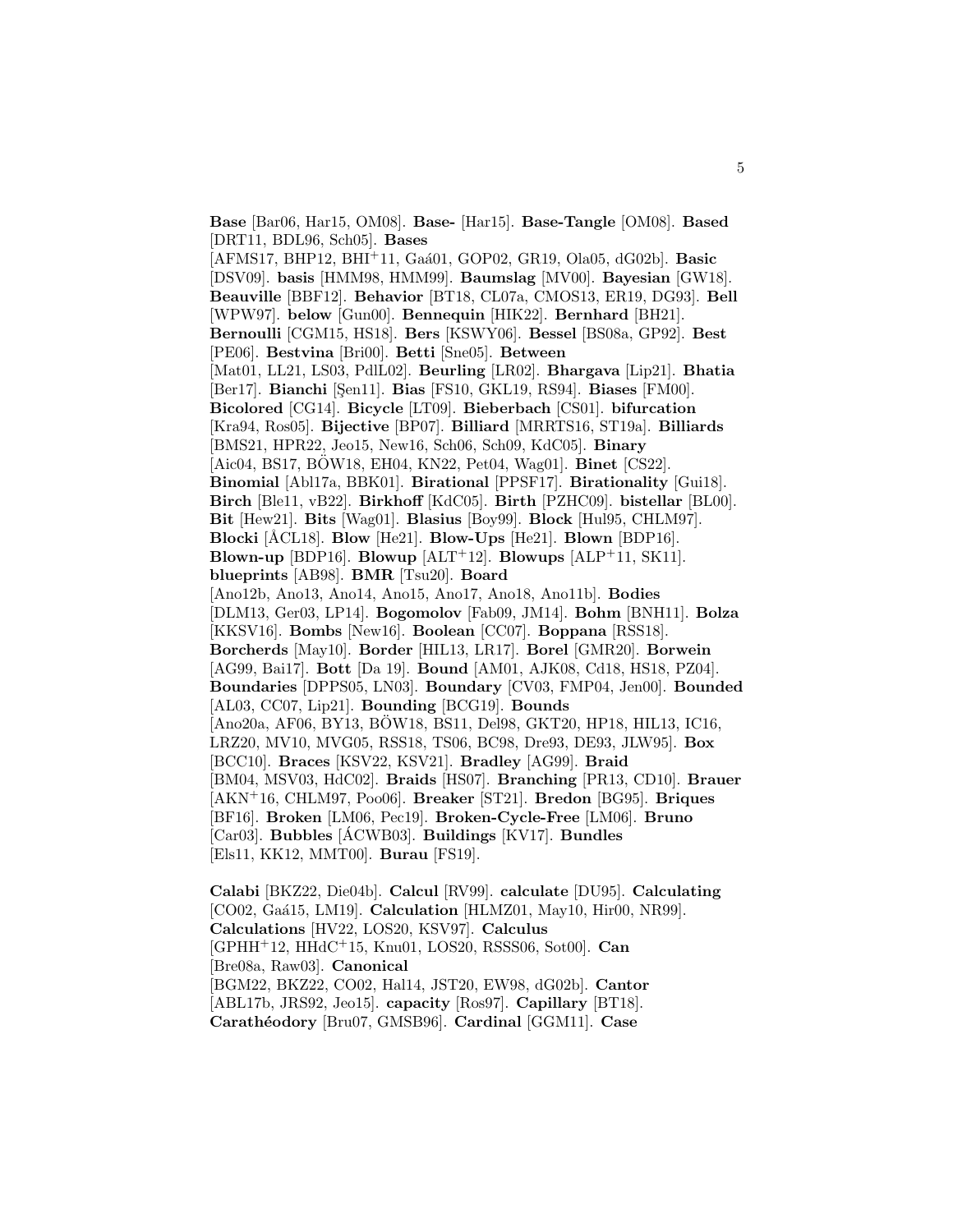[BBBR17, BCF04, BC04, Gan17, GW18, GK21, PT08, Sch13a, SdW94]. **cases** [IL00]. **Casorati** [DPV15]. **Casse** [BF16]. **Casse-Briques** [BF16]. **Castelnuovo** [CLMR15]. **Catalan** [MR95]. **catastrophes** [PS92]. **Category** [LOS20]. **Cauchy** [DL04, LSV98, RV99]. **Caustics** [kAL01]. **Caustique** [JR99]. **Cayley** [DdLV14, RS19]. **cell** [BC98]. **Cells** [HOY12]. **Cellular** [BL07, DY07, DG93]. **Census** [Bur07, Bur14, DPP11, FGG<sup>+</sup>16, Gar21]. **censuses** [But05]. **Center** [kAL01]. **Central** [BGBVS20, BBK01, Mil06, PT08]. **centre** [Jor99]. **Certain** [Bar06, BP15, CGKS20, DD03a, EF18, JST16, JST20, Yab09, BSTV93, CRY00, DU95, DL92, LL94, Thu94, VS00, VV99]. **Certified** [BL12, HLLM15]. **CF** [EF09]. **Chain** [LW12, Mar19]. **Chains** [GPS18]. **Challenging** [BHI<sup>+</sup>11]. **Chamber** [ADGH20]. **champions** [ORW99]. **Chan** [Coo08]. **Change** [Hew21]. **Chaos** [kAL01, RS19, WS98]. **chaotic** [Lan98, Pin00]. **Character** [BC01, CG09, FGK<sup>+</sup>16, Sto09, BG99, Neb00, TW99]. **Characteristic** [BS21, GG03, KL16, MSS15, Nic18, PR08]. **Characters** [GHL19]. **Charactistic** [Elk01]. **Chebotarev** [KZ12]. **Chebyshev** [FS10, Har11, RS94]. **Checkings** [RT16]. **Chen** [Tha95]. **Chern** [MMO<sup>+</sup>02]. **Chinburg** [JRS03]. **Chromatic** [LM06]. **Chua** [Coo08]. **Chyzak** [Wan01]. **Circle** [BH01, BL21, DS95, FS11, HS14, OTZK22, PdlL02]. **circles** [GR00, Nur00]. **Circulant** [EVV16]. **Circumcenters** [HPR22]. **Class** [BBBC07, BR18, DSS07, DG02a, DJP<sup>+</sup>05, ET14, FI18, FK09, Gui06a, HJK<sup>+</sup>19, KM20, LPU11, Mal10, AT00, CF95, KSV97, Lou98, Tah00]. **Classes** [ABG09, Sca09, War11, AT00, LL94]. **Classical** [Koh18]. **Classification** [BN97, BT18, BP07, Soh21, dG05, Sch05]. **Clausen** [BBK01]. **Clebsch** [DM06, PPS09]. **Clifford** [BJS<sup>+</sup>21, DSV09]. **Closed** [CLM13, DS19, EGSC18, HW94, Tah00]. **Closure** [KSY08, MMW07]. **Closures** [Gal14]. **Clouds** [HR04]. **Clue** [MTC14]. **Clues** [MTC14]. **Cluster** [KY20]. **Clusters** [Kap07]. **CM** [DW10]. **CMC** [HS15]. **Cobordism** [BCG19]. **Coclass** [EF09, EM17]. **Cocycle** [AER<sup>+</sup>08]. **Codes** [BOW18, Wan09]. **Coefficient** [Van17, War11, KdC05]. **Coefficients** [Ave10a, Ave10b, BK03, BFT16, CKRS06, DM06, GJU12, HHS21, PR08, AAC98, Boo00, BC99]. **cofinite** [Tah00]. **Cogrowth** [ER19]. **Cohen** [KLNP20, WtR03]. **cohomological** [Gun00]. **Cohomology** [APS04, CH13, DR17, FGT10, GMY21, Kho03, MPY17, Sen11, Web09, AAC98, AM92, Tah00, vGvdKTV97]. **Collatz** [Hew21]. **Color** [BMRS19]. **Colored** [BHP12]. **Colorings** [EFMPR18]. **Combinatorial** [Ban06, Caz97, KM18, Lom20, SK11]. **Combinatorics** [Wil06]. **Commensurability** [BST20]. **Commensurable** [Cum04]. **Commensurators** [GHH08]. **Comments** [KY20]. **Commutator** [Wal13]. **Commutators** [LV15]. **Compact** [GBP97, BJS<sup>+</sup>21]. **compacts** [Ber95]. **Comparison** [CJUE04, BJL05]. **Complement** [Mil01, MR00, Ran99]. **Complements** [Gör15, AR97]. **Complete** [ACG<sup>+</sup>21, CLW15, RCD21]. **Completely** [PR17a]. **Complex**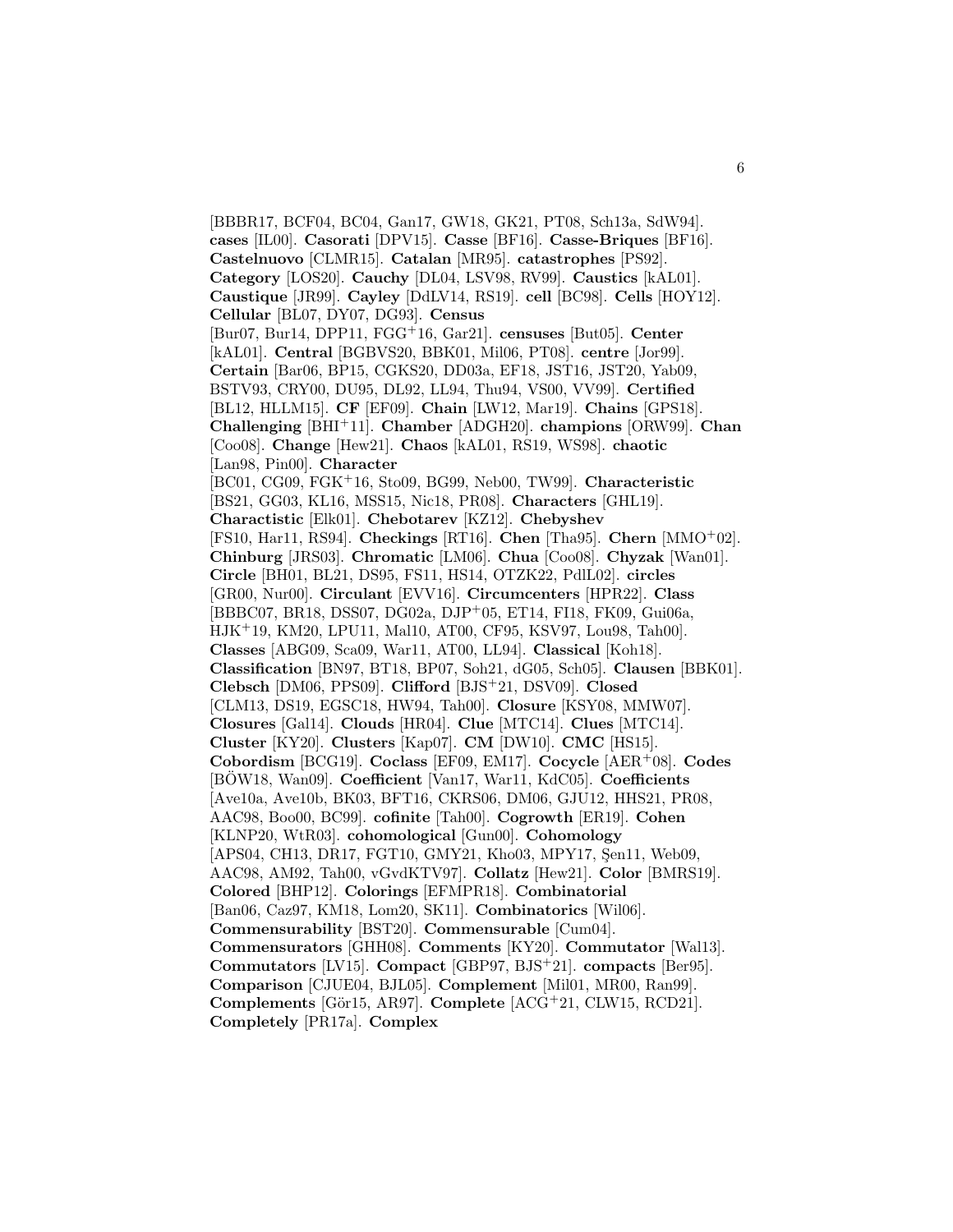[Ano20b, Bon21, BC04, Car03, DPP11, DS14, Jon10, JJJ02, Kaw18, Kre10, LvF03, Roo08, SSS03, BFK<sup>+</sup>92, Boy99, Cra99b, Đok00, FG99]. **Complex-Parameter** [BC04]. **Complexes** [EVV16, EM02, KLNP20, Kre10, SZ04, LM97]. **Complexity** [Con06, HHMP10, MP01, Nao21]. **Component** [Aga13]. **Composite** [DERZ18, GOP02, GR19, PT08]. **composition** [ABT96]. **Compression** [LP14]. **Computation** [Bad16, BB18, BPW95, BS12, Cho94, CS01, DM06, DJP<sup>+</sup>05, GSS16, GHL19, Gra02, GM13, LSY03, LPU11, Lou98, MSV03, Jor99]. **Computational** [BBBR17, DSS07, DE02, EGP<sup>+</sup>12, Gal14, Gan17, HHRS21, IKMF16, KK12, KO95, Lau21, Lom20, TTS17, BJS<sup>+</sup>21]. **Computations** [Ave10a, Ave10b, BQS95, BDdG07, BH18, BEGY20, BHI<sup>+</sup>11, But12, Dem05, HS05, HIK<sup>+</sup>16, WtR03, LS02, MN05, Rog00]. **Compute** [BK03, Pfe97]. **Computer** [BBKL17, BL07, But11, GP92, HLMZ01, LM97, Mat98, Zon22, BD09, Guc95, Sch05]. **computer-based** [Sch05]. **Computers** [Raw03]. **Computing** [BP92, BS01, CDS02, CH13, CLT06, CGHN00, Cre97, CD09, DG21, DR96, Die04b, Dok04, ET14, Fir15, FK19, Gun00, Hor14, HT00, IZ14, JLY16, Kou19, LZ10, LS03, LS07, PT08, PP93, Poo01, Ran99, Ros97, ST02a, Ste95, The02, Wat02, Wik03, dC02, GPP21, RV99]. **Concavity** [LM06]. **Concerning** [Aga13, AR12, EH04, WtR03, Gar02, TW99]. **Condensation** [LN01]. **Conditions** [CF96]. **Conductor** [Lip21]. **Cone** [BDP16, DD03b]. **Cones** [BHI<sup>+</sup>11, Opg01]. **Configuration** [MPY17]. **Configurations** [BBC<sup>+</sup>09b, CG14, BC98]. **Confluence** [NSYY08]. **Conformally** [BH01]. **Congruence** [BR18, BHK05, CL04, CP03, Cum04, GMY21, KT16, KKSV16, Tak14, vGvdKTV97]. **Congruences** [BDM<sup>+</sup>18, GM08, IT19]. **congruent** [Rog00]. **Conjectural** [TS06]. **Conjecturally** [Nur00]. **Conjecture**  $[\text{\AA}CL18, \text{\AA}FMS17, \text{\AA}HK^{+}18, \text{\text{Bad16}}, \text{BO}011, \text{BY}12, \text{Bir14}, \text{Ble11}, \text{BZ16}, \text{Boo}06,$ BS21, BH21, Car03, Coo08, De 15b, Dou05, Dou07, DH22, DLM13, DHJ15, EM17, EM09, Fab09, GPHH<sup>+</sup>12, GXB15, HHdC<sup>+</sup>15, HP13, Hik03, Kie21, KM18, LT09, LM06, MMO<sup>+</sup>02, Oud11, RW11, RT16, Sha19, SZ06, Sne05, Wan01, vB22, BM98, BG95, GMSB96, MN05, Pau96, Sot00, Ver00, BH12, CMPR21, Win22]. **Conjectured** [Gui06a]. **Conjectures** [Aga13, AR12, BDdG07, BL07, BEGY20, DPV15, Han09, Kat19, RSSS06, She20, Svi18, Nit93, Rob00, Mar22]. **Conjecturing** [Adz17]. **conjugacies** [PdlL02]. **Conjugacy** [AT00, GHK20, RD04]. **conjugates** [PP93]. **Conjuncture** [JRS03]. **Connected** [Bax02, NR00]. **Connectedness** [SS06]. **Connection** [DS14]. **Consecutive** [MU22, JW00]. **Constant** [BCIO01, BC01, BBC09a, BÖW18, CV03, CIO07, PE06, RS98, Ume09, Cra99a, GBP97, GB97, KMS00]. **Constant-Dimension** [BOW18]. ¨ **Constant-Mean-Curvature** [Ume09]. **Constantes** [HMT10]. **Constants** [FK19, HR14a, IC16, Lag01, LZ10, HMT10]. **Constellations** [BCG10]. **Constrained** [ACPR11]. **constructed** [BB92, VS00]. **Constructing** [DHST08, EF09, KSW01, PS96, PR05, Roe07, dG02b]. **Construction** [BBvBK15, BDSS18, DSS07, Gra96, IT19, PPSF17, SW10, SZ04, SW93,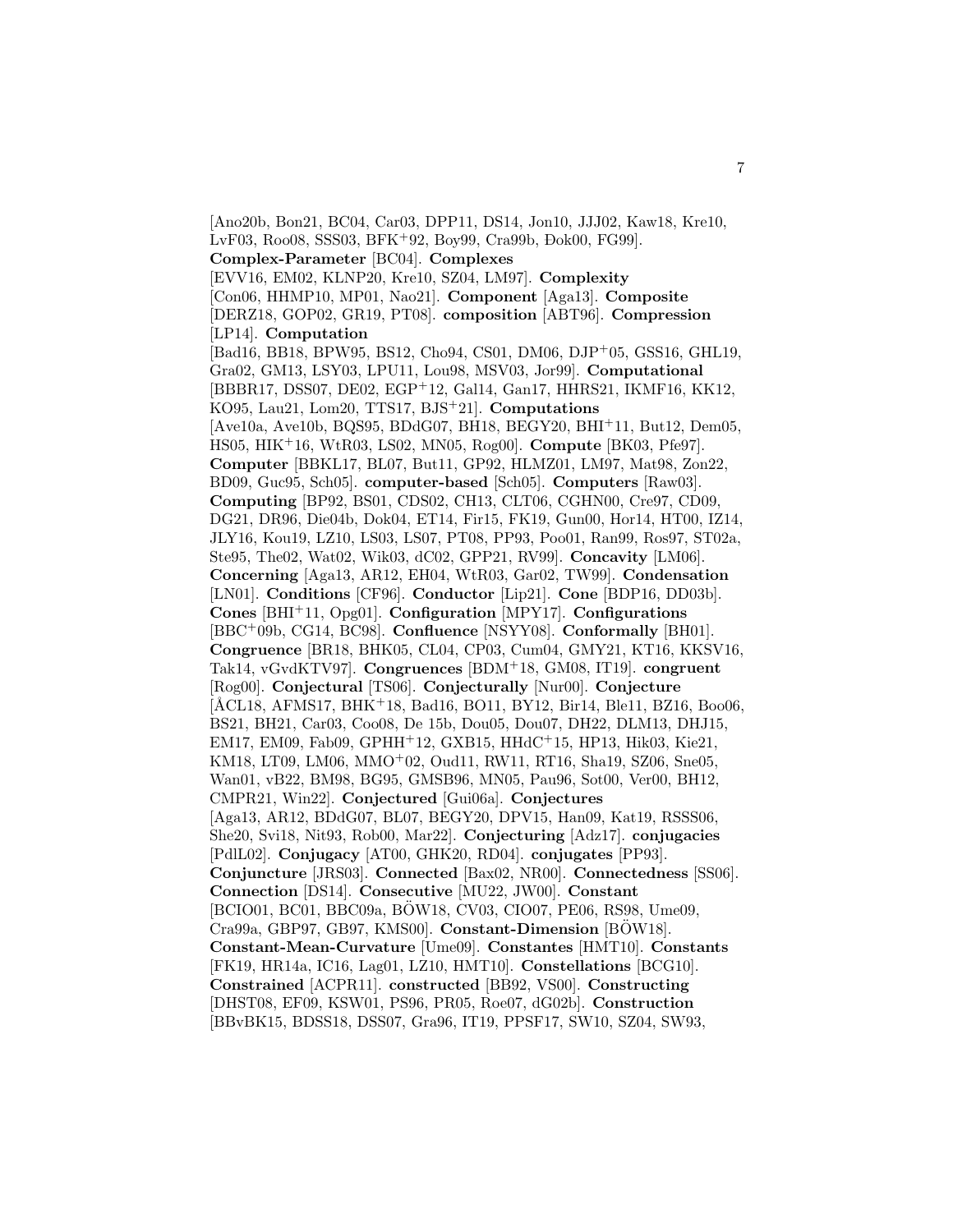Tha08, CPS<sup>+</sup>01, KO95, Gra96]. **Constructions** [LM17b]. **construits** [BB92]. **Contained** [Fir15]. **Contents** [Ano03a, Ano03b, Ano04c, Ano04d, Ano04e, Ano04f, Ano05a, Ano05b, Ano05c, Ano05d, Ano06a, Ano06b, Ano06c, Ano06d, Ano07a, Ano07b, Ano07c, Ano07d, Ano08a, Ano08b, Ano08c, Ano08d, Ano09a, Ano09b, Ano09c, Ano09d, Ano10a, Ano10b]. **context** [BM98]. **Continuation** [JLY16]. **Continued** [BCLM17, CHMW15, Duj01, FIS<sup>+</sup>14, HV22, MU22]. **continues** [PZHC09]. **Continuous** [MO07]. **contour** [FS98]. **Contraction** [Jeo15]. **contrast** [KK99]. **Control** [LN10]. **Convergence** [CVZ00, HK02b, Oud11, She09, KK97]. **Convergent** [CCG21, Har02]. **Convex** [BZ16, BS11, DLM13, HT19, KSY08]. **Convolutions** [HS18]. **Conway** [Pin00]. **Coordinates** [Bur10]. **Copies** [Fir15]. **Corank** [Sha19]. **Corks** [Nao21]. **corps** [Lep93]. **Correct** [EL09]. **Correction** [Ano20a, Ano20b]. **Correspondence** [CD09, LL21]. **correspondences** [BP94]. **Corresponding** [GdlI07]. **Corrigendum** [Ano11a, Ano12a, FKS19]. **Cosets** [Els14]. **cotangent** [MMT00]. **Could** [FKS15, FKS19]. **Counterexample** [ÅCL18, BH21, Mar95]. **Counterexamples** [Ale19]. **Counting** [CC07, DS15, GG03, HLLM15, LS13, PS00]. **courbe** [Hal98, HK03]. **Courbes** [Lep93, Fer92, Fer96, PR03]. **cousin** [Pin00]. **cover** [SW93]. **Covered** [EVV16]. **Covering** [BRS<sup>+</sup>18]. **coverings** [Nur00]. **Covers** [CHRR07]. **Cox** [DBG19]. **Coxeter** [dC02]. **CR** [Der15]. **created** [PS92]. **Crepant** [DBG19]. **crit`ere** [LR02]. **criteria** [LR02]. **Criterion** [AKN<sup>+</sup>16, KL16, WPW97]. **Critical** [BK12, BG22, BH18, DLS22, FK10, FK12, GLP16, NR00, WZ21, Mil00, PdlL02]. **Critically** [DS13]. **cross** [He02]. **Crossing** [LM19]. **crucible** [BD09]. **Cryptography** [SP05, Sch19]. **Crystal** [GG06]. **Crystallographic** [Lam18, Lut13, PS00]. **Cube** [BGKMI01, Rei96]. **cubes** [JK95]. **Cubic** [Coo08, DS13, DGKMY15, Duq01, EJ10, Gaá01, LSY03, Mil92, SL00]. **Cubical** [SZ04]. **Cubics** [Chi02, Wil06]. **Curious** [DP15]. **Currents** [Kap07]. **Curtis** [BM06]. **Curvature** [CV03, EM02, May01, Tra08, Ume09, CS93, Cho94, GBP97, GB97, HKS92, KMS00, RS98]. **Curve** [DG21, EHPN20, Mil06, Wat02, EW98, GPP21, SdW94]. **Curve-Shortening** [EHPN20]. **Curves** [Ano20b, ADGH20, BPS12, BLP09, BMS21, BvBK09, BDM07, Bon21, BBW17, BS08b, BHH01, CP10, CP12, Cha14, CL07b, CM16, Cul19, DG02a, DFK04, DS13, Del01, DD03a, Dem08, DLS22, DGKMY15, DT02, Dum02, Duq01, Fab09, FS12, GST06, Gre10, GdlI07, GM13, GHY13, HS13, Hye17, JLY16, KKP<sup>+</sup>19, Kat10b, Kob01, Kou19, KS01, LL21, LRR<sup>+</sup>19, Lip21, Lom02, MR10, Muk21, Pio07, Poo01, Poo06, Qua06, RS01, Rub13, SZJ04, Sch19, SS11, Wat08, vB22, BG97, BHvdP95, Bre99, Cre97, Fer92, Fer96, PR03, Rog00, Ros00, RS00, VV99]. **cusp** [Cre97, GH96]. **Cusped** [GHH08]. **Cuspidal** [Aga13, Pio07]. **Cusps** [Pio07]. **Cut** [iIS04, ST02a]. **CW** [Kre10]. **CY** [BR17]. **CY-type** [BR17]. **Cycle** [LM06]. **Cycles** [ACG<sup>+</sup>21, AJK08, Hay18, Joh11, SS11, ST95]. **Cyclic** [EHT01, ES14, HR03, LSY03, Tha08, Wal13]. **Cycling** [Knu01]. **Cyclotomic**

8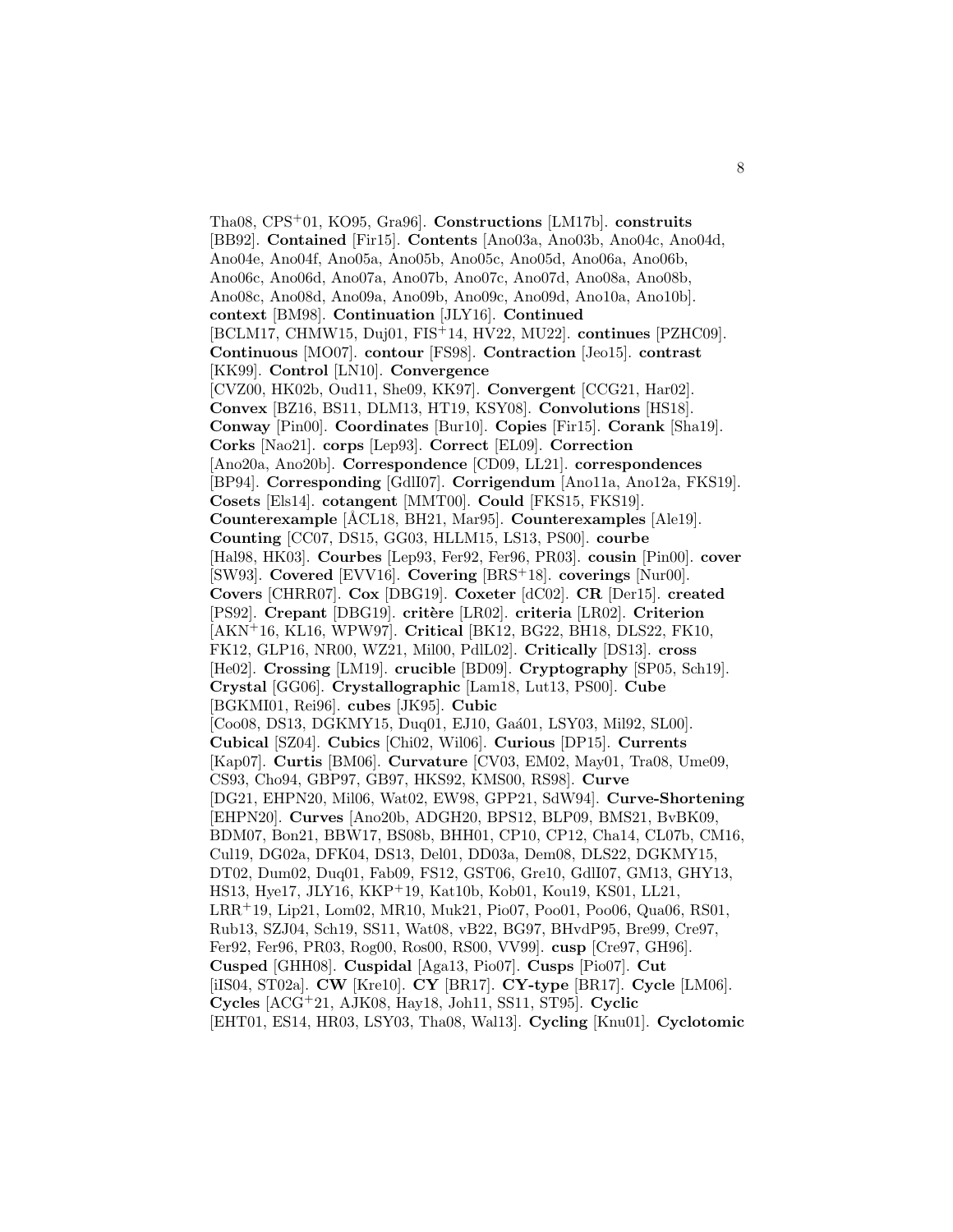[Fie07, FI18, FK09, KM20, BQS95, BC99]. **Cylinder** [GY07].

**D** [TTS17]. **D-Bar** [TTS17]. **Damped** [AL03]. **Darmon** [GM13]. **Data** [BH12, BHM<sup>+</sup>13, KKM05, XKA14]. **Data-Mining** [XKA14]. **Database** [Bro07, KKM<sup>+</sup>01]. **Daubechies** [Wan01]. **Decic** [DJ10]. **Deciding** [BS08b, ER19, KL16]. **Decimal** [Gan14]. **Decision** [GHK20]. **Decomposable** [Chi02, PR17a]. **Decomposition** [Ame08, ADGH20, BEN12, Con21]. **Decompositions** [CILO19, KM18, LS07, OM08]. **Dedekind** [Alm98, HNR20]. **Defect** [HIK22]. **Defined** [Cul19, Del01, Duq01, Kob01, NSYY08]. **Defining** [Muk21]. **Deformation** [GK21, LS02]. **Deformations** [HS15, Ste95]. **Deforming** [HW02]. **defy** [SdW94]. **Degenerations** [DDG<sup>+</sup>14]. **Degree** [BA02, BvBK09, CH08a, CC07, EMRSE14, HLMZ01, HOY12, HP08, ´ KKP<sup>+</sup>19, MS11, RSE03, Wat02, Web09, BSTV93, FP92, FP93, FPDH98]. ´ **Degree-** [EMRSE14]. ´ **degree-two** [BSTV93]. **Degrees** [Alu15, Fou21, Sch09]. **Del** [CS13]. **Delaunay** [Ros05]. **Delone** [MVG05]. dendritic<sup>[Kob94]</sup>. Dense<sup>[DFH20, LT18].</sup> Densest<sup>[Zon22]</sup>. Densité [Wal95, Wal94]. **Densities** [STZ95]. **Density** [MVG05, TS06, Del98, Wal94]. **d'entiers** [Cou94]. **Depth** [IZ14, IKMF16]. **Derivation** [MSS18]. **Derivatives** [BB18, DD03a, FK10, FK12]. **Derived** [HV19, Mac08, LL94]. **Descartes** [FKS19, FKS15]. **Descent** [ACPR11, Knu01]. **Descent-Cycling** [Knu01]. **Description** [EF18]. **detect** [DH97]. **Detecting** [KB19, MN14]. **Determinant** [vdP01, FJ93]. **Determinants** [BHvdP95, DPV15, FJ96]. **Determination** [BBB06, Die02, PE06, Wad06]. **Determine** [Zon22]. **Determined** [Sha19, BB97]. **Deviation** [Xu04]. **Diagonal** [EJ10]. **Diameter** [BS11]. **Diamond** [KSW01]. **Diffeomorphisms** [GMK19]. **Difference** [Ano20a, LRZ20, Neu06]. **Different** [AFMS17, HS13]. **Differential** [Dur11, Gar17, GdlI07, NSYY08, Rom18, Sne05]. **Differentiation** [Wei14]. **Diffuse** [TTS17]. **Digit** [CHMW15]. **Digital** [GG06]. **Digits** [BBBR17, CFH<sup>+</sup>21, Gan17, Har15, BCVZ02]. **dihedral** [GPP94]. **Dilatation** [CH08b, HS07]. **Dilation** [DM06]. **Dimension** [BOW18, De 15b, GY10, HS18, Gun00, Web97]. **Dimensional** [BCC10, BW07, BGKMI01, BK16, CS01, CGKS20, EM02, HK02b, Har02, LS03, LS07, Mat01, Sch07, Soh21, AM92, BN97, Caz97, Đok00, Kob94, Now97, Tom96a, DBG19]. **Dimensions** [BNHLR11, BDdG07, BGKT05, DS14, LvF03, LN03, Cra01, JR99, PS00, VS00]. **diophantine** [ST99, DP08, GP06, LvF03, Pet04, Riv10, Shi05, SdW94, dW98]. **Dirac** [ER15, SSS03]. **Direct** [DHJ15, LN01]. **Dirichlet** [AF06, BM15, Der05, DS14]. **Dirty** [GS05]. **Discover** [Raw03]. **Discovering** [Abl17a, Abl22]. **Discovery** [BBKL17, PZHC09]. **Discrepancies** [LS13]. **Discrete** [BL14, DSV09, Eng09, GY10, GK21, KKM05, LLT03, LR05, PPS09, DS95, GG97, Lan98, PP93]. **Discreteness** [Wad06]. **discretization** [BS99]. **Discretizations** [PPS09]. **Discretized** [Vor20]. **Discriminant** [DGKMY15, FP92, FP93, FPDH98]. **Discriminant-** [DGKMY15].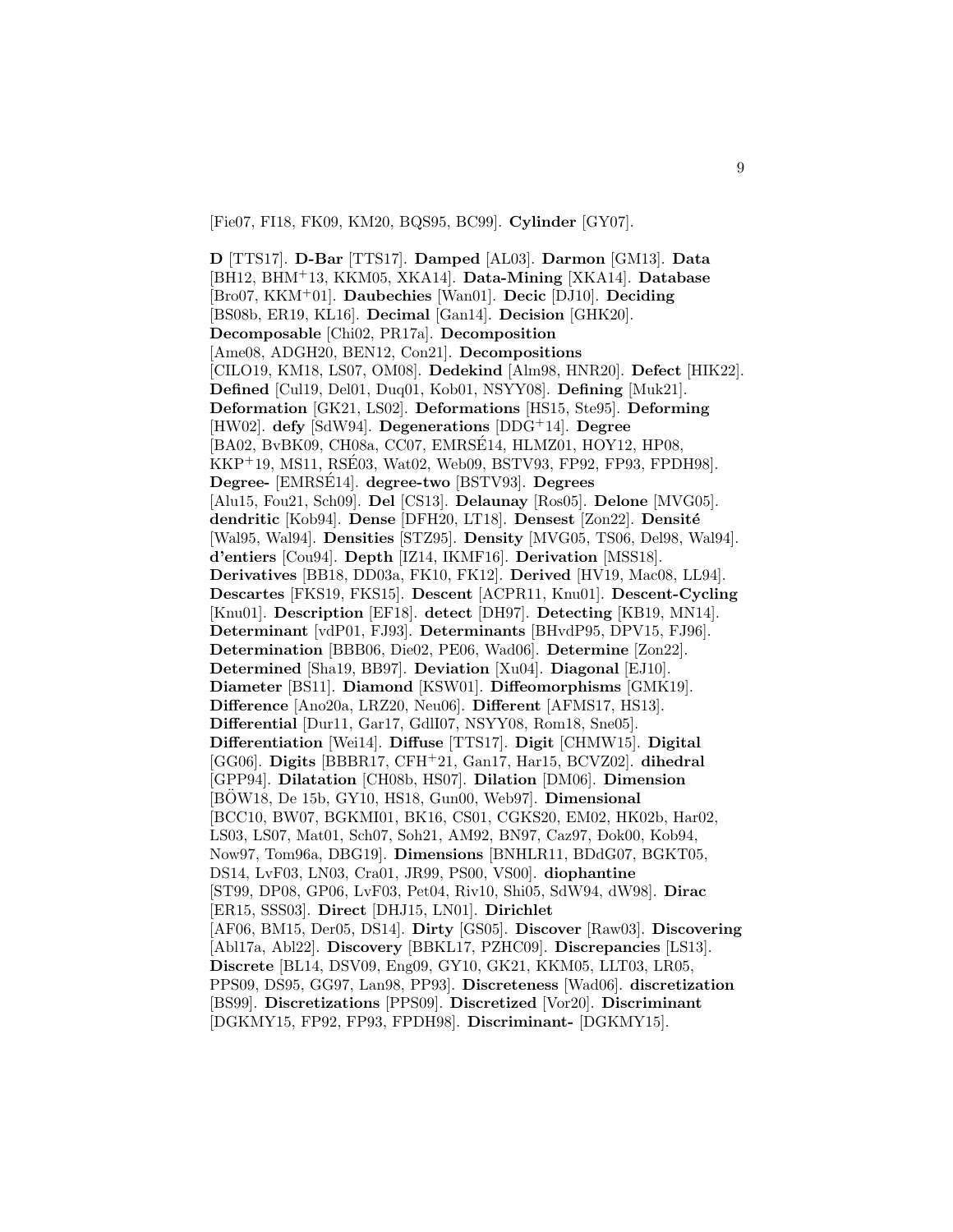**Discriminants** [AS12, ABZ07, DJ10]. **Disks** [GY07]. **Dissections** [Ano20a, LRZ20]. **Distance** [BY13, LLS95]. **distance-transitive** [LLS95]. **Distinguished** [CO02]. **Distributing** [KS03]. **Distribution** [Bax02, Bor14, CLM13, GJU12, LMO13, Mal04, Mal10, MNS08, Pat03, Pat05, Qua06, RCD21, Van17, AL95]. **Distributions** [LRR<sup>+</sup>19]. **Disturbing** [SZ06]. **divided** [BCPV21]. **Divisibility** [Yab09]. **Division** [DT02]. **Divisor** [McN17]. **Divisors** [CJUE04, GJL03, KB17, Yab09, CtR96, CtR97]. **Do** [Ger03]. **Does** [DH97]. **Domain** [AL03, HOY12]. **Domains** [Der05, NR00]. **Dominant** [DS15, ER19]. **Don** [GM08]. **Donaldson** [She09]. **Double** [ $\angle$ ACWB03, BCR22]. **Double-generic** [BCR22]. **Doubly** [CP12, Con18, CR99, RTW00]. **Doubting** [Bla22]. **Doyle** [BH01]. **Drawing** [KSWY06, MPR94]. **Dream** [He21]. **Dual** [CS21, Opg01, SZ04, Bra95, FH99]. **Duality** [KK12, BS99]. **Dueñez** [Mil06]. **d'une** [Gra96]. **Duplicate** [Bur14]. **Dyadic** [Hew21]. **Dyer** [Ble11, FHL<sup>+</sup>10, vB22]. **Dynamical** [AKN<sup>+</sup>16, BCH<sup>+</sup>14, CMOS13, EW98]. **Dynamics** [BMS21, BSTV93, Cra14, Kaw18, ST19a, CR93, Cra99b, LSW99, Mil93, BDM07]. **Dyson** [SZ06].

**Edge** [BS11, MT16]. **Edge-Graph** [BS11]. **Edge-Marked** [MT16]. **Editorial**

[Ano04a, Ano04b, Ano13, Ano14, Ano15, Ano17, Ano18, Ano11b, Ano12b]. **editors** [Ano92b, Ano97, EL92]. **Eduardo** [Mil06]. **Effect** [DM06]. **Effective** [BDP16, Coc05]. **Efficiency** [CHRR07]. **Eigenforms** [Van17, vGvdKTV97]. **Eigenfunctions** [CS21, MS01]. **Eigenvalue** [AF06, Bar06, MM01]. **Eigenvalues** [BNH11, EGSC18, FIK20, MNS08, Oka02, GH96, Gun00]. **Eight** [FGK<sup>+</sup>16, Mil01, MR00, Ran99]. **Einstein** [BGKT05]. **Eisenstein** [BDM<sup>+</sup>18, GMY21]. **either** [MR95]. **EKG** [LRS02]. **Electron** [Sch13a]. **´el´ementaires** [DE93]. **Elementary** [DE93]. **Elements** [BDS16, HP08, CM00]. **Elimination** [PR08]. **Elite** [M¨ul06]. **Elkies** [MM01]. **ellipsoid** [BFK<sup>+</sup>92]. **ellipso¨ıdale** [JR99]. **Ellipsoids** [BZ16]. **Elliptic** [BK03, BPS12, BDM07, CL07b, DG02a, DFK04, Del01, DD03a, DG21, Dem08, DGKMY15, DT02, Dum02, Duq01, FS12, FK10, FK12, GST06, Gre10, GM13, GHY13, Jai09, Kat05, Kat10b, Kob01, Kou19, KS01, Lip21, Mil06, Neu06, PPSF17, Qua06, RS01, Rub13, Sch19, SS11, Wat02, Wat08, Yab09, Bre99, Cre97, EW98, Fer92, Fer96, PR03, Rog00, Ros00, RS00, SdW94, ST99, dW98]. **elliptiques** [Fer92, Fer96, PR03]. **Embedded** [AB09, CLW15, RTW00, Tra08]. **Embedding** [BM98]. **Embeddings** [AER<sup>+</sup>08, KSWY06]. **Empirical** [BBC<sup>+</sup>12, DH22]. **Empirically** [BB97]. **Encryption** [HWW05]. **ends** [BCVZ02, RS98]. **Energy** [BBC<sup>+</sup>09b, He02, KK93]. **Energy-Minimizing** [BBC<sup>+</sup>09b]. **Enrico** [PZHC09]. **Enriques** [Dol18]. **Entropy** [AJK08, BK21, DK21, Hal14, KKT09]. **Enumerating** [AB98, ADGH20, LN01, MP15]. **Enumeration** [ArE11, Ame08, MTC14, Sil17]. **Enumerative** [GM08]. **Enveloping**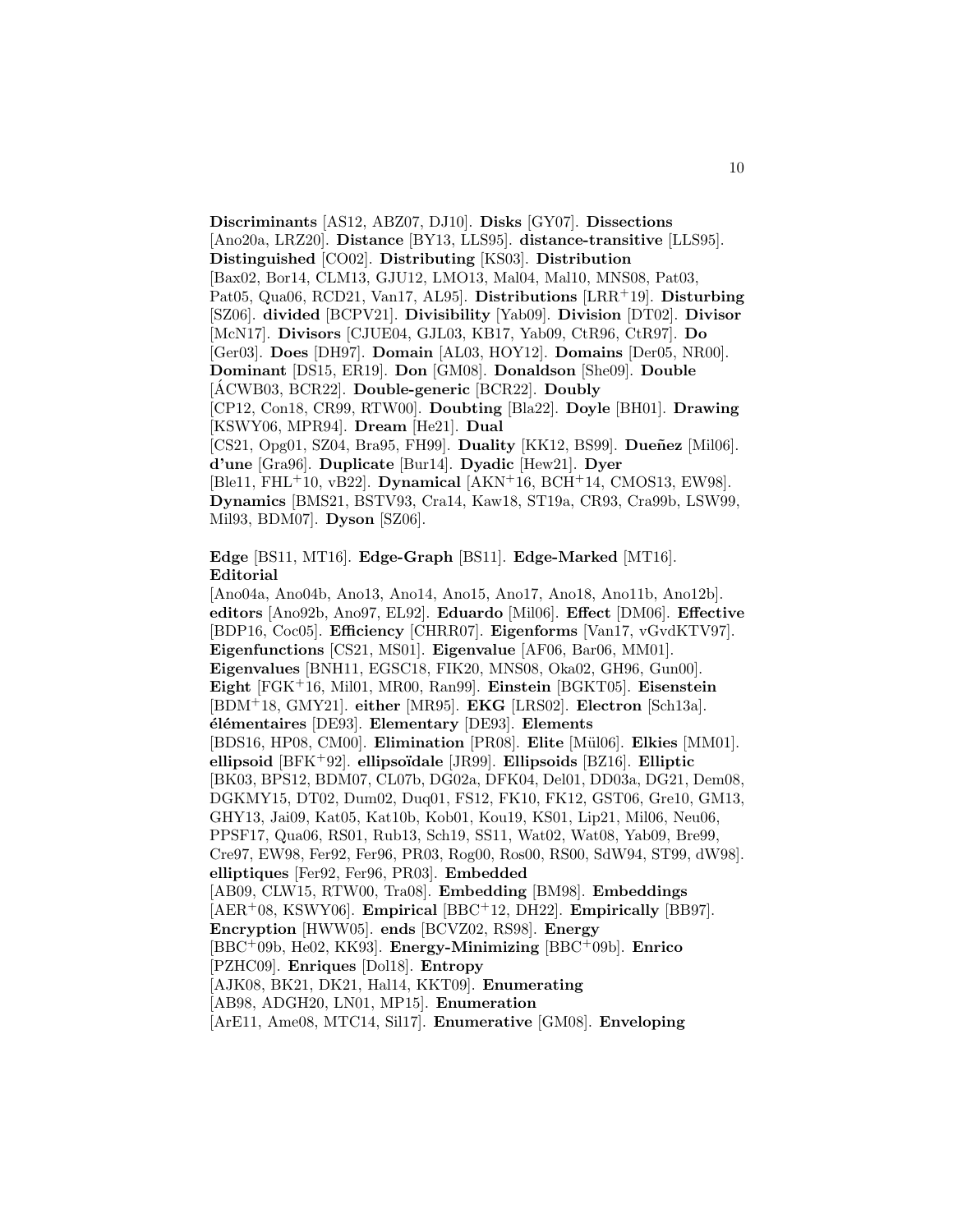[CG14, Hum02, dG02b]. **EOV**

[Ano11b, Ano12b, Ano13, Ano14, Ano15, Ano17, Ano18]. **Equal** [CP03, Nur00]. **Equality** [ABZ07]. **Equation** [BBW17, BMRS19, Bre08b, Gar17, GHK03, NSYY08, Pet04, Kra98, MR95, Sze98, Kra98]. **Equations** [Dur11, GP06, Ga´a15, HIL13, MR10, Neu06, OS16, Rom18, GPP94, JW00, SdW94, ST99, dW98]. **equator** [LP97]. **Equidistant** [IC16]. **Equidistribution** [Kat14]. **equilateral** [Nur00]. **equilibrium** [BPW95]. **Equivalence** [BST20, War11]. **Equivalent** [BZ17, Cha14]. **Equivariant** [Ble11, RW11]. **Ermolaev** [Pur18]. **Errata** [CtR97, Wal95, HMM99]. **Erratum** [KSV22]. **errors** [Viv94]. **Escaping** [HPR22]. **Eschenburg** [But12]. **essential** [NR99]. **Essentially** [BP15]. **Estimate** [BA02]. **Estimates** [Joh08, PR17b]. **Estimating** [LV15]. **Estimation** [Olv01]. **Eta** [HNR20]. **etc** [Ano97, CHS96]. **´etude** [HMT10, BB92, Fer96]. **Euclid** [KS08]. **Euclidean** [HR04]. **Euler** [BBG94, CB94, Eel07, FS98, MSS15]. **Eulerian** [CGM15]. **Eutactic** [AG22]. **evaluating** [SW99]. **Evaluation** [BB18, CS22, JST20, BBG94, CB94]. **evaluations** [Dil00]. **Even** [OB19]. **Every** [De 15a, Die04a]. **Everywhere** [Har02]. **Evidence** [AKN<sup>+</sup>16, Ble11, DG02a, GW18, RW11, Ver00]. **Evolution** [Adz17]. **Evolutionary** [Soh21]. **evolver** [Bra92, BPW95]. **Evolving** [DLS22]. **Exact** [BHM<sup>+</sup>13, GSS16, Kat10a, Rah21, Rom18, Wan09]. **Exactly** [ST19b]. **Example** [May01, Mil04]. **Examples** [BGM22, LM17b, PR13, Sha19, Nit93]. **Exceptional** [BM04, CLLM07, HPR22, Sil95, IL00, IKM02]. **Exchange** [KY20]. **excitable** [DG93]. **Existence** [BS08b, Die04a, RAG18]. **Exotic** [BGKT05, Nao21]. **Exp** [Ano04a, Ano04b]. **Exp.** [Ano03a, Ano03b, Ano04c, Ano04d, Ano04e, Ano04f, Ano05a, Ano05b, Ano05c, Ano05d, Ano06a]. **Expansion** [Duj01, Gan14, Hik03]. **Expansions** [BC01, Gaá01, GPS18, Har15, JST16, MU22]. **Expansivity** [GLP16]. **Experiment** [BS08b, Sto09, PZHC09]. **Experiment.** [Ano00, Ano01a, Ano01b, Ano01c, Ano01d, Ano06b, Ano06c, Ano06d, Ano07a, Ano07b, Ano07c, Ano07d, Ano08a, Ano08b, Ano08c, Ano08d, Ano09a, Ano09b, Ano09c, Ano09d, Ano10a, Ano10b, Ano11c]. **Experimental** [AM92, BH12, BBG94, BBB06, Bai17, BB18, BBC<sup>+</sup>09b, BEZ03, GKR01, GW18, LN10, PPS09, PZHC09, Wor20, XKA14, BD09, DRR99, PdlL02, Dre93, Fer96]. **expérimentale** [Fer96]. **expérimentales** [Dre93]. **Experimentation** [RSSS06]. **Experimenting** [BCH04, DFH20]. **Experiments** [AR12, CLM13, FS11, HLLM15, KZ08, Riv16, DS95, JRS92, LR92]. **Explicit** [BM04, Dem05, Die02, LR07, PR17b, RSS18, SW10]. **Exploiting** [Cd18]. **Exploration** [Lom20]. **Explorations** [BL07, HHRS21]. **Exploring** [Ino22, Tra08]. **exponent** [MR95]. **Exponential** [CL07a, Kat19, Pat03, Pat05]. **Exponentially** [MRRTS16]. **Exponents** [Fou21, HK02b, SY01]. **Extended** [ALT<sup>+</sup>12, HMM98, HMM99]. **Extension** [CEM06, FK09, OTZK22, FP92, FP93, Gra96]. **Extensions**

[AST17, DW10, FK02, Kat14, KM20, DE02, FPDH98, APS04]. **Extremal**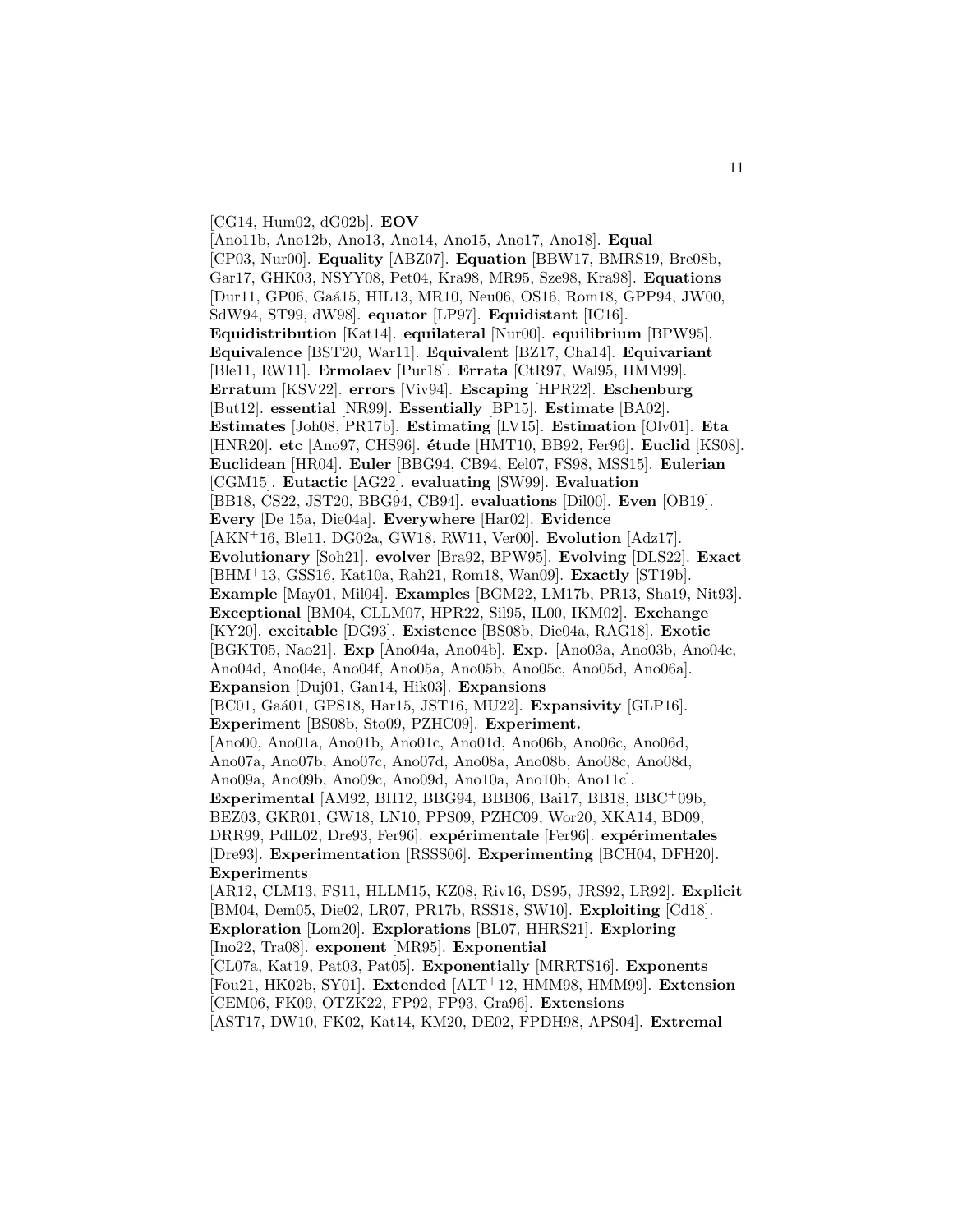[Chu05, OB19, Sca09]. **Extremality** [Riv10]. **Extreme** [CIO07]. **extremizing** [KK93].

**Facets** [BS11]. **Factoring** [BtR96]. **Factorisations** [Hol04]. **Factorizations** [GXB15, Muk21, Rah21, VRS03]. **Factors** [Bre08a, Web97]. **Failure** [KW08]. **False** [DW10]. **Families** [ABL17b, Hal14, Kat10b, MNS08, Tha08, Fer96, RS00, Thu94]. **familles** [Fer96]. **Family** [AGS18, BG22, Ber17, BNL17, GLP16, HPR22, MR10, Sto17a, Tsu20, CHK93, HK02a, Ola05, SL00]. **Fan** [Man18]. **Fano** [CGKS20, Els11, JK01]. **Fans** [JLS20, HT00]. **Farey** [BHH01, LM17a]. **Fast** [BM06, LR92]. **Fat** [HP14]. **Feigenbaum** [Thu94]. **Feit** [DS21]. **Fermat** [HS13]. **Fermi** [PZHC09]. **Feuilletages** [CD10]. **Few** [BS11, BCPV21, KH19, BP92]. **Fewer** [KH19]. **fiber** [Cos02]. **Fibonacci** [DRT11, Hol95, Wei16]. **fibr´e** [Cos02]. **Fibred** [But05]. **Field** [ABZ07, DGKMY15, FS12, FI18, GHY13, KM20, Kou19, LSY03, Van17, EH96, LR92, SW99]. **Fields** [BCIO01, BH12, BPS12, Bir14, CDD<sup>+</sup>16, CIO07, DG02a, Dem08, DJP<sup>+</sup>05, DJ10, DT02, Duq01, Fie07, FK02, GOP02, GP06, GR19, GMRST14, GXB15, HM02, HJK<sup>+</sup>19, KN22, Kob01, LRR<sup>+</sup>19, Lip21, Mal10, Oka02, Oma01, SP05, FP99, GPP94, Guc95, JLW95, Klü02, Lou98, Ola05, PS92, Ste93, ST05]. **Fifth** [GHY13, OS16]. **Figure** [FGK<sup>+</sup>16, Mil01, MR00, Ran99]. **Figure-Eight** [Mil01, MR00, Ran99]. **film** [Bra95]. **Finding** [BCG10, CL07b, EMRSÉ14, ERSÉ19, MM01, Sch04, Wan09, Nit93]. **Fingering** [AD14]. **Finite** [Alm02, BPS12, BNHLR11, BM15, BMS21, DdLV14, EM17, EGP<sup>+</sup>12, FS12, GMRST14, GXB15, HWW05, HM02, HRSS17, Kir11, Kob01, KZ12, LvT05, LRR<sup>+</sup>19, LM20, Lut13, LS03, LS07, Neb96, PR05, RAG18, Tra08, VRS03, LR92, MPR94, Pfe97, PS96, PS92, Ter96]. **Finite-Dimensional** [LS07]. **Finitely** [But11, DHJ15, ERvR15, Gal14, Hul01, Roo08, Sha19, HR96]. **Finiteness** [DHJ15, Now97]. **Fintushel** [Fuk11]. **First** [Hor14, IKMF16, BP92, Jor99, KdC05, Ros05, Tah00, Wil02]. **Fischer** [GHL19, LLS95]. **Five** [CS01, Sch13a]. **Five-** [CS01]. **Five-Electron** [Sch13a]. **Fixed** [FS12, Gra02, Wag01]. **Flag** [RSSS06]. **Flat** [Lut09, Wal03, Thu94]. **flat-top** [Thu94]. **flips** [BL00]. **Flow** [CS93, EHPN20, LOS20, May01, Cho94, RS05]. **foam** [BPW95]. **Fold** [HdJF06]. **folding** [CR93]. **Foliations** [CV03, CR01]. **Folkman** [DR08]. **Fonction** [Dre93, DE93]. **fonctions** [Fer92]. **Forbidden** [GWW16]. **forced** [MP94]. **Forcing** [Col05, GHK03, HdC02]. **Form** [EGSC18, GPP94, HMM98, HMM99]. **formation** [CS93]. **Formats** [BKZ22]. **forme** [BB92]. **Formes** [CNJ96]. **Forms** [Aic04, AG22, BBBC07, BP15, BP01, Bir21, BS12, CKRS06, CIO07, CD09, Dem05, Dum13, DS21, FHL<sup>+</sup>10, GHY13, HV19, Kat05, Kat10a, Lau21, Pet04, Tak14, BJS<sup>+</sup>21, Boo00, Bre98, CNJ96, Cre97, Hir00, HKS92, Jor99, Now97]. **Formula** [CS22, CG09, Duj01, Dum13, EL09, Hum02, JST16, LR07, Rit07].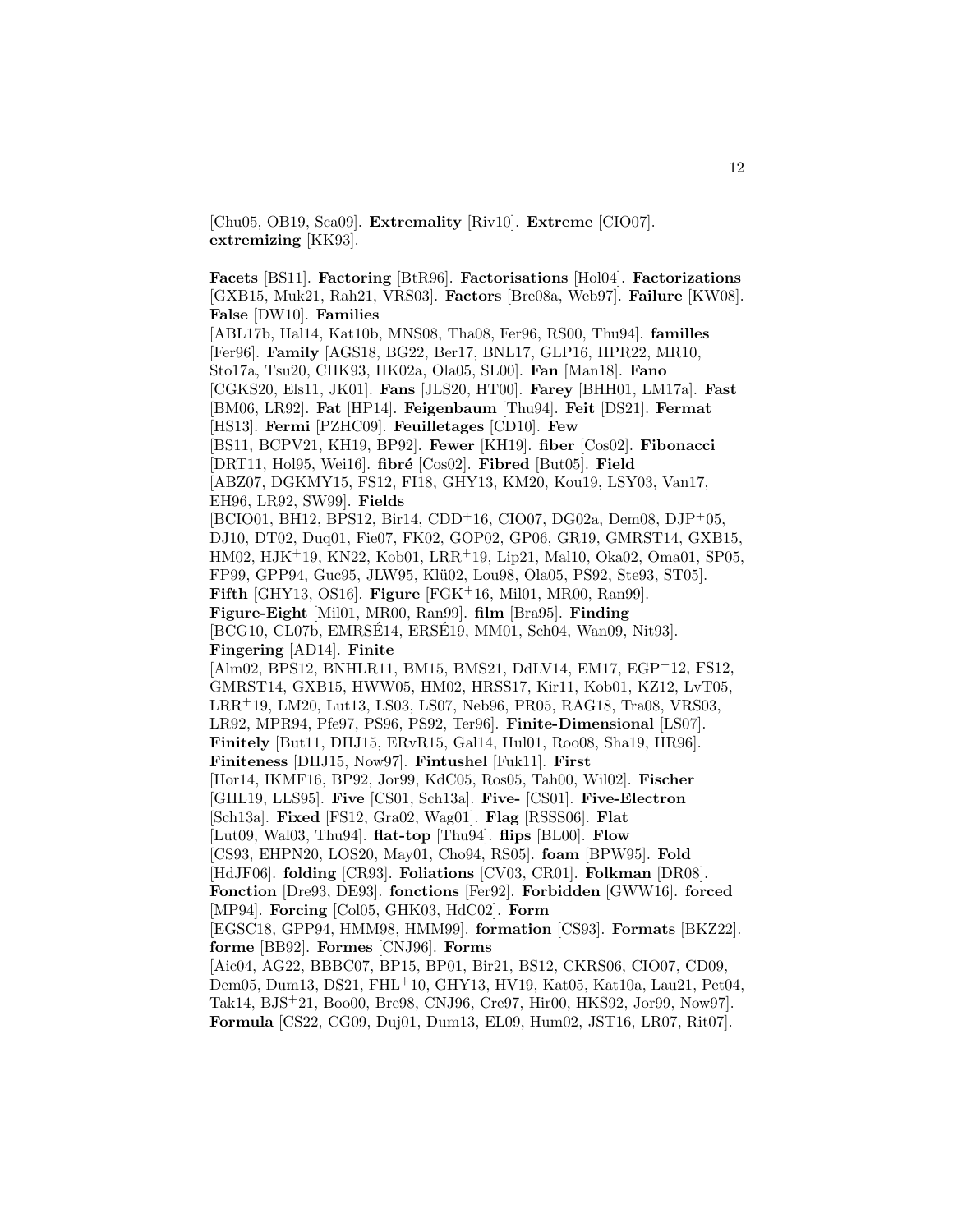**Formulae** [Riv04, AG99, BB97]. **Formulas** [AKP03, Dur11, MRRTS16, Alm98]. **Foulkes** [MN05]. **Fountain** [Mar19]. **Four** [BSW13, BK16, CGKS20, FS19, Ger03, GW18, KKP<sup>+</sup>19, Nao21]. **Four-Dimensional** [BK16, CGKS20]. **Four-Manifolds** [Nao21]. **Four-Step** [BSW13]. **Four-Strand** [FS19]. **fourfold** [SW93]. **Fourier** [Ave10a, Ave10b, BDHZ09, Boo00, CKRS06, DdLV14, Eng09, GJU12, GP92, JRS92, LR92, OTZK22]. **Fourth** [BR17]. **Fractal** [AGS18, BHS09, DS14, HS01, KSW01, LvF03, Mer20, Sev18]. **Fractals** [Bar06, Hew21]. **Fraction** [BCF04, BC04, CHMW15, Duj01, FIS<sup>+</sup>14]. **Fractions** [BCLM17, HV22, LM17a, MU22]. **Frames** [HWW05]. **Framework** [DSV09]. **Frederick** [ELT<sup>+</sup>97]. **Free** [CJUE04, HP06, HP08, HR14b, HR96, LM06, MSS18, Sil17, Wal13, CF96, LL94]. **Freeness** [Tsu20]. **French** [BB92, BM94, CNJ96, CD10, Cos02, Dre93, DE93, DO99, Fer92, Fer96, Gra96, HMT10, Kra98, LR02, PR03, RV99, Wal94]. **Frequencies** [ABG09, ABGS11, DERZ18, RS01]. **Frequency** [Jen00]. **Frequent** [McN17]. **Fresnel** [Goe93]. **friables** [HMT10]. **Frieze** [Cun17]. **Fringe** [GWW16]. **Frobenius** [Adz17, ABG09, BEZ03, HS05, LRR<sup>+</sup>19, Van17]. **Front** [Ano01c, Ano01d]. **Fuchsian** [Ave10a, Mac08]. **Fully** [KB19]. **Function** [Ave10a, Ave10b, BK03, BH12, BK12, BM15, BH18, BFFvdW07, BFM13, Car03, De 15b, HNR20, KB17, KvdL04, LSY03, McN17, Rub13, SY01, Sha21, SW12, Wik03, BP92, Boy99, CtR96, CtR97, DR96, Dre93, DE93, DS95, FP99, Kl¨u02, SW99]. **Functional** [BBW17, HLZ10, MSSS19, WZ21, NR00]. **Functions** [BCH<sup>+</sup>14, Ber17, BA02, BBW17, CC07, CLP15, Coq20, DFK04, Dok04, Dum01, Eng09, FK10, FK12, GP06, GY10, HS01, JST16, Kat05, KKM05, KH19, Mer21, Mil06, Oma01, Ots15, Wan01, Boy98, EIFZ96, Fer92, IKM02, Mar95, Tar92]. **Fundamental** [BC01, BGBVS20, HOY12, LSY03, JW00].

**G** [Neb00]. **G-modules** [Neb00]. **Gackstatter** [Tha95]. **Gain** [OB19]. **gallery** [BP94]. **Galois** [AAC98, AM92, CNJ96, Die02, Die04a, Dou05, Dou07, Gra96, Gre10, Hul95, Mal04]. **galoisiennes** [CNJ96]. **Games** [ST21]. **Gap** [AST17, KK99, MSV03]. **Gasket** [DL04, HPR22, OSS03]. **Gaskets** [CJK<sup>+</sup>19]. **Gauss** [HK02b, Har02]. **Gaussian** [CLM13, GS97, RWW01]. **GCD** [HMM99, HMM98]. **Genera** [LM19, PR17a, BN97]. **General** [LM20, Olv01, RD04]. **Generalization** [BH01, CMPR21, Dou05, Dou07, EM09, Koh18, Svi18]. **Generalized** [AS16, BOSS19, Cul19, De 15a, Har11, Alm98, BJP94]. **Generating** [KKM05, BP92]. **Generation** [Riv04, WS98]. **Generations** [DRT11]. **Generator** [Lin04]. **Generators** [BC02, JST20, MOY20, RW94, SW95]. **Generic** [Sne05, BCR22]. **Genetic** [ERSE19]. ´ **Genus** [ALT<sup>+</sup>12, BLP09, BCG19, CH08b, Con18, CP03, Cum04, CD09, Fab09, JST20, KV17, LR07, Mac08, vB22, AT00, GBP97, HW02, Tha95]. **Genus-** [BLP09, CD09]. **genus-one** [HW02]. **Genus-Two** [CH08b]. **Geodesic** [AR97, FMP04, Mil01]. **Geodesics**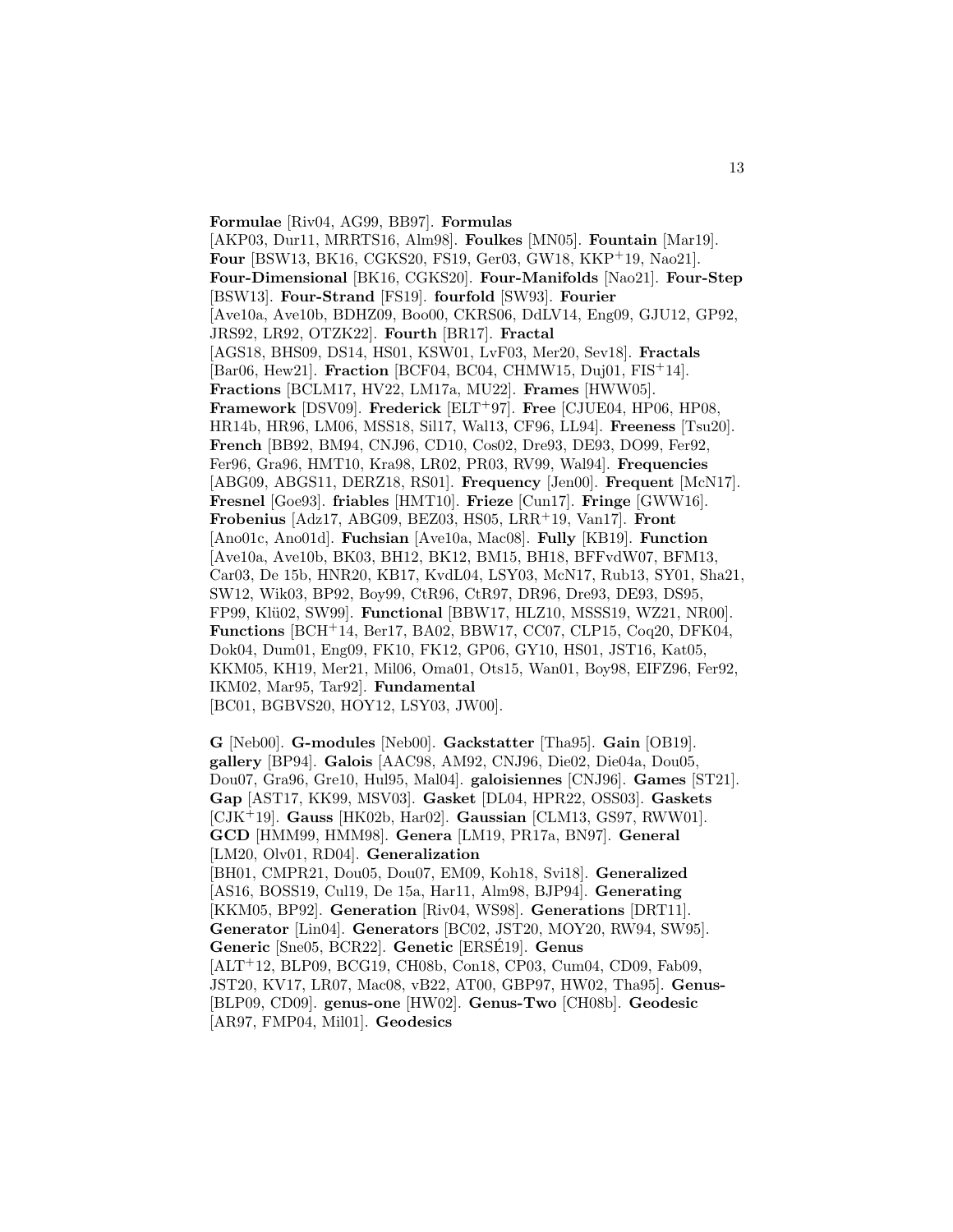[CLM13, Kus09, LP14, Lin04, LR05, CS93]. **Geometric** [Fab09, LR07, SY01, Sin03, HIS16]. **Geometrical** [ABB11]. **Geometries** [Lee04, BDL96]. **Geometry** [BHM<sup>+</sup>13, CL07a, CILO19, CS21, DS13, GM08, LR17, LT09, Mil93, Wil06, Cra99b, DF00, Ver00]. **Germain** [FJ93]. **Germs** [Sha19]. **Gibbs** [GMK19, GP92]. **Ginzburg** [NR00]. **Given** [CLMR15, CL07b, Tan09, BP92]. **Glimpse** [CDS02]. **Global** [CL07a, GP06, EW98]. **Goldbach** [HP13, Mar22, RT16]. **Goldfeld** [BH12]. **Golomb** [GP94]. **Golyshev** [BGM22]. **Good** [CL07b, Sha21, Nit93, SZ06]. **Good-to-Bad** [Sha21]. **G¨opel** [FM19]. **Gordan** [DM06]. **Gorenstein** [BCR22, BKZ22, HHS21, KW08]. **Goresky** [Coc05, CMPR21]. **Gorshkov** [Har11]. **Gottschling** [HOY12]. **Gould** [Koh18]. **Gradient** [ACPR11]. **Gram** [Sha21]. **Grammatical** [Adz17]. **Granville** [Riv04]. **Graph** [AS12, BS11, HM12, KSY08, ACL01, ST95]. **Graphic** [BBG<sup>+</sup>13]. **graphics** [GP92]. **Graphs** [ACG<sup>+</sup>21, CLP15, DdLV14, EVV16, GKT20, Hay18, HHMP10, KY20, MSSS19, MNS08, MN14, Neu06, OS14, RS19, ST21, ACL01, BB93, Coc05, KO95, KK99, MS05]. **Grassmannian** [Ano97, CHS96, DHST08]. **Greater** [BR18]. **Green** [Ave10a, Ave10b, BS21, Wik03]. **Grid** [EHPN20]. **Gröbner** [BHP12, HT00, MS11]. **Group** [BPS12, BBG<sup>+</sup>13, CEM06, EHT01, ES14, EOT11, FS12, GMR20, GHL19, HHRS21, HR03, JR02, Kob01, KZ12, KS01, LW12, LPU11, LM20, Oha08, RD04, Sch04, AT00, BDL96, CHLM97, CM00, DE02, Geb00, Gra96, Hol95, Hul95, KSV97, Pfe97, RW94, SW93, Tah00, Wal94]. **groupe** [Gra96, Wal94, Wal95]. **groupes** [Ber95, MSWZ93]. **Groups** [Aga13, Ave10a, BHK<sup>+</sup>18, BST20, BBF12, BGBVS20, BCH04, BFG<sup>+</sup>13, BM04, Bon21, But11, CHRR07, CH08a, CH13, CFH<sup>+</sup>15, CO02, CS01, Cum04, DdLV14, Del01, DPP11, DJP<sup>+</sup>05, Dum01, Dum02, DHJ15, EF09, ERvR15, ESTB10, GK21, Hol04, HJK<sup>+</sup>19, Hul01, JM14, JST16, JST20, Kat19, Kid04, Kir11, LvT05, Lut13, Mac08, Mal04, Mal10, MOY20, NW05, PR05, RAG18, Rah21, Şen11, Sil17, Sin15, VRS03, Wal13, dC02, Alp98, EIFZ96, HR92b, HR96, LL94, LLS95, MV00, MPR94, PS96, PS00, ST05, Ano20b]. **Growth** [AD14, Bri04, DW10, EIFZ96, GG06, GG97, Sze98]. **Günter** [Ano20a]. **Gyroids** [GB97].

**Hadamard** [AM01, HWW05]. **Half** [CKRS06]. **Half-Integral-Weight** [CKRS06]. **Hall** [EM09, PW01]. **Hamiltonian** [BCPV21, Hay18, Jor99, ST21]. **Hamiltonians** [BNH11]. **Handel** [Bri00]. **Harada** [RW94]. **Hardy** [ABT96, PE06, Rit07]. **Harmonic** [BS12, CLW15, GY10, HLLM15, Boy94, IKM02]. **Hasse** [BG97]. **Hassett** [ADGH20]. **Hatchet** [LT09]. **Hausdorff** [De 15b, KK97]. **Having** [De 15a, Fla08, MP01, Jun00, Ste93]. **Hecke** [AAC98, Alv08, Gun00, HV19, KO95, KW08, LS02, Oka02, Ots15, vGvdKTV97]. **Heegner** [Hop10]. **Heel** [FWW02]. **Heesch** [MT16]. **Height** [BGKMI01, DH04, BM00, EW98]. **Heights** [BCH<sup>+</sup>14]. **Heisenberg** [DS19]. **helicoid** [HW02]. **H´enon**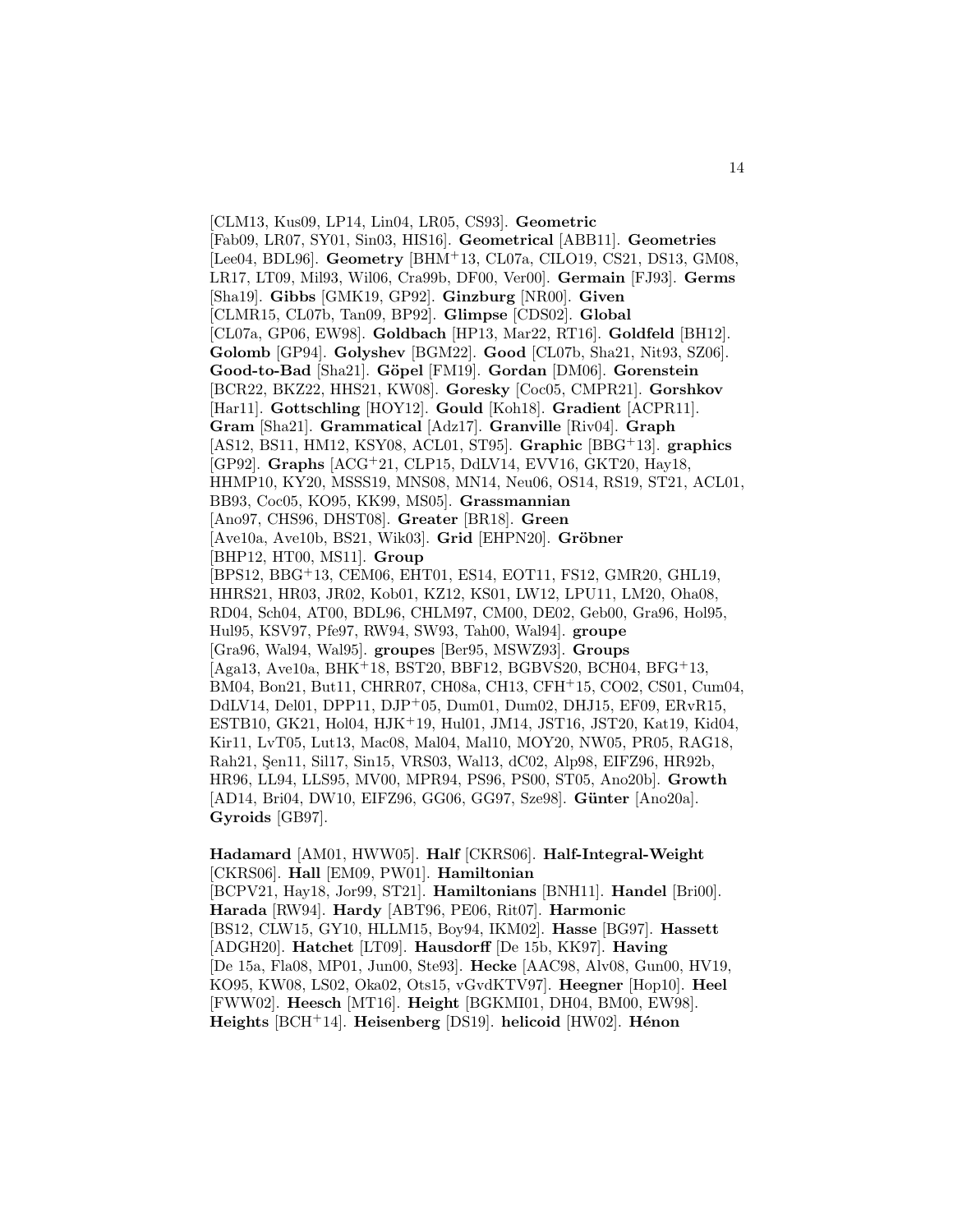[Ara07, FG99, JJJ02]. **Hermite** [HMM99, BCIO01, HMM98]. **Hermitian** [DS21, KN22]. **Heron** [GJL03]. **Heuristic** [Pau17]. **Heuristics** [Del01, HMM05, KLNP20, Lip21, Poo06, Wat08, WtR03]. **Hexacarpet** [BKN<sup>+</sup>12]. **hexagon** [Smi00]. **Hidden** [BW07, Ste17]. **Hierarchical** [BS17]. **High** [JZ05, KS01, MV10, RSE03, Rub13, BJL05, KK99, Tom96a]. ´ **High-Accuracy** [MV10]. **high-dimensional** [Tom96a]. **High-Order** [JZ05]. **high-precision** [BJL05]. **Higher** [BCC10, CH13, Con18, Dur11, ER15, FK12, Hop10, Hor14, Tha95, vB22, JK95, ST05]. **Higher-Dimensional** [BCC10]. **Higher-genus** [Tha95]. **Higher-Order** [Dur11, Hor14]. **Higher-Weight** [Hop10]. **Hilbert** [Bir21, BHI<sup>+</sup>11, CLMR15, CD09, Dem05, HS14, HHS21, HM12, IZ14, May10, MS11, Rob00]. **Hirota** [PPS09]. **Hitting** [MTC14]. **Hives** [Lom20]. **Hole** [BRS<sup>+</sup>18]. **Holes** [MVG05]. **Holomorphic** [CR01, JST16, Kaw18, LSW99]. **Holonomy** [Gui18]. **Homeomorphisms** [BS01, Bri00]. **Homoclinic** [Col05, GN09]. **Homologies** [DGR06]. **Homology** [Fuk11, GOR13, GL15, HLMZ01, Jon10, KLNP20, MPS<sup>+</sup>18, Oha08, Tan09, BL00]. **homometric** [GP94]. **Homomorphism** [LS03]. **homomorphisms** [DU95]. **homophones** [MSWZ93]. **Homotopy** [BL12, EL14, JLY16, LOS20, Roo08]. **Honey** [Lom20]. **Hook** [Han09]. **Horseshoe** [Col05, HdC02]. **huge** [PS92]. **HUM** [LN10]. **Hundred** [Sch09]. **Hurwitz** [BN97, BBvBK15, HV22]. **Hyper** [Coq20]. **Hyper-Roots** [Coq20]. **Hyperbolic** [Ara07, Bor14, CLLM07, CLM13, CV03, CLT06, DPP11, DFJ12, FGG<sup>+</sup>16, FMP04, GMK19, GHH08, GK21, HHMP10, HIK<sup>+</sup>16, Ino22, KV17, KM18, NSYY08, Roe07, SYY08, But05, GH96, HW94, RT00, RS98]. **Hyperboloid** [ST02b]. **Hyperelliptic** [BBW17, Web97, vB22, AT00]. **Hypergeometric**

[BBBC07, BST20, Fou21, MS01, NSYY08, SY01, SYY08, Sin15]. **Hypergeometric-Type** [MS01]. **Hypergraph** [SW10]. **Hypermetric** [DD03b]. **Hyperplane** [Roo08, Sne05]. **hyperplanes** [Pra05]. **Hypersurfaces** [BK16, JK01]. **hypothèse** [LR02]. **Hypotheses** [BGM22]. **Hypothesis** [Boo06, Bri06, Kaw18, Vor20, Bla22, LR02].

**Icosahedral** [JRS03, Tsu20]. **Ideal** [CV03, Raw03]. **Ideals** [BCR22, KSV22, HT00, KSV21]. **identifying** [Boo00]. **Identities** [Abl17a, Abl22, BBB06, BHP12, KR15, OS15]. **IdentityFinder** [KR15]. **Igusa** [ALT<sup>+</sup>12]. **II** [ABL17b, BC04, Bra21, CL07a, CMPR21, FI18, GP06, Mal04, MOY20, Pat05, Sch09]. **III** [Elk01]. **Images** [Die02]. **Imaginary** [FK02, HNR20, HJK<sup>+</sup>19, SY01, Lou98]. **immersed** [Ran99]. **implementation** [Bri00, EH96, HR92b]. **Imprimitive** [DJ10]. **improvement** [ST99]. **Improving** [Cd18]. **incommensurably** [VS00]. **Indecomposable** [CH13, Pet04]. **Independence** [EVV16]. **Independent** [RT16]. **Index** [Kaw18, GPP94]. **indications** [AM92]. **Inequalities** [CHMW15, Gar02]. **Inequality** [DP15, HIK22, PE06, OTZK22]. **Inexact** [BHM<sup>+</sup>13]. **Infimum** [Bad16]. **Infinite** [Abl17a, Abl22, ABL17b, BCH04, Joh08, Law17, Smi00, Hol95, Tha95].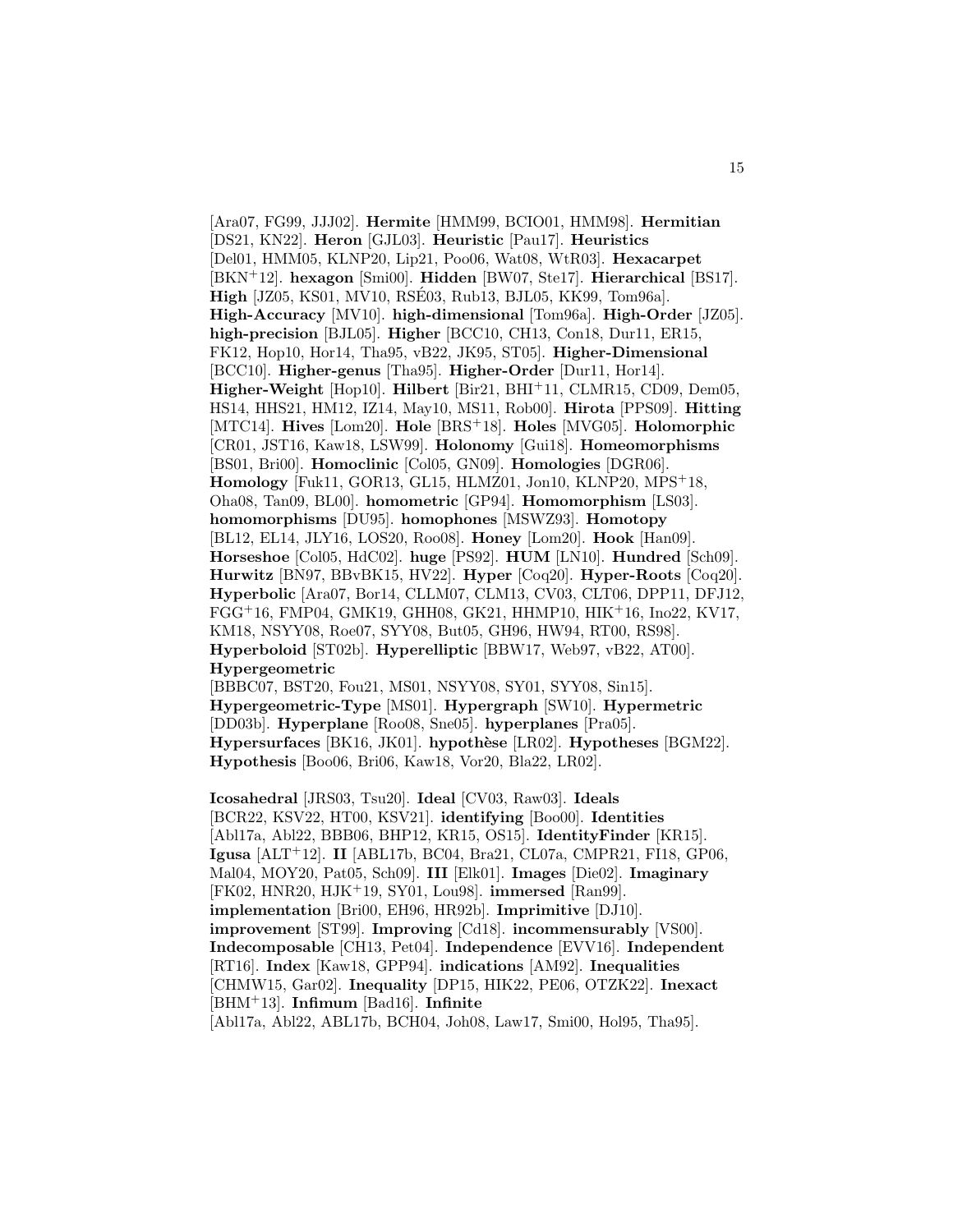**Informal** [Lan98]. **information** [Mur93]. **Inhomogeneous** [PW01]. **Initial** [BCR22]. **inspire** [PZHC09]. **Instructions** [Ano92a, Ano93]. **Integer** [EMRSE14, Har11, Dil00]. **Integers** [GPS18, GMY21, Shp16, Svi18, BtR96, Del98]. **Integrability** [PPS09, ST19a]. **Integrable** [PPSF17]. **Integral** [Bru07, CKRS06, DF00, DL04, Duq01, FS11, Gaa $(01, GOP02, GPO6, GR19,$ ] MSS15, Sen11, Web09, FS98, GPP21, HKS92, Ola05, VV99]. **Integrals** [BBBC07, BCC10, BSW13, Jor99]. **Integration** [GM18, JZ05]. **Interior** [HP14]. **Interpolation** [GMRST14, IC16]. **interpretation** [EW98]. **Intersection** [CP10, CP12, Cha14, HLZ10]. **Intersections** [ABL17b, ST95]. **Interval** [GMRST14, CPS<sup>+</sup>01]. **Intervals** [Bra21]. **Intrinsically** [MN14]. **Introducing** [Bur04]. **introduction** [BD09]. **Invariant** [BMS21, BH04, HV22, KKM<sup>+</sup>01, Koh18, KZ12, Wil06, CHK93, FH99, GR00, Tom96a, Tom96b]. **Invariants** [AER<sup>+</sup>08, Ano20b, BNHLR11, Bon21, DG21, Fuk11, GSS16, JN06, JST20, KSV97, KM18, MMO<sup>+</sup>02, Neb00, PR05, BG97, CGHN00, IKM02, ST05, Wil02]. **Inversion** [CO20]. **Inversions** [KSY08]. **Investigating** [Wan09]. **investigation** [JLW95]. **Investigations** [DD03a, Mil06]. **Involutions** [CO02]. **Involving** [Svi18]. **Irrational** [GM05, GW18]. **Irrationalities** [BCM21]. **Irrationality** [Bri01]. **Irreducibility** [BBB<sup>+</sup>18, GS05]. **Irreducible** [BH04, ES14, EMRSÉ14, HR03, KB19, Đok00]. **Ising** [BBBC07]. **Ising-Class** [BBBC07]. **Islands** [BCPV21]. **Isogeneous** [EF18]. **Isolated** [Sch19]. **Isometries** [BP07, HW94]. **Isomorphism** [LL94]. **Isospectral** [Lau21]. **iss** [Ano00]. **Iterated** [De 15b, BP94, Mil92]. **Iterates** [GXB15]. **Iterating** [CtR96, CtR97]. **iteration** [Cra99b, Cra01]. **Iterations** [She09, Chu05]. **Iwasawa** [ST05].

**J** [ELT<sup>+</sup>97]. **Jablan** [BH21]. **Jacobi** [AGS18, Ots15, Sch07, Sin03]. **Jacobi-Sum** [Ots15]. **Jacobian** [PR17a]. **Jacobians** [BLP09, CLP15, Cul19, EF18, HM02]. **Jacquet** [CD09]. **Jain** [Ber17]. **Jean** [Ano20a]. **Jean-Philippe** [Ano20a]. **John** [PZHC09]. **Johnson** [ACG<sup>+</sup>21]. **Jointly** [BL07]. **Jonathan** [Bai17]. **Jones** [DH97]. **Journal** [ELdlL92]. **Jr** [ELT<sup>+</sup>97]. **Julia** [Mil04]. **Jumping** [ORW99].

**K3** [Bro07, CT14]. **Kanenobu** [Sto00]. **Kaplansky** [DHJ15]. **Kashaev** [MMO<sup>+</sup>02]. **Kazhdan** [FK19, NT15, Tah00, War11, dC02]. **Kedlaya** [GG03]. **Keiper** [Vor20]. **Keiper/Li** [Vor20]. **Kelvin** [Oud11]. **Kepler** [DS19]. **kernel** [DU95]. **Khovanov** [GOR13, LOS20, MPS<sup>+</sup>18]. **Kim** [KT16]. **Kimura** [PPS09]. **Kimura-Type** [PPS09]. **Kind** [Gui03]. **Kirillov** [KM18]. **Kissing** [Cd18, MV10]. **Klapper** [CMPR21]. **Klein** [BJS<sup>+</sup>21, PR21]. **Kleinian** [MOY20, MPR94]. **Kloosterman** [Boo00]. **Knot** [ACPR11, BCG19, DERZ18, DGR06, FGK<sup>+</sup>16, Kho03, KS05, Mil01, AR97, MR00, Ran99]. **Knots** [BNHLR11, BDHZ09, CN13, DERZ18, DFJ12, GK12, GSS16, GOR13, GL15,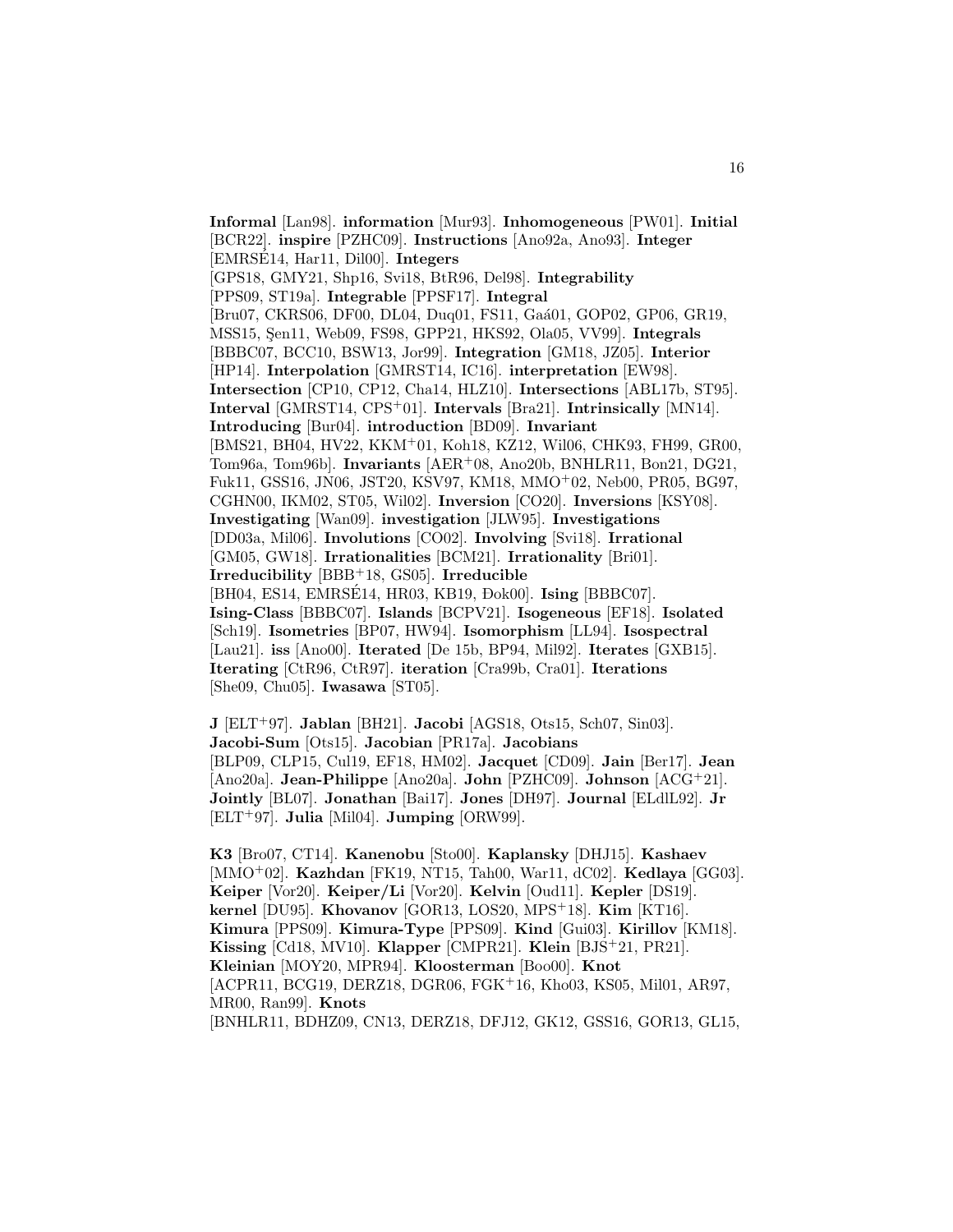HIK22, Hor14, Lam21, LM19, Mil01, MMO<sup>+</sup>02, Raw03, SZJ04, KK93, Sto00]. **Knotted** [MN14]. **Known** [EGSC18, FKS15, FKS19]. **Knuth** [Pau96]. **Kobayashi** [BFK<sup>+</sup>92]. **Koecher** [Riv04]. **Kohnert** [AS22]. **Kolakoski** [She20]. **Koszul** [DZ11]. **Kottwitz** [Coc05]. **Kronecker** [HR14a, JST16]. **Kubilius** [HMT10]. **Kummer** [RSSS13]. **Kuttner** [GKR01].

**Labb´e** [Ano20a]. **ladder** [CLZ92]. **Ladders** [Pec19]. **Lagrange** [BJP94]. **Laguerre** [Cul19]. **Lam´e** [Joh08]. **Landau** [NR00]. **Langlands** [CD09]. **Laplacian** [Bar06, BHS09, CS21, GH96, KSW01, NR99]. **Laplacians** [Ter96]. Large [Ale19, BBKL17, But11, LN01, Mül06, Nao21, OS14, BtR96, Ros00]. **large-prime** [BtR96]. **Largest** [McN17, MNS08]. **Last** [Sin03]. **Latin** [FJ96]. **Lattice** [All05, AG22, CCG21, Elk01, Hen18, Yi19, HMM98, HMM99]. **Lattice-Packing** [AG22]. **Lattices** [Coq20, Der05, DS21, Elk01, FGT10, HKPP13, IKMF16, KN22, OB19, BB92, BN97, BM94, BQS95, Chu05]. **Laurent** [HHS21]. **law** [ACL01]. **LCM** [IKMF16]. **Leading** [CFH<sup>+</sup>21]. **Learning** [GHK20]. **Least** [Oud11, Xu04, Web97]. **Lebesgue** [IC16]. **Leech** [All05]. **Legendre** [Kat10b, Sto17a]. **Legendrian** [CN13]. **LEGO** [ArE11]. **Lehmer** [Sto17b]. **Lei** [Mil93]. **Length** [BO17, CLM13, Cha14, Hew21, MRRTS16, VRS03, Wal13, HW94]. **Length-Equivalent** [Cha14]. **Lengths** [GJL03, Han09]. **Lens** [Lau21, Tan09]. **Lenstra** [CIO07, KLNP20, WtR03]. **Less** [CHRR07, CP03, GP94, MR95]. **Level** [Die04b]. **Levels** [PT08]. **Li** [Vor20]. Library<sup>[BL14].</sup> libre<sup>[Cou94]</sup>. libres<sup>[MSWZ93]</sup>. lié [Cos02, BJS<sup>+</sup>21, BH04, JN06, MSS18, Rit07, Roo08, Sch05, Soh21, dG05]. **Life** [GM05, BC98]. **Lift** [KT16]. **Lifts** [IT19]. **Like** [CS22, KL16, Riv04, AG99, AG12, BBB06, BB97]. **Limit** [BM05, ERSÉ19, Joh11, JST16, KK97, MPR94]. **Limited** [OTZK22]. **Line** [BK12, BH18, Rub13, STZ95]. **Linear** [AST17, Bre08a, HS14, LN10, LM20, RD04, HR92b, Ros97]. **Lines** [Esc14, Ano97, CHS96]. Link [Gör15]. Links [BR18, HIK22, MMO<sup>+</sup>02, He02, Koh18]. **Lissajous** [BDHZ09]. **List** [Ino22]. **Littlewood** [Bad16, PE06]. **Ljunggren** [BOSS19]. **Local** [BY12, BFG<sup>+</sup>13, CL07a, Fou21, ST19a, Mar95]. **Loci** [Alu15, Chi04, iIS04, SS06, ST02a]. **locking** [Jen00]. **L¨offler** [BG95]. **Log** [Hye17, LM06]. **Log-Concavity** [LM06]. **logarithm** [ST99]. **Logarithmic** [CJUE04, DJP<sup>+</sup>05, LvT05, RAG18, Ros97]. **Logarithms** [BCLM17, dW98]. Loki [ST02a]. **longest** [ST95]. **Loop** [GSS16]. **Lorenz** [Win22]. **Lovász** [DdLV14]. **Low** [EL14, MS11, Web09, GBP97, PS00]. **Low-Degree** [MS11, Web09]. **Lower** [AJK08, BGBVS20, BOW18, GKT20, HS18, HIL13, MVG05, Soh21, TS06]. **Lower-Dimensional** [Soh21]. **Lusztig** [War11, dC02]. **Lyapunov** [Fou21, HK02b]. **Lyons** [Geb00].

**M** [Ano20a]. **Maass** [BS12, HR92a]. **Machine** [GHK20]. **Maclaurin**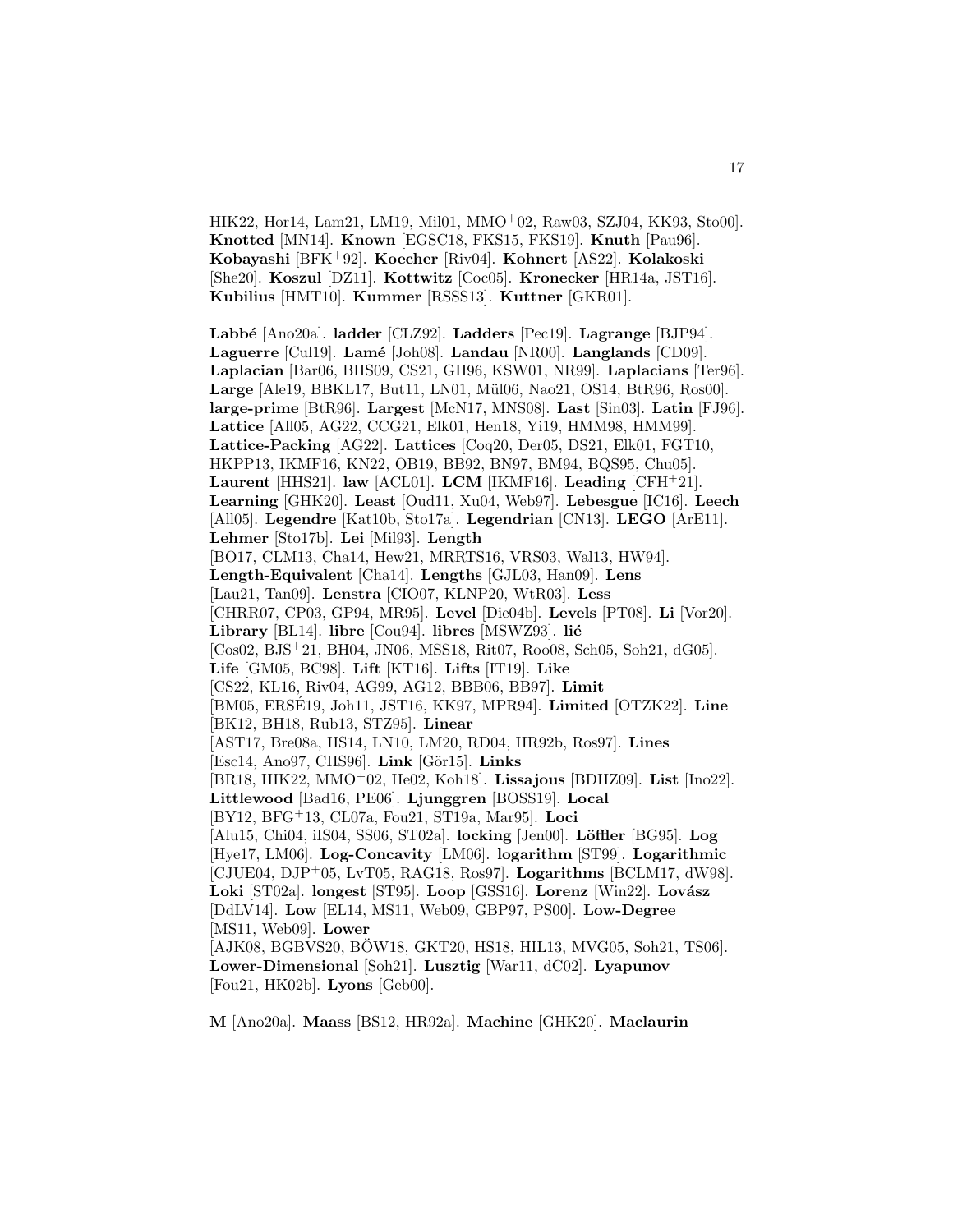[CHMW15]. **MacPherson** [Coc05]. **Madelung** [Cra99a]. **Magmatic** [CCG21]. **Mahler**

[Boy98, BM05, CDD<sup>+</sup>16, ERSÉ19, MS05, MRW08, RSÉ03, Sil95]. **Main** [RW11]. **Majorations** [Dre93, DE93]. **Maker** [ST21]. **Maker-Breaker** [ST21]. **Manifold** [BFG<sup>+</sup>13, Bur04, Wal03]. **Manifolds** [Ban06, BO17, BDSS18, CLLM07, CGKS20, Con06, CLT06, Der15, DHST08, FGG<sup>+</sup>16, FMP04, GHH08, HPP08, HIK<sup>+</sup>16, Lut09, MP01, Nao21, RSSS06, SZ04, BL00, But05, CGHN00, HW94, Jor99, KSV97, Mat98, RT00, RS05]. **Manin** [AKN<sup>+</sup>16, Poo06]. **Many** [BCG10, FIK20, Gal14, VV99]. **Map** [ALT<sup>+</sup>12, Ara07, ADDW18, BG22, CL07a, Col05, Mat01, Nil03, NSYY08, Olv01, SYY08, Sch01, Sha19, BA00, Sch92, Tom96b]. ´ **Map-Germs** [Sha19]. **Mapping** [BS01, AT00, KSV97, Tah00]. **Maps** [BBvBK15, Bri04, GN09, HdJF06, HLMZ01, JJJ02, KY17, PPSF17, BSTV93, FG99, Lan98, Mil92, Mil93, Mil00, Mur93, PdlL02, SL00, Tom96a]. **Marked** [BCR22, MT16]. **Markov** [BW07, LW12, MV00]. **marks** [GP94, Pfe97]. **Marmi** [Car03]. **Matching** [Jon10]. **materials** [KK99]. **Math** [Ano00, Ano01a, Ano01b, Ano01c, Ano01d, Ano03a, Ano03b, Ano04a, Ano04b, Ano04c, Ano04d, Ano04e, Ano04f, Ano05a, Ano05b, Ano05c, Ano05d, Ano06a, Ano06b, Ano06c, Ano06d, Ano07a, Ano07b, Ano07c, Ano07d, Ano08a, Ano08b, Ano08c, Ano08d, Ano09a, Ano09b, Ano09c, Ano09d, Ano10a, Ano10b, Ano11c]. **Mathematician** [Bai17]. **Mathematics** [GW18, PZHC09, BD09]. **Mathieu** [BDL96, CEM06, EOT11, SW93]. **Mating** [Mil04]. **matings** [SL00]. **Matrices** [AGS18, BCM21, CILO19, EGSC18, FIK20, CR99, PS92]. **Matrix** [CILO19, CKRS06, Dur11, GdlI07, Kir11, LR17, OS14, RW94, CPS<sup>+</sup>01]. **Matrix-Valued** [GdlI07]. **Matroids** [MP15]. **Maximal** [Fir15, BDL96, GR00]. **Maximally** [Sin15]. **maximizations** [Dre93, DE93]. **Maximizers** [OTZK22]. **Maximum** [AJK08]. **McKay** [Chu05]. **Mean** [CV03, LR07, May01, Ume09, Cho94, GBP97, GB97, HKS92, KMS00, RS98]. **Means** [JZ05]. **Measure** [BM05, CDD<sup>+</sup>16, ERSÉ19, HV22, RSÉ03, Boy98, MS05, Sil95]. Measures [AGS18, GMK19, HOS11, MRW08, Bri01, JRS92, LSV98, STZ95]. **MeatAxe** [IL00]. **Medium** [GG03]. **Megaforms** [SSS03]. **Meissel** [LZ10]. **Melnikov** [DRR99]. **memoriam** [ELT<sup>+</sup>97]. **Menzin** [LT09]. **Mersenne** [CFH<sup>+</sup>21]. **Mertens** [KvdL04, LZ10]. **Message** [Ano92b, EL92]. **Meta** [DRT11]. **Meta-Fibonacci** [DRT11]. **Method** [BA02, Boo06, Gui06b, Roe07, TTS17, BHvdP95, DRR99, FG99, GPP21, SdW94, ST99]. **methodology** [Jor99]. **Methods** [DSS07, DS19, EMRSÉ14, Gal14, JZ05, RSÉ03, CPS<sup>+</sup>01, SW99]. **Metric** [EM02, Muk17, BFK<sup>+</sup>92, Mur93]. **Metrics** [BGKT05, Hal14]. **Metropolis** [DN04]. **Million** [CHRR07]. **minima** [Bre98]. **Minimal** [BDdG07, BO17, BNH11, BNL17, BDS16, BDSS18, Che19, CH08b, CLMR15,  $CDD+16$ , Con18, EMRSE14, ESTB10, Hol04, Hye17, Jai09, Law17, LvT05, MRW08, RAG18, Tra08, VRS03, CHK93, CS93, Now97, PP93, RTW00]. **Minimization** [HMM05]. **minimizers** [He02]. **Minimizing**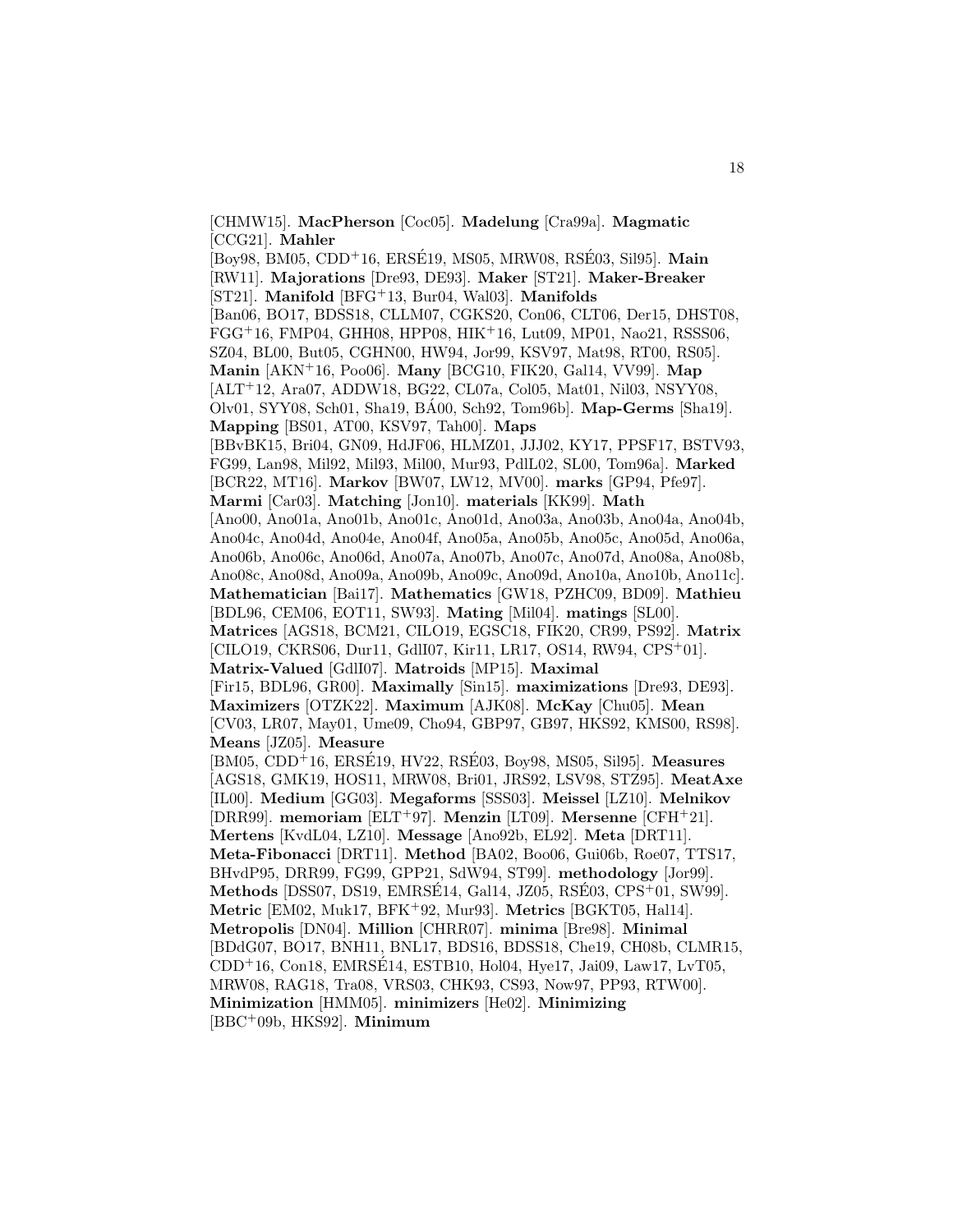[DJ10, HS07, Hay18, MTC14, FP92, FP93, FPDH98]. **Mining** [XKA14]. **Minkowski** [Ume09]. **Miscellaneous** [Ano01a, Ano01b, Ano01c, Ano01d, Ano11c]. **Missing** [HJK<sup>+</sup>19, LMO13]. **moats** [GS97]. **M¨obius** [CO20, DR96, Dre93, DE93, He02, KK93]. **mod** [AAC98]. **mod-** [AAC98]. **Modality** [GMR20, JR02]. **Model** [CMOS13, Hye17, KH19, ACL01]. **Modeling** [GG06]. **Models** [AD14, ABB11, BS17, BW07]. **Modifications** [CM16]. **modulaire** [Hal98, HK03]. **modulaires** [Lep93]. **Modular** [BK03, Bir21, CD09, Dem05, Dem08, Die04b, Dum13, FHL<sup>+</sup>10, GJU12, GHL19, GM13, GM18, GHY13, JST16, Kat05, Kat10a, KSY08, Tak14, Wat02, BG97, Bre98, Chu05, Cre97, Hir00, Hun00, OB19]. **Module** [IZ14]. **Modules** [CH13, Hor14, LL21, LS03, LS07, Sne05, Web09, Neb00, RV99]. **Moduli** [ADGH20, BvBK09, HT19, Hye17]. **Modulo** [APS04, BHK05, Vin01]. **Moments** [AR12, BS08a]. **Mond** [Sha19]. **Monic** [BGMR06, EMRSE14]. ´ **Monochromatic** [BCG10, EFMPR18, RCD21, Jun00]. **Monodromy** [BST20, BR17, ST19b, Sin15]. **Monogenity** [GR19]. **Monomials** [AS12]. **Monotone** [HHdC<sup>+</sup>15, PZ04]. **monotonicity** [FJS94]. **Monster** [CL04, HLM03]. **MOP** [JR02]. **Mordell** [BB18, Elk01, GPP21]. **Mori** [He21]. **Morphic** [EFMPR18]. **Morse** [BL14, DF00, Eng09, KKM05, LLT03]. **Mosaic** [Gui12]. **Most** [MP01, McN17]. **Mostow** [Der05]. **Motifs** [GWW16]. **Motion** [Ino13, CHK93]. **Motivic** [CG09, Dok04]. **Moussa** [Car03]. **Moving** [Rom18]. **Multidimensional** [FIS<sup>+</sup>14]. **Multigraded** [HM12, IZ14]. **Multipartite** [ACG<sup>+</sup>21]. **multiple** [BBK01]. **Multiplication** [CILO19, LR17]. **Multiplicative** [ABL17b, Shp16]. **Multiplier** [BG22]. **Multipliers** [JM14]. **Multiply** [Gir03, NR00]. **multiply-connected** [NR00]. **Multiprecision** [BM15]. **Multireflection** [HR14b]. **Multivariate** [GS05]. **Multizeta** [KL16]. **Mumford** [CLMR15]. **Mutation** [Law17]. **Mutation-Infinite** [Law17].

**Nagell** [BOSS19]. **Nash** [ALP<sup>+</sup>11]. **Nature** [BBG<sup>+</sup>13]. **Near** [Sch06, Mil06]. **Necessarily** [Roo08]. **negative** [Ste93]. **Neighborhood** [GLP16]. **Neighborly** [MP15]. **Neighbors** [CHM13]. **Neighbourly** [Nil03]. **N´eron** [CT14]. **Nested** [Dil00]. **Neumann** [HR92b]. **Newforms** [GJU12]. **Newton** [BW07, Duj01, Roe07]. **Nice** [Hun00]. **Nilpotent** [EM17, ESTB10, JN06, LMW04, LM97, Sch05]. **No** [MTC14, Wal03, Ano03a, Ano03b, Ano04a, Ano04b, Ano04c, Ano04d, Ano04e, Ano04f, Ano05a, Ano05b, Ano05c, Ano05d, Ano06a, Ano06b, Ano06c, Ano06d, Ano07a, Ano07b, Ano07c, Ano07d, Ano08a, Ano08b, Ano08c, Ano08d, Ano09a, Ano09b, Ano09c, Ano09d, Ano10a, Ano10b, Ano11c, GP94, MR95]. **Nodal** [BNH11]. **nodoids** [Ros05]. **Noetherian** [DSS07]. **Noisy** [GMRST14]. **nombres** [Cos02]. **Non** [BR17, Gou97, HIS16, Lam18, LM17b, Cou94]. **Non-Crystallographic** [Lam18]. **Non-geometric** [HIS16]. **Non-Normal** [LM17b]. **Non-ordinary** [Gou97]. **Non-symplectically** [BR17]. **Nonalternating** [DERZ18].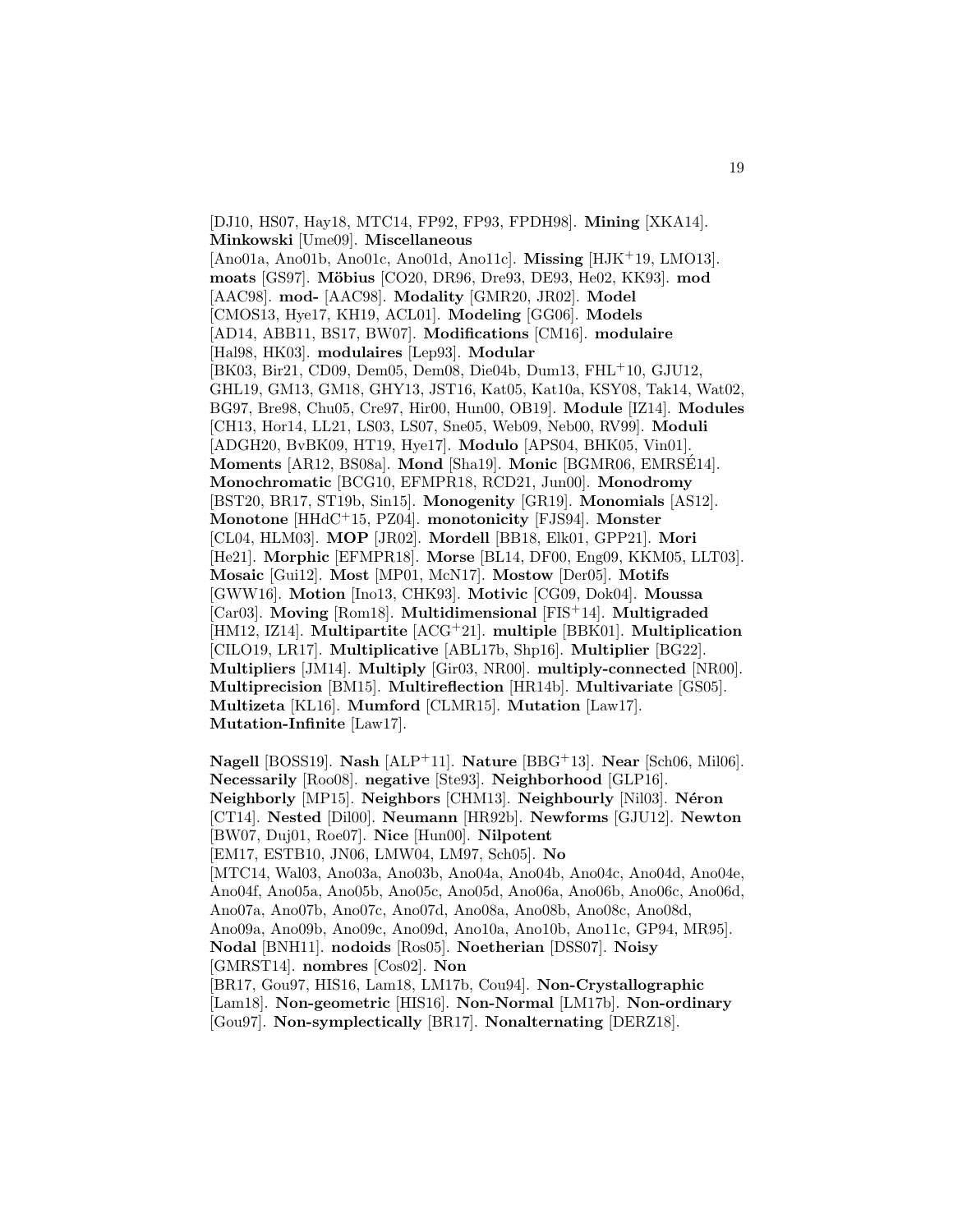**Nonassociative** [BH04]. **Noncollision** [Ger03]. **Noncommutative** [GK12]. **Noncompact** [Bar06]. **nonconformal** [BSTV93]. **Noncongruence** [FHL<sup>+</sup>10]. **Noncrossing** [CG14]. **Noncyclotomic** [FK02]. **Nonelliptic** [Die04a]. **Nonexistence** [Nil03, DL92]. **Nongeometrically** [GM13]. **Nonhyperbolic** [Gra02]. **Nonlattice** [DS14]. **Nonlinear** [BBC09a, Neu06, FPU55]. **Nonorientable** [Bur07]. **Nonsymmetric** [Lam21]. **Nontrivial** [KS01, MNS08, Đok00]. **norm** [Ste93]. **Normal** [BC02, BS17, Bur10, LM17b, HMM98, HMM99, Jor99, Ran99]. **Normality** [BBC<sup>+</sup>12, Lag01, Sev18, XKA14]. **normalization** [Rim92]. **Norms** [ABT96, LV15]. **Norton** [RW94]. **Note** [BBF12, Bri04, CB09, CLP15, Els14, FI18, HP18, Hen18, Ano97]. **Notes** [EOT11, Wei16]. **Novel** [Bra21]. **Nuclear** [HP08]. **Nucleation** [GG97]. **Nucleus** [HP06]. **Number** [Aic04, Ano20a, BCIO01, BR18, BMS21, Cd18, CIO07, DdLV14, DJP+05, DR08, FI18, FK09, GKT20, Hay18, HJK+19, KN22, KP08, Kou19, LRZ20, Lip21, Mal10, MTC14, Mer20, Pio07, SZJ04, SP05, Wag01, Wan01, Ano01a, Ano01b, Ano01c, Ano01d, Cos02, EH96, FM00, GPP94, Lou98, Rog00, Ste93, WS98]. **Numbers** [Adz17, AS16, AMM08, AFMS17, BC02, BMRS19, Bri06, BDS16, BV12, CFH<sup>+</sup>21, CGM15, CP10, CP12, Cha14, Dol18, Eel07, GW18, KB17, KM20, MT16, MU22, MV10, Wag01, Lou98, MS05, Sil95, Thu94]. **Numerical** [Ave10b, BHM<sup>+</sup>13, BM15, BL12, Ble11, BNH11, Bra95, But12, Car03, CGJM20, DD03a, DN04, DS19, GMK19, HP18, HP13, Hir00, JRS92, JRS03, JZ05, NR99, Now97, RW11, Tom96b, Ver00, YZ22, vB22, GH96, HMT10, Jor99, KSV97, Kob94, LR92, LR02, PZHC09]. **Numerically** [ER19]. **num´erique** [HMT10]. **num´eriques** [LR02]. **Nyman** [LR02].

**Observations** [Bur07]. **Observed** [FS19]. **Obstruction** [Poo06]. **Obtain** [Gui06b]. **Obtuse** [Sch06, Sch09]. **Ochoa** [SdW94]. **octaédral** [CNJ96]. **Octagon** [Bur10]. **octahedal** [CNJ96]. **Octahedral** [HPP08]. **Octahedron** [De 06b, De 06a]. **Octic** [Oma01]. **Odd** [ACG<sup>+</sup>21, Ano20a, KB17, LRZ20, SZ04, Jun00]. **ODEs** [JZ05]. **Off** [kAL01, Viv94]. **Off-Center** [kAL01]. **Once** [HT19, KSWY06]. **Once-Punctured** [HT19, KSWY06]. **One** [CS22, HV19, JST20, Mat01, PW01, Rub13, Sch09, Wag01, Caz97, GH96, HW02, LP97]. **One-Dimensional** [Mat01, Caz97]. **one-equator** [LP97]. **Onset** [HRSS17]. **Open** [Han09]. **Operad** [CCG21, DZ11]. **Operads** [CG14]. **Operator** [AL03, KZ08, LN10, MS01]. **Operators** [BR17, DSS07, ER15, GdlI07, Sne05, AAC98, ABT96, KK99, MV00]. **OPTi** [Wad06]. **Optical** [TTS17]. **Optimal** [CCEK07, TS06, Nur00]. **Optimality** [LLT03]. **Optimization** [EMRSÉ14, HKPP13, NT15]. **Orbifold** [BK16]. **Orbit** [Gal14, MSV03, Lan98]. **Orbits** [All05, BDdG07, Col05, DS19, Gal14, JN06, KL21, LMW04, LN01, She20, KdC05, Tom96a]. **Order** [BLP09, BR17, CHRR07, De 15a, Dur11, EL14, Hor14, JM14, JZ05, KKSV16, KS05, KvdL04, BN97, CLZ92, DL92, FJ96]. **Ordered** [Pec19]. **Ordering**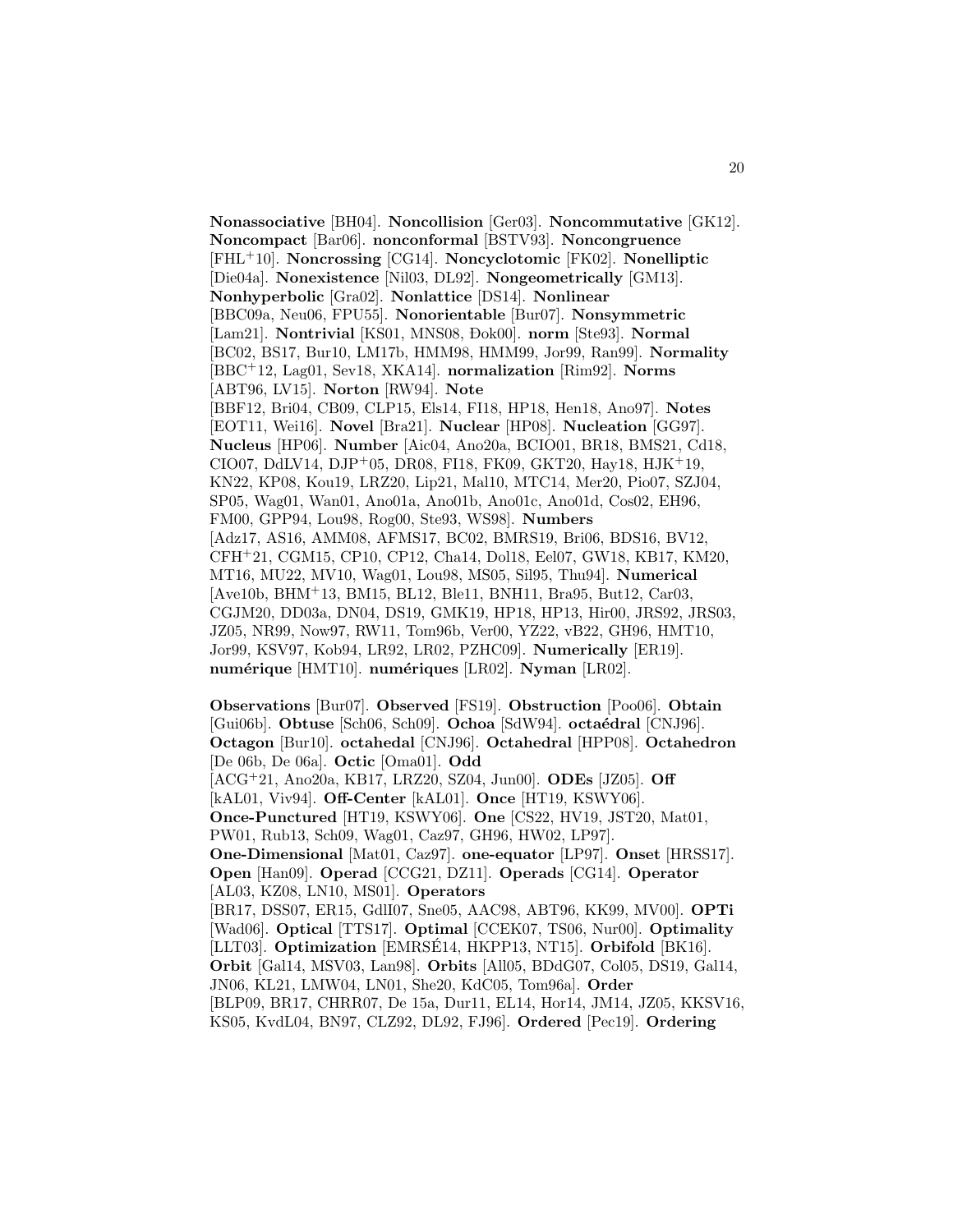[Mar20]. **Orders** [Aga13, GOP02, HRSS17, Kob01, GR00]. **ordinary** [Gou97]. **Orientable** [HPP08]. **Oriented** [MP15]. **Origami** [Sch04]. **Original** [CS22]. **Orlik** [MPY17]. **Orthogonal** [BST20, Dur11, DPV15, FIK20, GdlI07, HOS11, Sin15, Neb00]. **orthonormal** [CPS<sup>+</sup>01]. **Oscillation** [LT09]. **Oscillator** [ST19b]. **oscillators** [MP94]. **Outer** [BHS09, BMS21, DPPS05, Jeo15, Lut13]. **Outline** [Hye17]. **Overconvergent** [Bir21]. **Package** [JZ05, MSV03]. **Packard** [GG06]. **Packing**

21

[Ano97, AG22, CHS96, DS95]. **Packings** [BH01, DHST08, FS11, Hen18, MVG05, TS06, Zon22, Ano97, CHS96, MMT00]. Pages [Ano01a, Ano01b, Ano01c, Ano01d]. **Painlevé** [Bra21, MR10]. **Pair** [Bur14]. **Pairs** [ABGS11, SS11, Sto17b, GP94]. **Palindromic** [Sil17]. **Paper** [KSV22]. **Parabolic** [Fou21, JR02, MOY20]. **Parameter** [BCF04, BC04, GN09]. **parameters** [GG97]. **parfaits** [BM94]. **Part** [BDM07, CMPR21]. **Partial** [BFFvdW07, Gar17, KS05, Neu06, Vin01, Boy94]. **Partially** [GMK19, Pec19]. **Partition** [BHP12, Han09]. **Partitions** [Alm02, BO17, BNH11, BNL17, Oud11, Wei16, FJS94]. **Parts** [Alm02]. **Pasta** [PZHC09]. **Pasting** [Mil04]. **Path** [LL21]. **Paths** [KH19]. **Patterns** [BCG10, Cun17, Fin92]. **Patters** [Kho03]. **Peaceable** [YZ22]. **Peak** [BFT16]. **Peeling** [EHPN20]. **Pell** [JW00]. **Pentagram** [Sch01, Sch13b, Sch92]. **percolation** [Var98]. **Perelman** [Hal14]. **Perfect** [Aic04, BM94]. **Perimeter** [Oud11]. **Period** [PW01]. **Period-One** [PW01]. **Periodic** [BL07, Con18, De 06a, De 06b, DS13, GR00, GS97, KV17, Lin04, LR05, OS14, Sch09, BC98, CHK93, CD10, HW02, KdC05, RTW00, Tom96a]. **Periodicity** [EM17, FS19, Lam18, Viv94, CF96]. **périodiques** [CD10]. **Periodized** [GGM11]. **Periods** [CGKS20, DW10, GM18, Cre97]. **Peripheral** [Gui18]. **Permutation** [CH08a, ESTB10]. **Perron** [Sch07]. **Persistence** [dFT14]. **Perturbation** [BFM13, Tom96b]. **PETs** [Yi19]. **Pezzo** [CS13]. **Phase** [BCPV21, Guc95]. **phenomenon** [GP92]. **Philippe** [Ano20a]. **Physics** [BBC09a]. **Pi** [BBBR17, Gan17, Sev18]. **Pick** [EL09]. **Picture** [Ino13]. **pieces** [GM99]. **Piecewise** [BP07]. **Pinching** [GHK03]. **Ping** [Tsu16]. **Ping-Pong** [Tsu16]. **Pisot** [MS05, Mer20]. **Planar** [AF06, Guc95]. **Plane** [BvBK09, CP12, CM16, De 06a, De 06b, GK21, HdJF06, KY17, LRR<sup>+</sup>19, Pio07, SZJ04, BSTV93, Boy99, VV99]. **Planes** [KV17, Ano97, CHS96, DL92]. **Planimeter** [LT09]. **Plateaus** [Ara07]. **Platonic** [Alp98]. **Plumbed** [Fuk11]. **Pluricomplex** [Wik03]. Pochhammer<sup>[Abl22]</sup>. Poincaré<sup>[BL00</sup>, HLMZ01, Sne05]. Poincaré-Betti [Sne05]. **Point** [BBC<sup>+</sup>09b, BLP09, BRS<sup>+</sup>18, De 15a, EJ10, KK12, KKM05, Mil06, Sha21, Ros05, Wal95]. **Points** [BG22, BCR22, Ber95, BM05, BL07, BDP16, BGKMI01, BS08b, CB09, DLS22, Dum02, Duq01, ERSE19, Els11, GG03, Gra02, GM13, Hop10, IC16, ´ KS03, Poo01, WZ21, GPP21, Gal99, Maz92, Mil00, NR00, VV99, Wal94].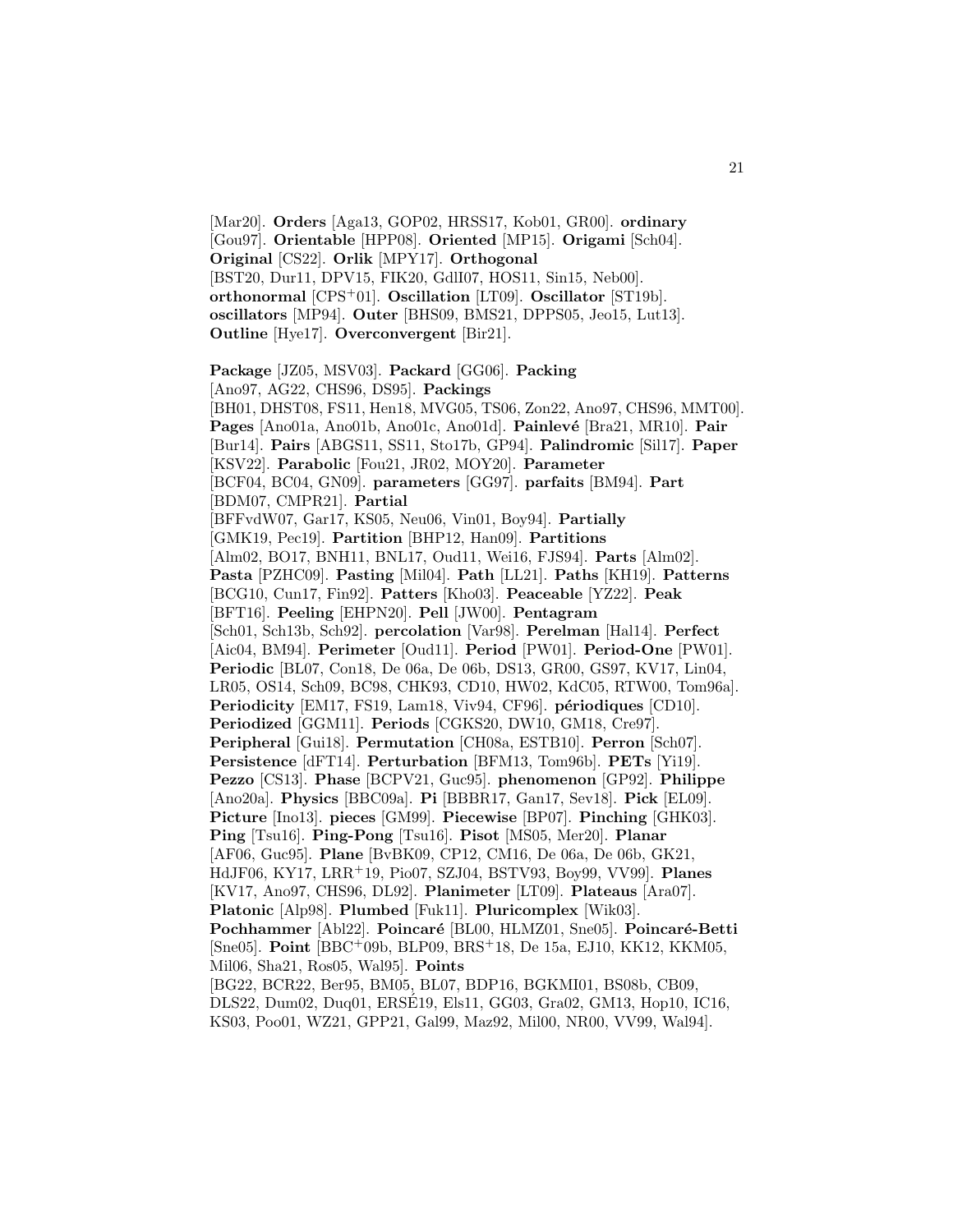**Poisson** [BBKL17, EGP<sup>+</sup>12]. **Polarization** [EF18]. **Polarized** [Bro07]. **Polars** [PR21]. **Poles** [ST02b, Wik03]. **P´olya** [PE06]. **Polyforms** [MT16]. **Polygon** [KB17]. **Polygonal** [BP07]. **Polyhedra** [De 06a, De 06b, Fir15, Ino22, JLS20, KM18, Roe07, GH96]. **Polyhedral** [EM02, Nil03]. **Polyhedron** [Fir15]. **polylogarithm** [CLZ92]. **Polynˆomes** [DO99]. **Polynomial** [ABZ07, BGMR06, Cd18, CLMR15, ER15, GK12, IKM02, KB19, Koh18, MS01, Nic18, DH97, DU95, Sot00]. **Polynomials** [AS22, BBKL17, BCH<sup>+</sup>14, BFT16, BBB<sup>+</sup>18, BM00, BL21, CLP15, CH21, Cul19, DS13, DS15, DS14, DFJ12, Dur11, DPV15, Eel07, EMRSE14, ET14, ´ Fla08, GMRST14, GXB15, GS05, GdlI07, Har11, HLLM15, HOS11, LPU11, LM06, MSSS19, Muk21, PR08, RSE03, Shi16, Tha08, War11, Xu04, dC02, ´ BB93, BC99, DF00, Sch99, SL00, DO99]. **polytope** [CR99, CRY00]. **Polytopes** [Ale19, BW07, BS11, DY07, LM17b, MP15, SZ04, IKM02]. **Pong** [Tsu16]. **portraits** [Guc95]. **Positive** [BS21, KL16, LW12]. **Positivities** [HIK22]. **Positivity** [KZ08]. **Positivity-Preserving** [KZ08]. **pour** [LR02]. **Power** [Ga´a01, GOP02, Ola05, SS06, ACL01]. **Powerful** [vdP01]. **Powers** [BOSS19, HNR20, Svi18, HS05, JK95]. **practical** [BJP94]. **Praeger** [HR92b]. **precision** [BJL05]. **Prehomogeneous** [JN06]. **premières** [DO99]. **premiers** [Cos02]. **prenant** [DO99]. **Prescribed** [Kou19, SZ04, BHvdP95, BM00]. **Presentations** [BM04, CFH<sup>+</sup>15, EHT01, ES14, HR03, NW05, Geb00]. **Presented** [But11, DHJ15, ERvR15, Hul01, Roo08, HR96]. **Preserving** [KZ08]. **Pretzel** [GK12]. **Prim** [GJL03]. **Primality** [Kid04, Kob01]. **Prime** [ABGS11, BDS16, DERZ18, KW08, KS08, McN17, MU22, Shi05, Var98, Wag01, BtR96, Cos02, FM00]. **prime-number** [Cos02]. **primeness** [WPW97]. **Primes** [CL07b, DT02, FS10, GKL19, KT16, Kou19, Mar22, Mül06, Gou97]. **Primitive** [GKL19, Lee04, Yab09, LLS95, CNJ96]. **primitives** [CNJ96]. **Principal** [AF06, BR18, CHLM97, DO99]. **Principle** [BDSS18]. **Probability** [BGMR06, GWW16]. **Problem** [BEZ03, BOSS19, DS19, EH04, FK09, GKR01, GHK20, HHRS21, HKPP13, HMM05, Har11, MO07, MTC14, MT15, Nic18, Pau17, PZ04, Rom18, Tsu16, YZ22, dFT14, BJS<sup>+</sup>21, Kra94, LSW99, Rob00, TW99, Sch13a]. **Problems** [Han09, Bra95, FPU55]. **Product** [BDM<sup>+</sup>18, FIK20, HLM03, Sch99]. **Products** [BZ17, FS10, LM17a, May10, OS16, Wal13, Dil00]. **Profinite** [Gar21]. **Program** [Hye17]. **Programming** [Cd18, FK19, MV10, Ros97]. **Progressions** [GST06, HR14a, LZ10, Mar22, PR17b, RCD21, SW12, Bre99, Jun00]. **Projection** [DHST08]. **Projections** [Alu15]. **Projective** [BK16, CH13, De 15b, HT19, JK01, KY17, Lom02, OS16, DL92, MR00]. **Projectivity** [Sca09]. **Proof** [BS08a, CG09, Hol95, Pau96]. **proofs** [Guc95]. **Properties** [AGS18, GPS18, Riv10, She09, SK11, Caz97, KK99]. **Property** [Bru07, He21, KW08, NT15, PR13, Shi05, LP97, Tah00]. **Propositional** [MMW07]. **Providing** [RSE03]. **Proving** [Abl17a, Abl22, But11]. **Prym** 

22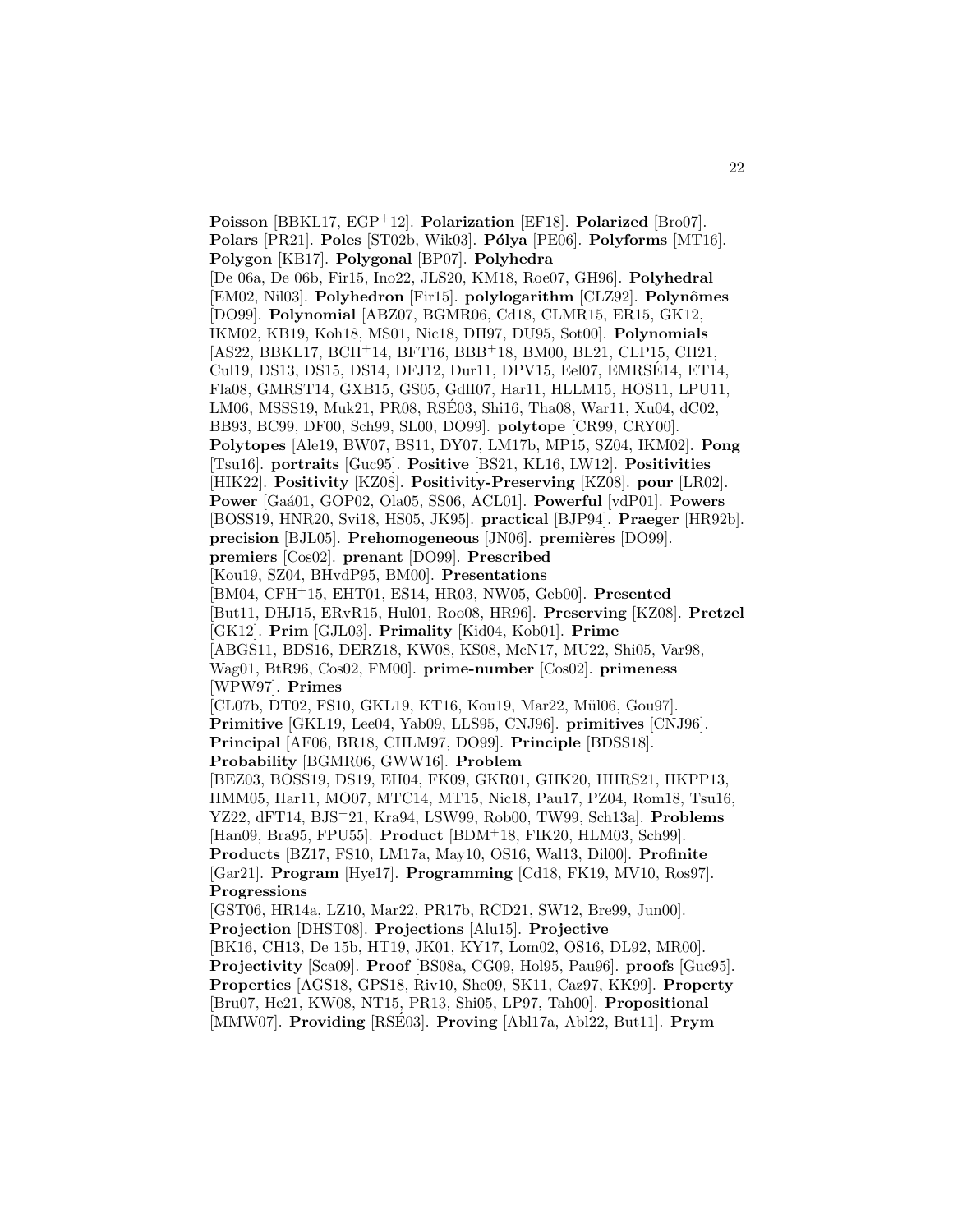[EF18]. **Pseudo** [Bri04, HS07, KKT09]. **Pseudo-Anosov** [Bri04]. **Pseudo-Anosovs** [KKT09]. **Pseudo-Ansonov** [HS07]. **Pseudogroup** [CEM06]. **pseudogroups** [Rim92]. **Pseudoprime** [AD07]. **Punctured** [CP10, CP12, HT19, JLS20, KSWY06, BG99]. **Pythagorean** [EFMPR18].

**Quadrangle** [De 15a]. **Quadratic** [Aic04, BCIO01, BG22, BCH<sup>+</sup>14, BP15, Bir14, Bre98, CDD<sup>+</sup>16, CH21, DG02a, Dem08, Els11, FK02, GN09, GXB15, GLP16, HJK<sup>+</sup>19, MSSS19, Oka02, Pet04, Qua06, RS01, SP05, Sto09, Van17, BtR96, CF95, Chu05, JLW95, Mil93, RS00, SW99, Ste93, ST05]. **Quadratics** [PW01]. **quadratiques** [Lep93]. **quadrature** [BJL05]. **Quadrilateral** [Bur10, CR93]. **Quadrilateral-Octagon** [Bur10]. **quadruply** [BG99]. **quadruply-punctured** [BG99]. **Quandle** [AER<sup>+</sup>08]. **quantized** [dG02b]. **Quantum** [CGKS20, RS19]. **Quartic** [Joh11, PR21, GPP94, Ola05]. **Quartics** [Chi04]. **Quasi** [ST19b]. **Quasi-Exactly** [ST19b]. **quasiperiodic** [Tom96b]. **Quasiplatonic** [Gir03]. **Quaternion** [KKSV16, Oma01]. **Quaternionic** [CFH<sup>+</sup>15, GK21]. **Queens** [YZ22]. **Question** [BZ17, Kat21]. **Questions** [Kat14]. **Quick** [GS05]. **Quinn** [BBC09a]. **quintic** [Cra01, FH99]. **Quivers** [Law17]. **Quotient** [DBG19, HS14, Hul01, MSS18]. **Quotients** [BGBVS20, CCG21, MSWZ93, HR96].

**race** [FM00]. **Radii** [BRS<sup>+</sup>18]. **Radiographie** [BM94]. **Radiography** [BM94]. **Radius** [Joh08]. **Rado** [BMRS19]. **Ramakrishnan** [KT16]. **Ramanujan**

[AG12, BCF04, BC04, DP15, Gui03, Gui12, KR15, Mer21, OS15, Rit07]. **Ramanujan-like** [AG12]. **Ramanujan-Type** [Gui03]. **Ramified** [Dou05]. **Ramsey** [MO07]. **Rand** [BBC09a]. **Random**

 $[ACG+21, AST17, BC01, BC02, Ban06, BKN+12, BL14, BBB+18, BSW13,$ BRS<sup>+</sup>18, BGKMI01, BGMR06, CKRS06, DERZ18, ERvR15, Gan14, HRSS17, KLNP20, Mar20, MOY20, MNS08, OS14, RS19, ACL01, WS98].

**Random-to-Random** [AST17]. **Randomness** [BBBR17, CDS02, Gan17]. **rang** [Fer96, Lep93]. **Rank** [Alu15, CILO19, Con21, Elk01, HIL13, Jai09, KS01, LR17, Rog00, RS01, Rub13, Sil17, BN97, Fer96]. **Rank-2** [Jai09]. **Rank-Two** [Sil17]. **Ranks** [CT14, RS00]. **Rate** [Bri04]. **Ratio** [Sha21]. **Rational**

[BCH<sup>+</sup>14, BLP09, BS08b, CB09, DK21, Dum02, Els11, Gal99, IC16, Jai09, Oha08, Pio07, Sto00, Maz92, Mil93, Mil00, Mur93, PS96, SL00, Wal94]. **Rationality** [BvBK09]. **Rationals** [Hew21, KM20]. **rationnels** [Ber95, Wal94, Wal95]. **Ratios** [Kat10b, Shp16]. **Rauzy** [HPR22, Mer20]. **Ray** [PW01]. **RC** [BB93]. **RC-graphs** [BB93]. **reaching** [BCVZ02]. **reader** [Ano00]. **Real** [BGBVS20, BCF04, Bra21, CDD<sup>+</sup>16, DG02a, De 15b, Dem08, DK21, Esc14, FIK20, GPHH+12, HHdC+15, JN06, KY17, Oka02, RSSS06, SP05, Sot00, DF00, FP92, FP93, FG99, SW99, Ste93, ST05, Ver00]. **Real-Parameter** [BCF04]. **Realization** [HLZ10]. **Realizations** [GKT20, Man18]. **Realized** [BPS12, FS12]. **Reason** [Bla22]. **Recognition**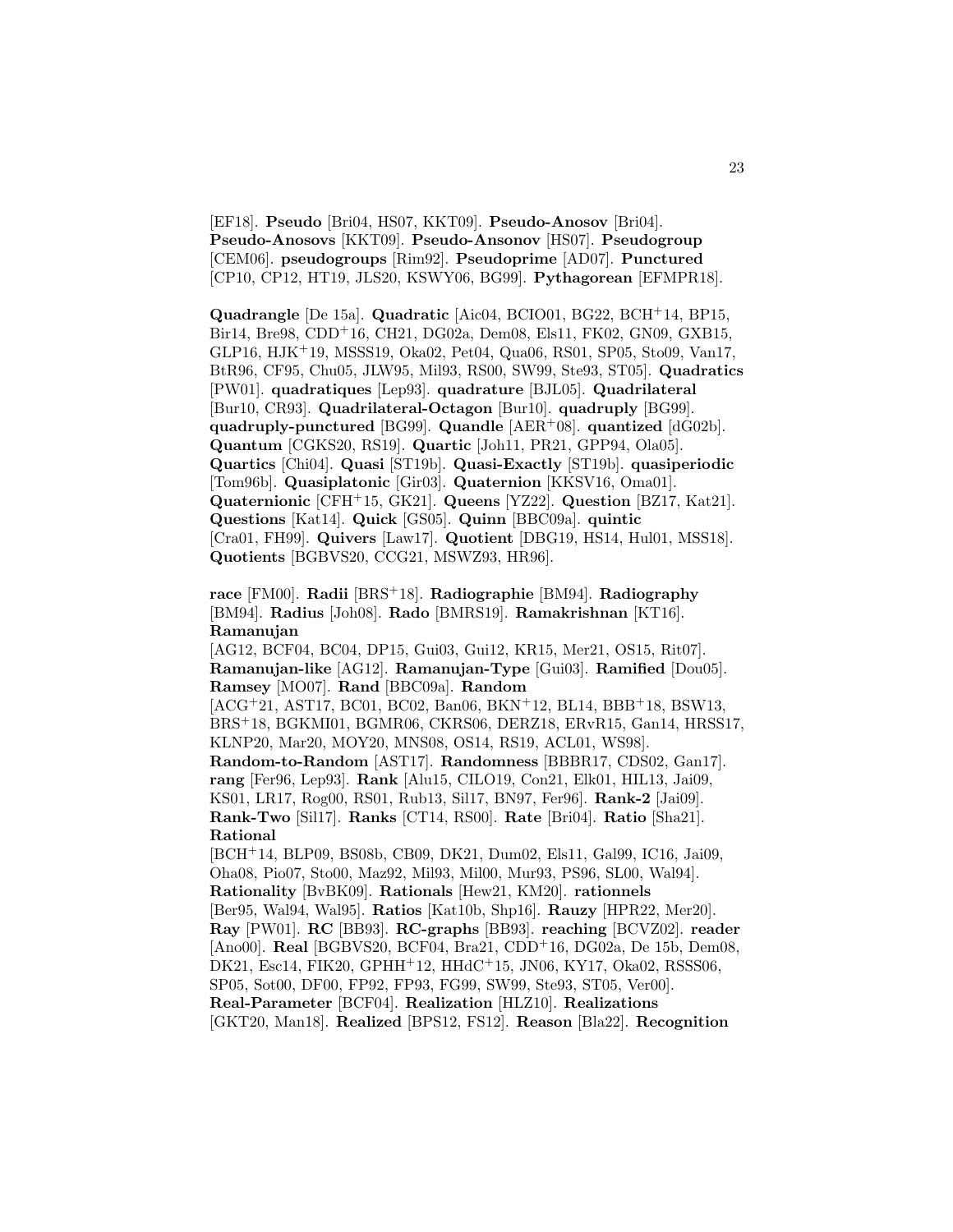[Tar92, HR92b, Mat98]. **Recovering** [BHM<sup>+</sup>13]. **Recurrence** [BS08a]. **recurrences** [CF95]. **Recurrent** [Sch01]. **Recursive** [GWW16, Pin00]. **Reduced** [Hum02]. **Reducible** [PR21, HMT10]. **Reduction** [CL07b, HS13, Kou19, PS92, Coc05, HMM98, PR03, PR03, HMM99]. **Reductions** [CT14]. **Ree** [Kat19]. **Refined** [GXB15, Mar22]. **Refinements** [Hen18, OS15]. **Reflection** [Ano20b, Bon21, CL07a]. **Reflections** [kAL01, GPS18, ST99]. **regarding** [MN05]. **Regime** [HRSS17]. **Regina** [Bur04]. **Regions** [AF06, CLLM07]. **Regular** [De 15a, Gör15, Hay18, MNS08, OS14, SW10, Gra96, IKM02, MR00, Smi00, Sze98]. **Regularity** [CLMR15, PdlL02]. **Regulator** [LSY03, JLW95, SW99]. **Regulators** [Jai09]. **r´eguli`ere** [Gra96]. **Reid** [CLLM07]. **Related** [DD03a, DL04, DHJ15, FS19, GdlI07, She20, Cos02, IKM02, LR92]. **relation** [HdC02]. **Relations** [Col05, FHL<sup>+</sup>10, Tak14, BS99]. **Relative** [DERZ18, Ga´a01, Ga´a15, JN06, BG99, Lou98]. **Remark** [GJL03]. **Remarks** [Bax02, HSV94, Mil92, Lan98]. **Ren´e** [FKS19, FKS15]. **Renormalization** [GY07, Win22]. **R´enyi** [FM00]. **Repair** [CM16]. **Repeated** [BK12]. **Repetitive** [BOSS19]. **Replacement** [HLM03]. **Reply** [Gan17]. **reported** [PZHC09]. **Representation** [Fie07, FS19, Gal14, Wag01, Tha95]. **Representations** [BFG<sup>+</sup>13, BP15, BH04, BOSS19, CLT06, Die02, Die04a, Dou05, Dou07, Eas20, ESTB10, Gre10, Gui06a, Gui18, JRS03, AAC98, AM92, BC00, CNJ96, Cra99a, Đok00, FS98, KSV97, LLS95, PS96, CNJ96]. **Representing** [Hul01]. **Reproducibility** [BBBR17, Gan17]. **réseaux** [BB92, BM94]. **Reshetikhin** [KM18]. **Residually** [Lee04]. **Residue** [Shp16]. **Residues** [ABGS11]. **Resolution** [BBC09a, GPP94]. **Resolutions** [Da 19, DY07, DBG19]. **résolvantes** [RV99]. **resolvents** [RV99]. **Resolving** [ALP<sup>+</sup>11]. **Resonance** [MP94, Olv01, Kra94]. **Resonances** [Bor14]. **Respect** [HOS11]. **Restricted** [Pur18]. **Resultant** [DH04]. **Results** [BHM<sup>+</sup>13, BEZ03, DN04, GG06, Now97, Tom96a]. **Reversible** [JJJ02]. **Reversing** [Sil17]. **Revisited** [Sto17b, GPP21]. **revolution** [RS05]. **Rewrite** [CCG21]. **Ribbon** [Lam21]. **Riccati** [GHK03]. **Ricci** [RS05]. **Rickard** [BZ17]. **Riemann** [BK12, BM15, Bla22, BH18, Boo06, BFFvdW07, Bri06, Gir03, JLS20, Kaw18, LR02, LL21, Rub13, Sha21, She09, SW12, Vor20]. **Right** [Ino22]. **Right-Angled** [Ino22]. **Rigid** [BR17, Die04b, GKT20, LL21]. **Rigidity** [BFG<sup>+</sup>13, Gar21]. **Rigorous** [GG06, Tom96a]. **ring** [DU95, LS02]. **Rings** [DBG19, KKM<sup>+</sup>01, Nic18, Shp16, LS02]. **Rodrigues** [Dur11]. **Rogers** [KR15, Mer21, OS15]. **Rook** [LM20]. **Root** [CCEK07, GKL19, Lam18]. **Roots** [BFT16, BL21, Coq20, GHY13, MU22, Tha08]. **Rote** [Ano20a]. **round** [Viv94]. **round-off** [Viv94]. **ruler** [GP94]. **Rules** [PR13]. **Rungs** [Pec19].

**Salem** [Dol18, MS05, Shi16]. **Salesman** [Tsu16]. **Salmon** [BO11]. **Samelson** [Da 19]. **Sampling** [BDHZ09, CLM13, ERvR15, HS01, OSS03]. **Sandwich** [Eas20]. **Satisfying** [Dur11]. **Sato** [GJU12]. **Saturation**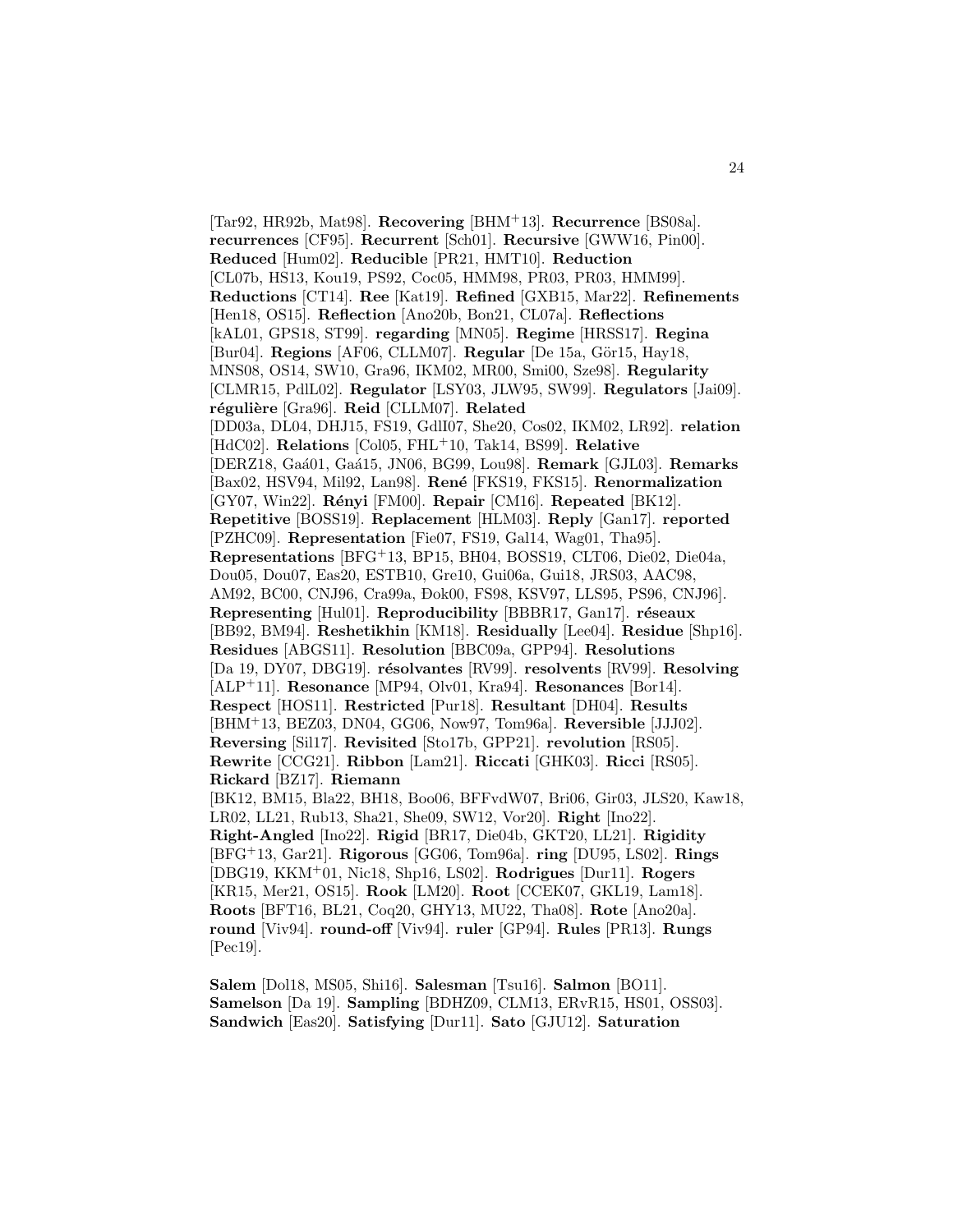$[Kie21, PR13]$ . **Scaling**  $[B\AA00, Wan01]$ . **Scheme**  $[HM12]$ . **Schemes** [BCR22, HWW05, BJL05]. **Schubert** [BB93, Da 19, GPHH<sup>+</sup>12, HHdC<sup>+</sup>15, Knu01, LW12, RSSS06, Sot00]. **Schur** [AS16]. **Schwarz** [CL07a, NSYY08, SYY08]. **Science** [BBBR17, Gan17]. **screen** [Goe93]. **screw** [CHK93]. **Search** [Lam21, MPS<sup>+</sup>18, LM97]. **Searching** [BM06, Mül06]. **Secant** [AB09, BDdG07, GPHH<sup>+</sup>12, HHdC<sup>+</sup>15, OS16]. **Secondary** [JLS20]. **Secrecy** [OB19]. **Sections** [De 06a, De 06b]. **Sector** [Fla08, Joh08]. **Segment** [HLZ10]. **Segre** [AB09, OS16]. **Selberg** [BFM13]. **Selection** [KH19]. **Self** [CP10, CP12, Cha14, De 15b, DPPS05, HOS11, Ino19, LvF03, LN03, SS06, Cho94, HSV94, LSV98, STZ95]. **Self-Affine** [SS06, HSV94]. **Self-Intersection** [CP10, CP12, Cha14]. **Self-Projective** [De 15b]. **Self-Similar** [DPPS05, HOS11, LvF03, LN03, Cho94, LSV98, STZ95]. **Self-Similarity** [Ino19]. **Selmer** [Dum02]. **Semi** [NW05]. **Semi-Presentations** [NW05]. **Semidefinite** [Cd18, FK19, MV10, NT15]. **Semigroup** [BEN12]. **Semigroups** [Eas20]. **Semiprimes** [Mar20]. **Semisimple** [BJS<sup>+</sup>21]. **Semistable** [DDG<sup>+</sup>14, KK12]. **Separation** [BRS<sup>+</sup>18]. **separatrix** [DRR99]. **Sequence** [Bax02, CS22, LRS02, She20, Ste17, BCVZ02, Cos02, Pin00]. **Sequences** [Bra21, CGJM20, DRT11, EH04, GM08, KS08, Lam18, LS13, MVG05, Yab09, CF95, Fin92, Smi00]. **Series** [AG12, BGBVS20, BM15, CS22, DD03a, Gui03, Gui06a, Gui06b, HS14, HHS21, Hik03, IT19, LMW04, Mer21, PT08, Riv10, SS06, Sne05, BP92, Boy94, Chu05, CVZ00, GP92, LL94]. **Serre** [Dou05, Dou07]. **Set** [Alm02, BGKMI01, CL07b, MTC14, ST02b, Jen00, Kra94]. **Sets** [ABL17b, BY13, BNH11, BRS<sup>+</sup>18, HP18, Jeo15, LN03, Mil04, MVG05, Pec19, SS06, CF96, MPR94, Tom96b, VS00]. **Sets-Ladders** [Pec19]. **Seven** [DD03b]. **Several** [Xu04]. **Severi** [CM13, CT14]. **Sextic** [ST19b, Cra99b]. **sha** [Ros00]. **Shadow** [Nao21]. **Shadow-Complexity** [Nao21]. **Shafarevich** [CM00, Dum01]. **Shafarevitch** [Del01]. **Shahidi** [KT16]. **Shanks** [FM00]. **shape** [KK97]. **Shapiro** [Sot00]. **Sharing** [CV03]. **Sharp** [IC16]. **Sheeted** [ST02b]. **Shift** [BMS21]. **Short** [DDG<sup>+</sup>14, Els14, GMRST14, Geb00]. **Shortening** [EHPN20]. **Shparlinski** [Pau17]. **Shuffling** [AST17]. **Sides** [GJL03]. **Siegel** [CD09, EM09, GY07, HOY12, Kat10a, Tak14]. **Sierpinski** [DL04, OSS03, HP14]. **Sieve** [KL21, BtR96, EH96]. **Sieving** [FP99]. **Signal** [Ste17]. **Signatures** [LvT05, RAG18]. **Similar** [DPPS05, HOS11, LvF03, LN03, Cho94, LSV98, STZ95]. **Similarity** [Ino19]. **Simons** [MMO<sup>+</sup>02]. **Simple** [BH04, CHRR07, Dum13, GMR20, JN06, LL21, Mar19, NW05, RAG18, Rah21, BJS<sup>+</sup>21, CHLM97, Geb00, Web97]. **Simplest** [Duq01, Ola05]. **Simplicial** [BL00, SK11]. **Simultaneous** [GST06, Riv04, Sto17a]. **singly** [CHK93, HW02]. **Singular** [Ano20b, BP01, Bon21, DRR99, JST20, May01]. **Singularities** [DBG19, Esc14, Ger03, NSYY08, Ume09, BHvdP95, Tar92]. **singularity** [CS93]. Singularization [Sch07]. Six [CS01, Joh11, KKP+19, Đok00].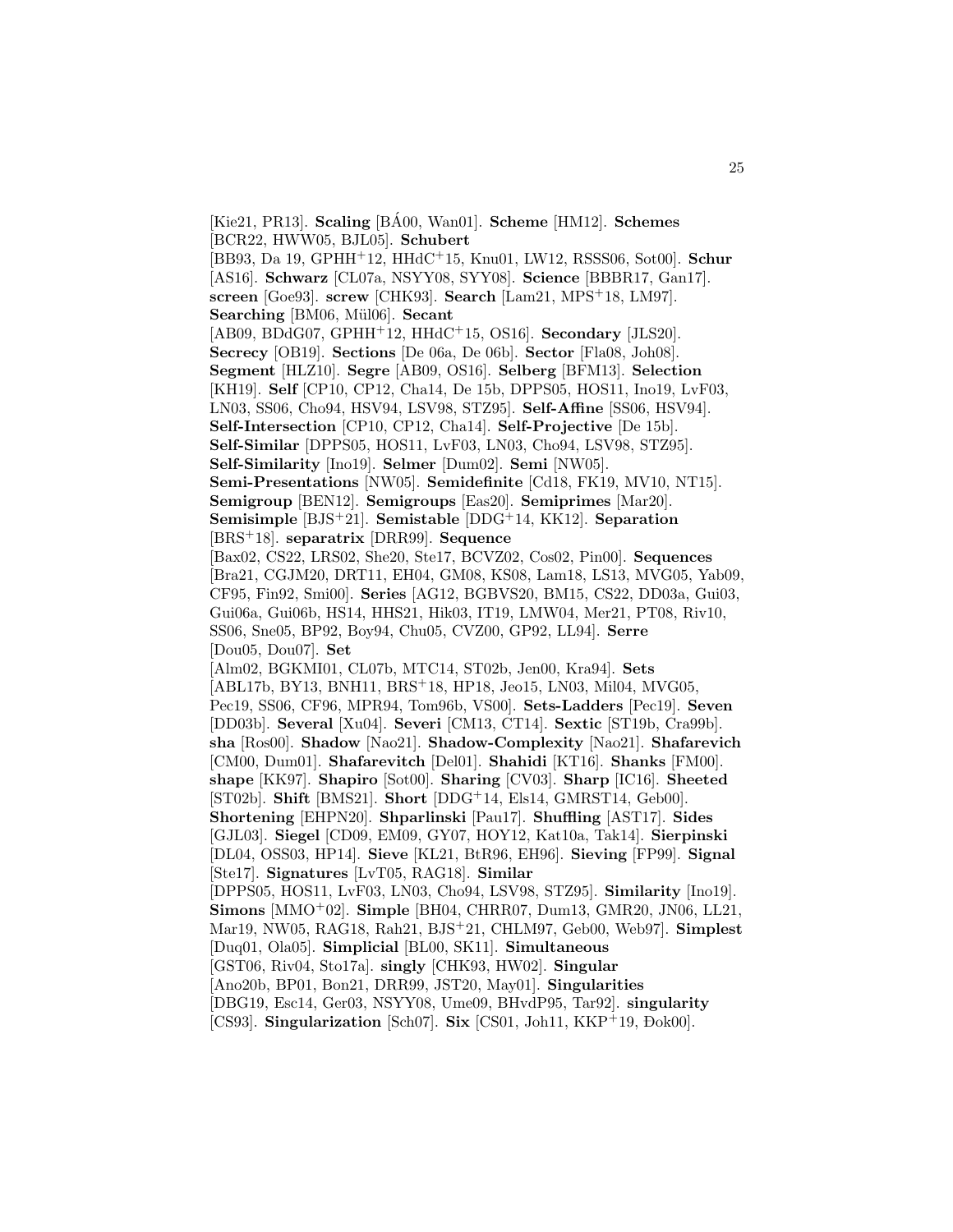Six-Dimensional [CS01, Đok00]. sixteenth [CLZ92]. sixteenth-order [CLZ92]. **Sixty** [KKP<sup>+</sup>19]. **Sixty-Four** [KKP<sup>+</sup>19]. **size** [JW00]. **Skew** [KSV22, KSV21]. **Slice** [BCG19, LM19]. **Slicings** [SK11]. **Sloane** [dFT14]. **Slopes** [Bir21]. **Slow** [FIS<sup>+</sup>14]. **Smale** [Col05]. **Small**  $[BHK+18, BCH+14, BvBK09, BMO5, Bri04, Fab09, FMP04, Gaá15, HHMP10,$ Kob01, LS13, LR11, MRRTS16, RSÉ03, Shp16, ST21, Sil95]. **Smallest** [EJ10, Ino22, Mer20]. **Smooth** [But12, CHM13, CH21, LRR<sup>+</sup>19, Sca09]. **Smoothable** [BCR22]. **smoothness** [GMSB96]. **SnapPea** [Bur14, Gar21]. **Snow** [GG06]. **Snowflakes** [GG06]. **soap** [Bra95]. **Soccer** [Cra14]. **Sofa** [Rom18]. **Software** [Bur04, JZ05, ST02a]. **solidification** [Kob94]. **Solitar** [MV00]. **Solitonlike** [Kus09]. **solution** [Bra95, MR00, MR95]. **Solutions** [Bra21, CR01, ER15, GP06, Gaá15, Gar17, GHK03, MR10, PPSF17, Rom18, Cho94, JW00]. **Solvable** [ST19b, dG05, MV00]. **Solving** [Cra99b, Cra01, DP15, GHK20, MTC14, dW98]. **Some** [AKP03, BNHLR11, Bax02, BEZ03, BZ16, BR17, Bon21, DPV15, Els11, FS11, Hal14, Han09, JRS03, KR15, LS02, Man18, MRRTS16, MN05, RAG18, Riv10, SW99, Wat08, Wil06, Gar02, Ros00, Tom96a, Ano20b]. **sommatoire** [Dre93, DE93]. **Sophie** [FJ93]. **sous** [Ber95]. **sous-groupes** [Ber95]. **Space** [ADGH20, BCPV21, CV03, DS13, GN09, GY10, HT19, HR04, He21, Hye17, KY17, KSWY06, Kus09, MPY17, Tan09, Tra08, Ume09, ABT96, HKS92, MR00, Now97, RS98]. **Spaces** [BNHLR11, BvBK09, But12, DERZ18, GK21, JN06, JK01, Lau21, LS03, Mat01, OS16, Tan09, Ano97, CHS96, Ter96]. **Sparse** [Fie07, PS92]. **Spatial** [CJK<sup>+</sup>19]. **Specht** [Web09]. **Special** [Dok04, Kat05, Ots15, PR08, Boy98, GM99, HR92b]. **spectra** [HW94, Ter96]. **Spectral** [AST17, BNL17, Joh08, KK99, Riv16]. **Spectrum** [AL03, BHS09, HS01, MRRTS16, ST19b, NR99, RT00]. **Sphere** [BRS<sup>+</sup>18, HdJF06, HLMZ01, HS15, KS03, MVG05, She09, TS06, BG99, BL00]. **Sphere-Hole** [BRS<sup>+</sup>18]. **Spheres** [AG22, BBC<sup>+</sup>09b, BGKT05, Fuk11, Tan09, BS99]. **Spherical** [BY13, Bra16, Der15, Wan09]. **Spin** [Eel07, ER15, Kie21]. **Spin-Euler** [Eel07]. **Spinor** [BDM<sup>+</sup>18]. **Spirals** [BH01, Sch13b]. **Splines** [GGM11]. **Split** [Bre08a]. **Splits** [BGMR06]. **Splitting** [DT02, DRR99]. **Sporadic** [DPP11, Hol04, NW05, Rah21, CHLM97, Geb00]. **Spot** [DRT11]. **Spot-Based** [DRT11]. **Sprawl** [DLM13]. **Spun** [Ino13]. **Square** [Ano20a, BNH11, DG21, Dum01, GGM11, LRZ20, MU22]. **squared** [HKS92]. **Squareful** [BV12]. **Squares** [AS12, Dum02, vB22, Dil00, FJ96, JK95]. **Squaring** [LS04]. **Stability** [MS11, KdC05]. **Stable** [ADGH20, GOR13, GL15, KY17, Wal13]. **stablement** [Cou94]. **Stably** [BZ17]. **Staff** [Ano04a, Ano04b]. **Standard** [ADDW18, BMS21, Kat05, Kat10a, Olv01, SW95]. **Stanisław** [PZHC09]. **Stanley** [IKMF16]. **Stark** [JRS03, Rob00]. **state** [MPR94]. **Statement** [Sin03]. **Statistical** [CGJM20]. **Statistically** [Gan14]. **Statistics** [AD07, BHI<sup>+</sup>11, CJK<sup>+</sup>19, HS13, HJK<sup>+</sup>19, Wor20]. **Status** [BHK<sup>+</sup>18]. **Steep** [ADDW18]. **Stein** [LS02]. **Steinhaus** [EH04]. **Step** [BSW13, Jun00].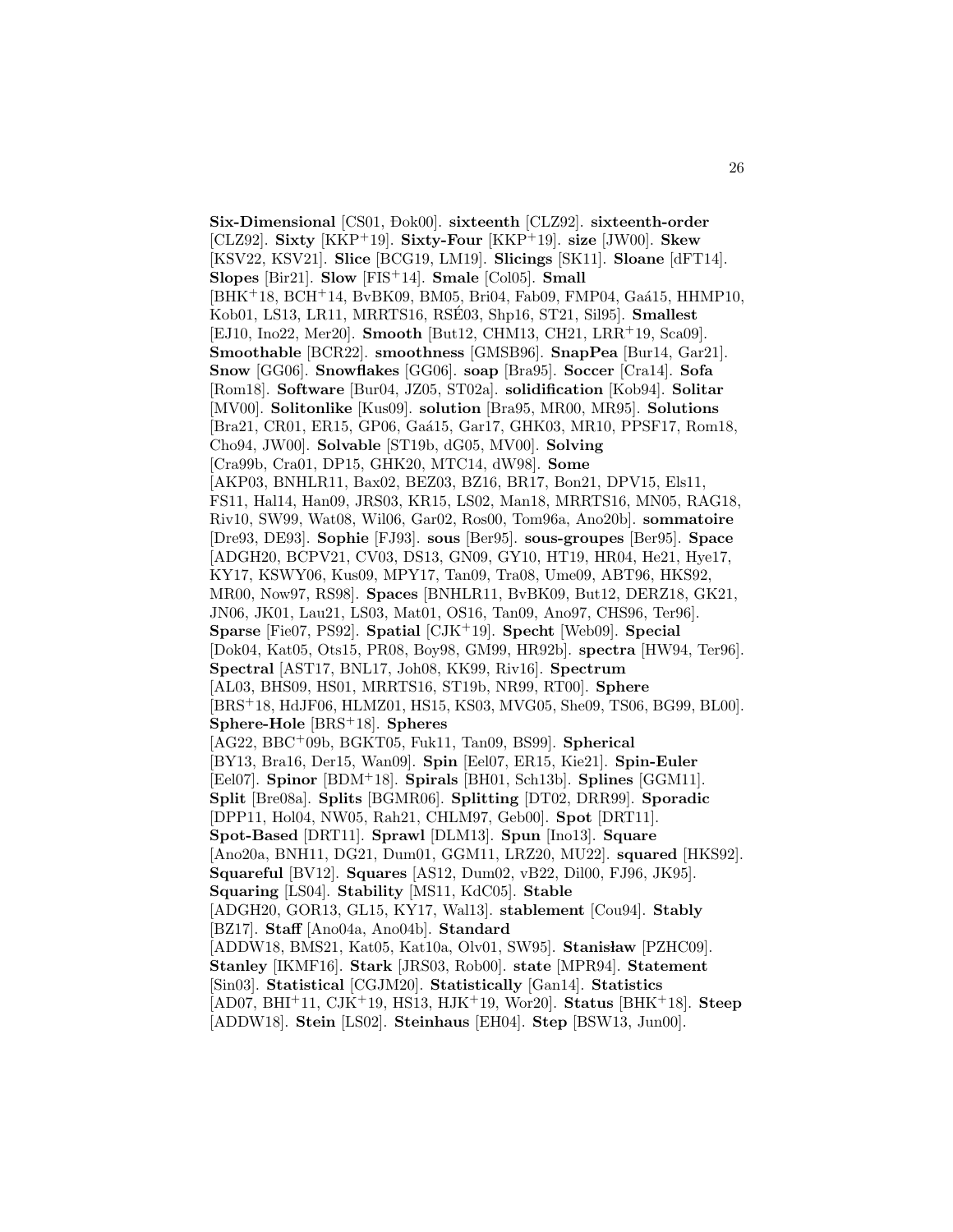**Stepped** [FIS<sup>+</sup>14]. **Stern** [Fuk11]. **Stirling** [AMM08, CS22, Eel07]. **Stochastic** [AD14, CR99]. **story** [Gou97]. **Stover** [DR17]. **Strand** [FS19]. **Strichartz** [BKN<sup>+</sup>12, WZ21]. **Strict** [Da 19]. **Strictly** [HT19]. **String** [AG12, OM08]. **Strings** [DS14, Hew21, LvF03]. **Strip** [BGM22]. **Strogatz** [BBC09a]. **Strong** [DP08, HK02b]. **Strongly** [Har02]. **Structure** [KH19, Lan98]. **Structures** [ArE11, BPS12, BH04, But12, CCG21, FS12, HT19, BPW95]. **Studied** [Ber17]. **Studies** [FPU55, YZ22]. **Study** [BBBR17, BBC<sup>+</sup>09b, Car03, Gan17, GMK19, GW18, GK21, Lau21, LN10, PPS09, SY01, TTS17, BB92, BHvdP95, Boy94, Cra99b, DRR99, Fer96, GH96, HMT10, PdlL02, Tom96b]. **Sub** [ER19]. **Sub-dominant** [ER19]. **subalgebras** [BJS<sup>+</sup>21]. **Subdivisions** [BKN<sup>+</sup>12]. **Subgraphs** [LM06, RCD21]. **Subgroup** [Aga13, GMR20]. **Subgroups** [CL04, CP03, Cum04, DFH20, EGP<sup>+</sup>12, FHL<sup>+</sup>10, GMY21, Hul01, Jai09, KKSV16, LR11, LT18, RD04, Shp16, BDL96, Neb96, Pfe97, Tah00, vGvdKTV97]. **Subrings** [Alv08]. **Subset** [MO07]. **Subspace** [BOW18]. Substitution [Mer20]. Substitutions [ABB11]. Successive [ABG09, ABGS11]. **Sudoku** [MTC14]. **Suffice** [Ger03]. **Sufficiency** [BA02]. **Suggesting** [CLM13]. **Suita** [BZ16]. **Suitable** [SP05]. **suite** [Cos02]. **Sum** [Abl22, BB18, KB17, Ots15, CF96, CtR96, CtR97, TW99]. **sum-free** [CF96]. **sum-of-divisors** [CtR96, CtR97]. **summation** [DR96]. **Summs** [BFFvdW07]. **Sums** [Abl17a, AS12, BV12, JK95, Kat19, LZ10, LMO13, Pat03, Pat05, Svi18, Vin01, Alm98, BBG94, Boo00, BBK01, Boy94, CB94, FS98]. **Sumsets** [LMO13]. **Super** [Sch19]. **Super-Isolated** [Sch19]. **Supercongruences** [Gui12]. **Superpolynomial** [DGR06]. **Supersingular** [Dou07, Shi16, PR03]. **supersinguli`ere** [PR03]. **Supporting** [Sha19]. **Surface** [BS01, CH08b, DK21, DR17, EOT11, EJ10, FIS<sup>+</sup>14, HLZ10, iIS04, LR05, LT18, SK11, Bra92, BPW95, Bri00, JR99]. **Surfaces** [Ame08, Ano20b, BT18, Bar06, Bon21, Bor14, Bra16, Bro07, Bur10, Cha14, Che19, CV03, CLW15, Con18, CT14, Die02, Dol18, DLS22, ET14, Esc14, Gir03, HM02, He21, HS15, Jai09, JLS20, Kre10, LL21, Sch19, Shi16, Tra08, Ume09, AR97, CHK93, CS93, GR00, GBP97, HK02a, HKS92, KMS00, MP94, Now97, PP93, Ran99, RS98, RTW00, Tah00, Tha95, Tom96a]. **Surjective** [Gre10]. **Survey** [Ter96]. **Suzuki** [Kat19]. **Swallowtail** [NSYY08]. **Swinnerton** [Ble11, FHL<sup>+</sup>10, vB22]. **Swinnerton-Dyer** [Ble11, FHL<sup>+</sup>10, vB22]. **Sylvester** [DH04]. **Symbolic** [YZ22, CPS<sup>+</sup>01]. **Symmetric** [BT18, BH01, BBG<sup>+</sup>13, DG21, Dum01, Dum02, EGSC18, HS15, Ino13, LW12, MO07, Ter96]. **Symmetries** [AFMS17, Con21, HW94, Wal03]. **Symmetrized** [AS12]. **Symmetry** [Cd18, Lut09, Rei96]. **Symplectic** [De 15a, HS14, Kir11, MMT00, MSS18, Tom96b]. **symplectically** [BR17]. **System** [BCPV21, CCEK07, CMOS13, Joh08, Joh11, PPS09, Cos02]. **syst`eme** [Cos02]. **Systems** [CCG21, De 15b, Fou21, Lam18, Hul95, Jor99, Sot00]. **Systoles** [HK02a, KKSV16]. **Syzygies** [BEGY20]. **Szpiro** [BY12, Nit93].

27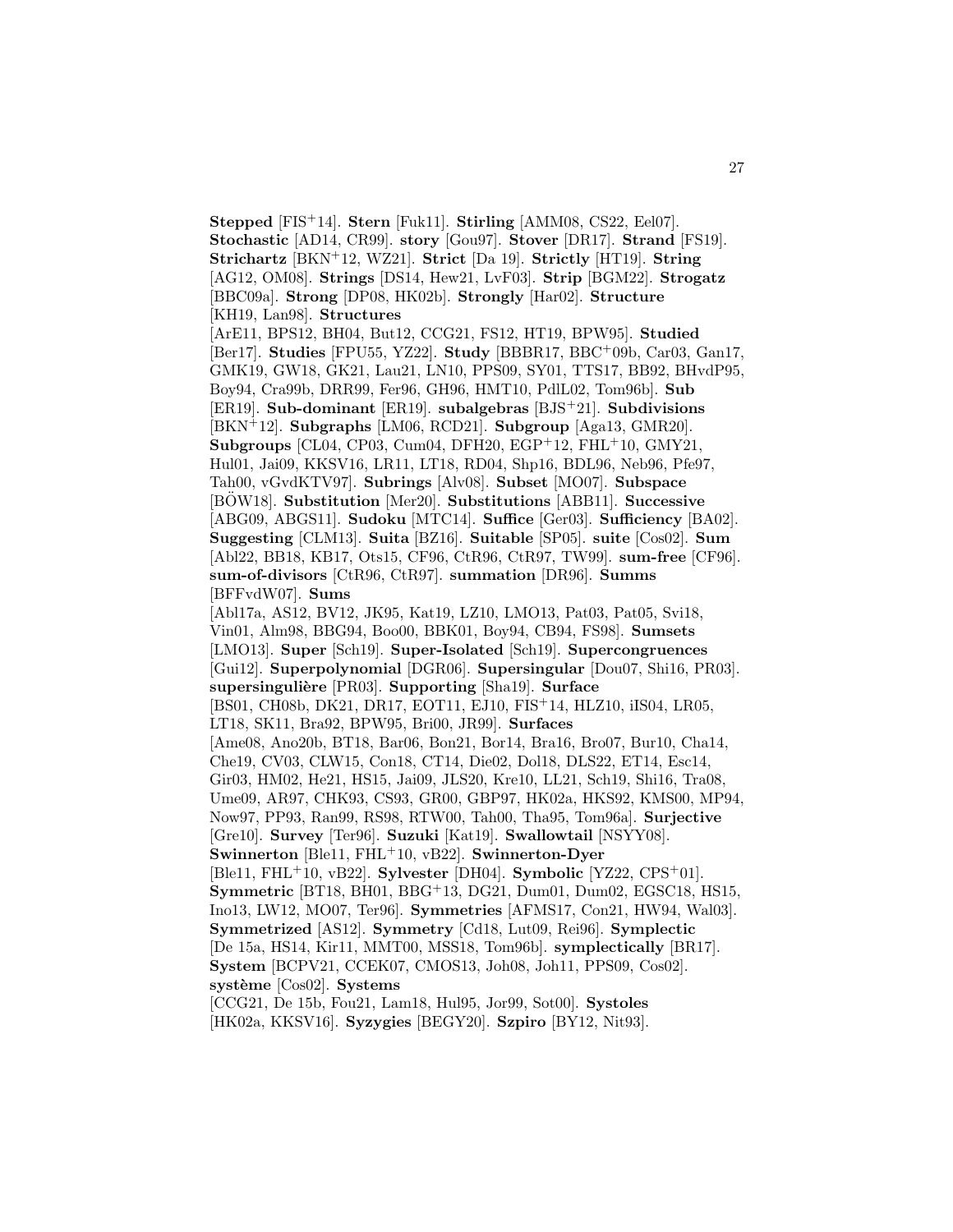**Table** [Ano03a, Ano03b, Ano04c, Ano04d, Ano04e, Ano04f, Ano05a, Ano05b, Ano05c, Ano05d, Ano06a, Ano06b, Ano06c, Ano06d, Ano07a, Ano07b, Ano07c, Ano07d, Ano08a, Ano08b, Ano08c, Ano08d, Ano09a, Ano09b, Ano09c, Ano09d, Ano10a, Ano10b, DGKMY15, KS05, Neb00, Pfe97]. **Tables** [MRRTS16]. **taking** [DO99]. **Tammes** [MT15]. **Tan** [Mil93]. **Tangencies** [FG99]. **Tangle** [AER<sup>+</sup>08, OM08]. **Tangles** [OM08]. **Tannaka** [KK12]. **Tate** [CM00, Del01, DW10, Dum01, GJU12]. **Taylor** [JZ05]. **Techniques** [MS11, SZ04, XKA14]. **Teichmüller** [KSWY06, Kus09, Mat01, Muk17, Muk21]. **Teichons** [Kus09]. **Tensor** [BZ17, Sch99]. **Tentative** [BP07]. **Terao** [MPY17]. **terms** [BP92]. **Ternary** [BP15, Chi02, Chi04, HP13, Wil06]. **Tessellating** [HT19]. **Tessellation** [G¨or15]. **Test** [GS05, Boo00]. **Testing** [CJUE04, DS15, EM02]. **Tests** [Kid04]. **Tetrahedral** [FGG<sup>+</sup>16]. **Tetrahedron** [Bur07, Zon22]. **th** [FI18]. **Thaw** [iIS04]. **Their** [CHRR07, GdlI07, Hew21, JN06, KSV22, Muk21, Wag01, DE02, HPR22, KSV21, PP93]. **theme** [Sze98]. **Theorem** [CJUE04, EM09, RSS18, FJ93, Sto00]. **theorems** [FJS94]. **Theoretical** [Lom20]. **Theory** [AG12, BL14, CKRS06, EM17, HS01, LLT03, LM20, MO07, MMW07, OS14, DS95, Mar95]. **There** [GP94, MTC14]. **Theta** [Coq20, IT19, Mer21]. **Thetanullwerte** [LPU11]. **Thompson** [Chu05, CHLM97, HHRS21]. **Thomson** [Sch13a]. **Three** [ACWB03, BSW13, BV12, Har02, MP01, AM92, BJL05, Cra01, HW94, ´ KSV97, Kob94, Mat98, Now97]. **Three-Dimensional** [Har02, AM92, Kob94, Now97]. **Three-Manifolds** [MP01, HW94, KSV97, Mat98]. **Three-Step** [BSW13]. **Three-Torus** [ACWB03]. Threefold [Die04b, RSSS13]. Threefolds [BKZ22, Gar17]. **threshold** [GG97]. **Thue** [BHvdP95, DF00, GP06, Ga´a15, SdW94, dW98]. **Tight** [AM01, BC98, BDSS18]. **Tightening** [ACPR11]. **Tiles** [DPPS05]. **Tiling** [HPR22]. **tilings** [HSV94]. **Time** [KB19]. **Tire** [LT09]. **Toeplitz** [EGSC18]. **Together** [Mil04]. **Tomography** [TTS17]. **Tool** [iIS04]. **top** [Thu94]. **topography** [HR92a]. **Topological** [AJK08]. **Topology** [Bur04, De 06a, De 06b, BG99, DE02, Maz92]. **Tops** [DDG<sup>+</sup>14]. **Torelli** [ALT<sup>+</sup>12]. **Tori** [BNL17, BS01, KSWY06, MMT00]. **Toric** [ALP<sup>+</sup>11, He21, KL21, Sca09, HT00]. **Tornheim** [BB18]. **Torsion** [Aga13, BGBVS20, Jon10, KLNP20, KS01, MPS<sup>+</sup>18, Poo01, Sto17a]. **Torus** [ÁCWB03, BK21, CP10, GOR13, GL15, GY10, HT19, KK93, BÁ00]. **Total** [Tra08]. **totally** [FP92, FP93]. **Trace** [Dum13, EMRSE14, Fla08, Kat10b, BB92]. ´ **Traces** [EGP<sup>+</sup>12, LRR<sup>+</sup>19]. **Tracking** [BL12, DLS22]. **Tracks** [LT09]. **Trajectories** [HPR22, Sch09]. **Transform** [DL04]. **Transformation** [Eas20, HK02b]. **transformations** [CD10]. **Transforms** [Eng09, LSV98]. **Transitive** [CH08a, LLS95]. **Translates** [ABL17b]. **Translative** [Zon22]. **transport** [Viv94]. **Traveling** [Tsu16]. **Treating** [IL00]. **tree** [CHLM97]. **Trees** [CGM15, GWW16, AL95, Rim92]. **Trefoil** [Ino13]. **Triangle** [DPP11, HPR22, Sch06, HK02a, Nur00, Smi00]. **Triangles**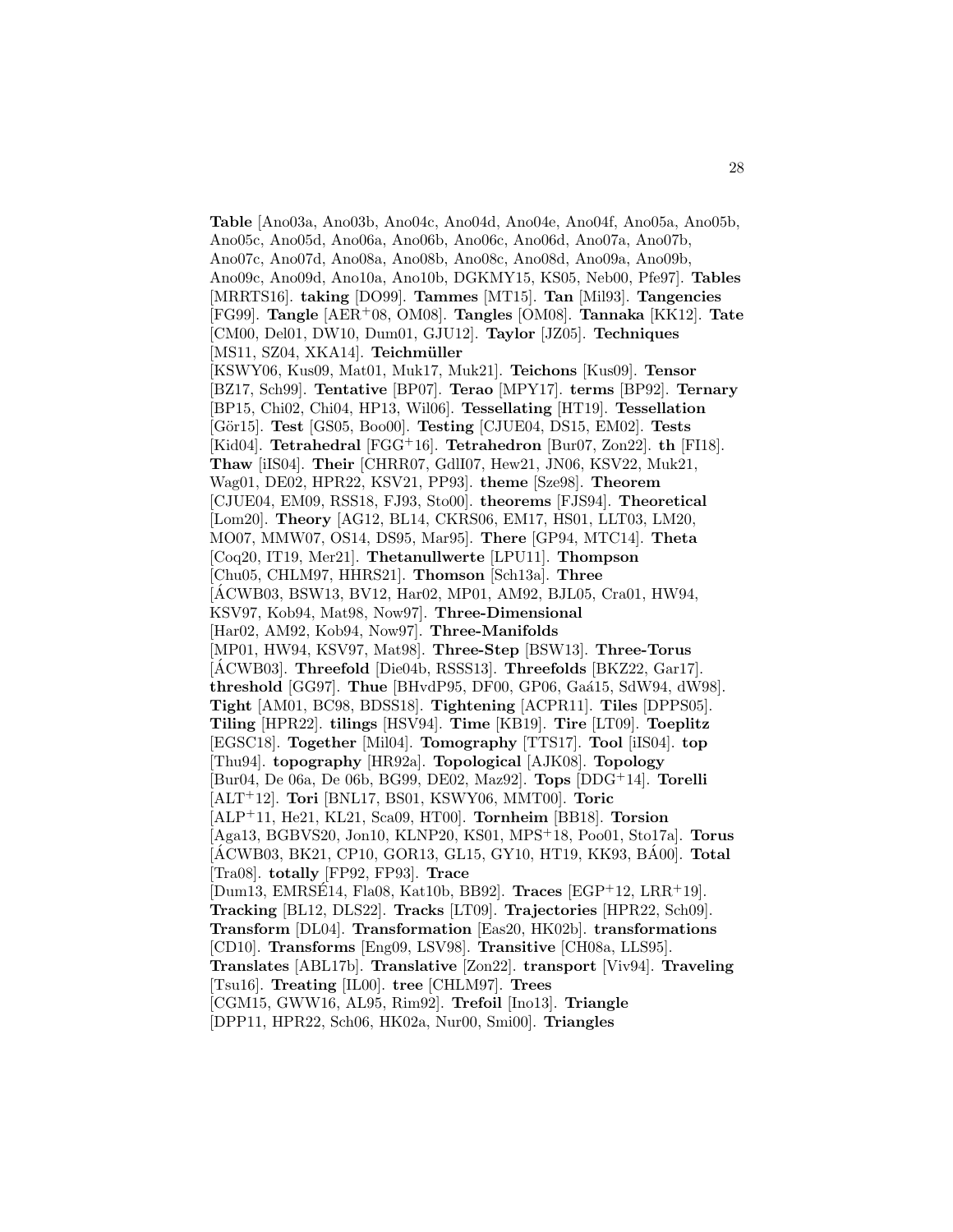[Ano20a, EL09, GJL03, HP14, LRZ20, Alp98]. **Triangular** [KV17, Sch06, Sch09]. **Triangulated** [Ame08]. **Triangulation** [iIS04, BL00]. **Triangulations** [BL14, BS01, BDSS18, CM13, HIS16, Wor20]. **Tricorn** [Ino19]. **Trilinear** [BP01]. **Trimming** [CL98]. **Triple** [BDM<sup>+</sup>18, Yi19]. **Triples** [DP08, EFMPR18]. **Trivial** [EHT01, ES14, ERvR15, HR03]. **Trivializations** [BM06]. **trois** [JR99]. **Tropical** [DY07, JLY16]. **Tropicalizations** [CM16]. **Truncated** [De 06a, De 06b, FIK20, Mer21]. **Tuples** [ABG09]. **Tur´an** [HMT10]. **Turbulence** [CMOS13]. **Turing** [Boo06]. **Tutte** [CLP15]. **twelfth** [Rob00]. **Twenty** [Joh11]. **Twenty-Six** [Joh11]. **Twin** [Che19, GKL19]. **Twins** [Shi05]. **Twist** [Ino13]. **Twist-Spun** [Ino13]. **Twisted** [DFK04, DFJ12, FK10, FK12, PT08, AAC98, Hir00]. **Twists** [Qua06, RS01, RS00]. **Two** [ABL17b, BY13, BW07, CH08b, CLP15, FS10, Geb00, Mac08, MOY20, RT16, Sch07, Sil17, ST02b, Wik03, BN97, BSTV93, BA00, Mil00, RS98, Wil02]. ´ **Two-Dimensional** [BW07, Sch07]. **Two-Distance** [BY13]. **Two-Sheeted** [ST02b]. **two-torus** [BA00]. ´ **Two-Variable** [CLP15]. **Type** [Alv08, BNHLR11, GMR20, Gui03, Gui12, KR15, MS01, Nil03, PPS09, Sha19, BR17, CNJ96, GM18]. **Types** [EL14, HS13, HdC02].

**Ulam** [PZHC09, Ste17]. **Unavoidable** [EFMPR18]. **unicorns** [KK97]. **Unicycle** [LT09]. **Uniform** [GLP16]. **Uniformization** [Der15]. **Uniformly** [HRSS17]. **Unipotent** [Sin15, GM99]. **Unique** [BP15, KS08]. **Unit** [BL21, BGKMI01, CFH<sup>+</sup>15, LPU11, Muk17]. **unitary** [KSV97]. **Units** [Bir14, LSY03, Tha08, Sil95, Ste93]. **Unity** [GHY13]. **Universal** [BHP12, Kat14, Kus09, RSSS13]. **Universally** [CCEK07]. **unknottedness** [DH97]. **Unknotting** [BH21]. **Upper** [DE93, HP18, PZ04, Dre93]. **Ups** [He21]. **Using** [CM16, GG03, HLLM15, Kid04, Roe07, XKA14, BPW95, CPS<sup>+</sup>01, HWW05, LOS20, MPR94].

**valeurs** [DO99]. **Valuation** [AMM08, CGM15]. **Valued** [GdlI07, IT19]. **Values**

[BK12, BP01, CH21, Dok04, FK10, FK12, GMRST14, GJU12, Kat05, Kat10a, KL16, McN17, Ots15, PT08, Qua06, BDM<sup>+</sup>18, BBK01, Boy98, DO99, Hir00]. **Vanishing** [DFK04, BM00]. **Variable** [CLP15]. **Variables** [CC07, SSS03, Xu04]. **Variant** [CO20]. **Variation** [CT14]. **variations** [BtR96, Sze98]. **Varieties** [AB09, ALP<sup>+</sup>11, CM13, CLT06, Da 19, EF18, FGK<sup>+</sup>16, GM18, PR17a, BG99, Hun00]. **Variety** [FM19, OS16, Sca09, GM99]. **Vassiliev** [Wil02]. **Vector** [IT19, KK12, SSS03, Guc95]. **Vector-Valued** [IT19]. **Veech** [Sch04]. **Veering** [HIS16, Wor20]. **Verification** [HP13, JRS03, vB22]. **Verified** [HIK<sup>+</sup>16]. **Veronese** [AB09, BEGY20]. **versal** [Ste95]. **Version** [ADDW18, BY12, BS21, BJP94]. **versus** [GMSB96, KKT09]. **vertex** [BL00]. **Vertices** [DD03b]. **Very** [ADDW18, LM17b]. **VI** [MR10]. **Via** [BCR22, Adz17, BS99, CD09, DHST08, DBG19, GHK20, HMM98, HMM99,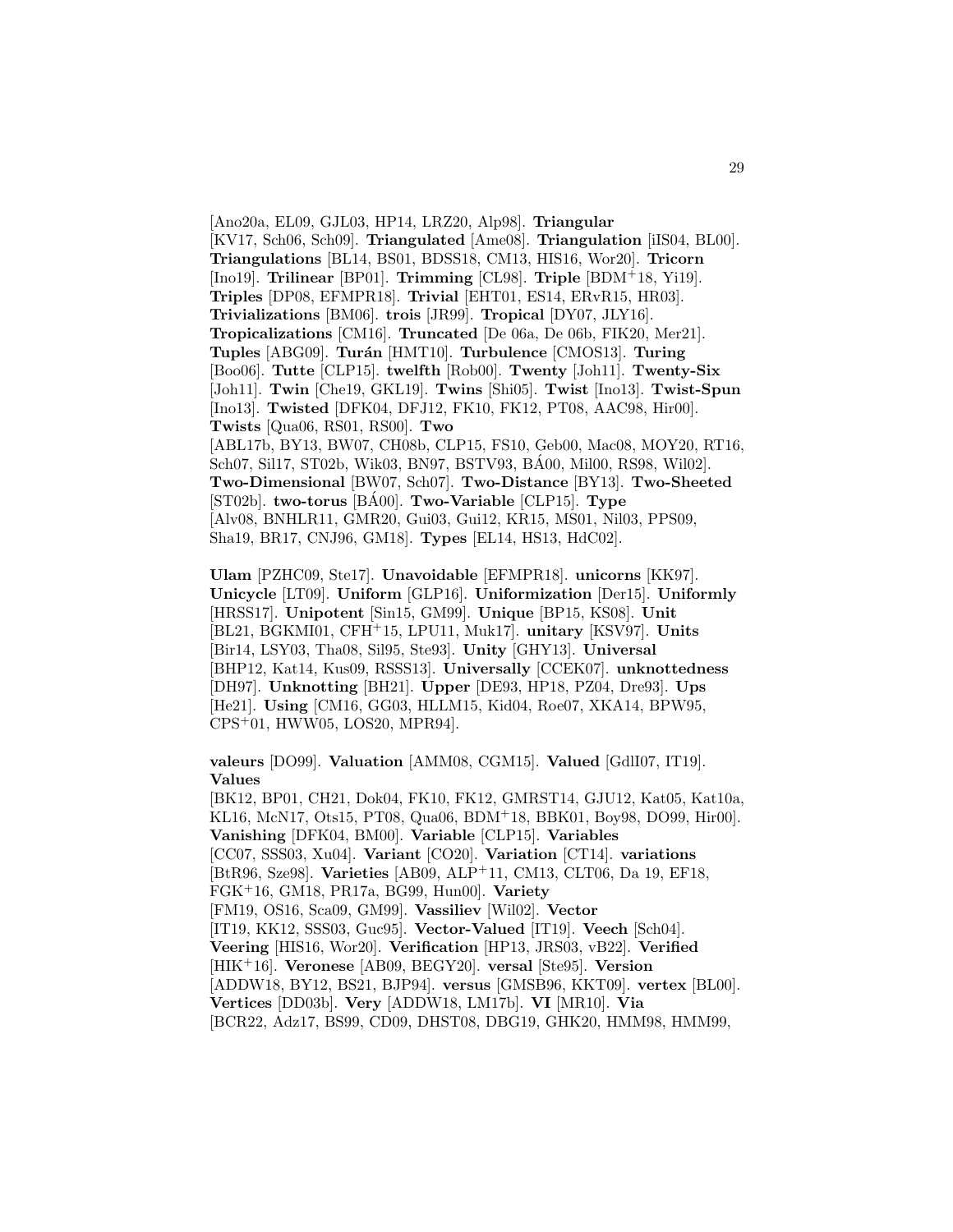#### *REFERENCES* 30

Hen18, JLY16, MTC14, NT15, PS92]. **Viability** [ER19]. **View** [KK12]. **Views** [KY17]. **Violating** [BGM22]. **Virtual** [BNHLR11, BCG19]. **virtually** [But05]. **Visualizing** [CM00, Muk17, RS05]. **vol** [Ano00, Ano03a, Ano03b, Ano04a, Ano04b, Ano04c, Ano04d, Ano04e, Ano04f, Ano05a, Ano05b, Ano05c, Ano05d, Ano06a, Ano06b, Ano06c, Ano06d, Ano07a, Ano07b, Ano07c, Ano07d, Ano08a, Ano08b, Ano08c, Ano08d, Ano09a, Ano09b, Ano09c, Ano09d, Ano10a, Ano10b, Ano11c]. **Volume** [Gui18, Hik03, KKT09, KM18, Ano01a, Ano01b, Ano01c, Ano01d, CR99, CRY00, RT00]. **Voronoi** [Opg01].

**W** [CLLM07]. **Waerden** [KP08]. **Walk** [BSW13]. **Walks** [Ban06, BKN<sup>+</sup>12, OS14]. **Wall** [ADGH20]. **Waring** [Chi04, Con21]. **Wave** [AL03]. **waveforms** [HR92a]. **wavelets** [CPS<sup>+</sup>01, JRS92]. **Waves** [LN10]. **Way** [SZ06]. **Weak** [BMRS19, BS12, CMOS13, RT16]. **Weakly** [Lee04, Nil03]. **Weber** [FK09]. **Weierstrass** [Tha95]. **Weight** [CKRS06, HV19, Hop10, IT19, KW08, Tak14, Van17]. **Weighted** [ADGH20, JK01]. **Weil** [Elk01]. **Well** [EVV16]. **Well-Covered** [EVV16]. **Wendt** [FJ93]. **Weyl** [CO02, Hum02]. **Which** [EL09]. **Whitehead** [HMM05, Kap07]. **Whose** [Tha08]. **Width** [GN09]. **Wild** [Cun17]. **Wildanger** [GPP21]. **Wildly** [Dou05]. **William** [LS02]. **Wirsing** [Har11]. **Without** [CR01, KV17]. **Witt** [BG97]. **Witten** [BB18]. **Word** [CLM13]. **Words** [ERvR15, KH19]. **Worked** [Mil04]. **Worst** [Pec19]. **Worth** [Sch09]. **Wronskian** [DPV15].

**Yau** [BKZ22, Die04b]. **years** [PZHC09]. **Yoccoz** [Car03].

**Zagier** [GM08]. **Zannier** [Kat21]. **Zariski** [DFH20, LT18]. **Zassenhaus** [BHK<sup>+</sup>18]. **Zero** [HOY12, Wag01, Xu04]. **Zeros** [BFFvdW07, BFM13, Fla08, HLLM15, Mil06, SS06, DF00, Fer92, Fer92]. **Zeta** [BK12, BM15, BH18, BFFvdW07, BFM13, CLP15, Kat05, Kat10a, KL16, Rub13, Sha21, SW12, BBK01, Mar95]. **Zeta-Like** [KL16]. **Ziegler** [Ano20a, HR14b]. **Zone** [GN09]. **zones** [Goe93]. **Zoo** [CS13, RWW01]. **Zwonek** [ÅCL18].

# **References**

# **Allison:1998:GRH**

[AAC98] Gerald Allison, Avner Ash, and Eric Conrad. Galois representations, Hecke operators, and the mod-p cohomology of  $GL(3, \mathbb{Z})$ with twisted coefficients. Experimental Mathematics, 7(4):361– 390, ???? 1998. CODEN ???? ISSN 1058-6458 (print), 1944- 950X (electronic). URL http://projecteuclid.org/euclid. em/1047674153.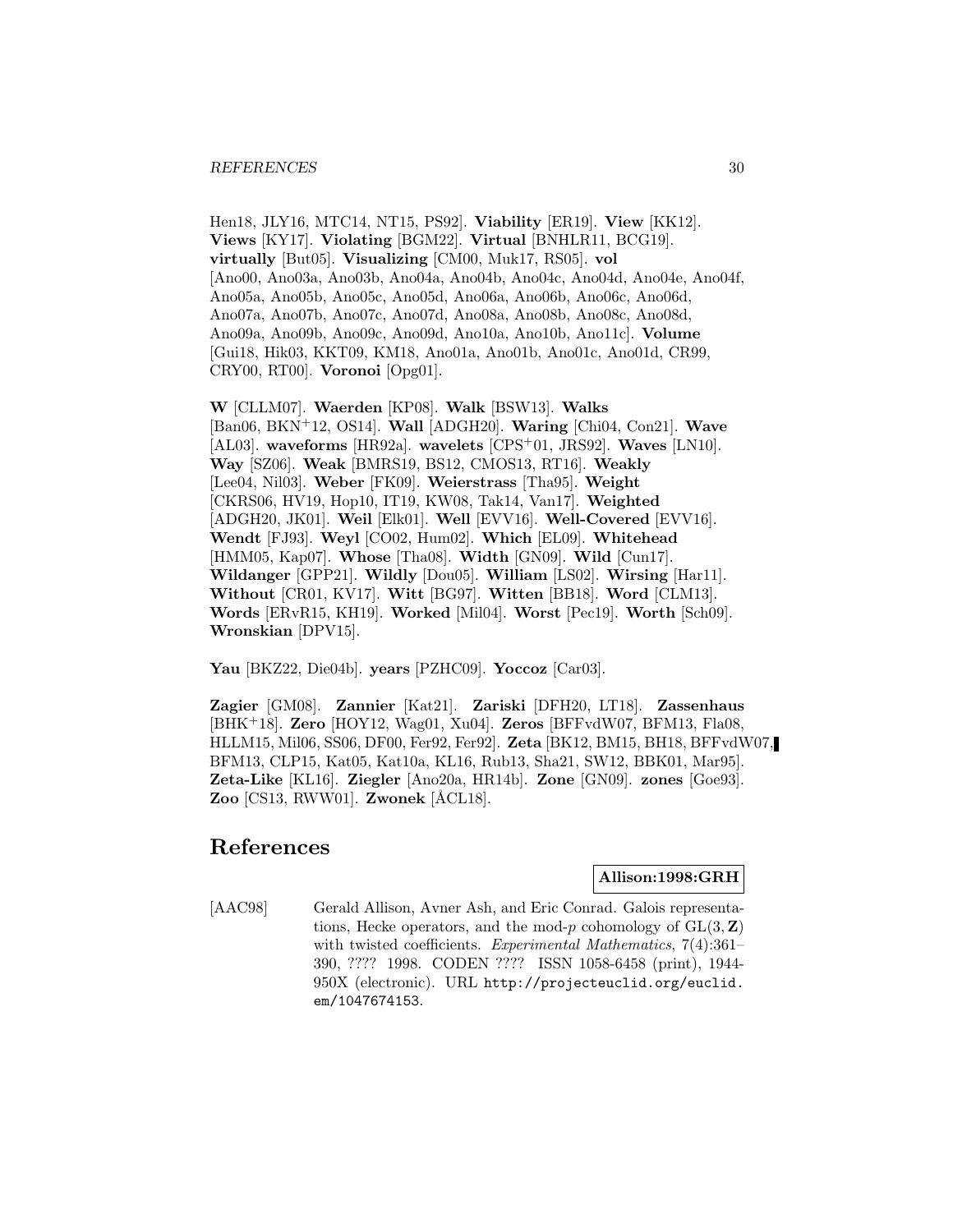#### **Abramson:1998:EBA**

[AB98] Michael Abramson and Curtis D. Bennett. Enumerating  $A_3(2)$ blueprints, and an application. Experimental Mathematics, 7 (4):391–398, ???? 1998. CODEN ???? ISSN 1058-6458 (print), 1944-950X (electronic). URL http://projecteuclid. org/euclid.em/1047674154.

# **Abo:2009:SVS**

[AB09] Hirotachi Abo and Maria Chiara Brambilla. Secant varieties of Segre–Veronese varieties  $\mathbf{P}^m \times \mathbf{P}^n$  embedded by  $\mathcal{O}(1, 2)$ . Experimental Mathematics, 18(3):369–384, ???? 2009. CODEN ???? ISSN 1058-6458 (print), 1944-950X (electronic). URL http:// projecteuclid.org/euclid.em/1259158472.

# **Arnoux:2011:GMS**

[ABB11] Pierre Arnoux, Julien Bernat, and Xavier Bressaud. Geometrical models for substitutions. Experimental Mathematics, 20(1):97– 127, ???? 2011. CODEN ???? ISSN 1058-6458 (print), 1944- 950X (electronic). URL http://projecteuclid.org/euclid. em/1317924392.

# **Ash:2009:FST**

[ABG09] Avner Ash, Brandon Bate, and Robert Gross. Frequencies of successive tuples of Frobenius classes. Experimental Mathematics, 18(1):55–64, ???? 2009. CODEN ???? ISSN 1058-6458 (print), 1944-950X (electronic). URL http://projecteuclid. org/euclid.em/1243430529.

# **Ash:2011:FSP**

[ABGS11] Avner Ash, Laura Beltis, Robert Gross, and Warren Sinnott. Frequencies of successive pairs of prime residues. Experimental Mathematics, 20(4):400–411, ???? 2011. CODEN ???? ISSN 1058-6458 (print), 1944-950X (electronic). URL http:/ /projecteuclid.org/euclid.em/1323367154.

## **Ablinger:2017:DPI**

[Abl17a] Jakob Ablinger. Discovering and proving infinite binomial sums identities. Experimental Mathematics, 26(1):62–71, 2017. CO-DEN ???? ISSN 1058-6458 (print), 1944-950X (electronic).

# **Abram:2017:IMT**

[ABL17b] William C. Abram, Artem Bolshakov, and Jeffrey C. Lagarias. Intersections of multiplicative translates of 3-adic Cantor sets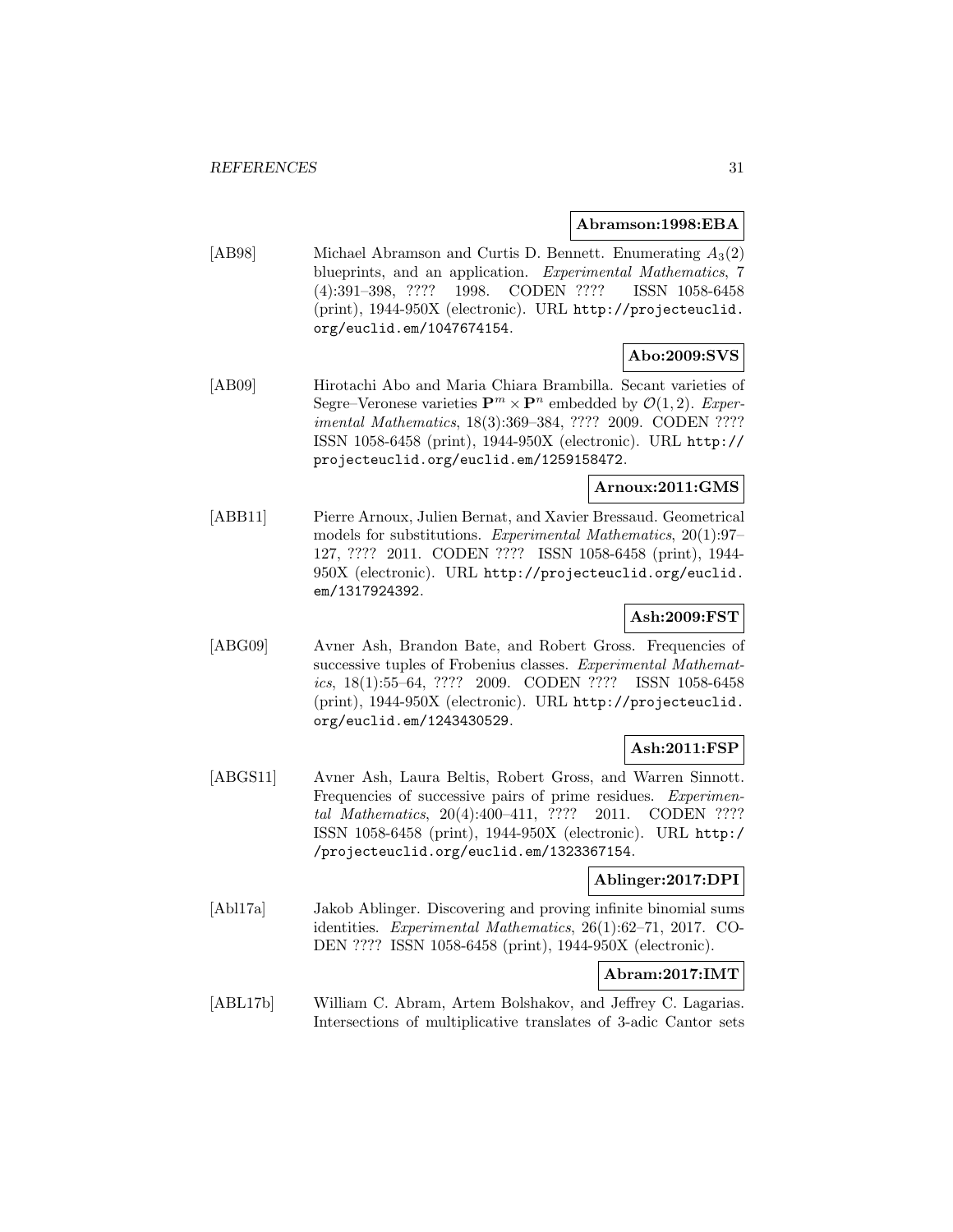II: Two infinite families. Experimental Mathematics, 26(4):468– 489, 2017. CODEN ???? ISSN 1058-6458 (print), 1944-950X (electronic). URL http://www.tandfonline.com/doi/full/ 10.1080/10586458.2016.1205532.

## **Ablinger:2022:DPI**

[Abl22] Jakob Ablinger. Discovering and proving infinite Pochhammer sum identities. Experimental Mathematics, 31(1):309–323, 2022. CODEN ???? ISSN 1058-6458 (print), 1944-950X (electronic). URL http://www.tandfonline.com/doi/full/ 10.1080/10586458.2019.1627254.

# **Appel:1996:NCO**

[ABT96] Matthew J. Appel, Paul S. Bourdon, and John J. Thrall. Norms of composition operators on the Hardy space. Experimental Mathematics, 5(2):111-117, ???? 1996. CODEN ???? ISSN 1058-6458 (print), 1944-950X (electronic). URL http:// projecteuclid.org/euclid.em/1047565642.

# **Ash:2007:EPF**

[ABZ07] Avner Ash, Jos Brakenhoff, and Theodore Zarrabi. Equality of polynomial and field discriminants. Experimental Mathematics, 16(3):367–374, ???? 2007. CODEN ???? ISSN 1058-6458 (print), 1944-950X (electronic). URL http://projecteuclid. org/euclid.em/1204928536.

## **Alon:2021:AJG**

[ACG<sup>+</sup>21] Noga Alon, Sebastian M. Cioaba, Brandon D. Gilbert, Jack H. Koolen, and Brendan D. McKay. Addressing Johnson graphs, complete multipartite graphs, odd cycles, and random graphs. Experimental Mathematics, 30(3):372–382, 2021. CODEN ???? ISSN 1058-6458 (print), 1944-950X (electronic). URL http:/ /www.tandfonline.com/doi/full/10.1080/10586458.2018. 1542643.

# **Aiello:2001:RGM**

[ACL01] William Aiello, Fan Chung, and Linyuan Lu. A random graph model for power law graphs. Experimental Mathematics, 10(1): 53–66, ???? 2001. CODEN ???? ISSN 1058-6458 (print), 1944- 950X (electronic). URL http://projecteuclid.org/euclid. em/999188420.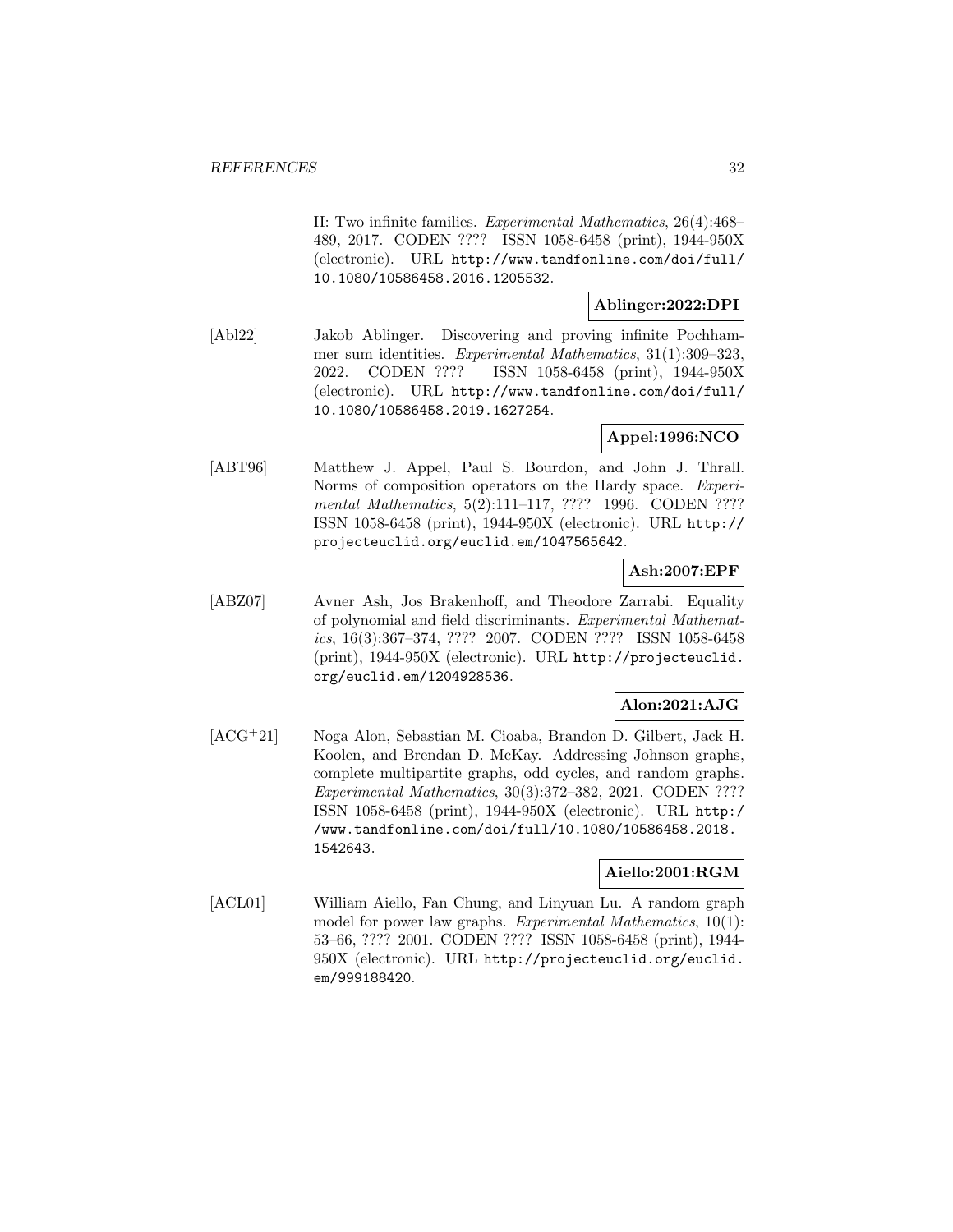## **Aahag:2018:CCB**

 $[\text{ÅCL18}]$  P. Åhag, R. Czyz, and P. H. Lundow. A counterexample to a conjecture by Blocki–Zwonek. Experimental Mathematics, 27 (1):119–124, 2018. CODEN ???? ISSN 1058-6458 (print), 1944- 950X (electronic). URL http://www.tandfonline.com/doi/ full/10.1080/10586458.2016.1230913.

# **Ashton:2011:KTC**

[ACPR11] Ted Ashton, Jason Cantarella, Michael Piatek, and Eric J. Rawdon. Knot tightening by constrained gradient descent. Experimental Mathematics, 20(1):57-90, ???? 2011. CODEN ???? ISSN 1058-6458 (print), 1944-950X (electronic). URL http:// projecteuclid.org/euclid.em/1317924390.

#### **Alvarez:2003:DBT**

[ÁCWB03] Miguel Carrión Álvarez, Joseph Corneli, Genevieve Walsh, and Shabnam Beheshti. Double bubbles in the three-torus. Experimental Mathematics, 12(1):79–89, ???? 2003. CODEN ???? ISSN 1058-6458 (print), 1944-950X (electronic). URL http:// projecteuclid.org/euclid.em/1064858785.

# **Andersen:2007:PS**

[AD07] Jens Kruse Andersen and Harvey Dubner. Pseudoprime statistics to  $10^{19}$ . Experimental Mathematics,  $16(2):209-214$ , ???? 2007. CODEN ???? ISSN 1058-6458 (print), 1944-950X (electronic). URL http://projecteuclid.org/euclid.em/ 1204905876.

#### **Aristotelous:2014:FSG**

[AD14] Andreas C. Aristotelous and Richard Durrett. Fingering in stochastic growth models. Experimental Mathematics, 23(4): 465–474, 2014. CODEN ???? ISSN 1058-6458 (print), 1944- 950X (electronic).

# **Arnold:2018:VSV**

[ADDW18] M. Arnold, T. Dauer, M. Doucette, and S.-C. Wolf. On a very steep version of the standard map. Experimental Mathematics, 27(1):93–99, 2018. CODEN ???? ISSN 1058-6458 (print), 1944- 950X (electronic). URL http://www.tandfonline.com/doi/ full/10.1080/10586458.2016.1226993.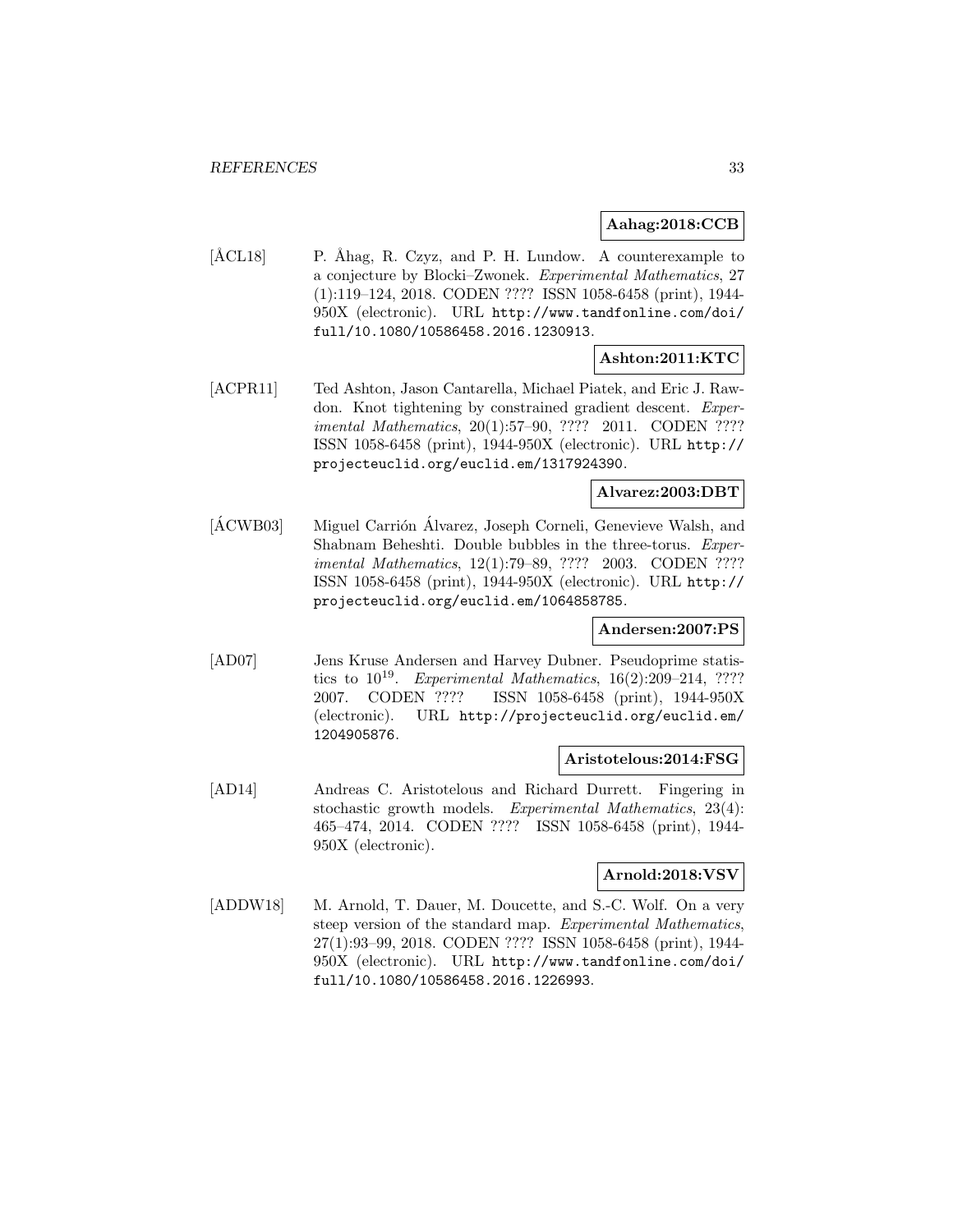#### **Ascher:2020:EHW**

[ADGH20] Kenneth Ascher, Connor Dub´e, Daniel Gershenson, and Elaine Hou. Enumerating Hassett's wall and chamber decomposition of the moduli space of weighted stable curves. Experimental Mathematics, 29(1):36–53, 2020. CODEN ???? ISSN 1058-6458 (print), 1944-950X (electronic). URL http:/ /www.tandfonline.com/doi/full/10.1080/10586458.2018. 1428132.

# **Adzaga:2017:ACF**

[Adz17] Nikola Adzaga. Automated conjecturing of Frobenius numbers via grammatical evolution. Experimental Mathematics, 26(2): 247–252, 2017. CODEN ???? ISSN 1058-6458 (print), 1944- 950X (electronic). URL http://www.tandfonline.com/doi/ full/10.1080/10586458.2016.1175393.

# **Ameur:2008:TEQ**

[AER<sup>+</sup>08] Kheira Ameur, Mohamed Elhamdadi, Tom Rose, Masahico Saito, and Chad Smudde. Tangle embeddings and Quandle cocycle invariants. Experimental Mathematics, 17(4):487–498, ???? 2008. CODEN ???? ISSN 1058-6458 (print), 1944- 950X (electronic). URL http://projecteuclid.org/euclid. em/1243429961.

## **Antunes:2006:NBP**

[AF06] Pedro Antunes and Pedro Freitas. New bounds for the principal Dirichlet eigenvalue of planar regions. Experimental Mathematics, 15(3):333–342, ???? 2006. CODEN ???? ISSN 1058-6458 (print), 1944-950X (electronic). URL http://projecteuclid. org/euclid.em/1175789762.

#### **Arnone:2017:NDB**

[AFMS17] Stefano Arnone, Corrado Falcolini, Francesco Moauro, and Matteo Siccardi. On numbers in different bases: Symmetries and a conjecture. Experimental Mathematics, 26(2):197–209, 2017. CODEN ???? ISSN 1058-6458 (print), 1944-950X (electronic). URL http://www.tandfonline.com/doi/full/ 10.1080/10586458.2016.1149125.

## **Almkvist:1999:BBA**

[AG99] Gert Almkvist and Andrew Granville. Borwein and Bradley's Apéry-like formulae for  $\zeta(4n+3)$ . Experimental Mathematics, 8(2):197–203, ???? 1999. CODEN ???? ISSN 1058-6458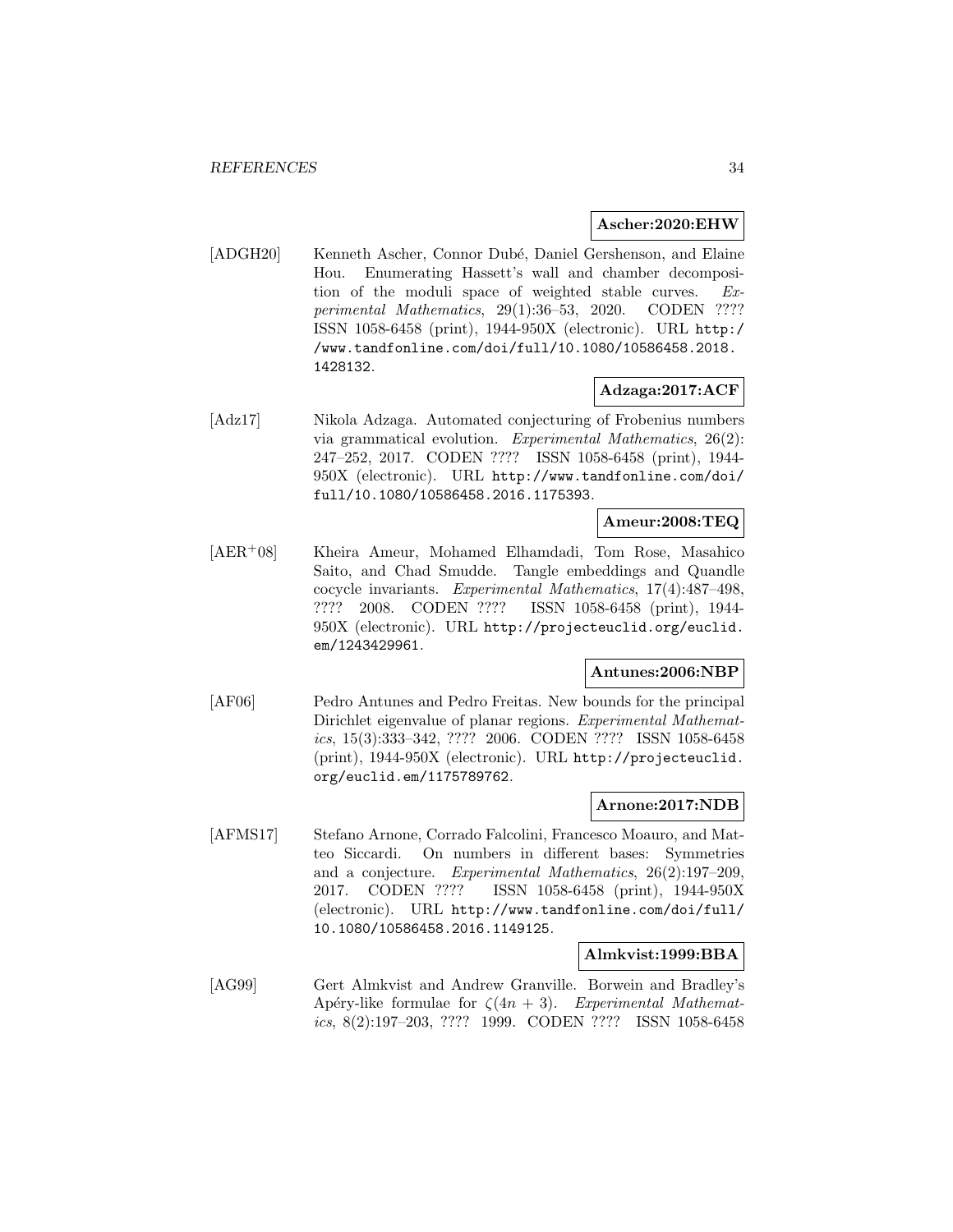(print), 1944-950X (electronic). URL http://projecteuclid. org/euclid.em/1047477060.

## **Almkvist:2012:RLS**

[AG12] Gert Almkvist and Jesús Guillera. Ramanujan-like series for  $1/\pi^2$  and string theory. Experimental Mathematics, 21(3):223-234, 2012. CODEN ???? ISSN 1058-6458 (print), 1944-950X (electronic).

# **Ash:2022:LPS**

[AG22] Avner Ash and Robert Gross. Lattice-packing by spheres and eutactic forms. Experimental Mathematics, 31(1):302–308, 2022. CODEN ???? ISSN 1058-6458 (print), 1944-950X (electronic). URL http://www.tandfonline.com/doi/full/ 10.1080/10586458.2019.1624660.

# **Agashe:2013:CCO**

[Aga13] Amod Agashe. Conjectures concerning the orders of the torsion subgroup, the arithmetic component groups, and the cuspidal subgroup. Experimental Mathematics, 22(4):363–366, 2013. CODEN ???? ISSN 1058-6458 (print), 1944-950X (electronic).

# **Alpan:2018:APJ**

[AGS18] Gökalp Alpan, Alexander Goncharov, and Ahmet Nihat Simsek. Asymptotic properties of Jacobi matrices for a family of fractal measures. Experimental Mathematics, 27(1):10–21, 2018. CODEN ???? ISSN 1058-6458 (print), 1944-950X (electronic). URL http://www.tandfonline.com/doi/full/ 10.1080/10586458.2016.1209710.

## **Aicardi:2004:NPB**

[Aic04] Francesca Aicardi. On the number of perfect binary quadratic forms. Experimental Mathematics, 13(4):451–457, ???? 2004. CODEN ???? ISSN 1058-6458 (print), 1944-950X (electronic). URL http://projecteuclid.org/euclid.em/1109106437.

#### **Alseda:2008:LBM**

[AJK08] Lluís Alsedà, David Juher, and Deborah M. King. A lower bound for the maximum topological entropy of  $(4k + 2)$ -cycles. Experimental Mathematics, 17(4):391–408, ???? 2008. CODEN ???? ISSN 1058-6458 (print), 1944-950X (electronic). URL http:// projecteuclid.org/euclid.em/1243429953.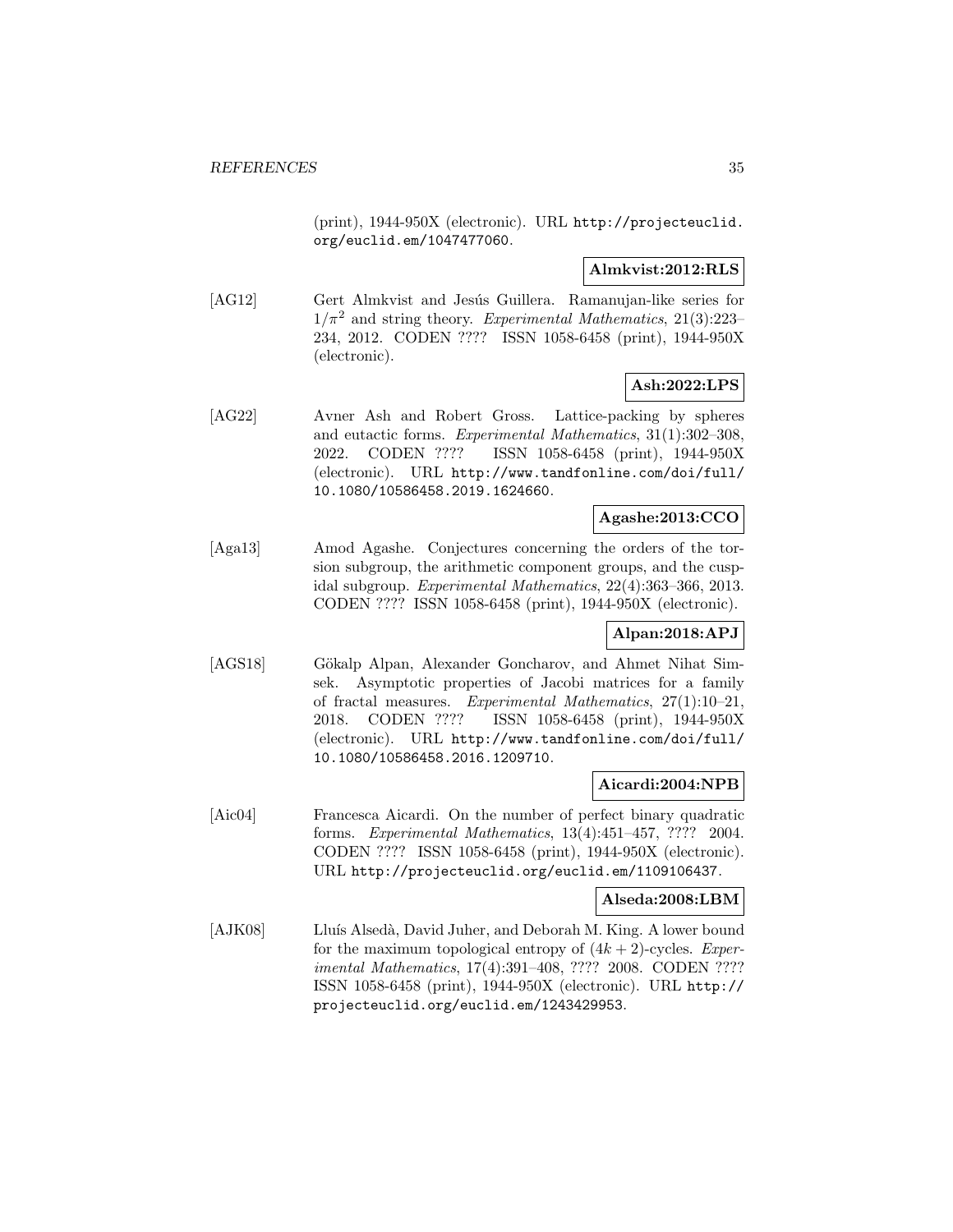## **Amerik:2016:EDB**

[AKN<sup>+</sup>16] Ekaterina Amerik, Pär Kurlberg, Khoa D. Nguyen, Adam Towsley, Bianca Viray, and José Felipe Voloch. Evidence for the dynamical Brauer–Manin criterion. Experimental Mathematics, 25(1):54–65, 2016. CODEN ???? ISSN 1058-6458 (print), 1944- 950X (electronic).

## **Almkvist:2003:SNF**

[AKP03] Gert Almkvist, Christian Krattenthaler, and Joakim Petersson. Some new formulas for  $\pi$ . Experimental Mathematics, 12(4):441– 456, ???? 2003. CODEN ???? ISSN 1058-6458 (print), 1944- 950X (electronic). URL http://projecteuclid.org/euclid. em/1087568020.

## **Applegate:1995:DT**

[AL95] David Applegate and Jeffrey C. Lagarias. The distribution of  $3x + 1$  trees. Experimental Mathematics,  $4(3):193-209$ , ???? 1995. CODEN ???? ISSN 1058-6458 (print), 1944- 950X (electronic). URL http://projecteuclid.org/euclid. em/1062621078.

# **Asch:2003:SDW**

[AL03] Mark Asch and Gilles Lebeau. The spectrum of the damped wave operator for a bounded domain in **R**<sup>2</sup>. Experimental Mathematics, 12(2):227–241, ???? 2003. CODEN ???? ISSN 1058-6458 (print), 1944-950X (electronic). URL http://projecteuclid. org/euclid.em/1067634733.

## **Alexandersson:2019:PLC**

[Ale19] Per Alexandersson. Polytopes and large counterexamples. Experimental Mathematics, 28(1):115–120, 2019. CODEN ???? ISSN 1058-6458 (print), 1944-950X (electronic). URL http:/ /www.tandfonline.com/doi/full/10.1080/10586458.2017. 1361367.

## **Allcock:2005:OLL**

[All05] Daniel Allcock. Orbits in the Leech lattice. Experimental Mathematics, 14(4):491–509, ???? 2005. CODEN ???? ISSN 1058-6458 (print), 1944-950X (electronic). URL http:/ /projecteuclid.org/euclid.em/1136926978.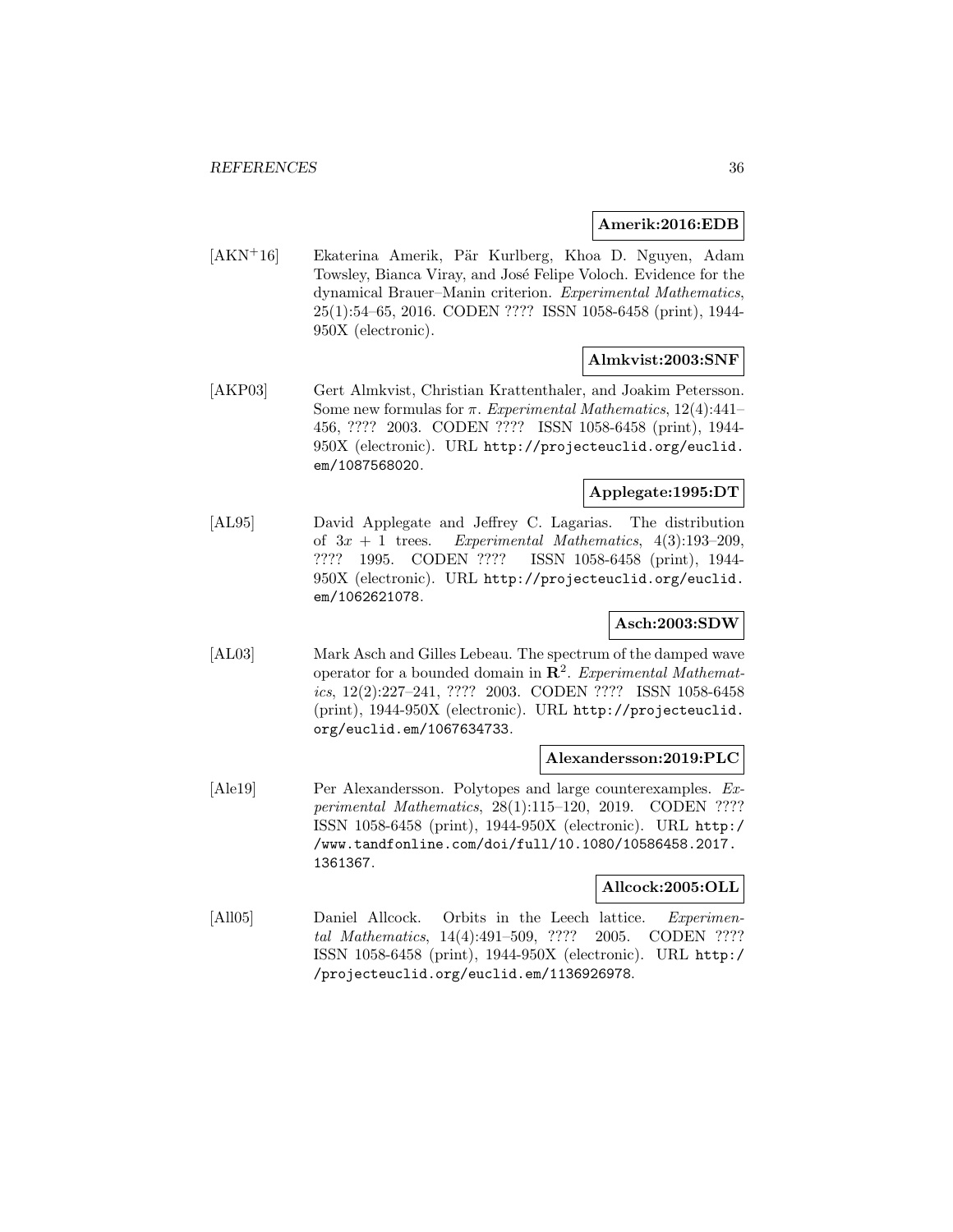### **Almkvist:1998:AFG**

[Alm98] Gert Almkvist. Asymptotic formulas and generalized Dedekind sums. Experimental Mathematics, 7(4):343–359, ???? 1998. CO-DEN ???? ISSN 1058-6458 (print), 1944-950X (electronic). URL http://projecteuclid.org/euclid.em/1047674152.

## **Almkvist:2002:PPF**

[Alm02] G. Almkvist. Partitions with parts in a finite set and with parts outside a finite set. Experimental Mathematics, 11(4):449– 456, ???? 2002. CODEN ???? ISSN 1058-6458 (print), 1944- 950X (electronic). URL http://projecteuclid.org/euclid. em/1057864654.

### **Alperin:1998:PTG**

[Alp98] Roger C. Alperin. Platonic triangles of groups. Experimental Mathematics, 7(3):191–219, ???? 1998. CODEN ???? ISSN 1058-6458 (print), 1944-950X (electronic). URL http:/ /projecteuclid.org/euclid.em/1047674204.

## **Atanasov:2011:RTV**

[ALP<sup>+</sup>11] Atanas Atanasov, Christopher Lopez, Alexander Perry, Nicholas Proudfoot, and Michael Thaddeus. Resolving toric varieties with Nash blowups. *Experimental Mathematics*, 20(3):288–303, ???? 2011. CODEN ???? ISSN 1058-6458 (print), 1944- 950X (electronic). URL http://projecteuclid.org/euclid. em/1317924422.

### **Alexeev:2012:ETM**

[ALT<sup>+</sup>12] Valery Alexeev, Ryan Livingston, Joseph Tenini, Maxim Arap, Xiaoyan Hu, Lauren Huckaba, Patrick McFaddin, Stacy Musgrave, Jaeho Shin, and Catherine Ulrich. Extended Torelli map to the Igusa blowup in genus 6, 7, and 8. Experimental Mathematics, 21(2):193–203, 2012. CODEN ???? ISSN 1058-6458 (print), 1944-950X (electronic).

## **Aluffi:2015:DPR**

[Alu15] Paolo Aluffi. Degrees of projections of rank loci. Experimental Mathematics, 24(4):469–488, 2015. CODEN ???? ISSN 1058- 6458 (print), 1944-950X (electronic).

# **Alvis:2008:SAH**

[Alv08] Dean Alvis. Subrings of the asymptotic Hecke algebra of type H4. Experimental Mathematics, 17(3):375–383, ???? 2008. CO-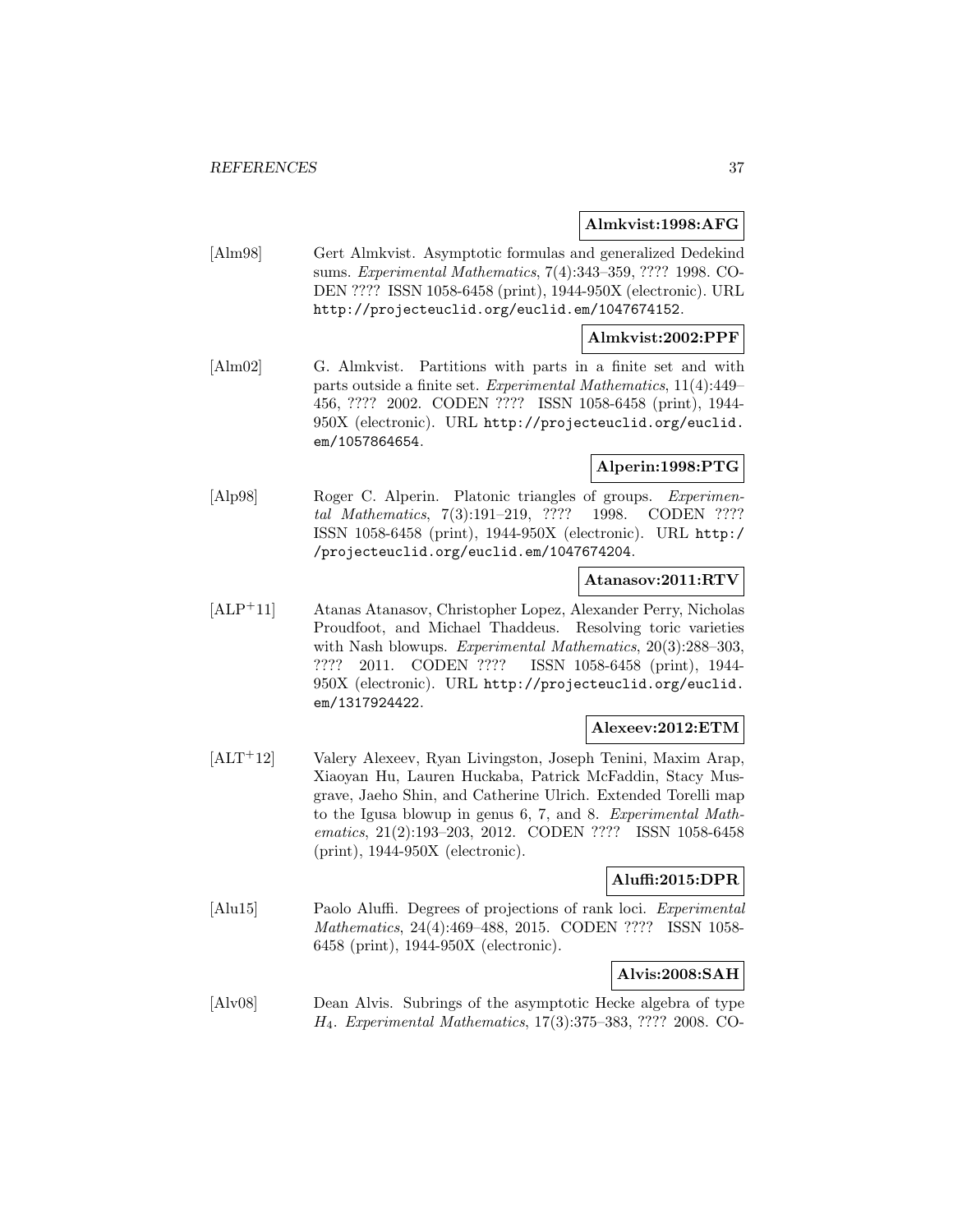DEN ???? ISSN 1058-6458 (print), 1944-950X (electronic). URL http://projecteuclid.org/euclid.em/1227121390.

# **Ash:1992:EIT**

[AM92] Avner Ash and Mark McConnell. Experimental indications of three-dimensional Galois representations from the cohomology of SL(3, **Z**). Experimental Mathematics, 1(3):209–223, ???? 1992. CODEN ???? ISSN 1058-6458 (print), 1944-950X (electronic). URL http://projecteuclid.org/euclid.em/1048622024.

# **Abbott:2001:HTH**

[AM01] John Abbott and Thom Mulders. How tight is Hadamard's bound? Experimental Mathematics, 10(3):331–336, ???? 2001. CODEN ???? ISSN 1058-6458 (print), 1944-950X (electronic). URL http://projecteuclid.org/euclid.em/1069786341.

### **Amendola:2008:DET**

[Ame08] Gennaro Amendola. Decomposition and enumeration of triangulated surfaces. Experimental Mathematics, 17(2):153–166, ???? 2008. CODEN ???? ISSN 1058-6458 (print), 1944- 950X (electronic). URL http://projecteuclid.org/euclid. em/1227118968.

### **Amdeberhan:2008:AVS**

[AMM08] Tewodros Amdeberhan, Dante Manna, and Victor H. Moll. The 2-adic valuation of Stirling numbers. Experimental Mathematics, 17(1):69–82, ???? 2008. CODEN ???? ISSN 1058-6458 (print), 1944-950X (electronic). URL http://projecteuclid. org/euclid.em/1227031898.

### **Anonymous:1992:IA**

[Ano92a] Anonymous. Instructions for authors. Experimental Mathematics, 1(2):175–177, January 1992. ISSN 1058-6458 (print), 1944- 950X (electronic).

### **Anonymous:1992:ME**

[Ano92b] Anonymous. Message from the editors. Experimental Mathematics, 1(3):??, ???? 1992. CODEN ???? ISSN 1058-6458 (print), 1944-950X (electronic). URL http://projecteuclid. org/euclid.em/1048622021.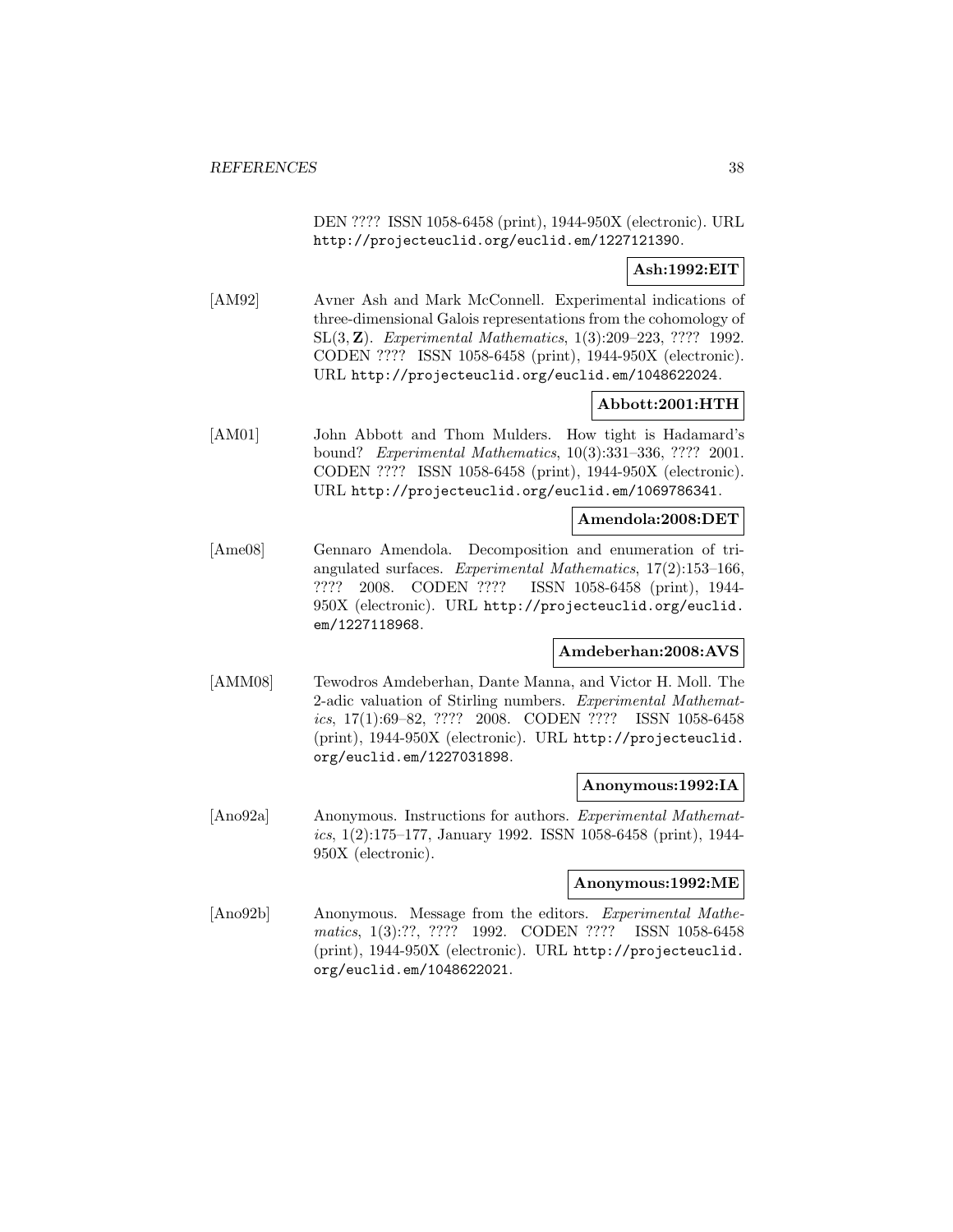### **Anonymous:1993:IA**

[Ano93] Anonymous. Instructions for authors. Experimental Mathematics, 2(2):147, January 1993. ISSN 1058-6458 (print), 1944-950X (electronic).

### **Anonymous:1997:ENP**

[Ano97] Anonymous. Editors' note on "Packing lines, planes, etc.: packings in Grassmannian spaces". Experimental Mathematics, 6(2): 175–??, ???? 1997. CODEN ???? ISSN 1058-6458 (print), 1944- 950X (electronic). URL http://projecteuclid.org/euclid. em/1047650003.

#### **Anonymous:2000:REM**

[Ano00] Anonymous. To the reader, Experiment. Math., vol. 9, iss. 1 (2000). Experimental Mathematics, 9(1):1, ???? 2000. CODEN ???? ISSN 1058-6458 (print), 1944-950X (electronic). URL http://projecteuclid.org/euclid.em/1046889586.

### **Anonymous:2001:MBPa**

[Ano01a] Anonymous. Miscellaneous back pages, Experiment. Math., volume 10, number 3 (2001). Experimental Mathematics, 10(3): ??, ???? 2001. CODEN ???? ISSN 1058-6458 (print), 1944- 950X (electronic). URL http://projecteuclid.org/euclid. em/1069786353.

### **Anonymous:2001:MBPb**

[Ano01b] Anonymous. Miscellaneous back pages, Experiment. Math., volume 10, number 4 (2001). Experimental Mathematics, 10(4): ??, ???? 2001. CODEN ???? ISSN 1058-6458 (print), 1944- 950X (electronic). URL http://projecteuclid.org/euclid. em/1069862465.

#### **Anonymous:2001:MFPa**

[Ano01c] Anonymous. Miscellaneous front pages, Experiment. Math., volume 10, number 3 (2001). Experimental Mathematics, 10(3): ??, ???? 2001. CODEN ???? ISSN 1058-6458 (print), 1944- 950X (electronic). URL http://projecteuclid.org/euclid. em/1069786339.

#### **Anonymous:2001:MFPb**

[Ano01d] Anonymous. Miscellaneous front pages, Experiment. Math., volume 10, number 4 (2001). Experimental Mathematics, 10(4):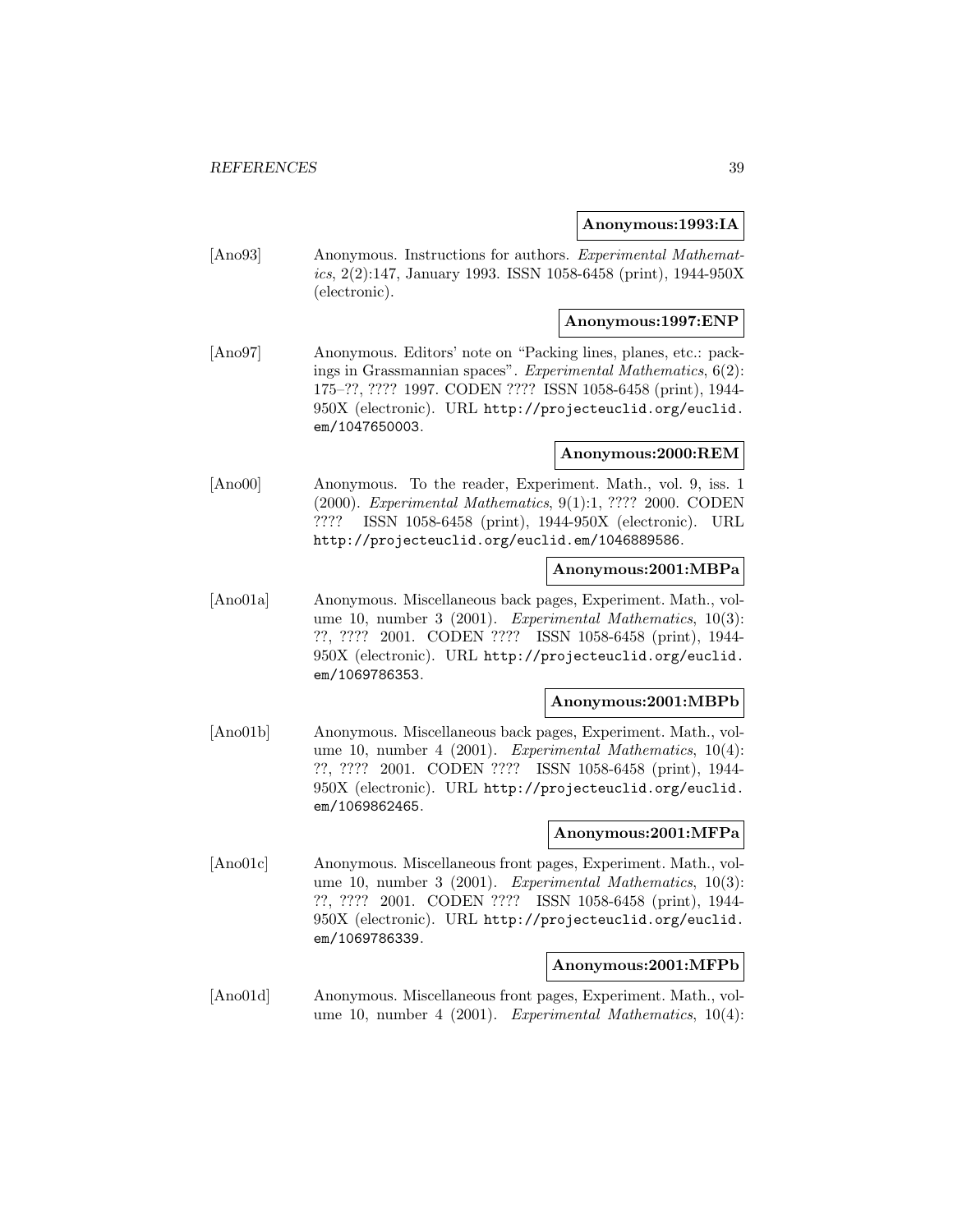??, ???? 2001. CODEN ???? ISSN 1058-6458 (print), 1944- 950X (electronic). URL http://projecteuclid.org/euclid. em/1069855246.

### **Anonymous:2003:TCEa**

[Ano03a] Anonymous. Table of contents, Exp. Math., vol. 12, no. 3 (2003). Experimental Mathematics, 12(3):??, ???? 2003. CODEN ???? ISSN 1058-6458 (print), 1944-950X (electronic). URL http:// projecteuclid.org/euclid.em/1087329228.

### **Anonymous:2003:TCEb**

[Ano03b] Anonymous. Table of contents, Exp. Math., vol. 12, no. 4 (2003). Experimental Mathematics, 12(4):??, ???? 2003. CODEN ???? ISSN 1058-6458 (print), 1944-950X (electronic). URL http:// projecteuclid.org/euclid.em/1087568014.

### **Anonymous:2004:ESEa**

[Ano04a] Anonymous. Editorial staff, exp. math., vol. 13, no. 1 (2004). Experimental Mathematics, 13(1):??, ???? 2004. CODEN ???? ISSN 1058-6458 (print), 1944-950X (electronic). URL http:// projecteuclid.org/euclid.em/1086894085.

### **Anonymous:2004:ESEb**

[Ano04b] Anonymous. Editorial staff, exp. math., vol. 13, no. 2 (2004). Experimental Mathematics, 13(2):??, ???? 2004. CODEN ???? ISSN 1058-6458 (print), 1944-950X (electronic). URL http:// projecteuclid.org/euclid.em/1090350927.

## **Anonymous:2004:TCEa**

[Ano04c] Anonymous. Table of contents, Exp. Math., vol. 13, no. 1 (2004). Experimental Mathematics, 13(1):??, ???? 2004. CODEN ???? ISSN 1058-6458 (print), 1944-950X (electronic). URL http:// projecteuclid.org/euclid.em/1086894084.

### **Anonymous:2004:TCEb**

[Ano04d] Anonymous. Table of contents, Exp. Math., vol. 13, no. 2 (2004). Experimental Mathematics, 13(2):??, ???? 2004. CODEN ???? ISSN 1058-6458 (print), 1944-950X (electronic). URL http:// projecteuclid.org/euclid.em/1090350926.

### **Anonymous:2004:TCEc**

[Ano04e] Anonymous. Table of contents, Exp. Math., vol. 13, no. 3 (2004). Experimental Mathematics, 13(3):??, ???? 2004. CODEN ????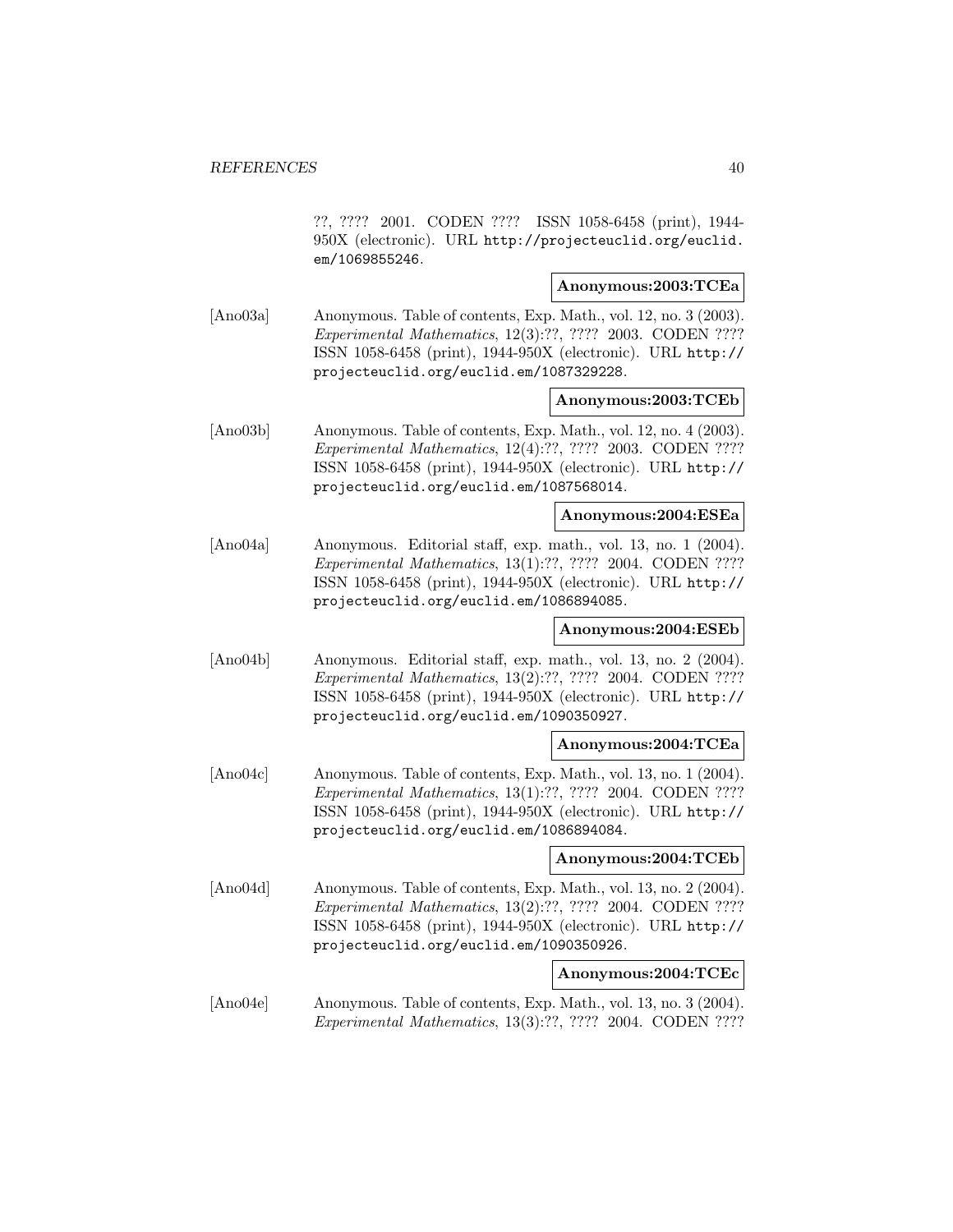ISSN 1058-6458 (print), 1944-950X (electronic). URL http:// projecteuclid.org/euclid.em/1103749832.

**Anonymous:2004:TCEd**

[Ano04f] Anonymous. Table of contents, Exp. Math., vol. 13, no. 4 (2004). Experimental Mathematics, 13(4):??, ???? 2004. CODEN ???? ISSN 1058-6458 (print), 1944-950X (electronic). URL http:// projecteuclid.org/euclid.em/1109106430.

### **Anonymous:2005:TCEa**

[Ano05a] Anonymous. Table of contents, Exp. Math., vol. 14, no. 1 (2005). Experimental Mathematics, 14(1):??, ???? 2005. CODEN ???? ISSN 1058-6458 (print), 1944-950X (electronic). URL http:// projecteuclid.org/euclid.em/1120145564.

**Anonymous:2005:TCEb**

[Ano05b] Anonymous. Table of contents, Exp. Math., vol. 14, no. 2 (2005). Experimental Mathematics, 14(2):??, ???? 2005. CODEN ???? ISSN 1058-6458 (print), 1944-950X (electronic). URL http:// projecteuclid.org/euclid.em/1128100124.

### **Anonymous:2005:TCEc**

[Ano05c] Anonymous. Table of contents, Exp. Math., vol. 14, no. 3 (2005). Experimental Mathematics, 14(3):??, ???? 2005. CODEN ???? ISSN 1058-6458 (print), 1944-950X (electronic). URL http:// projecteuclid.org/euclid.em/1128371750.

**Anonymous:2005:TCEd**

[Ano05d] Anonymous. Table of contents, Exp. Math., vol. 14, no. 4 (2005). Experimental Mathematics, 14(4):??, ???? 2005. CODEN ???? ISSN 1058-6458 (print), 1944-950X (electronic). URL http:// projecteuclid.org/euclid.em/1136926968.

**Anonymous:2006:TCEa**

[Ano06a] Anonymous. Table of contents, Exp. Math., vol. 15, no. 1 (2006). Experimental Mathematics, 15(1):??, ???? 2006. CODEN ???? ISSN 1058-6458 (print), 1944-950X (electronic). URL http:// projecteuclid.org/euclid.em/1150476897.

**Anonymous:2006:TCEb**

[Ano06b] Anonymous. Table of contents, Experiment. Math., vol. 15, no. 2 (2006). Experimental Mathematics, 15(2):??, ???? 2006. CO-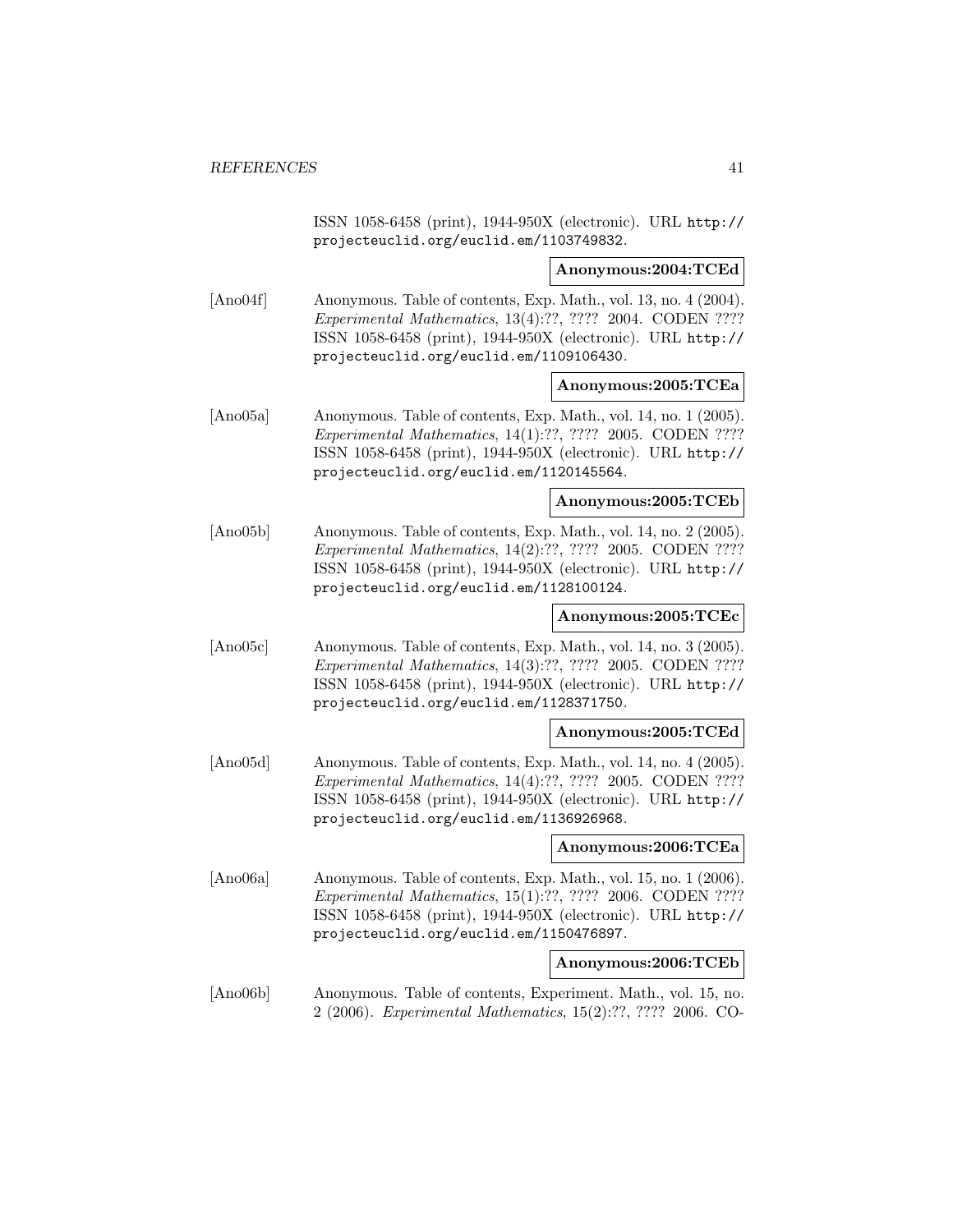DEN ???? ISSN 1058-6458 (print), 1944-950X (electronic). URL http://projecteuclid.org/euclid.em/1175789735.

#### **Anonymous:2006:TCEc**

[Ano06c] Anonymous. Table of contents, Experiment. Math., vol. 15, no. 3 (2006). Experimental Mathematics, 15(3):??, ???? 2006. CO-DEN ???? ISSN 1058-6458 (print), 1944-950X (electronic). URL http://projecteuclid.org/euclid.em/1175789757.

### **Anonymous:2006:TCEd**

[Ano06d] Anonymous. Table of contents, Experiment. Math., vol. 15, no. 4 (2006). Experimental Mathematics, 15(4):??, ???? 2006. CO-DEN ???? ISSN 1058-6458 (print), 1944-950X (electronic). URL http://projecteuclid.org/euclid.em/1175789774.

### **Anonymous:2007:TCEa**

[Ano07a] Anonymous. Table of contents, Experiment. Math., vol. 16, no. 1 (2007). Experimental Mathematics, 16(1):??, ???? 2007. CO-DEN ???? ISSN 1058-6458 (print), 1944-950X (electronic). URL http://projecteuclid.org/euclid.em/1175789796.

### **Anonymous:2007:TCEb**

[Ano07b] Anonymous. Table of contents, Experiment. Math., vol. 16, no. 2 (2007). Experimental Mathematics, 16(2):??, ???? 2007. CO-DEN ???? ISSN 1058-6458 (print), 1944-950X (electronic). URL http://projecteuclid.org/euclid.em/1204905870.

### **Anonymous:2007:TCEc**

[Ano07c] Anonymous. Table of contents, Experiment. Math., vol. 16, no. 3 (2007). Experimental Mathematics, 16(3):??, ???? 2007. CO-DEN ???? ISSN 1058-6458 (print), 1944-950X (electronic). URL http://projecteuclid.org/euclid.em/1204928527.

#### **Anonymous:2007:TCEd**

[Ano07d] Anonymous. Table of contents, Experiment. Math., vol. 16, no. 4 (2007). Experimental Mathematics, 16(4):??, ???? 2007. CO-DEN ???? ISSN 1058-6458 (print), 1944-950X (electronic). URL http://projecteuclid.org/euclid.em/1204836511.

#### **Anonymous:2008:TCEa**

[Ano08a] Anonymous. Table of contents, Experiment. Math., vol. 17, no. 1 (2008). Experimental Mathematics, 17(1):??, ???? 2008. CO-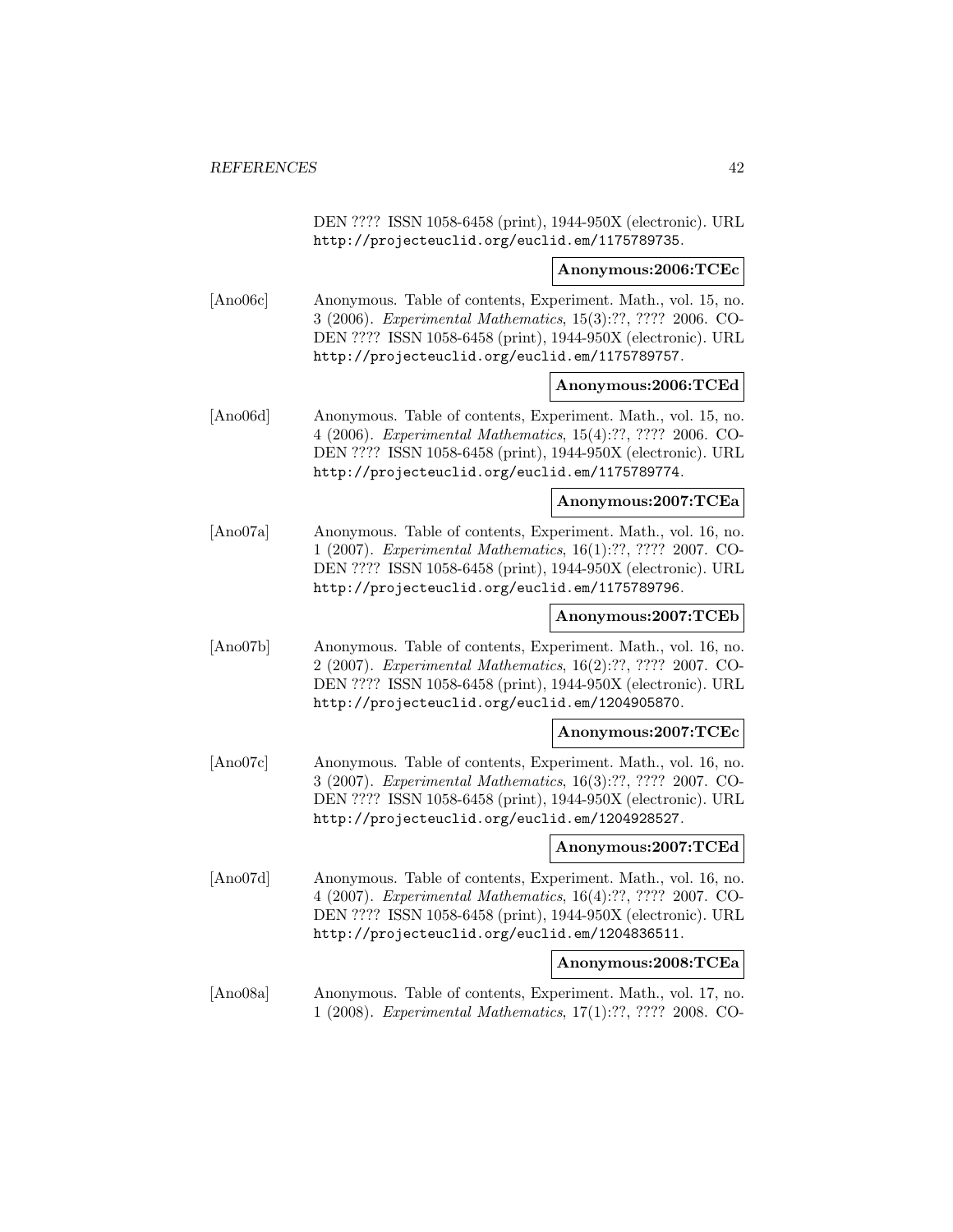DEN ???? ISSN 1058-6458 (print), 1944-950X (electronic). URL http://projecteuclid.org/euclid.em/1227031892.

#### **Anonymous:2008:TCEb**

[Ano08b] Anonymous. Table of contents, Experiment. Math., vol. 17, no. 2 (2008). Experimental Mathematics, 17(2):??, ???? 2008. CO-DEN ???? ISSN 1058-6458 (print), 1944-950X (electronic). URL http://projecteuclid.org/euclid.em/1227118965.

#### **Anonymous:2008:TCEc**

[Ano08c] Anonymous. Table of contents, Experiment. Math., vol. 17, no. 3 (2008). Experimental Mathematics, 17(3):??, ???? 2008. CO-DEN ???? ISSN 1058-6458 (print), 1944-950X (electronic). URL http://projecteuclid.org/euclid.em/1227121380.

#### **Anonymous:2008:TCEd**

[Ano08d] Anonymous. Table of contents, Experiment. Math., vol. 17, no. 4 (2008). Experimental Mathematics, 17(4):??, ???? 2008. CO-DEN ???? ISSN 1058-6458 (print), 1944-950X (electronic). URL http://projecteuclid.org/euclid.em/1243429951.

### **Anonymous:2009:TCEa**

[Ano09a] Anonymous. Table of contents, Experiment. Math., vol. 18, no. 1 (2009). Experimental Mathematics, 18(1):??, ???? 2009. CO-DEN ???? ISSN 1058-6458 (print), 1944-950X (electronic). URL http://projecteuclid.org/euclid.em/1243430525.

### **Anonymous:2009:TCEb**

[Ano09b] Anonymous. Table of contents, Experiment. Math., vol. 18, no. 2 (2009). Experimental Mathematics, 18(2):??, ???? 2009. CO-DEN ???? ISSN 1058-6458 (print), 1944-950X (electronic). URL http://projecteuclid.org/euclid.em/1259158424.

#### **Anonymous:2009:TCEc**

[Ano09c] Anonymous. Table of contents, Experiment. Math., vol. 18, no. 3 (2009). Experimental Mathematics, 18(3):??, ???? 2009. CO-DEN ???? ISSN 1058-6458 (print), 1944-950X (electronic). URL http://projecteuclid.org/euclid.em/1259158464.

#### **Anonymous:2009:TCEd**

[Ano09d] Anonymous. Table of contents, Experiment. Math., vol. 18, no. 4 (2009). Experimental Mathematics, 18(4):??, ???? 2009. CO-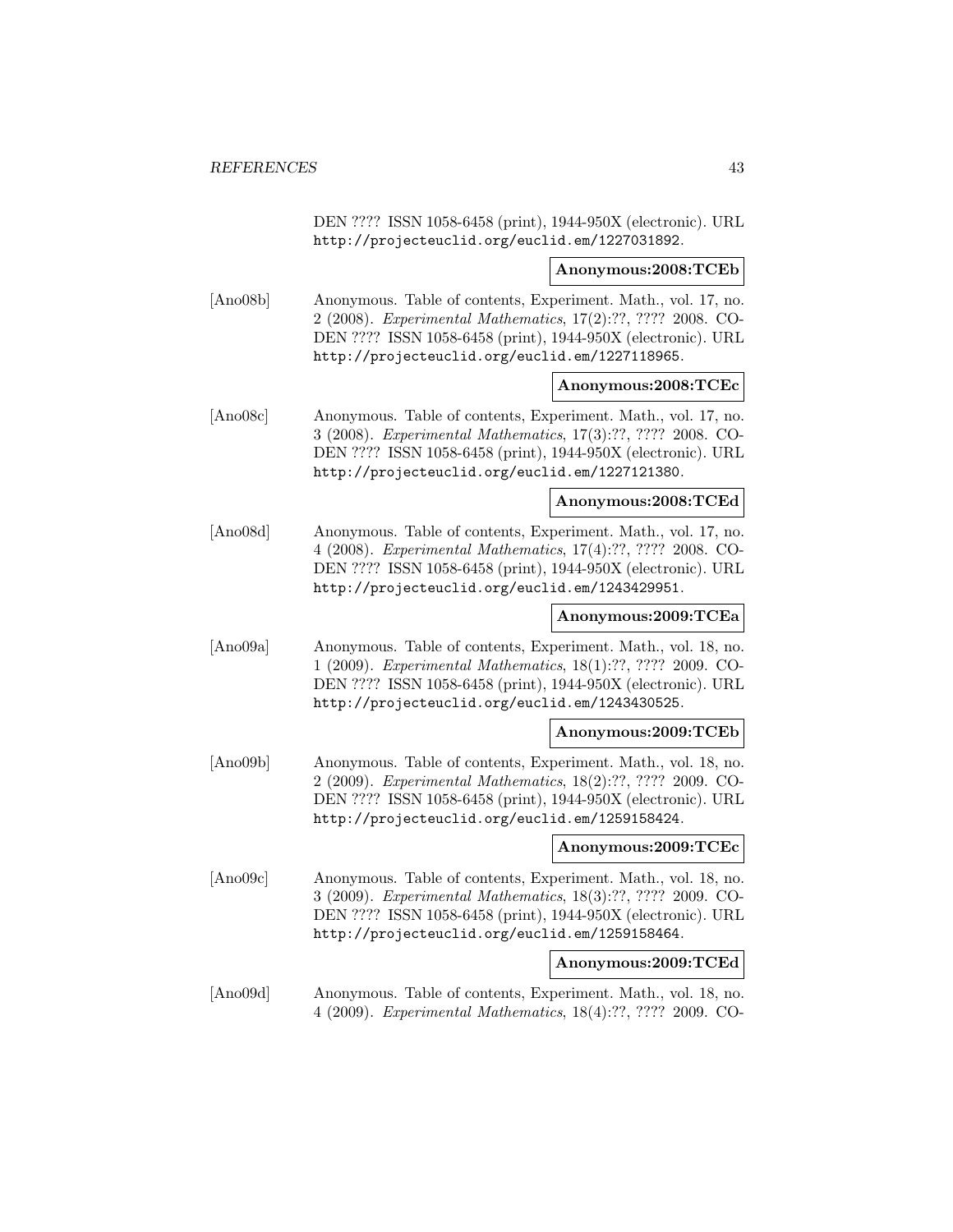DEN ???? ISSN 1058-6458 (print), 1944-950X (electronic). URL http://projecteuclid.org/euclid.em/1259158503.

### **Anonymous:2010:TCEa**

[Ano10a] Anonymous. Table of contents, Experiment. Math., vol. 19, no. 1 (201009). Experimental Mathematics, 19(1):??, ???? 2010. CODEN ???? ISSN 1058-6458 (print), 1944-950X (electronic). URL http://projecteuclid.org/euclid.em/1268404800.

### **Anonymous:2010:TCEb**

[Ano10b] Anonymous. Table of contents, Experiment. Math., vol. 19, no. 2 (2010). Experimental Mathematics, 19(2):??, ???? 2010. CO-DEN ???? ISSN 1058-6458 (print), 1944-950X (electronic). URL http://projecteuclid.org/euclid.em/1276784784.

## **Anonymous:2011:C**

[Ano11a] Anonymous. Corrigendum. Experimental Mathematics, 20(3): 371–??, ???? 2011. CODEN ???? ISSN 1058-6458 (print), 1944- 950X (electronic). URL http://projecteuclid.org/euclid. em/1317924427.

### **Anonymous:2011:EBE**

[Ano11b] Anonymous. Editorial Board EOV. Experimental Mathematics, 20(4):ebi–??, 2011. CODEN ???? ISSN 1058-6458 (print), 1944- 950X (electronic).

#### **Anonymous:2011:MBE**

[Ano11c] Anonymous. Miscellaneous backmatter, Experiment. Math., vol. 20, no. 4 (2011). Experimental Mathematics, 20(4):??, ???? 2011. CODEN ???? ISSN 1058-6458 (print), 1944-950X (electronic). URL http://projecteuclid.org/euclid.em/1323367160.

### **Anonymous:2012:C**

[Ano12a] Anonymous. Corrigendum. *Experimental Mathematics*, 21(4): 418, 2012. ISSN 1058-6458 (print), 1944-950X (electronic).

### **Anonymous:2012:EBE**

[Ano12b] Anonymous. Editorial Board EOV. Experimental Mathematics, 21(4):ebi, 2012. ISSN 1058-6458 (print), 1944-950X (electronic).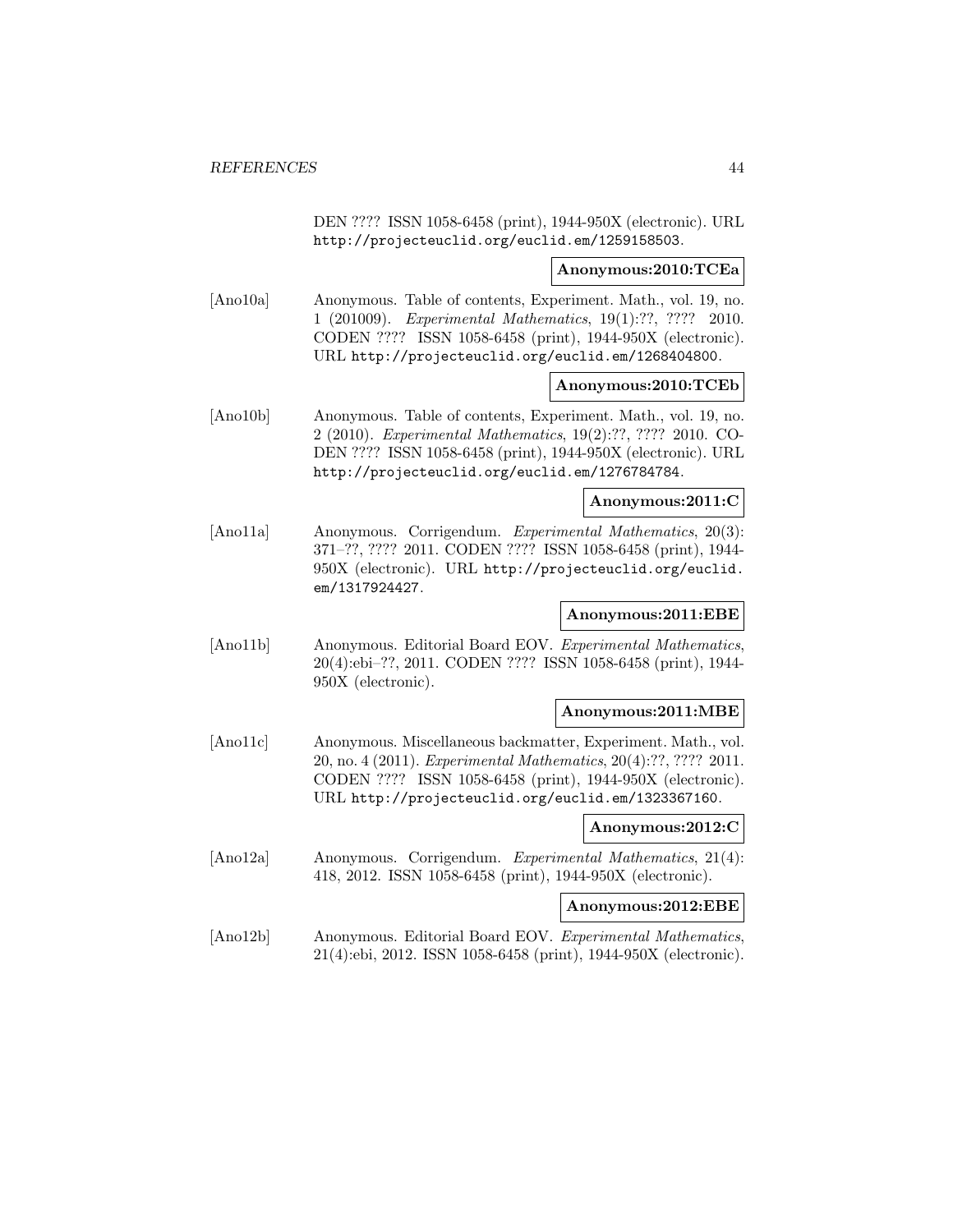### **Anonymous:2013:EEB**

[Ano13] Anonymous. EOV editorial board. Experimental Mathematics, 22(4):ebi, 2013. CODEN ???? ISSN 1058-6458 (print), 1944- 950X (electronic).

### **Anonymous:2014:EBE**

[Ano14] Anonymous. Editorial board EOV. Experimental Mathematics, 23(4):ebi, 2014. CODEN ???? ISSN 1058-6458 (print), 1944- 950X (electronic).

### **Anonymous:2015:EBE**

[Ano15] Anonymous. Editorial board EOV. Experimental Mathematics, 24(4):506, 2015. CODEN ???? ISSN 1058-6458 (print), 1944- 950X (electronic).

# **Anonymous:2017:EBE**

[Ano17] Anonymous. Editorial board EOV. Experimental Mathematics, 26(4):??, 2017. CODEN ???? ISSN 1058-6458 (print), 1944- 950X (electronic). URL http://www.tandfonline.com/doi/ full/10.1080/10586458.2017.1356170.

# **Anonymous:2018:EEB**

[Ano18] Anonymous. EOV editorial board. Experimental Mathematics, 27(4):507, 2018. CODEN ???? ISSN 1058-6458 (print), 1944- 950X (electronic). URL http://www.tandfonline.com/doi/ full/10.1080/10586458.2018.1500849.

### **Anonymous:2020:CAD**

[Ano20a] Anonymous. Correction: "Area Difference Bounds for Dissections of a Square into an Odd Number of Triangles", by Jean-Philippe Labbé, Günter Rote and Günter M. Ziegler. Experimental Mathematics, 29(1):123, 2020. CODEN ???? ISSN 1058-6458 (print), 1944-950X (electronic). URL http:/ /www.tandfonline.com/doi/full/10.1080/10586458.2018. 1519233.

# **Anonymous:2020:CSS**

[Ano20b] Anonymous. Correction: Some Singular Curves and Surfaces Arising from Invariants of Complex Reflection Groups. Experimental Mathematics, 29(3):360, 2020. CODEN ???? ISSN 1058-6458 (print), 1944-950X (electronic). URL http:/ /www.tandfonline.com/doi/full/10.1080/10586458.2019. 1697490.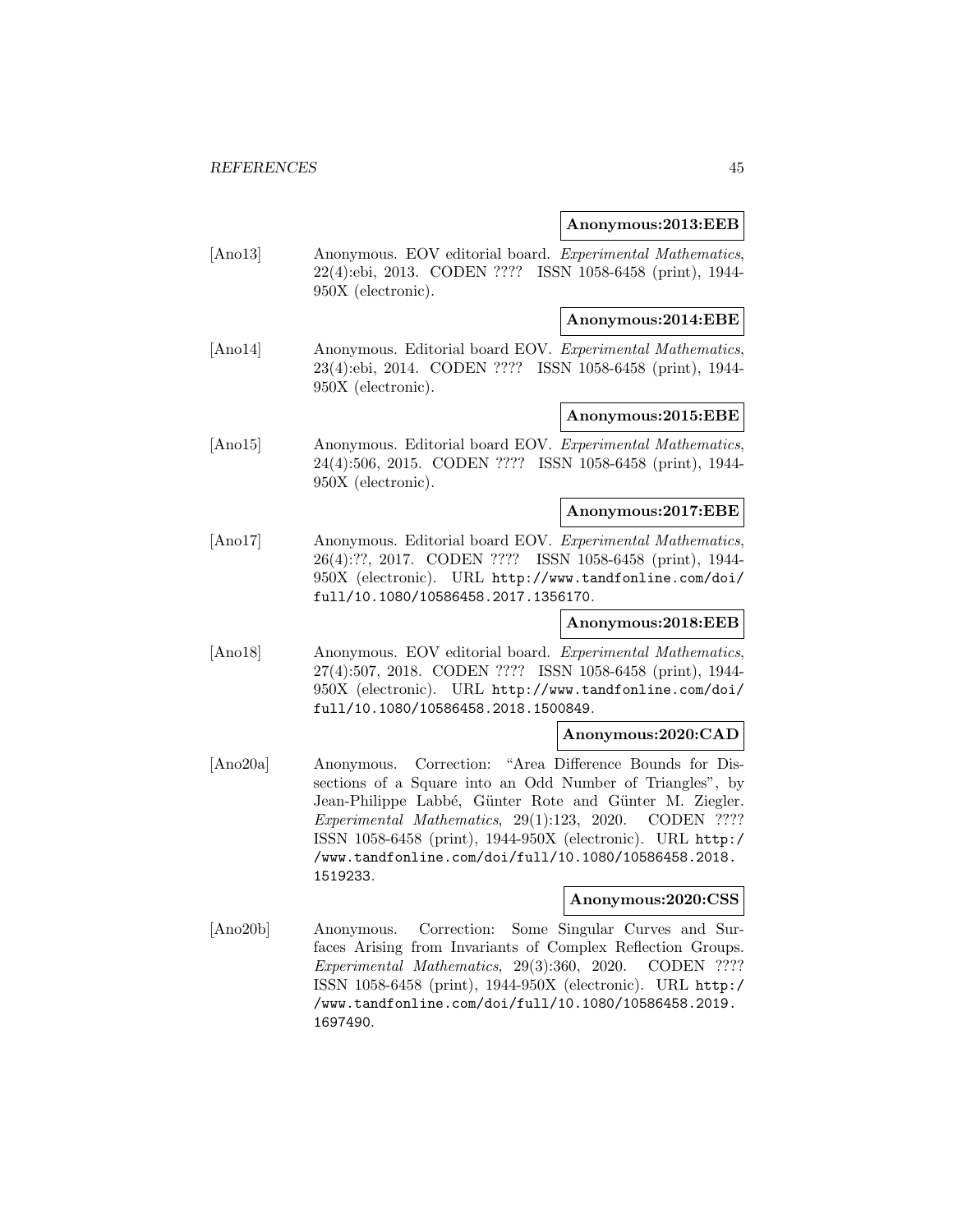# **Ash:2004:EAC**

[APS04] Avner Ash, David Pollack, and Dayna Soares.  $SL_3(F_2)$ -Extensions of Q and arithmetic cohomology modulo 2. Experimental Mathematics, 13(3):297–307, ???? 2004. CODEN ???? ISSN 1058-6458 (print), 1944-950X (electronic). URL http:// projecteuclid.org/euclid.em/1103749838.

## **Aitchison:1997:GSK**

[AR97] Iain R. Aitchison and J. Hyam Rubinstein. Geodesic surfaces in knot complements. Experimental Mathematics, 6(2):137–150, ???? 1997. CODEN ???? ISSN 1058-6458 (print), 1944- 950X (electronic). URL http://projecteuclid.org/euclid. em/1047650000.

## **Alderson:2012:CEC**

[AR12] Matthew W. Alderson and Michael O. Rubinstein. Conjectures and experiments concerning the moments of  $L(1/2, \chi_d)$ . Experimental Mathematics, 21(3):307–328, 2012. CODEN ???? ISSN 1058-6458 (print), 1944-950X (electronic).

### **Arai:2007:HPH**

[Ara07] Zin Arai. On hyperbolic plateaus of the Hénon map. *Experi*mental Mathematics, 16(2):181–188, ???? 2007. CODEN ???? ISSN 1058-6458 (print), 1944-950X (electronic). URL http:// projecteuclid.org/euclid.em/1204905874.

#### **Abrahamsen:2011:AEL**

[ArE11] Mikkel Abrahamsen and Søren ren Eilers. On the asymptotic enumeration of LEGO structures. Experimental Mathematics, 20(2):145–152, ???? 2011. CODEN ???? ISSN 1058-6458 (print), 1944-950X (electronic). URL http://projecteuclid. org/euclid.em/1317924406.

#### **Alexandersson:2012:DSG**

[AS12] Per Alexandersson and Boris Shapiro. Discriminants, symmetrized graph monomials, and sums of squares. *Experimen*tal Mathematics, 21(4):353–361, 2012. ISSN 1058-6458 (print), 1944-950X (electronic).

#### **Ahmed:2016:GSN**

[AS16] Tanbir Ahmed and Daniel J. Schaal. On generalized Schur numbers. Experimental Mathematics, 25(2):213–218, 2016. CODEN ???? ISSN 1058-6458 (print), 1944-950X (electronic).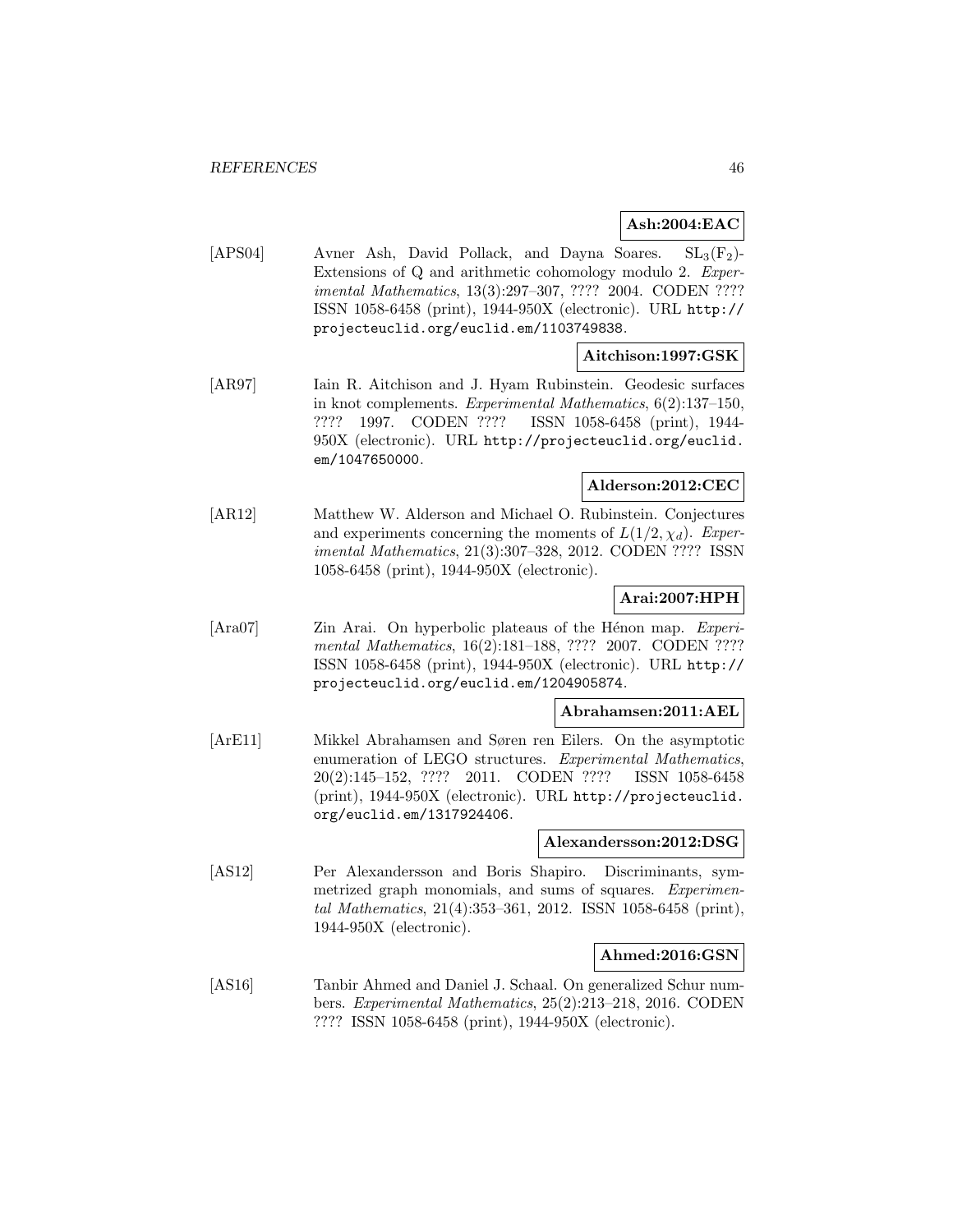### **Assaf:2022:KP**

[AS22] Sami Assaf and Dominic Searles. Kohnert polynomials. Experimental Mathematics, 31(1):93–119, 2022. CODEN ???? ISSN 1058-6458 (print), 1944-950X (electronic). URL http:/ /www.tandfonline.com/doi/full/10.1080/10586458.2019. 1588180.

# **Ayyer:2017:SGR**

[AST17] Arvind Ayyer, Anne Schilling, and Nicolas M. Thiéry. Spectral gap for random-to-random shuffling on linear extensions. Experimental Mathematics, 26(1):22–30, 2017. CODEN ???? ISSN 1058-6458 (print), 1944-950X (electronic).

# **Ahara:2000:CCH**

[AT00] Kazushi Ahara and Mitsuhiko Takasawa. Conjugacy classes of the hyperelliptic mapping class group of genus 2 and 3. Experimental Mathematics, 9(3):383–396, ???? 2000. CODEN ???? ISSN 1058-6458 (print), 1944-950X (electronic). URL http:// projecteuclid.org/euclid.em/1045604673.

## **Avelin:2010:CGF**

[Ave10a] Helen Avelin. Computations of Green's function and its Fourier coefficients on Fuchsian groups. Experimental Mathematics, 19(3):317–334, ???? 2010. CODEN ???? ISSN 1058-6458 (print), 1944-950X (electronic). URL http://projecteuclid. org/euclid.em/1317758094.

# **Avelin:2010:NCG**

[Ave10b] Helen Avelin. Numerical computations of Green's function and its Fourier coefficients on PSL(2, **Z**). Experimental Mathematics, 19(3):335–343, ???? 2010. CODEN ???? ISSN 1058-6458 (print), 1944-950X (electronic). URL http://projecteuclid. org/euclid.em/1317758095.

# **Briggs:2000:SMT**

[BA00] Keith M. Briggs and Gonzalo Álvarez. Scaling in a map of the two-torus. Experimental Mathematics, 9(2):301–307, ???? 2000. CODEN ???? ISSN 1058-6458 (print), 1944-950X (electronic). URL http://projecteuclid.org/euclid.em/1045952353.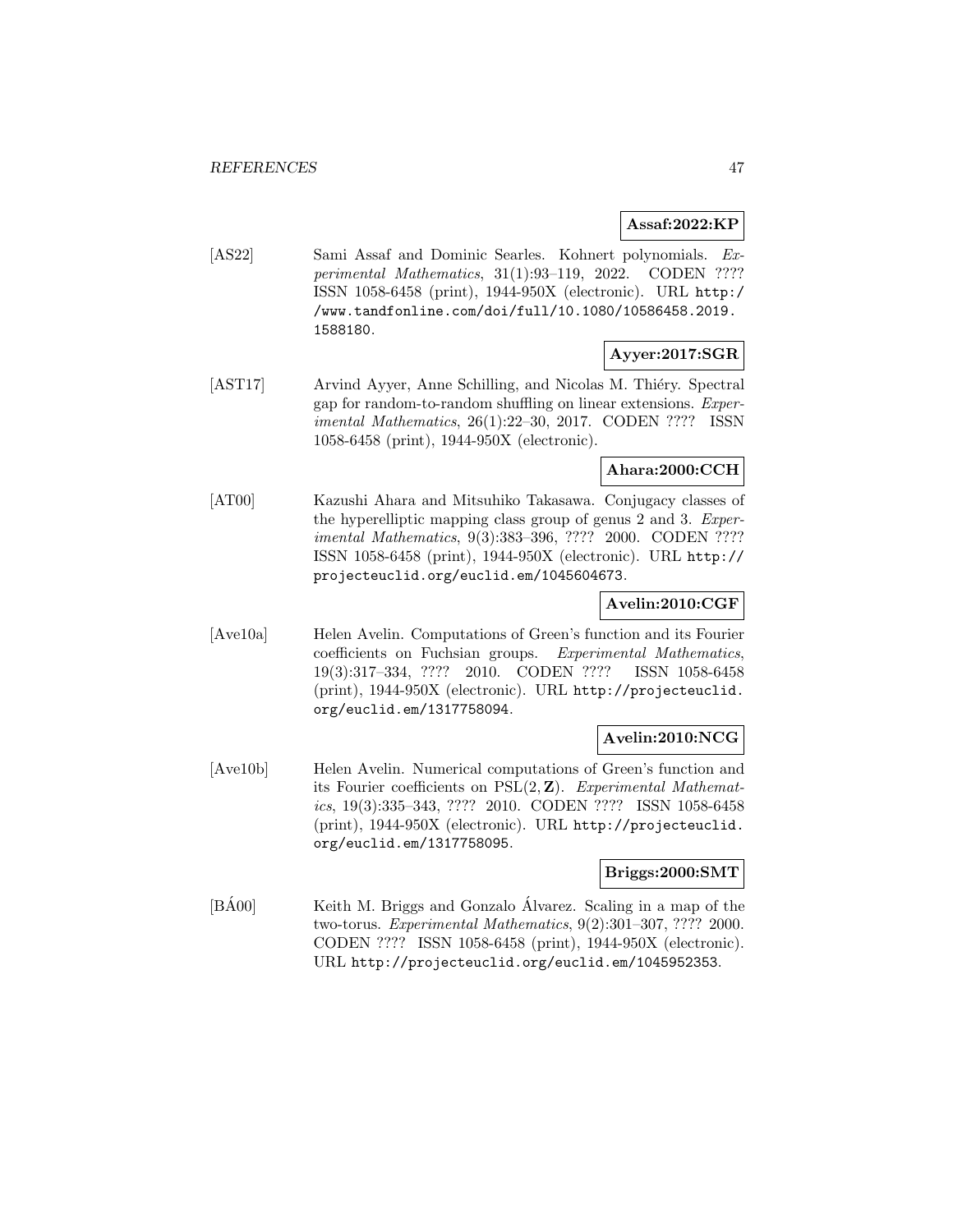### **Bivia-Ausina:2002:MED**

[BA02] Carles Bivià-Ausina. A method to estimate the degree of  $\mathbf{C}^{\mathbf{0}}$ -Sufficiency of analytic functions. Experimental Mathematics, 11(1):81–85, ???? 2002. CODEN ???? ISSN 1058-6458 (print), 1944-950X (electronic). URL http://projecteuclid. org/euclid.em/1057860316.

## **Badziahin:2016:CIL**

[Bad16] Dzmitry Badziahin. Computation of the infimum in the Littlewood conjecture. Experimental Mathematics, 25(1):100–105, 2016. CODEN ???? ISSN 1058-6458 (print), 1944-950X (electronic).

## **Bailey:2017:JBE**

[Bai17] David H. Bailey. Jonathan Borwein: Experimental mathematician. Experimental Mathematics, 26(2):125–129, 2017. CODEN ???? ISSN 1058-6458 (print), 1944-950X (electronic). URL http://www.tandfonline.com/doi/full/10. 1080/10586458.2017.1284625.

### **Banagl:2006:CRW**

[Ban06] Markus Banagl. Combinatorial random walks on 3-manifolds. Experimental Mathematics, 15(3):367–381, ???? 2006. CODEN ???? ISSN 1058-6458 (print), 1944-950X (electronic). URL http://projecteuclid.org/euclid.em/1175789765.

### **Baragar:2006:FBE**

[Bar06] Arthur Baragar. Fractals and the base eigenvalue of the Laplacian on certain noncompact surfaces. Experimental Mathematics, 15(1):33–42, ???? 2006. CODEN ???? ISSN 1058-6458 (print), 1944-950X (electronic). URL http://projecteuclid. org/euclid.em/1150476901.

### **Baxa:2002:SRD**

[Bax02] Christoph Baxa. Some remarks on the distribution of a sequence connected with  $\zeta(\frac{1}{2})$ . Experimental Mathematics, 11(4):465– 468, ???? 2002. CODEN ???? ISSN 1058-6458 (print), 1944- 950X (electronic). URL http://projecteuclid.org/euclid. em/1057864656.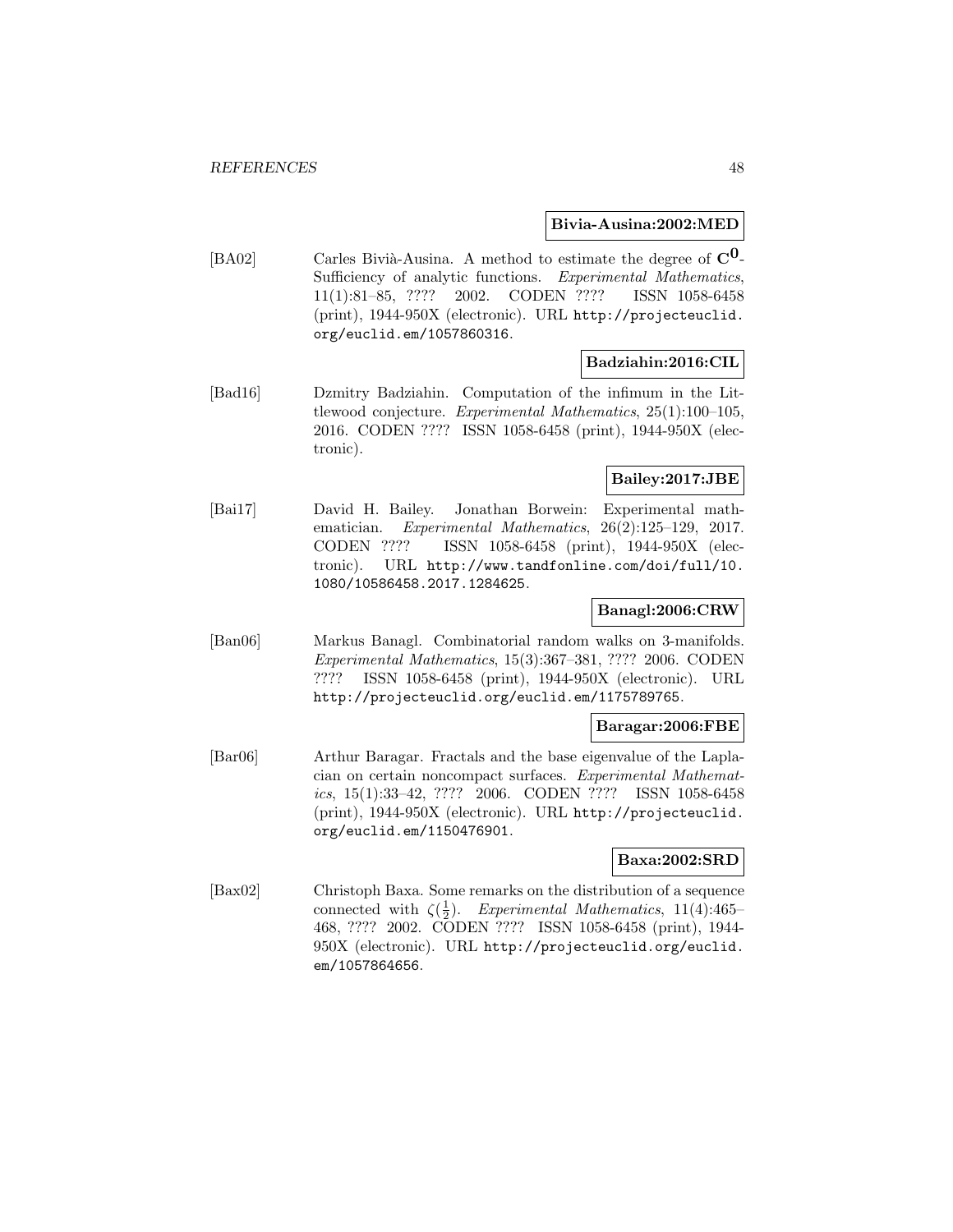### **Bachoc:1992:EAR**

[BB92] Christine Bachoc and Christian Batut. Etude algorithmique ´ de réseaux construits avec la forme trace. (French) [Algorithmic study of lattices constructed with the trace from]. Experimental Mathematics, 1(3):183–190, ???? 1992. CODEN ???? ISSN 1058-6458 (print), 1944-950X (electronic). URL http:// projecteuclid.org/euclid.em/1048622022.

### **Bergeron:1993:RGS**

[BB93] Nantel Bergeron and Sara Billey. RC-graphs and Schubert polynomials. Experimental Mathematics, 2(4):257–269, ???? 1993. CODEN ???? ISSN 1058-6458 (print), 1944-950X (electronic). URL http://projecteuclid.org/euclid.em/1048516036.

### **Borwein:1997:EDA**

[BB97] Jonathan Borwein and David Bradley. Empirically determined Apéry-like formulae for  $\zeta(4n+3)$ . Experimental Mathematics, 6(3):181–194, ???? 1997. CODEN ???? ISSN 1058-6458 (print), 1944-950X (electronic). URL http://projecteuclid. org/euclid.em/1047920419.

# **Bailey:2018:CEE**

[BB18] D. H. Bailey and J. M. Borwein. Computation and experimental evaluation of Mordell–Tornheim–Witten sum derivatives. Experimental Mathematics, 27(3):370–376, 2018. CODEN ???? ISSN 1058-6458 (print), 1944-950X (electronic). URL http:/ /www.tandfonline.com/doi/full/10.1080/10586458.2017. 1295687.

# **Bailey:2006:EDA**

[BBB06] David H. Bailey, Jonathan M. Borwein, and David M. Bradley. Experimental determination of Apéry-like identities for  $\zeta(2n+2)$ . Experimental Mathematics, 15(3):281–289, ???? 2006. CODEN ???? ISSN 1058-6458 (print), 1944-950X (electronic). URL http://projecteuclid.org/euclid.em/1175789759.

### **Borst:2018:IRP**

[BBB<sup>+</sup>18] Christian Borst, Evan Boyd, Claire Brekken, Samantha Solberg, Melanie Matchett Wood, and Philip Matchett Wood. Irreducibility of random polynomials. Experimental Mathematics, 27(4):498–506, 2018. CODEN ???? ISSN 1058-6458 (print), 1944-950X (electronic). URL http://www.tandfonline.com/ doi/full/10.1080/10586458.2017.1325790.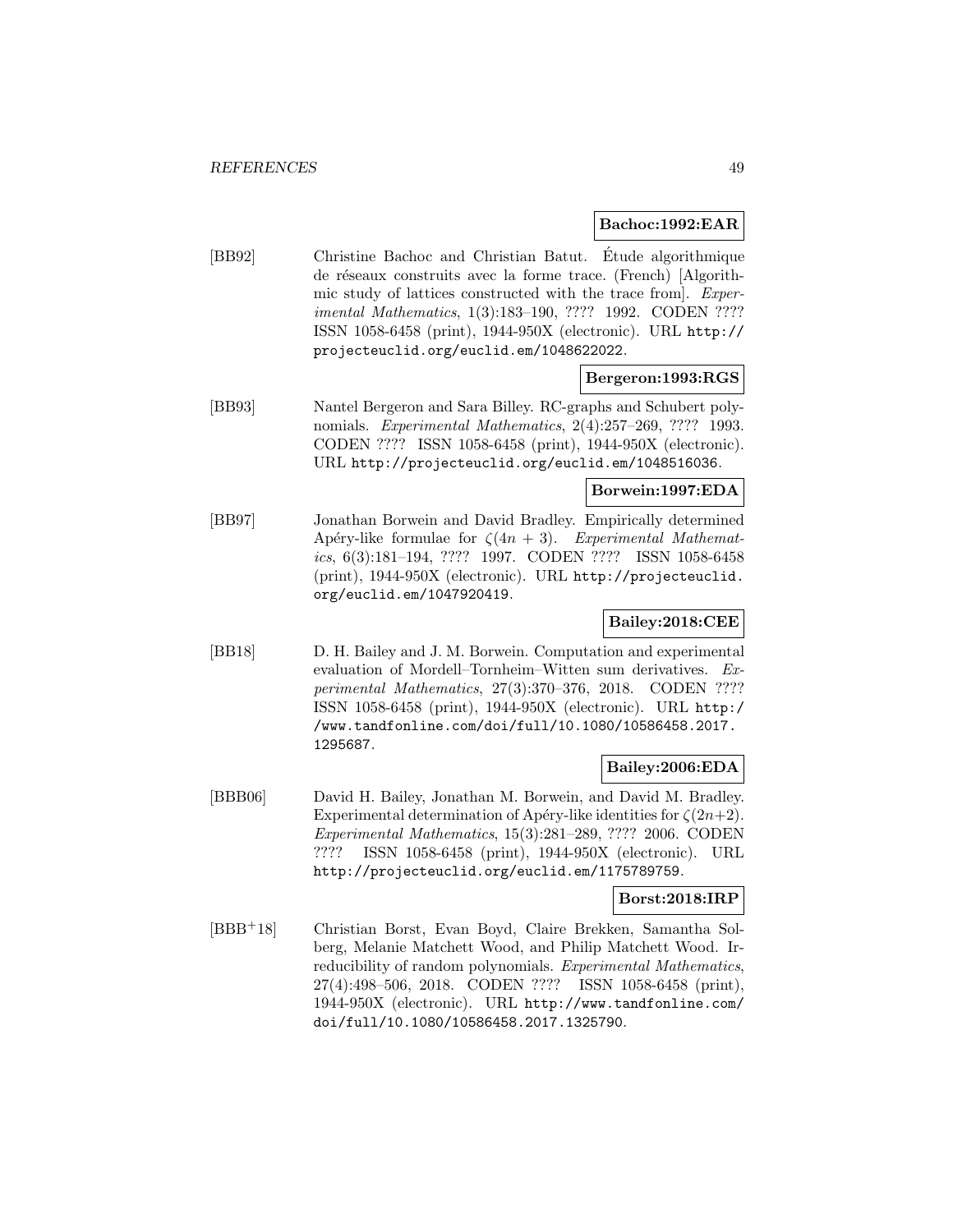## **Bailey:2007:HFI**

[BBBC07] D. H. Bailey, D. Borwein, J. M. Borwein, and R. E. Crandall. Hypergeometric forms for Ising-class integrals. Experimental Mathematics, 16(3):257–276, ???? 2007. CODEN ???? ISSN 1058-6458 (print), 1944-950X (electronic). URL http:// projecteuclid.org/euclid.em/1204928528.

# **Bailey:2017:RCS**

[BBBR17] David H. Bailey, Jonathan M. Borwein, Richard P. Brent, and Mohsen Reisi. Reproducibility in computational science: A case study: Randomness of the digits of pi. Experimental Mathematics, 26(3):298–305, 2017. CODEN ???? ISSN 1058-6458 (print), 1944-950X (electronic). URL http:/ /www.tandfonline.com/doi/full/10.1080/10586458.2016. 1163755. See reply [Gan17].

## **Bailey:2009:RQR**

[BBC09a] D. H. Bailey, J. M. Borwein, and R. E. Crandall. Resolution of the Quinn–Rand–Strogatz constant of nonlinear physics. Experimental Mathematics, 18(1):107–116, ???? 2009. CODEN ???? ISSN 1058-6458 (print), 1944-950X (electronic). URL http:// projecteuclid.org/euclid.em/1243430534.

## **Ballinger:2009:ESE**

[BBC<sup>+</sup>09b] Brandon Ballinger, Grigoriy Blekherman, Henry Cohn, Noah Giansiracusa, Elizabeth Kelly, and Achill Schürmann. Experimental study of energy-minimizing point configurations on spheres. Experimental Mathematics, 18(3):257–283, ???? 2009. CODEN ???? ISSN 1058-6458 (print), 1944-950X (electronic). URL http://projecteuclid.org/euclid.em/1259158465.

# **Bailey:2012:EAN**

[BBC<sup>+</sup>12] David H. Bailey, Jonathan M. Borwein, Cristian S. Calude, Michael J. Dinneen, Monica Dumitrescu, and Alex Yee. An empirical approach to the normality of  $\pi$ . Experimental Mathematics, 21(4):375–384, 2012. CODEN ???? ISSN 1058-6458 (print), 1944-950X (electronic).

#### **Barker:2012:NBG**

[BBF12] Nathan Barker, Nigel Boston, and Ben Fairbairn. A note on Beauville p-groups. Experimental Mathematics, 21(3):298–306,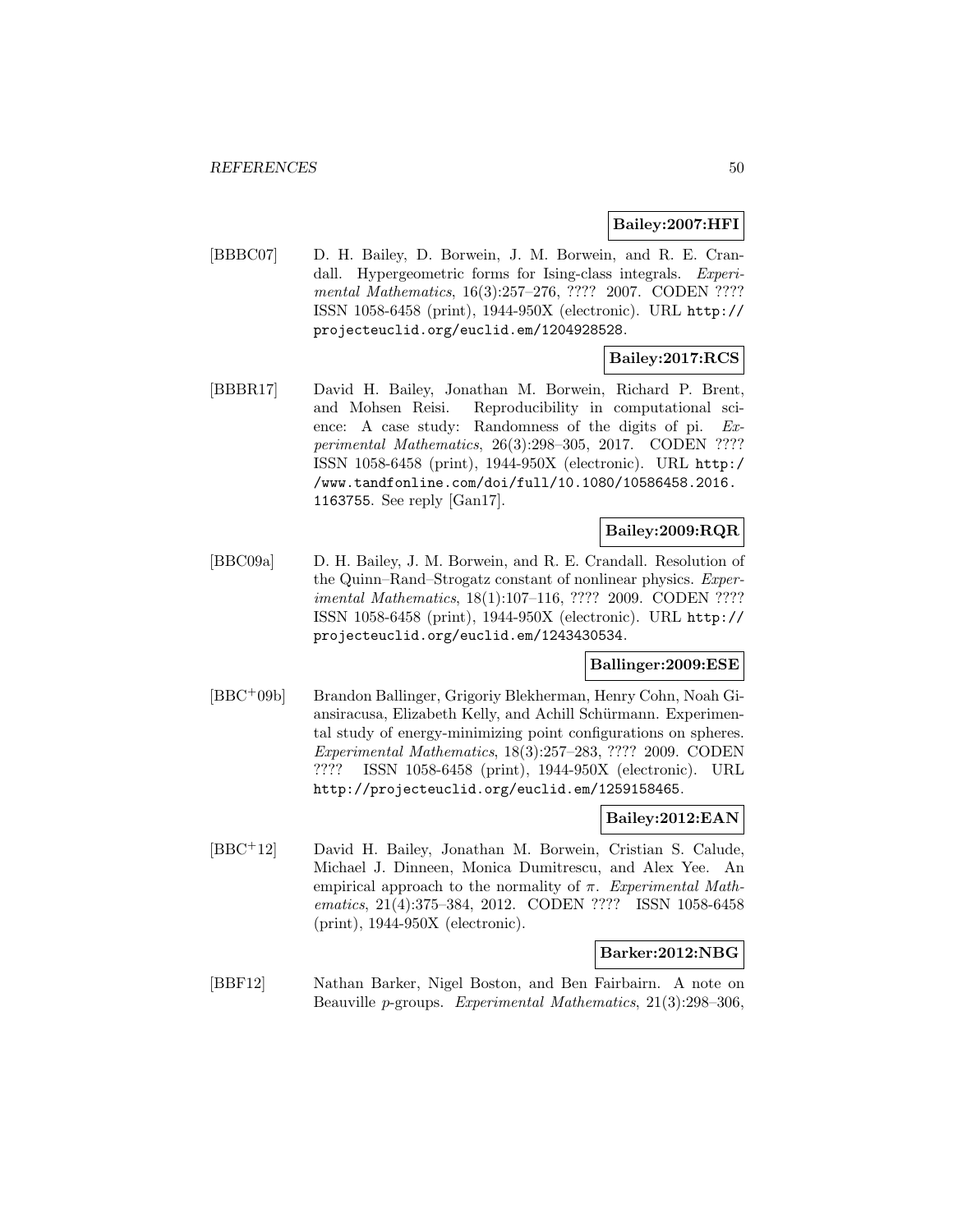2012. CODEN ???? ISSN 1058-6458 (print), 1944-950X (electronic).

## **Bailey:1994:EEE**

[BBG94] David H. Bailey, Jonathan M. Borwein, and Roland Girgensohn. Experimental evaluation of Euler sums. Experimental Mathematics, 3(1):17–30, ???? 1994. CODEN ???? ISSN 1058-6458 (print), 1944-950X (electronic). URL http://projecteuclid. org/euclid.em/1062621000.

### **Brumbaugh:2013:GNS**

[BBG<sup>+</sup>13] J. L. Brumbaugh, Madeleine Bulkow, Luis Alberto Garcia German, Stephan Ramon Garcia, Matt Michal, and Andrew P. Turner. The graphic nature of the symmetric group. Experimental Mathematics, 22(4):421–442, 2013. CODEN ???? ISSN 1058-6458 (print), 1944-950X (electronic).

### **Borwein:2001:CBS**

[BBK01] Jonathan Michael Borwein, David J. Broadhurst, and Joel Kamnitzer. Central binomial sums, multiple Clausen values, and zeta values. Experimental Mathematics, 10(1):25–34, ???? 2001. CODEN ???? ISSN 1058-6458 (print), 1944-950X (electronic). URL http://arxiv.org/abs/hep-th/0004153; http://projecteuclid.org/euclid.em/999188418.

## **Bailey:2017:CDA**

[BBKL17] David H. Bailey, Jonathan M. Borwein, Jason S. Kimberley, and Watson Ladd. Computer discovery and analysis of large Poisson polynomials. Experimental Mathematics, 26(3):349– 363, 2017. CODEN ???? ISSN 1058-6458 (print), 1944-950X (electronic). URL http://www.tandfonline.com/doi/full/ 10.1080/10586458.2016.1180565.

### **Bartholdi:2015:ACH**

[BBvBK15] Laurent Bartholdi, Xavier Buff, Hans-Christian Graf von Bothmer, and Jakob Kröker. Algorithmic construction of Hurwitz maps. Experimental Mathematics, 24(1):76–92, 2015. CODEN ???? ISSN 1058-6458 (print), 1944-950X (electronic).

#### **Borner:2017:FEF**

[BBW17] Michel Börner, Irene I. Bouw, and Stefan Wewers. The functional equation for L-functions of hyperelliptic curves. Experimental Mathematics, 26(4):396–411, 2017. CODEN ????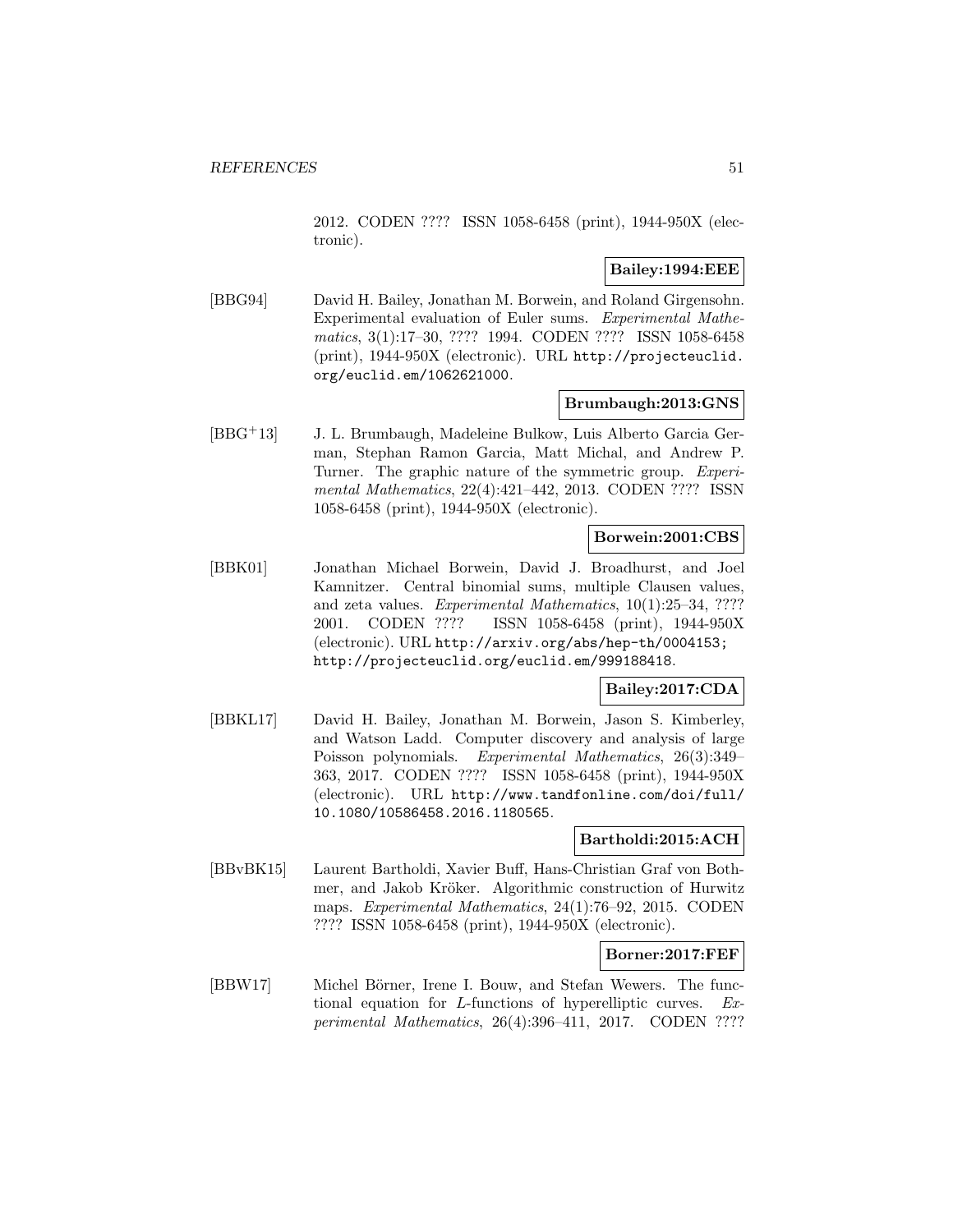ISSN 1058-6458 (print), 1944-950X (electronic). URL http:/ /www.tandfonline.com/doi/full/10.1080/10586458.2016. 1189860.

## **Buckingham:1998:TBP**

[BC98] David J. Buckingham and Paul B. Callahan. Tight bounds on periodic cell configurations in Life. Experimental Mathematics, 7(3):221–241, ???? 1998. CODEN ???? ISSN 1058-6458 (print), 1944-950X (electronic). URL http://projecteuclid. org/euclid.em/1047674205.

## **Borwein:1999:CPC**

[BC99] Peter Borwein and Kwok-Kwong Stephen Choi. On cyclotomic polynomials with  $\pm 1$  coefficients. Experimental Mathematics, 8(4):399–407, ???? 1999. CODEN ???? ISSN 1058-6458 (print), 1944-950X (electronic). URL http://projecteuclid. org/euclid.em/1047262361.

## **Borwein:2000:R**

[BC00] Jonathan Borwein and Kwok-Kwong Stephen Choi. On the representations of  $xy + yz + zx$ . Experimental Mathematics, 9(1):153–158, ???? 2000. CODEN ???? ISSN 1058-6458 (print), 1944-950X (electronic). URL http://projecteuclid. org/euclid.em/1046889597.

# **Bailey:2001:RCF**

[BC01] David H. Bailey and Richard E. Crandall. On the random character of fundamental constant expansions. Experimental Mathematics, 10(2):175–190, ???? 2001. CODEN ???? ISSN 1058-6458 (print), 1944-950X (electronic). URL http:/ /projecteuclid.org/euclid.em/999188630.

# **Bailey:2002:RGN**

[BC02] David H. Bailey and Richard E. Crandall. Random generators and normal numbers. Experimental Mathematics, 11(4):527– 546, ???? 2002. CODEN ???? ISSN 1058-6458 (print), 1944- 950X (electronic). URL http://projecteuclid.org/euclid. em/1057864662.

### **Borwein:2004:RAFb**

[BC04] J. Borwein and R. Crandall. On the Ramanujan AGM fraction, II: The complex-parameter case. Experimental Mathematics, 13(3):287–295, ???? 2004. CODEN ???? ISSN 1058-6458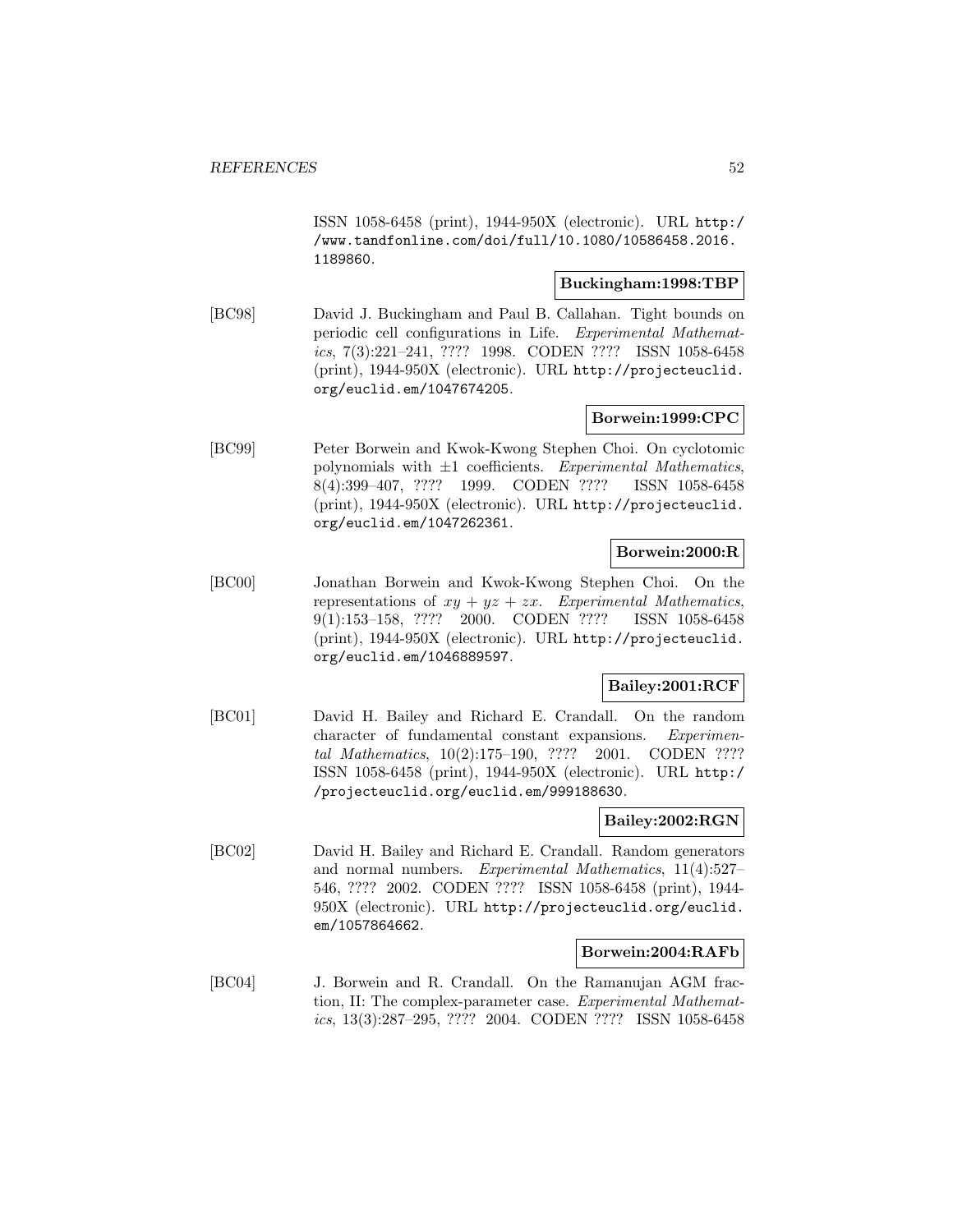(print), 1944-950X (electronic). URL http://projecteuclid. org/euclid.em/1103749837.

### **Borwein:2010:HDB**

[BCC10] Jonathan M. Borwein, O-Yeat Chan, and R. E. Crandall. Higher-dimensional box integrals. Experimental Mathematics, 19(4):431–446, ???? 2010. CODEN ???? ISSN 1058-6458 (print), 1944-950X (electronic). URL http://projecteuclid. org/euclid.em/1317758103.

### **Borwein:2004:RAFa**

[BCF04] J. Borwein, R. Crandall, and G. Fee. On the Ramanujan AGM fraction, I: The real-parameter case. Experimental Mathematics, 13(3):275–285, ???? 2004. CODEN ???? ISSN 1058-6458 (print), 1944-950X (electronic). URL http://projecteuclid. org/euclid.em/1103749836.

## **Butler:2010:FPA**

[BCG10] Steve Butler, Kevin P. Costello, and Ron Graham. Finding patterns avoiding many monochromatic constellations. Experimental Mathematics, 19(4):399–411, ???? 2010. CODEN ???? ISSN 1058-6458 (print), 1944-950X (electronic). URL http:// projecteuclid.org/euclid.em/1317758100.

### **Boden:2019:VKC**

[BCG19] Hans U. Boden, Micah Chrisman, and Robin Gaudreau. Virtual knot cobordism and bounding the slice genus. Experimental Mathematics, 28(4):475-491, 2019. CODEN ???? ISSN 1058-6458 (print), 1944-950X (electronic). URL http:/ /www.tandfonline.com/doi/full/10.1080/10586458.2017. 1422160.

### **Baumslag:2004:EIG**

[BCH04] Gilbert Baumslag, Sean Cleary, and George Havas. Experimenting with infinite groups, I. Experimental Mathematics, 13(4):495–502, ???? 2004. CODEN ???? ISSN 1058-6458 (print), 1944-950X (electronic). URL http://projecteuclid. org/euclid.em/1109106441.

### **Benedetto:2014:SDH**

[BCH<sup>+</sup>14] Robert L. Benedetto, Ruqian Chen, Trevor Hyde, Yordanka Kovacheva, and Colin White. Small dynamical heights for quadratic polynomials and rational functions. Experimental Mathematics,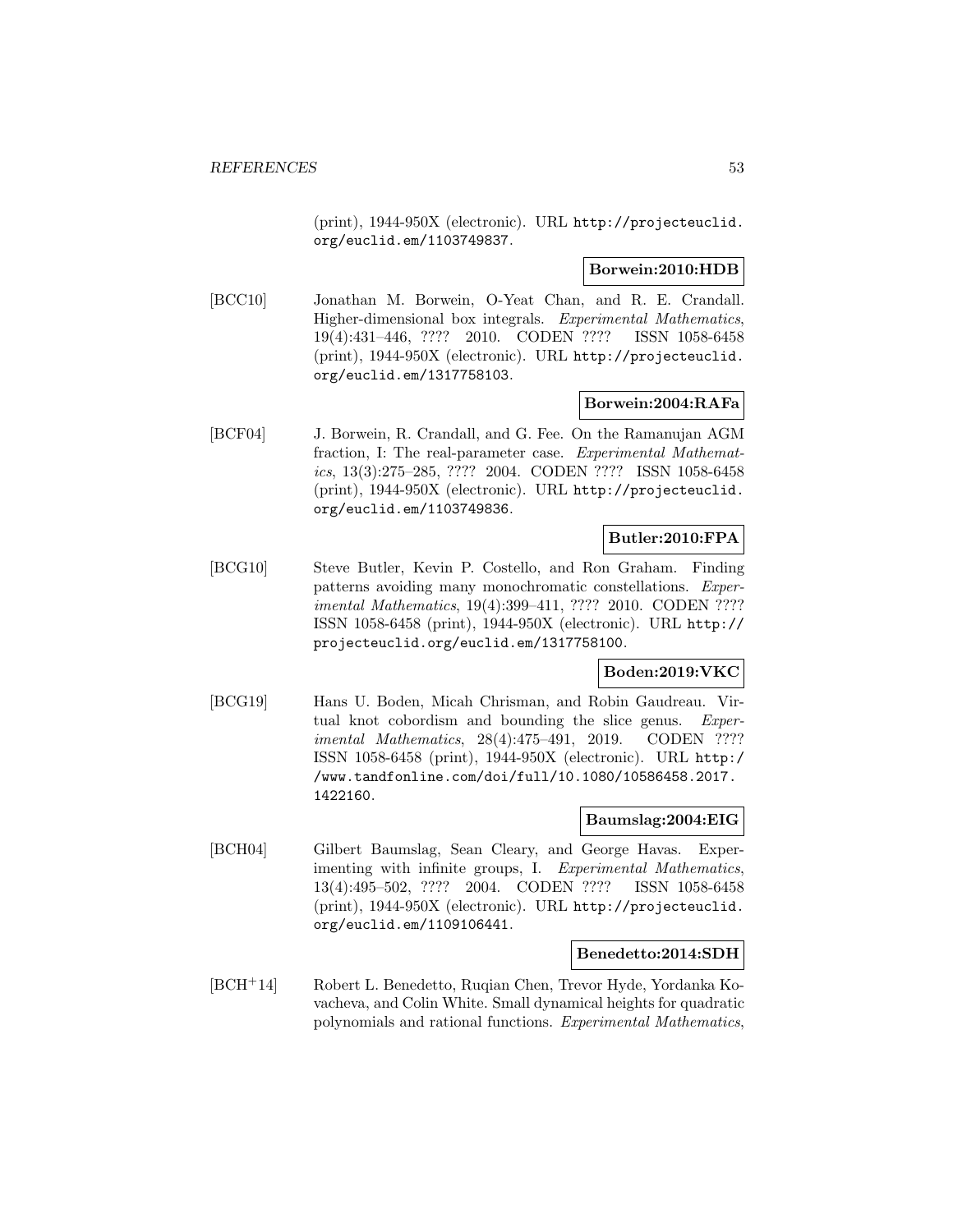23(4):433–447, 2014. CODEN ???? ISSN 1058-6458 (print), 1944-950X (electronic).

## **Baeza:2001:HCQ**

[BCIO01] Ricardo Baeza, Renaud Coulangeon, Maria Ines Icaza, and Manuel O'Ryan. Hermite's constant for quadratic number fields. Experimental Mathematics, 10(4):543–552, ???? 2001. CODEN ???? ISSN 1058-6458 (print), 1944-950X (electronic). URL http://projecteuclid.org/euclid.em/1069855254.

# **Borwein:2017:CLA**

[BCLM17] Jonathan M. Borwein, Neil J. Calkin, Scott B. Lindstrom, and Andrew Mattingly. Continued logarithms and associated continued fractions. Experimental Mathematics, 26(4):412–429, 2017. CODEN ???? ISSN 1058-6458 (print), 1944-950X (electronic). URL http://www.tandfonline.com/doi/full/ 10.1080/10586458.2016.1195307.

### **Barbero:2021:AAI**

[BCM21] Stefano Barbero, Umberto Cerruti, and Nadir Murru. Approximations of algebraic irrationalities with matrices. Experimental Mathematics, 30(2):200–208, 2021. CODEN ???? ISSN 1058-6458 (print), 1944-950X (electronic). URL http:/ /www.tandfonline.com/doi/full/10.1080/10586458.2018. 1526722.

### **Bunimovich:2021:FIA**

[BCPV21] Leonid A. Bunimovich, Giulio Casati, Tomaz Prosen, and Gregor Vidmar. Few islands approximation of Hamiltonian system with divided phase space. Experimental Mathematics, 30(4): 459–468, 2021. CODEN ???? ISSN 1058-6458 (print), 1944- 950X (electronic). URL http://www.tandfonline.com/doi/ full/10.1080/10586458.2018.1559777.

### **Bertone:2022:SGP**

[BCR22] Cristina Bertone, Francesca Cioffi, and Margherita Roggero. Smoothable Gorenstein points via marked schemes and doublegeneric initial ideals. Experimental Mathematics, 31(1):120– 137, 2022. CODEN ???? ISSN 1058-6458 (print), 1944-950X (electronic). URL http://www.tandfonline.com/doi/full/ 10.1080/10586458.2019.1592034.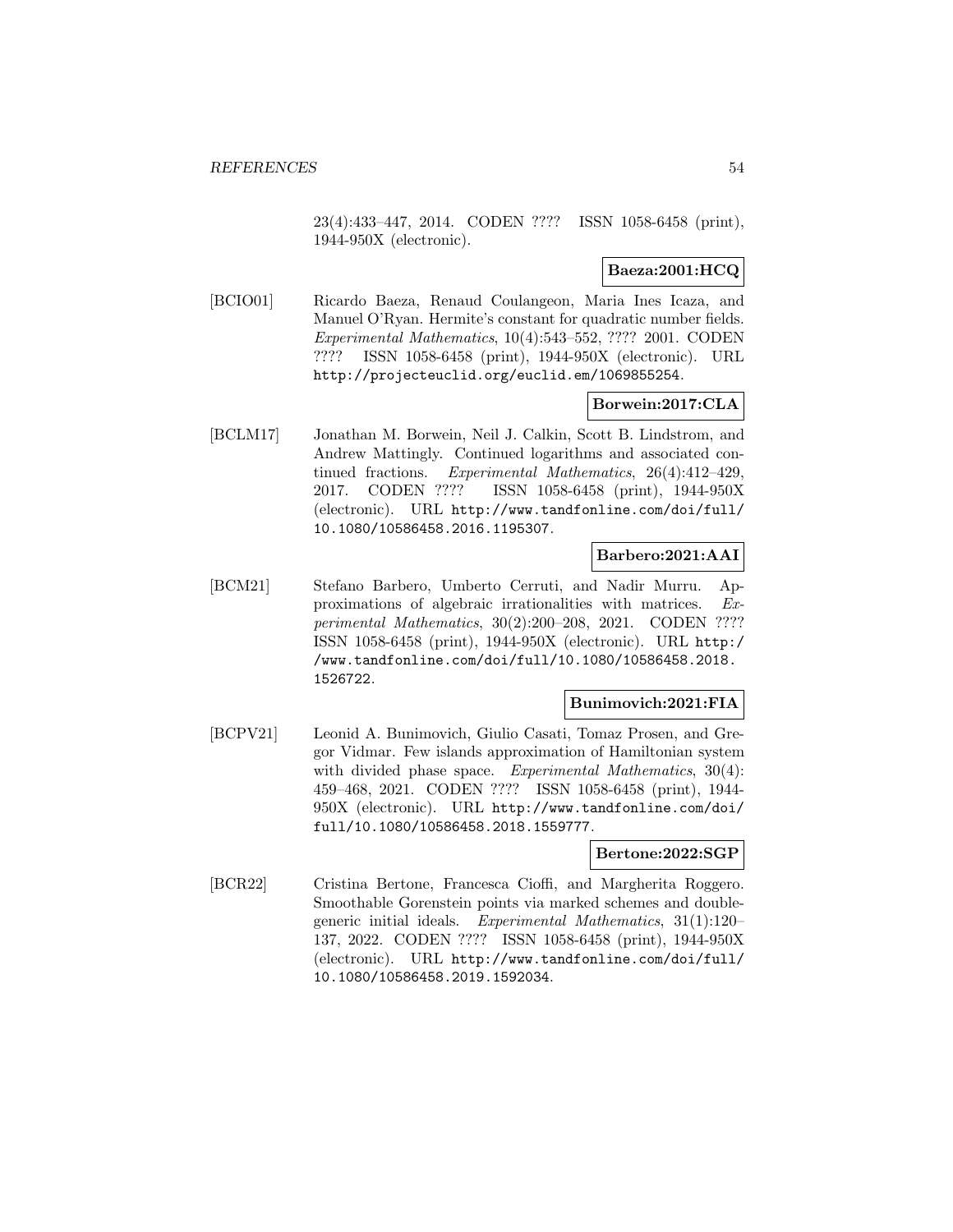### **Benito:2002:ASE**

[BCVZ02] Manuel Benito, Wolfgang Creyaufmüller, Juan L. Varona, and Paul Zimmermann. Aliquot sequence 3630 ends after reaching 100 digits. Experimental Mathematics, 11(2):201–206, ???? 2002. CODEN ???? ISSN 1058-6458 (print), 1944-950X (electronic). URL http://projecteuclid.org/euclid.em/ 1062621215.

## **Borwein:2009:CCI**

[BD09] Jonathan M. Borwein and Keith J. Devlin. The computer as crucible: an introduction to experimental mathematics. A. K. Peters, Ltd., Wellesley, MA, USA, 2009. ISBN 1-56881-343-0.  $xi + 158$  pp. LCCN QA8.7 .B67 2009. URL http://www.loc. gov/catdir/toc/fy0904/2008022180.html. With illustrations by Karl H. Hofmann.

### **Baur:2007:SDM**

[BDdG07] Karin Baur, Jan Draisma, and Willem A. de Graaf. Secant dimensions of minimal orbits: Computations and conjectures. Experimental Mathematics, 16(2):239–251, ???? 2007. CODEN ???? ISSN 1058-6458 (print), 1944-950X (electronic). URL http://projecteuclid.org/euclid.em/1204905879.

### **Boocher:2009:SLF**

[BDHZ09] Adam Boocher, Jay Daigle, Jim Hoste, and Wenjing Zheng. Sampling Lissajous and Fourier knots. Experimental Mathematics, 18(4):481–497, ???? 2009. CODEN ???? ISSN 1058-6458 (print), 1944-950X (electronic). URL http://projecteuclid. org/euclid.em/1259158509.

### **Buekenhout:1996:AGM**

[BDL96] Francis Buekenhout, Michel Dehon, and Dimitri Leemans. All geometries of the Mathieu group  $M_{11}$  based on maximal subgroups. Experimental Mathematics, 5(2):101–110, ???? 1996. CODEN ???? ISSN 1058-6458 (print), 1944-950X (electronic). URL http://projecteuclid.org/euclid.em/1047565641.

#### **Bonifant:2007:ECA**

[BDM07] Araceli Bonifant, Marius Dabija, and John Milnor. Elliptic curves as attractors in  $\mathbf{P}^2$ , Part 1: Dynamics. Experimental Mathematics, 16(4):385–420, ???? 2007. CODEN ???? ISSN 1058-6458 (print), 1944-950X (electronic). URL http:/ /projecteuclid.org/euclid.em/1204836512.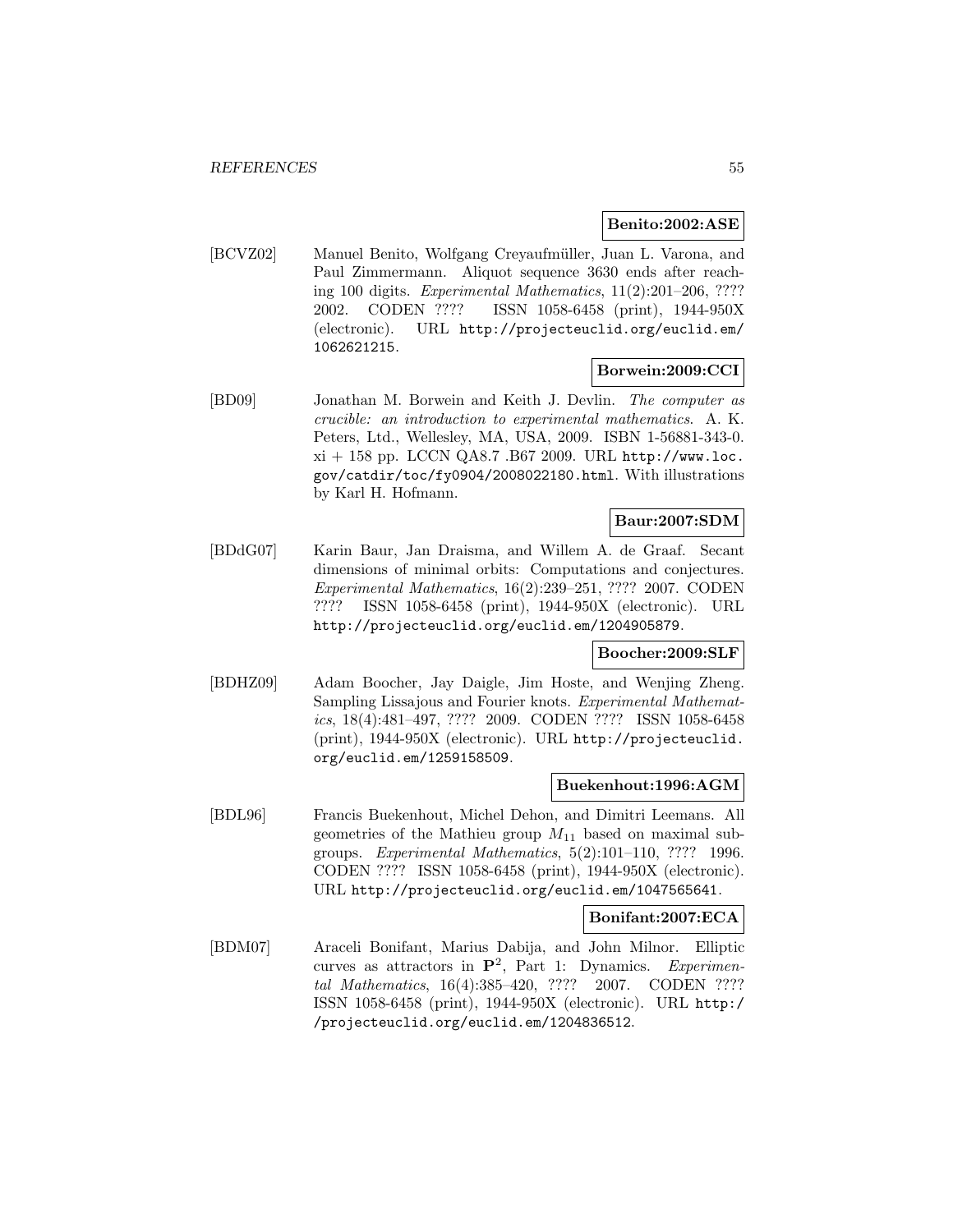#### **Bergstrom:2018:ECS**

[BDM<sup>+</sup>18] Jonas Bergström, Neil Dummigan, Thomas Mégarbané, Tomoyoshi Ibukiyama, and Hidenori Katsurada. Eisenstein congruences for  $SO(4, 3)$ ,  $SO(4, 4)$ , spinor, and triple product L-values. Experimental Mathematics, 27(2):230–250, 2018. CODEN ???? ISSN 1058-6458 (print), 1944-950X (electronic). URL http://www.tandfonline.com/doi/full/10. 1080/10586458.2016.1251861.

### **Brambilla:2016:ECB**

[BDP16] Maria Chiara Brambilla, Olivia Dumitrescu, and Elisa Postinghel. On the effective cone of blown-up at  $n+3$  points. Experimental Mathematics, 25(4):452–465, 2016. CODEN ???? ISSN 1058-6458 (print), 1944-950X (electronic).

### **Bright:2016:MEP**

[BDS16] Curtis Bright, Raymond Devillers, and Jeffrey Shallit. Minimal elements for the prime numbers. Experimental Mathematics, 25 (3):321–331, 2016. CODEN ???? ISSN 1058-6458 (print), 1944- 950X (electronic).

# **Burton:2018:CPT**

[BDSS18] Benjamin A. Burton, Basudeb Datta, Nitin Singh, and Jonathan Spreer. A construction principle for tight and minimal triangulations of manifolds. Experimental Mathematics, 27(1):22– 36, 2018. CODEN ???? ISSN 1058-6458 (print), 1944-950X (electronic). URL http://www.tandfonline.com/doi/full/ 10.1080/10586458.2016.1212747.

## **Bruce:2020:CCA**

[BEGY20] Juliette Bruce, Daniel Erman, Steve Goldstein, and Jay Yang. Conjectures and computations about Veronese syzygies. Experimental Mathematics, 29(4):398–413, 2020. CODEN ???? ISSN 1058-6458 (print), 1944-950X (electronic). URL http:/ /www.tandfonline.com/doi/full/10.1080/10586458.2018. 1474506.

# **Bohm:2012:DSA**

[BEN12] Janko Böhm, David Eisenbud, and Max J. Nitsche. Decomposition of semigroup algebras. Experimental Mathematics, 21(4): 385–394, 2012. ISSN 1058-6458 (print), 1944-950X (electronic).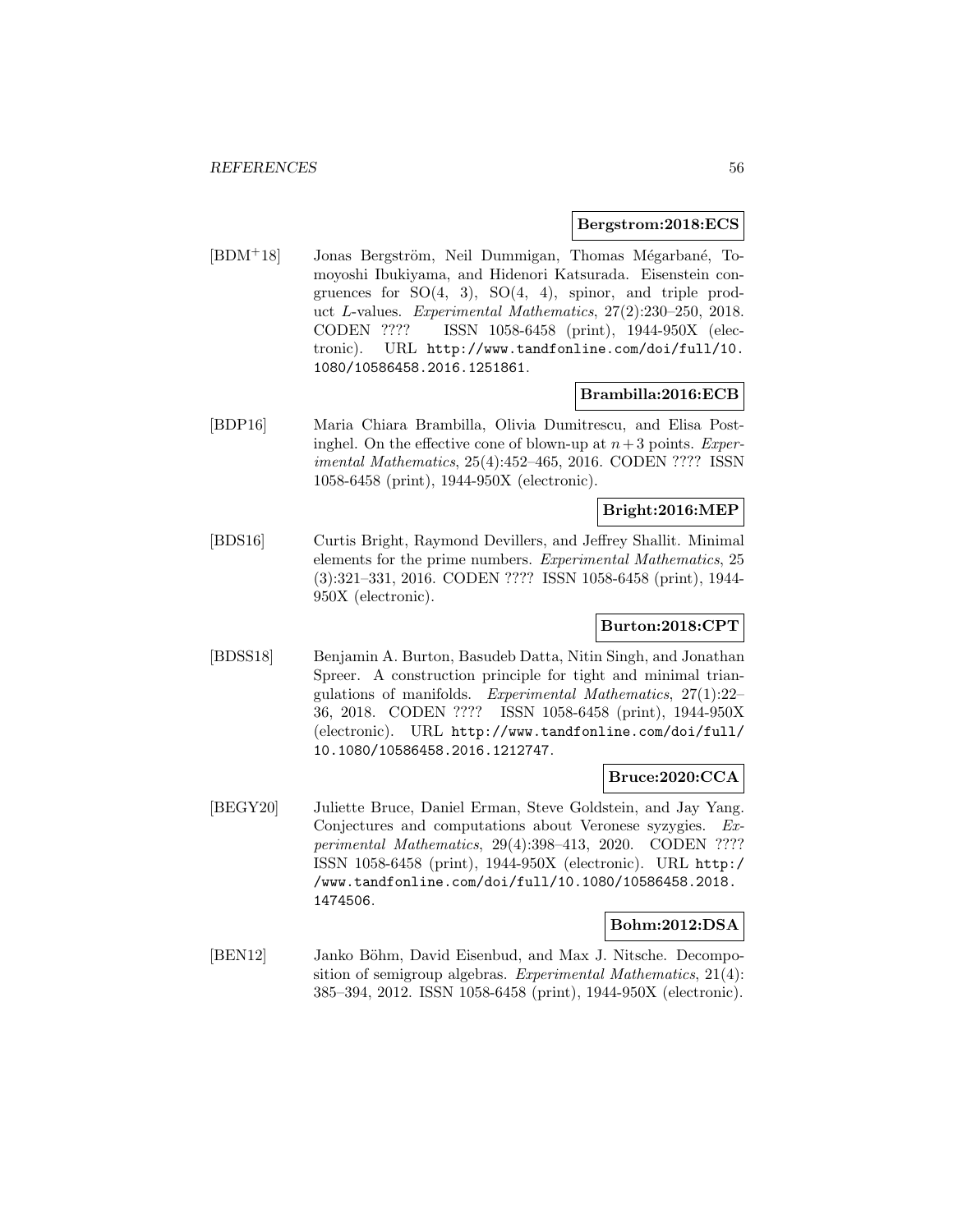### **Bertrand:1995:PRS**

[Ber95] Daniel Bertrand. Points rationnels sur les sous-groupes compacts des groupes algébriques. Experimental Mathematics, 4(2):145– 151, ???? 1995. CODEN ???? ISSN 1058-6458 (print), 1944- 950X (electronic). URL http://projecteuclid.org/euclid. em/1047931623.

# **Berg:2017:FFS**

[Ber17] Christian Berg. On a family of functions studied by Bhatia and Jain. Experimental Mathematics, 26(2):241–246, 2017. CODEN ???? ISSN 1058-6458 (print), 1944-950X (electronic). URL http://www.tandfonline.com/doi/full/10. 1080/10586458.2016.1159624.

### **Beck:2003:SER**

[BEZ03] Matthias Beck, David Einstein, and Shelemyahu Zacks. Some experimental results on the Frobenius problem. Experimental Mathematics, 12(3):263–270, ???? 2003. CODEN ???? ISSN 1058-6458 (print), 1944-950X (electronic). URL http:/ /projecteuclid.org/euclid.em/1087329230.

## **Bressaud:2016:CB**

[BF16] Xavier Bressaud and Marie-Claire Fournier. Casse-briques. Experimental Mathematics, 25(4):357–378, 2016. CODEN ???? ISSN 1058-6458 (print), 1944-950X (electronic).

### **Borwein:2007:ZPS**

[BFFvdW07] Peter Borwein, Greg Fee, Ron Ferguson, and Alexa van der Waal. Zeros of partial summs of the Riemann zeta function. Experimental Mathematics, 16(1):21–40, ???? 2007. CODEN ???? ISSN 1058-6458 (print), 1944-950X (electronic). URL http://projecteuclid.org/euclid.em/1175789799.

### **Bergeron:2013:LRR**

[BFG<sup>+</sup>13] Nicolas Bergeron, Elisha Falbel, Antonin Guilloux, Pierre-Vincent Koseleff, and Fabrice Rouillier. Local rigidity for PGL(3, **C**)-representations of 3-manifold groups. *Experimental* Mathematics, 22(4):410–420, 2013. CODEN ???? ISSN 1058- 6458 (print), 1944-950X (electronic).

## **Blank:1992:KMC**

[BFK<sup>+</sup>92] Brian E. Blank, Da Shan Fan, David Klein, Steven G. Krantz, Daowei Ma, and Myung-Yull Pang. The Kobayashi metric of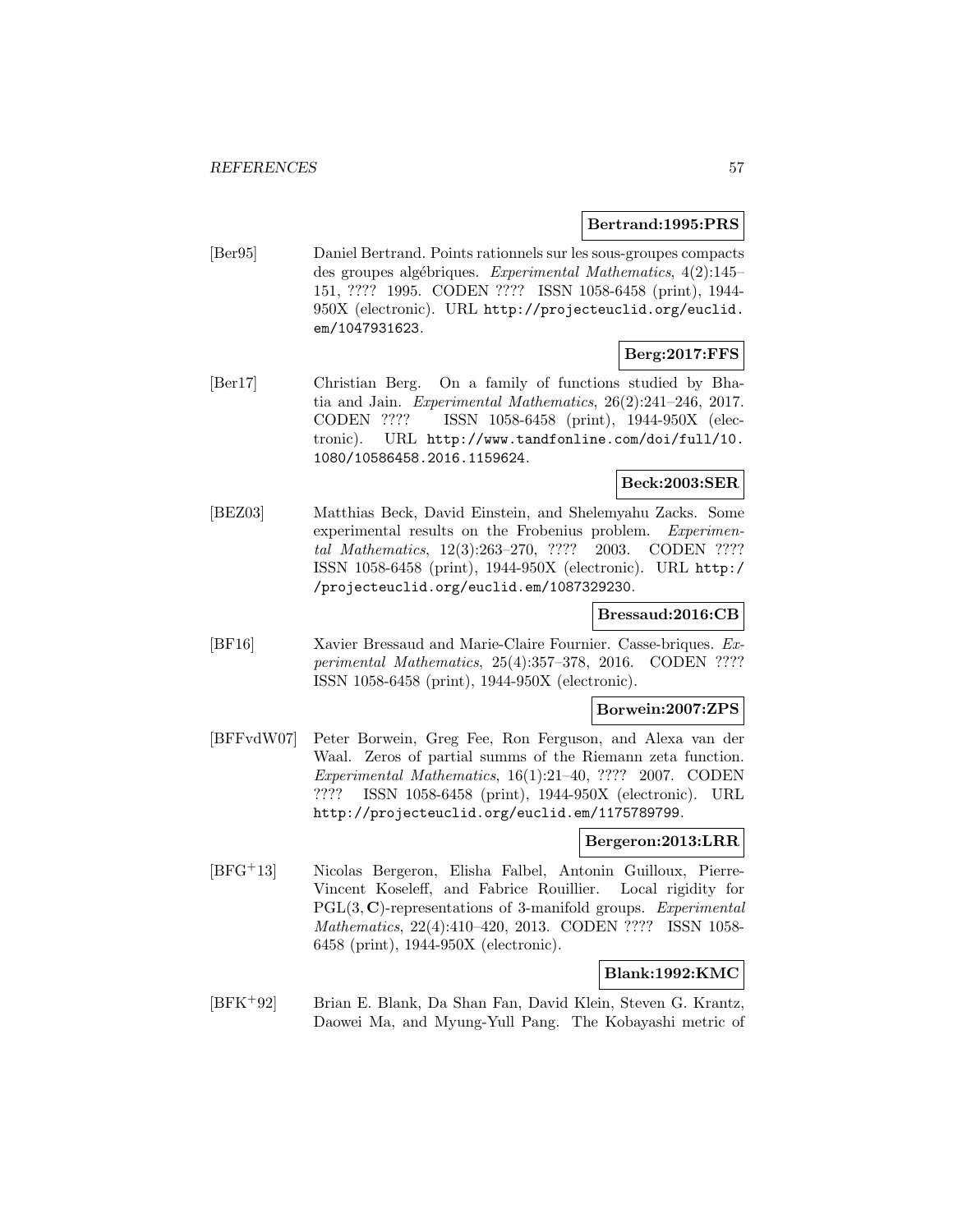a complex ellipsoid in  $\mathbb{C}^2$ . Experimental Mathematics, 1(1):47– 55, ???? 1992. CODEN ???? ISSN 1058-6458 (print), 1944- 950X (electronic). URL http://projecteuclid.org/euclid. em/1048709115.

### **Bruggeman:2013:PZS**

[BFM13] Roelof Bruggeman, Markus Fraczek, and Dieter Mayer. Perturbation of zeros of the Selberg zeta function for  $\Gamma_0(4)$ . Experimental Mathematics, 22(3):217–242, 2013. CODEN ???? ISSN 1058-6458 (print), 1944-950X (electronic).

## **Billey:2016:CRP**

[BFT16] Sara Billey, Matthew Fahrbach, and Alan Talmage. Coefficients and roots of peak polynomials. Experimental Mathematics, 25 (2):165–175, 2016. CODEN ???? ISSN 1058-6458 (print), 1944- 950X (electronic).

### **Bruner:1995:BLC**

[BG95] Robert Bruner and John Greenlees. The Bredon–Löffler conjecture. Experimental Mathematics, 4(4):289–297, ???? 1995. CODEN ???? ISSN 1058-6458 (print), 1944-950X (electronic). URL http://projecteuclid.org/euclid.em/1047674389.

### **Bayer:1997:HWI**

[BG97] Pilar Bayer and Josep González. On the Hasse–Witt invariants of modular curves. Experimental Mathematics, 6(1):57– 76, ???? 1997. CODEN ???? ISSN 1058-6458 (print), 1944- 950X (electronic). URL http://projecteuclid.org/euclid. em/1047565284.

### **Benedetto:1999:TRC**

[BG99] Robert L. Benedetto and William M. Goldman. The topology of the relative character varieties of a quadruply-punctured sphere. Experimental Mathematics, 8(1):85–103, ???? 1999. CODEN ???? ISSN 1058-6458 (print), 1944-950X (electronic). URL http://projecteuclid.org/euclid.em/1047477115.

#### **Belova:2022:CPM**

[BG22] Anna Belova and Igors Gorbovickis. Critical points of the multiplier map for the quadratic family. Experimental Mathematics, 31(1):337–345, 2022. CODEN ???? ISSN 1058-6458 (print), 1944-950X (electronic). URL http://www.tandfonline.com/ doi/full/10.1080/10586458.2019.1627682.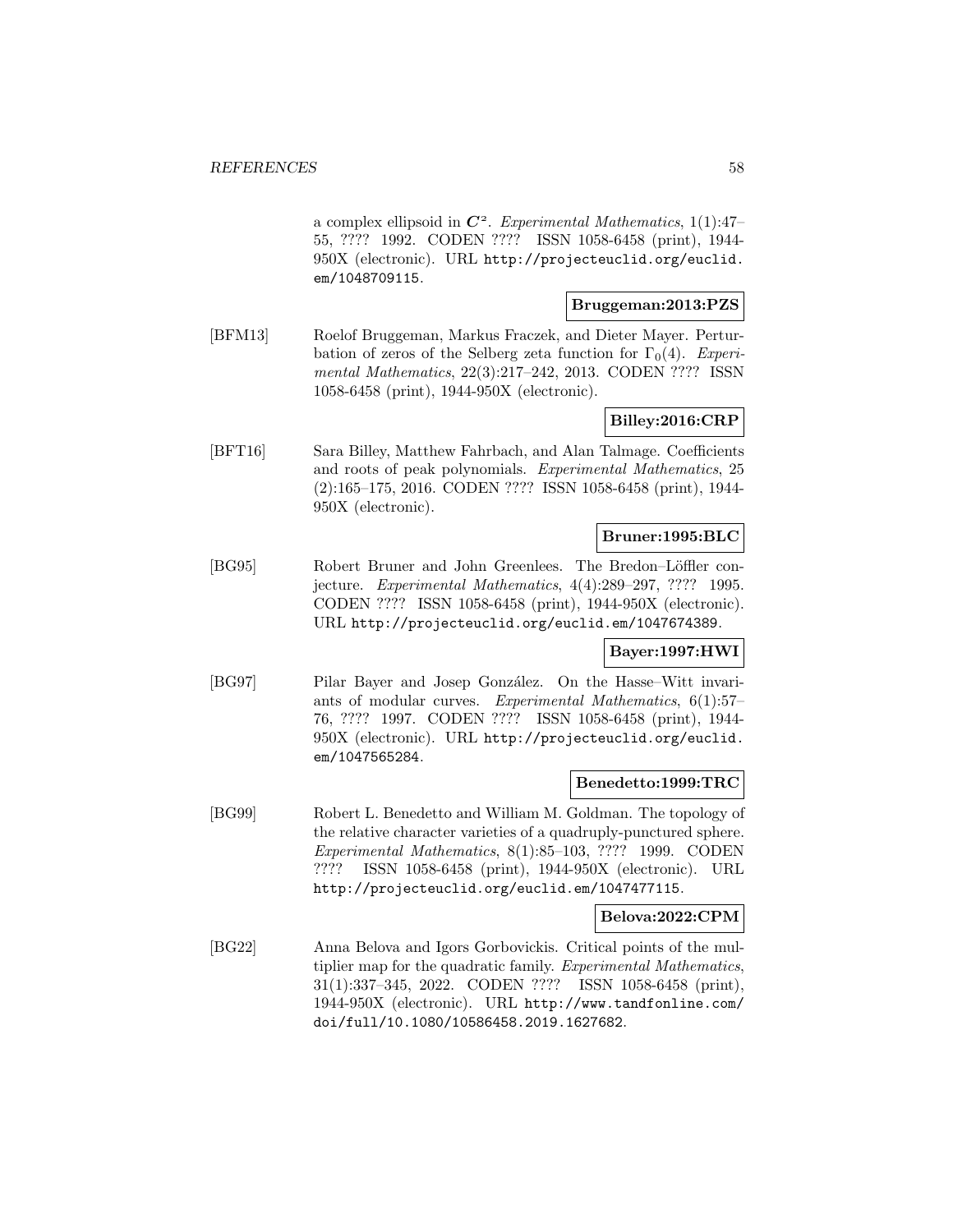### **Bartolo:2020:FGR**

[BGBVS20] Enrique Artal Bartolo, Benoît Guerville-Ballé, and Juan Viu-Sos. Fundamental groups of real arrangements and torsion in the lower central series quotients. Experimental Mathematics, 29(1):28–35, 2020. CODEN ???? ISSN 1058-6458 (print), 1944- 950X (electronic). URL http://www.tandfonline.com/doi/ full/10.1080/10586458.2018.1428131.

### **Breimer:2001:HRS**

[BGKMI01] Eric Breimer, Mark Goldberg, Brian Kolstad, and Malik Magdon-Ismail. On the height of a random set of points in a d-dimensional unit cube. Experimental Mathematics, 10(4):583– 598, ???? 2001. CODEN ???? ISSN 1058-6458 (print), 1944- 950X (electronic). URL http://projecteuclid.org/euclid. em/1069855258.

### **Boyer:2005:EME**

[BGKT05] Charles P. Boyer, Krzysztof Galicki, János Kollár, and Evan Thomas. Einstein metrics on exotic spheres in dimensions 7, 11, and 15. Experimental Mathematics, 14(1):59–64, ???? 2005. CODEN ???? ISSN 1058-6458 (print), 1944-950X (electronic). URL http://projecteuclid.org/euclid.em/1120145570.

### **Belmans:2022:EVG**

[BGM22] Pieter Belmans, Sergey Galkin, and Swarnava Mukhopadhyay. Examples violating Golyshev's canonical strip hypotheses. Experimental Mathematics, 31(1):233–237, 2022. CODEN ???? ISSN 1058-6458 (print), 1944-950X (electronic). URL http://www.tandfonline.com/doi/full/10. 1080/10586458.2019.1602571.

### **Buhler:2006:PRM**

[BGMR06] Joe Buhler, Daniel Goldstein, David Moews, and Joel Rosenberg. The probability that a random monic p-adic polynomial splits. Experimental Mathematics, 15(1):21–32, ???? 2006. CO-DEN ???? ISSN 1058-6458 (print), 1944-950X (electronic). URL http://projecteuclid.org/euclid.em/1150476900.

#### **Bobenko:2001:CSC**

[BH01] Alexander I. Bobenko and Tim Hoffmann. Conformally symmetric circle packings: a generalization of Doyle's spirals. Experimental Mathematics, 10(1):141-150, ???? 2001. CODEN ????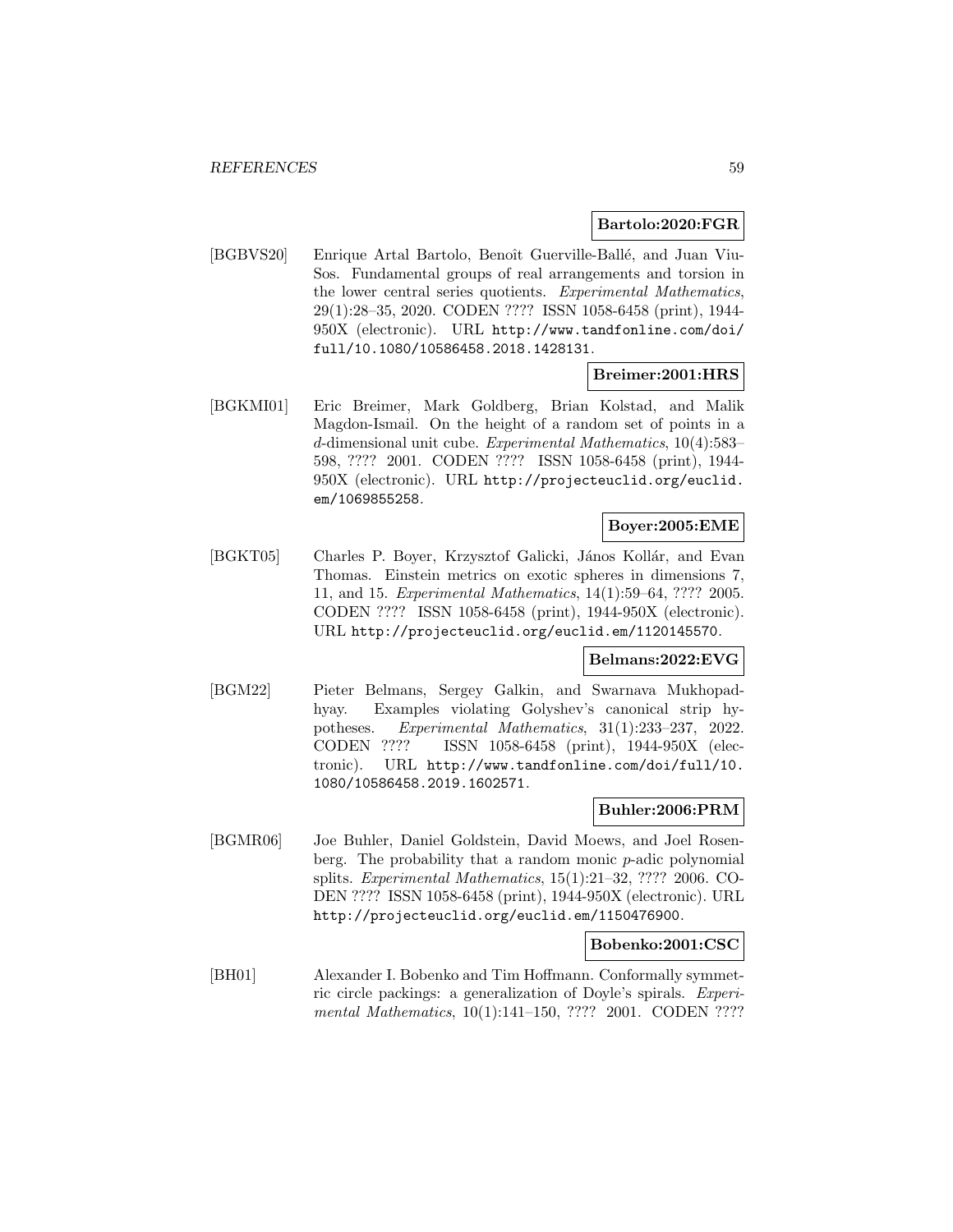ISSN 1058-6458 (print), 1944-950X (electronic). URL http:// projecteuclid.org/euclid.em/999188429.

## **Bremner:2004:INA**

[BH04] Murray Bremner and Irvin Hentzel. Invariant nonassociative algebra structures on irreducible representations of simple Lie algebras. Experimental Mathematics, 13(2):231–256, ???? 2004. CODEN ???? ISSN 1058-6458 (print), 1944-950X (electronic). URL http://projecteuclid.org/euclid.em/1090350937.

# **Baig:2012:EDG**

[BH12] Salman Baig and Chris Hall. Experimental data for Goldfeld's Conjecture over function fields. Experimental Mathematics, 21 (4):362–374, 2012. ISSN 1058-6458 (print), 1944-950X (electronic).

### **Bober:2018:NCR**

[BH18] Jonathan W. Bober and Ghaith A. Hiary. New computations of the Riemann zeta function on the critical line. Experimental Mathematics, 27(2):125–137, 2018. CODEN ???? ISSN 1058-6458 (print), 1944-950X (electronic). URL http:/ /www.tandfonline.com/doi/full/10.1080/10586458.2016. 1233083.

### **Brittenham:2021:CBJ**

[BH21] Mark Brittenham and Susan Hermiller. A counterexample to the Bernhard–Jablan unknotting conjecture. Experimental Mathematics, 30(4):547-556, 2021. CODEN ???? ISSN 1058-6458 (print), 1944-950X (electronic). URL http:/ /www.tandfonline.com/doi/full/10.1080/10586458.2019. 1580633.

### **Buff:2001:FC**

[BHH01] Xavier Buff, Christian Henriksen, and John H. Hubbard. Farey curves. Experimental Mathematics, 10(4):481–486, ???? 2001. CODEN ???? ISSN 1058-6458 (print), 1944-950X (electronic). URL http://projecteuclid.org/euclid.em/1069855247.

### **Bruns:2011:CCH**

[BHI<sup>+</sup>11] Winfried Bruns, Raymond Hemmecke, Bogdan Ichim, Matthias Köppe, and Christof Söger. Challenging computations of Hilbert bases of cones associated with algebraic statistics. Experimental Mathematics, 20(1):25-33, ???? 2011. CODEN ????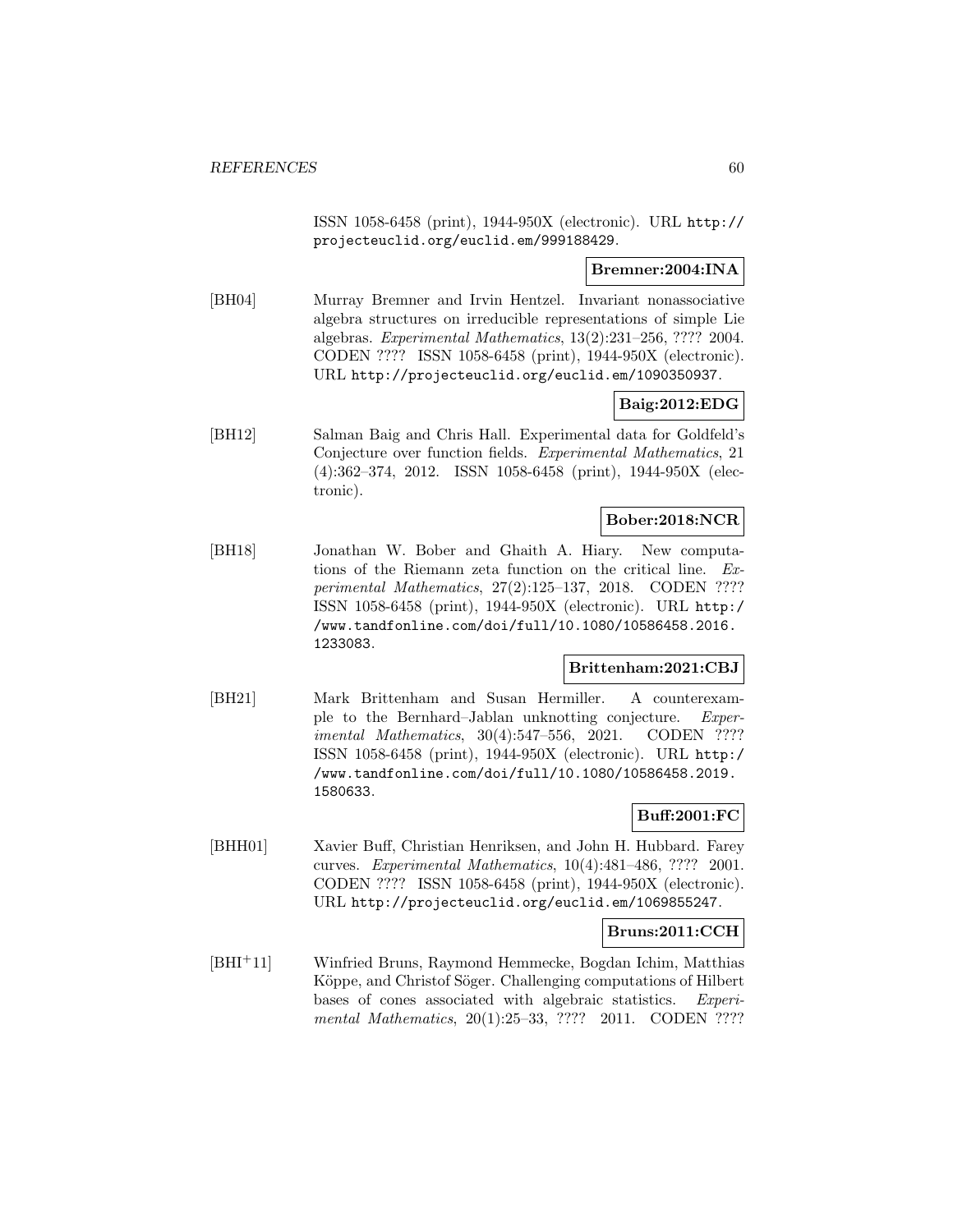ISSN 1058-6458 (print), 1944-950X (electronic). URL http:// projecteuclid.org/euclid.em/1317924388.

### **Brzezinski:2005:CBM**

[BHK05] J. Brzeziński, W. Holsztyński, and P. Kurlberg. On the congruence  $ax + by \equiv x$  modulo xy. Experimental Mathematics, 14(4):391–401, ???? 2005. CODEN ???? ISSN 1058-6458 (print), 1944-950X (electronic). URL http://projecteuclid. org/euclid.em/1136926970.

### **Bachle:2018:SZC**

[BHK<sup>+</sup>18] Andreas Bächle, Allen Herman, Alexander Konovalov, Leo Margolis, and Gurmail Singh. The status of the Zassenhaus conjecture for small groups. Experimental Mathematics, 27(4):431– 436, 2018. CODEN ???? ISSN 1058-6458 (print), 1944-950X (electronic). URL http://www.tandfonline.com/doi/full/ 10.1080/10586458.2017.1306814.

## **Bates:2013:RER**

[BHM<sup>+</sup>13] Daniel J. Bates, Jonathan D. Hauenstein, Timothy M. McCoy, Chris Peterson, and Andrew J. Sommese. Recovering exact results from inexact numerical data in algebraic geometry. Experimental Mathematics, 22(1):38–50, 2013. ISSN 1058-6458 (print), 1944-950X (electronic).

### **Bogart:2012:UGB**

[BHP12] Tristram Bogart, Ray Hemmecke, and Sonja Petrović. Universal Gröbner bases of colored partition identities. Experimental Mathematics, 21(4):395–401, 2012. ISSN 1058-6458 (print), 1944-950X (electronic).

### **Berry:2009:OAS**

[BHS09] Tyrus Berry, Steven M. Heilman, and Robert S. Strichartz. Outer approximation of the spectrum of a fractal Laplacian. Experimental Mathematics, 18(4):449–480, ???? 2009. CODEN ???? ISSN 1058-6458 (print), 1944-950X (electronic). URL http://projecteuclid.org/euclid.em/1259158508.

#### **Bombieri:1995:DST**

[BHvdP95] Enrico Bombieri, David C. Hunt, and Alfred J. van der Poorten. Determinants in the study of Thue's method and curves with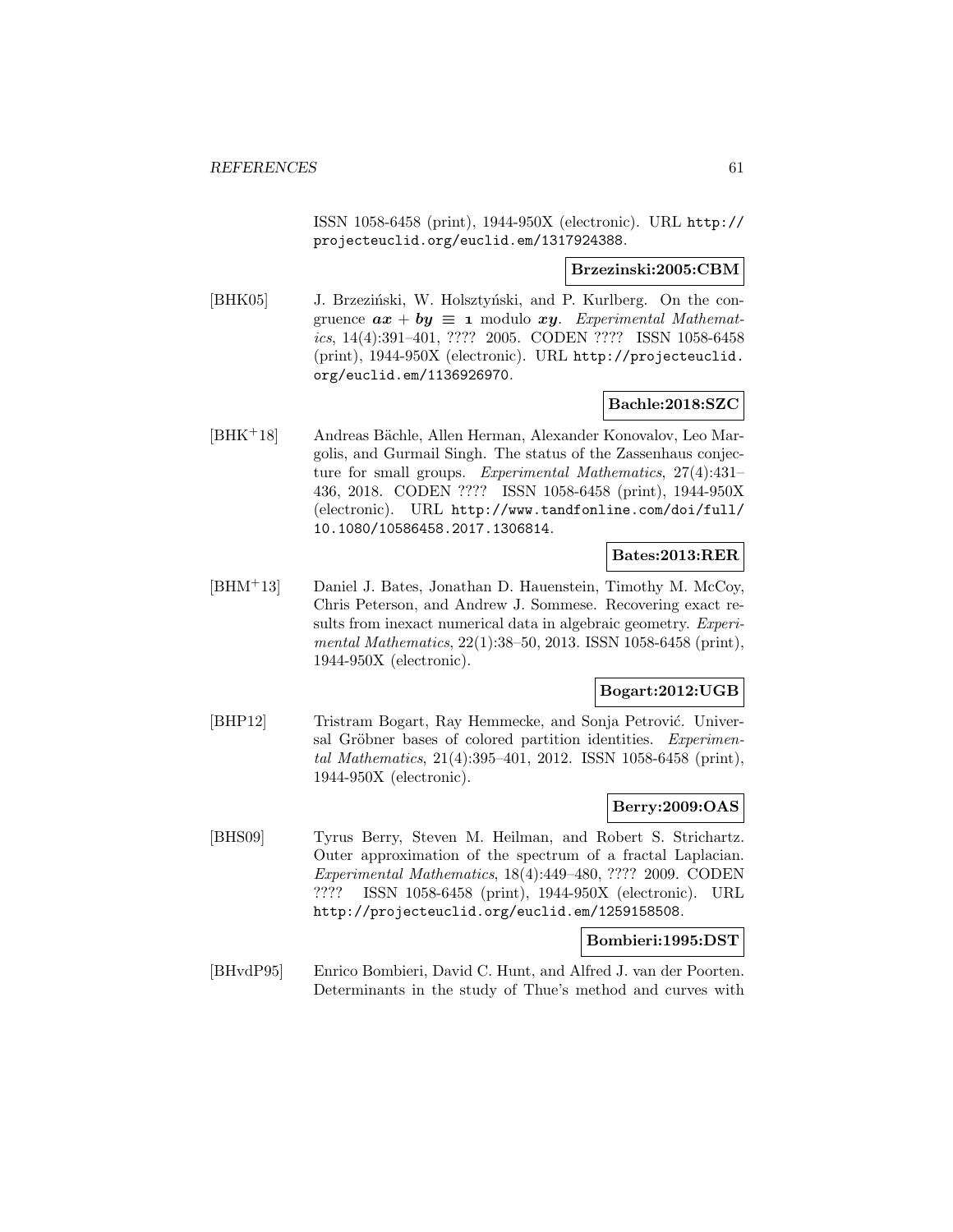prescribed singularities. Experimental Mathematics, 4(2):87– 96, ???? 1995. CODEN ???? ISSN 1058-6458 (print), 1944- 950X (electronic). URL http://projecteuclid.org/euclid. em/1047931619.

### **Bircan:2014:CUQ**

[Bir14] Nihal Bircan. A conjecture on units of quadratic fields. Experimental Mathematics, 23(2):95–98, 2014. CODEN ???? ISSN 1058-6458 (print), 1944-950X (electronic).

### **Birkbeck:2021:SOH**

[Bir21] Christopher Birkbeck. Slopes of overconvergent Hilbert modular forms. Experimental Mathematics, 30(3):295–314, 2021. CODEN ???? ISSN 1058-6458 (print), 1944-950X (electronic). URL http://www.tandfonline.com/doi/full/10. 1080/10586458.2018.1538909.

# **Bailey:2005:CTH**

[BJL05] David H. Bailey, Karthik Jeyabalan, and Xiaoye S. Li. A comparison of three high-precision quadrature schemes. Experimental Mathematics, 14(3):317–329, ???? 2005. CODEN ???? ISSN 1058-6458 (print), 1944-950X (electronic). URL http:// projecteuclid.org/euclid.em/1128371757.

### **Buchmann:1994:PVG**

[BJP94] Johannes Buchmann, Max Jüntgen, and Michael Pohst. A practical version of the generalized Lagrange algorithm. Experimental Mathematics, 3(3):199-207, ???? 1994. CODEN ???? ISSN 1058-6458 (print), 1944-950X (electronic). URL http:// projecteuclid.org/euclid.em/1048515871.

### **Bochenski:2021:SSS**

[BJS<sup>+</sup>21] Maciej Bocheński, Piotr Jastrzebski, Anna Szczepkowska, Aleksy Tralle, and Artur Woike. Semisimple subalgebras in simple Lie algebras and a computational approach to the compact Clifford–Klein forms problem. Experimental Mathematics, 30(1): 86–94, 2021. CODEN ???? ISSN 1058-6458 (print), 1944-950X (electronic). URL http://www.tandfonline.com/doi/full/ 10.1080/10586458.2018.1492475.

### **Baier:2003:HCC**

[BK03] Harald Baier and Günter Köhler. How to compute the coefficients of the elliptic modular function  $j(z)$ . Experimental Mathematics, 12(1):115–126, ???? 2003. CODEN ????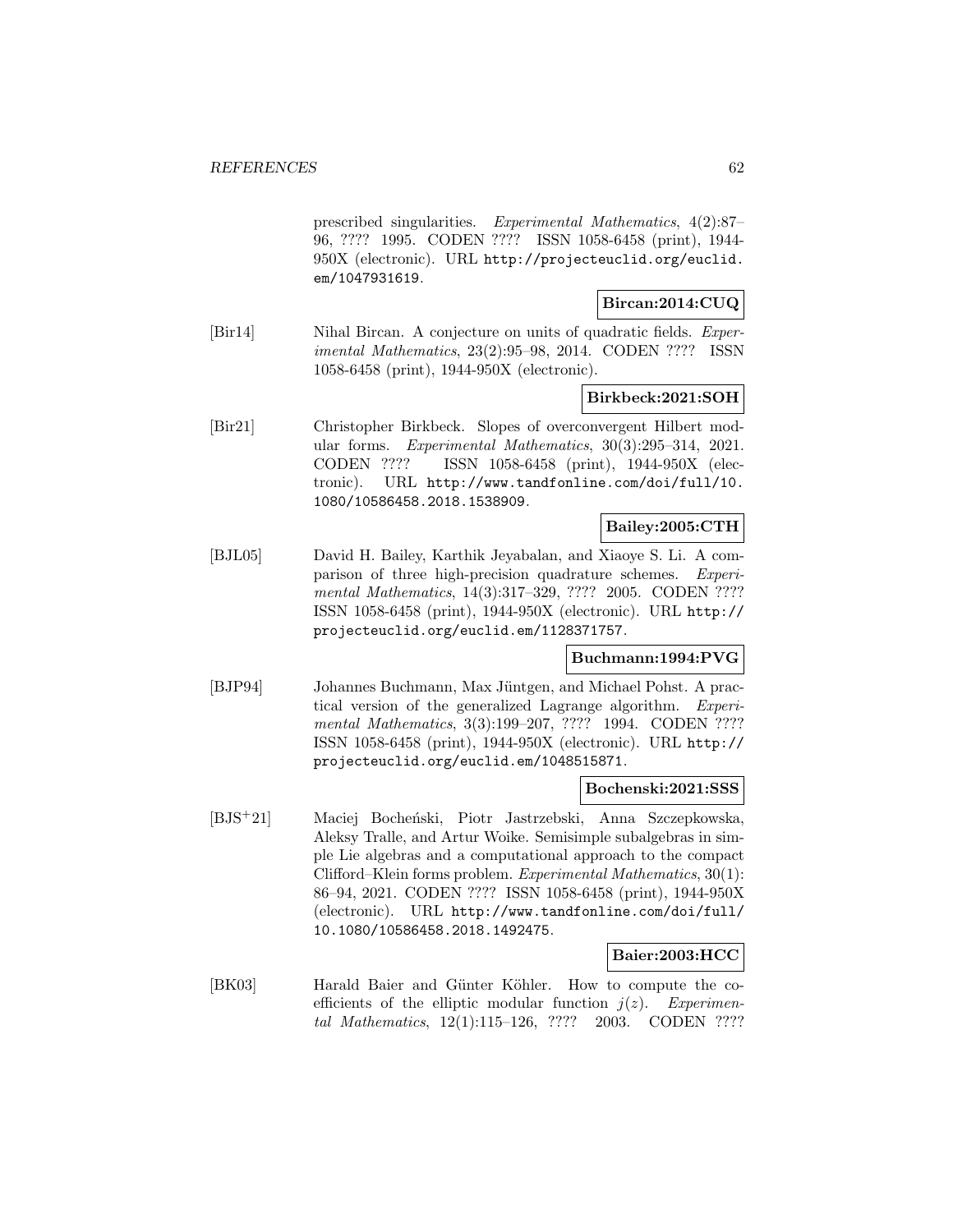ISSN 1058-6458 (print), 1944-950X (electronic). URL http:/ /projecteuclid.org/euclid.em/1064858788.

## **Banks:2012:RVR**

[BK12] William D. Banks and Sarah Kang. On repeated values of the Riemann zeta function on the critical line. Experimental Mathematics, 21(2):132–140, 2012. CODEN ???? ISSN 1058-6458 (print), 1944-950X (electronic).

## **Brown:2016:FDP**

[BK16] Gavin Brown and Alexander Kasprzyk. Four-dimensional projective orbifold hypersurfaces. Experimental Mathematics, 25 (2):176–193, 2016. CODEN ???? ISSN 1058-6458 (print), 1944- 950X (electronic).

### **Berchenko-Kogan:2021:EAT**

[BK21] Yakov Berchenko-Kogan. The entropy of the Angenent torus is approximately 1.85122. Experimental Mathematics, 30(4):587– 594, 2021. CODEN ???? ISSN 1058-6458 (print), 1944-950X (electronic). URL http://www.tandfonline.com/doi/full/ 10.1080/10586458.2019.1583616.

## **Begue:2012:RWB**

[BKN<sup>+</sup>12] Matthew Begue, Daniel J. Kelleher, Aaron Nelson, Hugo Panzo, Ryan Pellico, and Alexander Teplyaev. Random walks on barycentric subdivisions and the Strichartz hexacarpet. Experimental Mathematics, 21(4):402–417, 2012. ISSN 1058-6458 (print), 1944-950X (electronic).

# **Brown:2022:GFC**

[BKZ22] Gavin Brown, Alexander M. Kasprzyk, and Lei Zhu. Gorenstein formats, canonical and Calabi–Yau threefolds. Experimental Mathematics, 31(1):146-164, 2022. CODEN ???? ISSN 1058-6458 (print), 1944-950X (electronic). URL http:/ /www.tandfonline.com/doi/full/10.1080/10586458.2019. 1592036.

### **Bjorner:2000:SMB**

[BL00] Anders Björner and Frank H. Lutz. Simplicial manifolds, bistellar flips and a 16-vertex triangulation of the Poincaré homology 3-sphere. Experimental Mathematics, 9(2):275–289, ???? 2000. CODEN ???? ISSN 1058-6458 (print), 1944-950X (electronic). URL http://projecteuclid.org/euclid.em/1045952351.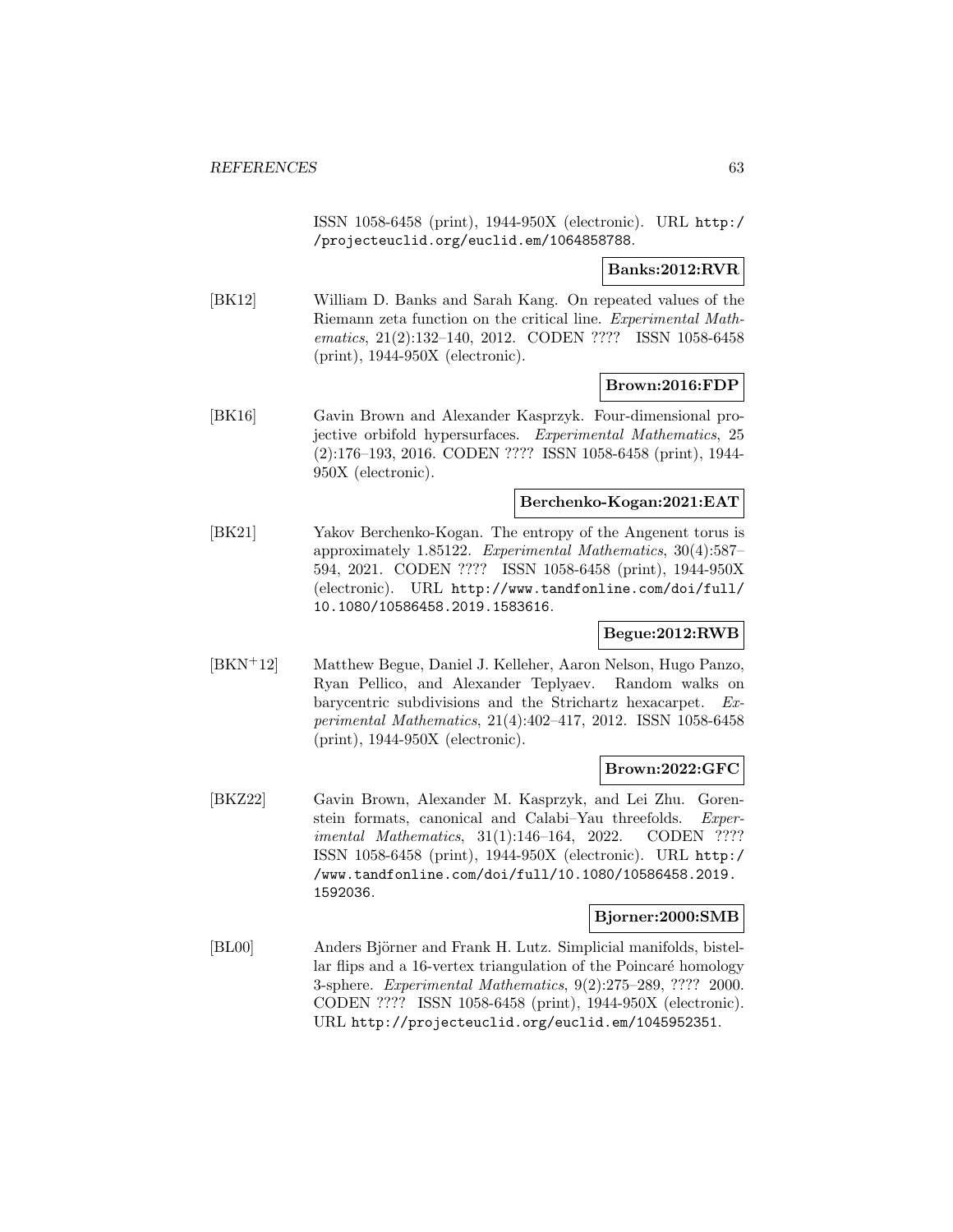### **Boyle:2007:JPP**

[BL07] Mike Boyle and Bryant Lee. Jointly periodic points in cellular automata: Computer explorations and conjectures. Experimental Mathematics, 16(3):293-302, ???? 2007. CODEN ???? ISSN 1058-6458 (print), 1944-950X (electronic). URL http:// projecteuclid.org/euclid.em/1204928530.

### **Beltran:2012:CNH**

[BL12] Carlos Beltrán and Anton Leykin. Certified numerical homotopy tracking. Experimental Mathematics, 21(1):69–83, 2012. CODEN ???? ISSN 1058-6458 (print), 1944-950X (electronic).

### **Benedetti:2014:RDM**

[BL14] Bruno Benedetti and Frank H. Lutz. Random discrete Morse theory and a new library of triangulations. Experimental Mathematics, 23(1):66–94, 2014. CODEN ???? ISSN 1058-6458 (print), 1944-950X (electronic).

## **Braun:2021:PRU**

[BL21] Benjamin Braun and Fu Liu.  $h^*$ -polynomials with roots on the unit circle. Experimental Mathematics, 30(3):332–348, 2021. CODEN ???? ISSN 1058-6458 (print), 1944-950X (electronic). URL http://www.tandfonline.com/doi/full/ 10.1080/10586458.2018.1538912.

### **Blanc:2022:NRD**

[Bla22] Philippe Blanc. A new reason for doubting the Riemann Hypothesis. Experimental Mathematics, 31(1):88–92, 2022. CODEN ???? ISSN 1058-6458 (print), 1944-950X (electronic). URL http://www.tandfonline.com/doi/full/10. 1080/10586458.2019.1586600.

# **Bley:2011:NEE**

[Ble11] Werner Bley. Numerical evidence for the equivariant Birch and Swinnerton-Dyer conjecture. Experimental Mathematics, 20(4):426–456, ???? 2011. CODEN ???? ISSN 1058-6458 (print), 1944-950X (electronic). URL http://projecteuclid. org/euclid.em/1323367156.

### **Bernard:2009:JGC**

[BLP09] Nicolas Bernard, Franck Leprévost, and Michael Pohst. Jacobians of genus-2 curves with a rational point of order 11. Experimental Mathematics, 18(1):65–70, ???? 2009. CODEN ????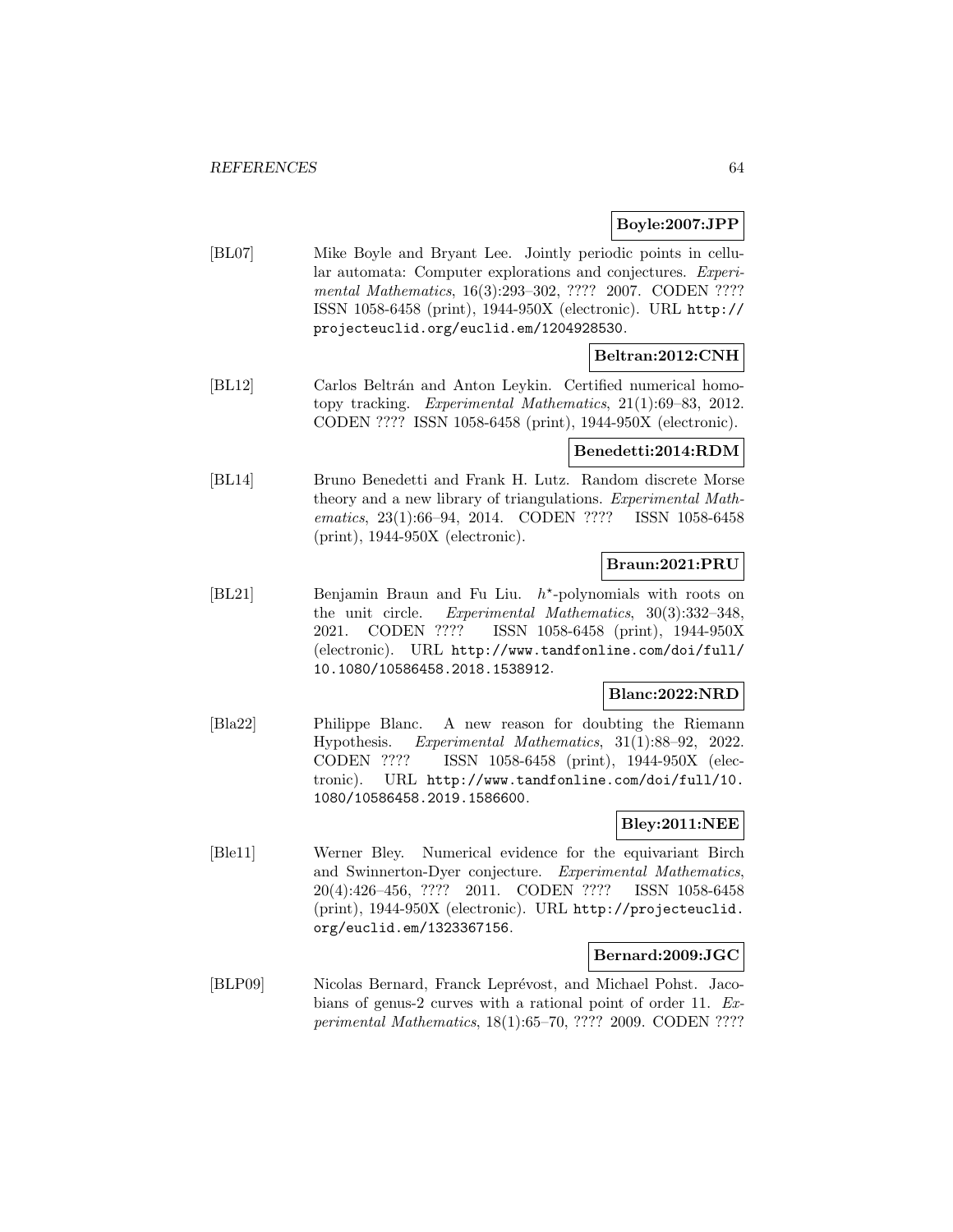ISSN 1058-6458 (print), 1944-950X (electronic). URL http:// projecteuclid.org/euclid.em/1243430530.

## **Batut:1994:RRP**

[BM94] Christian Batut and Jacques Martinet. Radiographie des réseaux parfaits. (French) [Radiography of perfect lattices]. Experimental Mathematics, 3(1):39-49, ???? 1994. CODEN ???? ISSN 1058-6458 (print), 1944-950X (electronic). URL http:/ /projecteuclid.org/euclid.em/1062621002.

### **Belaga:1998:ECC**

[BM98] Edward G. Belaga and Maurice Mignotte. Embedding the  $3x + 1$  conjecture in a  $3x + d$  context. Experimental Mathematics, 7(2):145–151, ???? 1998. CODEN ???? ISSN 1058-6458 (print), 1944-950X (electronic). URL http://projecteuclid. org/euclid.em/1048515662.

### **Borwein:2000:PHP**

[BM00] Peter Borwein and Michael J. Mossinghoff. Polynomials with height 1 and prescribed vanishing at 1. Experimental Mathematics, 9(3):425–433, ???? 2000. CODEN ???? ISSN 1058-6458 (print), 1944-950X (electronic). URL http://projecteuclid. org/euclid.em/1045604677.

### **Bessis:2004:EPE**

[BM04] David Bessis and Jean Michel. Explicit presentations for exceptional braid groups. Experimental Mathematics, 13(3):257– 266, ???? 2004. CODEN ???? ISSN 1058-6458 (print), 1944- 950X (electronic). URL http://projecteuclid.org/euclid. em/1103749833.

### **Boyd:2005:SLP**

[BM05] David W. Boyd and Michael J. Mossinghoff. Small limit points of Mahler's measure. Experimental Mathematics, 14(4):403–414, ???? 2005. CODEN ???? ISSN 1058-6458 (print), 1944- 950X (electronic). URL http://projecteuclid.org/euclid. em/1136926971.

#### **Bowman:2006:FSA**

[BM06] R. Sean Bowman and Stephen B. McCaul. Fast searching for Andrews–Curtis trivializations. Experimental Mathematics, 15 (2):193–197, ???? 2006. CODEN ???? ISSN 1058-6458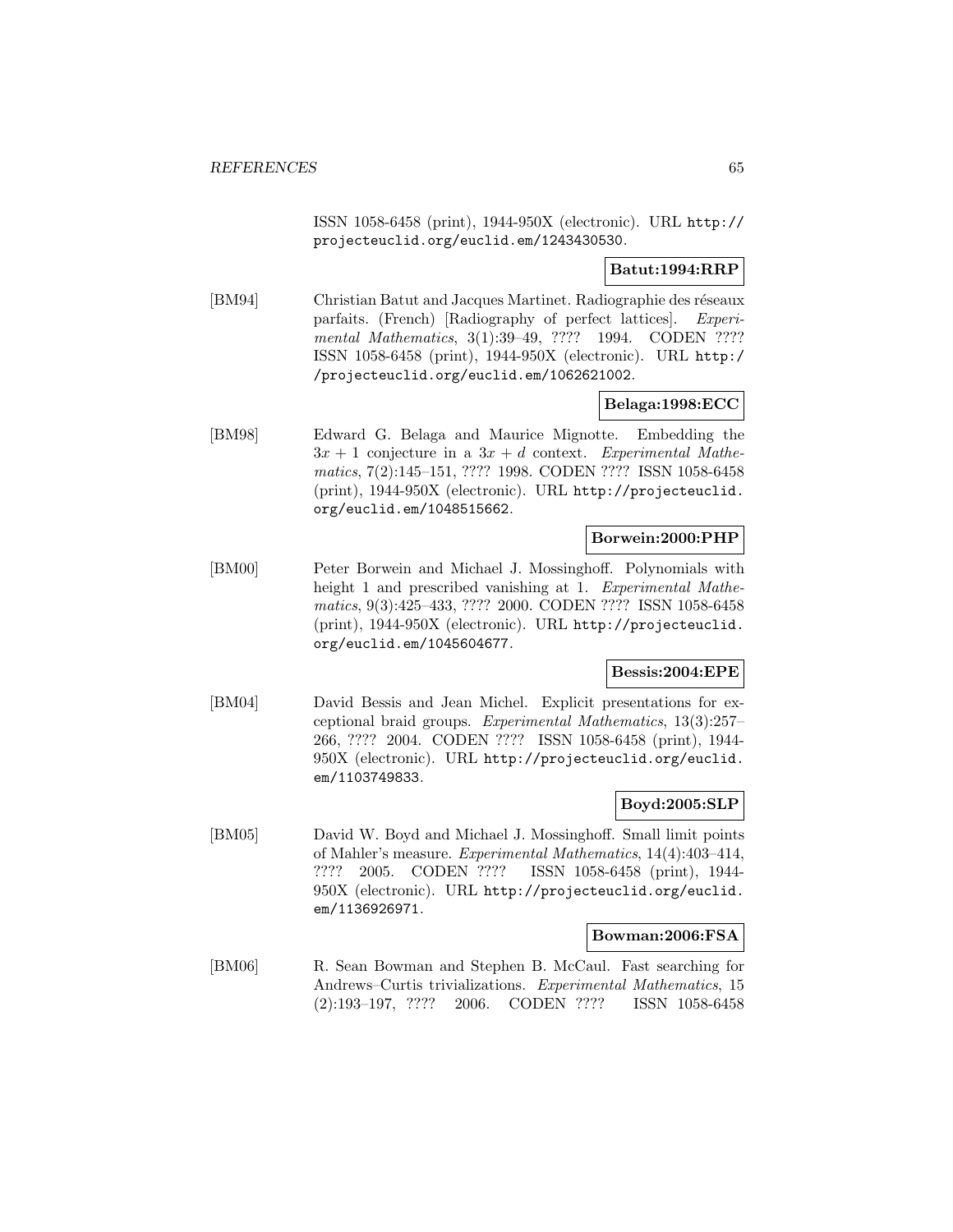(print), 1944-950X (electronic). URL http://projecteuclid. org/euclid.em/1175789740.

## **Beliakov:2015:ARZ**

[BM15] Gleb Beliakov and Yuri Matiyasevich. Approximation of Riemann's zeta function by finite Dirichlet series: A multiprecision numerical approach. Experimental Mathematics, 24(2):150–161, 2015. CODEN ???? ISSN 1058-6458 (print), 1944-950X (electronic).

# **Boza:2019:CWR**

[BMRS19] L. Boza, J. M. Marín, M. P. Revuelta, and M. I. Sanz. On the *n*-color weak Rado numbers for the equation  $x_1 + x_2 +$  $\cdots + x_k + c = x_{k+1}$ . Experimental Mathematics, 28(2):194– 208, 2019. CODEN ???? ISSN 1058-6458 (print), 1944-950X (electronic). URL http://www.tandfonline.com/doi/full/ 10.1080/10586458.2017.1382403.

# **Bialy:2021:OBD**

[BMS21] Misha Bialy, Andrey E. Mironov, and Lior Shalom. Outer billiards with the dynamics of a standard shift on a finite number of invariant curves. Experimental Mathematics, 30(4):469– 474, 2021. CODEN ???? ISSN 1058-6458 (print), 1944-950X (electronic). URL http://www.tandfonline.com/doi/full/ 10.1080/10586458.2018.1563514.

### **Bachoc:1997:CTG**

[BN97] Christine Bachoc and Gabriele Nebe. Classification of two genera of 32-dimensional lattices of rank 8 over the Hurwitz order. Experimental Mathematics, 6(2):151–162, ???? 1997. CODEN ???? ISSN 1058-6458 (print), 1944-950X (electronic). URL http://projecteuclid.org/euclid.em/1047650001.

### **Bonnaillie-Noel:2011:NAN**

[BNH11] V. Bonnaillie-Noël and B. Helffer. Numerical analysis of nodal sets for eigenvalues of Aharonov–Bohm Hamiltonians on the square with application to minimal partitions. Experimental Mathematics, 20(3):304–322, ???? 2011. CODEN ???? ISSN 1058-6458 (print), 1944-950X (electronic). URL http:/ /projecteuclid.org/euclid.em/1317924423.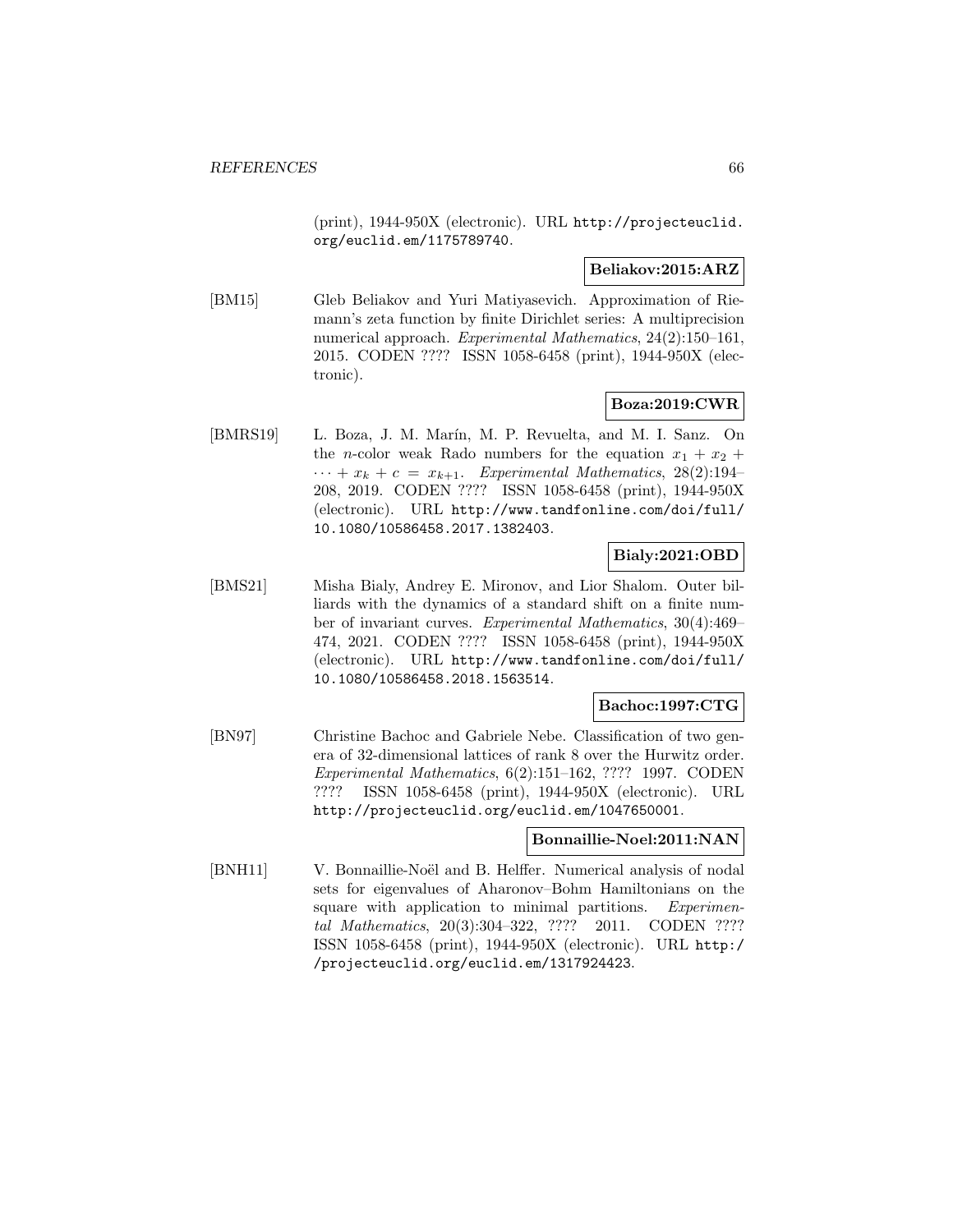### **Bar-Natan:2011:SDS**

[BNHLR11] Dror Bar-Natan, Iva Halacheva, Louis Leung, and Fionntan Roukema. Some dimensions of spaces of finite type invariants of virtual knots. Experimental Mathematics, 20(3):282– 287, ???? 2011. CODEN ???? ISSN 1058-6458 (print), 1944- 950X (electronic). URL http://projecteuclid.org/euclid. em/1317924421.

### **Bonnaillie-Noel:2017:SMP**

[BNL17] Virginie Bonnaillie-Noël and Corentin Léna. Spectral minimal partitions for a family of tori. Experimental Mathematics, 26(4): 381–395, 2017. CODEN ???? ISSN 1058-6458 (print), 1944- 950X (electronic). URL http://www.tandfonline.com/doi/ full/10.1080/10586458.2016.1183154.

### **Bates:2011:TSC**

[BO11] Daniel J. Bates and Luke Oeding. Toward a Salmon conjecture. Experimental Mathematics, 20(3):358–370, ???? 2011. CODEN ???? ISSN 1058-6458 (print), 1944-950X (electronic). URL http://projecteuclid.org/euclid.em/1317924426.

### **Bogosel:2017:PML**

[BO17] Beniamin Bogosel and Edouard Oudet. Partitions of minimal length on manifolds. Experimental Mathematics, 26(4):496– 508, 2017. CODEN ???? ISSN 1058-6458 (print), 1944-950X (electronic). URL http://www.tandfonline.com/doi/full/ 10.1080/10586458.2016.1223570.

#### **Bonnafe:2021:SSC**

[Bon21] Cédric Bonnafé. Some singular curves and surfaces arising from invariants of complex reflection groups. Experimental Mathematics, 30(3):429–440, 2021. CODEN ???? ISSN 1058-6458 (print), 1944-950X (electronic). URL http://www.tandfonline.com/ doi/full/10.1080/10586458.2018.1555778.

#### **Booker:2000:TIF**

[Boo00] Andrew R. Booker. A test for identifying Fourier coefficients of automorphic forms and application to Kloosterman sums. Experimental Mathematics, 9(4):571–581, October 2000. CODEN ???? ISSN 1058-6458 (print), 1944-950X (electronic). URL http://projecteuclid.org/euclid.em/1045759522.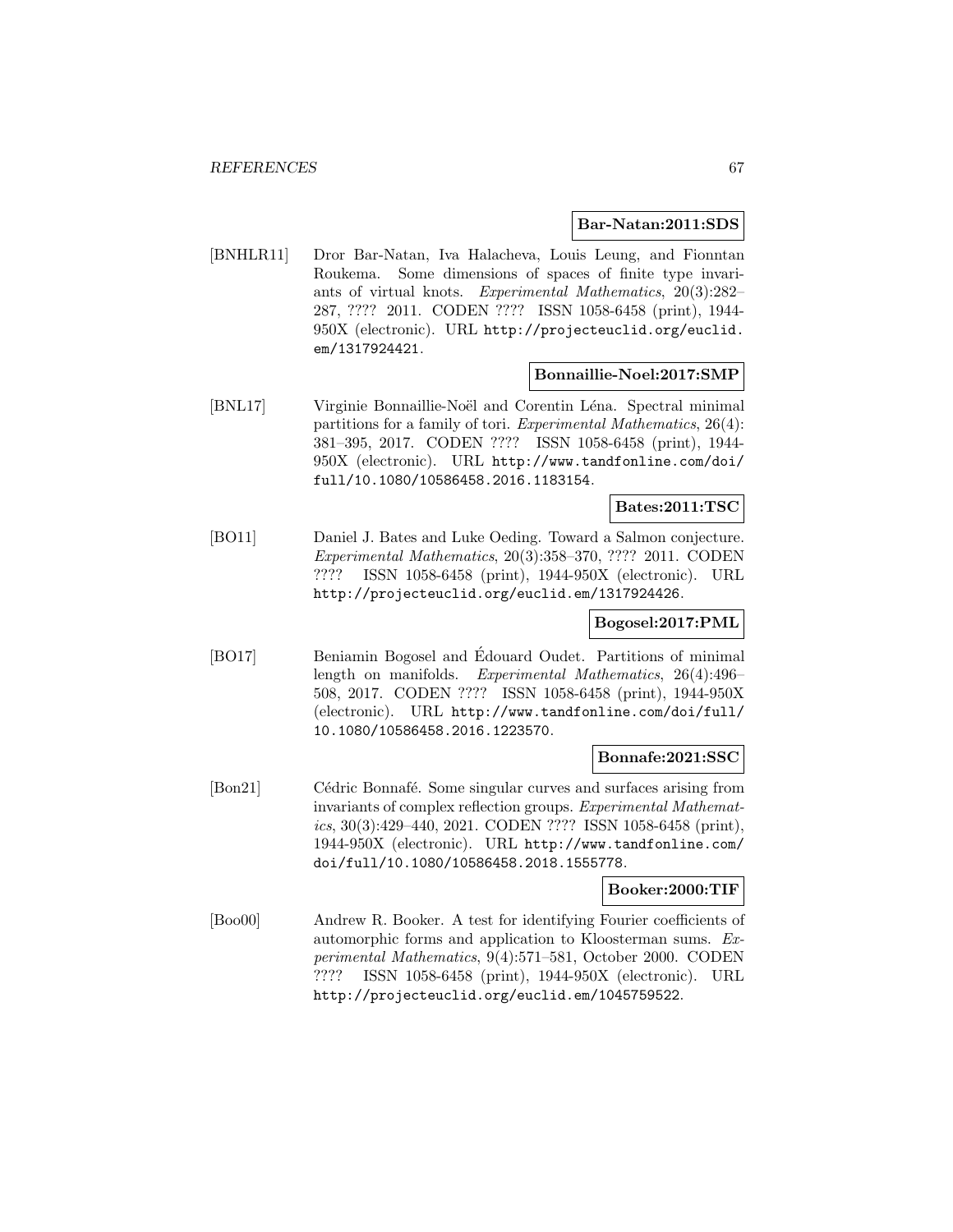### **Booker:2006:ACT**

[Boo06] Andrew R. Booker. Artin's conjecture, Turing's method, and the Riemann hypothesis. Experimental Mathematics, 15(4):385– 407, ???? 2006. CODEN ???? ISSN 1058-6458 (print), 1944- 950X (electronic). URL http://projecteuclid.org/euclid. em/1175789775.

### **Borthwick:2014:DRH**

[Bor14] David Borthwick. Distribution of resonances for hyperbolic surfaces. Experimental Mathematics, 23(1):25–45, 2014. CODEN ???? ISSN 1058-6458 (print), 1944-950X (electronic).

### **Bridy:2019:GNL**

[BOSS19] Andrew Bridy, Robert J. Lemke Oliver, Arlo Shallit, and Jeffrey Shallit. The generalized Nagell–Ljunggren problem: Powers with repetitive representations. Experimental Mathematics, 28(4):428–439, 2019. CODEN ???? ISSN 1058-6458 (print), 1944-950X (electronic). URL http://www.tandfonline.com/ doi/full/10.1080/10586458.2017.1419391.

## **Braun:2018:NLB**

[BOW18] Michael Braun, Patric R. J. Östergård, and Alfred Wassermann. New lower bounds for binary constant-dimension subspace codes. Experimental Mathematics, 27(2):179–183, 2018. CODEN ???? ISSN 1058-6458 (print), 1944-950X (electronic). URL http://www.tandfonline.com/doi/full/10. 1080/10586458.2016.1239145.

# **Boyd:1994:ASP**

[Boy94] David W. Boyd. A p-adic study of the partial sums of the harmonic series. Experimental Mathematics, 3(4):287–302, ???? 1994. CODEN ???? ISSN 1058-6458 (print), 1944- 950X (electronic). URL http://projecteuclid.org/euclid. em/1048515811.

### **Boyd:1998:MMS**

[Boy98] David W. Boyd. Mahler's measure and special values of Lfunctions. Experimental Mathematics, 7(1):37–82, ???? 1998. CODEN ???? ISSN 1058-6458 (print), 1944-950X (electronic). URL http://projecteuclid.org/euclid.em/1047674271.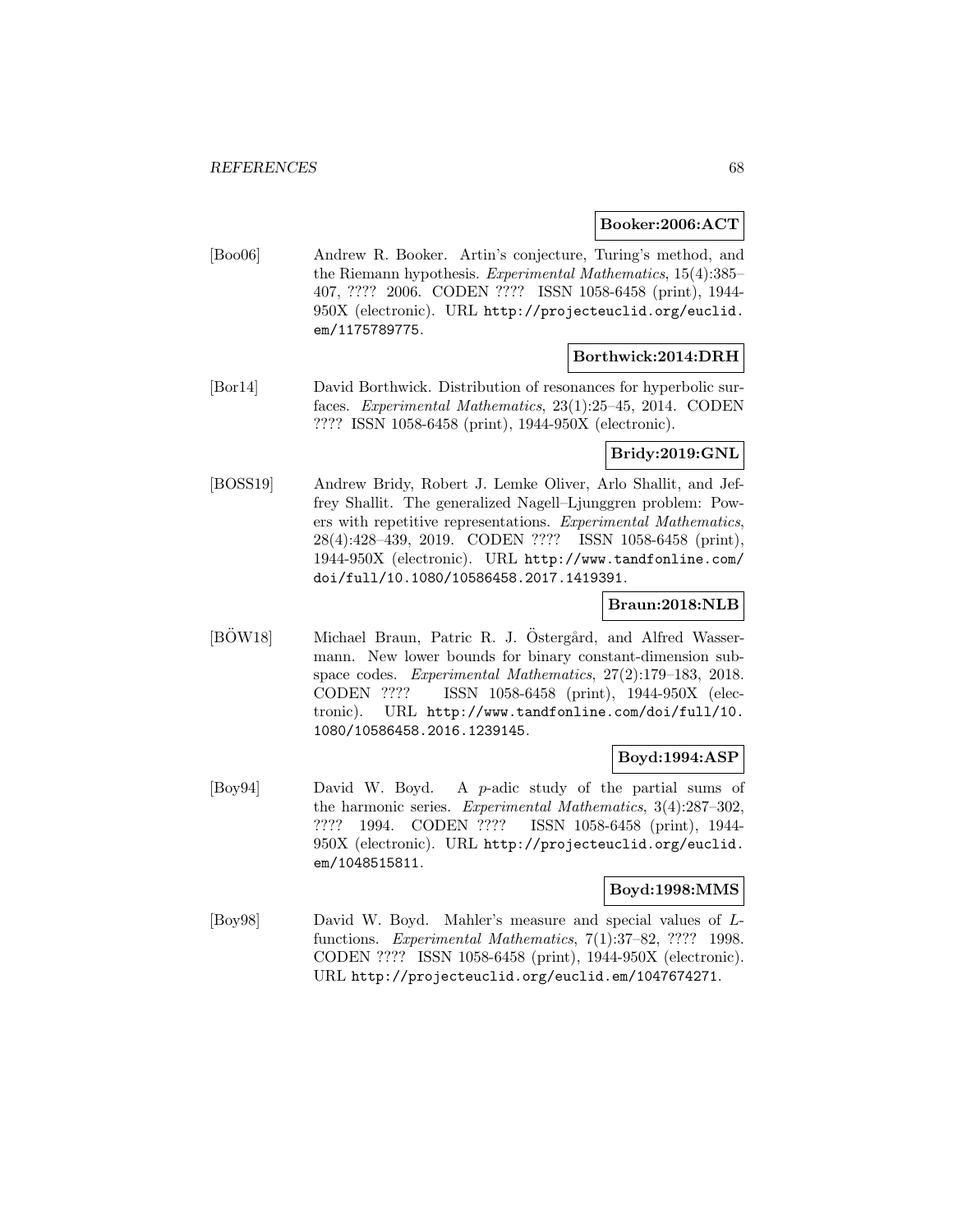### **Boyd:1999:BFC**

[Boy99] John P. Boyd. The Blasius function in the complex plane. Experimental Mathematics, 8(4):381–394, ???? 1999. CODEN ???? ISSN 1058-6458 (print), 1944-950X (electronic). URL http:// projecteuclid.org/euclid.em/1047262359.

### **Bergeron:1992:CGF**

[BP92] François Bergeron and Simon Plouffe. Computing the generating function of a series given its first few terms. Experimental Mathematics, 1(4):307–312, ???? 1992. CODEN ???? ISSN 1058-6458 (print), 1944-950X (electronic). URL http://projecteuclid. org/euclid.em/1048610118.

## **Bullett:1994:GIC**

[BP94] Shaun Bullett and Christopher Penrose. A gallery of iterated correspondences. Experimental Mathematics, 3(2):85–105, ???? 1994. CODEN ???? ISSN 1058-6458 (print), 1944- 950X (electronic). URL http://projecteuclid.org/euclid. em/1062620904.

### **Bernhardsson:2001:SVT**

[BP01] Bo Bernhardsson and Jaak Peetre. Singular values of trilinear forms. Experimental Mathematics, 10(4):509–518, ???? 2001. CODEN ???? ISSN 1058-6458 (print), 1944-950X (electronic). URL http://projecteuclid.org/euclid.em/1069855250.

#### **Bressaud:2007:TCB**

[BP07] X. Bressaud and G. Poggiaspalla. A tentative classification of bijective polygonal piecewise isometries. Experimental Mathematics, 16(1):77–100, ???? 2007. CODEN ???? ISSN 1058-6458 (print), 1944-950X (electronic). URL http://projecteuclid. org/euclid.em/1175789803.

## **Berkovich:2015:EUR**

[BP15] Alexander Berkovich and Frank Patane. Essentially unique representations by certain ternary quadratic forms. Experimental Mathematics, 24(1):8–22, 2015. CODEN ???? ISSN 1058-6458 (print), 1944-950X (electronic).

### **Banks:2012:GSR**

[BPS12] William D. Banks, Francesco Pappalardi, and Igor E. Shparlinski. On group structures realized by elliptic curves over arbitrary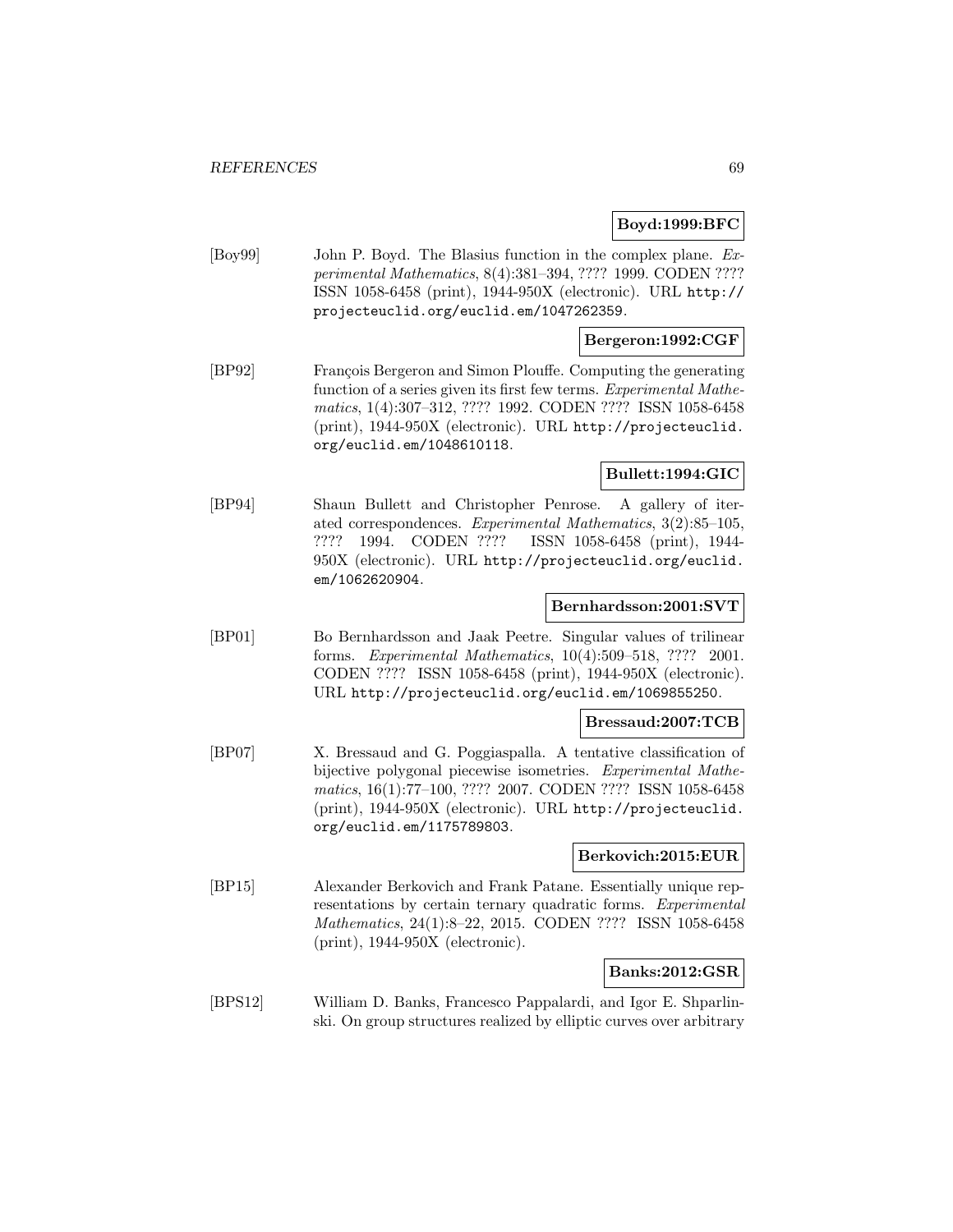finite fields. Experimental Mathematics, 21(1):11–25, 2012. CO-DEN ???? ISSN 1058-6458 (print), 1944-950X (electronic).

**Brakke:1995:CEF**

[BPW95] Kenneth Brakke, Robert Phelan, and Denis Weaire. Computation of equilibrium foam structures using the surface evolver. Experimental Mathematics, 4(3):181–192, ???? 1995. CODEN ???? ISSN 1058-6458 (print), 1944-950X (electronic). URL http://projecteuclid.org/euclid.em/1062621077.

# **Batut:1995:CCL**

[BQS95] Christian Batut, Heinz-Georg Quebbemann, and Rudolf Scharlau. Computations of cyclotomic lattices. Experimental Mathematics, 4(3):177–179, ???? 1995. CODEN ???? ISSN 1058-6458 (print), 1944-950X (electronic). URL http://projecteuclid. org/euclid.em/1062621076.

# **Bogner:2017:SFO**

[BR17] Michael Bogner and Stefan Reiter. Some fourth order CY-type operators with non-symplectically rigid monodromy. Experimental Mathematics, 26(1):98–113, 2017. CODEN ???? ISSN 1058- 6458 (print), 1944-950X (electronic).

# **Baker:2018:PCL**

[BR18] M. D. Baker and A. W. Reid. Principal congruence links: Class number greater than 1. Experimental Mathematics, 27(4):395– 413, 2018. CODEN ???? ISSN 1058-6458 (print), 1944-950X (electronic). URL http://www.tandfonline.com/doi/full/ 10.1080/10586458.2017.1289867.

### **Brakke:1992:SE**

[Bra92] Kenneth A. Brakke. The surface evolver. Experimental Mathematics, 1(2):141–165, ???? 1992. CODEN ???? ISSN 1058-6458 (print), 1944-950X (electronic). URL http://projecteuclid. org/euclid.em/1048709050.

### **Brakke:1995:NSS**

[Bra95] Kenneth A. Brakke. Numerical solution of soap film dual problems. Experimental Mathematics, 4(4):269–287, ???? 1995. CO-DEN ???? ISSN 1058-6458 (print), 1944-950X (electronic). URL http://projecteuclid.org/euclid.em/1047674388.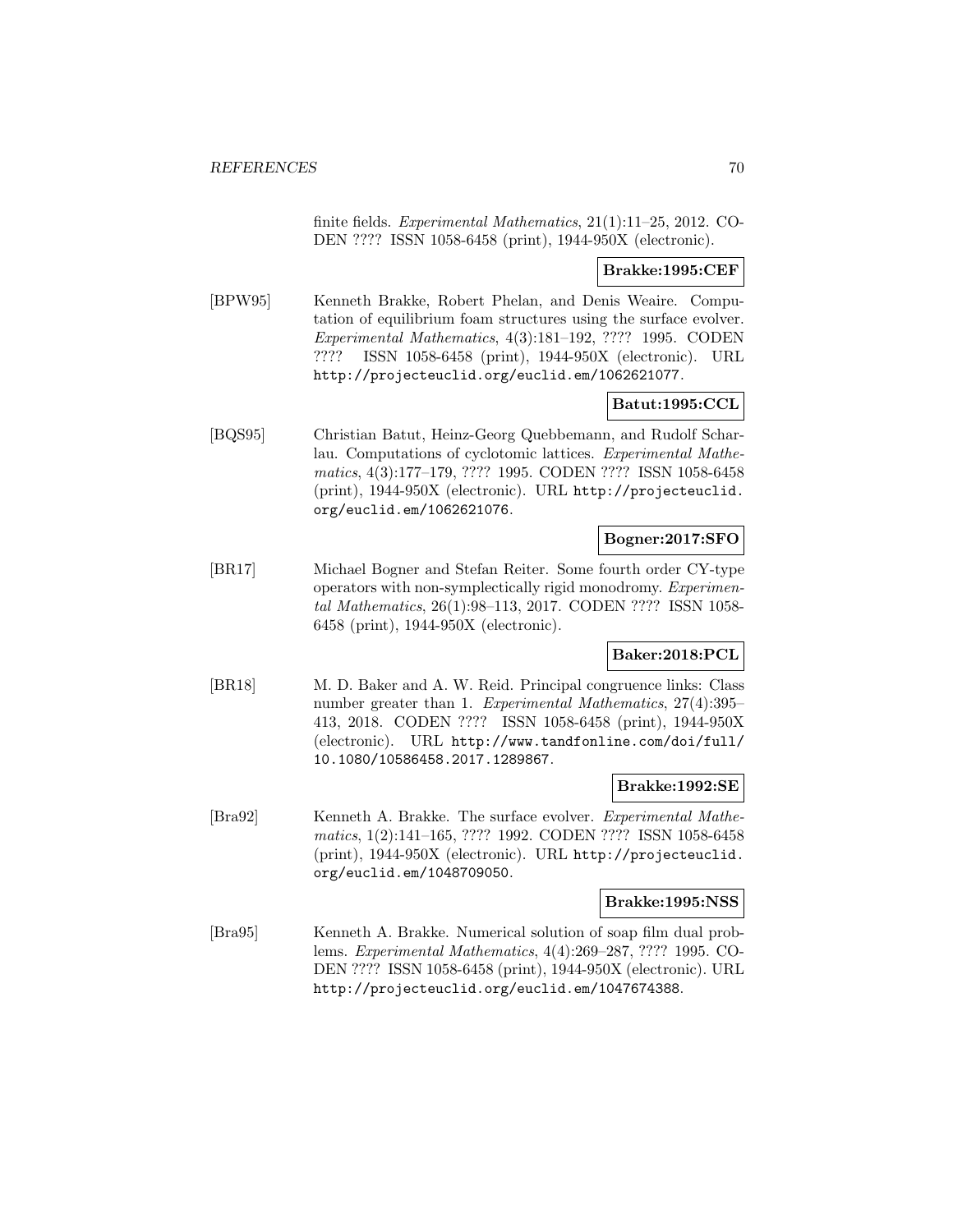### **Brander:2016:SS**

[Bra16] David Brander. Spherical surfaces. Experimental Mathematics, 25(3):257–272, 2016. CODEN ???? ISSN 1058-6458 (print), 1944-950X (electronic).

# **Bracken:2021:SPI**

[Bra21] Anthony J. Bracken. Solutions of Painlevé II on real intervals: Novel approximating sequences. Experimental Mathematics, 30 (2):147–156, 2021. CODEN ???? ISSN 1058-6458 (print), 1944- 950X (electronic). URL http://www.tandfonline.com/doi/ full/10.1080/10586458.2018.1507852.

### **Brent:1998:QMM**

[Bre98] Barry Brent. Quadratic minima and modular forms. Experimental Mathematics, 7(3):257-274, ???? 1998. CODEN ???? ISSN 1058-6458 (print), 1944-950X (electronic). URL http:// projecteuclid.org/euclid.em/1047674207.

# **Bremner:1999:APE**

[Bre99] Andrew Bremner. On arithmetic progressions on elliptic curves. Experimental Mathematics, 8(4):409–413, ???? 1999. CODEN ???? ISSN 1058-6458 (print), 1944-950X (electronic). URL http://projecteuclid.org/euclid.em/1047262362.

### **Bremmer:2008:WCS**

[Bre08a] Andrew Bremmer. When can  $(((X^2 - P)^2 - Q)^2 - R)^2 - S^2$ split into linear factors? Experimental Mathematics, 17(4):385– 390, ???? 2008. CODEN ???? ISSN 1058-6458 (print), 1944- 950X (electronic). URL http://projecteuclid.org/euclid. em/1243429952.

### **Bremner:2008:E**

[Bre08b] Andrew Bremner. On the equation  $Y^2 = X^5 + k$ . Experimental Mathematics, 17(3):371–374, ???? 2008. CODEN ???? ISSN 1058-6458 (print), 1944-950X (electronic). URL http:// projecteuclid.org/euclid.em/1227121389.

# **Brinkmann:2000:IBH**

[Bri00] Peter Brinkmann. An implementation of the Bestvina–Handel algorithm for surface homeomorphisms. Experimental Mathematics, 9(2):235–240, ???? 2000. CODEN ???? ISSN 1058-6458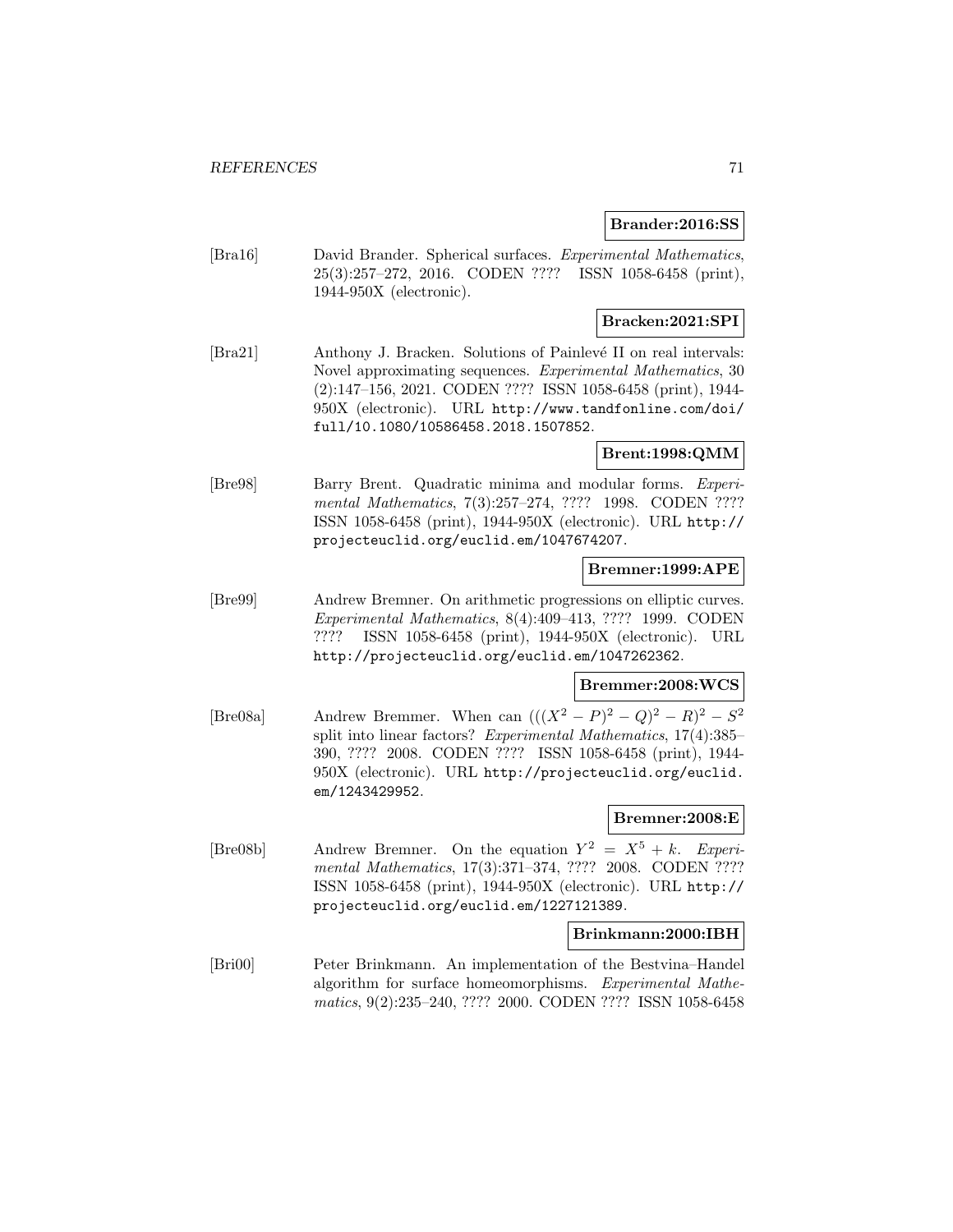(print), 1944-950X (electronic). URL http://projecteuclid. org/euclid.em/1045952347.

### **Brisebarre:2001:IM**

[Bri01] Nicolas Brisebarre. Irrationality measures of log 2 and  $\pi/\sqrt{3}$ . Experimental Mathematics, 10(1):35–52, ???? 2001. CODEN ???? ISSN 1058-6458 (print), 1944-950X (electronic). URL http://projecteuclid.org/euclid.em/999188419.

### **Brinkmann:2004:NPA**

[Bri04] Peter Brinkmann. A note on pseudo-Anosov maps with small growth rate. Experimental Mathematics, 13(1):49–54, ???? 2004. CODEN ???? ISSN 1058-6458 (print), 1944-950X (electronic). URL http://projecteuclid.org/euclid.em/1086894089.

### **Briggs:2006:ANR**

[Bri06] Keith Briggs. Abundant numbers and the Riemann hypothesis. Experimental Mathematics, 15(2):251–256, ???? 2006. CODEN ???? ISSN 1058-6458 (print), 1944-950X (electronic). URL http://projecteuclid.org/euclid.em/1175789744.

# **Brown:2007:DPK**

[Bro07] Gavin Brown. A database of polarized K3 surfaces. Experimental Mathematics, 16(1):7–20, ???? 2007. CODEN ???? ISSN 1058-6458 (print), 1944-950X (electronic). URL http:/ /projecteuclid.org/euclid.em/1175789798.

### **Brauchart:2018:RPS**

[BRS<sup>+</sup>18] J. S. Brauchart, A. B. Reznikov, E. B. Saff, I. H. Sloan, Y. G. Wang, and R. S. Womersley. Random point sets on the spherehole radii, covering, and separation. Experimental Mathematics, 27(1):62–81, 2018. CODEN ???? ISSN 1058-6458 (print), 1944- 950X (electronic). URL http://www.tandfonline.com/doi/ full/10.1080/10586458.2016.1226209.

### **Bruns:2007:ICP**

[Bru07] Winfried Bruns. On the integral Carathéodory property. Experimental Mathematics, 16(3):359–365, ???? 2007. CODEN ???? ISSN 1058-6458 (print), 1944-950X (electronic). URL http:// projecteuclid.org/euclid.em/1204928535.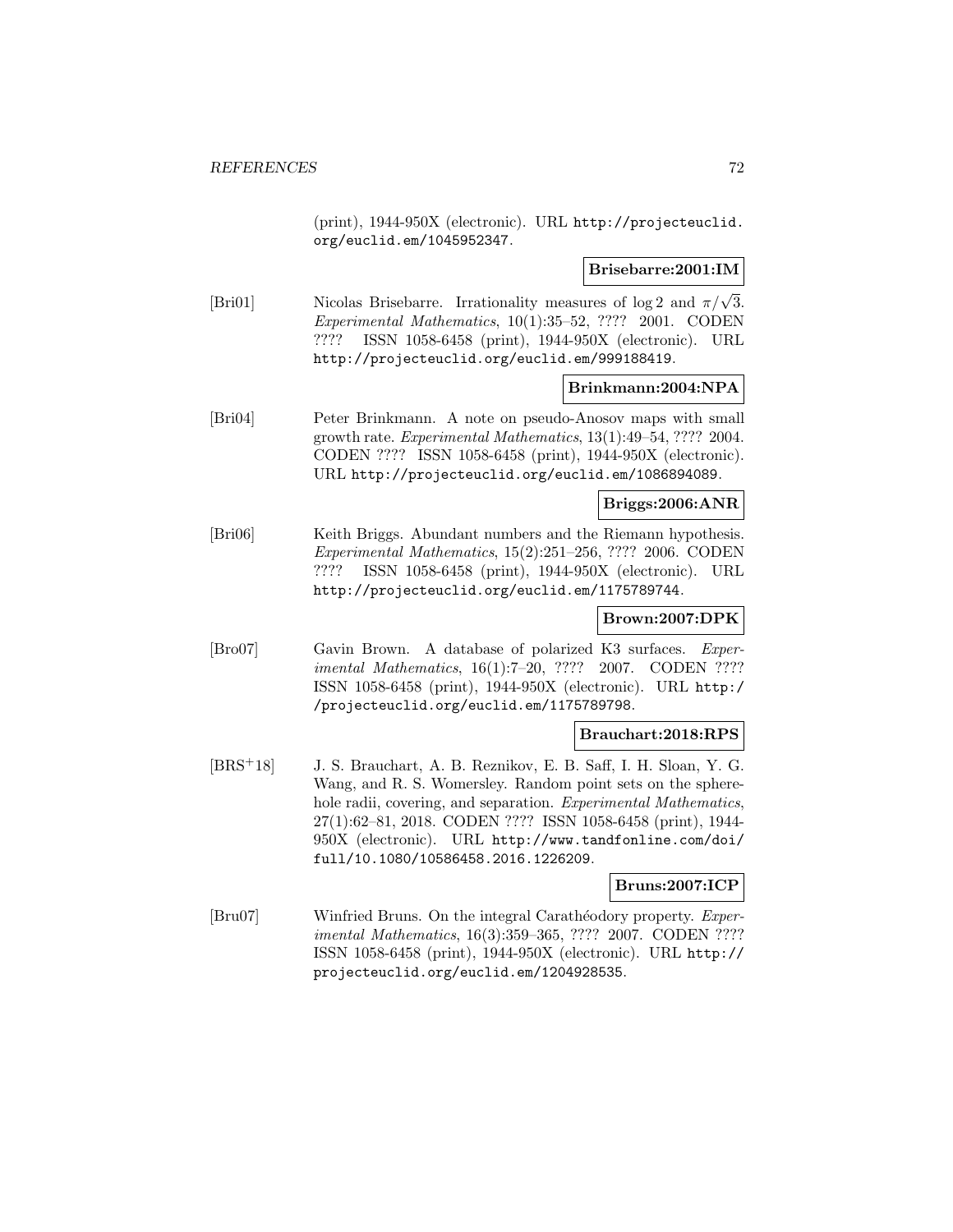#### **Bobenko:1999:ASD**

[BS99] Alexander I. Bobenko and Wolfgang K. Schief. Affine spheres: discretization via duality relations. Experimental Mathematics, 8(3):261–280, ???? 1999. CODEN ???? ISSN 1058-6458 (print), 1944-950X (electronic). URL http://projecteuclid. org/euclid.em/1047262407.

## **Brinkmann:2001:CTM**

[BS01] Peter Brinkmann and Saul Schleimer. Computing triangulations of mapping tori of surface homeomorphisms. Experimental Mathematics, 10(4):571–582, ???? 2001. CODEN ???? ISSN 1058-6458 (print), 1944-950X (electronic). URL http:/ /projecteuclid.org/euclid.em/1069855257.

#### **Borwein:2008:PRB**

[BS08a] Jonathan M. Borwein and Bruno Salvy. A proof of a recurrence for Bessel moments. Experimental Mathematics, 17(2):223–230, ???? 2008. CODEN ???? ISSN 1058-6458 (print), 1944- 950X (electronic). URL http://projecteuclid.org/euclid. em/1227118973.

# **Bruin:2008:DER**

[BS08b] Nils Bruin and Michael Stoll. Deciding existence of rational points on curves: An experiment. Experimental Mathematics, 17(2):181–189, ???? 2008. CODEN ???? ISSN 1058-6458 (print), 1944-950X (electronic). URL http://projecteuclid. org/euclid.em/1227118970.

#### **Bremner:2011:EGD**

[BS11] David Bremner and Lars Schewe. Edge-graph diameter bounds for convex polytopes with few facets. Experimental Mathematics, 20(3):229–237, ???? 2011. CODEN ???? ISSN 1058-6458 (print), 1944-950X (electronic). URL http://projecteuclid. org/euclid.em/1317924417.

#### **Bruinier:2012:CHW**

[BS12] Jan H. Bruinier and Fredrik Strömberg. Computation of harmonic weak Maass forms. Experimental Mathematics, 21(2): 117–131, 2012. CODEN ???? ISSN 1058-6458 (print), 1944- 950X (electronic).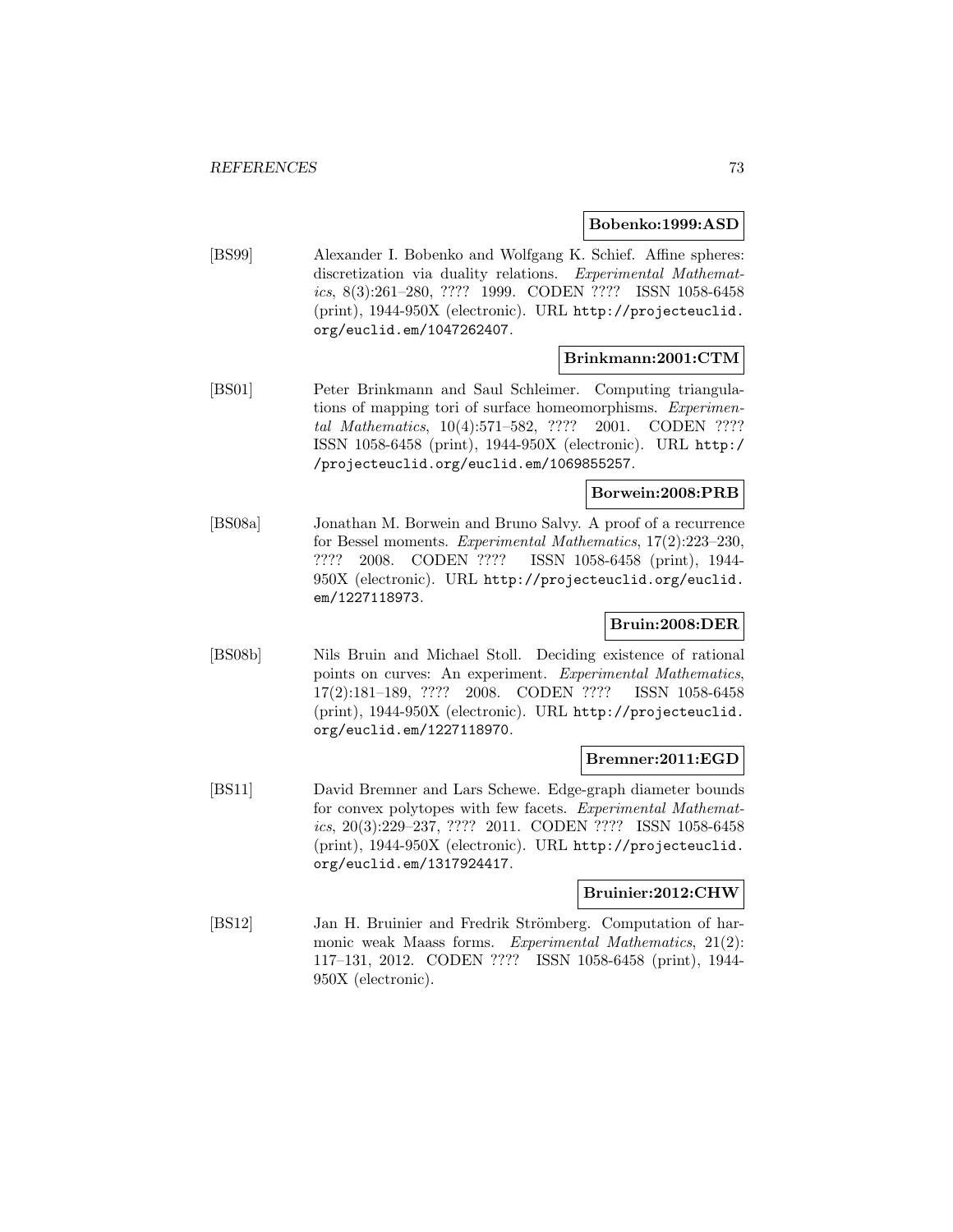#### **Bernstein:2017:NBH**

[BS17] Daniel Irving Bernstein and Seth Sullivant. Normal binary hierarchical models. Experimental Mathematics, 26(2):153–164, 2017. CODEN ???? ISSN 1058-6458 (print), 1944-950X (electronic). URL http://www.tandfonline.com/doi/full/ 10.1080/10586458.2016.1142911.

# **Bopp:2021:VGC**

[BS21] Christian Bopp and Frank-Olaf Schreyer. A version of Green's conjecture in positive characteristic. Experimental Mathematics, 30(4):475–480, 2021. CODEN ???? ISSN 1058-6458 (print), 1944-950X (electronic). URL http://www.tandfonline.com/ doi/full/10.1080/10586458.2019.1576082.

# **Bajpai:2020:CAE**

[BST20] Jitendra Bajpai, Sandip Singh, and Scott Thomson. Commensurability and arithmetic equivalence for orthogonal hypergeometric monodromy groups. Experimental Mathematics, 29(2): 222–233, 2020. CODEN ???? ISSN 1058-6458 (print), 1944- 950X (electronic). URL http://www.tandfonline.com/doi/ full/10.1080/10586458.2018.1453424.

# **Bielefeld:1993:DCN**

[BSTV93] Ben Bielefeld, Scott Sutherland, Folkert Tangerman, and J. J. P. Veerman. Dynamics of certain nonconformal degree-two maps of the plane. Experimental Mathematics, 2(4):281–300, ???? 1993. CODEN ???? ISSN 1058-6458 (print), 1944-950X (electronic). URL http://projecteuclid.org/euclid.em/1048516038.

#### **Borwein:2013:TSF**

[BSW13] Jonathan M. Borwein, Armin Straub, and James Wan. Threestep and four-step random walk integrals. Experimental Mathematics, 22(1):1–14, 2013. CODEN ???? ISSN 1058-6458 (print), 1944-950X (electronic).

# **Bagley:2018:CAB**

[BT18] Zachary Bagley and Ray Treinen. On the classification and asymptotic behavior of the symmetric capillary surfaces. Experimental Mathematics, 27(2):215–229, 2018. CODEN ???? ISSN 1058-6458 (print), 1944-950X (electronic). URL http:/ /www.tandfonline.com/doi/full/10.1080/10586458.2016. 1245641.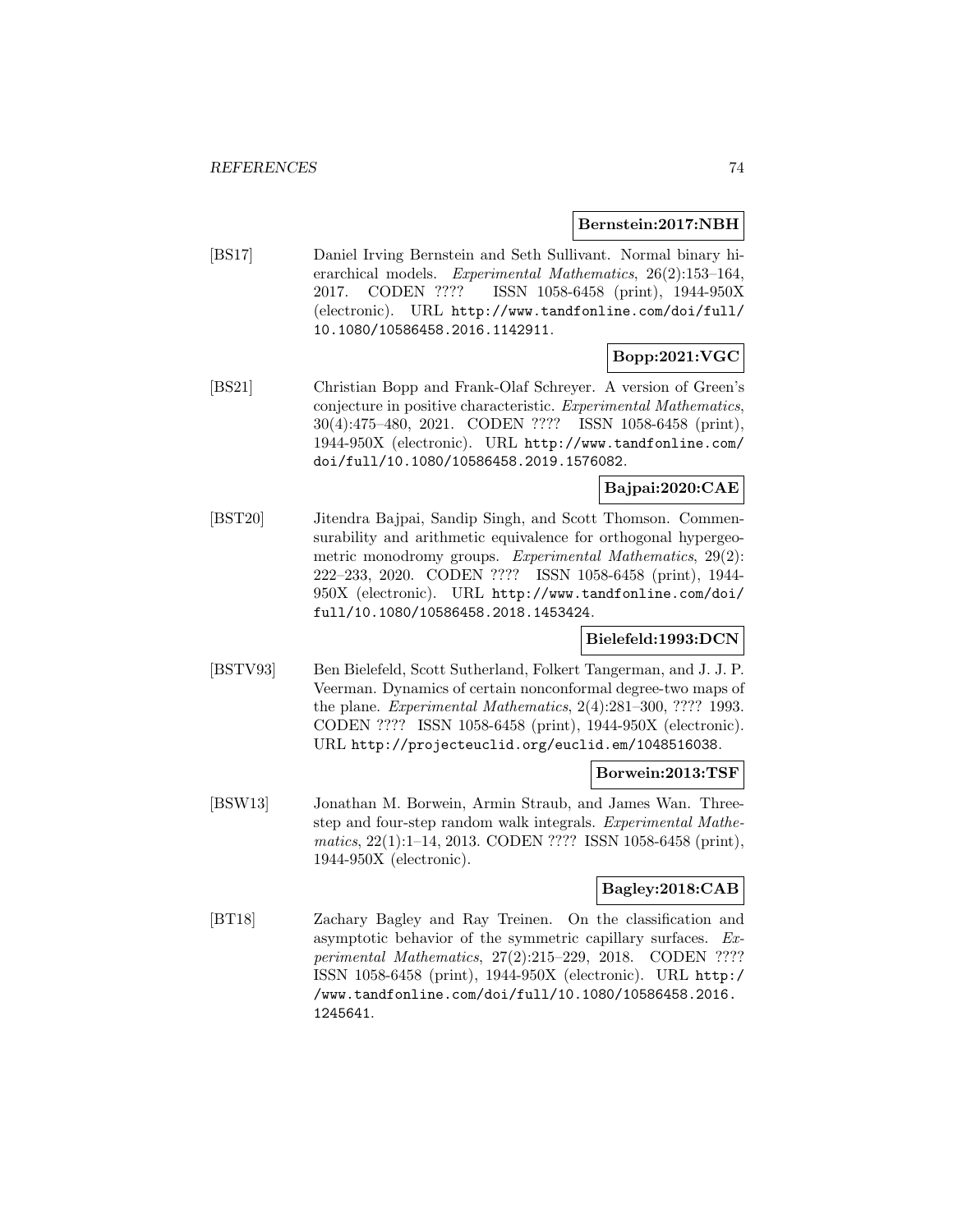#### **Boender:1996:FIL**

[BtR96] Henk Boender and Herman J. J. te Riele. Factoring integers with large-prime variations of the quadratic sieve. Experimental Mathematics, 5(4):257–273, ???? 1996. CODEN ???? ISSN 1058-6458 (print), 1944-950X (electronic). URL http:// projecteuclid.org/euclid.em/1047565445.

# **Burton:2004:IRM**

[Bur04] Benjamin A. Burton. Introducing Regina, the 3-manifold topology software. Experimental Mathematics, 13(3):267–272, ???? 2004. CODEN ???? ISSN 1058-6458 (print), 1944- 950X (electronic). URL http://projecteuclid.org/euclid. em/1103749834.

# **Burton:2007:OTN**

[Bur07] Benjamin A. Burton. Observations from the 8-tetrahedron nonorientable census. Experimental Mathematics, 16(2):129– 144, ???? 2007. CODEN ???? ISSN 1058-6458 (print), 1944- 950X (electronic). URL http://projecteuclid.org/euclid. em/1204905871.

# **Burton:2010:QOC**

[Bur10] Benjamin A. Burton. Quadrilateral-octagon coordinates for almost normal surfaces. Experimental Mathematics, 19(3):285– 315, ???? 2010. CODEN ???? ISSN 1058-6458 (print), 1944- 950X (electronic). URL http://projecteuclid.org/euclid. em/1317758093.

#### **Burton:2014:DPS**

[Bur14] Benjamin A. Burton. A duplicate pair in the SnapPea census. Experimental Mathematics, 23(2):170–173, 2014. CODEN ???? ISSN 1058-6458 (print), 1944-950X (electronic).

# **Button:2005:FVF**

[But05] J. O. Button. Fibred and virtually fibred hyperbolic 3-manifolds in the censuses. Experimental Mathematics, 14(2):231–255, ???? 2005. CODEN ???? ISSN 1058-6458 (print), 1944- 950X (electronic). URL http://projecteuclid.org/euclid. em/1128100134.

# **Button:2011:PFP**

[But11] J. O. Button. Proving finitely presented groups are large by computer. Experimental Mathematics, 20(2):153–168, ???? 2011.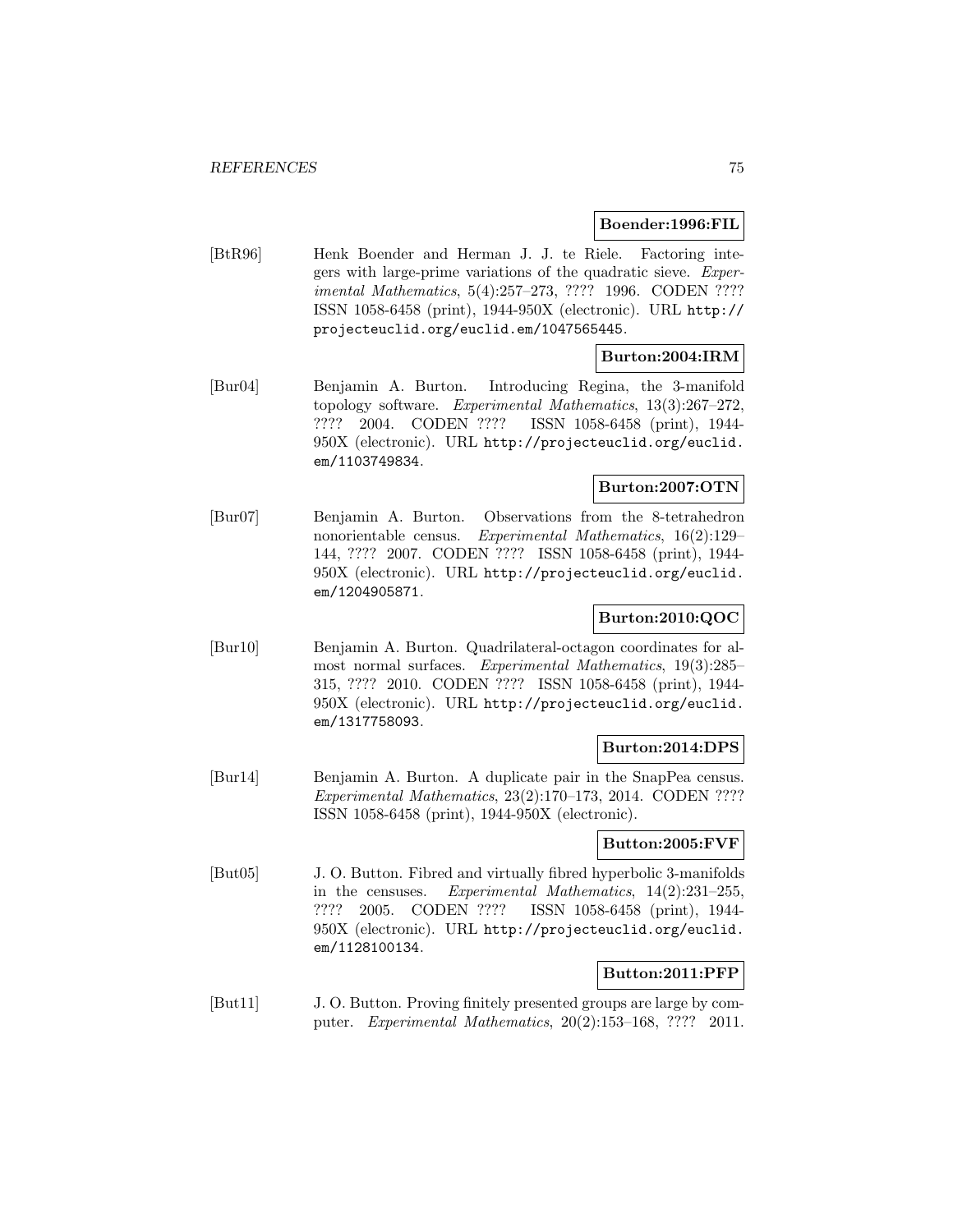CODEN ???? ISSN 1058-6458 (print), 1944-950X (electronic). URL http://projecteuclid.org/euclid.em/1317924407.

#### **Butler:2012:SSE**

[But12] Leo T. Butler. Smooth structures on Eschenburg spaces: Numerical computations. Experimental Mathematics, 21(1):57–64, 2012. CODEN ???? ISSN 1058-6458 (print), 1944-950X (electronic).

### **Browning:2012:STS**

[BV12] T. D. Browning and K. Van Valckenborgh. Sums of three squareful numbers. Experimental Mathematics, 21(2):204–211, 2012. CODEN ???? ISSN 1058-6458 (print), 1944-950X (electronic).

### **Bohning:2009:RMS**

[BvBK09] Christian Böhning, Hans-Christian Graf von Bothmer, and Jakob Kröker. Rationality of moduli spaces of plane curves of small degree. Experimental Mathematics, 18(4):499–508, ???? 2009. CODEN ???? ISSN 1058-6458 (print), 1944- 950X (electronic). URL http://projecteuclid.org/euclid. em/1259158510.

## **Boston:2007:NPT**

[BW07] Nigel Boston and Jay Wierer. Newton polytopes of twodimensional hidden Markov models. Experimental Mathematics, 16(2):227–238, ???? 2007. CODEN ???? ISSN 1058-6458 (print), 1944-950X (electronic). URL http://projecteuclid. org/euclid.em/1204905878.

#### **Bennett:2012:LVS**

[BY12] Michael A. Bennett and Soroosh Yazdani. A local version of Szpiro's conjecture. Experimental Mathematics, 21(2):103–116, 2012. CODEN ???? ISSN 1058-6458 (print), 1944-950X (electronic).

### **Barg:2013:NBS**

[BY13] Alexander Barg and Wei-Hsuan Yu. New bounds for spherical two-distance sets. Experimental Mathematics, 22(2):187–194, 2013. ISSN 1058-6458 (print), 1944-950X (electronic).

# **Blocki:2016:SCS**

[BZ16] Zbigniew Blocki and Wlodzimierz Zwonek. On the Suita conjecture for some convex ellipsoids in **C**<sup>2</sup>. Experimental Mathemat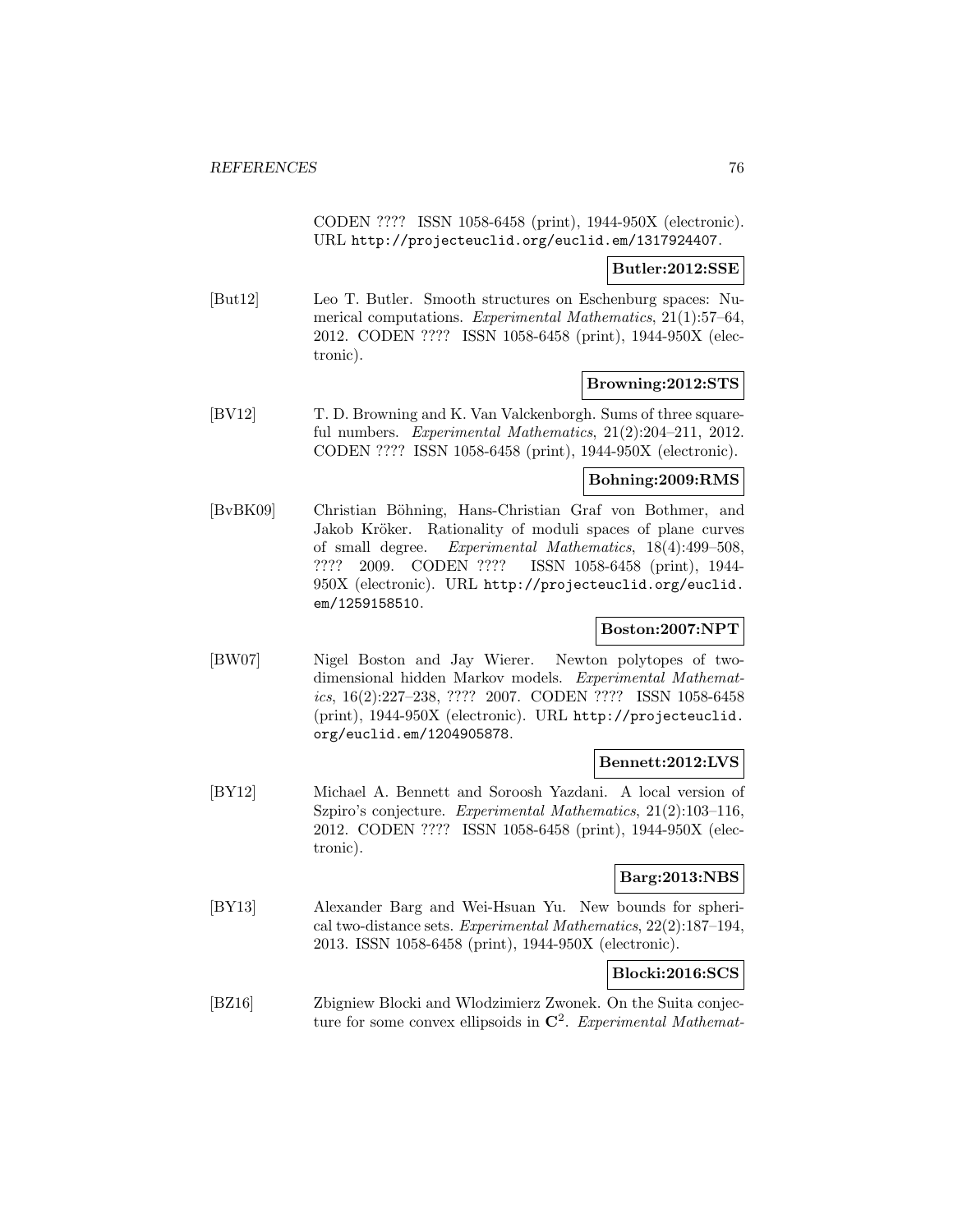ics, 25(1):8–16, 2016. CODEN ???? ISSN 1058-6458 (print), 1944-950X (electronic).

### **Bouc:2017:QRT**

[BZ17] Serge Bouc and Alexander Zimmermann. On a question of Rickard on tensor products of stably equivalent algebras. Experimental Mathematics, 26(1):31–44, 2017. CODEN ???? ISSN 1058-6458 (print), 1944-950X (electronic).

### **Carletti:2003:CBF**

[Car03] Timoteo Carletti. The 1/2-complex Bruno function and the Yoccoz function: a numerical study of the Marmi–Moussa– Yoccoz conjecture. Experimental Mathematics, 12(4):491–506, ???? 2003. CODEN ???? ISSN 1058-6458 (print), 1944- 950X (electronic). URL http://projecteuclid.org/euclid. em/1087568025.

## **Cazals:1997:CPO**

[Caz97] Frédéric Cazals. Combinatorial properties of one-dimensional arrangements. Experimental Mathematics, 6(1):87–94, ???? 1997. CODEN ???? ISSN 1058-6458 (print), 1944-950X (electronic). URL http://projecteuclid.org/euclid.em/1047565286.

#### **Crandall:1994:EES**

[CB94] Richard E. Crandall and Joe P. Buhler. On the evaluation of Euler sums. Experimental Mathematics, 3(4):275–285, ???? 1994. CODEN ???? ISSN 1058-6458 (print), 1944-950X (electronic). URL http://projecteuclid.org/euclid.em/1048515810.

#### **Castano-Bernard:2009:NRP**

[CB09] Carlos Casta˜no-Bernard. A note on the rational points of  $X_0^+(N)$ . Experimental Mathematics, 18(2):129-135, ???? 2009. CODEN ???? ISSN 1058-6458 (print), 1944-950X (electronic). URL http://projecteuclid.org/euclid.em/1259158425.

#### **Cheon:2007:CBB**

[CC07] Younhwan Cheon and Thomas W. Cusick. Counting balanced Boolean functions in n variables with bounded degree. Experimental Mathematics, 16(1):101-106, ???? 2007. CODEN ???? ISSN 1058-6458 (print), 1944-950X (electronic). URL http:// projecteuclid.org/euclid.em/1175789804.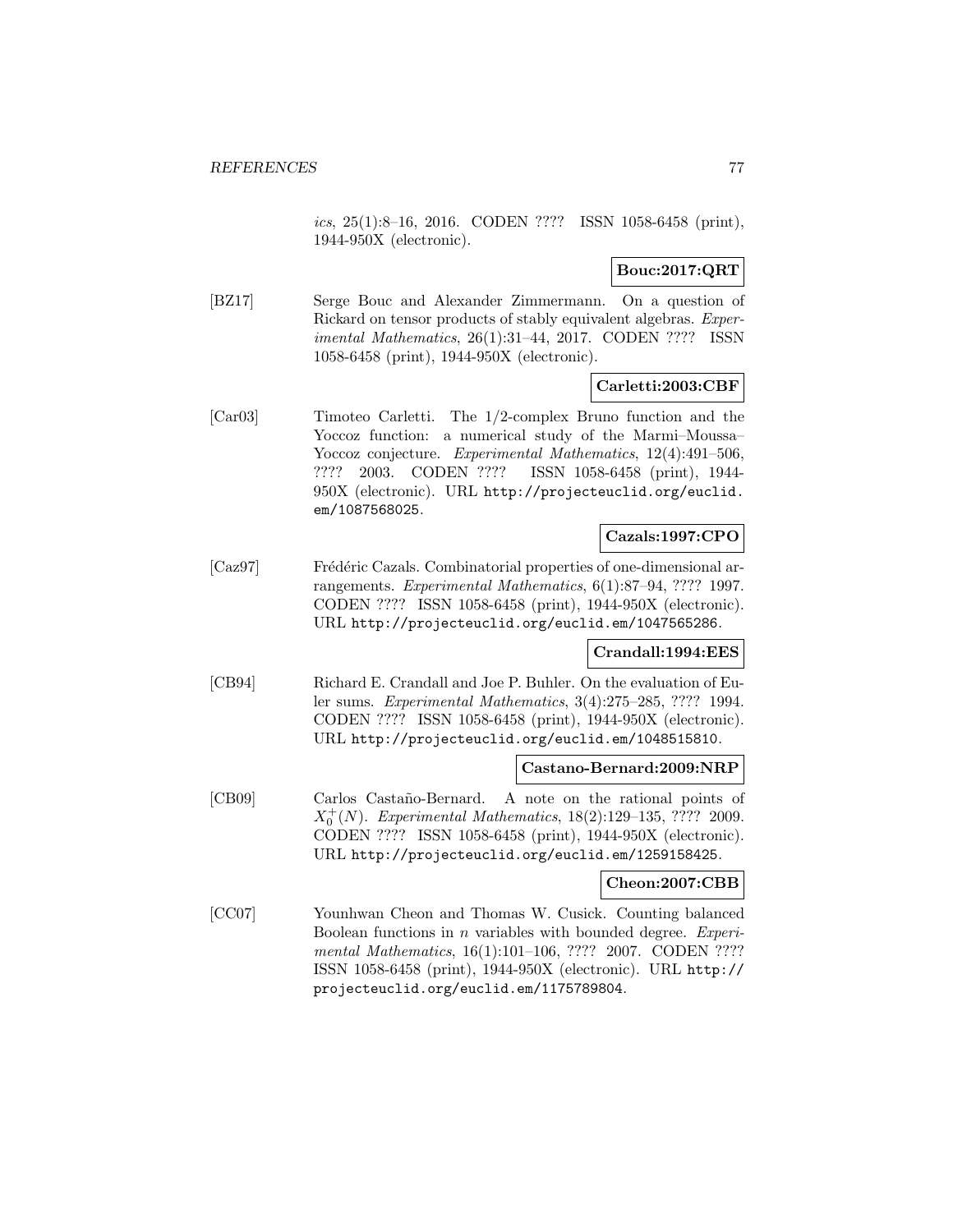**Cohn:2007:RSU**

[CCEK07] Henry Cohn, John H. Conway, Noam D. Elkies, and Abhinav Kumar. The  $D_4$  root system is not universally optimal. Experimental Mathematics, 16(3):313–320, ???? 2007. CODEN ???? ISSN 1058-6458 (print), 1944-950X (electronic). URL http:// projecteuclid.org/euclid.em/1204928532.

# **Chenavier:2021:QMO**

[CCG21] Cyrille Chenavier, Christophe Cordero, and Samuele Giraudo. Quotients of the magmatic operad: Lattice structures and convergent rewrite systems. Experimental Mathematics, 30(4):513– 530, 2021. CODEN ???? ISSN 1058-6458 (print), 1944-950X (electronic). URL http://www.tandfonline.com/doi/full/ 10.1080/10586458.2019.1577768.

#### **Cunningham:2009:CGH**

[CD09] Clifton Cunningham and Lassina Dembélé. Computing genus-2 Hilbert–Siegel modular forms over  $Q(\sqrt{5})$  via the Jacquet– Langlands correspondence. Experimental Mathematics, 18(3): 337–345, ???? 2009. CODEN ???? ISSN 1058-6458 (print), 1944-950X (electronic). URL http://projecteuclid.org/ euclid.em/1259158470.

#### **Cerveau:2010:FTP**

[CD10] Dominique Cerveau and Julie Déserti. Feuilletages et transformations périodiques. (French) [Branching and periodic transformations]. Experimental Mathematics, 19(4):447–464, ???? 2010. CODEN ???? ISSN 1058-6458 (print), 1944-950X (electronic). URL http://projecteuclid.org/euclid.em/1317758104.

#### **CaluzaMachado:2018:ISP**

[Cd18] Fabrício Caluza Machado and Fernando Mário de Oliveira Filho. Improving the semidefinite programming bound for the kissing number by exploiting polynomial symmetry. Experimental Mathematics, 27(3):362–369, 2018. CODEN ???? ISSN 1058-6458 (print), 1944-950X (electronic). URL http:/ /www.tandfonline.com/doi/full/10.1080/10586458.2017. 1286273.

#### **Cochrane:2016:MMM**

[CDD<sup>+</sup>16] Todd Cochrane, R. M. S. Dissanayake, Nicholas Donohoue, M. I. M. Ishak, Vincent Pigno, Chris Pinner, and Craig Spencer.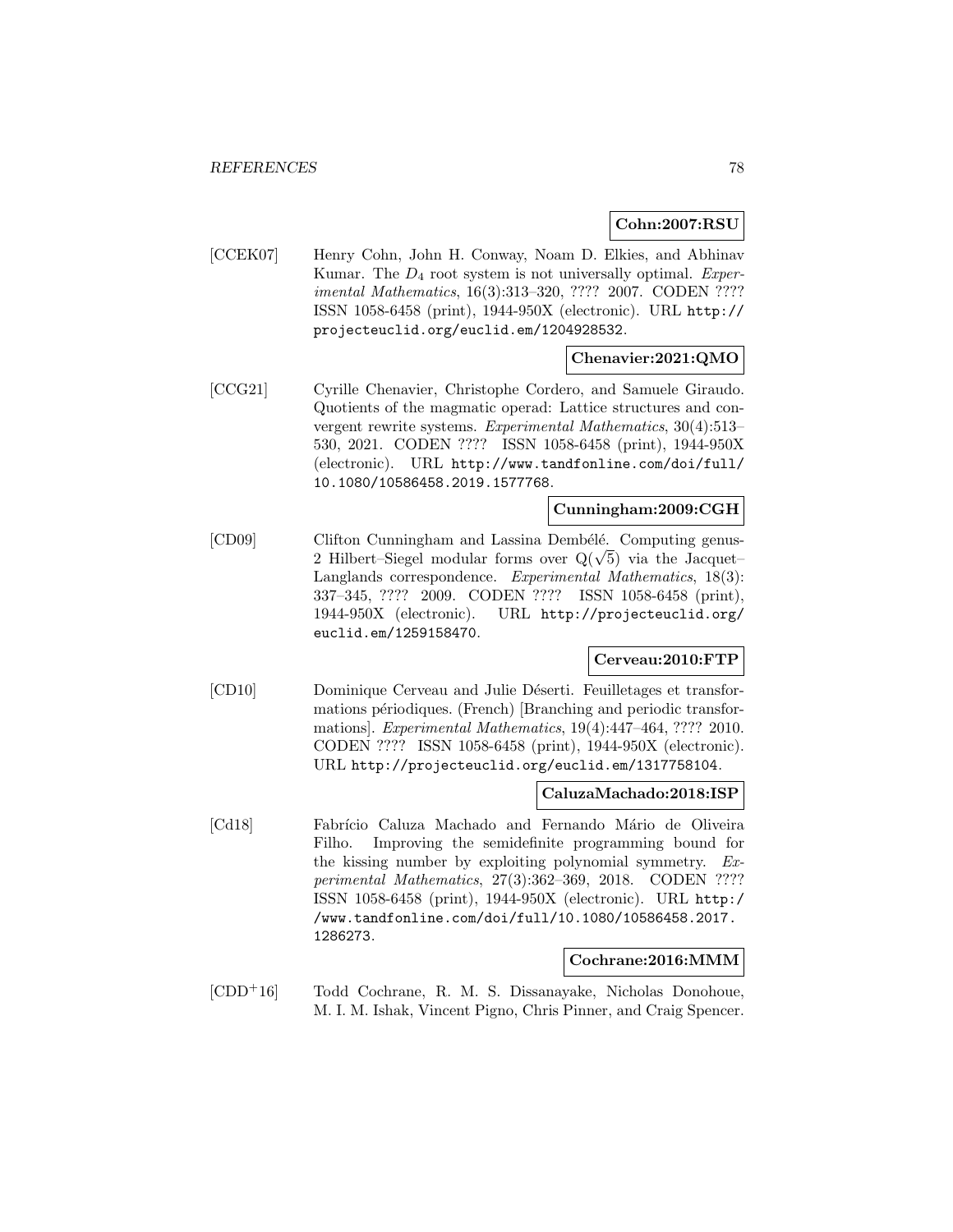Minimal Mahler measure in real quadratic fields. Experimental Mathematics, 25(2):107–115, 2016. CODEN ???? ISSN 1058- 6458 (print), 1944-950X (electronic).

# **Calude:2002:CGR**

[CDS02] Cristian S. Calude, Michael J. Dinneen, and Chi-Kou Shu. Computing a glimpse of randomness. Experimental Mathematics, 11(3):361–370, ???? 2002. CODEN ???? ISSN 1058-6458 (print), 1944-950X (electronic). URL http://projecteuclid. org/euclid.em/1057777428.

# **Conway:2006:MGP**

[CEM06] John H. Conway, Noam D. Elkies, and Jeremy L. Martin. The Mathieu group  $M_{12}$  and its pseudogroup extension  $M_{13}$ . Experimental Mathematics, 15(2):223–236, ???? 2006. CODEN ???? ISSN 1058-6458 (print), 1944-950X (electronic). URL http:// projecteuclid.org/euclid.em/1175789742.

### **Cassaigne:1995:CAS**

[CF95] Julien Cassaigne and Steven R. Finch. A class of 1-additive sequences and quadratic recurrences. Experimental Mathematics, 4(1):49–60, ???? 1995. CODEN ???? ISSN 1058-6458 (print), 1944-950X (electronic). URL http://projecteuclid. org/euclid.em/1062621142.

# **Calkin:1996:CPS**

[CF96] Neil J. Calkin and Steven R. Finch. Conditions on periodicity for sum-free sets. Experimental Mathematics, 5(2):131–137, ???? 1996. CODEN ???? ISSN 1058-6458 (print), 1944- 950X (electronic). URL http://projecteuclid.org/euclid. em/1047565644.

# **Chinburg:2015:PQU**

[CFH<sup>+</sup>15] Ted Chinburg, Holley Friedlander, Sean Howe, Michiel Kosters, Bhairav Singh, Matthew Stover, Ying Zhang, and Paul Ziegler. Presentations for quaternionic S-unit groups. Experimental Mathematics, 24(2):175–182, 2015. CODEN ???? ISSN 1058- 6458 (print), 1944-950X (electronic).

#### **Cai:2021:LDM**

[CFH<sup>+</sup>21] Zhaodong Cai, Matthew Faust, A. J. Hildebrand, Junxian Li, and Yuan Zhang. Leading digits of Mersenne numbers. Experimental Mathematics, 30(3):405–421, 2021. CODEN ????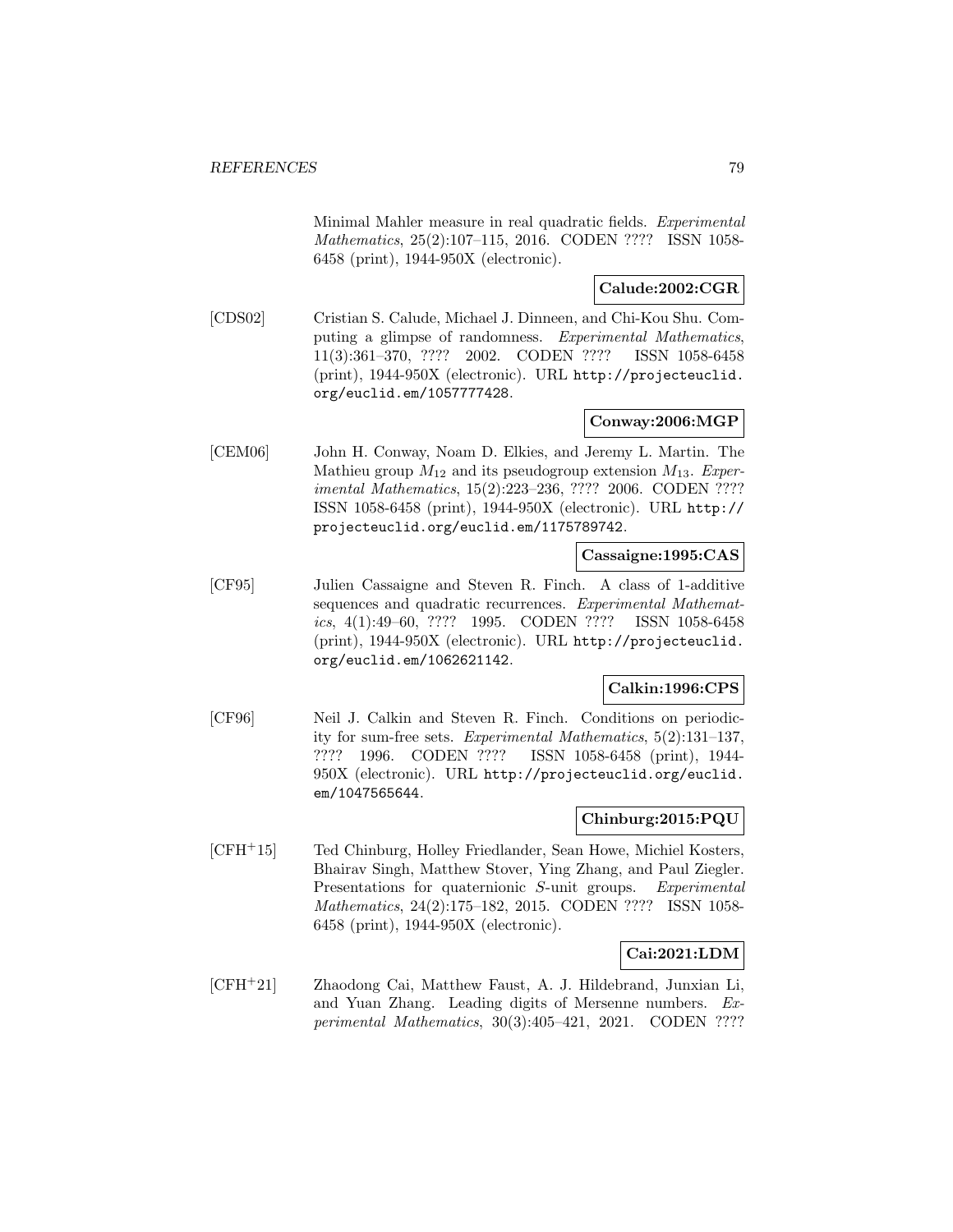ISSN 1058-6458 (print), 1944-950X (electronic). URL http:/ /www.tandfonline.com/doi/full/10.1080/10586458.2018. 1551162.

## **Cunningham:2009:MPC**

[CG09] Clifton Cunningham and Julia Gordon. Motivic proof of a character formula for  $SL(2)$ . Experimental Mathematics, 18(1):11– 44, ???? 2009. CODEN ???? ISSN 1058-6458 (print), 1944- 950X (electronic). URL http://projecteuclid.org/euclid. em/1243430527.

# **Chapoton:2014:EOB**

[CG14] Frédéric Chapoton and Samuele Giraudo. Enveloping operads and bicolored noncrossing configurations. Experimental Mathematics, 23(3):332–349, 2014. CODEN ???? ISSN 1058-6458 (print), 1944-950X (electronic).

#### **Coulson:2000:CAI**

[CGHN00] David Coulson, Oliver A. Goodman, Craig D. Hodgson, and Walter D. Neumann. Computing arithmetic invariants of 3 manifolds. Experimental Mathematics, 9(1):127–152, ???? 2000. CODEN ???? ISSN 1058-6458 (print), 1944-950X (electronic). URL http://projecteuclid.org/euclid.em/1046889596.

# **Chum:2020:NSA**

[CGJM20] K. Chum, R. K. Guy, Jr. M. J. Jacobson, and A. S. Mosunov. Numerical and statistical analysis of aliquot sequences. Experimental Mathematics, 29(4):414–425, 2020. CODEN ???? ISSN 1058-6458 (print), 1944-950X (electronic). URL http://www.tandfonline.com/doi/full/10. 1080/10586458.2018.1477077.

#### **Coates:2020:QPC**

[CGKS20] Tom Coates, Sergey Galkin, Alexander Kasprzyk, and Andrew Strangeway. Quantum periods for certain four-dimensional Fano manifolds. Experimental Mathematics, 29(2):183–221, 2020. CODEN ???? ISSN 1058-6458 (print), 1944-950X (electronic). URL http://www.tandfonline.com/doi/full/ 10.1080/10586458.2018.1448018.

## **Castro:2015:AVE**

[CGM15] Francis N. Castro, Oscar E. González, and Luis A. Medina. The p-adic valuation of Eulerian numbers: Trees and Bernoulli num-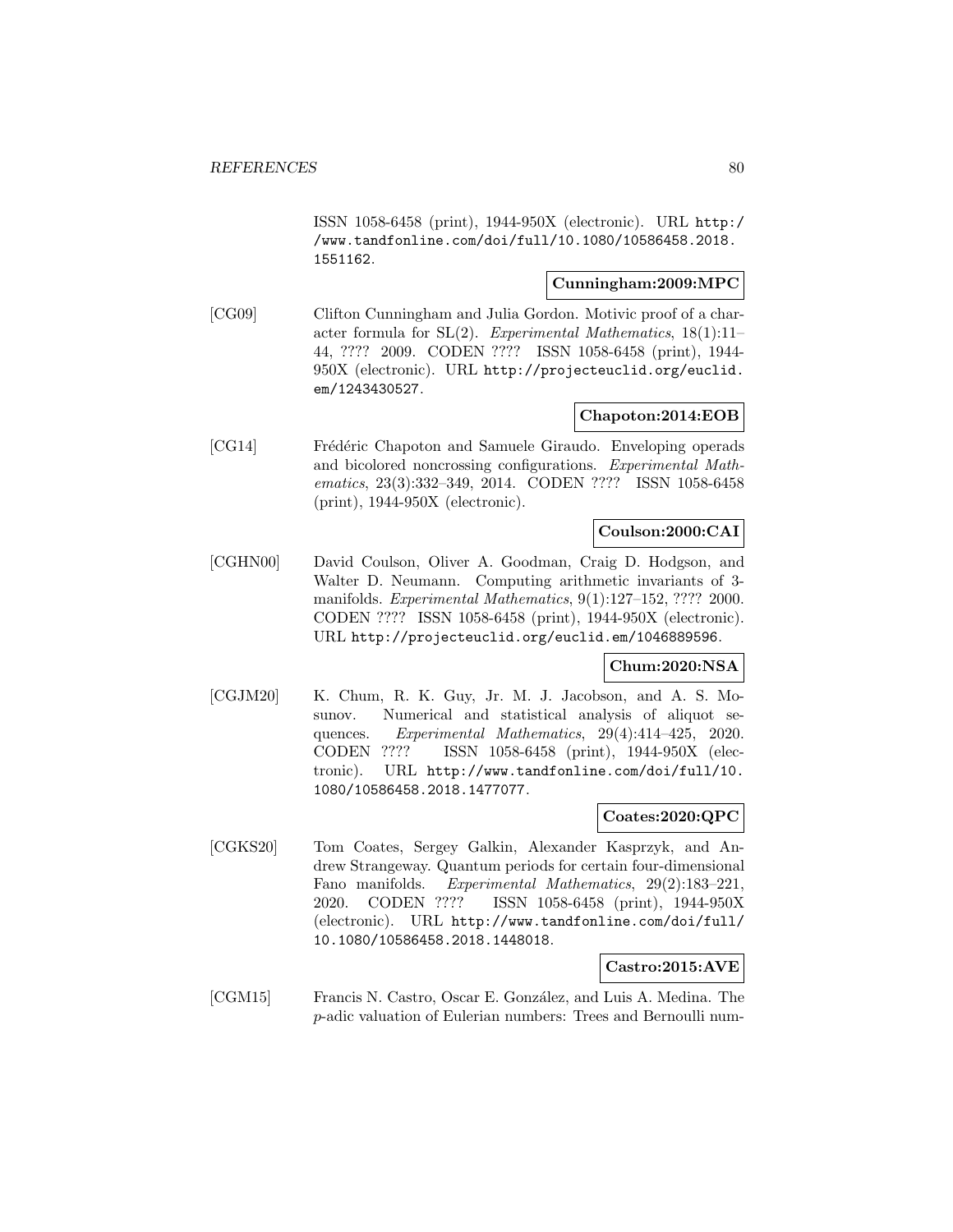bers. Experimental Mathematics, 24(2):183–195, 2015. CODEN ???? ISSN 1058-6458 (print), 1944-950X (electronic).

## **Cannon:2008:TPG**

[CH08a] John J. Cannon and Derek F. Holt. The transitive permutation groups of degree 32. Experimental Mathematics, 17(3):307– 314, ???? 2008. CODEN ???? ISSN 1058-6458 (print), 1944- 950X (electronic). URL http://projecteuclid.org/euclid. em/1227121384.

# **Cho:2008:MDG**

[CH08b] Jin-Hwan Cho and Ji-Young Ham. The minimal dilatation of a genus-two surface. Experimental Mathematics, 17(3):257–267, ???? 2008. CODEN ???? ISSN 1058-6458 (print), 1944- 950X (electronic). URL http://projecteuclid.org/euclid. em/1227121381.

#### **Cannon:2013:CPI**

[CH13] John J. Cannon and Derek F. Holt. Computing projective indecomposable modules and higher cohomology groups. Experimental Mathematics, 22(1):51–59, 2013. ISSN 1058-6458 (print), 1944-950X (electronic).

# **Conrey:2021:SVQ**

[CH21] J. B. Conrey and M. A. Holmstrom. Smooth values of quadratic polynomials. Experimental Mathematics, 30(4):447–452, 2021. CODEN ???? ISSN 1058-6458 (print), 1944-950X (electronic). URL http://www.tandfonline.com/doi/full/10. 1080/10586458.2018.1559775.

#### **Chas:2014:SIN**

[Cha14] Moira Chas. Self-intersection numbers of length-equivalent curves on surfaces. Experimental Mathematics, 23(3):271–276, 2014. CODEN ???? ISSN 1058-6458 (print), 1944-950X (electronic).

# **Chen:2019:MTS**

[Che19] Hao Chen. Minimal twin surfaces. Experimental Mathematics, 28(4):404–419, 2019. CODEN ???? ISSN 1058-6458 (print), 1944-950X (electronic). URL http://www.tandfonline.com/ doi/full/10.1080/10586458.2017.1413455.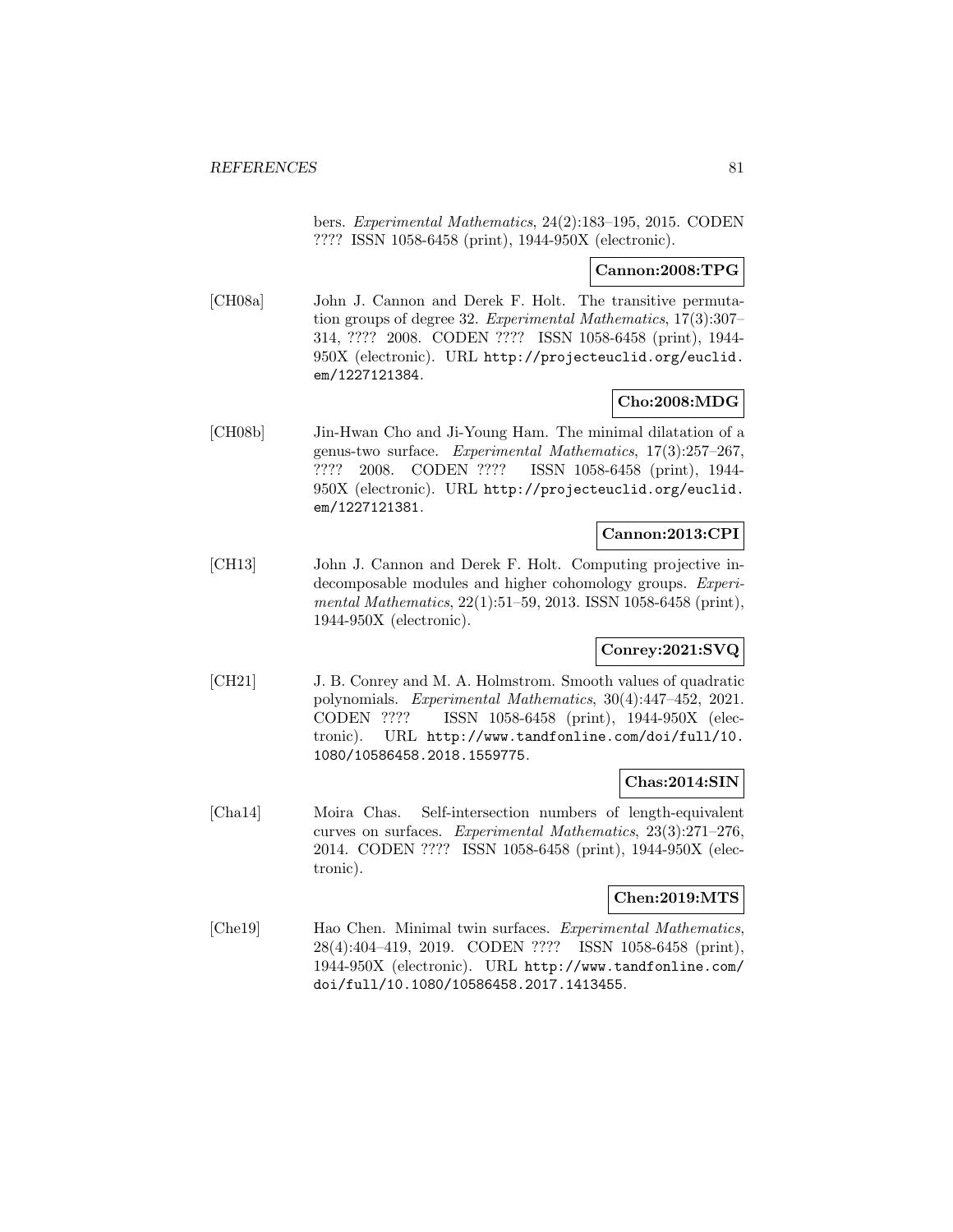**Chipalkatti:2002:DTC**

[Chi02] Jaydeep V. Chipalkatti. Decomposable ternary cubics. Experimental Mathematics, 11(1):69–80, ???? 2002. CODEN ???? ISSN 1058-6458 (print), 1944-950X (electronic). URL http:// projecteuclid.org/euclid.em/1057860315.

#### **Chipalkatti:2004:WLT**

[Chi04] Jaydeep Chipalkatti. The Waring loci of ternary quartics. Experimental Mathematics, 13(1):93–102, ???? 2004. CODEN ???? ISSN 1058-6458 (print), 1944-950X (electronic). URL http:// projecteuclid.org/euclid.em/1086894091.

### **Callahan:1993:FSP**

[CHK93] Michael Callahan, David Hoffman, and Hermann Karcher. A family of singly periodic minimal surfaces invariant under a screw motion. Experimental Mathematics, 2(3):157–182, ???? 1993. CODEN ???? ISSN 1058-6458 (print), 1944-950X (electronic). URL http://projecteuclid.org/euclid.em/ 1062620829.

#### **Cooperman:1997:BTP**

[CHLM97] Gene Cooperman, Gerhard Hiss, Klaus Lux, and Jürgen Müller. The Brauer tree of the principal 19-block of the sporadic simple Thompson group. Experimental Mathematics, 6(4):293–300, ???? 1997. CODEN ???? ISSN 1058-6458 (print), 1944- 950X (electronic). URL http://projecteuclid.org/euclid. em/1047047190.

#### **Conrey:2013:SN**

[CHM13] J. B. Conrey, M. A. Holmstrom, and T. L. McLaughlin. Smooth neighbors. Experimental Mathematics, 22(2):195–202, 2013. ISSN 1058-6458 (print), 1944-950X (electronic).

#### **Cellarosi:2015:CFD**

[CHMW15] Francesco Cellarosi, Doug Hensley, Steven J. Miller, and Jake L. Wellens. Continued fraction digit averages and Maclaurin's inequalities. Experimental Mathematics, 24(1):23–44, 2015. CO-DEN ???? ISSN 1058-6458 (print), 1944-950X (electronic).

## **Chopp:1994:CSS**

[Cho94] David L. Chopp. Computation of self-similar solutions for mean curvature flow. Experimental Mathematics, 3(1):1-15,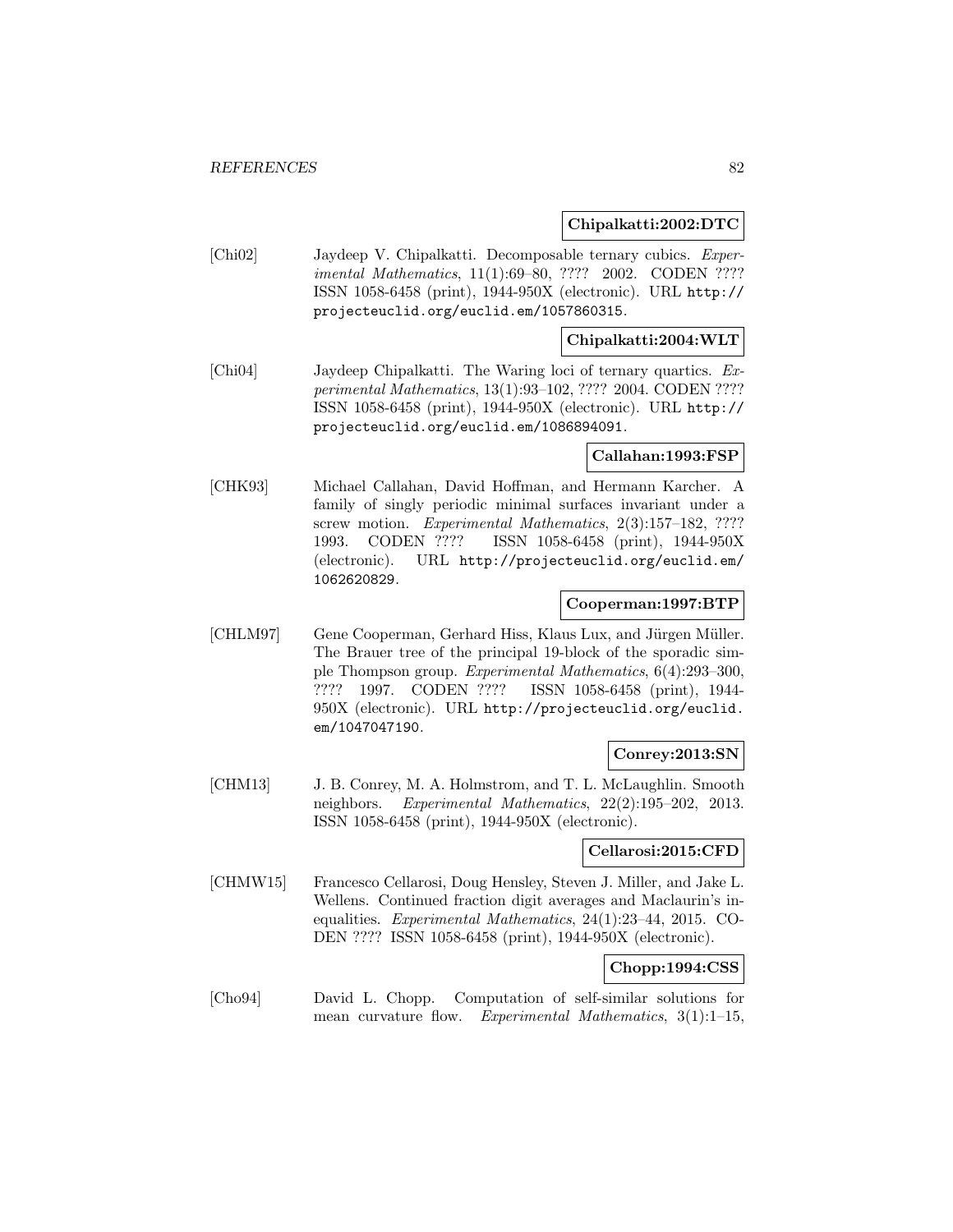???? 1994. CODEN ???? ISSN 1058-6458 (print), 1944- 950X (electronic). URL http://projecteuclid.org/euclid. em/1062620999.

### **Campbell:2007:ESG**

[CHRR07] Colin M. Campbell, George Havas, Colin Ramsay, and Edmund F. Robertson. On the efficiency of the simple groups of order less than a million and their covers. Experimental Mathematics, 16(3):347–358, ???? 2007. CODEN ???? ISSN 1058-6458 (print), 1944-950X (electronic). URL http://projecteuclid. org/euclid.em/1204928534.

## **Conway:1996:PLP**

[CHS96] John H. Conway, Ronald H. Hardin, and Neil J. A. Sloane. Packing lines, planes, etc.: packings in Grassmannian spaces. Experimental Mathematics, 5(2):139–159, ???? 1996. CODEN ???? ISSN 1058-6458 (print), 1944-950X (electronic). URL http:// projecteuclid.org/euclid.em/1047565645.

# **Chua:2005:EML**

[Chu05] Kok Seng Chua. Extremal modular lattices, McKay Thompson series, quadratic iterations, and new series for  $\pi$ . Experimental Mathematics, 14(3):343–357, ???? 2005. CODEN ???? ISSN 1058-6458 (print), 1944-950X (electronic). URL http:// projecteuclid.org/euclid.em/1128371759.

#### **Chiantini:2019:GRD**

[CILO19] Luca Chiantini, Christian Ikenmeyer, J. M. Landsberg, and Giorgio Ottaviani. The geometry of rank decompositions of matrix multiplication I:  $2 \times 2$  matrices. Experimental Mathematics, 28(3):322–327, 2019. CODEN ???? ISSN 1058-6458 (print), 1944-950X (electronic). URL http://www.tandfonline.com/ doi/full/10.1080/10586458.2017.1403981.

#### **Coulangeon:2007:LCE**

[CIO07] R. Coulangeon, M. I. Icaza, and M. O'Ryan. Lenstra's constant and extreme forms in number fields. Experimental Mathematics, 16(4):455–462, ???? 2007. CODEN ???? ISSN 1058-6458 (print), 1944-950X (electronic). URL http://projecteuclid. org/euclid.em/1204836515.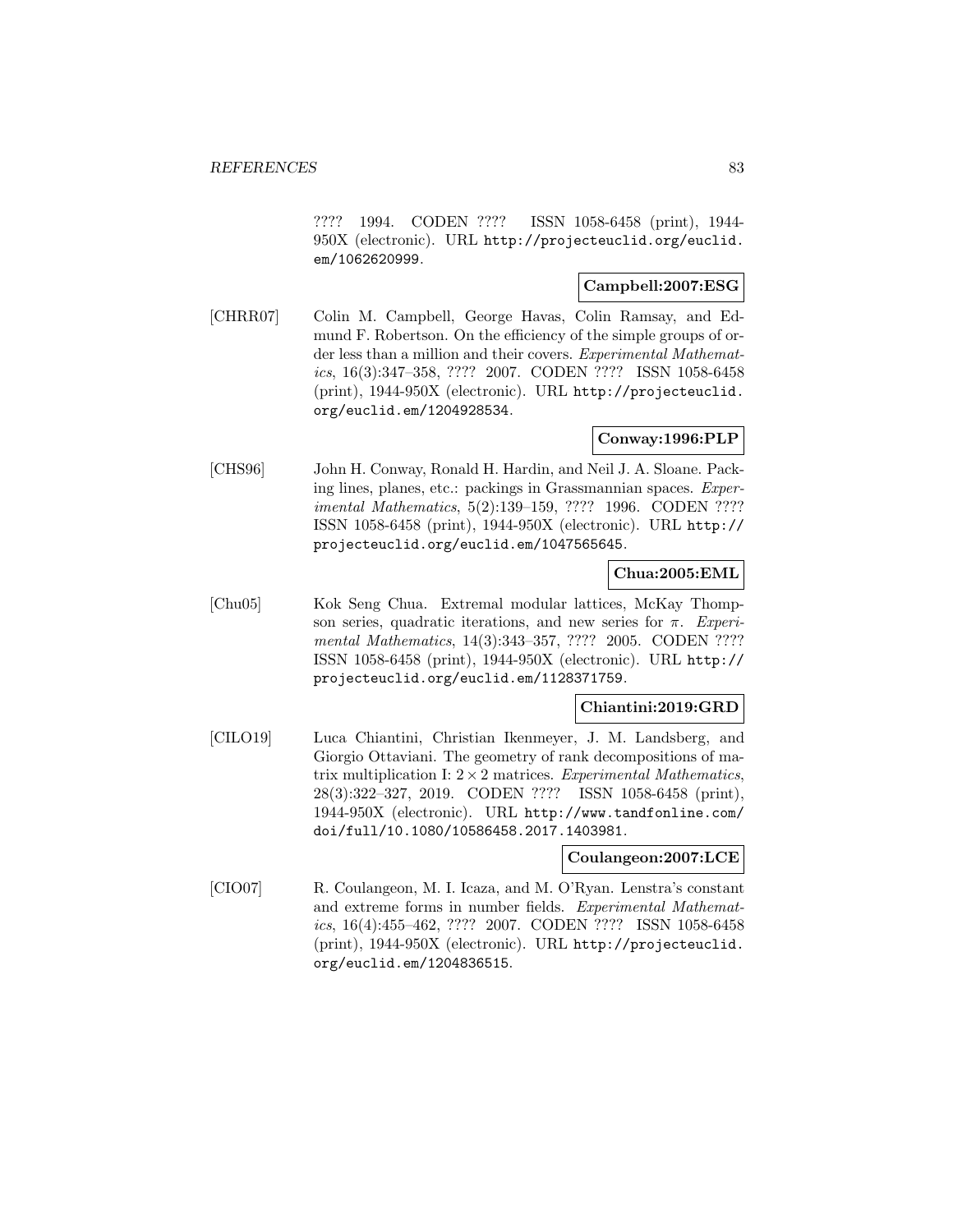#### **Chen:2019:SSA**

[CJK<sup>+</sup>19] Weiru Chen, Mo Jiao, Calvin Kessler, Amita Malik, and Xin Zhang. Spatial statistics of Apollonian gaskets. Experimental Mathematics, 28(3):263–270, 2019. CODEN ???? ISSN 1058-6458 (print), 1944-950X (electronic). URL http:/ /www.tandfonline.com/doi/full/10.1080/10586458.2017. 1385037.

#### **Castro-Jimenez:2004:TLC**

[CJUE04] F. J. Castro-Jiménez and J. M. Ucha-Enríquez. Testing the logarithmic comparison theorem for free divisors. *Experimen*tal Mathematics, 13(4):441–449, ???? 2004. CODEN ???? ISSN 1058-6458 (print), 1944-950X (electronic). URL http:/ /projecteuclid.org/euclid.em/1109106436.

#### **Conrey:2006:RMT**

[CKRS06] J. B. Conrey, J. P. Keating, M. O. Rubinstein, and N. C. Snaith. Random matrix theory and the Fourier coefficients of half-integral-weight forms. Experimental Mathematics, 15(1): 67–82, ???? 2006. CODEN ???? ISSN 1058-6458 (print), 1944- 950X (electronic). URL http://projecteuclid.org/euclid. em/1150476905.

## **Cooper:1998:T**

[CL98] Daryl Cooper and Darren D. Long. Trimming. Experimental Mathematics, 7(4):325–332, ???? 1998. CODEN ???? ISSN 1058-6458 (print), 1944-950X (electronic). URL http:/ /projecteuclid.org/euclid.em/1047674150.

#### **Chua:2004:CSA**

[CL04] Kok Seng Chua and Mong Lung Lang. Congruence subgroups associated to the monster. Experimental Mathematics, 13(3):343– 360, ???? 2004. CODEN ???? ISSN 1058-6458 (print), 1944- 950X (electronic). URL http://projecteuclid.org/euclid. em/1103749842.

### **Calini:2007:SRG**

[CL07a] Annalisa Calini and Joel Langer. Schwarz reflection geometry II: Local and global behavior of the exponential map. Experimental Mathematics, 16(3):321-346, ???? 2007. CODEN ???? ISSN 1058-6458 (print), 1944-950X (electronic). URL http:// projecteuclid.org/euclid.em/1204928533.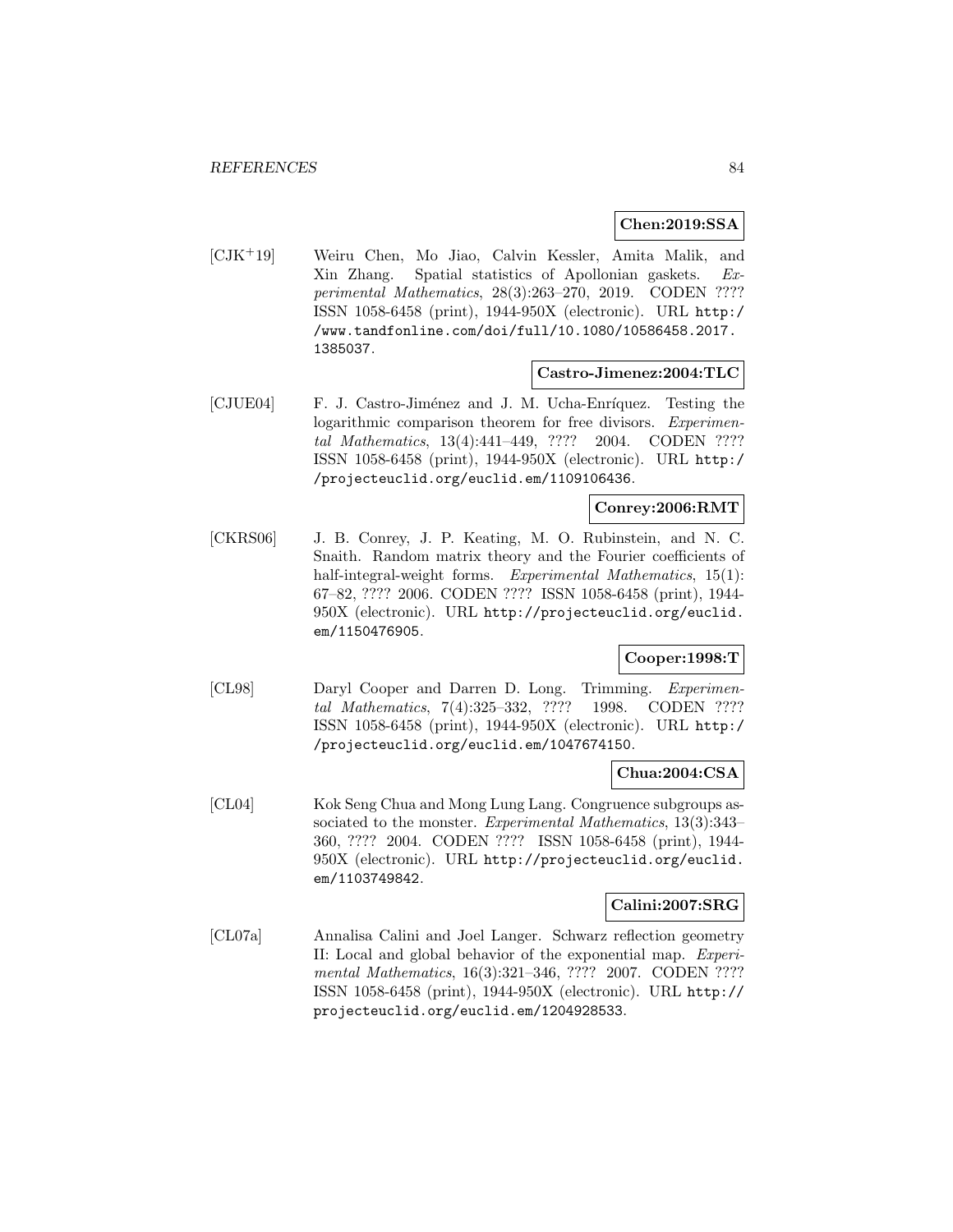#### **Cremona:2007:FAE**

[CL07b] J. E. Cremona and M. P. Lingham. Finding all elliptic curves with good reduction outside a given set of primes. Experimental Mathematics, 16(3):303-312, ???? 2007. CODEN ???? ISSN 1058-6458 (print), 1944-950X (electronic). URL http:// projecteuclid.org/euclid.em/1204928531.

#### **Champanerkar:2007:ERA**

[CLLM07] Abhijit Champanerkar, Jacob Lewis, Max Lipyanskiy, and Scott Meltzer. Exceptional regions and associated exceptional hyperbolic 3-manifolds, with an appendix by Alan W. Reid. Experimental Mathematics, 16(1):106–118, ???? 2007. CODEN ???? ISSN 1058-6458 (print), 1944-950X (electronic). URL http:// projecteuclid.org/euclid.em/1175789805.

## **Chas:2013:ESD**

[CLM13] Moira Chas, Keren Li, and Bernard Maskit. Experiments suggesting that the distribution of the hyperbolic length of closed geodesics sampling by word length is Gaussian. Experimental Mathematics, 22(4):367–371, 2013. CODEN ???? ISSN 1058- 6458 (print), 1944-950X (electronic).

## **Cioffi:2015:MCM**

[CLMR15] F. Cioffi, P. Lella, M. G. Marinari, and M. Roggero. Minimal Castelnuovo–Mumford regularity for a given Hilbert polynomial. Experimental Mathematics, 24(4):424–437, 2015. CODEN ???? ISSN 1058-6458 (print), 1944-950X (electronic).

#### **Clancy:2015:NJT**

[CLP15] Julien Clancy, Timothy Leake, and Sam Payne. A note on Jacobians, Tutte polynomials, and two-variable zeta functions of graphs. Experimental Mathematics, 24(1):1–7, 2015. CODEN ???? ISSN 1058-6458 (print), 1944-950X (electronic).

#### **Cooper:2006:CVR**

[CLT06] Daryl Cooper, Darren Long, and Morwen Thistlethwaite. Computing varieties of representations of hyperbolic 3-manifolds into SL(4, **R**). Experimental Mathematics, 15(3):291–305, ???? 2006. CODEN ???? ISSN 1058-6458 (print), 1944-950X (electronic). URL http://projecteuclid.org/euclid.em/1175789760.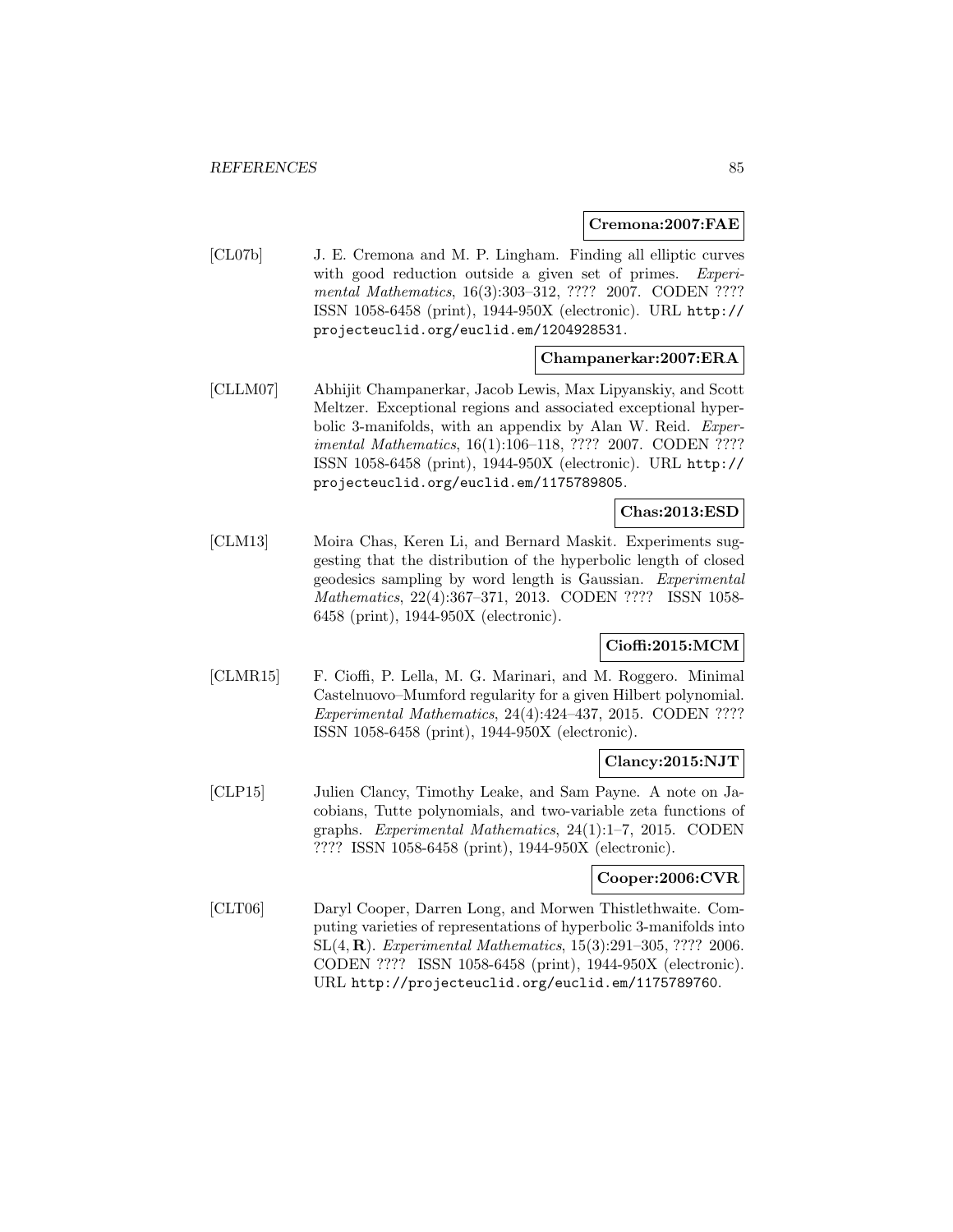#### **Connor:2015:CEH**

[CLW15] Peter Connor, Kevin Li, and Matthias Weber. Complete embedded harmonic surfaces in  $R^3$ . Experimental Mathematics, 24 (2):196–224, 2015. CODEN ???? ISSN 1058-6458 (print), 1944- 950X (electronic).

# **Cohen:1992:SOP**

[CLZ92] Henri Cohen, Leonard Lewin, and Don Zagier. A sixteenthorder polylogarithm ladder. Experimental Mathematics, 1(1): 25–34, ???? 1992. CODEN ???? ISSN 1058-6458 (print), 1944- 950X (electronic). URL http://projecteuclid.org/euclid. em/1048709113.

### **Cremona:2000:VES**

[CM00] John E. Cremona and Barry Mazur. Visualizing elements in the Shafarevich–Tate group. Experimental Mathematics, 9(1): 13–28, ???? 2000. CODEN ???? ISSN 1058-6458 (print), 1944- 950X (electronic). URL http://projecteuclid.org/euclid. em/1046889588.

### **Chapoton:2013:TSV**

[CM13] F. Chapoton and L. Manivel. Triangulations and Severi varieties. Experimental Mathematics, 22(1):60–73, 2013. ISSN 1058-6458 (print), 1944-950X (electronic).

### **Cueto:2016:HRT**

[CM16] Maria Angelica Cueto and Hannah Markwig. How to repair tropicalizations of plane curves using modifications. Experimental Mathematics, 25(2):130–164, 2016. CODEN ???? ISSN 1058- 6458 (print), 1944-950X (electronic).

#### **Colliander:2013:BMD**

[CMOS13] James E. Colliander, Jeremy L. Marzuola, Tadahiro Oh, and Gideon Simpson. Behavior of a model dynamical system with applications to weak turbulence. Experimental Mathematics, 22 (3):250–264, 2013. CODEN ???? ISSN 1058-6458 (print), 1944- 950X (electronic).

#### **Cochrane:2021:GGK**

[CMPR21] Todd Cochrane, Michael J. Mossinghoff, Chris Pinner, and C. J. Richardson. A generalization of the Goresky–Klapper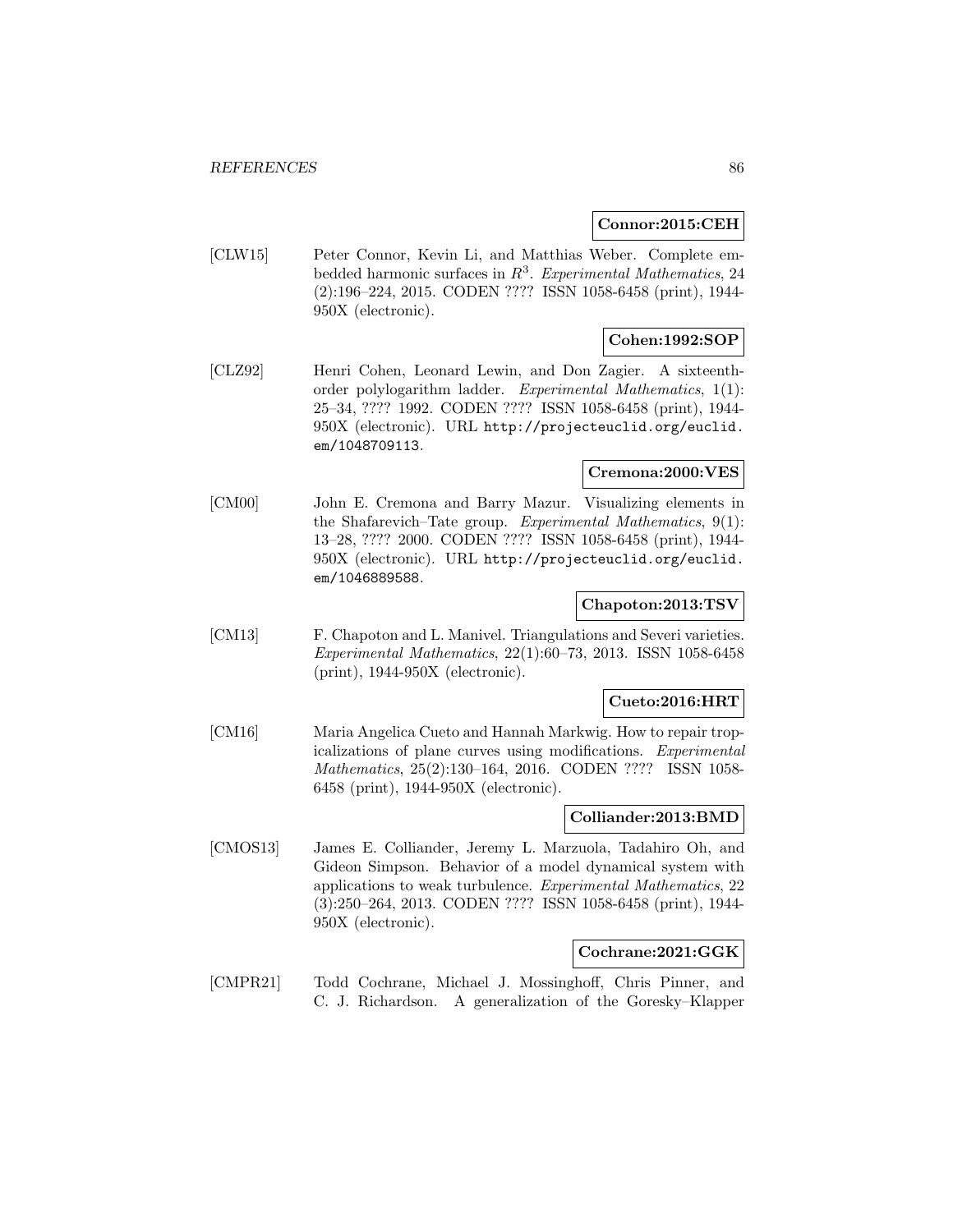Conjecture, Part II. Experimental Mathematics, 30(2):209– 220, 2021. CODEN ???? ISSN 1058-6458 (print), 1944-950X (electronic). URL http://www.tandfonline.com/doi/full/ 10.1080/10586458.2018.1526723.

#### **Chongchitmate:2013:ALK**

[CN13] Wutichai Chongchitmate and Lenhard Ng. An atlas of Legendrian knots. Experimental Mathematics, 22(1):26–37, 2013. ISSN 1058-6458 (print), 1944-950X (electronic).

#### **Cassou-Noguas:1996:FPR**

[CNJ96] Philippe Cassou-Noguàs and Arnaud Jehanne. Formes primitives et représentations galoisiennes de type octaédral. (French) [Primitive forms and Galois representations of octahedal type]. Experimental Mathematics, 5(4):275–290, ???? 1996. CODEN ???? ISSN 1058-6458 (print), 1944-950X (electronic). URL http://projecteuclid.org/euclid.em/1047565446.

#### **Chmutova:2002:CCD**

[CO02] Tanya Chmutova and Viktor Ostrik. Calculating canonical distinguished involutions in the affine Weyl groups. Experimental Mathematics, 11(1):99–117, ???? 2002. CODEN ???? ISSN 1058-6458 (print), 1944-950X (electronic). URL http:// projecteuclid.org/euclid.em/1057860319.

#### **Cardinal:2020:VMI**

[CO20] Jean-Paul Cardinal and Marius Overholt. A variant of Möbius inversion. Experimental Mathematics, 29(3):247–252, 2020. CODEN ???? ISSN 1058-6458 (print), 1944-950X (electronic). URL http://www.tandfonline.com/doi/full/10. 1080/10586458.2018.1459960.

# **Cochet:2005:ERG**

[Coc05] Charles Cochet. Effective reduction of Goresky–Kottwitz– MacPherson graphs. Experimental Mathematics, 14(2):133–144, ???? 2005. CODEN ???? ISSN 1058-6458 (print), 1944- 950X (electronic). URL http://projecteuclid.org/euclid. em/1128100126.

#### **Collins:2005:FRH**

[Col05] Pieter Collins. Forcing relations for homoclinic orbits of the Smale horseshoe map. Experimental Mathematics, 14(1):75– 86, ???? 2005. CODEN ???? ISSN 1058-6458 (print), 1944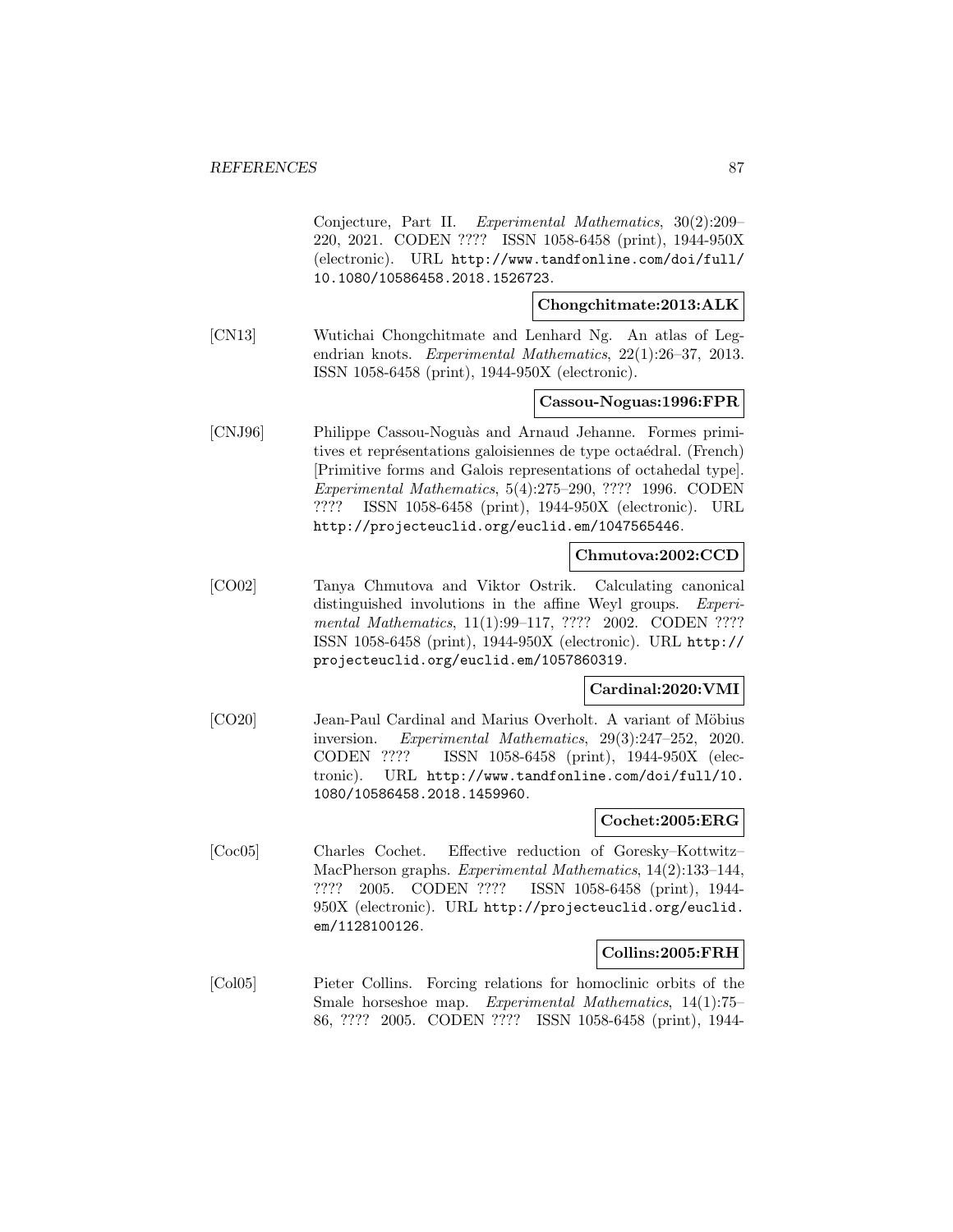950X (electronic). URL http://projecteuclid.org/euclid. em/1120145572.

#### **Constantino:2006:CM**

[Con06] Francesco Constantino. Complexity of 4-manifolds. Experimental Mathematics, 15(2):237–249, ???? 2006. CODEN ???? ISSN 1058-6458 (print), 1944-950X (electronic). URL http:// projecteuclid.org/euclid.em/1175789743.

#### **Connor:2018:HGD**

[Con18] Peter Connor. Higher genus doubly periodic minimal surfaces. Experimental Mathematics, 27(1):47–61, 2018. CODEN ???? ISSN 1058-6458 (print), 1944-950X (electronic). URL http:/ /www.tandfonline.com/doi/full/10.1080/10586458.2016. 1220339.

# **Conner:2021:RWD**

[Con21] Austin Conner. A rank 18 Waring decomposition of  $sM_{(3)}$ with 432 symmetries. Experimental Mathematics, 30(3):383– 385, 2021. CODEN ???? ISSN 1058-6458 (print), 1944-950X (electronic). URL http://www.tandfonline.com/doi/full/ 10.1080/10586458.2018.1547231.

## **Cooper:2008:CCC**

[Coo08] Shaun Cooper. The cubic Chan–Chua conjecture. Experimental Mathematics, 17(4):439–442, ???? 2008. CODEN ???? ISSN 1058-6458 (print), 1944-950X (electronic). URL http:// projecteuclid.org/euclid.em/1243429956.

#### **Coquereaux:2020:TFL**

[Coq20] Robert Coquereaux. Theta functions for lattices of SU(3) hyper-roots. Experimental Mathematics, 29(2):137–162, 2020. CODEN ???? ISSN 1058-6458 (print), 1944-950X (electronic). URL http://www.tandfonline.com/doi/full/10. 1080/10586458.2018.1446062.

#### **Coste:2002:SFL**

[Cos02] Alain Costé. Sur un système fibré lié à la suite des nombres premiers. (French) [On a fiber system related to the primenumber sequence]. Experimental Mathematics, 11(3):383–405, ???? 2002. CODEN ???? ISSN 1058-6458 (print), 1944- 950X (electronic). URL http://projecteuclid.org/euclid. em/1057777430.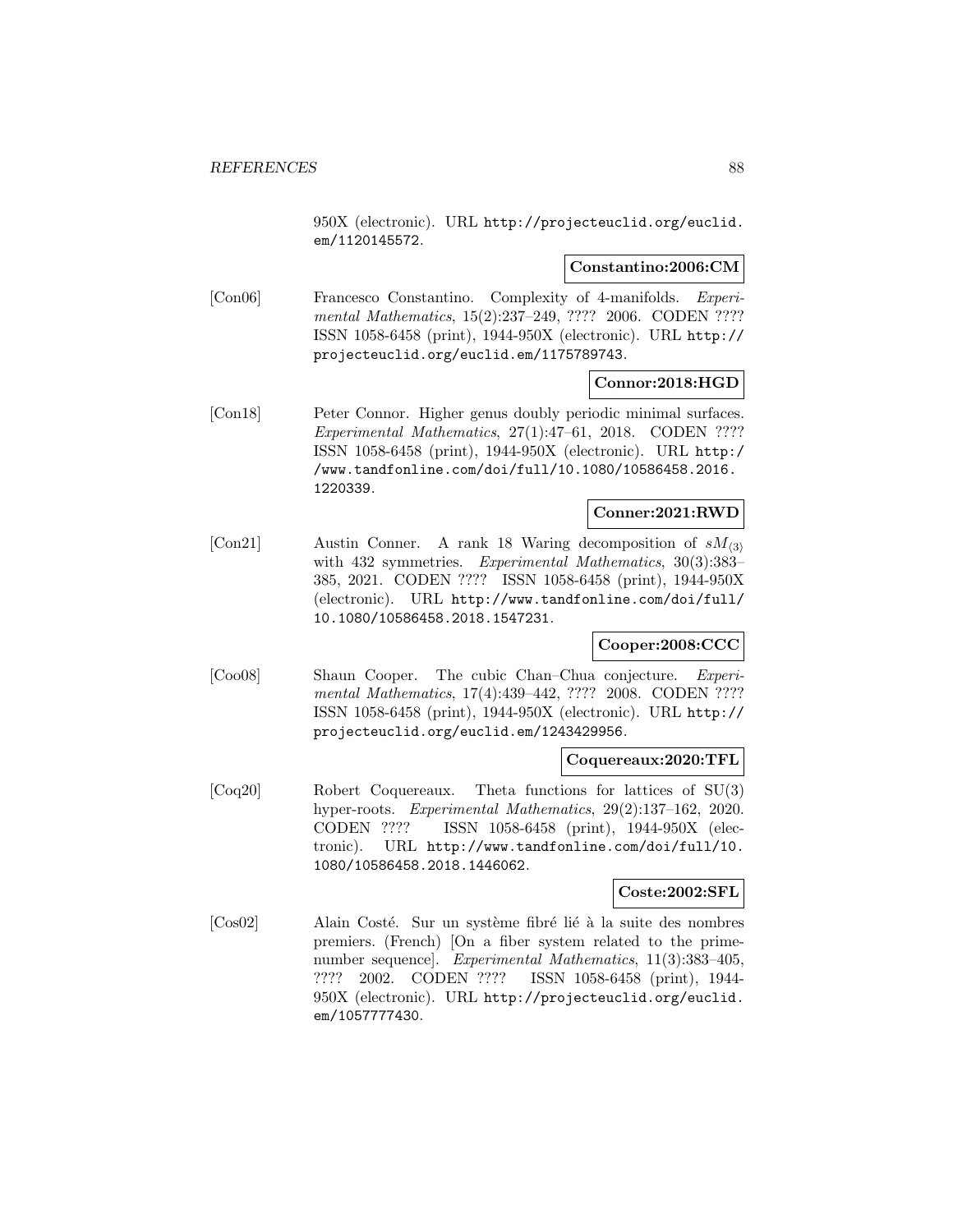#### **Cougnard:1994:AES**

[Cou94] Jean Cougnard. Un anneau d'entiers stablement libre et non libre. Experimental Mathematics, 3(2):129–136, ???? 1994. CO-DEN ???? ISSN 1058-6458 (print), 1944-950X (electronic). URL http://projecteuclid.org/euclid.em/1062620906.

#### **Cummins:2003:CSG**

[CP03] C. J. Cummins and S. Pauli. Congruence subgroups of PSL(2, Z) of genus less than or equal to 24. Experimental Mathematics, 12(2):243–255, ???? 2003. CODEN ???? ISSN 1058-6458 (print), 1944-950X (electronic). URL http://projecteuclid. org/euclid.em/1067634734.

#### **Chas:2010:SIN**

[CP10] Moira Chas and Anthony Phillips. Self-intersection numbers of curves on the punctured torus. Experimental Mathematics, 19(2):129–148, ???? 2010. CODEN ???? ISSN 1058-6458 (print), 1944-950X (electronic). URL http://projecteuclid. org/euclid.em/1276784785.

## **Chas:2012:SIN**

[CP12] Moira Chas and Anthony Phillips. Self-intersection numbers of curves in the doubly punctured plane. Experimental Mathematics, 21(1):26–37, 2012. CODEN ???? ISSN 1058-6458 (print), 1944-950X (electronic).

#### **Chyzak:2001:COW**

[CPS<sup>+</sup>01] Frédéric Chyzak, Peter Paule, Otmar Scherzer, Armin Schoisswohl, and Burkhard Zimmermann. The construction of orthonormal wavelets using symbolic methods and a matrix analytical approach for wavelets on the interval. Experimental Mathematics, 10(1):67–86, ???? 2001. CODEN ???? ISSN 1058-6458 (print), 1944-950X (electronic). URL http://projecteuclid. org/euclid.em/999188421.

### **Charter:1993:DQF**

[CR93] Kevin Charter and Thomas Rogers. The dynamics of quadrilateral folding. Experimental Mathematics, 2(3):209–222, ???? 1993. CODEN ???? ISSN 1058-6458 (print), 1944-950X (electronic). URL http://projecteuclid.org/euclid.em/ 1062620831.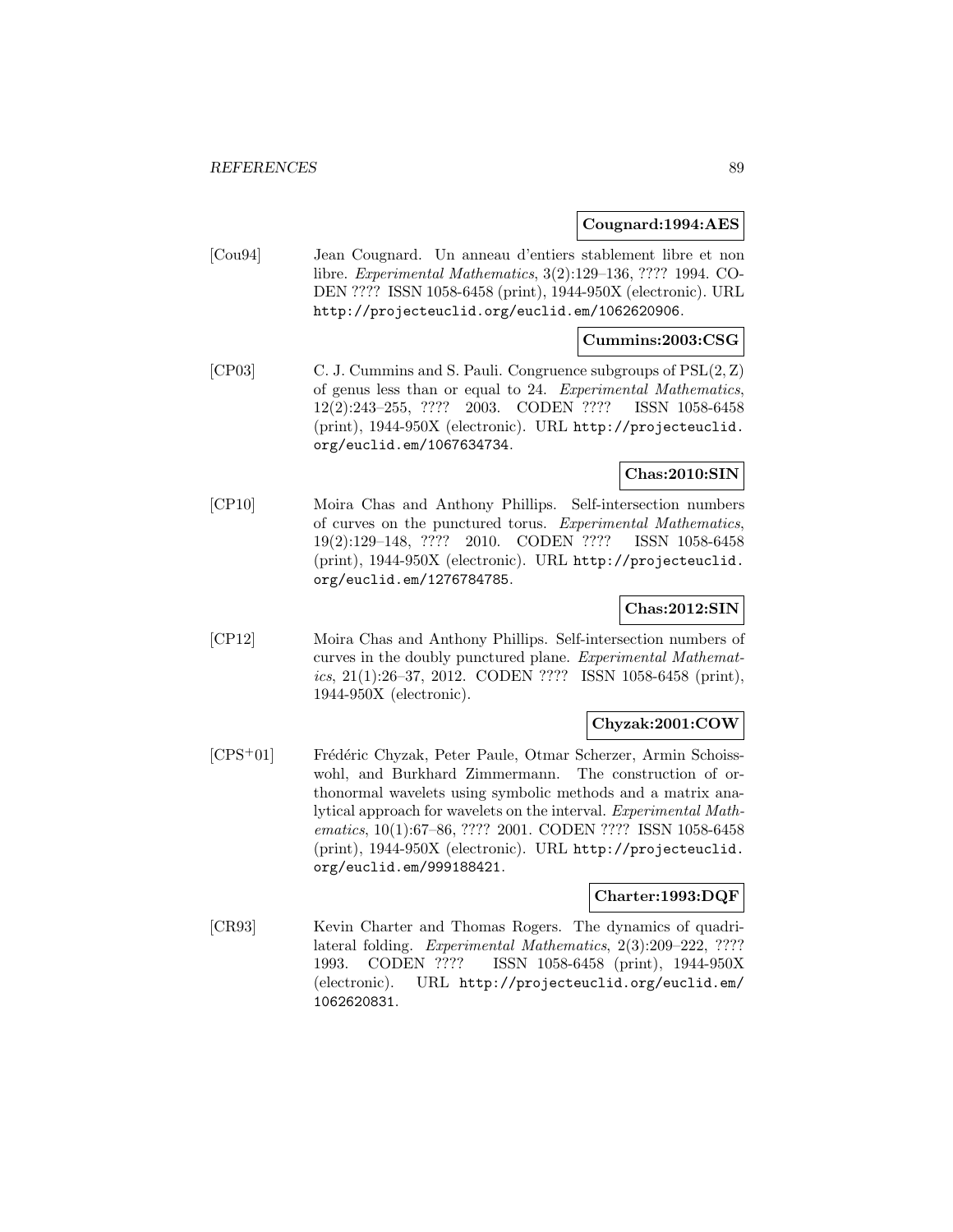## **Chan:1999:VPD**

[CR99] Clara S. Chan and David P. Robbins. On the volume of the polytope of doubly stochastic matrices. Experimental Mathematics, 8(3):291–300, ???? 1999. CODEN ???? ISSN 1058-6458 (print), 1944-950X (electronic). URL http://projecteuclid. org/euclid.em/1047262409.

# **Coutinho:2001:HFA**

[CR01] S. C. Coutinho and Bruno F. M. Ribeiro. On holomorphic foliations without algebraic solutions. Experimental Mathematics, 10(4):529–536, ???? 2001. CODEN ???? ISSN 1058-6458 (print), 1944-950X (electronic). URL http://projecteuclid. org/euclid.em/1069855252.

# **Crandall:1999:NRM**

[Cra99a] Richard E. Crandall. New representations for the Madelung constant. Experimental Mathematics, 8(4):367–379, ???? 1999. CODEN ???? ISSN 1058-6458 (print), 1944-950X (electronic). URL http://projecteuclid.org/euclid.em/1047262358.

#### **Crass:1999:SSI**

[Cra99b] Scott Crass. Solving the sextic by iteration: a study in complex geometry and dynamics. Experimental Mathematics, 8(3):209– 240, ???? 1999. CODEN ???? ISSN 1058-6458 (print), 1944- 950X (electronic). URL http://projecteuclid.org/euclid. em/1047262404.

#### **Crass:2001:SQI**

[Cra01] Scott Crass. Solving the quintic by iteration in three dimensions. Experimental Mathematics, 10(1):1–24, ???? 2001. CODEN ???? ISSN 1058-6458 (print), 1944-950X (electronic). URL http:// projecteuclid.org/euclid.em/999188417.

### **Crass:2014:DSB**

[Cra14] Scott Crass. Dynamics of a soccer ball. Experimental Mathematics, 23(3):261–270, 2014. CODEN ???? ISSN 1058-6458 (print), 1944-950X (electronic).

#### **Cremona:1997:CPC**

[Cre97] John E. Cremona. Computing periods of cusp forms and modular elliptic curves. Experimental Mathematics, 6(2):97–107,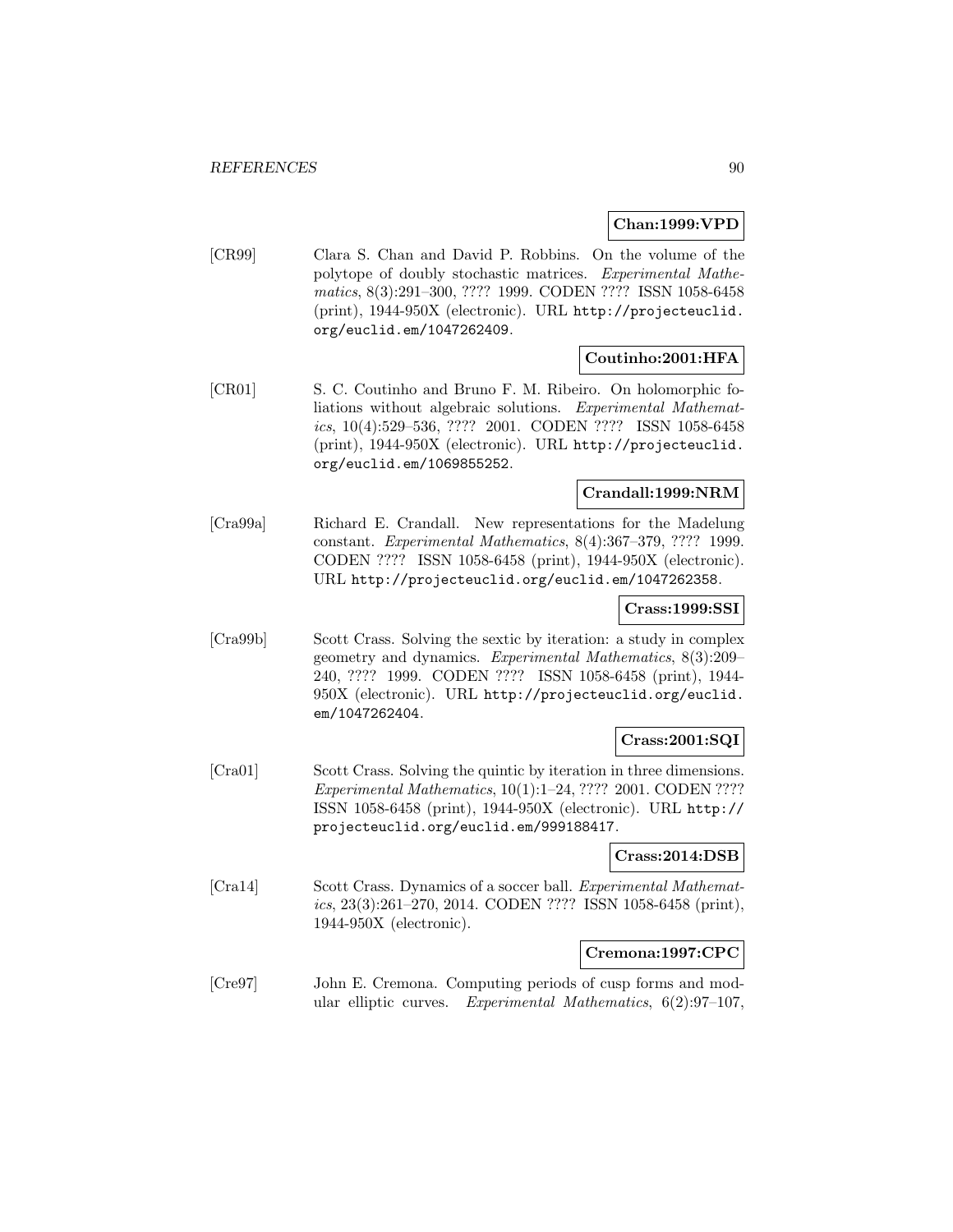???? 1997. CODEN ???? ISSN 1058-6458 (print), 1944- 950X (electronic). URL http://projecteuclid.org/euclid. em/1047649997.

# **Chan:2000:VCP**

[CRY00] Clara S. Chan, David P. Robbins, and David S. Yuen. On the volume of a certain polytope. Experimental Mathematics, 9(1): 91–99, ???? 2000. CODEN ???? ISSN 1058-6458 (print), 1944- 950X (electronic). URL http://projecteuclid.org/euclid. em/1046889594.

# **Chopp:1993:FUC**

[CS93] David L. Chopp and James A. Sethian. Flow under curvature: singularity formation, minimal surfaces, and geodesics. Experimental Mathematics, 2(4):235–255, ???? 1993. CODEN ???? ISSN 1058-6458 (print), 1944-950X (electronic). URL http:// projecteuclid.org/euclid.em/1048516035.

# **Cid:2001:CFS**

[CS01] Carlos Cid and Tilman Schulz. Computation of five- and sixdimensional Bieberbach groups. Experimental Mathematics, 10 (1):109–115, ???? 2001. CODEN ???? ISSN 1058-6458 (print), 1944-950X (electronic). URL http://projecteuclid. org/euclid.em/999188425.

# **Cheltsov:2013:PZ**

[CS13] Ivan Cheltsov and Constantin Shramov. Del Pezzo zoo. Experimental Mathematics, 22(3):313–326, 2013. CODEN ???? ISSN 1058-6458 (print), 1944-950X (electronic).

# **Cloninger:2021:DGL**

[CS21] Alexander Cloninger and Stefan Steinerberger. On the dual geometry of Laplacian eigenfunctions. Experimental Mathematics, 30(2):283–293, 2021. CODEN ???? ISSN 1058-6458 (print), 1944-950X (electronic). URL http://www.tandfonline.com/ doi/full/10.1080/10586458.2018.1538911.

### **Corless:2022:SOA**

[CS22] Robert M. Corless and Leili Rafiee Sevyeri. Stirling's original asymptotic series from a formula like one of Binet's and its evaluation by sequence acceleration. Experimental Mathematics, 31 (1):184–191, 2022. CODEN ???? ISSN 1058-6458 (print), 1944- 950X (electronic). URL http://www.tandfonline.com/doi/ full/10.1080/10586458.2019.1593898.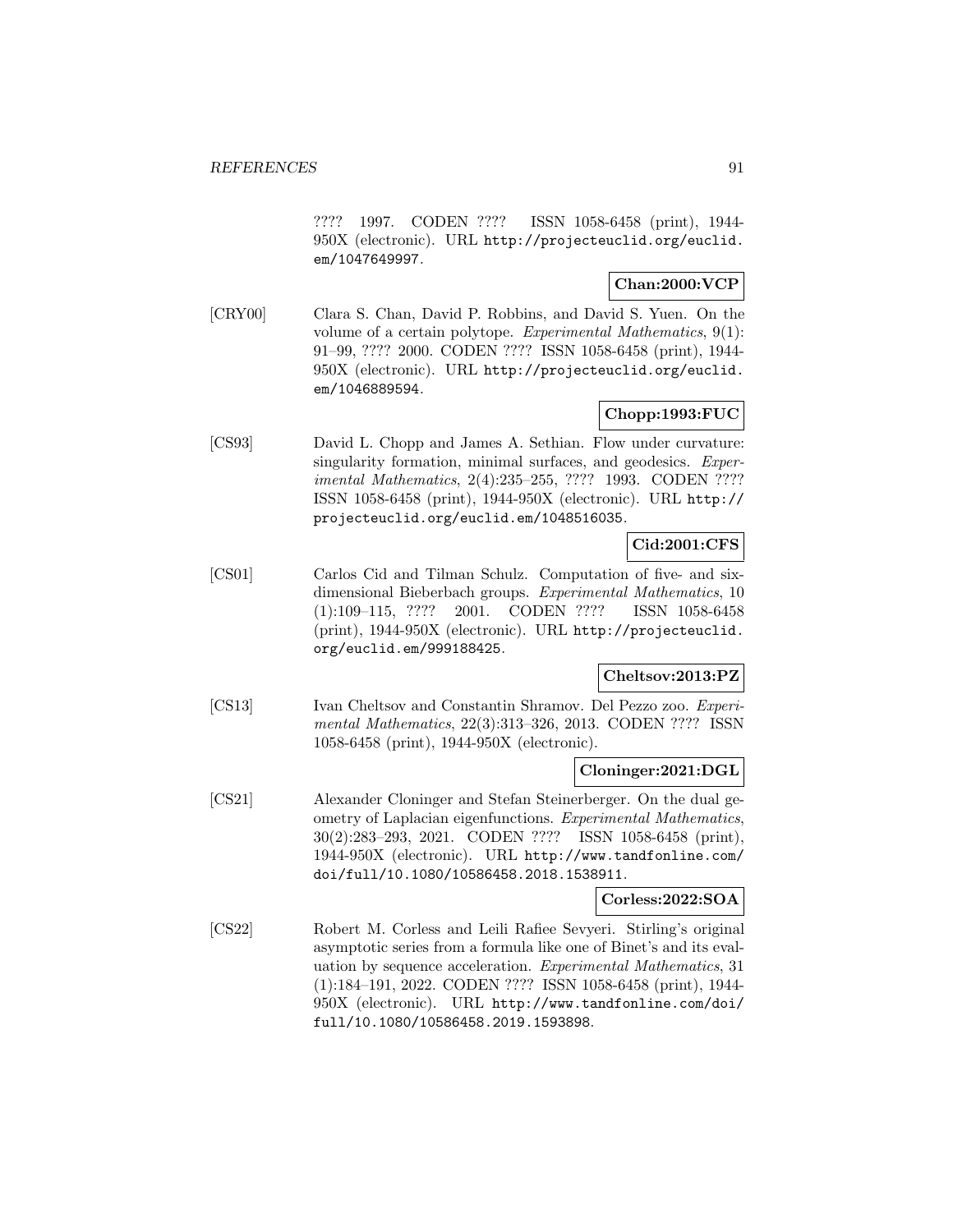### **Costa:2014:VNS**

[CT14] Edgar Costa and Yuri Tschinkel. Variation of Néron–Severi ranks of reductions of K3 surfaces. Experimental Mathematics, 23(4):475–481, 2014. CODEN ???? ISSN 1058-6458 (print), 1944-950X (electronic).

# **Cohen:1996:ISD**

[CtR96] Graeme L. Cohen and Herman J. J. te Riele. Iterating the sum-of-divisors function. Experimental Mathematics, 5(2):91– 100, ???? 1996. CODEN ???? ISSN 1058-6458 (print), 1944- 950X (electronic). URL http://projecteuclid.org/euclid. em/1047565640. See errata [CtR97].

#### **Cohen:1997:EIS**

[CtR97] Graeme L. Cohen and Herman J. J. te Riele. Errata to: "Iterating the sum-of-divisors function". Experimental Mathematics, 6 (2):177, ???? 1997. CODEN ???? ISSN 1058-6458 (print), 1944- 950X (electronic). URL http://projecteuclid.org/euclid. em/1047650004. See [CtR96].

### **Cullinan:2019:JCD**

[Cul19] John Cullinan. On the Jacobians of curves defined by the generalized Laguerre polynomials. Experimental Mathematics, 28 (2):223–232, 2019. CODEN ???? ISSN 1058-6458 (print), 1944- 950X (electronic). URL http://www.tandfonline.com/doi/ full/10.1080/10586458.2017.1382405.

# **Cummins:2004:CSG**

[Cum04] C. J. Cummins. Congruence subgroups of groups commensurable with  $PSL(2, Z)$  of genus 0 and 1. Experimental Mathematics, 13(3):361–382, ???? 2004. CODEN ???? ISSN 1058-6458 (print), 1944-950X (electronic). URL http://projecteuclid. org/euclid.em/1103749843.

#### **Cuntz:2017:WFP**

[Cun17] Michael Cuntz. On wild Frieze patterns. Experimental Mathematics, 26(3):342–348, 2017. CODEN ???? ISSN 1058-6458 (print), 1944-950X (electronic). URL http:/ /www.tandfonline.com/doi/full/10.1080/10586458.2016. 1172526.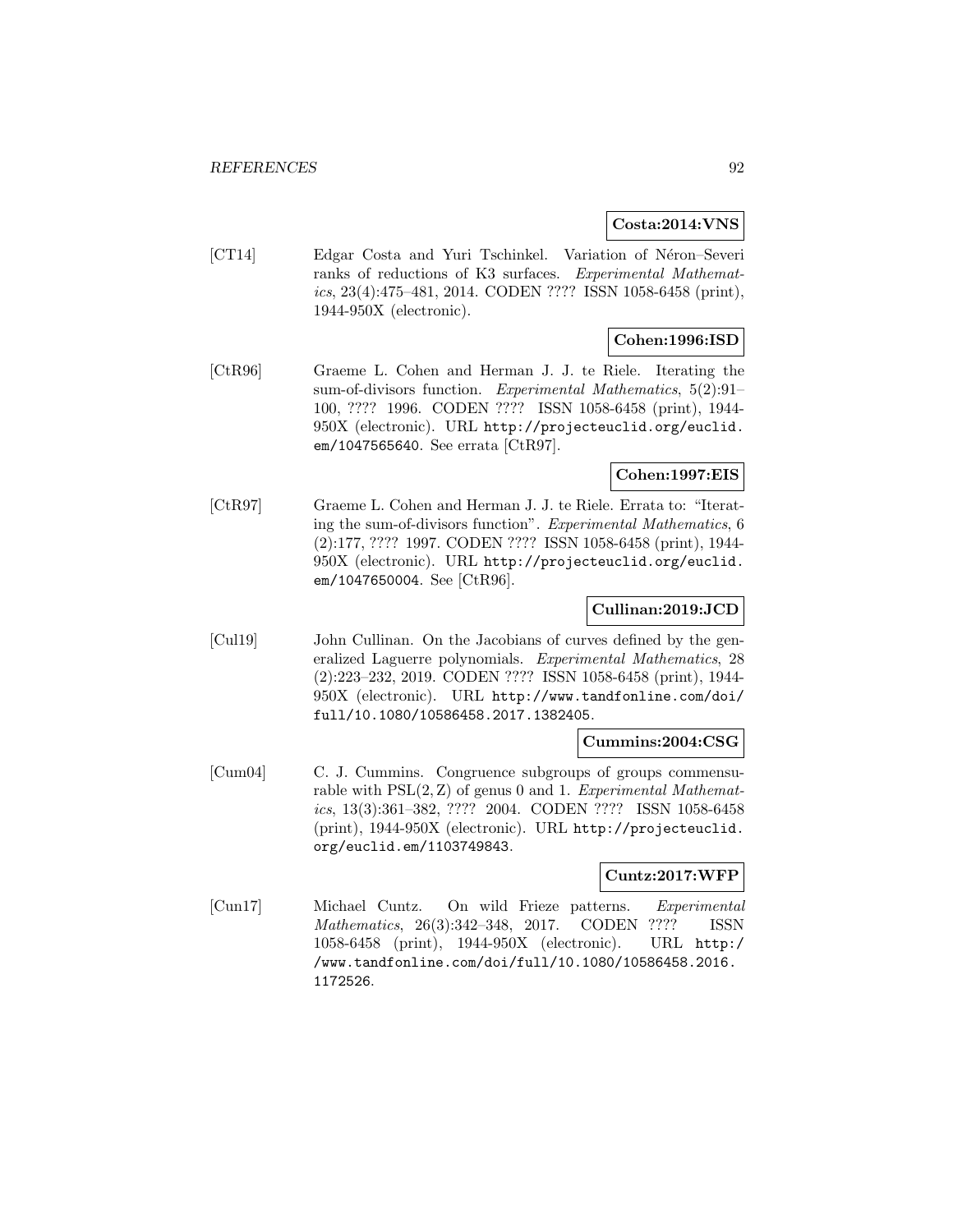## **Chopp:2003:FHS**

[CV03] David Chopp and John A. Velling. Foliations of hyperbolic space by constant mean curvature surfaces sharing ideal boundary. Experimental Mathematics, 12(3):339–350, ???? 2003. CODEN ???? ISSN 1058-6458 (print), 1944-950X (electronic). URL http://projecteuclid.org/euclid.em/1087329236.

# **Cohen:2000:CAA**

[CVZ00] Henri Cohen, Fernando Rodriguez Villegas, and Don Zagier. Convergence acceleration of alternating series. Experimental Mathematics, 9(1):3–12, ???? 2000. CODEN ???? ISSN 1058-6458 (print), 1944-950X (electronic). URL http:/ /projecteuclid.org/euclid.em/1046889587.

## **DaSilva:2019:SBS**

[Da 19] Sergio Da Silva. Strict Bott–Samelson resolutions of Schubert varieties. Experimental Mathematics, 28(3):313–321, 2019. CODEN ???? ISSN 1058-6458 (print), 1944-950X (electronic). URL http://www.tandfonline.com/doi/full/10. 1080/10586458.2017.1398695.

# **Donten-Bury:2019:CRD**

[DBG19] Maria Donten-Bury and Maksymilian Grab. Crepant resolutions of 3-Dimensional quotient singularities via Cox rings. Experimental Mathematics, 28(2):161–180, 2019. CODEN ???? ISSN 1058-6458 (print), 1944-950X (electronic). URL http:/ /www.tandfonline.com/doi/full/10.1080/10586458.2017. 1368049.

#### **duCloux:2002:CKL**

[dC02] Fokko du Cloux. Computing Kazhdan–Lusztig polynomials for arbitrary Coxeter groups. Experimental Mathematics, 11 (3):371–381, ???? 2002. CODEN ???? ISSN 1058-6458 (print), 1944-950X (electronic). URL http://projecteuclid. org/euclid.em/1057777429.

## **Delaunay:2003:NIR**

[DD03a] C. Delaunay and S. Duquesne. Numerical investigations related to the derivatives of the L-series of certain elliptic curves. Experimental Mathematics, 12(3):311–318, ???? 2003. CODEN ???? ISSN 1058-6458 (print), 1944-950X (electronic). URL http:// projecteuclid.org/euclid.em/1087329234.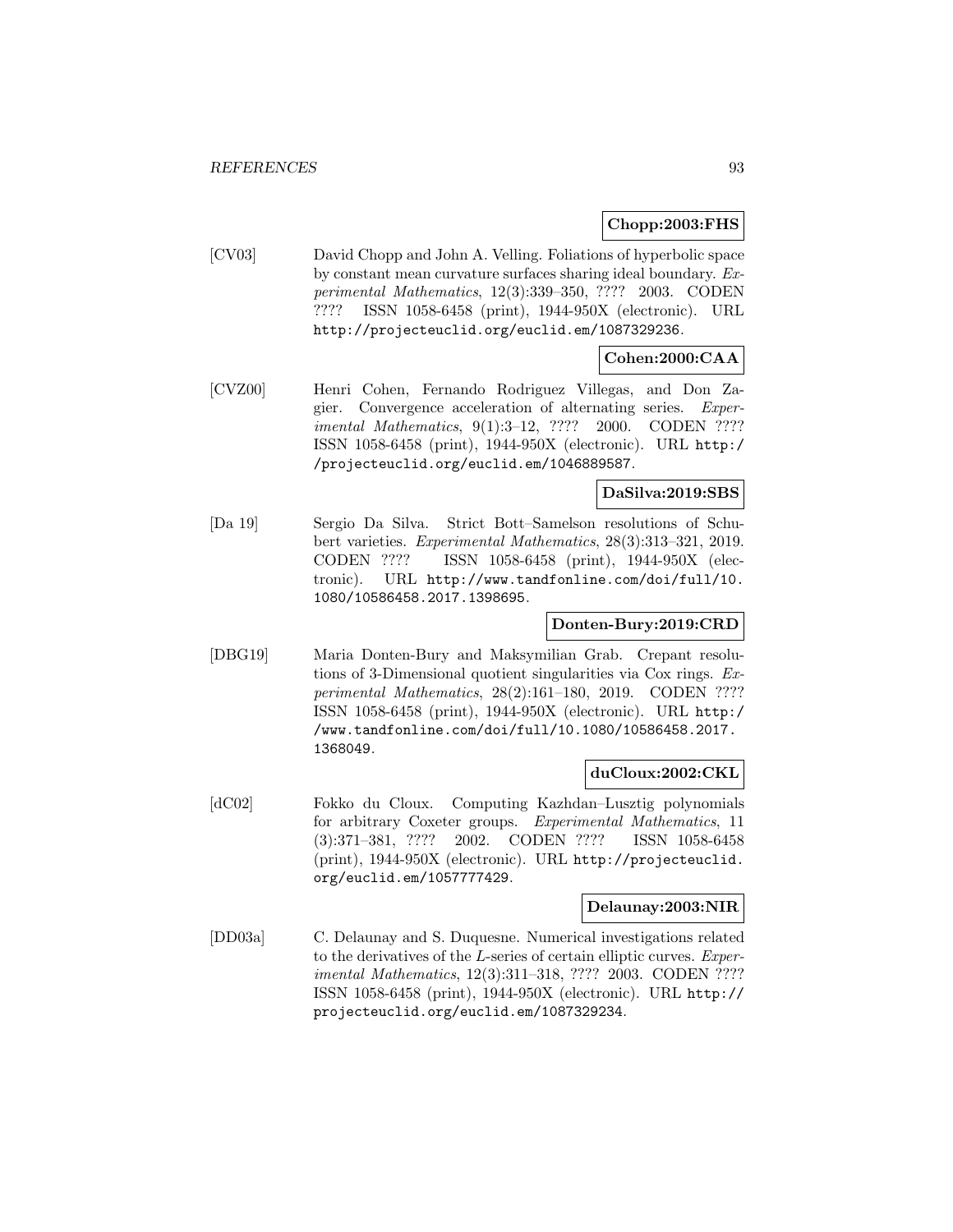#### **Deza:2003:HCS**

[DD03b] Michel Deza and Mathieu Dutour. The hypermetric cone on seven vertices. Experimental Mathematics, 12(4):433–440, ???? 2003. CODEN ???? ISSN 1058-6458 (print), 1944- 950X (electronic). URL http://projecteuclid.org/euclid. em/1087568019.

## **Davis:2014:STS**

[DDG<sup>+</sup>14] Ryan Davis, Charles Doran, Adam Gewiss, Andrey Novoseltsev, Dmitri Skjorshammer, Alexa Syryczuk, and Ursula Whitcher. Short tops and semistable degenerations. Experimental Mathematics, 23(4):351–362, 2014. CODEN ???? ISSN 1058-6458 (print), 1944-950X (electronic).

#### **DeCorte:2014:FAF**

[DdLV14] Evan DeCorte, David de Laat, and Frank Vallentin. Fourier analysis on finite groups and the Lovász  $\theta$ -number of Cayley graphs. Experimental Mathematics, 23(2):146–152, 2014. CODEN ???? ISSN 1058-6458 (print), 1944-950X (electronic).

## **DeLeo:2006:ATP**

[De 06a] Roberto De Leo. Appendix to Topology of Plane Sections of Periodic Polyhedra with an Application to the Truncated Octahedron. Experimental Mathematics, 15(1):??, ???? 2006. CODEN ???? ISSN 1058-6458 (print), 1944-950X (electronic). URL http://projecteuclid.org/euclid.em/ 1150476909. See [De 06b].

# **DeLeo:2006:TPS**

[De 06b] Roberto De Leo. Topology of plane sections of periodic polyhedra with an application to the truncated octahedron. Experimental Mathematics, 15(1):109–124, ???? 2006. CODEN ???? ISSN 1058-6458 (print), 1944-950X (electronic). URL http://projecteuclid.org/euclid.em/1150476908. See appendix [De 06a].

#### **DeBruyn:2015:EGQ**

[De 15a] Bart De Bruyn. Every generalized quadrangle of order 5 having a regular point is symplectic. Experimental Mathematics, 24(1): 45–52, 2015. CODEN ???? ISSN 1058-6458 (print), 1944-950X (electronic).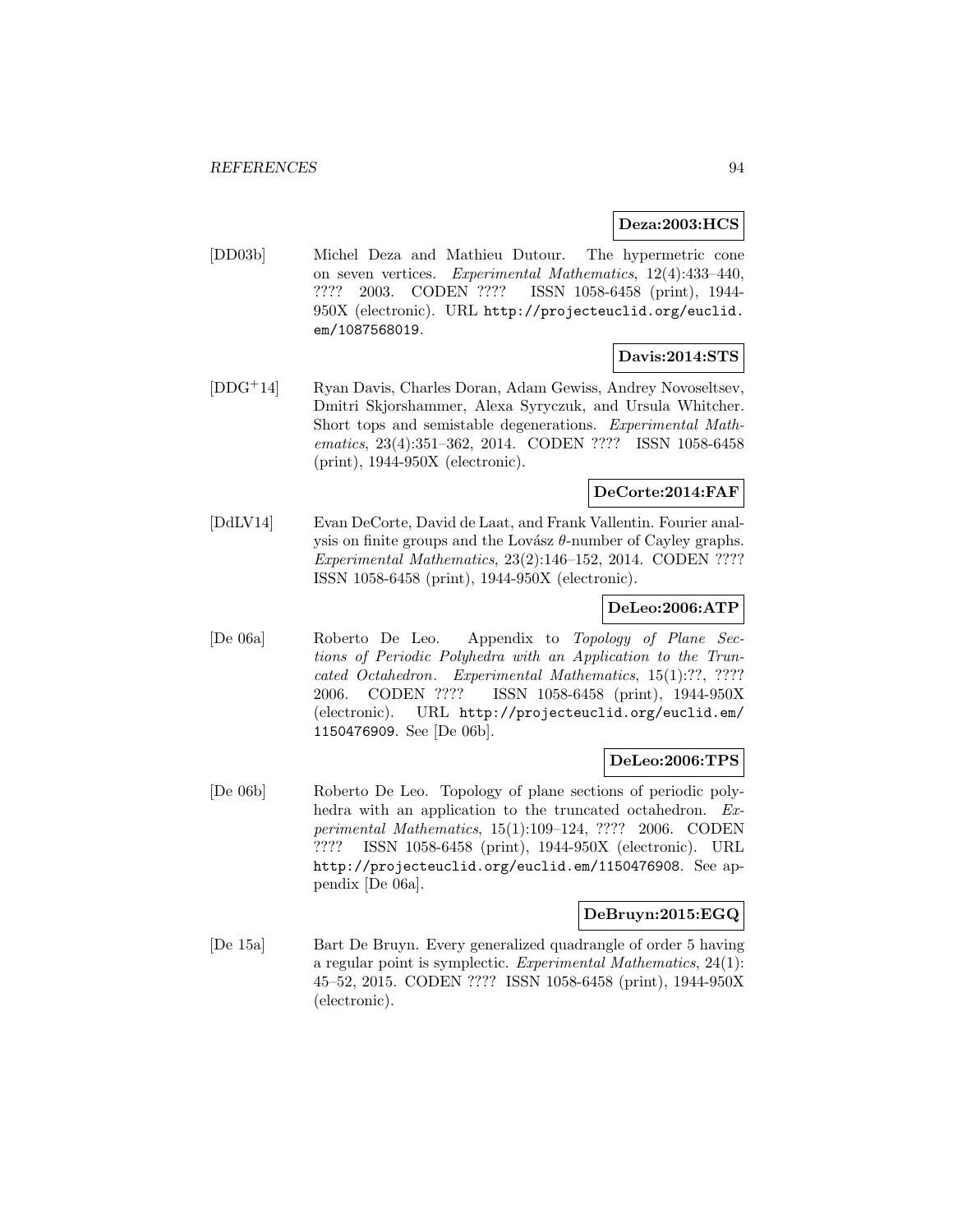#### **DeLeo:2015:CHD**

[De 15b] Roberto De Leo. A conjecture on the Hausdorff dimension of attractors of real self-projective iterated function systems. Experimental Mathematics, 24(3):270–288, 2015. CODEN ???? ISSN 1058-6458 (print), 1944-950X (electronic).

# **Dress:1993:FSFb**

[DE93] François Dress and Mohamed El Marraki. Fonction sommatoire de la fonction de Möbius. 2. Majorations asymptotiques  $e$ lémentaires. (French) [upper bounds on the Möbius function. 2. Elementary asymptotic maximizations]. Experimental Mathematics, 2(2):99–112, ???? 1993. CODEN ???? ISSN 1058-6458 (print), 1944-950X (electronic). URL http://projecteuclid. org/euclid.em/1048516215.

## **Dekimpe:2002:CAG**

[DE02] Karel Dekimpe and Bettina Eick. Computational aspects of group extensions and their applications in topology. Experimental Mathematics, 11(2):183-200, ???? 2002. CODEN ???? ISSN 1058-6458 (print), 1944-950X (electronic). URL http:// projecteuclid.org/euclid.em/1062621214.

#### **Deleglise:1998:BDA**

[Del98] Marc Deléglise. Bounds for the density of abundant integers. Experimental Mathematics, 7(2):137–143, ???? 1998. CODEN ???? ISSN 1058-6458 (print), 1944-950X (electronic). URL http://projecteuclid.org/euclid.em/1048515661.

#### **Delaunay:2001:HTS**

[Del01] Christophe Delaunay. Heuristics on Tate–Shafarevitch groups of elliptic curves defined over **Q**. Experimental Mathematics, 10(2):191–196, ???? 2001. CODEN ???? ISSN 1058-6458 (print), 1944-950X (electronic). URL http://projecteuclid. org/euclid.em/999188631.

## **Dembele:2005:ECH**

[Dem05] Lassina Dembélé. Explicit computations of Hilbert modular forms on  $Q(\sqrt{5})$ . Experimental Mathematics, 14(4):457–466, ???? 2005. CODEN ???? ISSN 1058-6458 (print), 1944- 950X (electronic). URL http://projecteuclid.org/euclid. em/1136926976.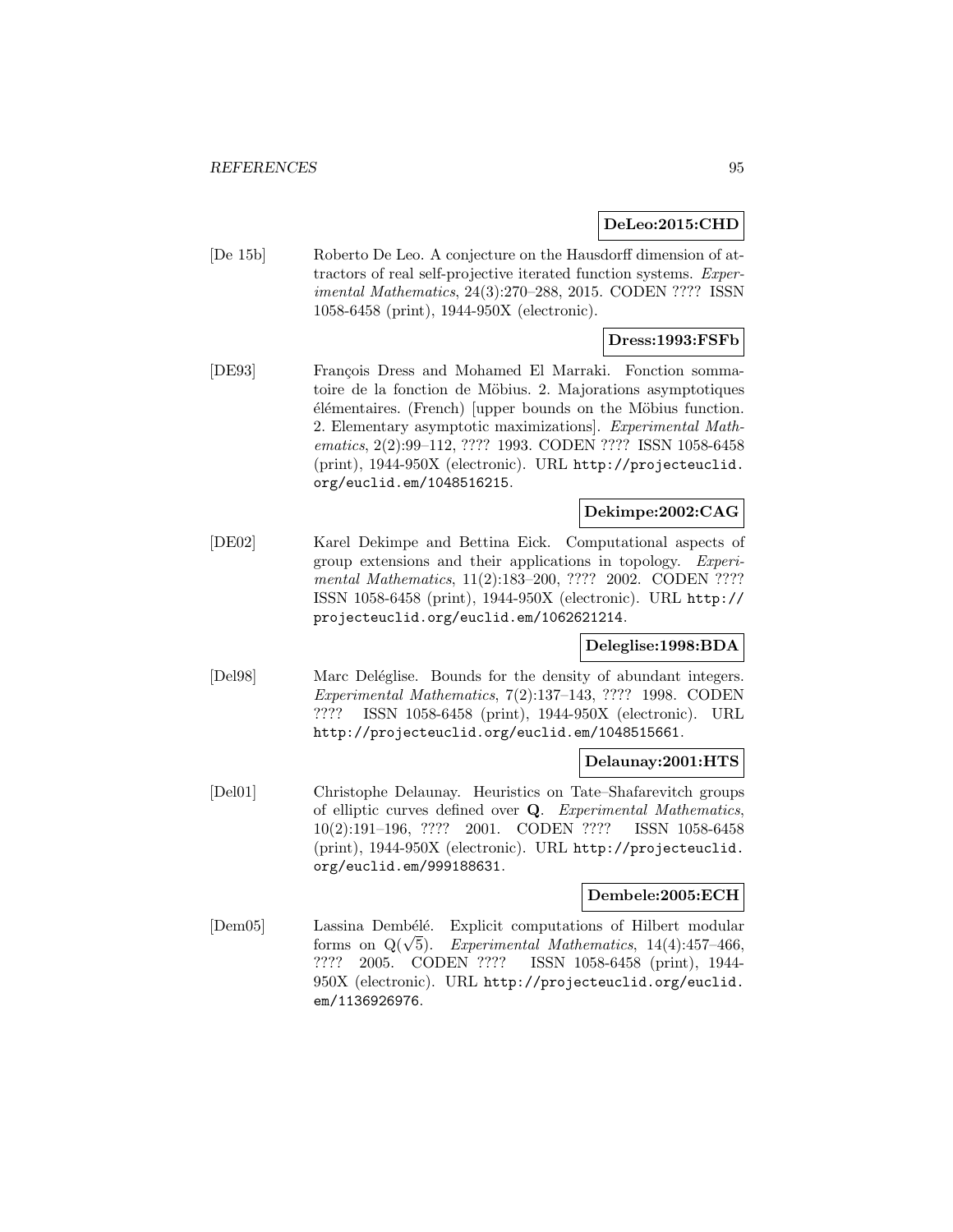**Dembele:2008:AME**

[Dem08] Lassina Dembélé. An algorithm for modular elliptic curves over real quadratic fields. Experimental Mathematics, 17(4):427–438, ???? 2008. CODEN ???? ISSN 1058-6458 (print), 1944- 950X (electronic). URL http://projecteuclid.org/euclid. em/1243429955.

## **Deraux:2005:DDM**

[Der05] Martin Deraux. Dirichlet domains for the mostow lattices. Experimental Mathematics, 14(4):467–490, ???? 2005. CODEN ???? ISSN 1058-6458 (print), 1944-950X (electronic). URL http://projecteuclid.org/euclid.em/1136926977.

### **Deraux:2015:SCU**

[Der15] Martin Deraux. On spherical CR uniformization of 3-manifolds. Experimental Mathematics, 24(3):355–370, 2015. CODEN ???? ISSN 1058-6458 (print), 1944-950X (electronic).

## **Diao:2018:RFA**

[DERZ18] Yuanan Diao, Claus Ernst, Eric J. Rawdon, and Uta Ziegler. Relative frequencies of alternating and nonalternating prime knots and composite knots in random knot spaces. Experimental Mathematics, 27(4):454-471, 2018. CODEN ???? ISSN 1058-6458 (print), 1944-950X (electronic). URL http:/ /www.tandfonline.com/doi/full/10.1080/10586458.2017. 1320239.

#### **Doche:2000:IGR**

[DF00] Christophe Doche and Michel Mend`es France. Integral geometry and real zeros of Thue–Morse polynomials. Experimental Mathematics, 9(3):339–350, ???? 2000. CODEN ???? ISSN 1058-6458 (print), 1944-950X (electronic). URL http://projecteuclid. org/euclid.em/1045604669.

# **Detinko:2020:AEZ**

[DFH20] A. S. Detinko, D. L. Flannery, and A. Hulpke. Algorithms for experimenting with Zariski dense subgroups. Experimental Mathematics, 29(3):296–305, 2020. CODEN ???? ISSN 1058-6458 (print), 1944-950X (electronic). URL http:/ /www.tandfonline.com/doi/full/10.1080/10586458.2018. 1466217.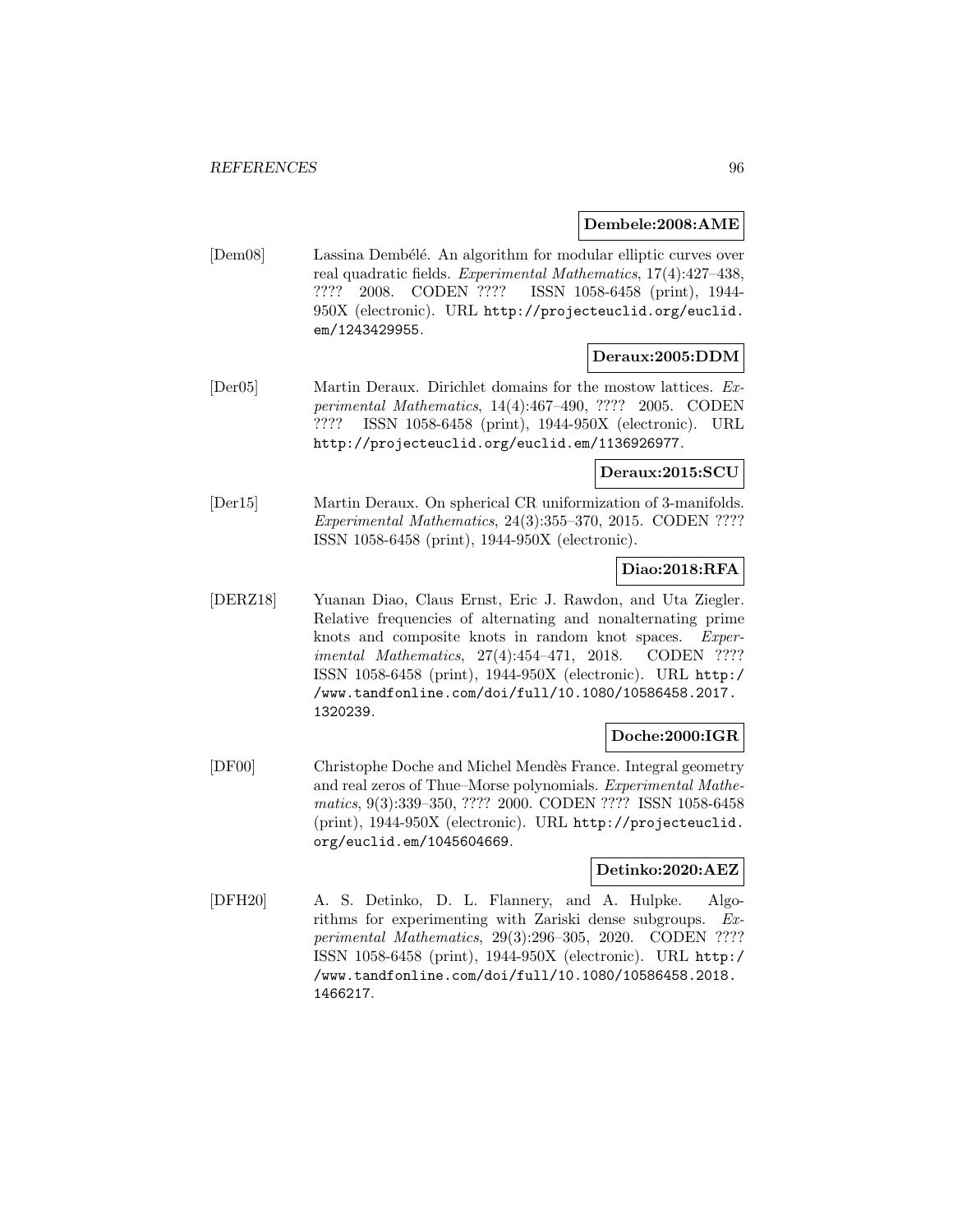#### **Dunfield:2012:TAP**

[DFJ12] Nathan M. Dunfield, Stefan Friedl, and Nicholas Jackson. Twisted Alexander polynomials of hyperbolic knots. Experimental Mathematics, 21(4):329–352, 2012. ISSN 1058-6458 (print), 1944-950X (electronic).

# **David:2004:VTF**

[DFK04] Chantal David, Jack Fearnley, and Hershy Kisilevsky. On the vanishing of twisted L-functions of elliptic curves. Experimental Mathematics, 13(2):185–198, ???? 2004. CODEN ???? ISSN 1058-6458 (print), 1944-950X (electronic). URL http:/ /projecteuclid.org/euclid.em/1090350933.

#### **deFaria:2014:SPP**

[dFT14] Edson de Faria and Charles Tresser. On Sloane's persistence problem. Experimental Mathematics, 23(4):363–382, 2014. CO-DEN ???? ISSN 1058-6458 (print), 1944-950X (electronic).

#### **Durrett:1993:ABE**

[DG93] Richard Durrett and David Griffeath. Asymptotic behavior of excitable cellular automata. Experimental Mathematics, 2 (3):183–208, ???? 1993. CODEN ???? ISSN 1058-6458 (print), 1944-950X (electronic). URL http://projecteuclid. org/euclid.em/1062620830.

### **Darmon:2002:ECC**

[DG02a] Henri Darmon and Peter Green. Elliptic curves and class fields of real quadratic fields: Algorithms and evidence. Experimental Mathematics, 11(1):37–55, ???? 2002. CODEN ???? ISSN 1058-6458 (print), 1944-950X (electronic). URL http:// projecteuclid.org/euclid.em/1057860313.

#### **deGraaf:2002:CCB**

[dG02b] Willem A. de Graaf. Constructing canonical bases of quantized enveloping algebras. Experimental Mathematics, 11(2):161–170, ???? 2002. CODEN ???? ISSN 1058-6458 (print), 1944- 950X (electronic). URL http://projecteuclid.org/euclid. em/1062621212.

#### **deGraaf:2005:CSL**

[dG05] W. A. de Graaf. Classification of solvable Lie algebras. Experimental Mathematics, 14(1):15–25, ???? 2005. CODEN ????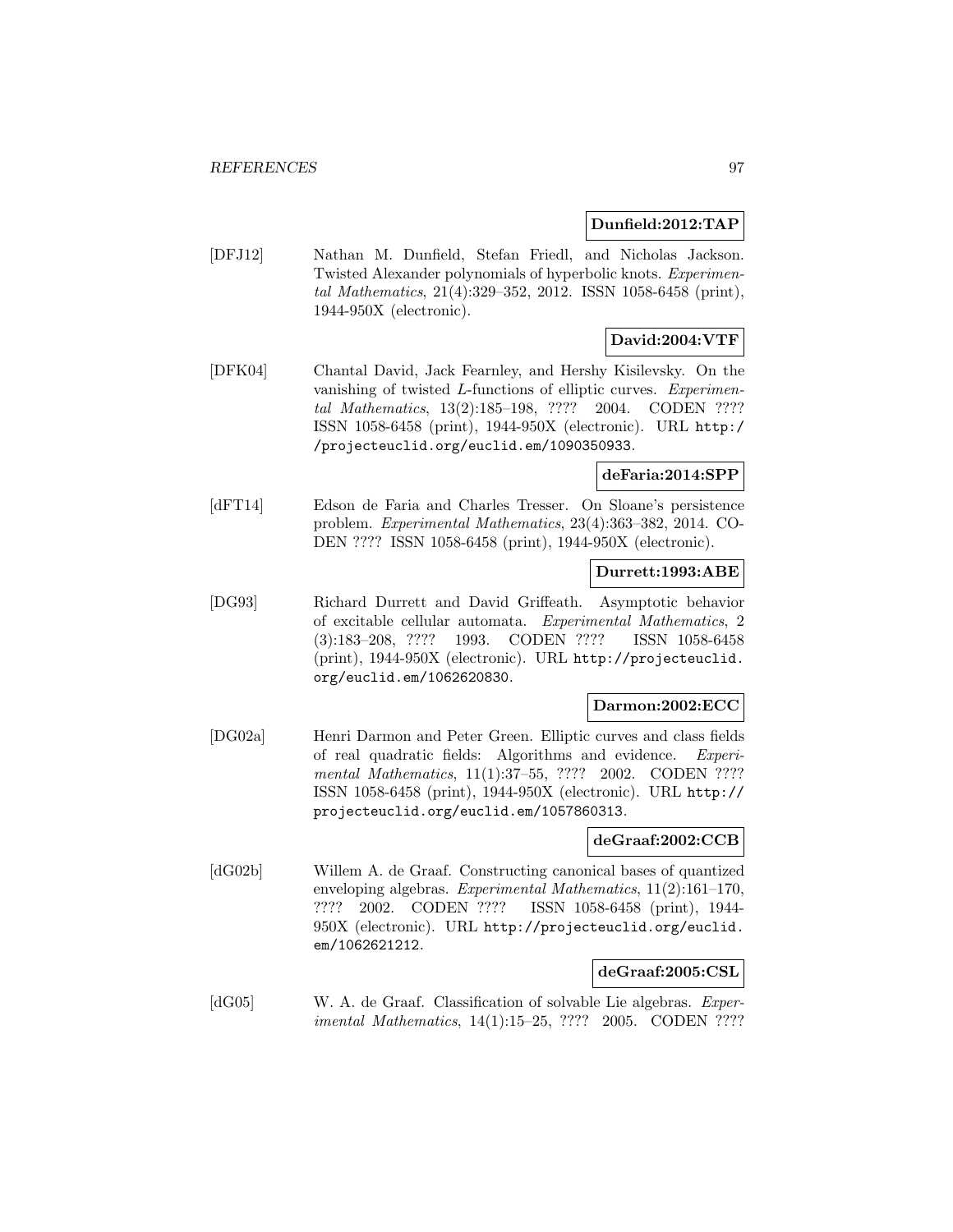ISSN 1058-6458 (print), 1944-950X (electronic). URL http:// projecteuclid.org/euclid.em/1120145567.

## **Delbourgo:2021:CIS**

[DG21] Daniel Delbourgo and Hamish Gilmore. Computing L-invariants for the symmetric square of an elliptic curve. Experimental Mathematics, 30(1):32–55, 2021. CODEN ???? ISSN 1058-6458 (print), 1944-950X (electronic). URL http:/ /www.tandfonline.com/doi/full/10.1080/10586458.2018. 1490936.

## **Donnelly:2015:TEC**

[DGKMY15] Steve Donnelly, Paul E. Gunnells, Ariah Klages-Mundt, and Dan Yasaki. A table of elliptic curves over the cubic field of discriminant-23. Experimental Mathematics, 24(4):375–390, 2015. CODEN ???? ISSN 1058-6458 (print), 1944-950X (electronic).

## **Dunfield:2006:SKH**

[DGR06] Nathan M. Dunfield, Sergei Gukov, and Jacob Rasmussen. The superpolynomial for knot homologies. Experimental Mathematics, 15(2):129–159, ???? 2006. CODEN ???? ISSN 1058-6458 (print), 1944-950X (electronic). URL http://projecteuclid. org/euclid.em/1175789736.

# **Dasbach:1997:DJP**

[DH97] Oliver T. Dasbach and Stefan Hougardy. Does the Jones polynomial detect unknottedness? Experimental Mathematics, 6(1): 51–56, ???? 1997. CODEN ???? ISSN 1058-6458 (print), 1944- 950X (electronic). URL http://projecteuclid.org/euclid. em/1047565283.

## **DAndrea:2004:HSR**

[DH04] Carlos D'Andrea and Kevin G. Hare. On the height of the Sylvester resultant. Experimental Mathematics, 13(3):331–341, ???? 2004. CODEN ???? ISSN 1058-6458 (print), 1944- 950X (electronic). URL http://projecteuclid.org/euclid. em/1103749841.

#### **Downarowicz:2022:EAC**

[DH22] Tomasz Downarowicz and Dawid Huczek. Empirical approach to the  $\times 2$ ,  $\times 3$  conjecture. Experimental Mathematics, 31(1):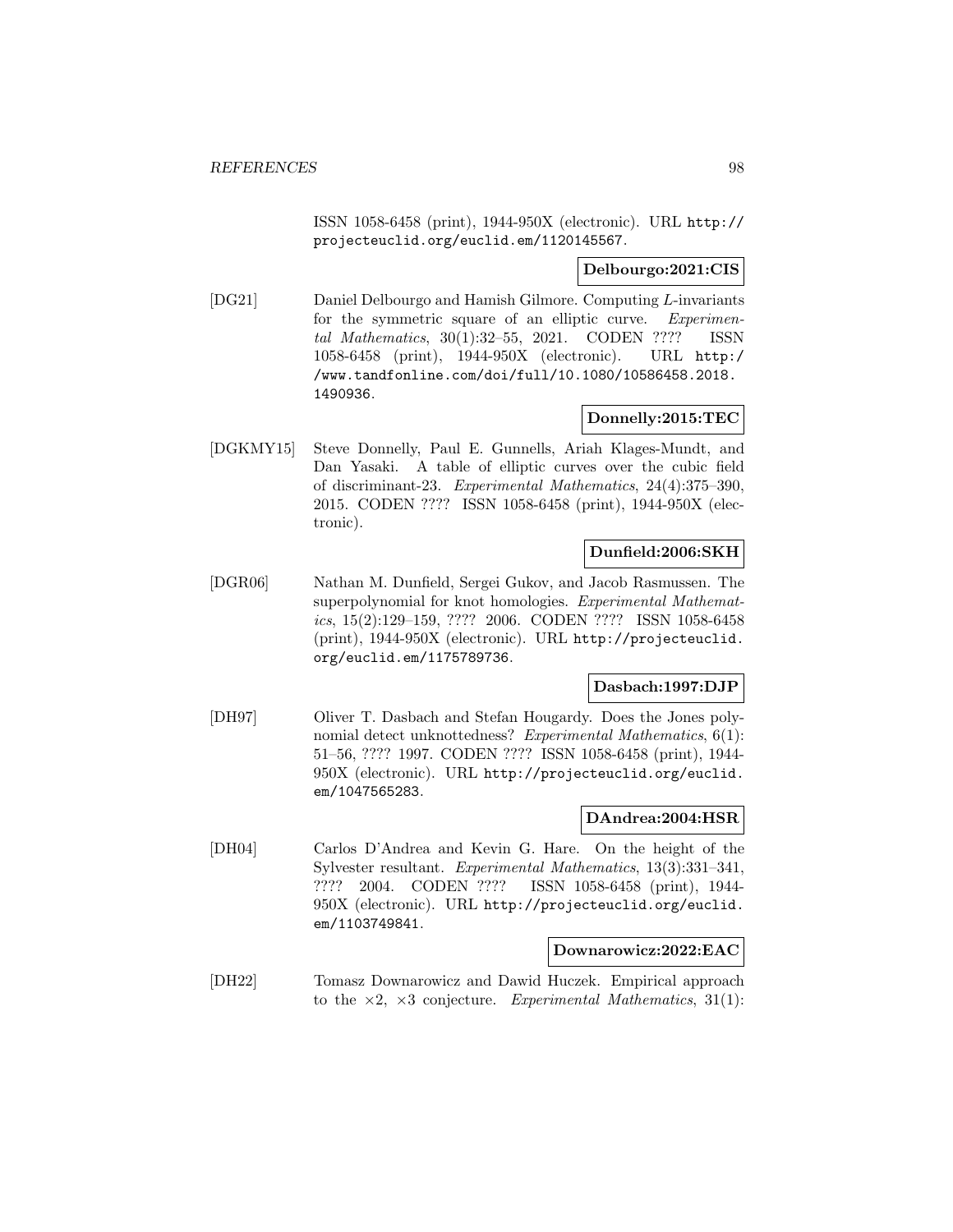252–268, 2022. CODEN ???? ISSN 1058-6458 (print), 1944- 950X (electronic). URL http://www.tandfonline.com/doi/ full/10.1080/10586458.2019.1608603.

**Dykema:2015:FPG**

[DHJ15] Ken Dykema, Timo Heister, and Kate Juschenko. Finitely presented groups related to Kaplansky's direct finiteness conjecture. Experimental Mathematics, 24(3):326–338, 2015. CODEN ???? ISSN 1058-6458 (print), 1944-950X (electronic).

**Dhillon:2008:CPG**

[DHST08] I. S. Dhillon, R. W. Heath, T. Strohmer, and J. A. Tropp. Constructing packings in Grassmannian manifolds via alternating projection. Experimental Mathematics, 17(1):9–35, ???? 2008. CODEN ???? ISSN 1058-6458 (print), 1944-950X (electronic). URL http://projecteuclid.org/euclid.em/1227031894.

#### **Dieulefait:2002:EDI**

[Die02] Luis V. Dieulefait. Explicit determination of the images of the Galois representations attached to Abelian surfaces with End $(A) = \mathbf{Z}$ . Experimental Mathematics, 11(4):503-512, ???? 2002. CODEN ???? ISSN 1058-6458 (print), 1944-950X (electronic). URL http://projecteuclid.org/euclid.em/ 1057864660.

#### **Dieulefait:2004:ENG**

[Die04a] Luis Dieulefait. Existence of nonelliptic mod $\ell$  Galois representations for every  $\ell > 5$ . Experimental Mathematics, 13(3):327– 329, ???? 2004. CODEN ???? ISSN 1058-6458 (print), 1944- 950X (electronic). URL http://projecteuclid.org/euclid. em/1103749840.

#### **Dieulefait:2004:CLM**

[Die04b] Luis V. Dieulefait. Computing the level of a modular rigid Calabi–Yau threefold. Experimental Mathematics, 13(2):165– 170, ???? 2004. CODEN ???? ISSN 1058-6458 (print), 1944- 950X (electronic). URL http://projecteuclid.org/euclid. em/1090350931.

#### **Dilcher:2000:NSE**

[Dil00] Karl Dilcher. Nested squares and evaluations of integer products. Experimental Mathematics, 9(3):369–372, ???? 2000. CODEN ???? ISSN 1058-6458 (print), 1944-950X (electronic). URL http://projecteuclid.org/euclid.em/1045604671.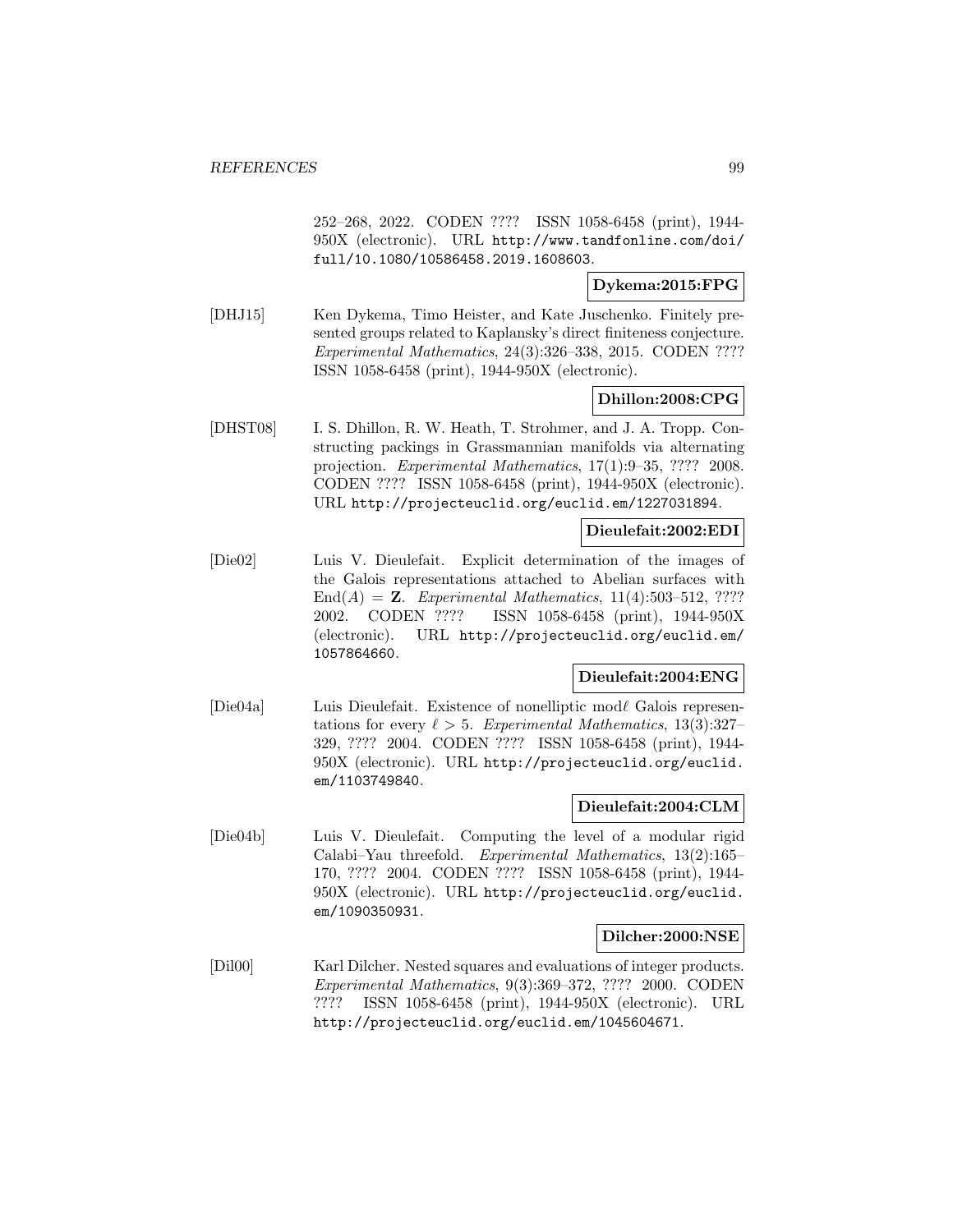## **Driver:2010:MDI**

[DJ10] Eric D. Driver and John W. Jones. Minimum discriminants of imprimitive decic fields. Experimental Mathematics, 19(4):475– 479, ???? 2010. CODEN ???? ISSN 1058-6458 (print), 1944- 950X (electronic). URL http://projecteuclid.org/euclid. em/1317758106.

## **DiazYDiaz:2005:NAC**

[DJP+05] Francisco Diaz Y.Diaz, Jean-François Jaulent, Sebastian Pauli, Michael Pohst, and Florence Soriano-Gafiuk. A new algorithm for the computation of logarithmic  $\ell$ -class groups of number fields. Experimental Mathematics, 14(1):65–74, ???? 2005. CO-DEN ???? ISSN 1058-6458 (print), 1944-950X (electronic). URL http://projecteuclid.org/euclid.em/1120145571.

## **Diller:2021:ERR**

[DK21] Jeffrey Diller and Kyounghee Kim. Entropy of real rational surface automorphisms. Experimental Mathematics, 30(2):172– 190, 2021. CODEN ???? ISSN 1058-6458 (print), 1944-950X (electronic). URL http://www.tandfonline.com/doi/full/ 10.1080/10586458.2018.1516581.

# **Drake:1992:NCP**

[DL92] David A. Drake and Jean A. Larson. The nonexistence of certain projective planes of order 15. Experimental Mathematics, 1(1): 65–69, ???? 1992. CODEN ???? ISSN 1058-6458 (print), 1944- 950X (electronic). URL http://projecteuclid.org/euclid. em/1048709117.

#### **Dong:2004:IRC**

[DL04] Xin-Han Dong and Ka-Sing Lau. An integral related to the Cauchy transform on the Sierpinski gasket. Experimental Mathematics, 13(4):415–419, ???? 2004. CODEN ???? ISSN 1058-6458 (print), 1944-950X (electronic). URL http:/ /projecteuclid.org/euclid.em/1109106432.

#### **Duchin:2013:SCC**

[DLM13] Moon Duchin, Samuel Lelièvre, and Christopher Mooney. The sprawl conjecture for convex bodies. Experimental Mathematics, 22(2):113–122, 2013. ISSN 1058-6458 (print), 1944-950X (electronic).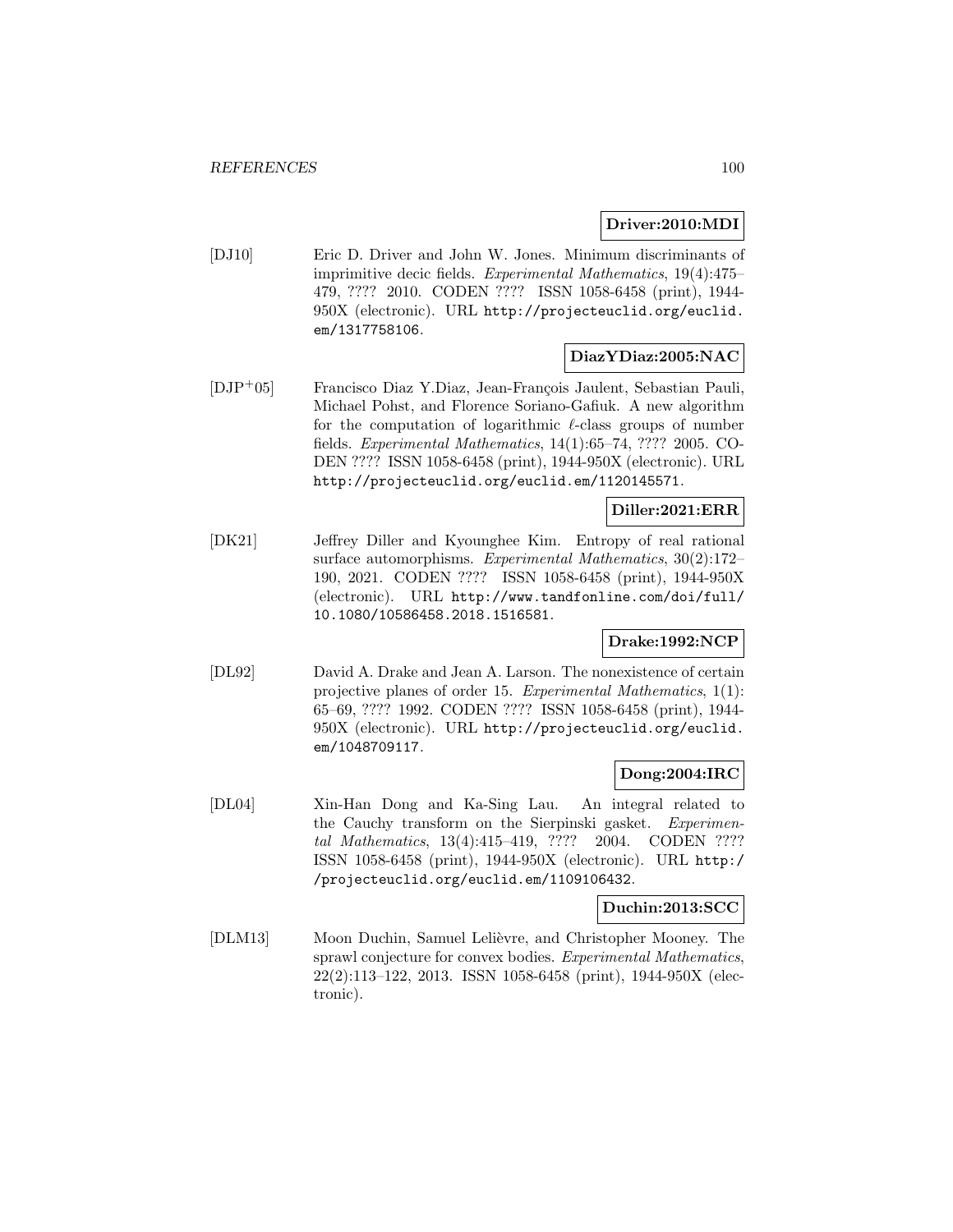#### **Domokos:2022:TCP**

[DLS22] Gábor Domokos, Zsolt Lángi, and András A. Sipos. Tracking critical points on evolving curves and surfaces. Experimental Mathematics, 31(1):1–20, 2022. CODEN ???? ISSN 1058-6458 (print), 1944-950X (electronic). URL http:/ /www.tandfonline.com/doi/full/10.1080/10586458.2018. 1556136.

#### **DeLoera:2006:CCG**

[DM06] Jesús A. De Loera and Tyrrell B. McAllister. On the computation of Clebsch–Gordan coefficients and the dilation effect. Experimental Mathematics, 15(1):7–19, ???? 2006. CODEN ???? ISSN 1058-6458 (print), 1944-950X (electronic). URL http:// projecteuclid.org/euclid.em/1150476899.

#### **Diaconis:2004:NRM**

[DN04] Persi Diaconis and J. W. Neuberger. Numerical results for the Metropolis algorithm. Experimental Mathematics, 13(2):207– 214, ???? 2004. CODEN ???? ISSN 1058-6458 (print), 1944- 950X (electronic). URL http://projecteuclid.org/euclid. em/1090350935.

## **Dress:1999:PPV**

[DO99] François Dress and Michel Olivier. Polynômes prenant des valeurs premières. (French) [Polynomials taking principal values]. Experimental Mathematics, 8(4):319–338, ???? 1999. CO-DEN ???? ISSN 1058-6458 (print), 1944-950X (electronic). URL http://projecteuclid.org/euclid.em/1047262355.

#### **Dokchitser:2004:CSV**

[Dok04] Tim Dokchitser. Computing special values of Motivic Lfunctions. Experimental Mathematics, 13(2):137–150, ???? 2004. CODEN ???? ISSN 1058-6458 (print), 1944-950X (electronic). URL http://projecteuclid.org/euclid.em/1090350929.

#### **Dolgachev:2018:SNE**

[Dol18] Igor Dolgachev. Salem numbers and Enriques surfaces. Experimental Mathematics, 27(3):287–301, 2018. CODEN ???? ISSN 1058-6458 (print), 1944-950X (electronic). URL http:/ /www.tandfonline.com/doi/full/10.1080/10586458.2016. 1261743.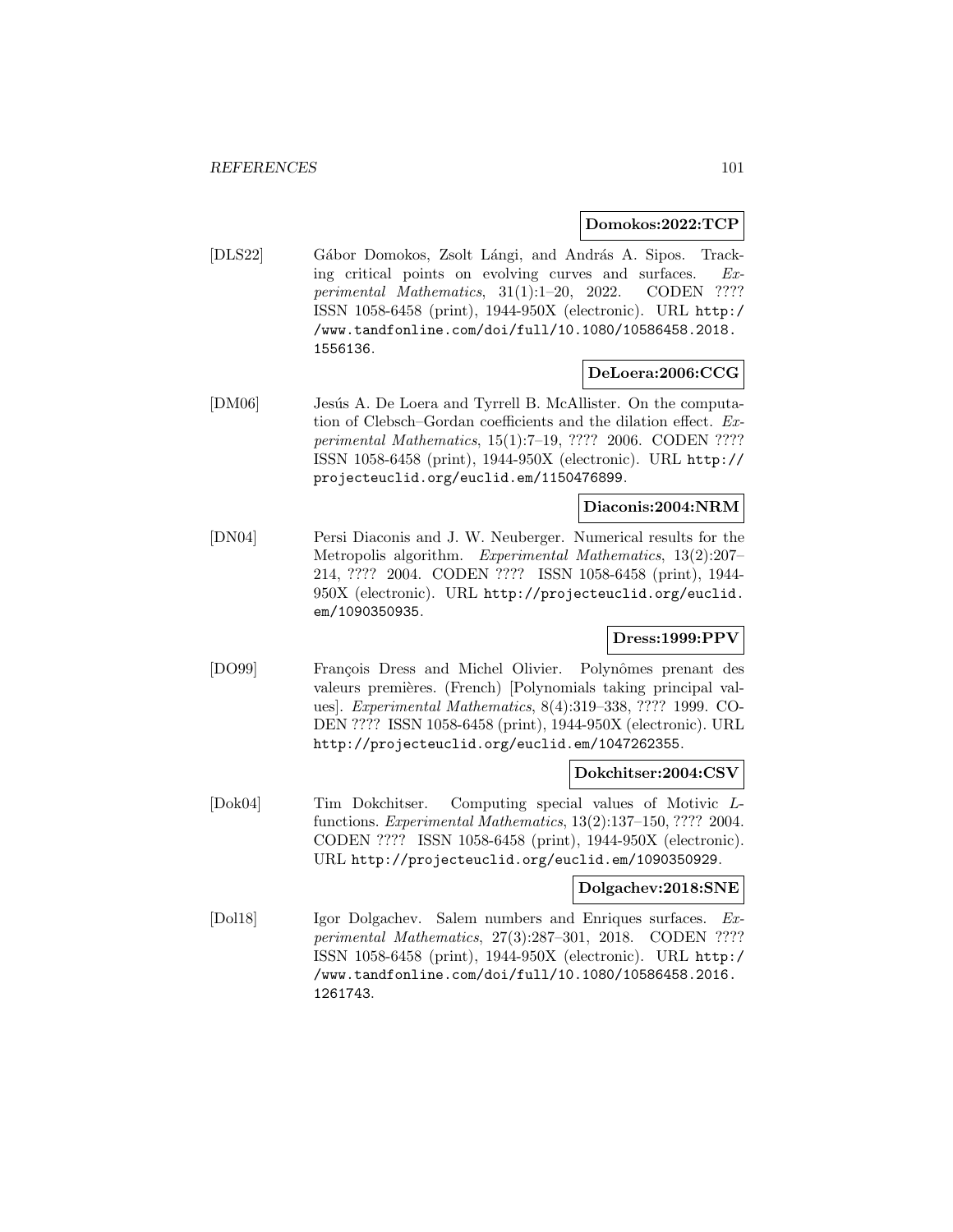## **Doud:2005:WRG**

[Dou05] Darrin Doud. Wildly ramified Galois representations and a generalization of a conjecture of Serre. Experimental Mathematics, 14(1):119–127, ???? 2005. CODEN ???? ISSN 1058-6458 (print), 1944-950X (electronic). URL http://projecteuclid. org/euclid.em/1120145575.

# **Doud:2007:SGR**

[Dou07] Darrin Doud. Supersingular Galois representations and a generalization of conjecture of Serre. Experimental Mathematics, 16(1):119–128, ???? 2007. CODEN ???? ISSN 1058-6458 (print), 1944-950X (electronic). URL http://projecteuclid. org/euclid.em/1175789806.

# **Dujella:2008:SDT**

[DP08] Andrej Dujella and Vinko Petričcević. Strong Diophantine triples. Experimental Mathematics, 17(1):83–89, ???? 2008. CO-DEN ???? ISSN 1058-6458 (print), 1944-950X (electronic). URL http://projecteuclid.org/euclid.em/1227031899.

### **Dudek:2015:SCI**

[DP15] Adrian W. Dudek and David J. Platt. On solving a curious inequality of Ramanujan. Experimental Mathematics, 24(3):289– 294, 2015. CODEN ???? ISSN 1058-6458 (print), 1944-950X (electronic).

#### **Deraux:2011:CCH**

[DPP11] Martin Deraux, John R. Parker, and Julien Paupert. Census of the complex hyperbolic sporadic triangle groups. Experimental Mathematics, 20(4):467–486, ???? 2011. CODEN ???? ISSN 1058-6458 (print), 1944-950X (electronic). URL http:// projecteuclid.org/euclid.em/1323367158.

#### **Drenning:2005:OBS**

[DPPS05] Shawn Drenning, Judith Palagallo, Thomas Price, and Robert S. Strichartz. Outer boundaries of self-similar tiles. Experimental Mathematics, 14(2):199–209, ???? 2005. CODEN ???? ISSN 1058-6458 (print), 1944-950X (electronic). URL http:/ /projecteuclid.org/euclid.em/1128100132.

# **Duran:2015:SCW**

[DPV15] Antonio J. Durán, Mario Pérez, and Juan L. Varona. Some conjectures on Wronskian and Casorati determinants of orthogonal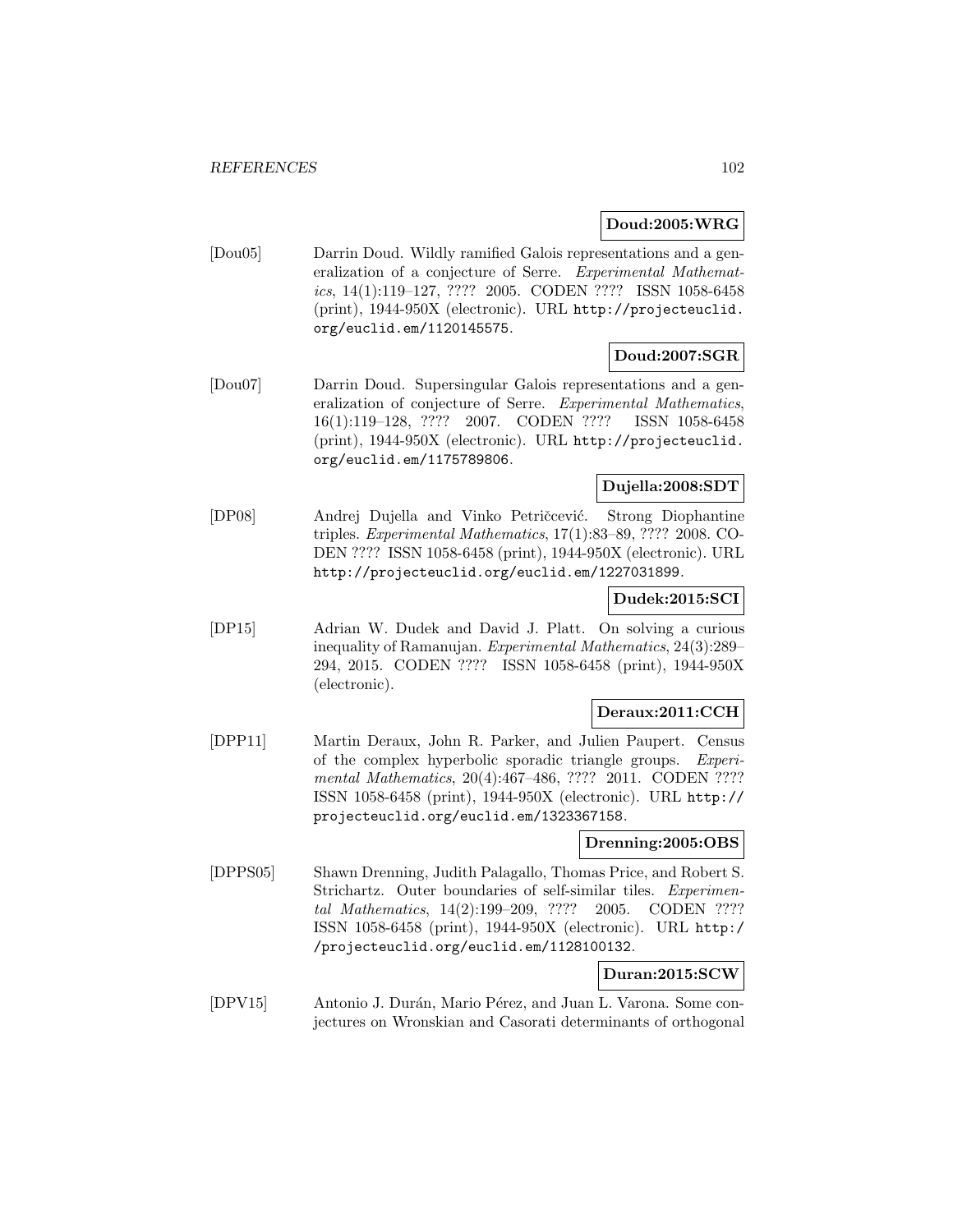polynomials. Experimental Mathematics, 24(1):123–132, 2015. CODEN ???? ISSN 1058-6458 (print), 1944-950X (electronic).

#### **Deleglise:1996:CSM**

[DR96] Marc Deléglise and Joöl Rivat. Computing the summation of the Möbius function. Experimental Mathematics,  $5(4):291-295$ , ???? 1996. CODEN ???? ISSN 1058-6458 (print), 1944- 950X (electronic). URL http://projecteuclid.org/euclid. em/1047565447.

## **Dudek:2008:FN**

[DR08] Andrzej Dudek and Vojtĕech Rödl. On the Folkman number  $f(2, 3, 4)$ . Experimental Mathematics, 17(1):63-67, ???? 2008. CODEN ???? ISSN 1058-6458 (print), 1944-950X (electronic). URL http://projecteuclid.org/euclid.em/1227031897.

### **Dzambic:2017:CSS**

[DR17] Amir Dzambić and Xavier Roulleau. On the cohomology of the Stover surface. Experimental Mathematics, 26(4):490–495, 2017. CODEN ???? ISSN 1058-6458 (print), 1944-950X (electronic). URL http://www.tandfonline.com/doi/full/ 10.1080/10586458.2016.1205533.

### **Dress:1993:FSFa**

[Dre93] François Dress. Fonction sommatoire de la fonction de Möbius. 1. Majorations expérimentales. (French) [Upper bounds on the Möbius function. 1. Experimental maximizations. Experimental Mathematics, 2(2):89-98, ???? 1993. CODEN ???? ISSN 1058-6458 (print), 1944-950X (electronic). URL http:/ /projecteuclid.org/euclid.em/1048516214.

#### **Delshams:1999:SSS**

[DRR99] Amadeu Delshams and Rafael Ramírez-Ros. Singular separatrix splitting and the Melnikov method: an experimental study. Experimental Mathematics, 8(1):29–48, ???? 1999. CODEN ???? ISSN 1058-6458 (print), 1944-950X (electronic). URL http:// projecteuclid.org/euclid.em/1047477110.

# **Dalton:2011:SBG**

[DRT11] Barnaby Dalton, Mustazee Rahman, and Stephen Tanny. Spotbased generations for meta-Fibonacci sequences. Experimental Mathematics, 20(2):129–137, ???? 2011. CODEN ????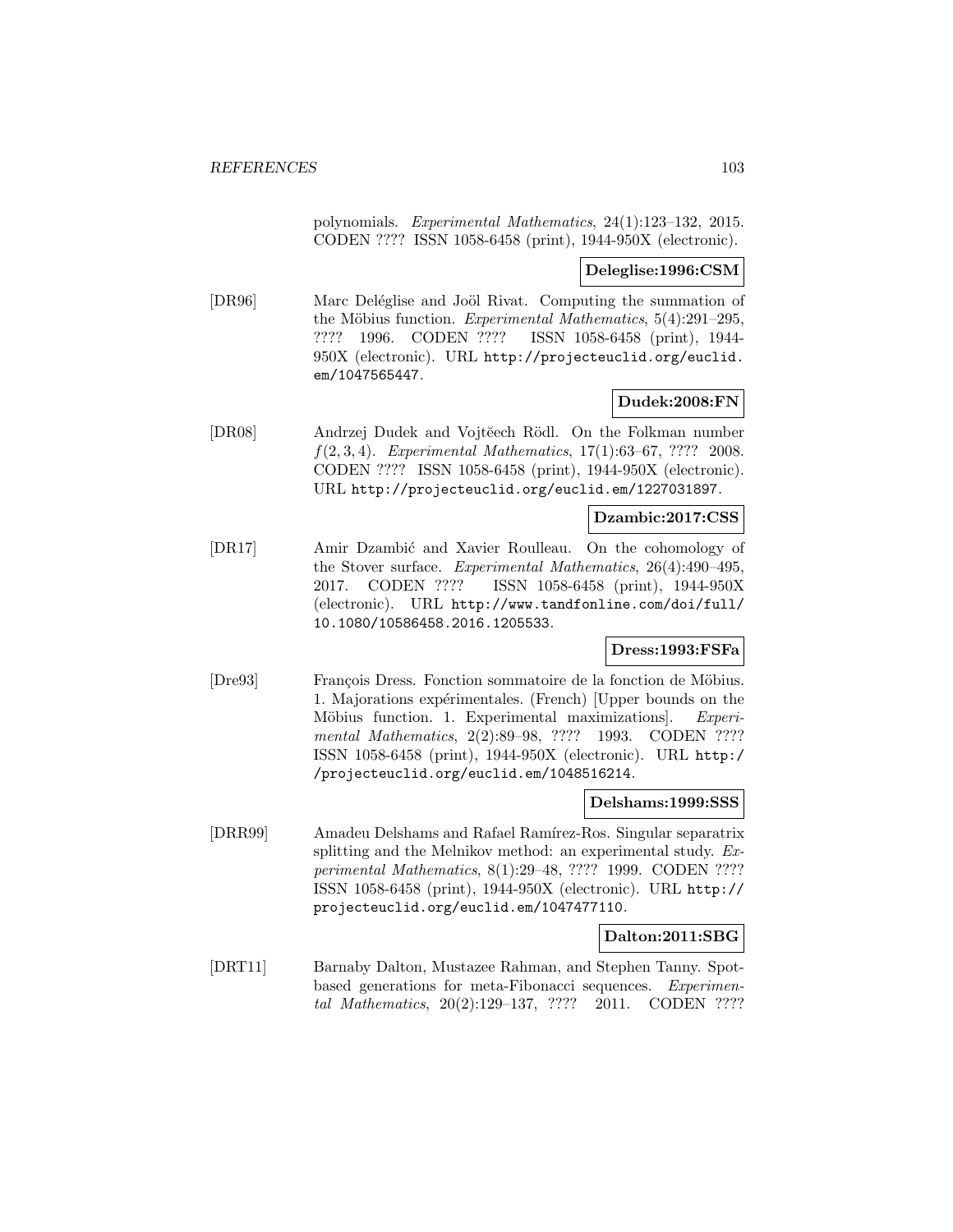ISSN 1058-6458 (print), 1944-950X (electronic). URL http:/ /projecteuclid.org/euclid.em/1317924404.

## **Dubejko:1995:CPE**

[DS95] Tomasz Dubejko and Kenneth Stephenson. Circle packing: experiments in discrete analytic function theory. Experimental Mathematics, 4(4):307–348, ???? 1995. CODEN ???? ISSN 1058-6458 (print), 1944-950X (electronic). URL http:/ /projecteuclid.org/euclid.em/1047674391.

## **DeMarco:2013:GCP**

[DS13] Laura De Marco and Aaron Schiff. The geometry of the critically periodic curves in the space of cubic polynomials. Experimental Mathematics, 22(1):99–111, 2013. ISSN 1058-6458 (print), 1944- 950X (electronic).

## **Dubon:2014:CDN**

[DS14] E. Dubon and J. M. Sepulcre. On the complex dimensions of nonlattice fractal strings in connection with Dirichlet polynomials. Experimental Mathematics, 23(1):13–24, 2014. CODEN ???? ISSN 1058-6458 (print), 1944-950X (electronic).

#### **Dubickas:2015:CTD**

[DS15] Arturas Dubickas and Min Sha. Counting and testing dominant polynomials. Experimental Mathematics, 24(3):312–325, 2015. CODEN ???? ISSN 1058-6458 (print), 1944-950X (electronic).

# **Dods:2019:NMC**

[DS19] Victor Dods and Corey Shanbrom. Numerical methods and closed orbits in the Kepler–Heisenberg problem. Experimental Mathematics, 28(4):420–427, 2019. CODEN ???? ISSN 1058-6458 (print), 1944-950X (electronic). URL http:/ /www.tandfonline.com/doi/full/10.1080/10586458.2017. 1416709.

#### **Dummigan:2021:AFF**

[DS21] Neil Dummigan and Sebastian Schönnenbeck. Automorphic forms on Feit's Hermitian lattices. Experimental Mathematics, 30(4):557–574, 2021. CODEN ???? ISSN 1058-6458 (print), 1944-950X (electronic). URL http://www.tandfonline.com/ doi/full/10.1080/10586458.2019.1581857.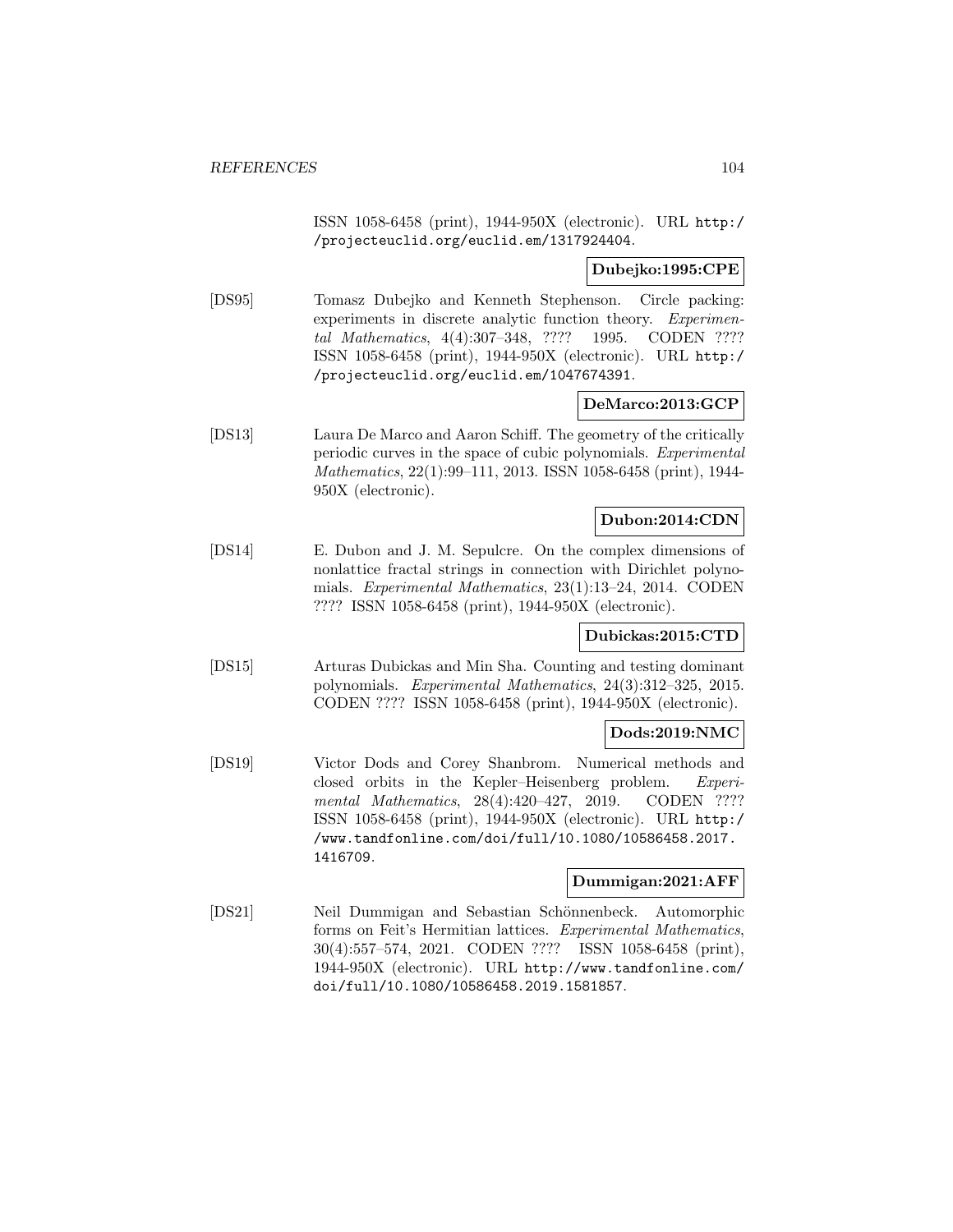#### **Damiano:2007:CMC**

[DSS07] Alberto Damiano, Irene Sabadini, and Daniele C. Struppa. Computational methods for the construction of a class of Noetherian operators. Experimental Mathematics, 16(1):41–55, ???? 2007. CODEN ???? ISSN 1058-6458 (print), 1944-950X (electronic). URL http://projecteuclid.org/euclid.em/1175789800.

## **DeSchepper:2009:BFD**

[DSV09] Hennie De Schepper, Frank Sommen, and Liesbet Van de Voorde. A basic framework for discrete Clifford analysis. Experimental Mathematics, 18(4):385–395, ???? 2009. CODEN ???? ISSN 1058-6458 (print), 1944-950X (electronic). URL http:// projecteuclid.org/euclid.em/1259158504.

# **Duke:2002:SPD**

[DT02] W. Duke and A. Tóth. The splitting of primes in division fields of elliptic curves. Experimental Mathematics, 11(4):555– 565, ???? 2002. CODEN ???? ISSN 1058-6458 (print), 1944- 950X (electronic). URL http://projecteuclid.org/euclid. em/1057864664.

# **DiBiase:1995:ACK**

[DU95] Fausto Di Biase and R¨udiger Urbanke. An algorithm to calculate the kernel of certain polynomial ring homomorphisms. Experimental Mathematics, 4(3):227–234, ???? 1995. CODEN ???? ISSN 1058-6458 (print), 1944-950X (electronic). URL http:// projecteuclid.org/euclid.em/1062621080.

# **Dujella:2001:NFC**

[Duj01] Andrej Dujella. Newton's formula and the continued fraction Andrej Dujena. Newton's formula and the continued fraction<br>expansion of  $\sqrt{d}$ . Experimental Mathematics, 10(1):125–131, ???? 2001. CODEN ???? ISSN 1058-6458 (print), 1944- 950X (electronic). URL http://projecteuclid.org/euclid. em/999188427.

#### **Dummigan:2001:SSF**

[Dum01] Neil Dummigan. Symmetric square L-functions and Shafarevich– Tate groups. Experimental Mathematics, 10(3):383–400, ???? 2001. CODEN ???? ISSN 1058-6458 (print), 1944-950X (electronic). URL http://projecteuclid.org/euclid.em/ 1069786346.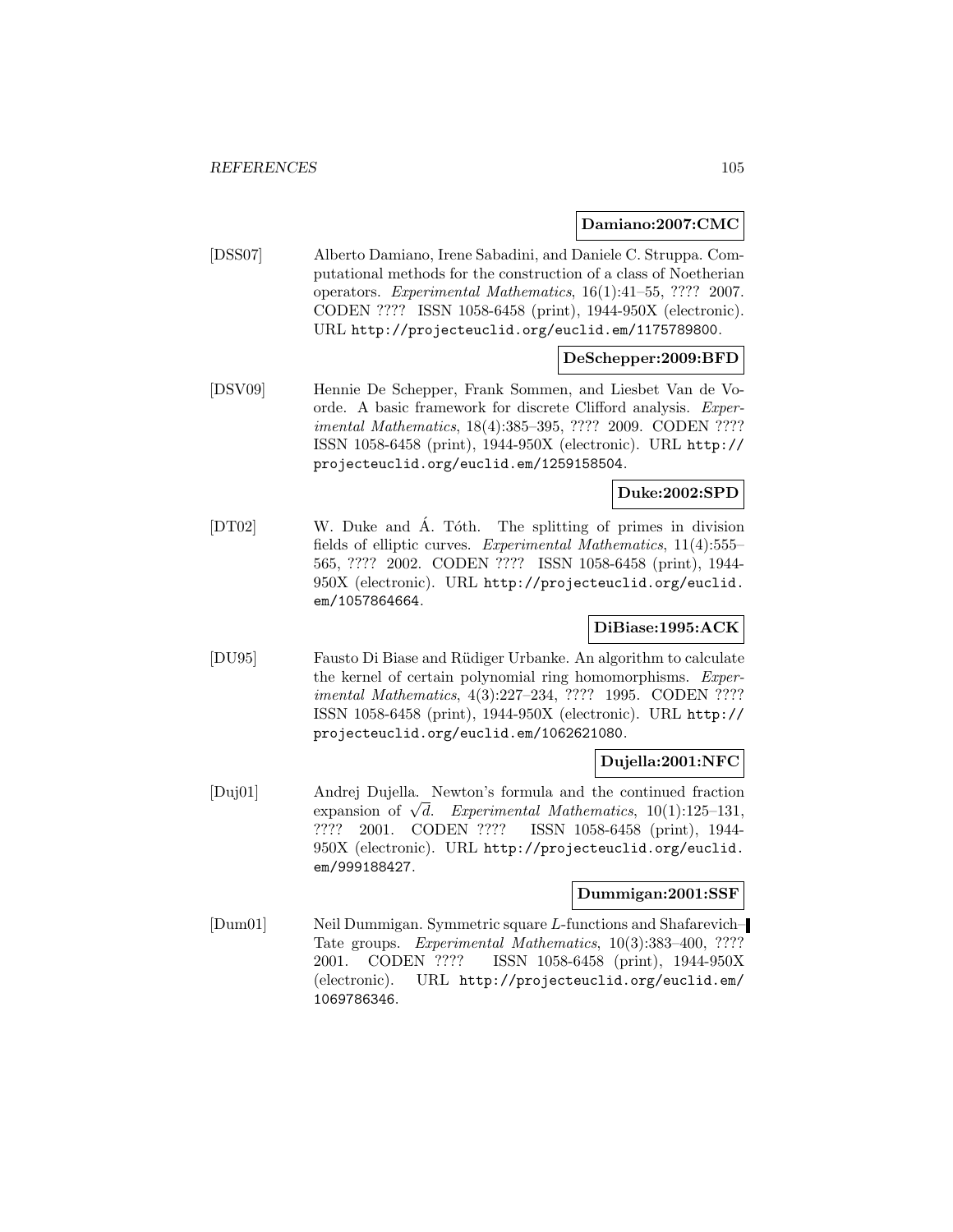#### **Dummigan:2002:SSE**

[Dum02] Neil Dummigan. Symmetric squares of elliptic curves: Rational points and Selmer groups. Experimental Mathematics, 11(4):457–464, ???? 2002. CODEN ???? ISSN 1058-6458 (print), 1944-950X (electronic). URL http://projecteuclid. org/euclid.em/1057864655.

#### **Dummigan:2013:STF**

[Dum13] Neil Dummigan. A simple trace formula for algebraic modular forms. Experimental Mathematics, 22(2):123–131, 2013. ISSN 1058-6458 (print), 1944-950X (electronic).

#### **Duquesne:2001:IPE**

[Duq01] Sylvain Duquesne. Integral points on elliptic curves defined by simplest cubic fields. Experimental Mathematics, 10(1):91– 102, ???? 2001. CODEN ???? ISSN 1058-6458 (print), 1944- 950X (electronic). URL http://projecteuclid.org/euclid. em/999188423.

## **Duran:2011:RFO**

[Dur11] Antonio J. Durán. Rodrigues's formulas for orthogonal matrix polynomials satisfying higher-order differential equations. Experimental Mathematics, 20(1):15–24, ???? 2011. CODEN ???? ISSN 1058-6458 (print), 1944-950X (electronic). URL http:// projecteuclid.org/euclid.em/1317924387.

# **deWeger:1998:SED**

[dW98] Benjamin M. M. de Weger. Solving elliptic Diophantine equations avoiding Thue equations and elliptic logarithms. Experimental Mathematics, 7(3):243–256, ???? 1998. CODEN ???? ISSN 1058-6458 (print), 1944-950X (electronic). URL http:// projecteuclid.org/euclid.em/1047674206.

### **Delbourgo:2010:GCP**

[DW10] Daniel Delbourgo and Thomas Ward. The growth of CM periods over false Tate extensions. Experimental Mathematics, 19(2):195–210, ???? 2010. CODEN ???? ISSN 1058-6458 (print), 1944-950X (electronic). URL http://projecteuclid. org/euclid.em/1276784790.

# **Develin:2007:TPC**

[DY07] Mike Develin and Josephine Yu. Tropical polytopes and cellular resolutions. Experimental Mathematics, 16(3):277–292,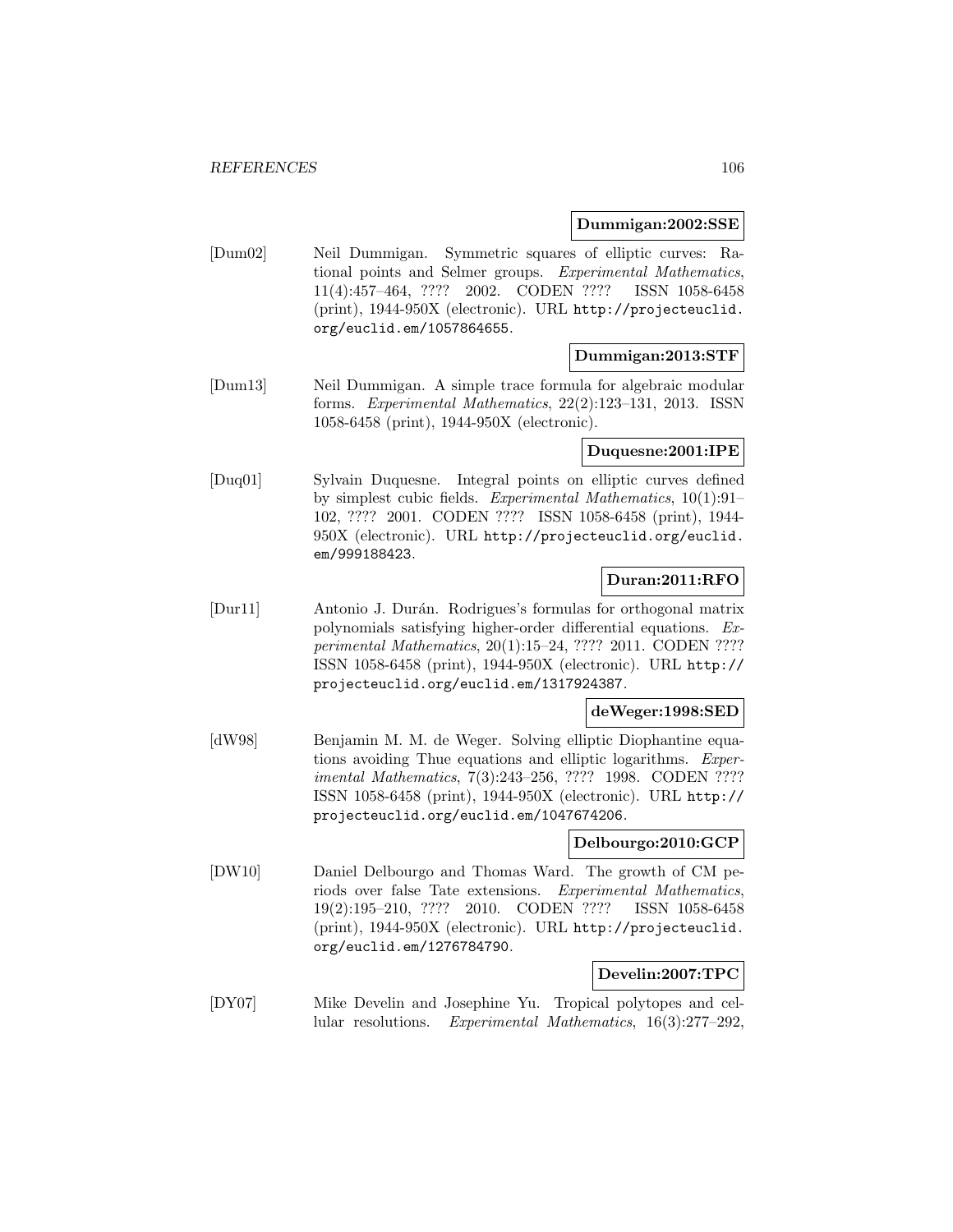???? 2007. CODEN ???? ISSN 1058-6458 (print), 1944- 950X (electronic). URL http://projecteuclid.org/euclid. em/1204928529.

## **Dzhumadildaev:2011:AOK**

[DZ11] Askar Dzhumadil'daev and Pasha Zusmanovich. The alternative operad is not Koszul. Experimental Mathematics, 20(2):138– 144, ???? 2011. CODEN ???? ISSN 1058-6458 (print), 1944- 950X (electronic). URL http://projecteuclid.org/euclid. em/1317924405.

## **East:2020:TRS**

[Eas20] James East. Transformation representations of sandwich semigroups. Experimental Mathematics, 29(3):291–295, 2020. CODEN ???? ISSN 1058-6458 (print), 1944-950X (electronic). URL http://www.tandfonline.com/doi/full/10. 1080/10586458.2018.1459963.

### **Eelbode:2007:SNS**

[Eel07] D. Eelbode. Stirling numbers and spin-Euler polynomials. Experimental Mathematics, 16(1):55–66, ???? 2007. CODEN ???? ISSN 1058-6458 (print), 1944-950X (electronic). URL http:// projecteuclid.org/euclid.em/1175789801.

# **Eick:2009:CCG**

[EF09] Bettina Eick and Dörte Feichtenschlager. Constructing CF groups by coclass. Experimental Mathematics, 18(2):205–211, ???? 2009. CODEN ???? ISSN 1058-6458 (print), 1944- 950X (electronic). URL http://projecteuclid.org/euclid. em/1259158431.

## **Enolski:2018:ADJ**

[EF18] V. Z. Enolski and Yu. N. Fedorov. Algebraic description of Jacobians isogeneous to certain Prym varieties with polarization  $(1, 2)$ . Experimental Mathematics,  $27(2):147-178$ ,  $2018$ . CODEN ???? ISSN 1058-6458 (print), 1944-950X (electronic). URL http://www.tandfonline.com/doi/full/10. 1080/10586458.2016.1236357.

#### **Eliahou:2018:MPT**

[EFMPR18] Shalom Eliahou, Jean Fromentin, Virginie Marion-Poty, and Denis Robilliard. Are monochromatic Pythagorean triples unavoidable under morphic colorings? Experimental Mathematics, 27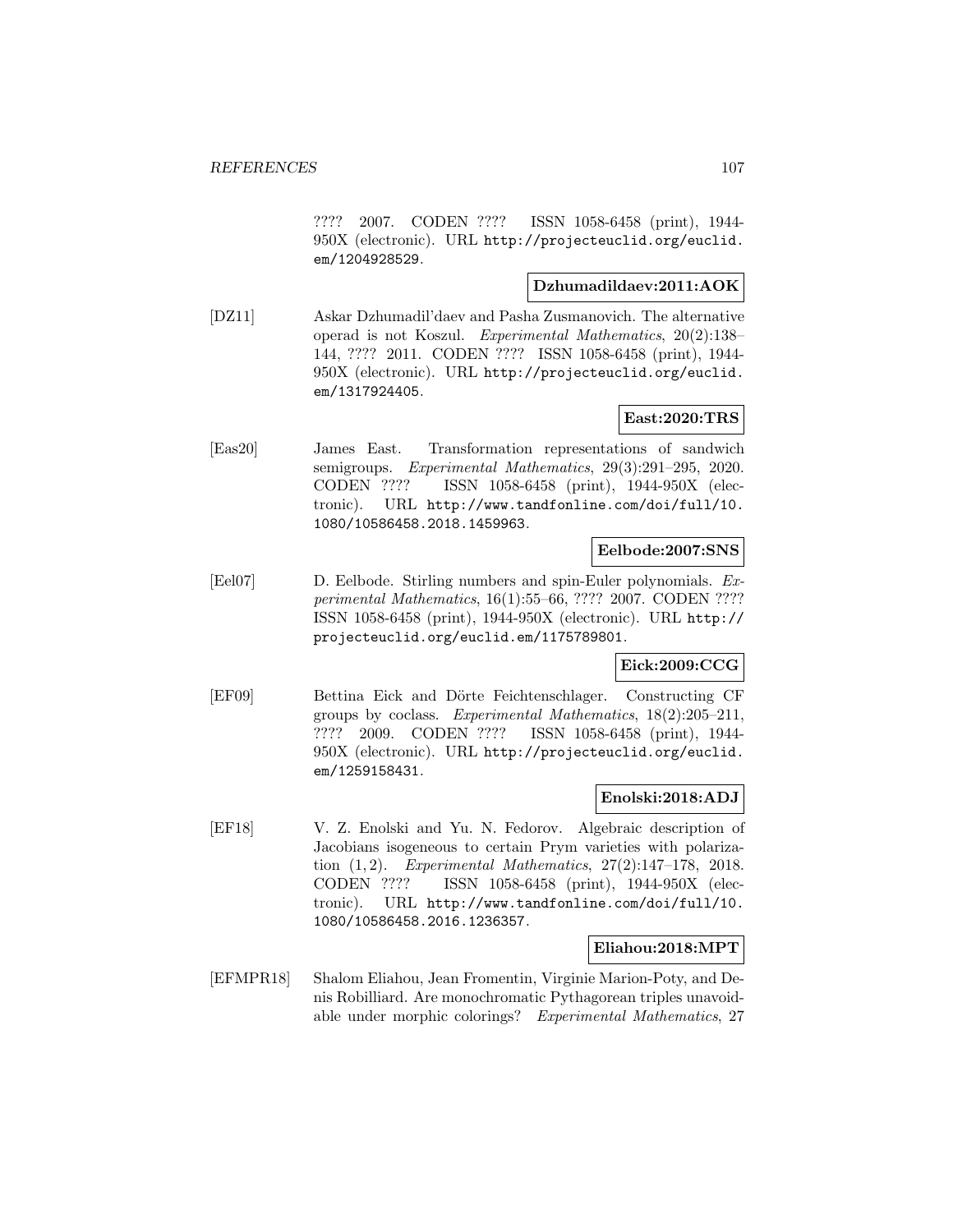(4):419–425, 2018. CODEN ???? ISSN 1058-6458 (print), 1944- 950X (electronic). URL http://www.tandfonline.com/doi/ full/10.1080/10586458.2017.1306465.

# **Etingof:2012:CAP**

[EGP<sup>+</sup>12] Pavel Etingof, Sherry Gong, Aldo Pacchiano, Qingchun Ren, and Travis Schedler. Computational approaches to Poisson traces associated to finite subgroups of  $Sp_{2n}((C))$ . Experimental Mathematics, 21(2):141–170, 2012. CODEN ???? ISSN 1058-6458 (print), 1944-950X (electronic).

# **Ekstrom:2018:EBS**

[EGSC18] Sven-Erik Ekström, Carlo Garoni, and Stefano Serra-Capizzano. Are the eigenvalues of banded symmetric Toeplitz matrices known in almost closed form? Experimental Mathematics, 27 (4):478–487, 2018. CODEN ???? ISSN 1058-6458 (print), 1944- 950X (electronic). URL http://www.tandfonline.com/doi/ full/10.1080/10586458.2017.1320241.

## **Elkenbracht-Huizing:1996:INF**

[EH96] Marije Elkenbracht-Huizing. An implementation of the number field sieve. Experimental Mathematics, 5(3):231–253, ???? 1996. CODEN ???? ISSN 1058-6458 (print), 1944-950X (electronic). URL http://projecteuclid.org/euclid.em/1047915103.

#### **Eliahou:2004:PSC**

[EH04] Shalom Eliahou and Delphine Hachez. On a problem of Steinhaus concerning binary sequences. Experimental Mathematics, 13(2):215–230, ???? 2004. CODEN ???? ISSN 1058-6458 (print), 1944-950X (electronic). URL http://projecteuclid. org/euclid.em/1090350936.

# **Eppstein:2020:GPA**

[EHPN20] David Eppstein, Sariel Har-Peled, and Gabriel Nivasch. Grid peeling and the affine curve-shortening flow. Experimental Mathematics, 29(3):306–316, 2020. CODEN ???? ISSN 1058-6458 (print), 1944-950X (electronic). URL http:/ /www.tandfonline.com/doi/full/10.1080/10586458.2018. 1466379.

# **Edjvet:2001:CPT**

[EHT01] Martin Edjvet, Paul Hammond, and Nathan Thomas. Cyclic presentations of the trivial group. Experimental Mathematics,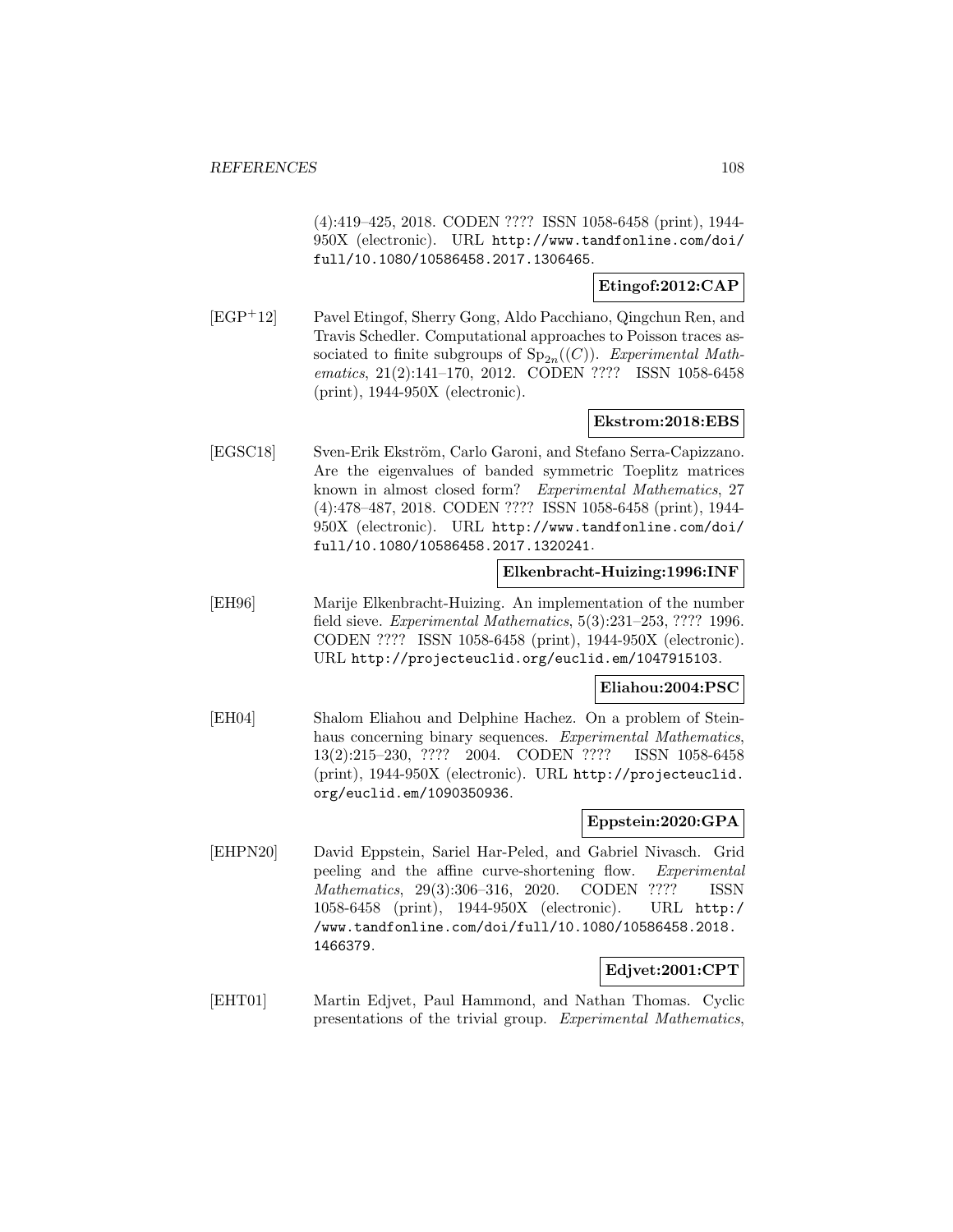10(2):303–306, ???? 2001. CODEN ???? ISSN 1058-6458 (print), 1944-950X (electronic). URL http://projecteuclid. org/euclid.em/999188639.

# **Epstein:1996:GFA**

[EIFZ96] David B. A. Epstein, Anthony R. Iano-Fletcher, and Uri Zwick. Growth functions and automatic groups. Experimental Mathematics, 5(4):297–315, ???? 1996. CODEN ???? ISSN 1058-6458 (print), 1944-950X (electronic). URL http://projecteuclid. org/euclid.em/1047565448.

# **Elsenhans:2010:SPD**

[EJ10] Andreas-Stephan Elsenhans and Jörg Jahnel. On the smallest point on a diagonal cubic surface. Experimental Mathematics, 19(2):181–193, ???? 2010. CODEN ???? ISSN 1058-6458 (print), 1944-950X (electronic). URL http://projecteuclid. org/euclid.em/1276784789.

### **Epstein:1992:ME**

[EL92] David Epstein and Silvio Levy. Message from the Editors. Experimental Mathematics, 1(3):181, January 1992. ISSN 1058-6458 (print), 1944-950X (electronic).

# **Eisermann:2009:WTP**

[EL09] Michael Eisermann and Christoph Lamm. For which triangles is Pick's formula almost correct? Experimental Mathematics, 18(2):187–191, ???? 2009. CODEN ???? ISSN 1058-6458 (print), 1944-950X (electronic). URL http://projecteuclid. org/euclid.em/1259158428.

# **Ellis:2014:HTL**

[EL14] Graham Ellis and Luyen Van Le. Homotopy 2-types of low order. Experimental Mathematics, 23(4):383–389, 2014. CODEN ???? ISSN 1058-6458 (print), 1944-950X (electronic).

# **Epstein:1992:AJ**

[ELdlL92] David Epstein, Silvio Levy, and Rafael de la Llave. About this journal. Experimental Mathematics, 1(1):??, ???? 1992. CODEN ???? ISSN 1058-6458 (print), 1944-950X (electronic). URL http://projecteuclid.org/euclid.em/1048709111.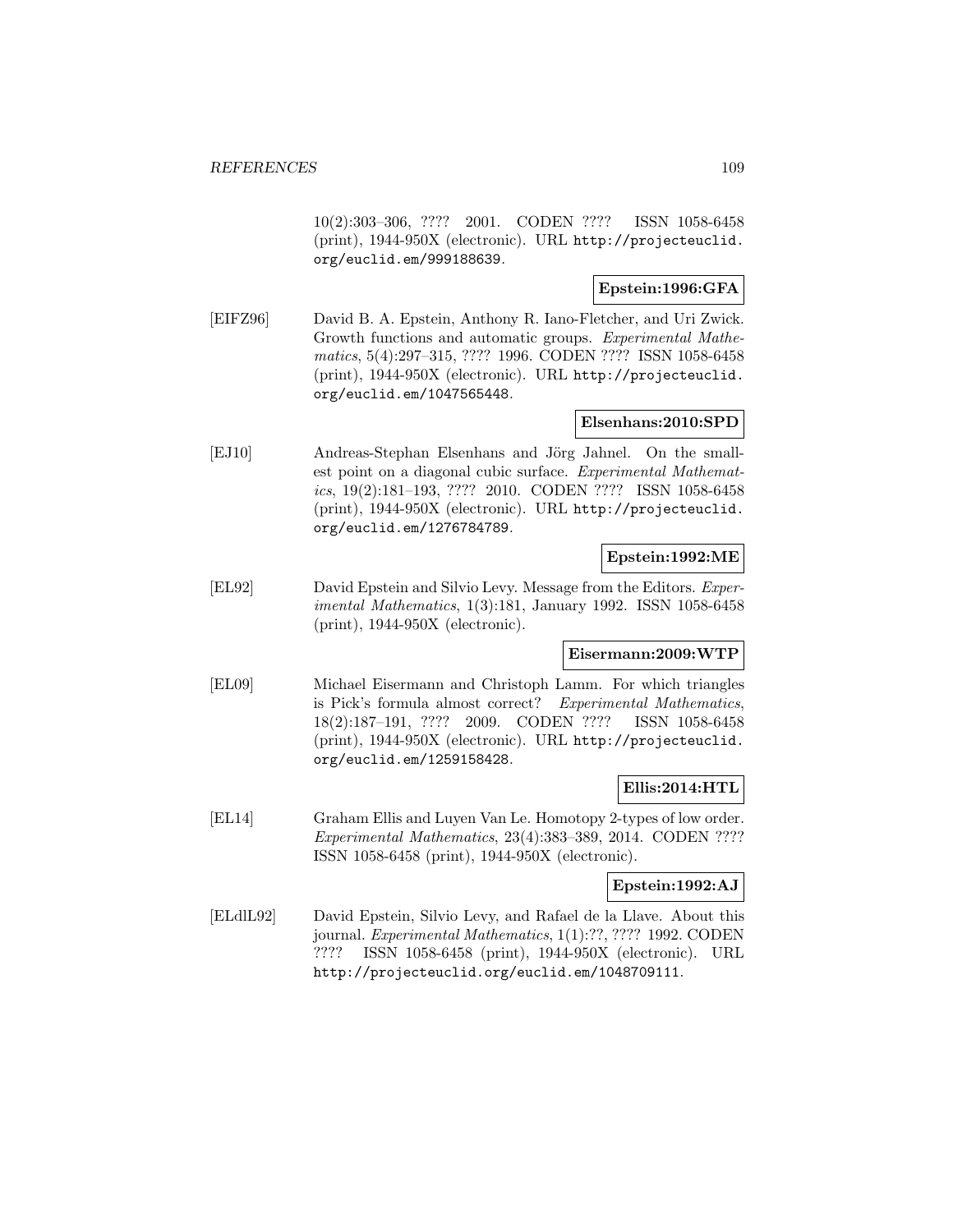#### **Elkies:2001:MWL**

[Elk01] Noam D. Elkies. Mordell–Weil lattices in charactistic 2, III: a Mordell–Weil lattice of rank 128. Experimental Mathematics, 10(3):467–474, ???? 2001. CODEN ???? ISSN 1058-6458 (print), 1944-950X (electronic). URL http://projecteuclid. org/euclid.em/1069786351.

#### **Elsenhans:2011:RPS**

[Els11] Andreas-Stephan Elsenhans. Rational points on some Fano quadratic bundles. Experimental Mathematics, 20(4):373–379, ???? 2011. CODEN ???? ISSN 1058-6458 (print), 1944- 950X (electronic). URL http://projecteuclid.org/euclid. em/1323367152.

#### **Elsenhans:2014:NSC**

[Els14] Andreas-Stephan Elsenhans. A note on short cosets. Experimental Mathematics, 23(4):411–413, 2014. CODEN ???? ISSN 1058-6458 (print), 1944-950X (electronic).

## **Epstein:1997:MFJ**

[ELT<sup>+</sup>97] David Epstein, Elliott H. Lieb, Jean Taylor, Robert Almgren, Robert Kusner, Frank Morgan, John Sullivan, and Albert Marden. In memoriam: Frederick J. Almgren Jr., 1933–1997. Experimental Mathematics, 6(1):1–12, ???? 1997. CODEN ???? ISSN 1058-6458 (print), 1944-950X (electronic). URL http:// projecteuclid.org/euclid.em/1047565280.

# **Elder:2002:CTD**

[EM02] Murray Elder and Jon McCammond. Curvature testing in 3 dimensional metric polyhedral complexes. Experimental Mathematics, 11(1):143-160, ???? 2002. CODEN ???? ISSN 1058-6458 (print), 1944-950X (electronic). URL http:// projecteuclid.org/euclid.em/1057860322.

#### **Everest:2009:GST**

[EM09] Graham Everest and Valéry Mahé. A generalization of Siegel's theorem and Hall's conjecture. Experimental Mathematics, 18 (1):1–10, ???? 2009. CODEN ???? ISSN 1058-6458 (print), 1944-950X (electronic). URL http://projecteuclid.org/ euclid.em/1243430526.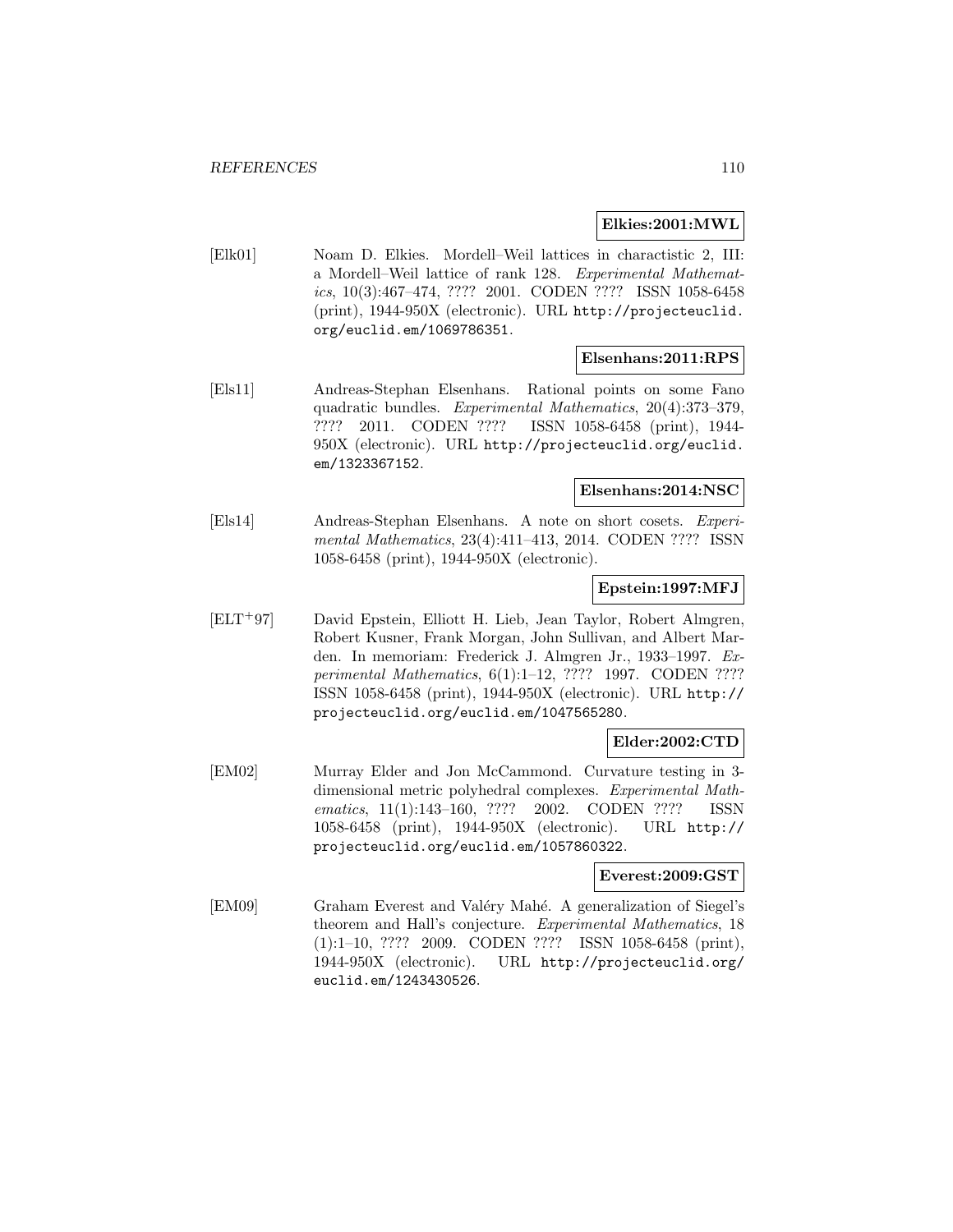# **Eick:2017:CTF**

[EM17] Bettina Eick and Tobias Moede. Coclass theory for finite nilpotent associative algebras: Algorithms and a periodicity conjecture. Experimental Mathematics, 26(3):267–274, 2017. CODEN ???? ISSN 1058-6458 (print), 1944-950X (electronic). URL http://www.tandfonline.com/doi/full/10. 1080/10586458.2016.1162229.

### **ElOtmani:2014:FDM**

[EMRSÉ14] S. El Otmani, A. Maul, G. Rhin, and J.-M. Sac-Épée. Finding degree-16 monic irreducible integer polynomials of minimal trace by optimization methods. Experimental Mathematics, 23(1):1– 5, 2014. CODEN ???? ISSN 1058-6458 (print), 1944-950X (electronic).

## **Engstrom:2009:DMF**

[Eng09] Alexander Engström. Discrete Morse functions from Fourier transforms. Experimental Mathematics, 18(1):45–54, ???? 2009. CODEN ???? ISSN 1058-6458 (print), 1944-950X (electronic). URL http://projecteuclid.org/euclid.em/1243430528.

# **Eguchi:2011:NSM**

[EOT11] Tohru Eguchi, Hirosi Ooguri, and Yuji Tachikawa. Notes on the K3 surface and the Mathieu group  $M_2$ 4. Experimental Mathematics, 20(1):91–96, ???? 2011. CODEN ???? ISSN 1058-6458 (print), 1944-950X (electronic). URL http://projecteuclid. org/euclid.em/1317924391.

## **Eelbode:2015:PSA**

[ER15] D. Eelbode and T. Raeymaekers. Polynomial solutions for arbitrary higher spin Dirac operators. Experimental Mathematics, 24(3):339–354, 2015. CODEN ???? ISSN 1058-6458 (print), 1944-950X (electronic).

# **Elder:2019:SDC**

[ER19] Murray Elder and Cameron Rogers. Sub-dominant cogrowth behavior and the viability of deciding amenability numerically. Experimental Mathematics, 28(1):67–80, 2019. CODEN ???? ISSN 1058-6458 (print), 1944-950X (electronic). URL http:/ /www.tandfonline.com/doi/full/10.1080/10586458.2017. 1353452.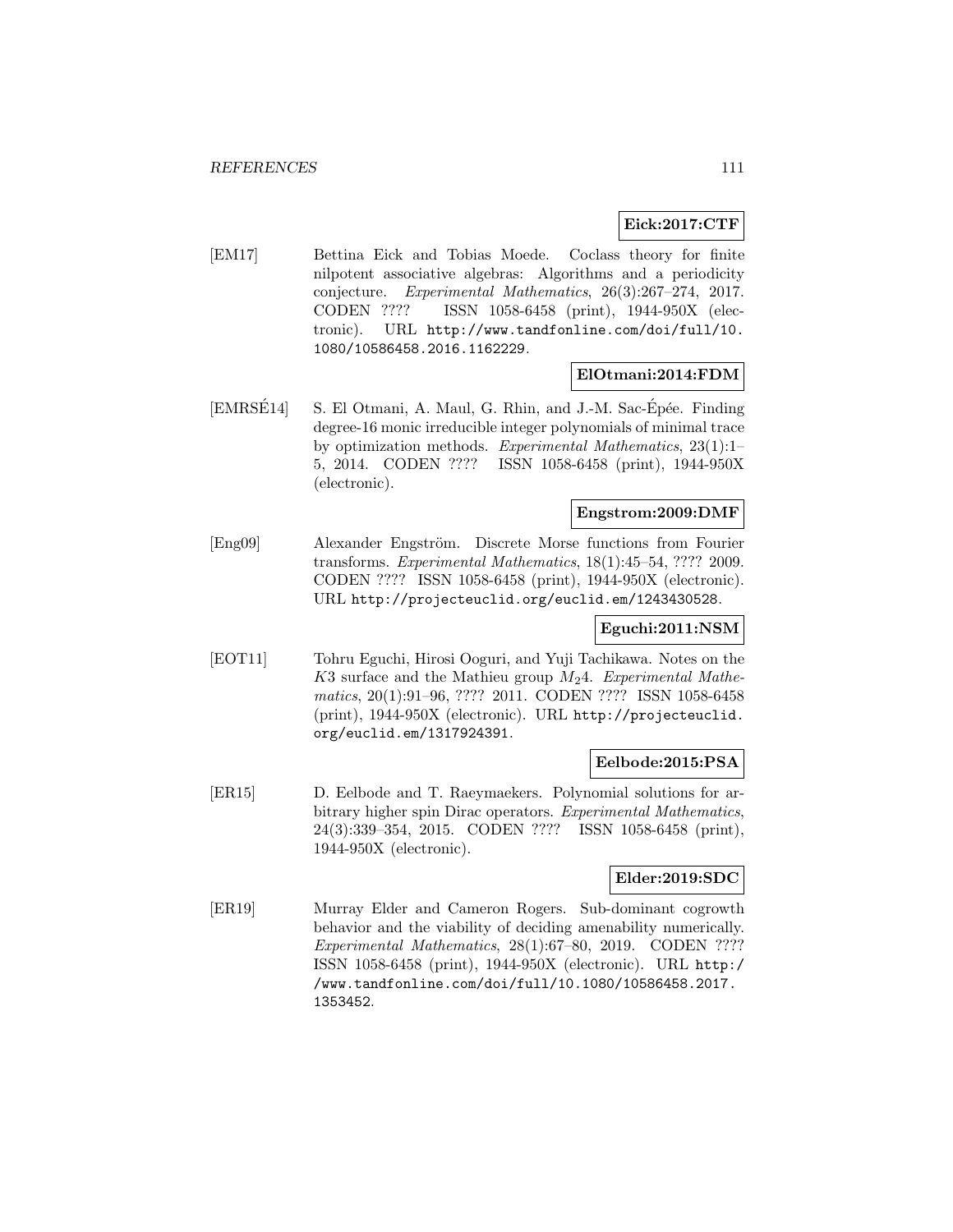#### **ElOtmani:2019:FNL**

 $[ERSE19]$  S. El Otmani, G. Rhin, and J.-M. Sac-Épée. Finding new limit points of Mahler's measure by genetic algorithms. Experimental Mathematics, 28(2):129–131, 2019. CODEN ???? ISSN 1058-6458 (print), 1944-950X (electronic). URL http:/ /www.tandfonline.com/doi/full/10.1080/10586458.2017. 1357511.

## **Elder:2015:RST**

[ERvR15] Murray Elder, Andrew Rechnitzer, and Esaias J. Janse van Rensburg. Random sampling of trivial words in finitely presented groups. Experimental Mathematics, 24(4):391–409, 2015. CODEN ???? ISSN 1058-6458 (print), 1944-950X (electronic).

## **Edjvet:2014:ICP**

[ES14] Martin Edjvet and Jerry Swan. On irreducible cyclic presentations of the trivial group. Experimental Mathematics, 23(2): 181–189, 2014. CODEN ???? ISSN 1058-6458 (print), 1944- 950X (electronic).

### **Escudero:2014:ARL**

[Esc14] Juan García Escudero. Arrangements of real lines and surfaces with  $A$  and  $D$  singularities. Experimental Mathematics, 23(4): 482–491, 2014. CODEN ???? ISSN 1058-6458 (print), 1944- 950X (electronic).

# **Elias:2010:MPR**

[ESTB10] Ben Elias, Lior Silberman, and Ramin Takloo-Bighash. Minimal permutation representations of nilpotent groups. Experimental Mathematics, 19(1):121–128, ???? 2010. CODEN ???? ISSN 1058-6458 (print), 1944-950X (electronic). URL http:// projecteuclid.org/euclid.em/1268404806.

### **Enge:2014:CCP**

[ET14] Andreas Enge and Emmanuel Thomé. Computing class polynomials for Abelian surfaces. Experimental Mathematics, 23(2): 129–145, 2014. CODEN ???? ISSN 1058-6458 (print), 1944- 950X (electronic).

# **Earl:2016:ICW**

[EVV16] Jonathan Earl, Kevin N. Vander Meulen, and Adam Van Tuyl. Independence complexes of well-covered circulant graphs. Exper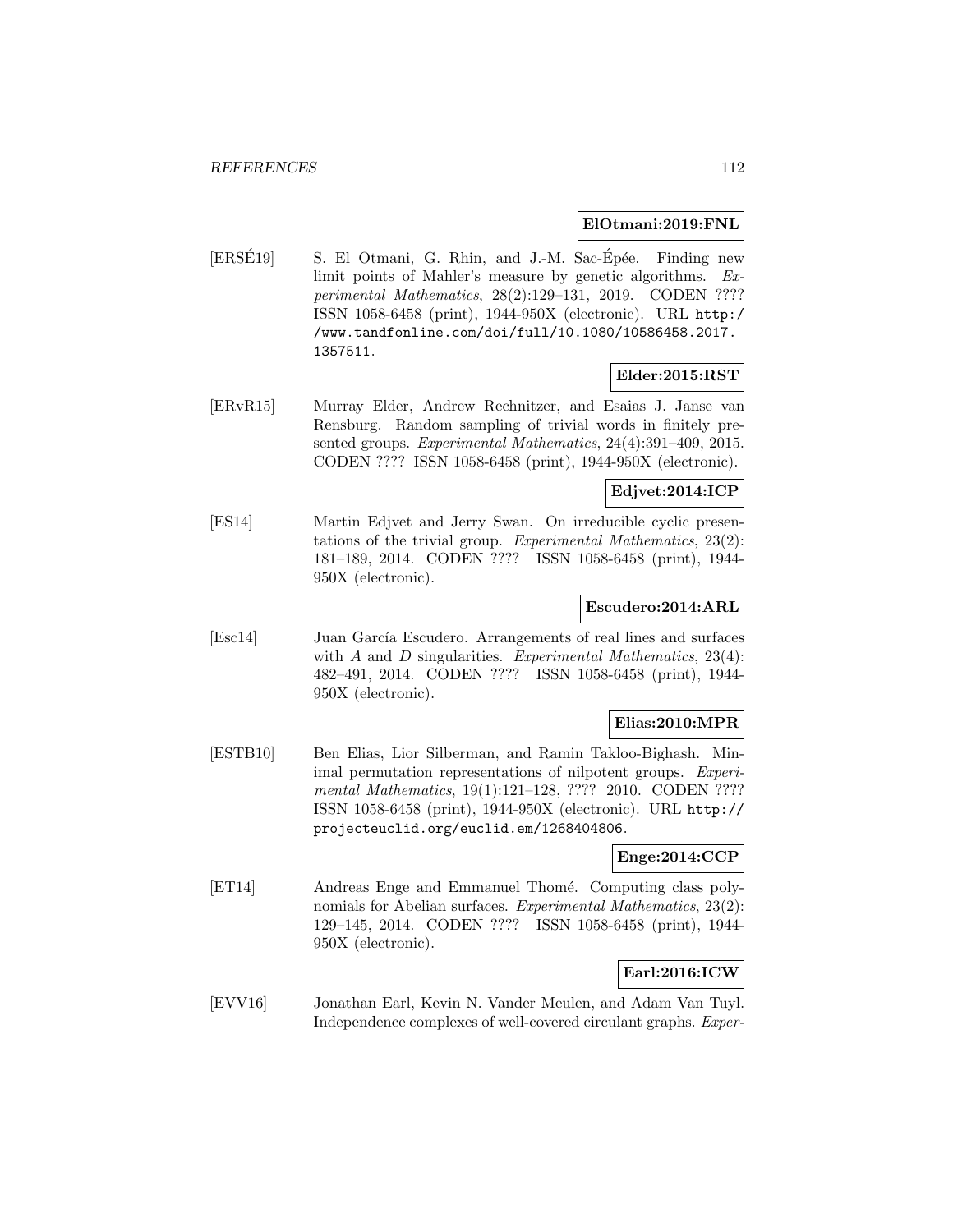imental Mathematics, 25(4):441–451, 2016. CODEN ???? ISSN 1058-6458 (print), 1944-950X (electronic).

### **Everest:1998:DIG**

[EW98] Graham Everest and Thomas Ward. A dynamical interpretation of the global canonical height on an elliptic curve. Experimental Mathematics, 7(4):305–316, ???? 1998. CODEN ???? ISSN 1058-6458 (print), 1944-950X (electronic). URL http:// projecteuclid.org/euclid.em/1047674148.

# **Faber:2009:GBC**

[Fab09] X. W. C. Faber. The geometric Bogomolov conjecture for curves of small genus. Experimental Mathematics, 18(3):347– 367, ???? 2009. CODEN ???? ISSN 1058-6458 (print), 1944- 950X (electronic). URL http://projecteuclid.org/euclid. em/1259158471.

### **Fermigier:1992:ZFC**

[Fer92] Stéfane Fermigier. Zéros des fonctions L de courbes elliptiques. (French) [Zeros of  $L$  functions on elliptic curves]. Experimental Mathematics, 1(2):167–173, ???? 1992. CODEN ???? ISSN 1058-6458 (print), 1944-950X (electronic). URL http:// projecteuclid.org/euclid.em/1048709051.

### **Fermigier:1996:EED**

[Fer96] Stéfane Fermigier. Etude expérimentale du rang de familles de courbes elliptiques sur **Q**. (French) [Experimental study of the rank of families of elliptic curves on **Q**]. Experimental Mathematics, 5(2):119–130, ???? 1996. CODEN ???? ISSN 1058-6458 (print), 1944-950X (electronic). URL http://projecteuclid. org/euclid.em/1047565643.

### **Fornaess:1999:TRC**

[FG99] John Erik Fornæss and Estela A. Gavosto. Tangencies for real and complex Hénon maps: an analytic method. Experimental Mathematics, 8(3):253–260, ???? 1999. CODEN ???? ISSN 1058-6458 (print), 1944-950X (electronic). URL http:// projecteuclid.org/euclid.em/1047262406.

### **Fominykh:2016:CTH**

[FGG<sup>+</sup>16] Evgeny Fominykh, Stavros Garoufalidis, Matthias Goerner, Vladimir Tarkaev, and Andrei Vesnin. A census of tetrahedral hyperbolic manifolds. Experimental Mathematics, 25(4):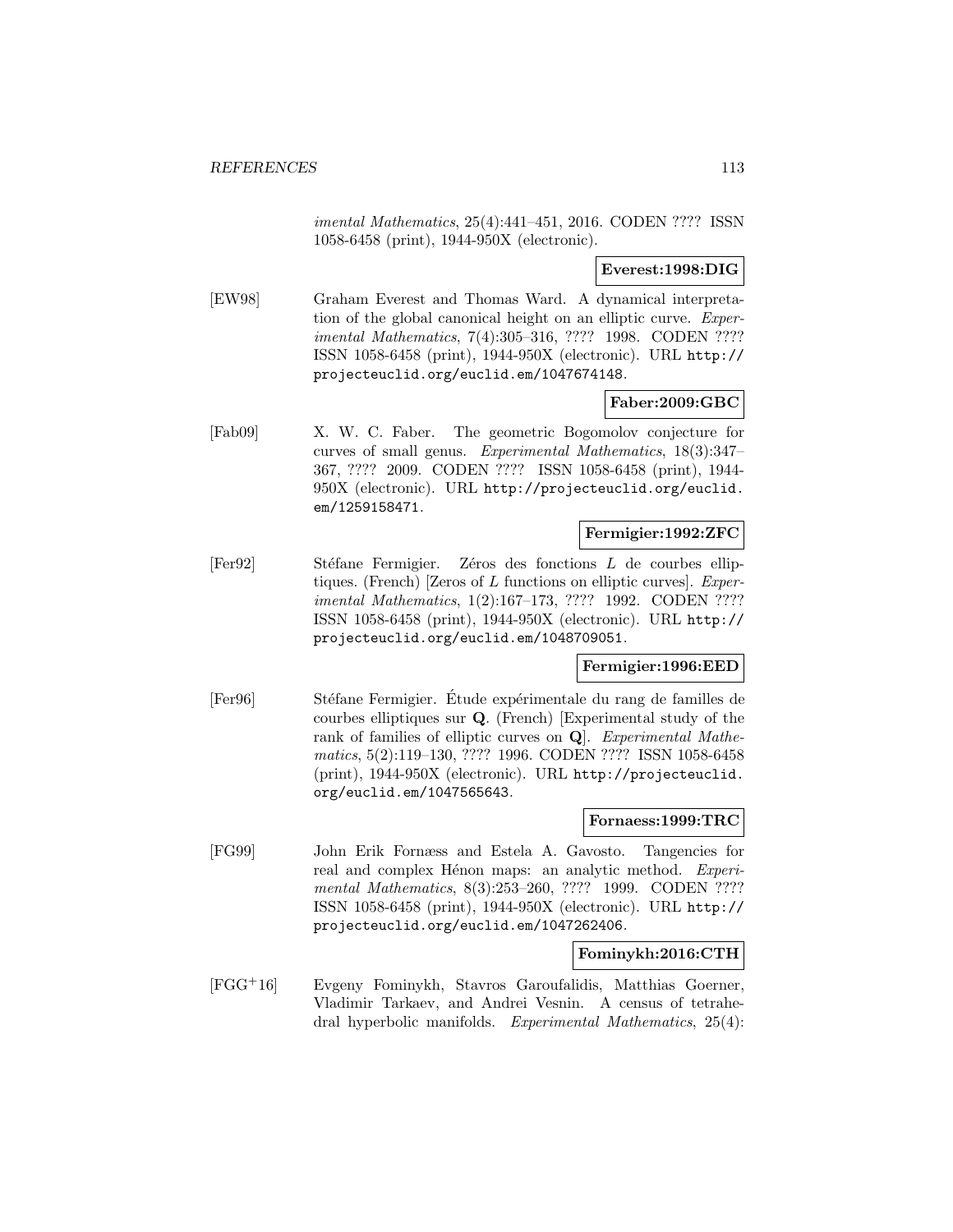466–481, 2016. CODEN ???? ISSN 1058-6458 (print), 1944- 950X (electronic).

## **Falbel:2016:CVF**

[FGK<sup>+</sup>16] E. Falbel, A. Guilloux, P.-V. Koseleff, F. Rouillier, and M. Thistlethwaite. Character varieties for SL(3, **C**): The figure eight knot. Experimental Mathematics, 25(2):219–235, 2016. CODEN ???? ISSN 1058-6458 (print), 1944-950X (electronic).

## **Finis:2010:CL**

[FGT10] Tobias Finis, Fritz Grunewald, and Paulo Tirao. The cohomology of lattices in  $SL(2, \mathbb{C})$ . Experimental Mathematics, 19(1): 29–63, ???? 2010. CODEN ???? ISSN 1058-6458 (print), 1944- 950X (electronic). URL http://projecteuclid.org/euclid. em/1268404802.

### **Freitag:1999:DIQ**

[FH99] Eberhard Freitag and Bruce Hunt. The dual of the invariant quintic. Experimental Mathematics, 8(2):151–155, ???? 1999. CODEN ???? ISSN 1058-6458 (print), 1944-950X (electronic). URL http://projecteuclid.org/euclid.em/1047477058.

### **Fang:2010:MFN**

[FHL<sup>+</sup>10] Liqun Fang, J. William Hoffman, Benjamin Linowitz, Andrew Rupinski, and Helena Verrill. Modular forms on noncongruence subgroups and Atkin–Swinnerton-Dyer relations. Experimental Mathematics, 19(1):1-27, ???? 2010. CODEN ???? ISSN 1058-6458 (print), 1944-950X (electronic). URL http:/ /projecteuclid.org/euclid.em/1268404801.

#### **Fujima:2018:NCN**

[FI18] Shoichi Fujima and Humio Ichimura. Note on the class number of the p th cyclotomic field, II. Experimental Mathematics, 27 (1):111–118, 2018. CODEN ???? ISSN 1058-6458 (print), 1944- 950X (electronic). URL http://www.tandfonline.com/doi/ full/10.1080/10586458.2016.1230528.

#### **Fieker:2007:SRC**

[Fie07] Claus Fieker. Sparse representation for cyclotomic fields. Experimental Mathematics, 16(4):493–500, ???? 2007. CODEN ???? ISSN 1058-6458 (print), 1944-950X (electronic). URL http:// projecteuclid.org/euclid.em/1204836517.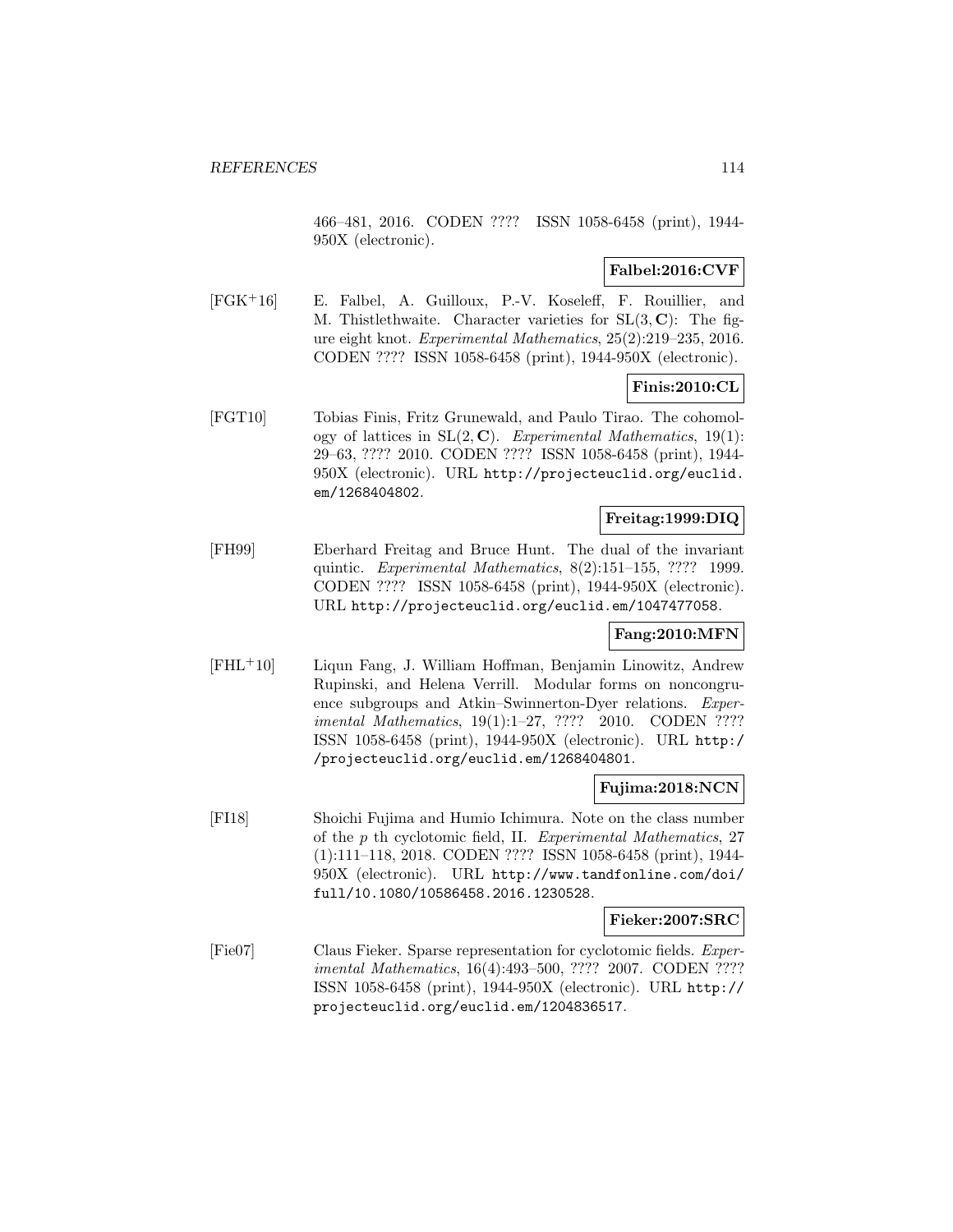#### **Forrester:2020:HME**

[FIK20] P. J. Forrester, J. R. Ipsen, and S. Kumar. How many eigenvalues of a product of truncated orthogonal matrices are real? Experimental Mathematics, 29(3):276–290, 2020. CODEN ???? ISSN 1058-6458 (print), 1944-950X (electronic). URL http://www.tandfonline.com/doi/full/10. 1080/10586458.2018.1459962.

## **Finch:1992:PAS**

[Fin92] Steven R. Finch. Patterns in 1-additive sequences. Experimental Mathematics, 1(1):57–63, ???? 1992. CODEN ???? ISSN 1058-6458 (print), 1944-950X (electronic). URL http:/ /projecteuclid.org/euclid.em/1048709116.

#### **Firsching:2015:CMC**

[Fir15] Moritz Firsching. Computing maximal copies of polyhedra contained in a polyhedron. Experimental Mathematics, 24(1):98– 105, 2015. CODEN ???? ISSN 1058-6458 (print), 1944-950X (electronic).

#### **Furukado:2014:NMS**

[FIS<sup>+</sup>14] Maki Furukado, Shunji Ito, Asaki Saito, Jun ichi Tamura, and Shin ichi Yasutomi. A new multidimensional slow continued fraction algorithm and stepped surface. Experimental Mathematics, 23(4):390–410, 2014. CODEN ???? ISSN 1058-6458 (print), 1944-950X (electronic).

## **Ford:1993:WDS**

[FJ93] David Ford and Vijay Jha. On Wendt's determinant and Sophie Germain's theorem. Experimental Mathematics, 2(2):113– 120, ???? 1993. CODEN ???? ISSN 1058-6458 (print), 1944- 950X (electronic). URL http://projecteuclid.org/euclid. em/1048516216.

### **Ford:1996:DLS**

[FJ96] David Ford and Kenneth W. Johnson. Determinants of Latin squares of order 8. Experimental Mathematics, 5(4):317–325, ???? 1996. CODEN ???? ISSN 1058-6458 (print), 1944- 950X (electronic). URL http://projecteuclid.org/euclid. em/1047565449.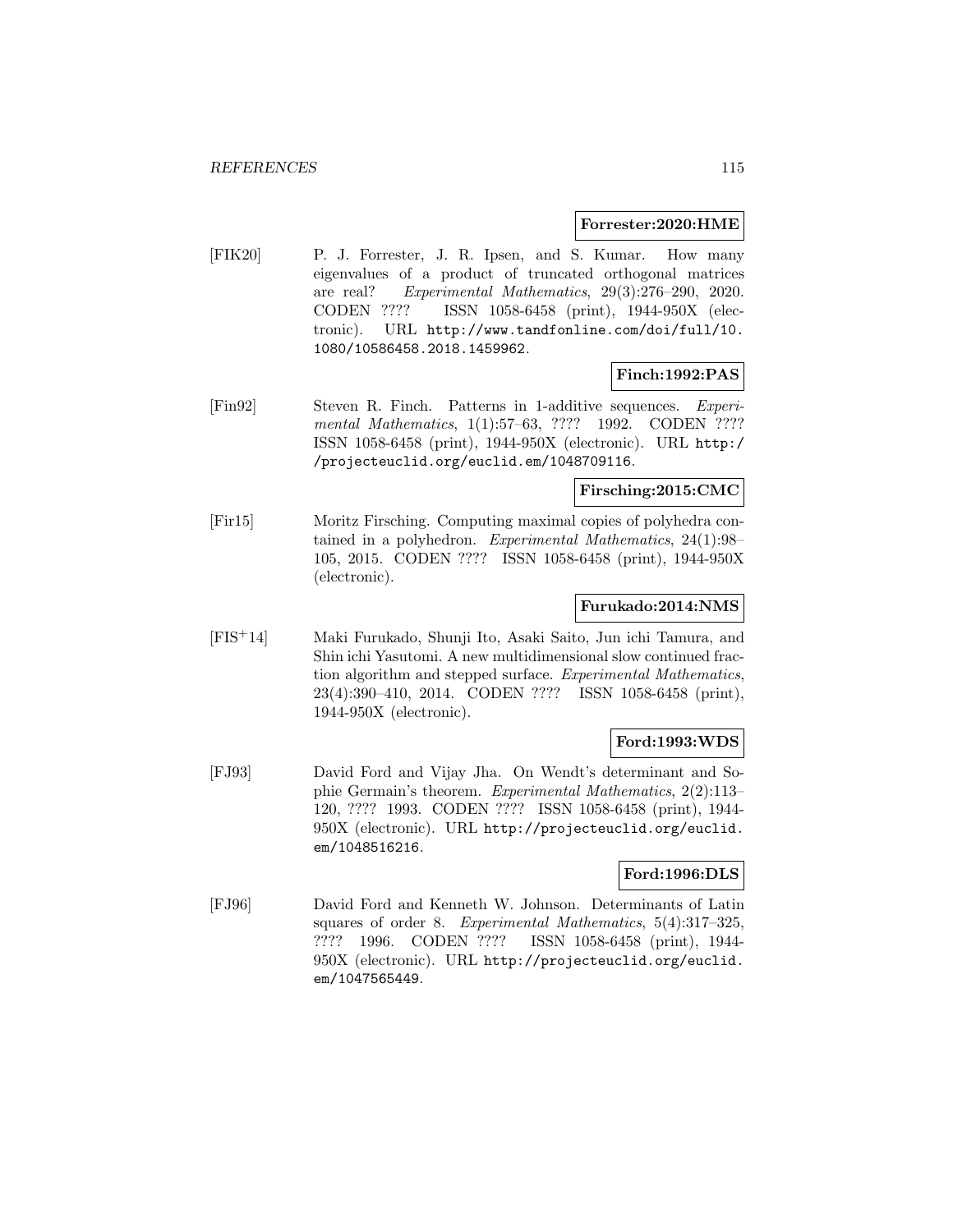#### **Friedman:1994:MMT**

[FJS94] Jane Friedman, James T. Joichi, and Dennis Stanton. More monotonicity theorems for partitions. Experimental Mathematics, 3(1):31–37, ???? 1994. CODEN ???? ISSN 1058-6458 (print), 1944-950X (electronic). URL http://projecteuclid. org/euclid.em/1062621001.

# **Fukuda:2002:NEI**

[FK02] Takashi Fukuda and Keiichi Komatsu. Noncyclotomic Zpextensions of imaginary quadratic fields. Experimental Mathematics, 11(4):469-475, ???? 2002. CODEN ???? ISSN 1058-6458 (print), 1944-950X (electronic). URL http:// projecteuclid.org/euclid.em/1057864657.

# **Fukuda:2009:WCN**

[FK09] Takashi Fukuda and Keiichi Komatsu. Weber's class number problem in the cyclotomic  $Z_2$ -extension of Q. Experimental Mathematics, 18(2):213–222, ???? 2009. CODEN ???? ISSN 1058-6458 (print), 1944-950X (electronic). URL http:/ /projecteuclid.org/euclid.em/1259158432.

### **Fearnley:2010:CVD**

[FK10] Jack Fearnley and Hershy Kisilevsky. Critical values of derivatives of twisted elliptic L-functions. Experimental Mathematics, 19(2):149–160, ???? 2010. CODEN ???? ISSN 1058-6458 (print), 1944-950X (electronic). URL http://projecteuclid. org/euclid.em/1276784786.

### **Fearnley:2012:CVH**

[FK12] Jack Fearnley and Hershy Kisilevsky. Critical values of higher derivatives of twisted elliptic L-functions. Experimental Mathematics, 21(3):213–222, 2012. CODEN ???? ISSN 1058-6458 (print), 1944-950X (electronic).

### **Fujiwara:2019:CKC**

[FK19] Koji Fujiwara and Yuichi Kabaya. Computing Kazhdan constants by semidefinite programming. Experimental Mathematics, 28(3):301–312, 2019. CODEN ???? ISSN 1058-6458 (print), 1944-950X (electronic). URL http://www.tandfonline.com/ doi/full/10.1080/10586458.2017.1396509.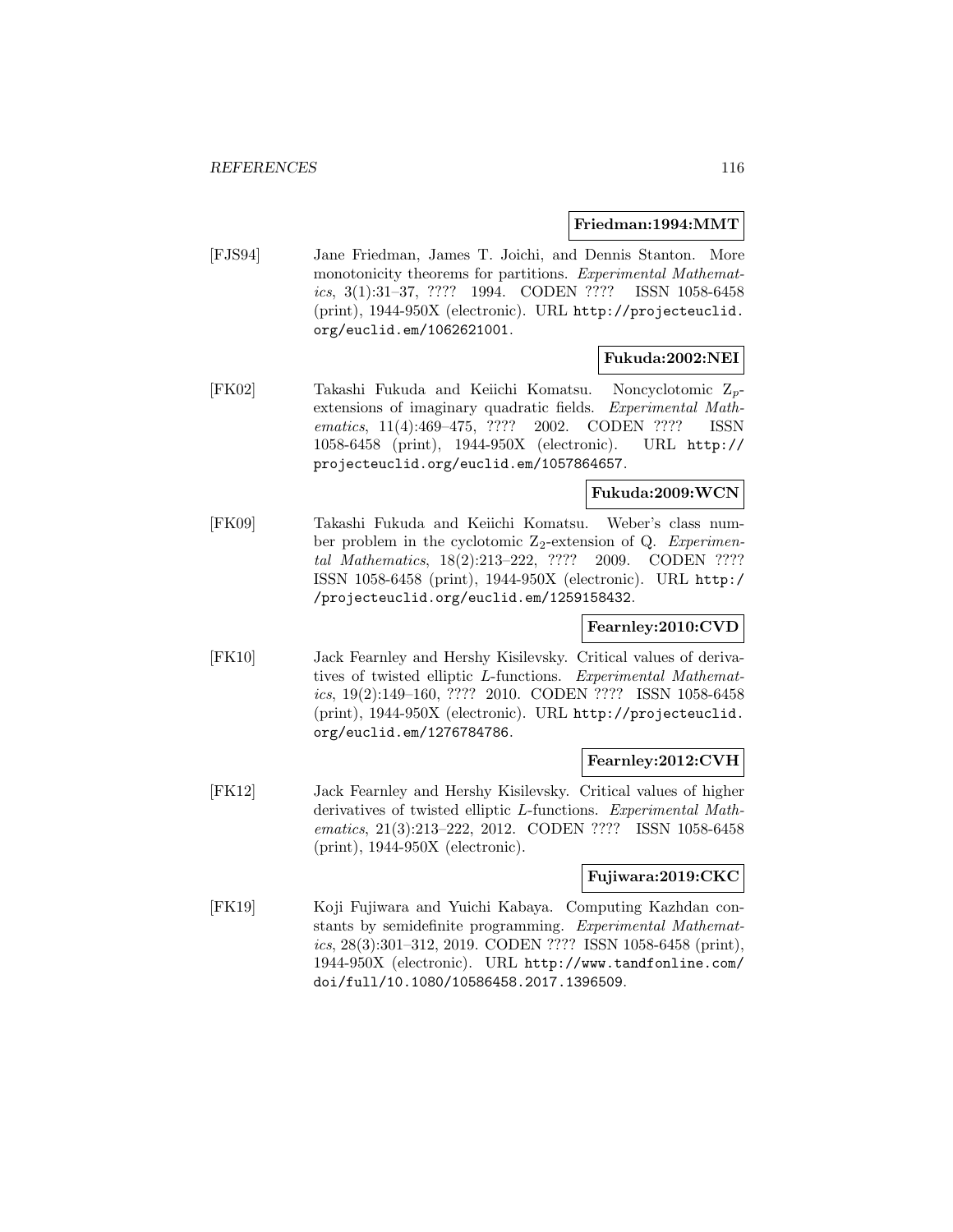### **Forsgaard:2015:CRD**

[FKS15] Jens Forsgård, Vladimir P. Kostov, and Boris Z. Shapiro. Could René Descartes have known this? Experimental Mathematics, 24(4):438–448, 2015. CODEN ???? ISSN 1058-6458 (print), 1944-950X (electronic). See corrigendum [FKS19].

### **Forsgaard:2019:CCR**

[FKS19] Jens Forsgård, Vladimir Petrov Kostov, and Boris Shapiro. Corrigendum: "Could René Descartes have known this?". Experimental Mathematics, 28(2):255–256, 2019. CODEN ???? ISSN 1058-6458 (print), 1944-950X (electronic). URL http:/ /www.tandfonline.com/doi/full/10.1080/10586458.2017. 1417775. See [FKS15].

## **Flammang:2008:ATP**

[Fla08] V. Flammang. On the absolute trace of polynomials having all zeros in a sector. Experimental Mathematics, 17(4):443– 450, ???? 2008. CODEN ???? ISSN 1058-6458 (print), 1944- 950X (electronic). URL http://projecteuclid.org/euclid. em/1243429957.

### **Feuerverger:2000:BSR**

[FM00] Andrey Feuerverger and Greg Martin. Biases in the Shanks– Rényi prime number race. Experimental Mathematics, 9(4):535– 570, October 2000. CODEN ???? ISSN 1058-6458 (print), 1944- 950X (electronic). URL http://projecteuclid.org/euclid. em/1045759521.

# **Freitag:2019:GV**

[FM19] Eberhard Freitag and Riccardo Salvati Manni. The Göpel variety. Experimental Mathematics, 28(3):284–291, 2019. CODEN ???? ISSN 1058-6458 (print), 1944-950X (electronic). URL http://www.tandfonline.com/doi/full/10. 1080/10586458.2017.1389322.

### **Frigerio:2004:SHM**

[FMP04] Roberto Frigerio, Bruno Martelli, and Carlo Petronio. Small hyperbolic 3-manifolds with geodesic boundary. Experimental Mathematics, 13(2):171–184, ???? 2004. CODEN ???? ISSN 1058-6458 (print), 1944-950X (electronic). URL http:/ /projecteuclid.org/euclid.em/1090350932.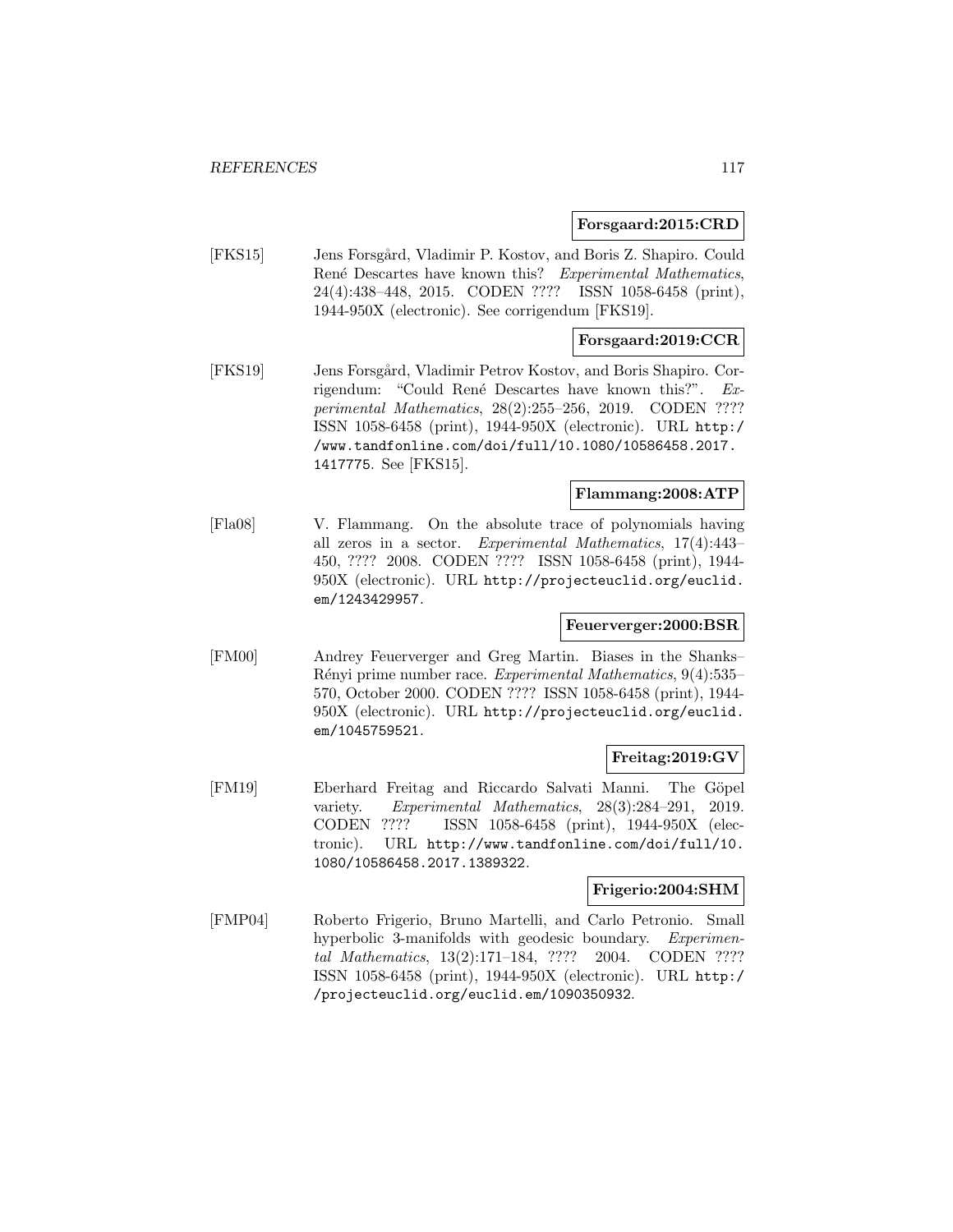#### **Fougeron:2021:PDL**

[Fou21] Charles Fougeron. Parabolic degrees and Lyapunov exponents for hypergeometric local systems. Experimental Mathematics, 30(4):531–546, 2021. CODEN ???? ISSN 1058-6458 (print), 1944-950X (electronic). URL http://www.tandfonline.com/ doi/full/10.1080/10586458.2019.1580632.

# **Ford:1992:TRE**

[FP92] David Ford and Michael Pohst. The totally real A<sup>5</sup> extension of degree 6 with minimum discriminant. Experimental Mathematics, 1(3):231–235, ???? 1992. CODEN ???? ISSN 1058-6458 (print), 1944-950X (electronic). URL http://projecteuclid. org/euclid.em/1048622026.

# **Ford:1993:TRE**

[FP93] David Ford and Michael Pohst. The totally real  $A_6$  extension of degree 6 with minimum discriminant. Experimental Mathematics, 2(3):231–232, ???? 1993. CODEN ???? ISSN 1058-6458 (print), 1944-950X (electronic). URL http://projecteuclid. org/euclid.em/1062620833.

# **Flassenberg:1999:SFF**

[FP99] Ralf Flassenberg and Sachar Paulus. Sieving in function fields. Experimental Mathematics, 8(4):339–349, ???? 1999. CODEN ???? ISSN 1058-6458 (print), 1944-950X (electronic). URL http://projecteuclid.org/euclid.em/1047262356.

# **Ford:1998:EDM**

[FPDH98] David Ford, Michael Pohst, Mario Daberkow, and Nasser Haddad. The  $S_5$  extensions of degree 6 with minimum discriminant. Experimental Mathematics, 7(2):121–124, ???? 1998. CODEN ???? ISSN 1058-6458 (print), 1944-950X (electronic). URL http://projecteuclid.org/euclid.em/1048515659.

# **Fermi:1955:SNP**

[FPU55] Enrico Fermi, John Pasta, and Stanisław M. Ulam. Studies of nonlinear problems. I. Technical Report LA-1940, Los Alamos Scientific Laboratory, Los Alamos, NM, USA, May 1955. 22 pp. URL http://www.osti.gov/accomplishments/ documents/fullText/ACC0041.pdf. Also in Enrico Fermi: Collected Papers, volume 2, edited by Edoardo Amaldi, Herbert L. Anderson, Enrico Persico, Emilio Segré, and Albedo Wattenberg. Chicago: University of Chicago Press, 1965.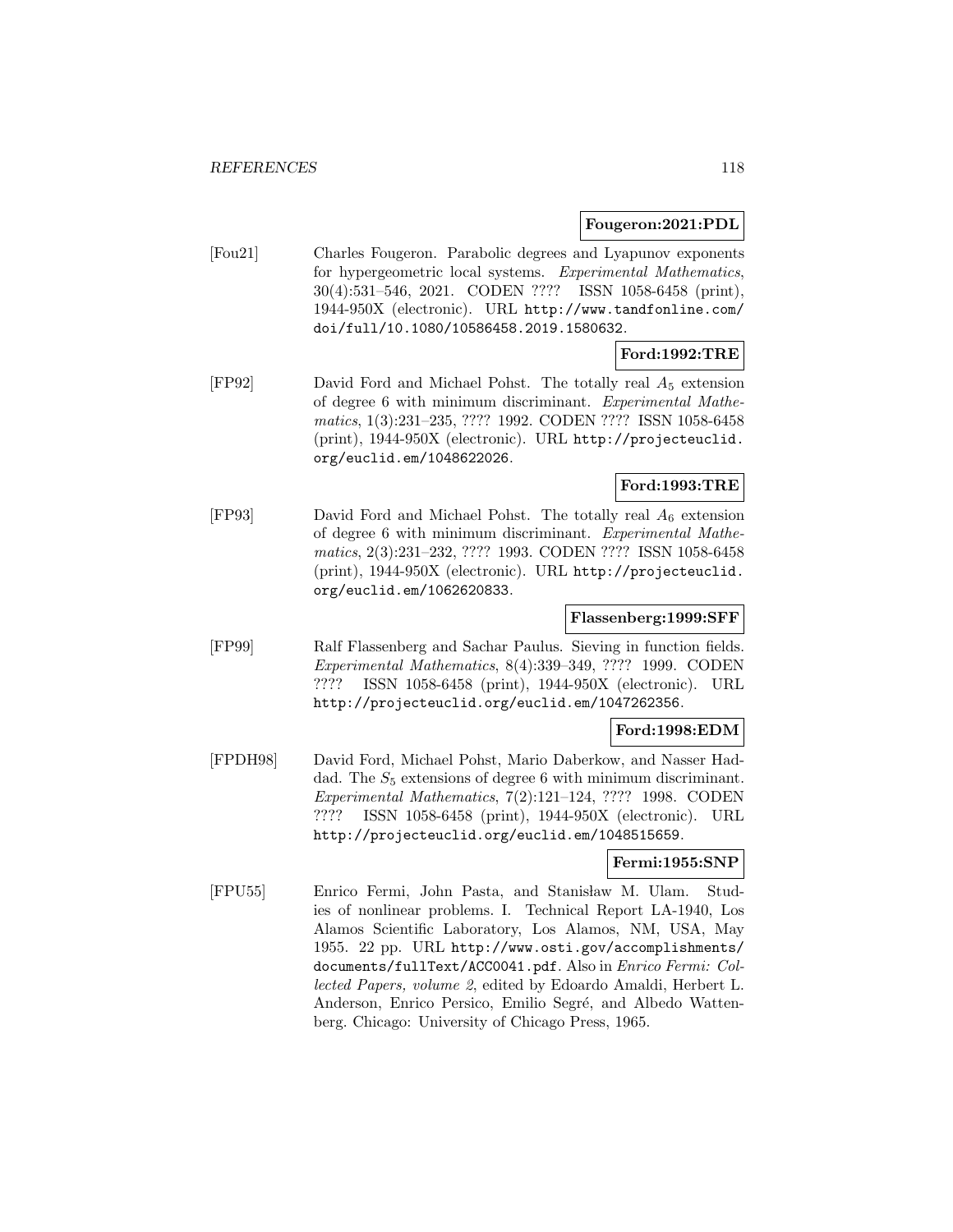## **Flajolet:1998:ESC**

[FS98] Philippe Flajolet and Bruno Salvy. Euler sums and contour integral representations. Experimental Mathematics, 7(1):15– 35, ???? 1998. CODEN ???? ISSN 1058-6458 (print), 1944- 950X (electronic). URL http://projecteuclid.org/euclid. em/1047674270.

#### **Ford:2010:CBP**

[FS10] Kevin Ford and Jason Sneed. Chebyshev's bias for products of two primes. Experimental Mathematics, 19(4):385–398, ???? 2010. CODEN ???? ISSN 1058-6458 (print), 1944- 950X (electronic). URL http://projecteuclid.org/euclid. em/1317758099.

## **Fuchs:2011:SEI**

[FS11] Elena Fuchs and Katherine Sanden. Some experiments with integral Apollonian circle packings. Experimental Mathematics, 20(4):380–399, ???? 2011. CODEN ???? ISSN 1058-6458 (print), 1944-950X (electronic). URL http://projecteuclid. org/euclid.em/1323367153.

# **Farashahi:2012:GSR**

[FS12] Reza Rezaeian Farashahi and Igor E. Shparlinski. On group structures realized by elliptic curves over a fixed finite field. Experimental Mathematics, 21(1):1–10, 2012. CODEN ???? ISSN 1058-6458 (print), 1944-950X (electronic).

### **Fullarton:2019:OPR**

[FS19] Neil J. Fullarton and Richard Shadrach. Observed periodicity related to the four-strand Burau representation. Experimental Mathematics, 28(1):57–66, 2019. CODEN ???? ISSN 1058-6458 (print), 1944-950X (electronic). URL http:/ /www.tandfonline.com/doi/full/10.1080/10586458.2017. 1335625.

#### **Fukumoto:2011:IFS**

[Fuk11] Yoshihiro Fukumoto. w-invariants and the Fintushel–Stern invariants for plumbed homology 3-spheres. Experimental Mathematics, 20(1):1–14, ???? 2011. CODEN ???? ISSN 1058-6458 (print), 1944-950X (electronic). URL http://projecteuclid. org/euclid.em/1317924386.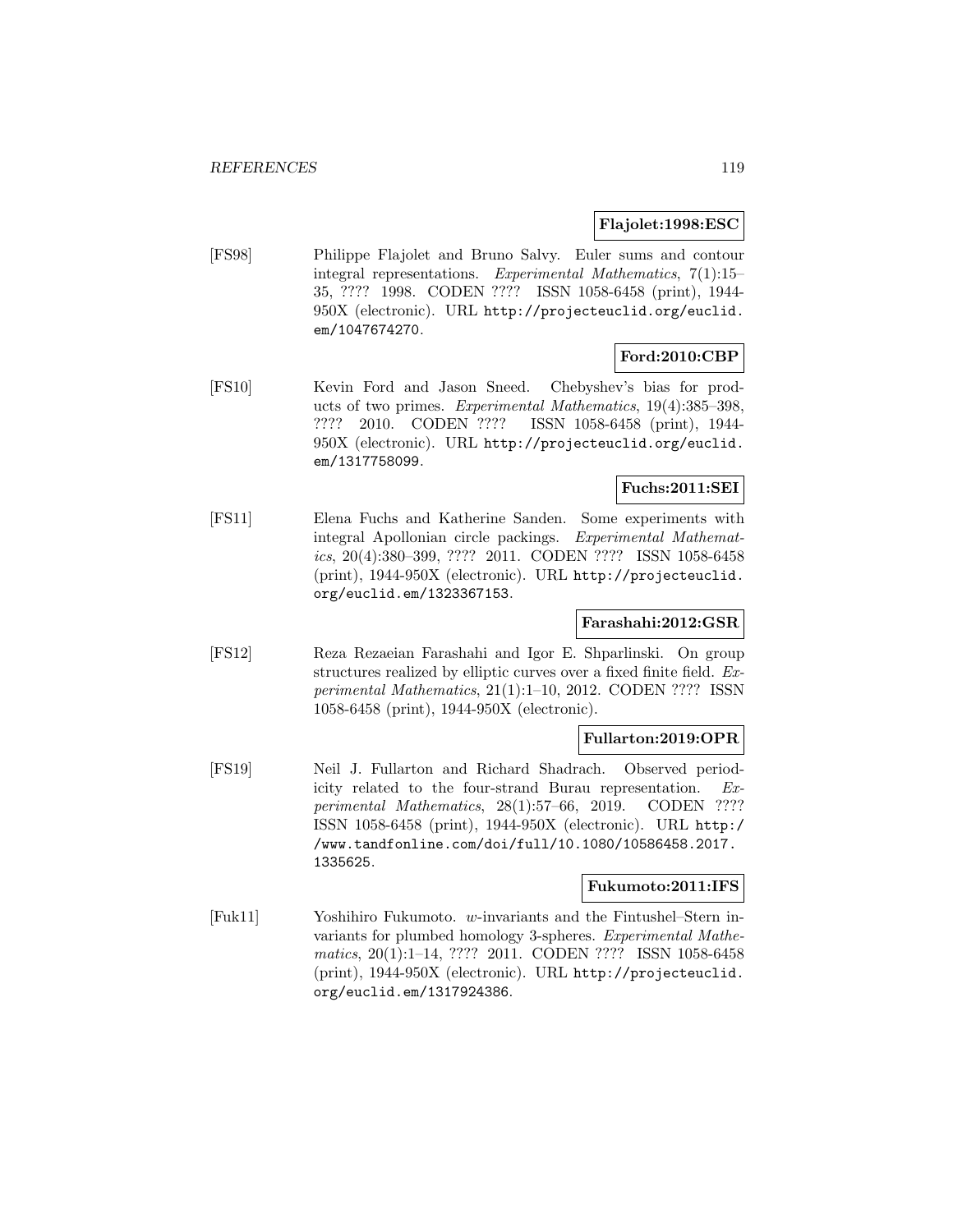# **Floyd:2002:AH**

[FWW02] William Floyd, Brian Weber, and Jeffrey Weeks. The Achilles' Heel of  $O(3, 1)$ ? Experimental Mathematics,  $11(1):91-97$ , ???? 2002. CODEN ???? ISSN 1058-6458 (print), 1944- 950X (electronic). URL http://projecteuclid.org/euclid. em/1057860318.

# **Gaal:2001:PIB**

[Gaá01] István Gaál. Power integral bases in cubic relative expansions. Experimental Mathematics, 10(1):133–139, ???? 2001. CODEN ???? ISSN 1058-6458 (print), 1944-950X (electronic). URL http://projecteuclid.org/euclid.em/999188428.

## **Gaal:2015:CSS**

[Gaá15] István Gaál. Calculating "small" solutions of relative Thue equations. Experimental Mathematics, 24(2):142–149, 2015. CODEN ???? ISSN 1058-6458 (print), 1944-950X (electronic).

## **Galbraith:1999:RP**

[Gal99] Steven D. Galbraith. Rational points on  $X_0^+(p)$ . Experimental Mathematics, 8(4):311–318, ???? 1999. CODEN ???? ISSN 1058-6458 (print), 1944-950X (electronic). URL http:// projecteuclid.org/euclid.em/1047262354.

# **Galetto:2014:CMO**

[Gal14] Federico Galetto. Computational methods for orbit closures in a representation with finitely many orbits. Experimental Mathematics, 23(3):310–321, 2014. CODEN ???? ISSN 1058-6458 (print), 1944-950X (electronic).

### **Ganz:2014:DES**

[Gan14] Reinhard E. Ganz. The decimal expansion of  $\pi$  is not statistically random. Experimental Mathematics, 23(2):99–104, 2014. CODEN ???? ISSN 1058-6458 (print), 1944-950X (electronic).

## **Ganz:2017:RRC**

[Gan17] Reinhard E. Ganz. Reply to "Reproducibility in Computational Science: A Case Study: Randomness of the Digits of Pi" [Bailey et al. 17]. Experimental Mathematics, 26(3):306– 307, 2017. CODEN ???? ISSN 1058-6458 (print), 1944-950X (electronic). URL http://www.tandfonline.com/doi/full/ 10.1080/10586458.2016.1173413. See [BBBR17].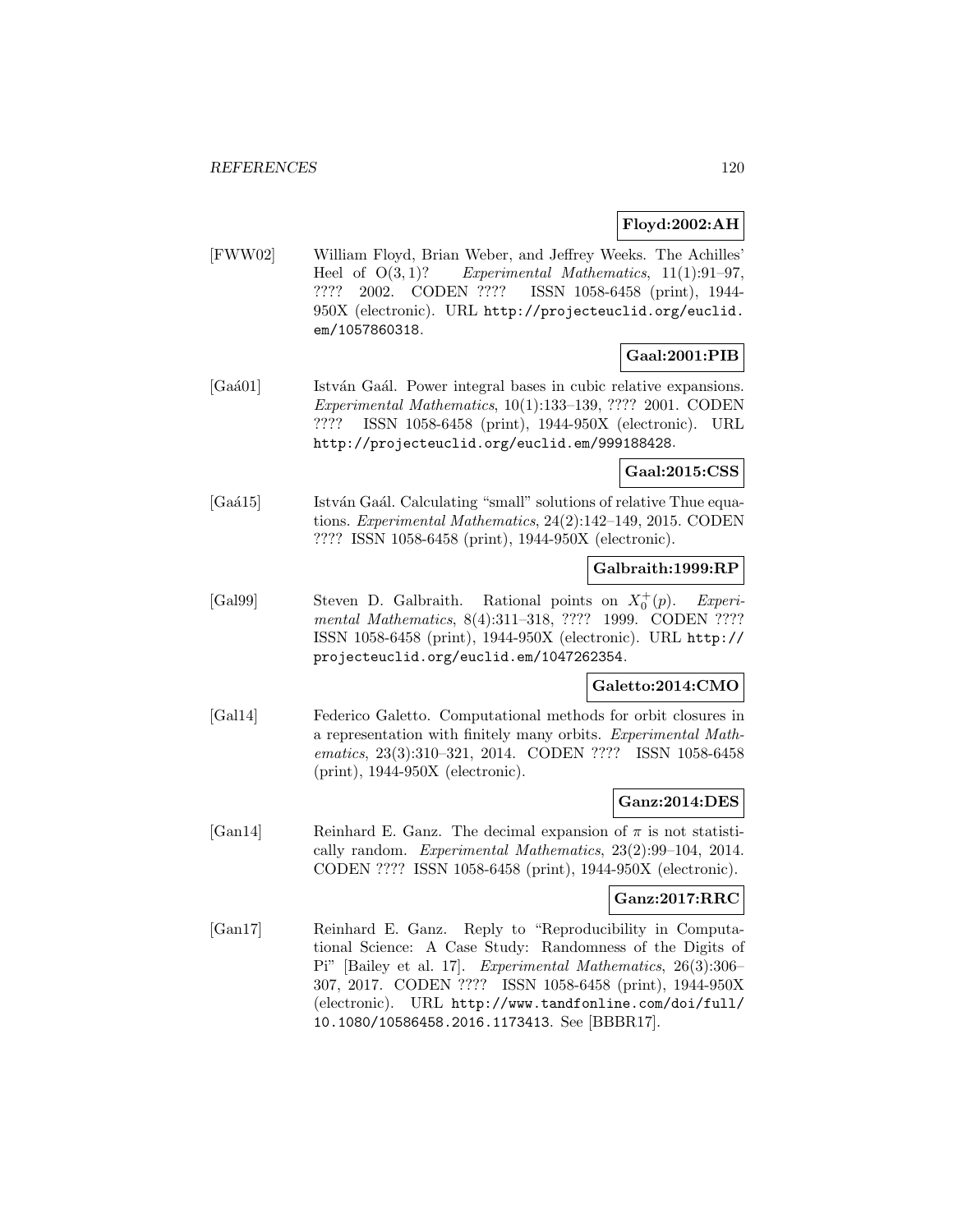**Garunkstis:2002:SIC**

[Gar02] R. Garunkštis. On some inequalities concerning  $\pi(x)$ . Experimental Mathematics, 11(2):297-301, ???? 2002. CODEN ???? ISSN 1058-6458 (print), 1944-950X (electronic). URL http:// projecteuclid.org/euclid.em/1062621222.

#### **GarciaEscudero:2017:TSP**

[Gar17] Juan García Escudero. Threefolds from solutions of a partial differential equation. Experimental Mathematics, 26(2):189– 196, 2017. CODEN ???? ISSN 1058-6458 (print), 1944-950X (electronic). URL http://www.tandfonline.com/doi/full/ 10.1080/10586458.2016.1149124.

**Gardam:2021:PRS**

[Gar21] Giles Gardam. Profinite rigidity in the SnapPea census. Experimental Mathematics, 30(4):489–498, 2021. CODEN ???? ISSN 1058-6458 (print), 1944-950X (electronic). URL http:/ /www.tandfonline.com/doi/full/10.1080/10586458.2019. 1577766.

#### **Grosse-Brauckmann:1997:GCM**

[GB97] Karsten Große-Brauckmann. Gyroids of constant mean curvature. Experimental Mathematics, 6(1):33–50, ???? 1997. CO-DEN ???? ISSN 1058-6458 (print), 1944-950X (electronic). URL http://projecteuclid.org/euclid.em/1047565282.

### **Grosse-Brauckmann:1997:CCM**

[GBP97] Karsten Große-Brauckmann and Konrad Polthier. Compact constant mean curvature surfaces with low genus. Experimental Mathematics, 6(1):13-32, ???? 1997. CODEN ???? ISSN 1058-6458 (print), 1944-950X (electronic). URL http:/ /projecteuclid.org/euclid.em/1047565281.

### **Grunenbaum:2007:MVO**

[GdlI07] F. Alberto Grünenbaum and Manuel D. de la Iglesia. Matrixvalued orthogonal polynomials related to  $SU(N + 1)$ , their algebras of differential operators, and the corresponding curves. Experimental Mathematics, 16(2):189–208, ???? 2007. CODEN ???? ISSN 1058-6458 (print), 1944-950X (electronic). URL http://projecteuclid.org/euclid.em/1204905875.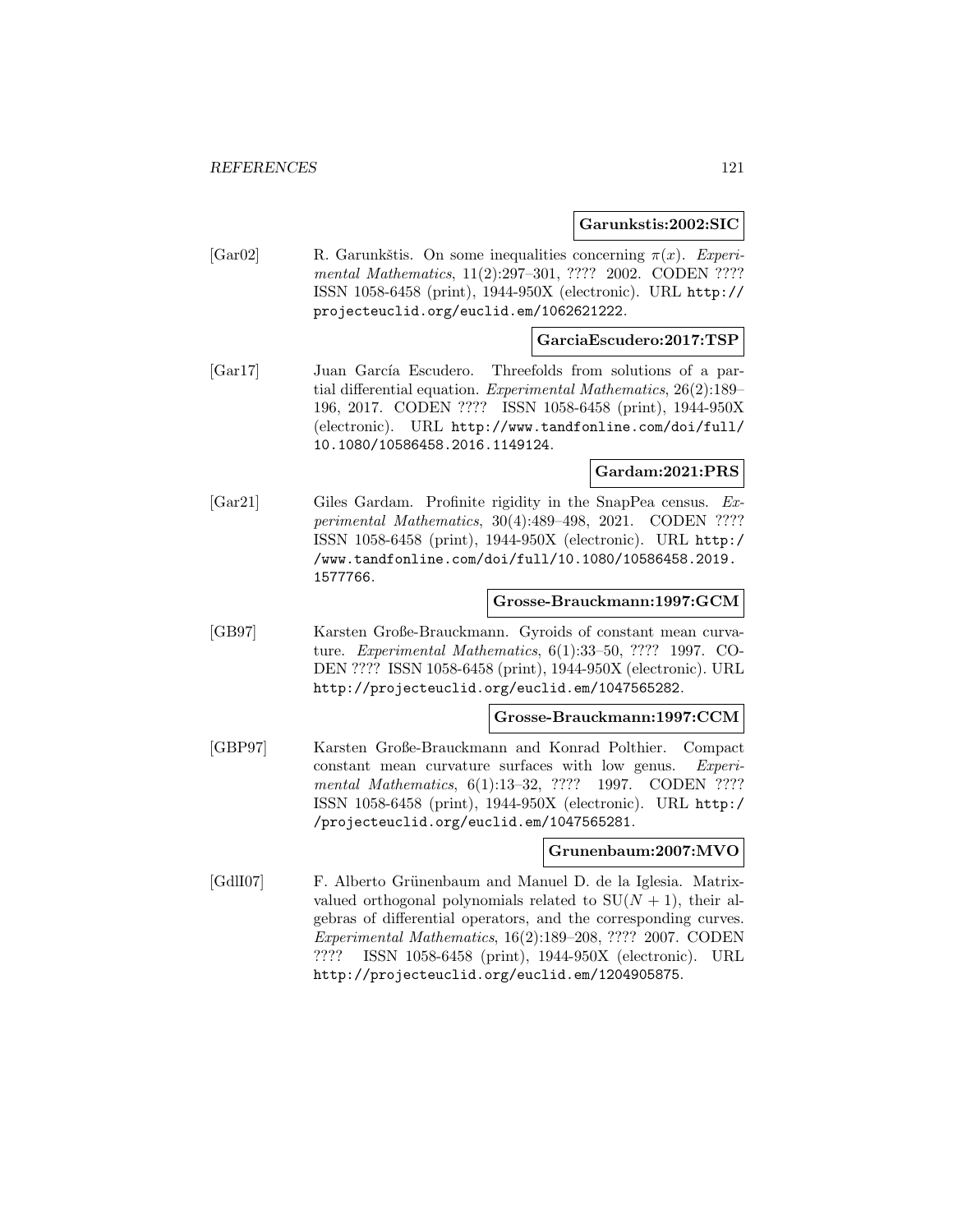#### **Gebhardt:2000:TSP**

[Geb00] Volker Gebhardt. Two short presentations for Lyons' sporadic simple group. Experimental Mathematics, 9(3):333–338, ???? 2000. CODEN ???? ISSN 1058-6458 (print), 1944- 950X (electronic). URL http://projecteuclid.org/euclid. em/1045604668.

### **Gerver:2003:NSD**

[Ger03] Joseph L. Gerver. Noncollision singularities: Do four bodies suffice? Experimental Mathematics, 12(2):187–198, ???? 2003. CODEN ???? ISSN 1058-6458 (print), 1944-950X (electronic). URL http://projecteuclid.org/euclid.em/1067634730.

### **Gravner:1997:NPD**

[GG97] Janko Gravner and David Griffeath. Nucleation parameters for discrete threshold growth on **Z**<sup>2</sup>. Experimental Mathematics, 6(3):207–220, ???? 1997. CODEN ???? ISSN 1058-6458 (print), 1944-950X (electronic). URL http://projecteuclid. org/euclid.em/1047920421.

### **Gaudry:2003:CPM**

[GG03] Pierrick Gaudry and Nicolas Gürel. Counting points in medium characteristic using Kedlaya's algorithm. Experimental Mathematics, 12(4):395-402, ???? 2003. CODEN ???? ISSN 1058-6458 (print), 1944-950X (electronic). URL http:// projecteuclid.org/euclid.em/1087568016.

## **Gravner:2006:MSC**

[GG06] Janko Gravner and David Griffeath. Modeling snow crystal growth I: Rigorous results for Packard's digital snowflakes. Experimental Mathematics, 15(4):421–444, ???? 2006. CODEN ???? ISSN 1058-6458 (print), 1944-950X (electronic). URL http://projecteuclid.org/euclid.em/1175789778.

#### **Gine:2011:PSC**

[GGM11] E. Giné, C. S. Güntürk, and W. R. Madych. On the periodized square of  $L^2$  cardinal splines. Experimental Mathematics, 20(2):177–188, ???? 2011. CODEN ???? ISSN 1058-6458 (print), 1944-950X (electronic). URL http://projecteuclid. org/euclid.em/1317924409.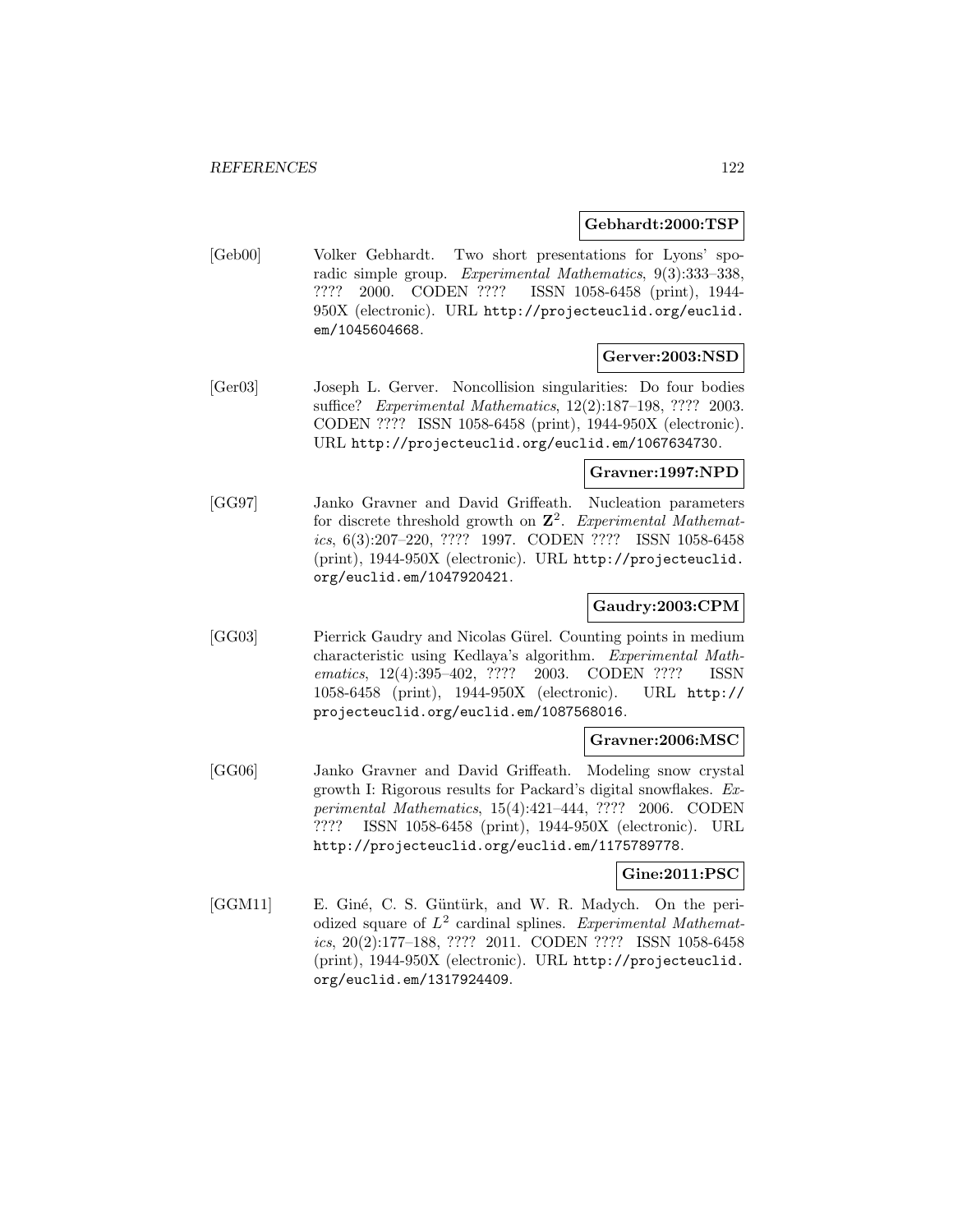#### **Grunewald:1996:NSE**

[GH96] Fritz Grunewald and Wolfgang Huntebrinker. A numerical study of eigenvalues of the hyperbolic Laplacian for polyhedra with one cusp. Experimental Mathematics, 5(1):57–80, ???? 1996. CODEN ???? ISSN 1058-6458 (print), 1944-950X (electronic). URL http://projecteuclid.org/euclid.em/1047591148.

## **Goodman:2008:CCH**

[GHH08] Oliver Goodman, Damian Heard, and Craig Hodgson. Commensurators of cusped hyperbolic manifolds. Experimental Mathematics, 17(3):283–306, ???? 2008. CODEN ???? ISSN 1058-6458 (print), 1944-950X (electronic). URL http:// projecteuclid.org/euclid.em/1227121383.

### **Gerber:2003:REP**

[GHK03] Marlies Gerber, Boris Hasselblatt, and Daniel Keesing. The Riccati equation: Pinching of forcing and solutions. Experimental Mathematics, 12(2):129–134, ???? 2003. CODEN ???? ISSN 1058-6458 (print), 1944-950X (electronic). URL http:// projecteuclid.org/euclid.em/1067634727.

# **Gryak:2020:SCD**

[GHK20] Jonathan Gryak, Robert M. Haralick, and Delaram Kahrobaei. Solving the conjugacy decision problem via machine learning. Experimental Mathematics, 29(1):66–78, 2020. CODEN ???? ISSN 1058-6458 (print), 1944-950X (electronic). URL http:/ /www.tandfonline.com/doi/full/10.1080/10586458.2018. 1434704.

### **Gorgen:2019:CMC**

[GHL19] Lukas Görgen, Gerhard Hiss, and Klaus Lux. The computation of the 3-modular characters of the Fischer group  $Fi_{23}$ . Experimental Mathematics, 28(2):185–193, 2019. CODEN ???? ISSN 1058-6458 (print), 1944-950X (electronic). URL http:/ /www.tandfonline.com/doi/full/10.1080/10586458.2017. 1382402.

### **Gunnells:2013:MFE**

[GHY13] Paul E. Gunnells, Farshid Hajir, and Dan Yasaki. Modular forms and elliptic curves over the field of fifth roots of unity. Experimental Mathematics, 22(2):203–216, 2013. ISSN 1058-6458 (print), 1944-950X (electronic).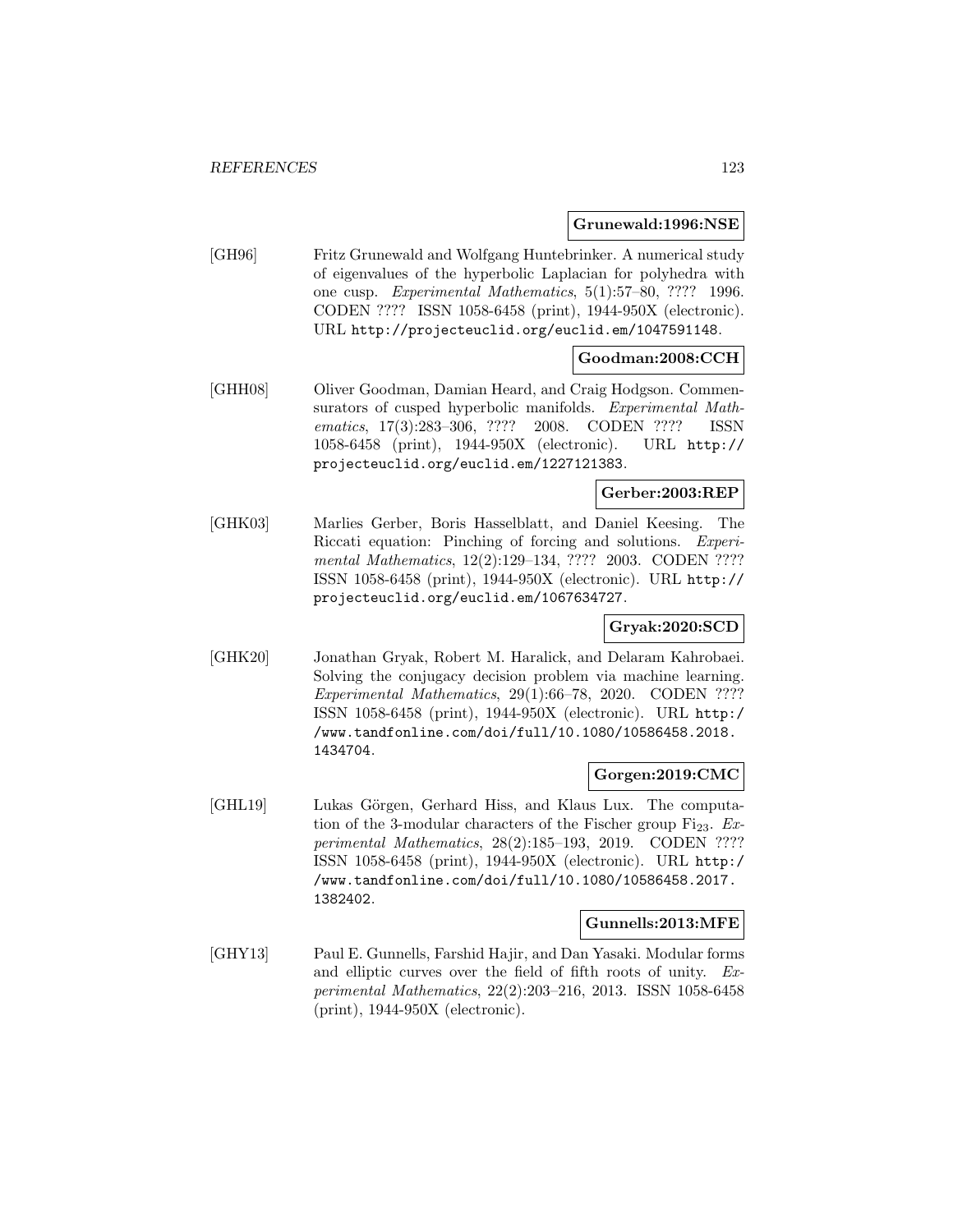## **Girondo:2003:MQR**

[Gir03] Ernesto Girondo. Multiply quasiplatonic Riemann surfaces. Experimental Mathematics, 12(4):463–476, ???? 2003. CODEN ???? ISSN 1058-6458 (print), 1944-950X (electronic). URL http://projecteuclid.org/euclid.em/1087568022.

# **Gaal:2003:RPD**

[GJL03] István Gaál, István Járási, and Florian Luca. A remark on prim divisors of lengths of sides of heron triangles. Experimental Mathematics, 12(3):303-310, ???? 2003. CODEN ???? ISSN 1058-6458 (print), 1944-950X (electronic). URL http:// projecteuclid.org/euclid.em/1087329233.

## **Gonzalez:2012:STD**

[GJU12] Josep González and Jorge Jiménez-Urroz. The Sato–Tate distribution and the values of Fourier coefficients of modular newforms. Experimental Mathematics, 21(1):84–102, 2012. CODEN ???? ISSN 1058-6458 (print), 1944-950X (electronic).

## **Garoufalidis:2012:NPP**

[GK12] Stavros Garoufalidis and Christoph Koutschan. The noncommutative A-polynomial of  $(-2, 3, n)$  pretzel knots. Experimental Mathematics, 21(3):241–251, 2012. CODEN ???? ISSN 1058- 6458 (print), 1944-950X (electronic).

### **Guilloux:2021:DSD**

[GK21] Antonin Guilloux and Inkang Kim. Deformation spaces of discrete groups of  $SU(2,1)$  in quaternionic hyperbolic plane: a case study. Experimental Mathematics, 30(4):453–458, 2021. CODEN ???? ISSN 1058-6458 (print), 1944-950X (electronic). URL http://www.tandfonline.com/doi/full/10. 1080/10586458.2018.1559776.

### **Garcia:2019:PRB**

[GKL19] Stephan Ramon Garcia, Elvis Kahoro, and Florian Luca. Primitive root bias for twin primes. Experimental Mathematics, 28 (2):151–160, 2019. CODEN ???? ISSN 1058-6458 (print), 1944- 950X (electronic). URL http://www.tandfonline.com/doi/ full/10.1080/10586458.2017.1360809.

# **Gneiting:2001:EAK**

[GKR01] Tilmann Gneiting, Kjell Konis, and Donald Richards. Experimental approaches to Kuttner's problem. Experimen-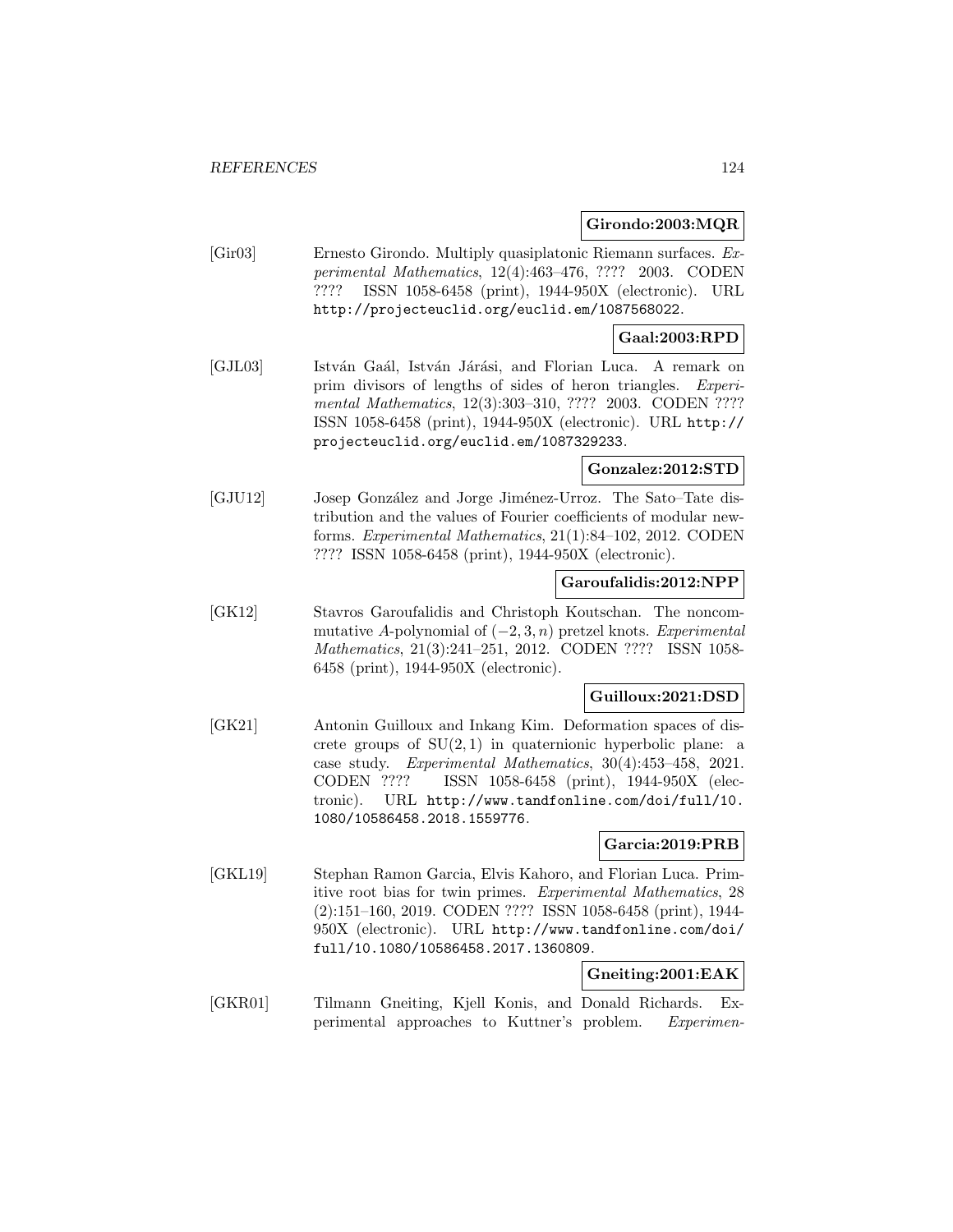tal Mathematics, 10(1):117–124, ???? 2001. CODEN ???? ISSN 1058-6458 (print), 1944-950X (electronic). URL http:/ /projecteuclid.org/euclid.em/999188426.

# **Grasegger:2020:LBN**

[GKT20] Georg Grasegger, Christoph Koutschan, and Elias Tsigaridas. Lower bounds on the number of realizations of rigid graphs. Experimental Mathematics, 29(2):125–136, 2020. CODEN ???? ISSN 1058-6458 (print), 1944-950X (electronic). URL http:/ /www.tandfonline.com/doi/full/10.1080/10586458.2018. 1437851.

# **Gorsky:2015:SHT**

[GL15] Eugene Gorsky and Lukas Lewark. On stable  $\int_{3}^{1}$ -homology of torus knots. Experimental Mathematics, 24(2):162–174, 2015. CODEN ???? ISSN 1058-6458 (print), 1944-950X (electronic).

### **Golmakani:2016:UEO**

[GLP16] Ali Golmakani, Stefano Luzzatto, and Pawel Pilarczyk. Uniform expansivity outside a critical neighborhood in the quadratic family. Experimental Mathematics, 25(2):116–124, 2016. CODEN ???? ISSN 1058-6458 (print), 1944-950X (electronic).

#### **Geck:1999:SPU**

[GM99] Meinolf Geck and Gunter Malle. On special pieces in the unipotent variety. Experimental Mathematics, 8(3):281–290, ???? 1999. CODEN ???? ISSN 1058-6458 (print), 1944- 950X (electronic). URL http://projecteuclid.org/euclid. em/1047262408.

# **Geller:2005:IL**

[GM05] William Geller and Michał Misiurewicz. Irrational life. *Exper*imental Mathematics, 14(3):271–275, ???? 2005. CODEN ???? ISSN 1058-6458 (print), 1944-950X (electronic). URL http:// projecteuclid.org/euclid.em/1128371752.

## **Grunberg:2008:SEG**

[GM08] Daniel B. Grünberg and Pieter Moree. Sequences of enumerative geometry: Congruences and asymptotics, with an appendix by Don Zagier. Experimental Mathematics, 17(4):409– 426, ???? 2008. CODEN ???? ISSN 1058-6458 (print), 1944- 950X (electronic). URL http://projecteuclid.org/euclid. em/1243429954.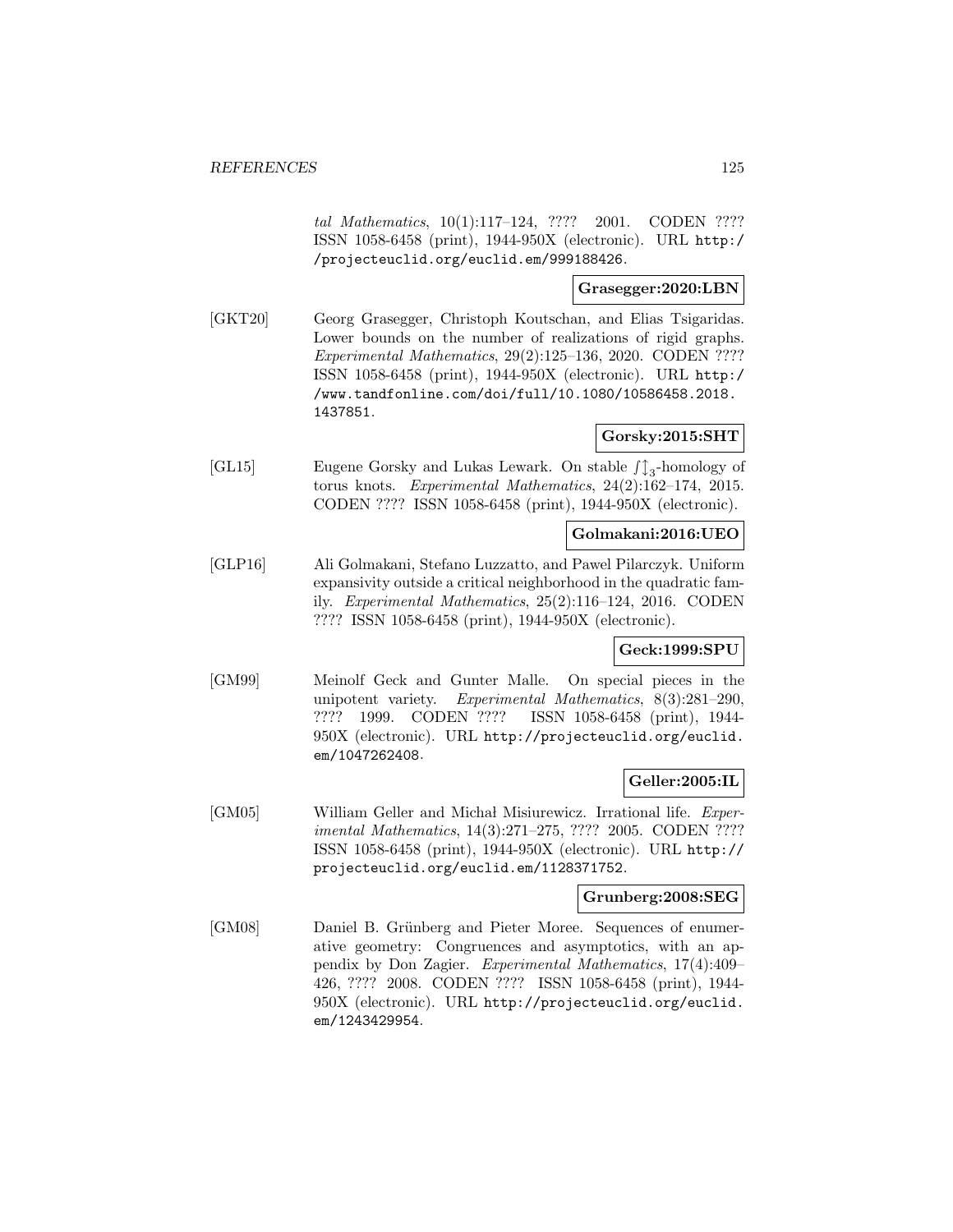### **Guitart:2013:CAD**

[GM13] Xavier Guitart and Marc Masdeu. Computation of ATR Darmon points on nongeometrically modular elliptic curves. Experimental Mathematics, 22(1):85–98, 2013. ISSN 1058-6458 (print), 1944-950X (electronic).

# **Guitart:2018:PMT**

[GM18] Xavier Guitart and Marc Masdeu. Periods of modular GL<sub>2</sub>type Abelian varieties and p-adic integration. Experimental Mathematics, 27(3):344–361, 2018. CODEN ???? ISSN 1058-6458 (print), 1944-950X (electronic). URL http:/ /www.tandfonline.com/doi/full/10.1080/10586458.2017. 1284624.

# **Gogolev:2019:NSG**

[GMK19] Andrey Gogolev, Itai Maimon, and Aleksey N. Kolmogorov. A numerical study of Gibbs u-measures for partially hyperbolic diffeomorphisms on **T**<sup>3</sup>. Experimental Mathematics, 28(3):271– 283, 2019. CODEN ???? ISSN 1058-6458 (print), 1944-950X (electronic). URL http://www.tandfonline.com/doi/full/ 10.1080/10586458.2017.1389321.

### **Goodwin:2020:MBS**

[GMR20] Simon M. Goodwin, Peter Mosch, and Gerhard Röhrle. The modality of a Borel subgroup in a simple algebraic group of type  $E_8$ . Experimental Mathematics, 29(3):326-327, 2020. CODEN ???? ISSN 1058-6458 (print), 1944-950X (electronic). URL http://www.tandfonline.com/doi/full/10. 1080/10586458.2018.1468289.

### **Garcia-Morchon:2014:IAP**

[GMRST14] Oscar Garcia-Morchon, Ronald Rietman, Igor E. Shparlinski, and Ludo Tolhuizen. Interpolation and approximation of polynomials in finite fields over a short interval from noisy values. Experimental Mathematics, 23(3):241–260, 2014. CODEN ???? ISSN 1058-6458 (print), 1944-950X (electronic).

### **Gutierrez:1996:CCA**

[GMSB96] Carlos Gutierrez, Francesco Mercuri, and Federico Sánchez-Bringas. On a conjecture of Carathéodory: analyticity versus smoothness. Experimental Mathematics, 5(1):33–37, ???? 1996. CODEN ???? ISSN 1058-6458 (print), 1944-950X (electronic). URL http://projecteuclid.org/euclid.em/1047591145.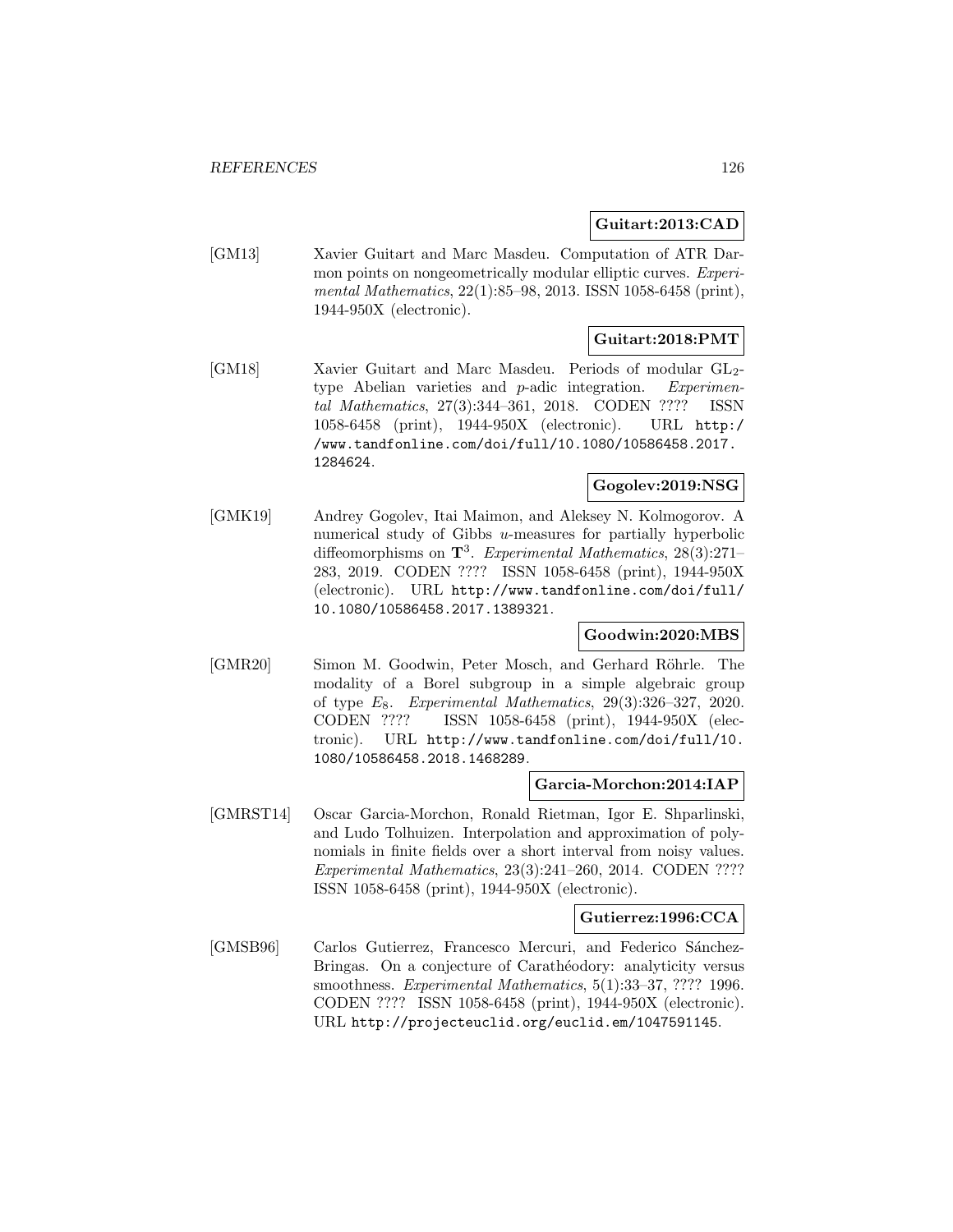#### **Gunnells:2021:CCS**

[GMY21] Paul E. Gunnells, Mark McConnell, and Dan Yasaki. On the cohomology of congruence subgroups of  $GL_3$  over the Eisenstein integers. Experimental Mathematics, 30(4):499–512, 2021. CODEN ???? ISSN 1058-6458 (print), 1944-950X (electronic). URL http://www.tandfonline.com/doi/full/10. 1080/10586458.2019.1577767.

#### **Gelfreich:2009:WHZ**

[GN09] V. Gelfreich and V. Naudot. Width of the homoclinic zone in the parameter space for quadratic maps. Experimental Mathematics, 18(4):409–427, ???? 2009. CODEN ???? ISSN 1058-6458 (print), 1944-950X (electronic). URL http://projecteuclid. org/euclid.em/1259158506.

### **Goetgheluck:1993:FZS**

[Goe93] Pierre Goetgheluck. Fresnel zones on the screen. Experimental Mathematics, 2(4):301–309, ???? 1993. CODEN ???? ISSN 1058-6458 (print), 1944-950X (electronic). URL http:// projecteuclid.org/euclid.em/1048516039.

## **Gaal:2002:PIB**

[GOP02] István Gaál, Péter Olajos, and Michael Pohst. Power integral bases in orders of composite fields. Experimental Mathematics, 11(1):87–90, ???? 2002. CODEN ???? ISSN 1058-6458 (print), 1944-950X (electronic). URL http://projecteuclid. org/euclid.em/1057860317.

#### **Gorsky:2013:SKH**

[GOR13] Eugene Gorsky, Alexei Oblomkov, and Jacob Rasmussen. On stable Khovanov homology of torus knots. Experimental Mathematics, 22(3):265–281, 2013. CODEN ???? ISSN 1058-6458 (print), 1944-950X (electronic).

# **Gorner:2015:RTL**

[Gör15] Matthias Görner. Regular tessellation link complements. Experimental Mathematics, 24(2):225–246, 2015. CODEN ???? ISSN 1058-6458 (print), 1944-950X (electronic).

#### **Gouvea:1997:NOP**

[Gou97] Fernando Q. Gouvêa. Non-ordinary primes: a story. Experimental Mathematics, 6(3):195–205, ???? 1997. CODEN ????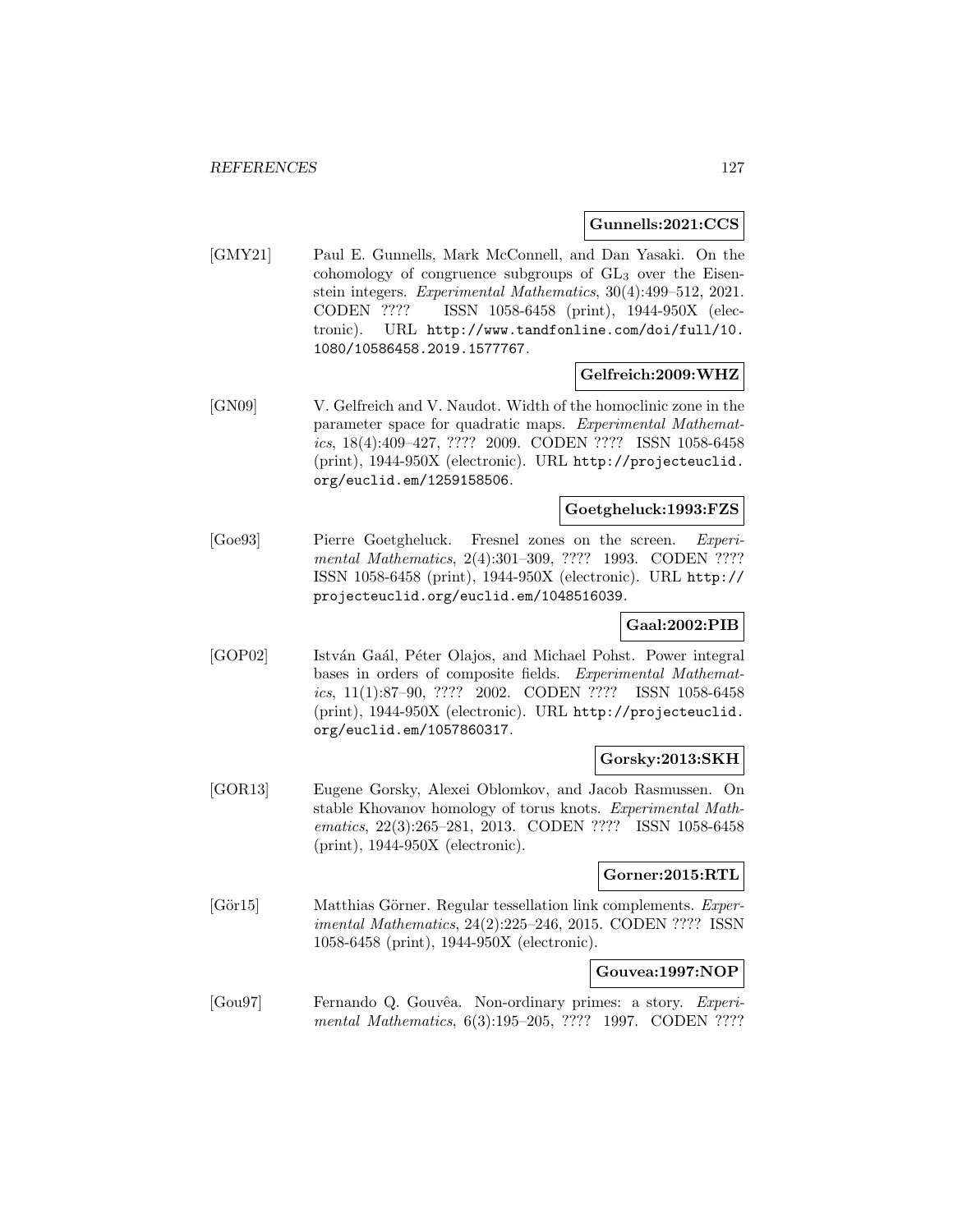ISSN 1058-6458 (print), 1944-950X (electronic). URL http:// projecteuclid.org/euclid.em/1047920420.

**Gray:1992:CGN**

[GP92] Alfred Gray and Mark A. Pinsky. Computer graphics and a new Gibbs phenomenon for Fourier–Bessel series. Experimental Mathematics, 1(4):313-316, ???? 1992. CODEN ???? ISSN 1058-6458 (print), 1944-950X (electronic). URL http:// projecteuclid.org/euclid.em/1048610119.

## **Gilbert:1994:TNN**

[GP94] Peter Gilbert and Eric Postpischil. There are no new homometric Golomb ruler pairs with 12 marks or less. Experimental Mathematics, 3(2):147–152, ???? 1994. CODEN ???? ISSN 1058-6458 (print), 1944-950X (electronic). URL http://projecteuclid. org/euclid.em/1062620908.

# **Gaal:2006:DEG**

[GP06] István Gaál and Michael Pohst. Diophantine equations over global functions fields II: R-integral solutions of Thue equations. Experimental Mathematics, 15(1):1–6, ???? 2006. CODEN ???? ISSN 1058-6458 (print), 1944-950X (electronic). URL http:// projecteuclid.org/euclid.em/1150476898.

# **Garcia-Puente:2012:SCR**

[GPHH<sup>+</sup>12] Luis D. García-Puente, Nickolas Hein, Christopher Hillar, Abraham Martín del Campo, James Ruffo, Frank Sottile, and Zach Teitler. The secant conjecture in the real Schubert calculus. Experimental Mathematics, 21(3):252–265, 2012. CODEN ???? ISSN 1058-6458 (print), 1944-950X (electronic).

### **Gaal:1994:RIF**

[GPP94] István Gaál, Attila Pethő, and Michael Pohst. On the resolution of index form equations in dihedral quartic number fields. Experimental Mathematics, 3(3):245–254, ???? 1994. CODEN ???? ISSN 1058-6458 (print), 1944-950X (electronic). URL http:// projecteuclid.org/euclid.em/1048515874.

### **Gaal:2021:CIP**

[GPP21] István Gaál, Maximilian C. Pohst, and Michael E. Pohst. On computing integral points of a Mordell curve — the method of Wildanger revisited. Experimental Mathematics, 30(1):127– 134, 2021. CODEN ???? ISSN 1058-6458 (print), 1944-950X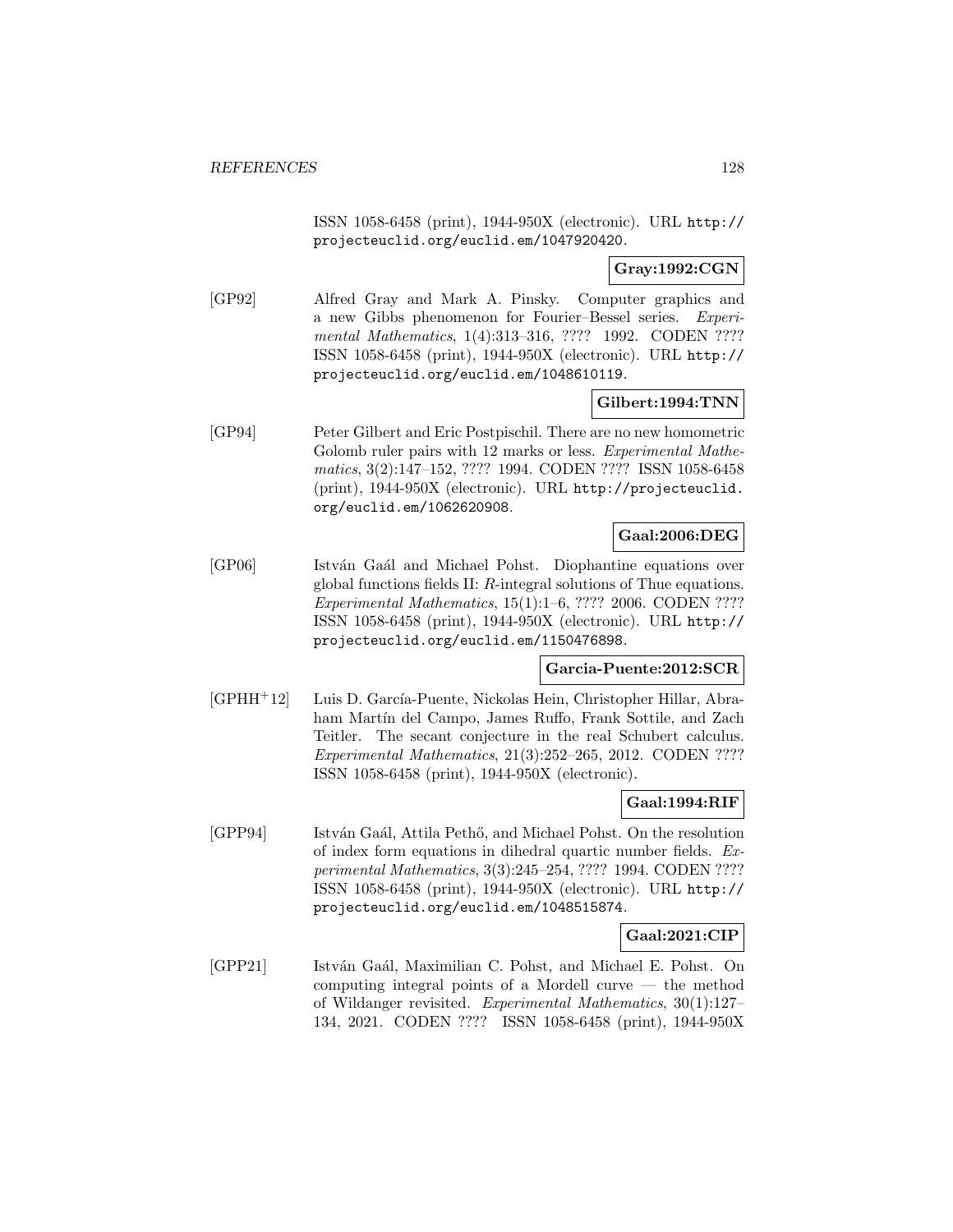(electronic). URL http://www.tandfonline.com/doi/full/ 10.1080/10586458.2018.1502700.

### **Gomez-Perez:2018:API**

[GPS18] Domingo Gómez-Pérez and Igor E. Shparlinski. Arithmetic properties of integers in chains and reflections of g-ary expansions. Experimental Mathematics, 27(2):184–192, 2018. CODEN ???? ISSN 1058-6458 (print), 1944-950X (electronic). URL http://www.tandfonline.com/doi/full/10. 1080/10586458.2016.1239146.

# **Geiges:2000:PAS**

[GR00] Hansjörg Geiges and Diego Rattaggi. Periodic automorphisms of surfaces: invariant circles and maximal orders. Experimental Mathematics, 9(1):75–84, ???? 2000. CODEN ???? ISSN 1058-6458 (print), 1944-950X (electronic). URL http:/ /projecteuclid.org/euclid.em/1046889592.

# **Gaal:2019:IBM**

[GR19] István Gaál and László Remete. Integral bases and monogenity of composite fields. Experimental Mathematics, 28(2):209– 222, 2019. CODEN ???? ISSN 1058-6458 (print), 1944-950X (electronic). URL http://www.tandfonline.com/doi/full/ 10.1080/10586458.2017.1382404.

### **Granboulan:1996:CER**

[Gra96] Louis Granboulan. Construction d'une extension régulière de  $\mathbf{Q}(T)$  de groupe de Galois  $M_{24}$ . (French) [Construction of a regular extension of  $\mathbf{Q}(T)$  for the Galois group  $M_{24}$ . Experimental Mathematics, 5(1):3–14, ???? 1996. CODEN ???? ISSN 1058-6458 (print), 1944-950X (electronic). URL http:/ /projecteuclid.org/euclid.em/1047591143.

### **Graca:2002:CNF**

[Gra02] Mário M. Graça. On the computation of nonhyperbolic fixed points. Experimental Mathematics, 11(4):477–485, ???? 2002. CODEN ???? ISSN 1058-6458 (print), 1944-950X (electronic). URL http://projecteuclid.org/euclid.em/1057864658.

### **Greicius:2010:ECS**

[Gre10] Aaron Greicius. Elliptic curves with surjective adelic Galois representations. Experimental Mathematics, 19(4):495–507,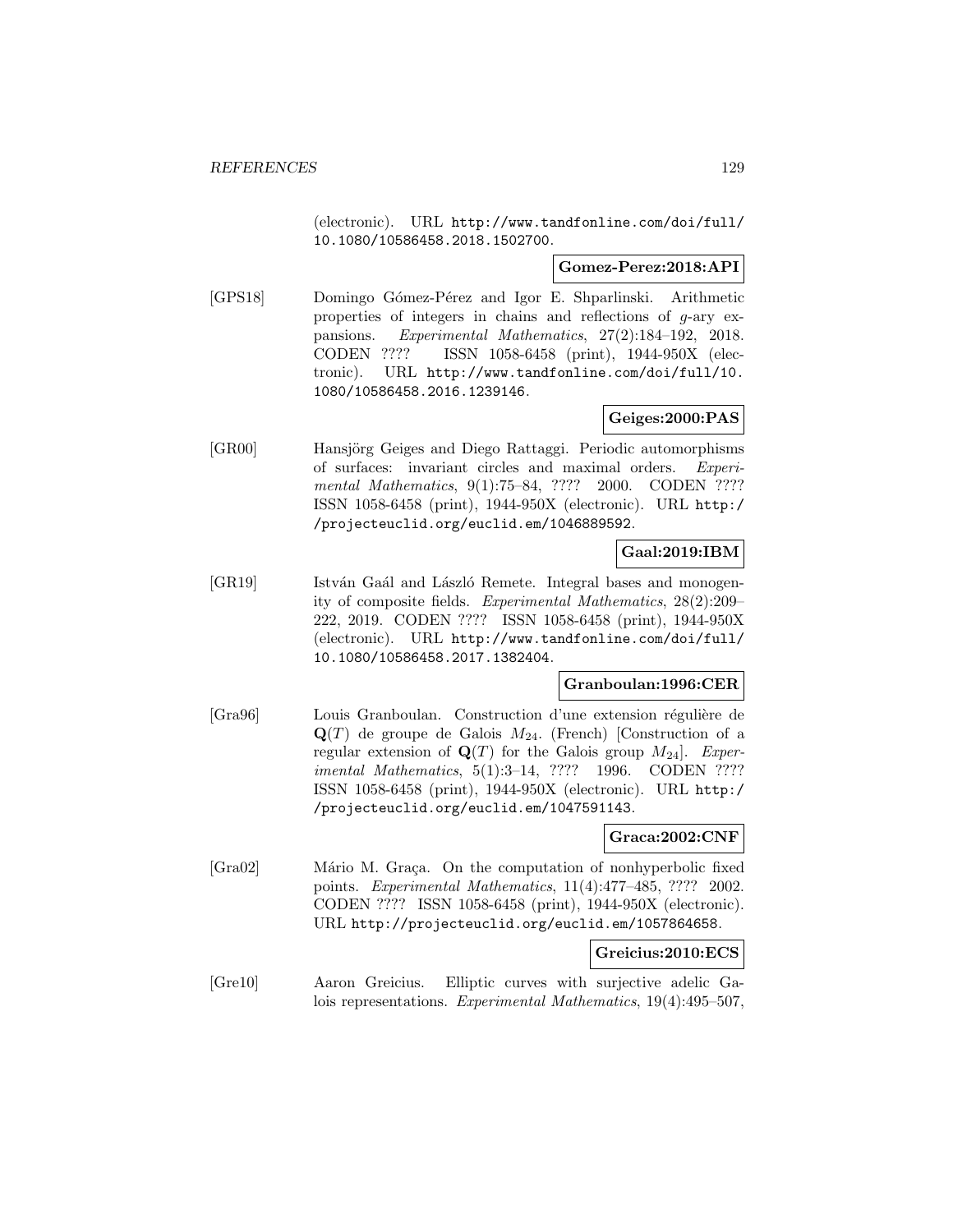???? 2010. CODEN ???? ISSN 1058-6458 (print), 1944- 950X (electronic). URL http://projecteuclid.org/euclid. em/1317758108.

#### **Gethner:1997:PGM**

[GS97] Ellen Gethner and H. M. Stark. Periodic Gaussian moats. Experimental Mathematics, 6(4):289–292, ???? 1997. CODEN ???? ISSN 1058-6458 (print), 1944-950X (electronic). URL http:// projecteuclid.org/euclid.em/1047047189.

#### **GrafvonBothmer:2005:QDI**

[GS05] H.-C. Graf von Bothmer and F.-O. Schreyer. A quick and dirty irreducibility test for multivariate polynomials over  $\mathbf{F}_q$ . Experimental Mathematics, 14(4):415–422, ???? 2005. CODEN ???? ISSN 1058-6458 (print), 1944-950X (electronic). URL http:// projecteuclid.org/euclid.em/1136926972.

## **Garoufalidis:2016:ECL**

[GSS16] Stavros Garoufalidis, Eric Sabo, and Shane Scott. Exact computation of the n-loop invariants of knots. Experimental Mathematics, 25(2):125–129, 2016. CODEN ???? ISSN 1058-6458 (print), 1944-950X (electronic).

### **Garcia-Selfa:2006:SAP**

[GST06] Irene García-Selfa and José M. Tornero. On simultaneous arithmetic progressions on elliptic curves. Experimental Mathematics, 15(4):471–478, ???? 2006. CODEN ???? ISSN 1058-6458 (print), 1944-950X (electronic). URL http://projecteuclid. org/euclid.em/1175789781.

#### **Guckenheimer:1995:PPP**

[Guc95] John Guckenheimer. Phase portraits of planar vector fields: computer proofs. Experimental Mathematics, 4(2):153–165, ???? 1995. CODEN ???? ISSN 1058-6458 (print), 1944- 950X (electronic). URL http://projecteuclid.org/euclid. em/1047931624.

#### **Guillera:2003:ANK**

[Gui03] Jesús Guillera. About a new kind of Ramanujan-type series. Experimental Mathematics, 12(4):507–510, ???? 2003. CODEN ???? ISSN 1058-6458 (print), 1944-950X (electronic). URL http://projecteuclid.org/euclid.em/1087568026.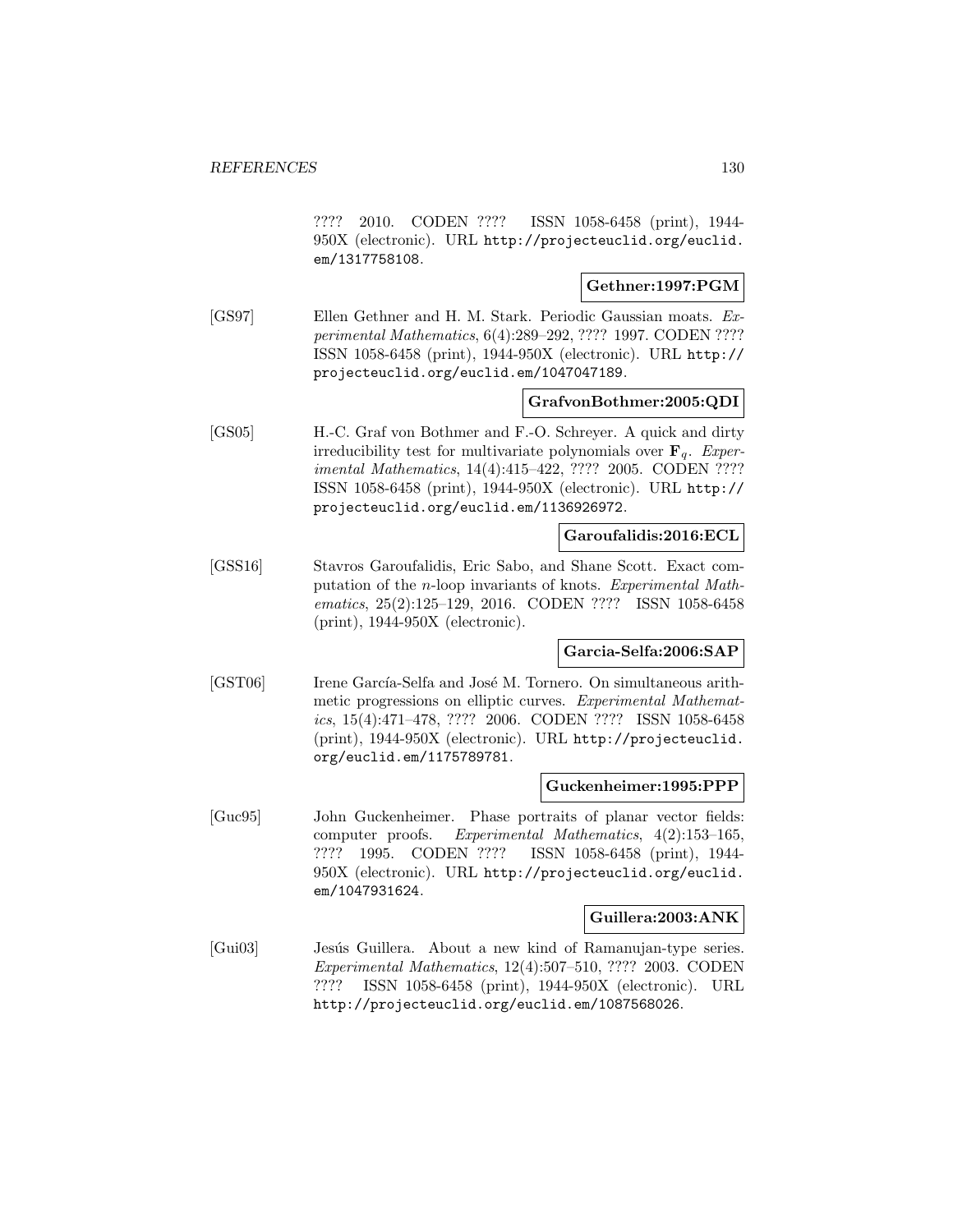#### **Guillera:2006:CCS**

[Gui06a] Jesús Guillera. A class of conjectured series representations for  $1/\pi$ . Experimental Mathematics, 15(4):409–414, ???? 2006. CO-DEN ???? ISSN 1058-6458 (print), 1944-950X (electronic). URL http://projecteuclid.org/euclid.em/1175789776.

# **Guillera:2006:NMO**

[Gui06b] Jesús Guillera. A new method to obtain series for  $1/\pi$  and  $1/\pi^2$ . Experimental Mathematics, 15(1):83–89, ???? 2006. CODEN ???? ISSN 1058-6458 (print), 1944-950X (electronic). URL http://projecteuclid.org/euclid.em/1150476906.

### **Guillera:2012:MSR**

[Gui12] Jesús Guillera. Mosaic supercongruences of Ramanujan type. Experimental Mathematics, 21(1):65–68, 2012. CODEN ???? ISSN 1058-6458 (print), 1944-950X (electronic).

### **Guilloux:2018:VRB**

[Gui18] Antonin Guilloux. Volume of representations and birationality of peripheral holonomy. Experimental Mathematics, 27(4): 472–477, 2018. CODEN ???? ISSN 1058-6458 (print), 1944- 950X (electronic). URL http://www.tandfonline.com/doi/ full/10.1080/10586458.2017.1320240.

### **Gunnells:2000:CHE**

[Gun00] Paul E. Gunnells. Computing Hecke eigenvalues below the cohomological dimension. Experimental Mathematics, 9(3):351– 367, ???? 2000. CODEN ???? ISSN 1058-6458 (print), 1944- 950X (electronic). URL http://projecteuclid.org/euclid. em/1045604670.

### **Gronau:2018:BEA**

[GW18] Quentin F. Gronau and Eric-Jan Wagenmakers. Bayesian evidence accumulation in experimental mathematics: A case study of four irrational numbers. Experimental Mathematics, 27(3): 277–286, 2018. CODEN ???? ISSN 1058-6458 (print), 1944- 950X (electronic). URL http://www.tandfonline.com/doi/ full/10.1080/10586458.2016.1256006.

#### **Gopaladesikan:2016:APF**

[GWW16] Mohan Gopaladesikan, Stephan Wagner, and Mark Daniel Ward. On the asymptotic probability of forbidden motifs on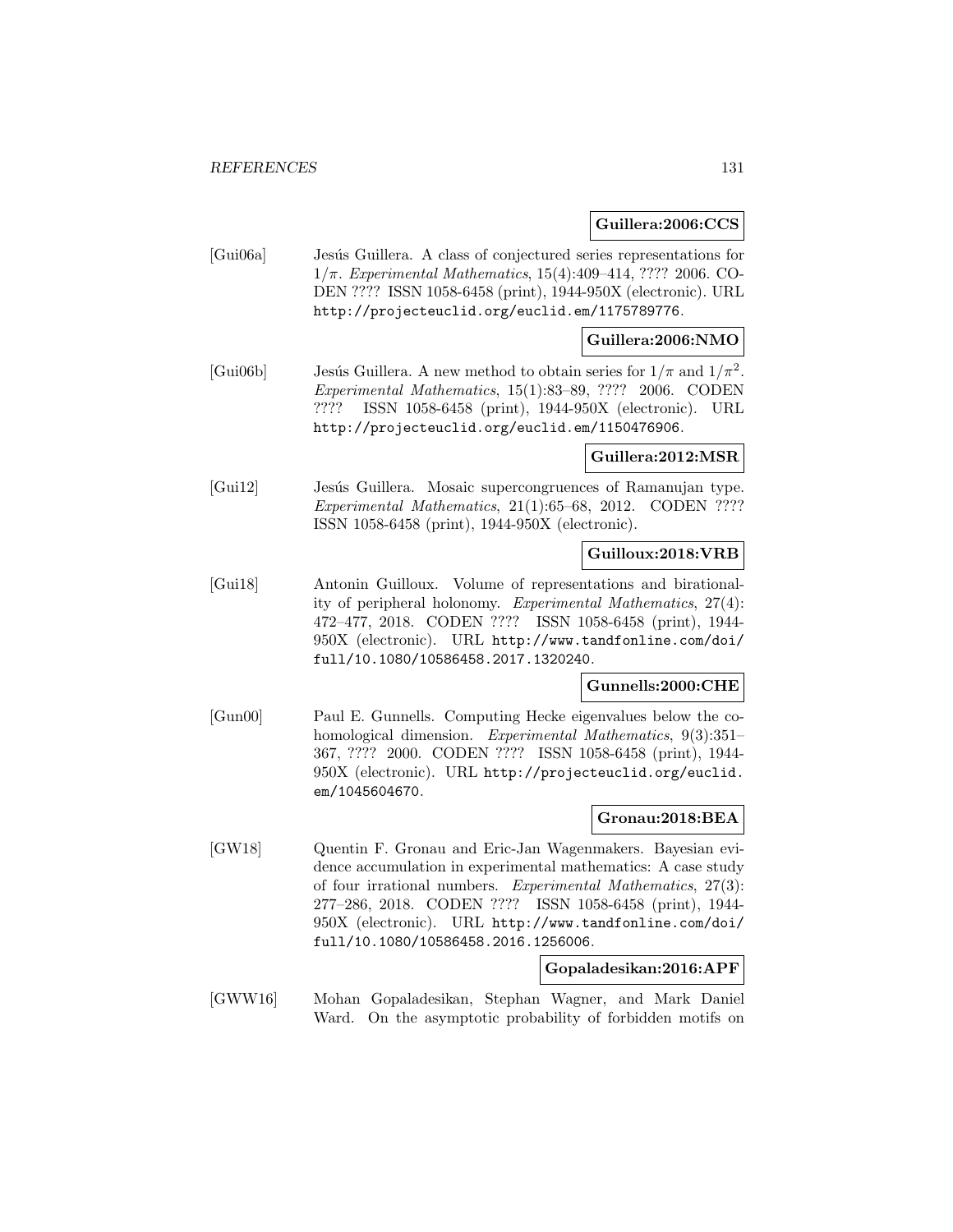the fringe of recursive trees. Experimental Mathematics, 25(3): 237–245, 2016. CODEN ???? ISSN 1058-6458 (print), 1944- 950X (electronic).

## **Goksel:2015:RCF**

[GXB15] Vefa Goksel, Shixiang Xia, and Nigel Boston. A refined conjecture for factorizations of iterates of quadratic polynomials over finite fields. Experimental Mathematics, 24(3):304–311, 2015. CODEN ???? ISSN 1058-6458 (print), 1944-950X (electronic).

### **Gaidashev:2007:CRS**

[GY07] Denis Gaidashev and Michael Yampolsky. Cylinder renormalization of Siegel disks. Experimental Mathematics, 16(2):215– 226, ???? 2007. CODEN ???? ISSN 1058-6458 (print), 1944- 950X (electronic). URL http://projecteuclid.org/euclid. em/1204905877.

# **Goshima:2010:DSH**

[GY10] Masato Goshima and Masakazu Yamagishi. On the dimension of the space of harmonic functions on a discrete torus. Experimental Mathematics, 19(4):421–429, ???? 2010. CODEN ???? ISSN 1058-6458 (print), 1944-950X (electronic). URL http:// projecteuclid.org/euclid.em/1317758102.

# **Halberstadt:1998:CM**

[Hal98] Emmanuel Halberstadt. Sur la courbe modulaire  $X_{\text{nd\'{e}p}}(11)$ . Experimental Mathematics, 7(2):163–174, ???? 1998. CODEN ???? ISSN 1058-6458 (print), 1944-950X (electronic). URL http://projecteuclid.org/euclid.em/1048515664.

# **Hall:2014:PES**

[Hal14] Stuart J. Hall. Perelman's entropy for some families of canonical metrics. Experimental Mathematics, 23(3):277–284, 2014. CODEN ???? ISSN 1058-6458 (print), 1944-950X (electronic).

### **Han:2009:SCO**

[Han09] Guo-Niu Han. Some conjectures and open problems on partition hook lengths. Experimental Mathematics, 18(1):97–106, ???? 2009. CODEN ???? ISSN 1058-6458 (print), 1944- 950X (electronic). URL http://projecteuclid.org/euclid. em/1243430533.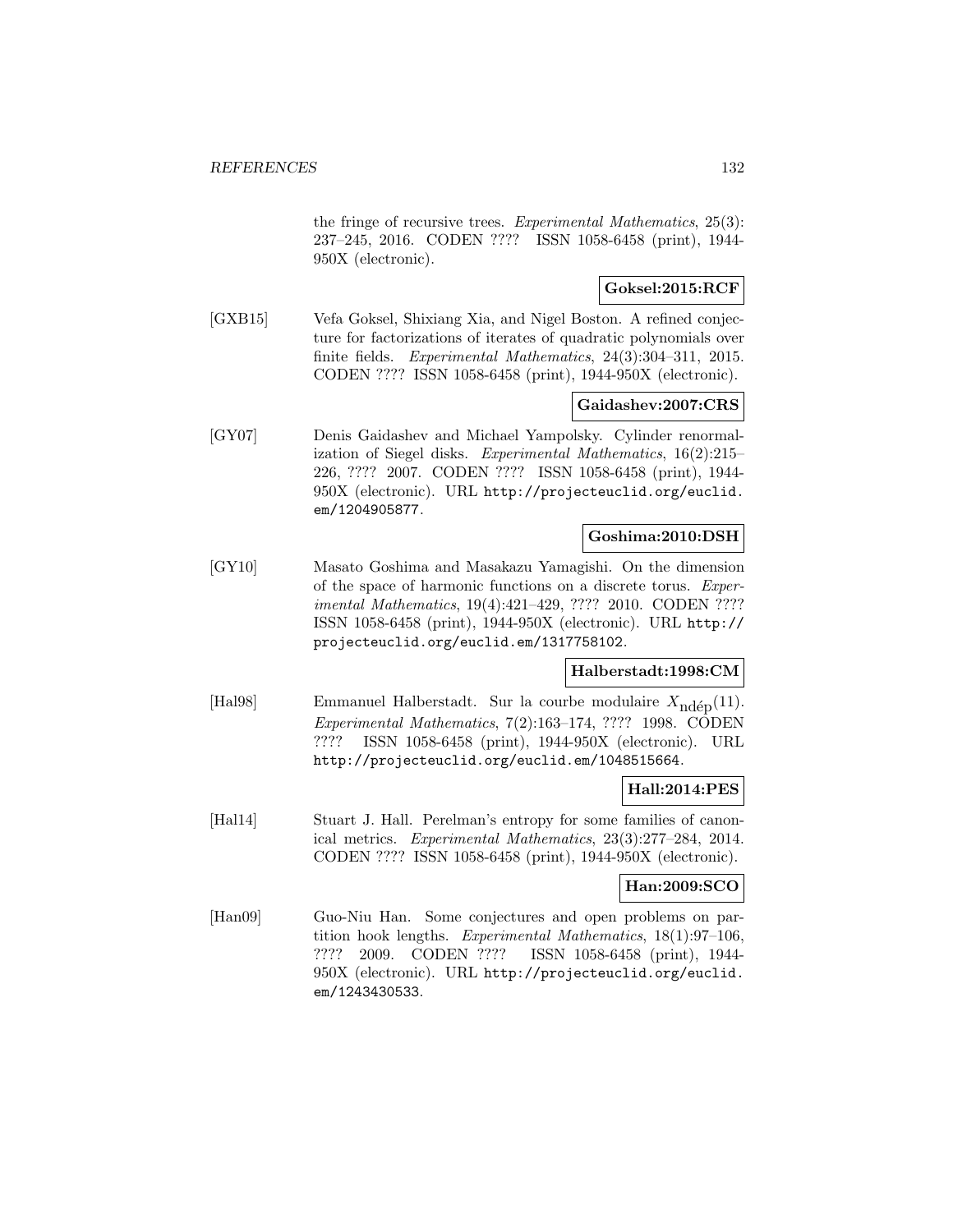#### **Hardcastle:2002:TDG**

[Har02] D. M. Hardcastle. The three-dimensional Gauss algorithm is strongly convergent almost everywhere. Experimental Mathematics, 11(1):131-141, ???? 2002. CODEN ???? ISSN 1058-6458 (print), 1944-950X (electronic). URL http:// projecteuclid.org/euclid.em/1057860321.

## **Hare:2011:GGW**

[Har11] Kevin G. Hare. Generalized Gorshkov–Wirsing polynomials and the integer Chebyshev problem. Experimental Mathematics, 20(2):189–200, ???? 2011. CODEN ???? ISSN 1058-6458 (print), 1944-950X (electronic). URL http://projecteuclid. org/euclid.em/1317924410.

### **Hare:2015:BED**

[Har15] Kevin G. Hare. Base-d expansions with digits 0 to  $q-1$ . Experimental Mathematics, 24(3):295–303, 2015. CODEN ???? ISSN 1058-6458 (print), 1944-950X (electronic).

### **Haythorpe:2018:MNH**

[Hay18] M. Haythorpe. On the minimum number of Hamiltonian cycles in regular graphs. Experimental Mathematics, 27(4):426– 430, 2018. CODEN ???? ISSN 1058-6458 (print), 1944-950X (electronic). URL http://www.tandfonline.com/doi/full/ 10.1080/10586458.2017.1306813.

#### **Hall:2002:FRH**

[HdC02] Toby Hall and André de Carvalho. The forcing relation for horseshoe braid types. Experimental Mathematics, 11(2):271– 288, ???? 2002. CODEN ???? ISSN 1058-6458 (print), 1944- 950X (electronic). URL http://projecteuclid.org/euclid. em/1062621220.

#### **Hacon:2006:FMS**

[HdJF06] D. Hacon, C. Mendes de Jesus, and M. C. Romero Fuster. Fold maps from the sphere to the plane. Experimental Mathematics, 15(4):491–497, ???? 2006. CODEN ???? ISSN 1058-6458 (print), 1944-950X (electronic). URL http://projecteuclid. org/euclid.em/1175789783.

# **He:2002:MMC**

[He02] Zheng-Xu He. On the minimizers of the Möbius cross energy of links. Experimental Mathematics, 11(2):244–248, ???? 2002.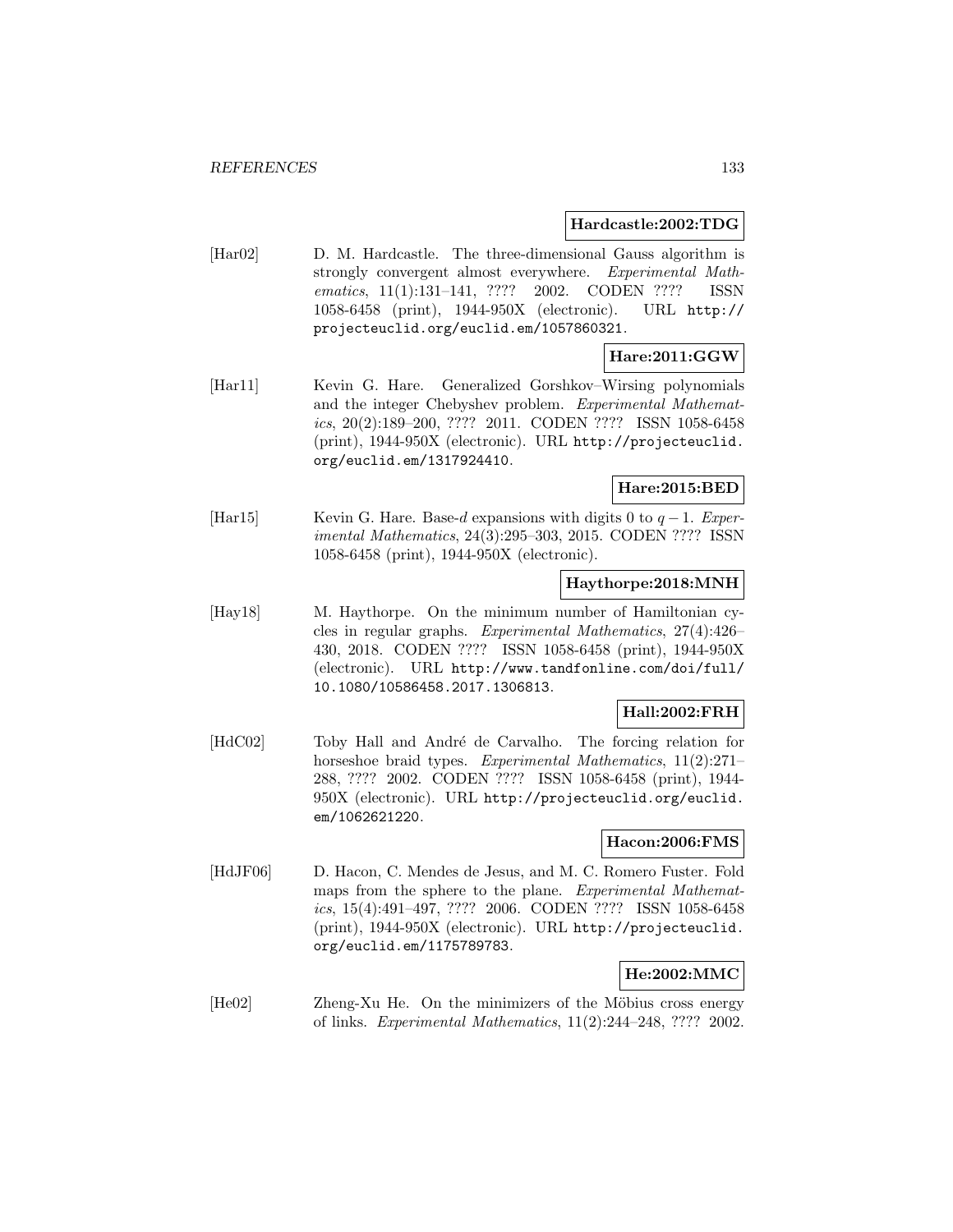CODEN ???? ISSN 1058-6458 (print), 1944-950X (electronic). URL http://projecteuclid.org/euclid.em/1062621218.

# **He:2021:BUT**

[He21] Zhuang He. Blow-ups of toric surfaces and the Mori dream space property. Experimental Mathematics, 30(3):386–404, 2021. CODEN ???? ISSN 1058-6458 (print), 1944-950X (electronic). URL http://www.tandfonline.com/doi/full/10. 1080/10586458.2018.1547232.

## **Henk:2018:NLP**

[Hen18] Martin Henk. A note on lattice packings via lattice refinements. Experimental Mathematics, 27(1):1–9, 2018. CODEN ???? ISSN 1058-6458 (print), 1944-950X (electronic). URL http:/ /www.tandfonline.com/doi/full/10.1080/10586458.2016. 1208595.

# **Hew:2021:CDR**

[Hew21] Patrick Chisan Hew. Collatz on the dyadic rationals in  $[0.5, 1)$  with fractals: How bit strings change their length under  $3x + 1$ . Experimental Mathematics, 30(4):481-488, 2021. CODEN ???? ISSN 1058-6458 (print), 1944-950X (electronic). URL http://www.tandfonline.com/doi/full/10. 1080/10586458.2019.1577765.

## **Hein:2015:MSC**

[HHdC<sup>+</sup>15] Nickolas Hein, Christopher J. Hillar, Abraham Martín del Campo, Frank Sottile, and Zach Teitler. The monotone secant conjecture in the real Schubert calculus. Experimental Mathematics, 24(3):261–269, 2015. CODEN ???? ISSN 1058-6458 (print), 1944-950X (electronic).

### **Heard:2010:HGS**

[HHMP10] Damian Heard, Craig Hodgson, Bruno Martelli, and Carlo Petronio. Hyperbolic graphs of small complexity. *Experimen*tal Mathematics, 19(2):211–236, ???? 2010. CODEN ???? ISSN 1058-6458 (print), 1944-950X (electronic). URL http:/ /projecteuclid.org/euclid.em/1276784791.

#### **Haagerup:2021:CET**

[HHRS21] Søren Haagerup, Uffe Haagerup, and Maria Ramirez-Solano. Computational explorations of the Thompson group  $T$  for the amenability problem of  $F$ . Experimental Mathematics,  $30(1)$ :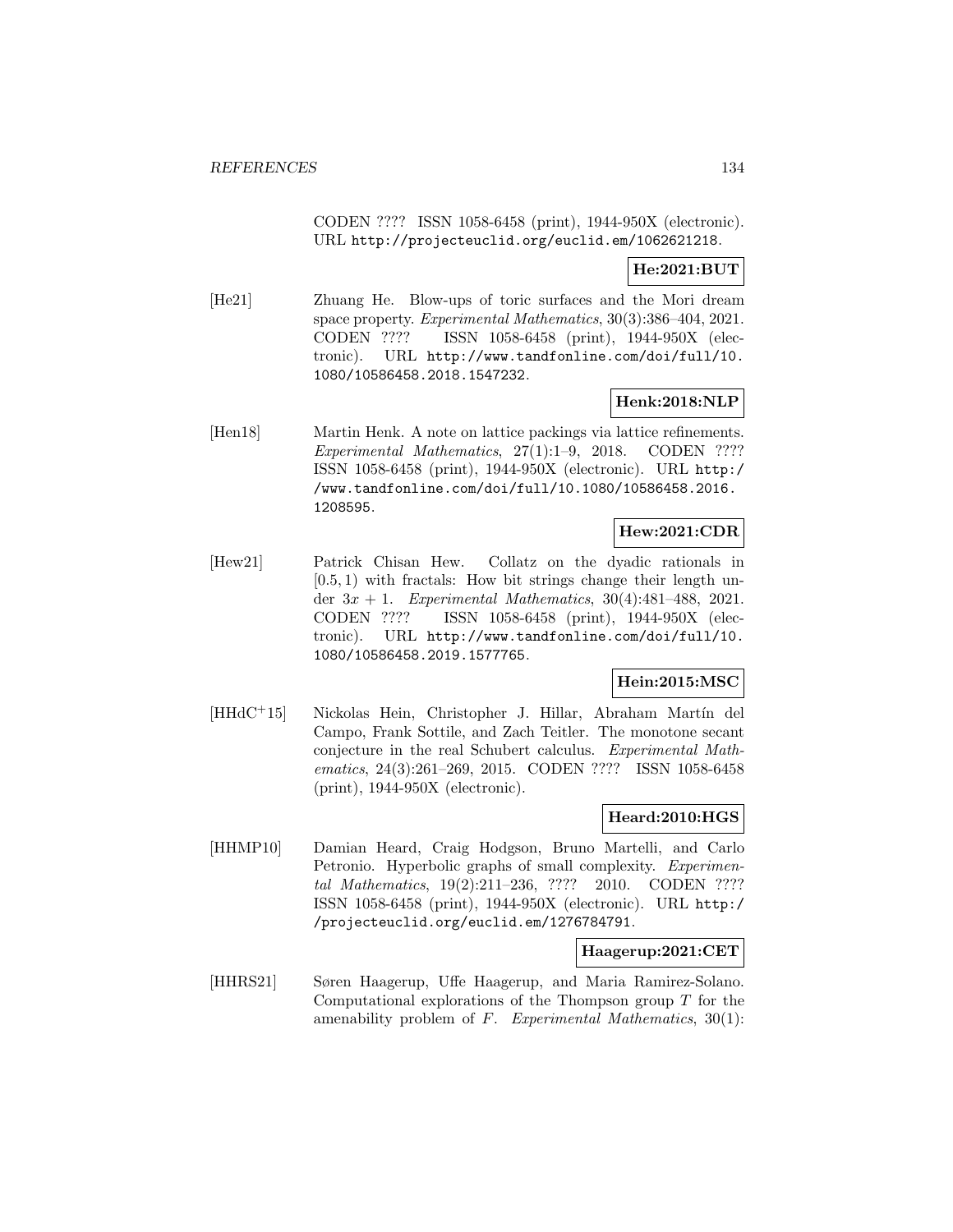105–126, 2021. CODEN ???? ISSN 1058-6458 (print), 1944- 950X (electronic). URL http://www.tandfonline.com/doi/ full/10.1080/10586458.2018.1502699.

# **Herbig:2021:LCH**

[HHS21] Hans-Christian Herbig, Daniel Herden, and Christopher Seaton. The Laurent coefficients of the Hilbert series of a Gorenstein algebra. Experimental Mathematics, 30(1):56–75, 2021. CODEN ???? ISSN 1058-6458 (print), 1944-950X (electronic). URL http://www.tandfonline.com/doi/full/10. 1080/10586458.2018.1492473.

## **Hikami:2003:VCA**

[Hik03] Kazuhiro Hikami. Volume conjecture and asymptotic expansion of q-series. Experimental Mathematics, 12(3):319–338, ???? 2003. CODEN ???? ISSN 1058-6458 (print), 1944- 950X (electronic). URL http://projecteuclid.org/euclid. em/1087329235.

## **Hoffman:2016:VCH**

[HIK<sup>+</sup>16] Neil Hoffman, Kazuhiro Ichihara, Masahide Kashiwagi, Hidetoshi Masai, Shin'ichi Oishi, and Akitoshi Takayasu. Verified computations for hyperbolic 3-manifolds. Experimental Mathematics, 25(1):66–78, 2016. CODEN ???? ISSN 1058-6458 (print), 1944- 950X (electronic).

### **Hamer:2022:PKL**

[HIK22] Jesse Hamer, Tetsuya Ito, and Keiko Kawamuro. Positivities of knots and links and the defect of bennequin inequality. Experimental Mathematics, 31(1):199–225, 2022. CODEN ???? ISSN 1058-6458 (print), 1944-950X (electronic). URL http://www.tandfonline.com/doi/full/10. 1080/10586458.2019.1596848.

### **Hauenstein:2013:ELB**

[HIL13] Jonathan D. Hauenstein, Christian Ikenmeyer, and J. M. Landsberg. Equations for lower bounds on border rank. Experimental Mathematics, 22(4):372–383, 2013. CODEN ???? ISSN 1058- 6458 (print), 1944-950X (electronic).

### **Hiraoka:2000:NCT**

[Hir00] Yoshio Hiraoka. Numerical calculation of twisted adjoint Lvalues attached to modular forms. Experimental Mathematics, 9(1):67–73, ???? 2000. CODEN ???? ISSN 1058-6458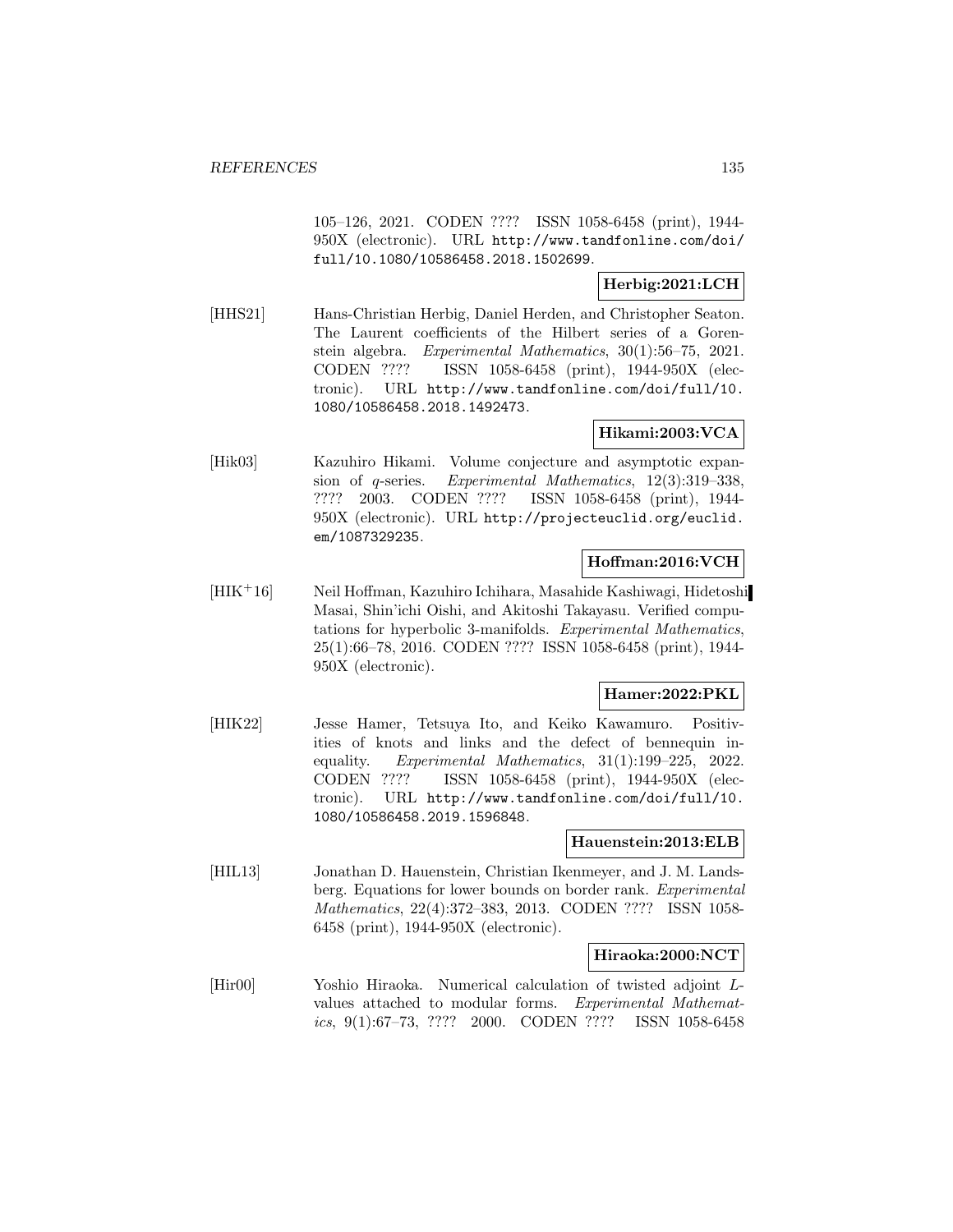(print), 1944-950X (electronic). URL http://projecteuclid. org/euclid.em/1046889591.

**Hodgson:2016:NGV**

[HIS16] Craig D. Hodgson, Ahmad Issa, and Henry Segerman. Nongeometric veering triangulations. Experimental Mathematics, 25 (1):17–45, 2016. CODEN ???? ISSN 1058-6458 (print), 1944- 950X (electronic).

## **Holmin:2019:MCG**

[HJK<sup>+</sup>19] S. Holmin, N. Jones, P. Kurlberg, C. McLeman, and K. Petersen. Missing class groups and class number statistics for imaginary quadratic fields. Experimental Mathematics, 28(2): 233–254, 2019. CODEN ???? ISSN 1058-6458 (print), 1944- 950X (electronic). URL http://www.tandfonline.com/doi/ full/10.1080/10586458.2017.1383952.

### **Hamenstadt:2002:SFT**

[HK02a] Ursula Hamenstädt and Roman Koch. Systoles of a family of triangle surfaces. Experimental Mathematics, 11(2):249–270, ???? 2002. CODEN ???? ISSN 1058-6458 (print), 1944- 950X (electronic). URL http://projecteuclid.org/euclid. em/1062621219.

# **Hardcastle:2002:DGT**

[HK02b] D. M. Hardcastle and K. Khanin. The d-dimensional Gauss transformation: Strong convergence and Lyapunov exponents. Experimental Mathematics, 11(1):119–129, ???? 2002. CODEN ???? ISSN 1058-6458 (print), 1944-950X (electronic). URL http://projecteuclid.org/euclid.em/1057860320.

#### **Halberstadt:2003:CM**

[HK03] Emmanuel Halberstadt and Alain Kraus. Sur la courbe modulaire  $X_E(7)$ . Experimental Mathematics, 12(1):27-40, ???? 2003. CODEN ???? ISSN 1058-6458 (print), 1944-950X (electronic). URL http://projecteuclid.org/euclid.em/1064858782.

### **Hajdu:2013:OPL**

[HKPP13] L. Hajdu, T. Kovács, A. Pethő, and M. Pohst. An optimization problem for lattices. Experimental Mathematics, 22(4):443–455, 2013. CODEN ???? ISSN 1058-6458 (print), 1944-950X (electronic).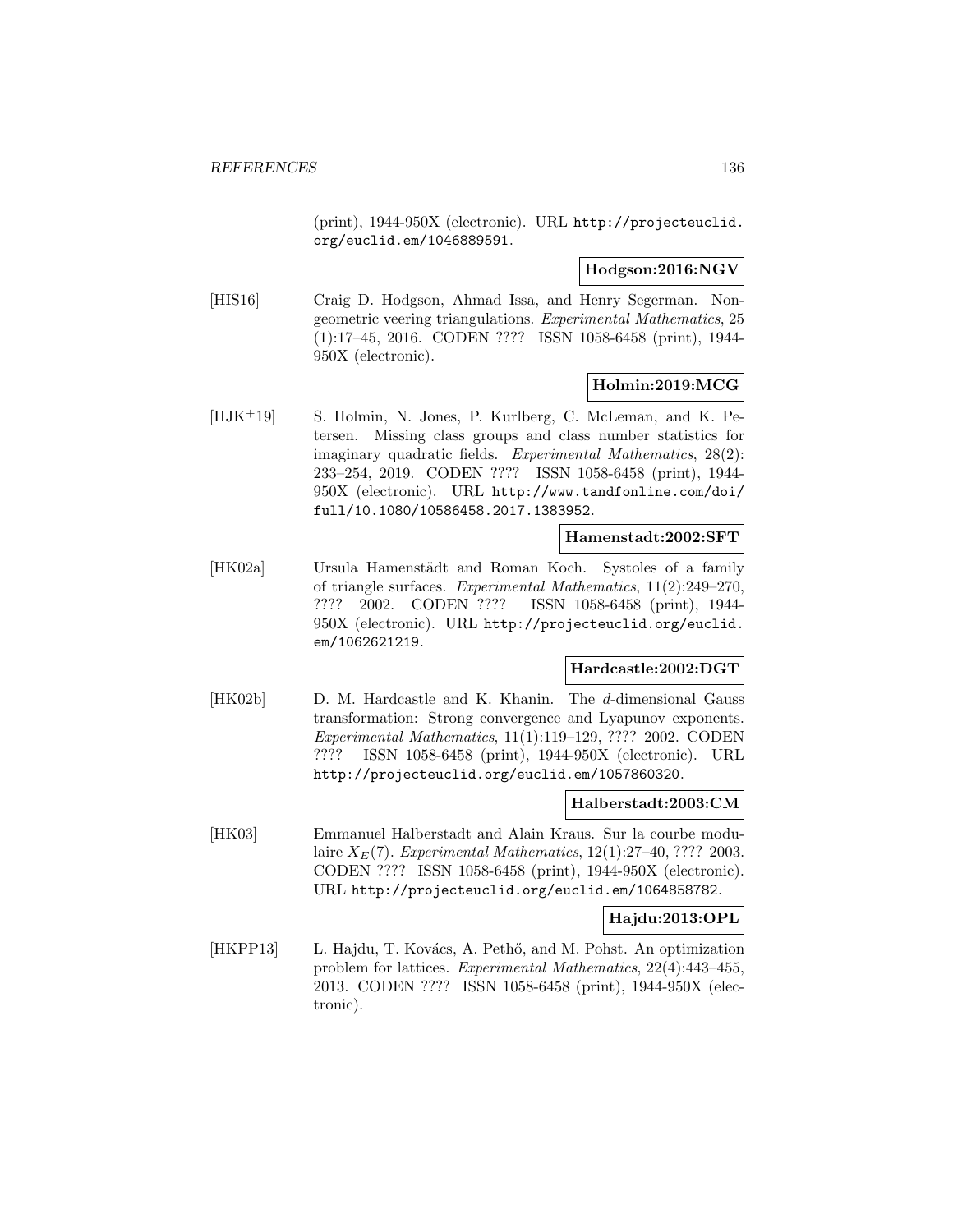### **Hsu:1992:MSM**

[HKS92] Lucas Hsu, Rob Kusner, and John Sullivan. Minimizing the squared mean curvature integral for surfaces in space forms. Experimental Mathematics, 1(3):191–207, ???? 1992. CODEN ???? ISSN 1058-6458 (print), 1944-950X (electronic). URL http:// projecteuclid.org/euclid.em/1048622023.

### **Hauenstein:2015:EZH**

[HLLM15] J. D. Hauenstein, A. Lerario, E. Lundberg, and D. Mehta. Experiments on the zeros of harmonic polynomials using certified counting. Experimental Mathematics, 24(2):133–141, 2015. CO-DEN ???? ISSN 1058-6458 (print), 1944-950X (electronic).

### **Holmes:2003:PRM**

[HLM03] Petra E. Holmes, Stephen A. Linton, and Scott H. Murray. Product replacement in the monster. Experimental Mathematics, 12(1):123–126, ???? 2003. CODEN ???? ISSN 1058-6458 (print), 1944-950X (electronic). URL http://projecteuclid. org/euclid.em/1064858789.

### **Hayat-Legrand:2001:CCD**

[HLMZ01] Claude Hayat-Legrand, Sergei Matveev, and Heiner Zeischang. Computer calculation of the degree of maps into the Poincaré homology sphere. Experimental Mathematics, 10(4):497–508, ???? 2001. CODEN ???? ISSN 1058-6458 (print), 1944- 950X (electronic). URL http://projecteuclid.org/euclid. em/1069855249.

### **Hougardy:2010:SRI**

[HLZ10] Stefan Hougardy, Frank H. Lutz, and Mariano Zelke. Surface realization with the intersection segment functional. Experimental Mathematics, 19(1):79-92, ???? 2010. CODEN ???? ISSN 1058-6458 (print), 1944-950X (electronic). URL http:// projecteuclid.org/euclid.em/1268404804.

#### **Hart:2002:ASF**

[HM02] Enric Hart and Daniel Maisner. Abelian surfaces over finite fields as Jacobians. Experimental Mathematics, 11(3):321–337, ???? 2002. CODEN ???? ISSN 1058-6458 (print), 1944- 950X (electronic). URL http://projecteuclid.org/euclid. em/1057777425.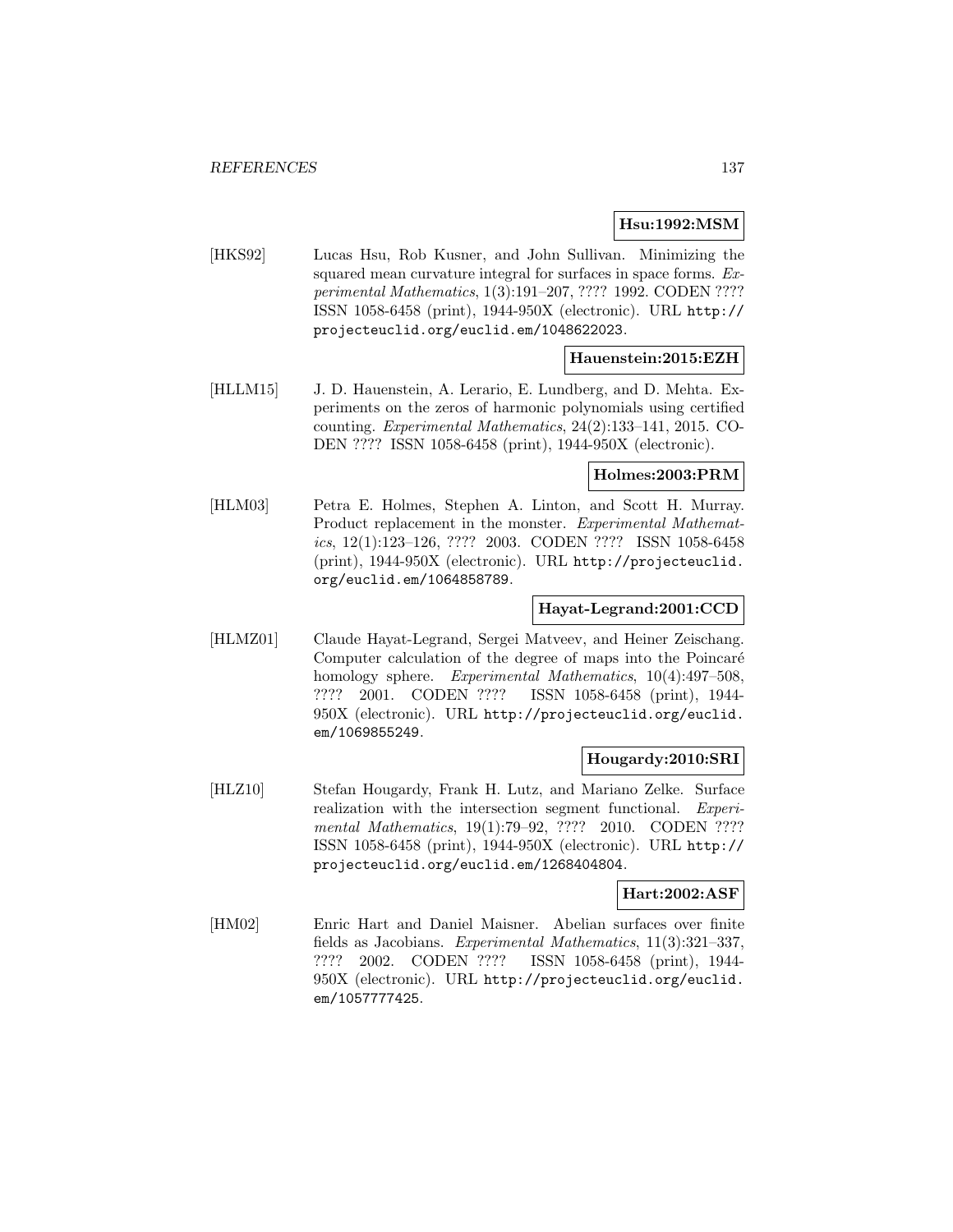#### **Hering:2012:GMH**

[HM12] Milena Hering and Diane Maclagan. The T-graph of a multigraded Hilbert scheme. Experimental Mathematics, 21(3):280– 297, 2012. CODEN ???? ISSN 1058-6458 (print), 1944-950X (electronic).

# **Havas:1998:EGH**

[HMM98] George Havas, Bohdan S. Majewski, and Keith R. Matthews. Extended GCD and Hermite normal form algorithms via lattice basis reduction. Experimental Mathematics, 7(2):125–136, ???? 1998. CODEN ???? ISSN 1058-6458 (print), 1944- 950X (electronic). URL http://projecteuclid.org/euclid. em/1048515660. See addenda and errata [HMM99].

## **Havas:1999:AEE**

[HMM99] George Havas, Bohdan S. Majewski, and Keith R. Matthews. Addenda and errata: "Extended GCD and Hermite normal form algorithms via lattice basis reduction. Experimental Mathematics, 8(2):205, ???? 1999. CODEN ???? ISSN 1058-6458 (print), 1944-950X (electronic). URL http://projecteuclid. org/euclid.em/1047477061. See [HMM98].

### **Haralick:2005:HWM**

[HMM05] R. M. Haralick, A. D. Miasnikov, and A. G. Myasnikov. Heuristics for the Whitehead minimization problem. Experimental Mathematics, 14(1):7–14, ???? 2005. CODEN ???? ISSN 1058-6458 (print), 1944-950X (electronic). URL http:/ /projecteuclid.org/euclid.em/1120145566.

### **Hanrot:2010:CTK**

[HMT10] Guillaume Hanrot, Bruno Martin, and Gérald Tenenbaum. Constantes de Turán–Kubilius friables: une étude numérique. (French) [Reducible Tur´an–Kubilius constants: a numerical study]. Experimental Mathematics, 19(3):345–361, ???? 2010. CODEN ???? ISSN 1058-6458 (print), 1944-950X (electronic). URL http://projecteuclid.org/euclid.em/1317758096.

#### **Heim:2020:IPD**

[HNR20] Bernhard Heim, Markus Neuhauser, and Florian Rupp. Imaginary powers of the Dedekind eta function. Experimental Mathematics, 29(3):317–325, 2020. CODEN ???? ISSN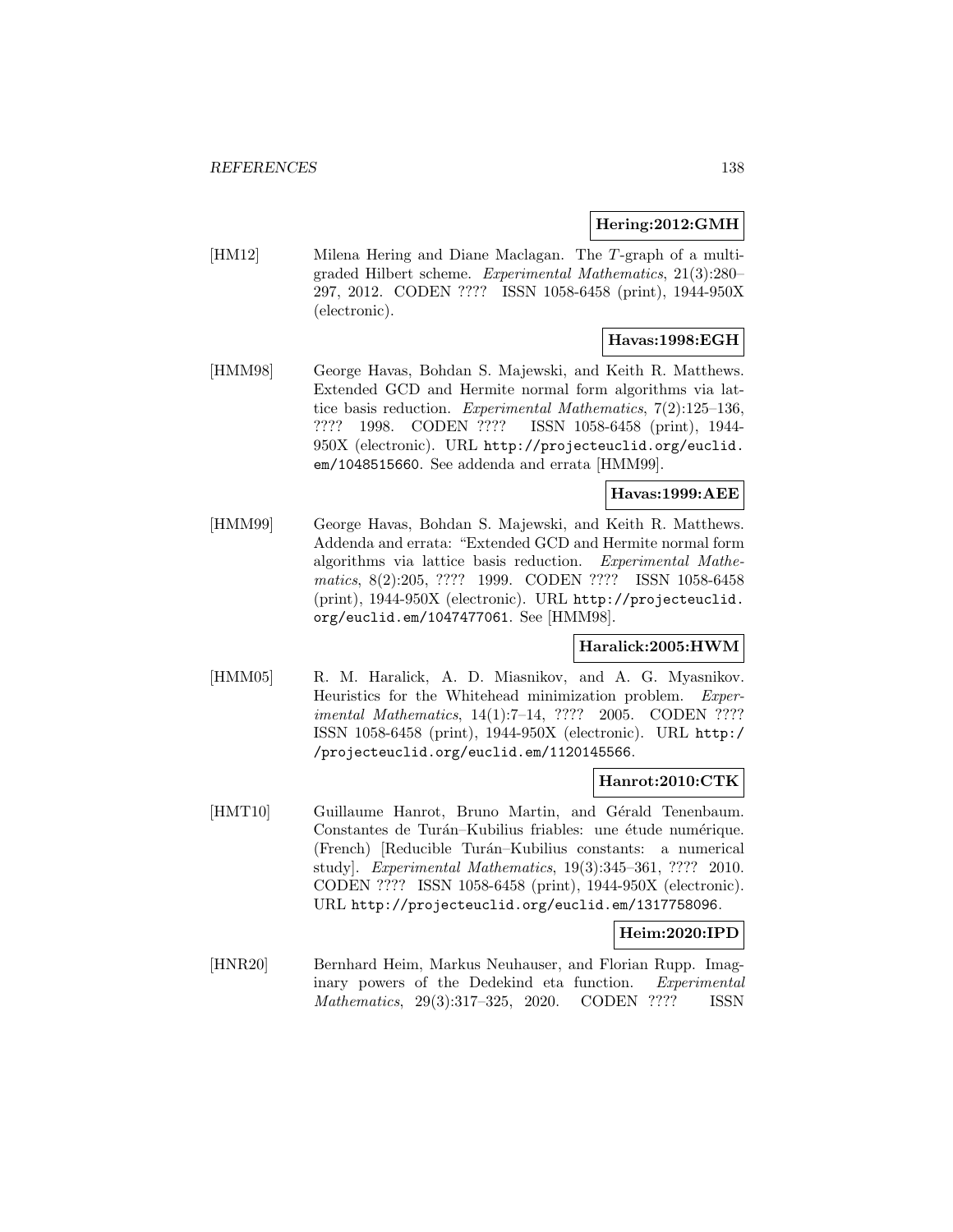1058-6458 (print), 1944-950X (electronic). URL http:/ /www.tandfonline.com/doi/full/10.1080/10586458.2018. 1468288.

### **Holt:1995:APF**

[Hol95] Derek F. Holt. An alternative proof that the Fibonacci group  $F(2,9)$  is infinite. Experimental Mathematics,  $4(2):97-100$ , ???? 1995. CODEN ???? ISSN 1058-6458 (print), 1944- 950X (electronic). URL http://projecteuclid.org/euclid. em/1047931620.

# **Holmes:2004:MFS**

[Hol04] P. E. Holmes. On minimal factorisations of sporadic groups. Experimental Mathematics, 13(4):435–440, ???? 2004. CODEN ???? ISSN 1058-6458 (print), 1944-950X (electronic). URL http://projecteuclid.org/euclid.em/1109106435.

# **Hopkins:2010:HWH**

[Hop10] Kimberly Hopkins. Higher-weight Heegner points. *Experimen*tal Mathematics, 19(3):257–266, ???? 2010. CODEN ???? ISSN 1058-6458 (print), 1944-950X (electronic). URL http:/ /projecteuclid.org/euclid.em/1317758090.

# **Horn:2014:CFH**

[Hor14] Peter D. Horn. On computing the first higher-order Alexander modules of knots. Experimental Mathematics, 23(2):153–169, 2014. CODEN ???? ISSN 1058-6458 (print), 1944-950X (electronic).

### **Heilman:2011:OPR**

[HOS11] Steven M. Heilman, Philip Owrutsky, and Robert S. Strichartz. Orthogonal polynomials with respect to self-similar measures. Experimental Mathematics, 20(3):238–259, ???? 2011. CODEN ???? ISSN 1058-6458 (print), 1944-950X (electronic). URL http://projecteuclid.org/euclid.em/1317924418.

# **Hayata:2012:ZCS**

[HOY12] Takahiro Hayata, Takayuki Oda, and Tomoki Yatougo. Zero cells of the Siegel–Gottschling fundamental domain of degree 2. Experimental Mathematics, 21(3):266–279, 2012. CODEN ???? ISSN 1058-6458 (print), 1944-950X (electronic).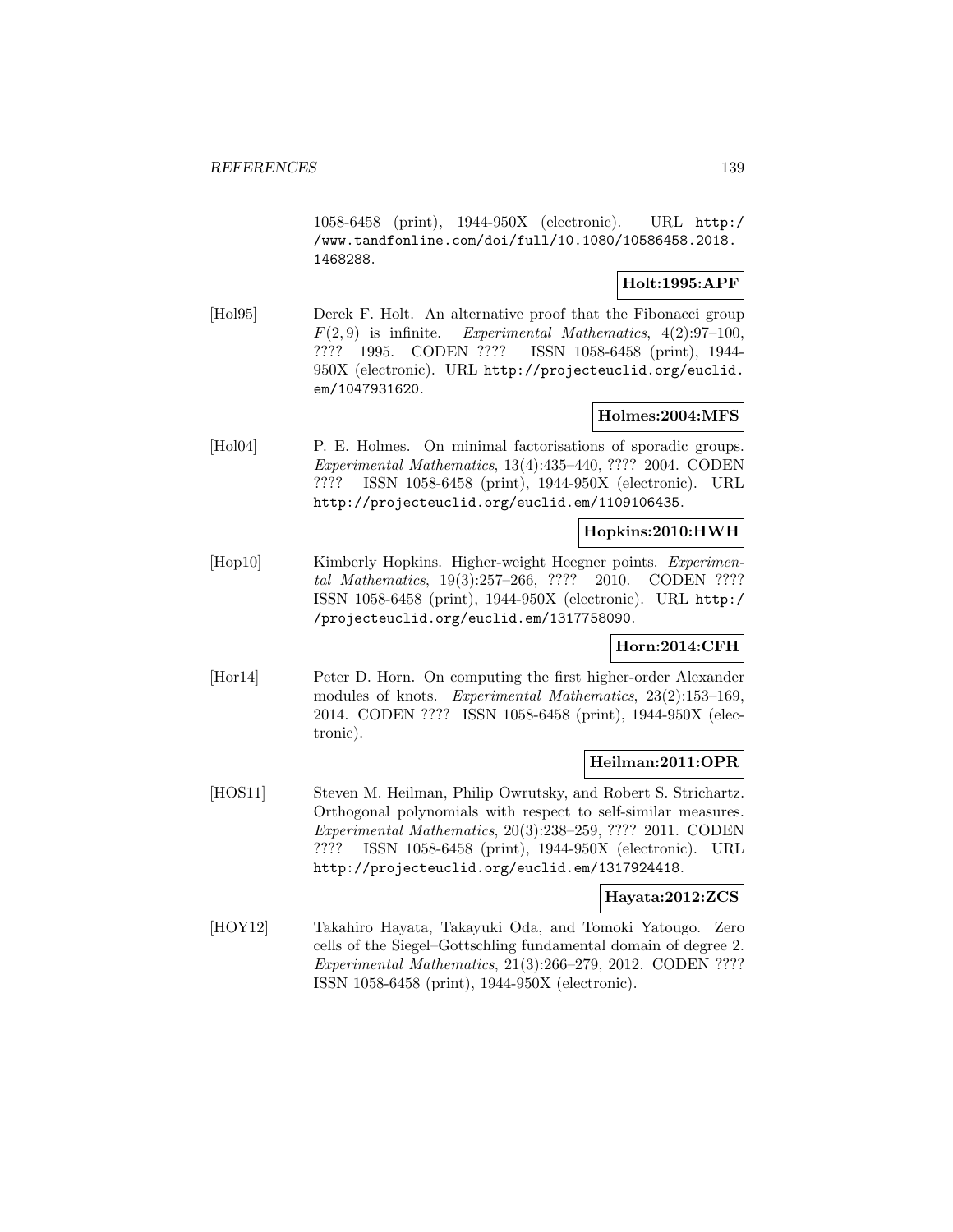#### **Hentzel:2006:NFA**

[HP06] I. R. Hentzel and L. A. Peresi. The nucleus of the free alternative algebra. Experimental Mathematics, 15(4):445–454, ???? 2006. CODEN ???? ISSN 1058-6458 (print), 1944-950X (electronic). URL http://projecteuclid.org/euclid.em/1175789779.

#### **Hentzel:2008:NED**

[HP08] I. R. Hentzel and L. A. Peresi. Nuclear elements of degree 6 in the free alternative algebra. Experimental Mathematics, 17(2):245– 255, ???? 2008. CODEN ???? ISSN 1058-6458 (print), 1944- 950X (electronic). URL http://projecteuclid.org/euclid. em/1227118975.

## **Helfgott:2013:NVT**

[HP13] H. A. Helfgott and David J. Platt. Numerical verification of the ternary Goldbach conjecture up to  $8.875 \cdot 10^{30}$ . Experimental Mathematics, 22(4):406–409, 2013. CODEN ???? ISSN 1058- 6458 (print), 1944-950X (electronic).

### **Hasselblatt:2014:IFS**

[HP14] Boris Hasselblatt and Donald Plante Jr. On the interior of "fat" Sierpiński triangles. Experimental Mathematics, 23(3):285–309, 2014. CODEN ???? ISSN 1058-6458 (print), 1944-950X (electronic).

#### **Habsieger:2018:NNU**

[HP18] Laurent Habsieger and Alain Plagne. A numerical note on upper bounds for  $B_2[g]$  sets. Experimental Mathematics,  $27(2)$ : 208–214, 2018. CODEN ???? ISSN 1058-6458 (print), 1944- 950X (electronic). URL http://www.tandfonline.com/doi/ full/10.1080/10586458.2016.1245640.

#### **Heard:2008:OOM**

[HPP08] Damian Heard, Ekaterina Pervova, and Carlo Petronio. The 191 orientable octahedral manifolds. Experimental Mathematics, 17(4):473–486, ???? 2008. CODEN ???? ISSN 1058-6458 (print), 1944-950X (electronic). URL http://projecteuclid. org/euclid.em/1243429960.

#### **Hubert:2022:TTB**

[HPR22] Pascal Hubert and Olga Paris-Romaskevich. Triangle tiling billiards and the exceptional family of their escaping trajectories: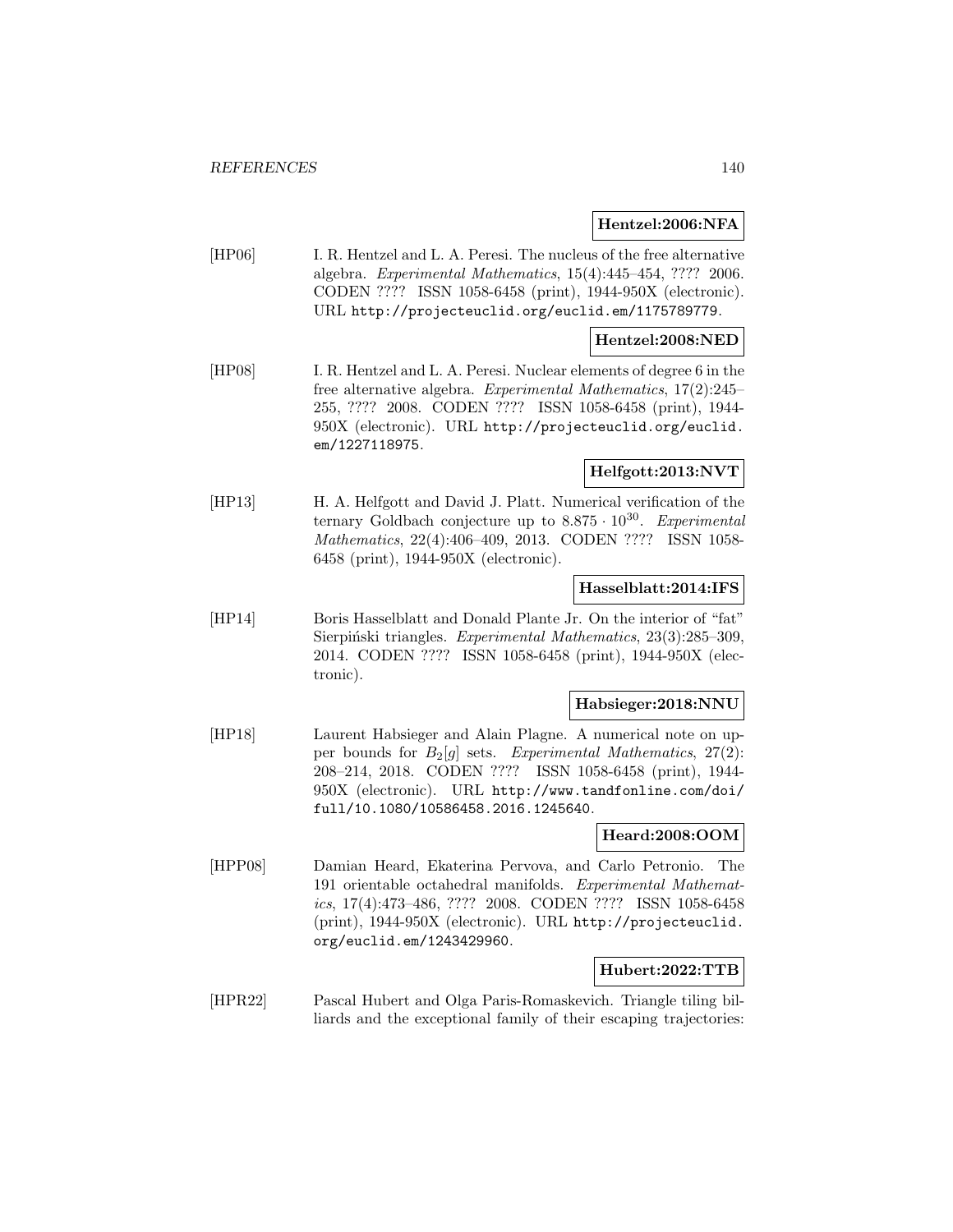Circumcenters and Rauzy gasket. Experimental Mathematics, 31(1):58–87, 2022. CODEN ???? ISSN 1058-6458 (print), 1944- 950X (electronic). URL http://www.tandfonline.com/doi/ full/10.1080/10586458.2019.1583615.

### **Hejhal:1992:TMW**

[HR92a] Dennis A. Hejhal and Barry N. Rackner. On the topography of Maass waveforms for PSL(2, **Z**). Experimental Mathematics, 1(4):275–305, ???? 1992. CODEN ???? ISSN 1058-6458 (print), 1944-950X (electronic). URL http://projecteuclid. org/euclid.em/1048610117.

## **Holt:1992:INP**

[HR92b] Derek F. Holt and Sarah Rees. An implementation of the Neumann–Praeger algorithm for the recognition of special linear groups. Experimental Mathematics, 1(3):237–242, ???? 1992. CODEN ???? ISSN 1058-6458 (print), 1944-950X (electronic). URL http://projecteuclid.org/euclid.em/1048622027.

## **Holt:1996:FQF**

[HR96] Derek F. Holt and Sarah Rees. Free quotients of finitely presented groups. Experimental Mathematics, 5(1):49-56, ???? 1996. CODEN ???? ISSN 1058-6458 (print), 1944-950X (electronic). URL http://projecteuclid.org/euclid.em/ 1047591147.

### **Havas:2003:ICP**

[HR03] George Havas and Edmund F. Robertson. Irreducible cyclic presentations of the trivial group. Experimental Mathematics, 12(4):487–490, ???? 2003. CODEN ???? ISSN 1058-6458 (print), 1944-950X (electronic). URL http://projecteuclid. org/euclid.em/1087568024.

#### **Hausmann:2004:SCE**

[HR04] Jean-Claude Hausmann and Eugenio Rodriguez. The space of clouds in Euclidean space. Experimental Mathematics, 13(1): 31–48, ???? 2004. CODEN ???? ISSN 1058-6458 (print), 1944- 950X (electronic). URL http://projecteuclid.org/euclid. em/1086894088.

### **Hare:2014:KCA**

[HR14a] Kathryn E. Hare and L. Thomas Ramsey. Kronecker constants of arithmetic progressions. Experimental Mathematics, 23(4):414–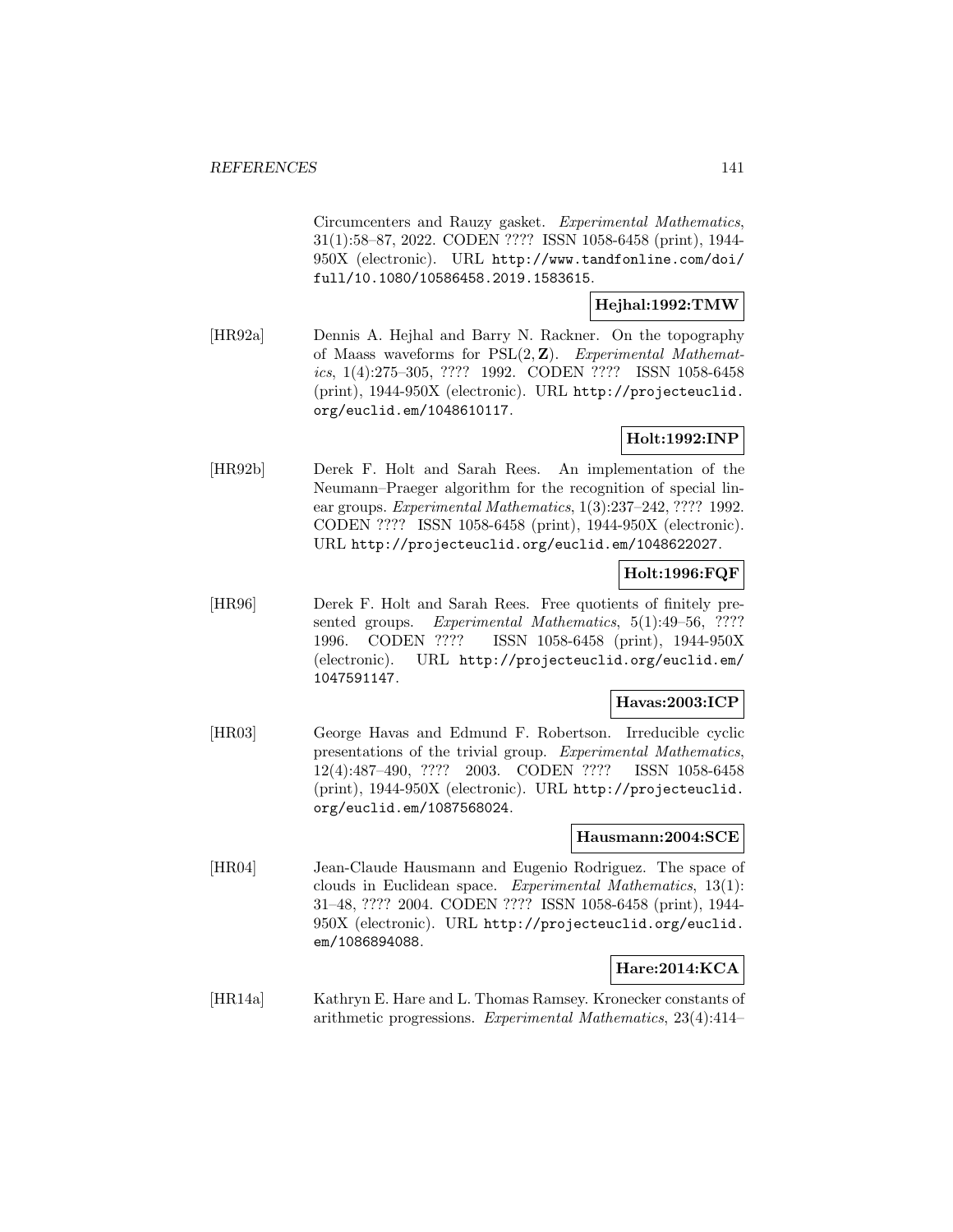422, 2014. CODEN ???? ISSN 1058-6458 (print), 1944-950X (electronic).

# **Hoge:2014:ZMA**

[HR14b] Torsten Hoge and Gerhard Röhrle. Ziegler's multireflection arrangements are free. Experimental Mathematics, 23(4):448–451, 2014. CODEN ???? ISSN 1058-6458 (print), 1944-950X (electronic).

## **Henson:2017:OAR**

[HRSS17] Joe Henson, David Rideout, Rafael D. Sorkin, and Sumati Surya. Onset of the asymptotic regime for (uniformly random) finite orders. Experimental Mathematics, 26(3):253–266, 2017. CODEN ???? ISSN 1058-6458 (print), 1944-950X (electronic). URL http://www.tandfonline.com/doi/full/ 10.1080/10586458.2016.1158134.

# **Huang:2001:STF**

[HS01] Nina N. Huang and Robert S. Strichartz. Sampling theory for functions with fractal spectrum. Experimental Mathematics, 10(4):619–640, ???? 2001. CODEN ???? ISSN 1058-6458 (print), 1944-950X (electronic). URL http://projecteuclid. org/euclid.em/1069855261.

# **Hermiller:2005:CFP**

[HS05] Susan Hermiller and Irena Swanson. Computations with Frobenius powers. Experimental Mathematics, 14(2):161–173, ???? 2005. CODEN ???? ISSN 1058-6458 (print), 1944-950X (electronic). URL http://projecteuclid.org/euclid.em/ 1128100129.

### **Ham:2007:MDP**

[HS07] Ji-Young Ham and Won Taek Song. The minimum dilatation of pseudo-Ansonov 5-braids. Experimental Mathematics, 16(2):167–180, ???? 2007. CODEN ???? ISSN 1058-6458 (print), 1944-950X (electronic). URL http://projecteuclid. org/euclid.em/1204905873.

### **Harvey:2013:SDR**

[HS13] David Harvey and Igor E. Shparlinski. Statistics of different reduction types of Fermat curves. Experimental Mathematics, 22(3):243–249, 2013. CODEN ???? ISSN 1058-6458 (print), 1944-950X (electronic).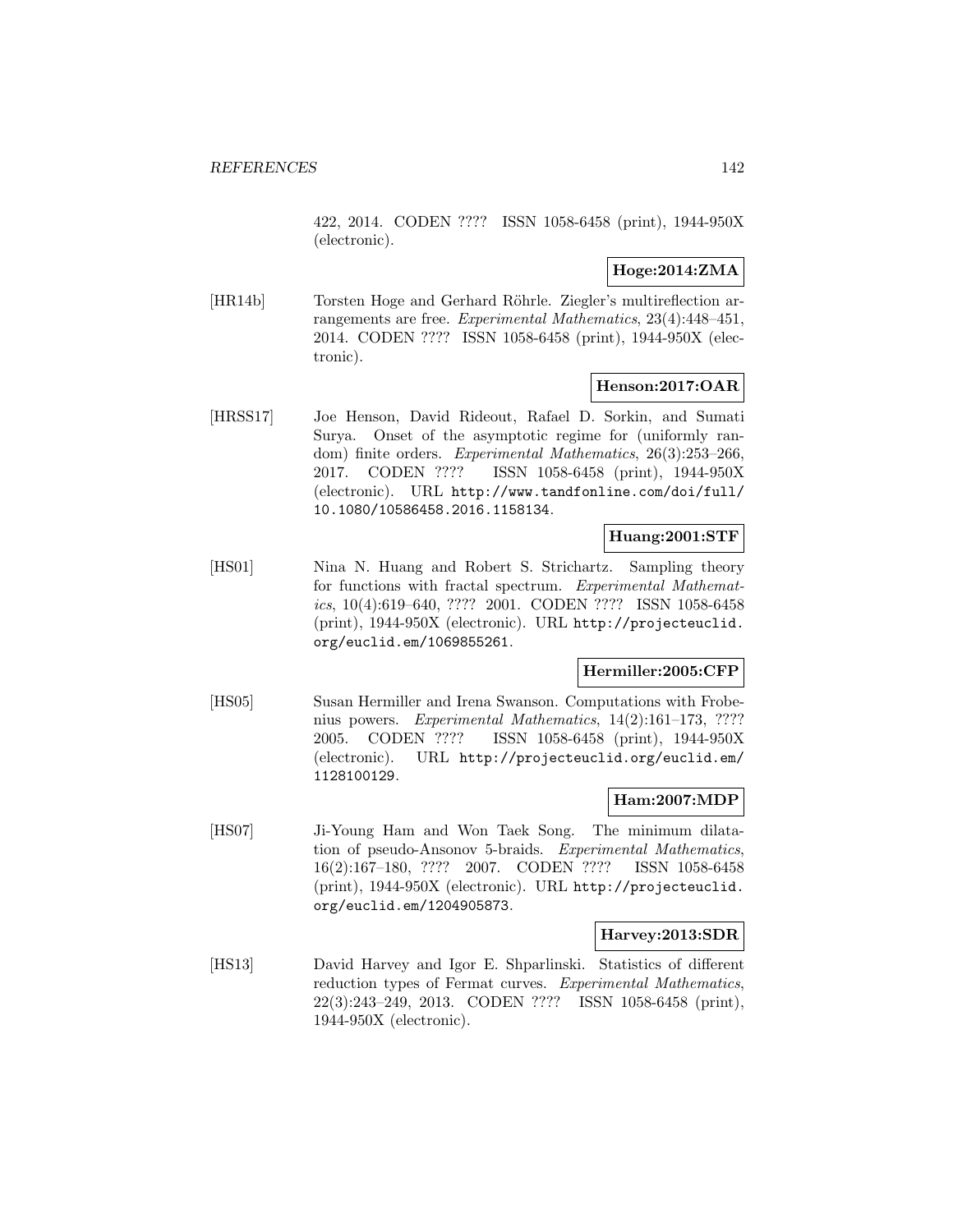### **Herbig:2014:HSL**

[HS14] Hans-Christian Herbig and Christopher Seaton. The Hilbert series of a linear symplectic circle quotient. Experimental Mathematics, 23(1):46–65, 2014. CODEN ???? ISSN 1058-6458 (print), 1944-950X (electronic).

# **Heller:2015:DSC**

[HS15] Sebastian Heller and Nicholas Schmitt. Deformations of symmetric CMC surfaces in the 3-sphere. Experimental Mathematics, 24(1):65–75, 2015. CODEN ???? ISSN 1058-6458 (print), 1944-950X (electronic).

### **Hare:2018:LBD**

[HS18] Kevin G. Hare and Nikita Sidorov. A lower bound for the dimension of Bernoulli convolutions. Experimental Mathematics, 27(4):414–418, 2018. CODEN ???? ISSN 1058-6458 (print), 1944-950X (electronic). URL http://www.tandfonline.com/ doi/full/10.1080/10586458.2017.1301841.

### **Hacon:1994:RSA**

[HSV94] Derek Hacon, Nicolau C. Saldanha, and J. J. P. Veerman. Remarks on self-affine tilings. Experimental Mathematics, 3(4):317– 327, ???? 1994. CODEN ???? ISSN 1058-6458 (print), 1944- 950X (electronic). URL http://projecteuclid.org/euclid. em/1048515813.

### **Huber:2000:CGF**

[HT00] Birkett Huber and Rekha R. Thomas. Computing Gröbner fans of toric ideals. Experimental Mathematics, 9(3):321–331, ???? 2000. CODEN ???? ISSN 1058-6458 (print), 1944- 950X (electronic). URL http://projecteuclid.org/euclid. em/1045604667.

### **Haraway:2019:TMS**

[HT19] Robert C. Haraway III and Stephan Tillmann. Tessellating the moduli space of strictly convex projective structures on the once-punctured torus. Experimental Mathematics, 28(3):369– 384, 2019. CODEN ???? ISSN 1058-6458 (print), 1944-950X (electronic). URL http://www.tandfonline.com/doi/full/ 10.1080/10586458.2017.1409671.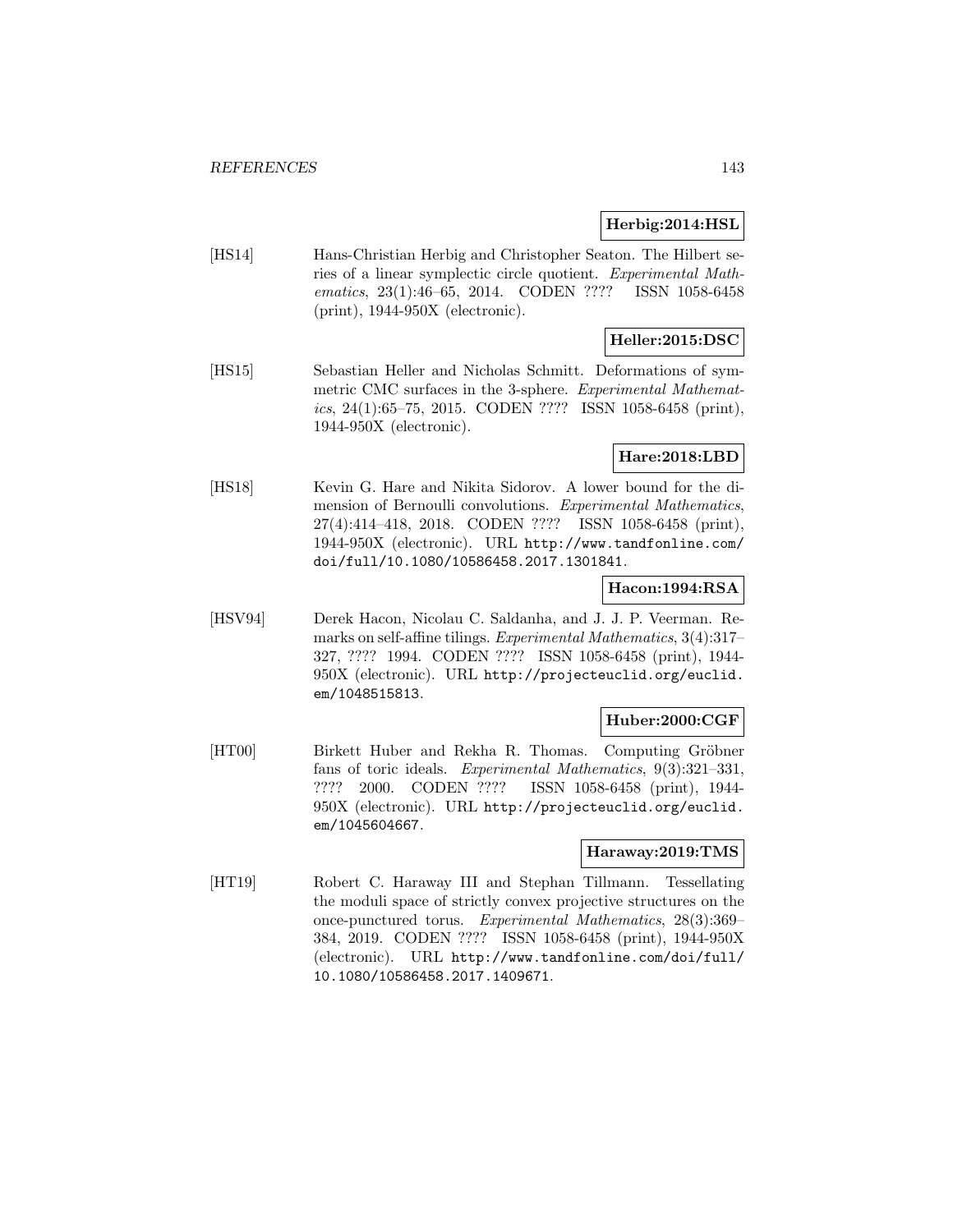#### **Hulpke:1995:BSG**

[Hul95] Alexander Hulpke. Block systems of a Galois group. Experimental Mathematics, 4(1):1–9, ???? 1995. CODEN ???? ISSN 1058-6458 (print), 1944-950X (electronic). URL http:// projecteuclid.org/euclid.em/1062621138.

# **Hulpke:2001:RSF**

[Hul01] Alexander Hulpke. Representing subgroups of finitely presented groups by quotient subgroups. Experimental Mathematics, 10 (3):369–382, ???? 2001. CODEN ???? ISSN 1058-6458 (print), 1944-950X (electronic). URL http://projecteuclid. org/euclid.em/1069786345.

#### **Humphreys:2002:AWF**

[Hum02] J. E. Humphreys. Analogues of Weyl's formula for reduced enveloping algebras. Experimental Mathematics, 11(4):567–573, ???? 2002. CODEN ???? ISSN 1058-6458 (print), 1944- 950X (electronic). URL http://projecteuclid.org/euclid. em/1057864665.

### **Hunt:2000:NMV**

[Hun00] Bruce Hunt. Nice modular varieties. Experimental Mathematics, 9(4):613–622, October 2000. CODEN ???? ISSN 1058-6458 (print), 1944-950X (electronic). URL http://projecteuclid. org/euclid.em/1045759526.

### **Harris:2019:DHA**

[HV19] Michael Harris and Akshay Venkatesh. Derived Hecke algebra for weight one forms. Experimental Mathematics, 28(3):342– 361, 2019. CODEN ???? ISSN 1058-6458 (print), 1944-950X (electronic). URL http://www.tandfonline.com/doi/full/ 10.1080/10586458.2017.1409144.

# **Hiary:2022:CIM**

[HV22] Ghaith Hiary and Joseph Vandehey. Calculations of the invariant measure for Hurwitz continued fractions. Experimental Mathematics, 31(1):324-336, 2022. CODEN ???? ISSN 1058-6458 (print), 1944-950X (electronic). URL http:/ /www.tandfonline.com/doi/full/10.1080/10586458.2019. 1627255.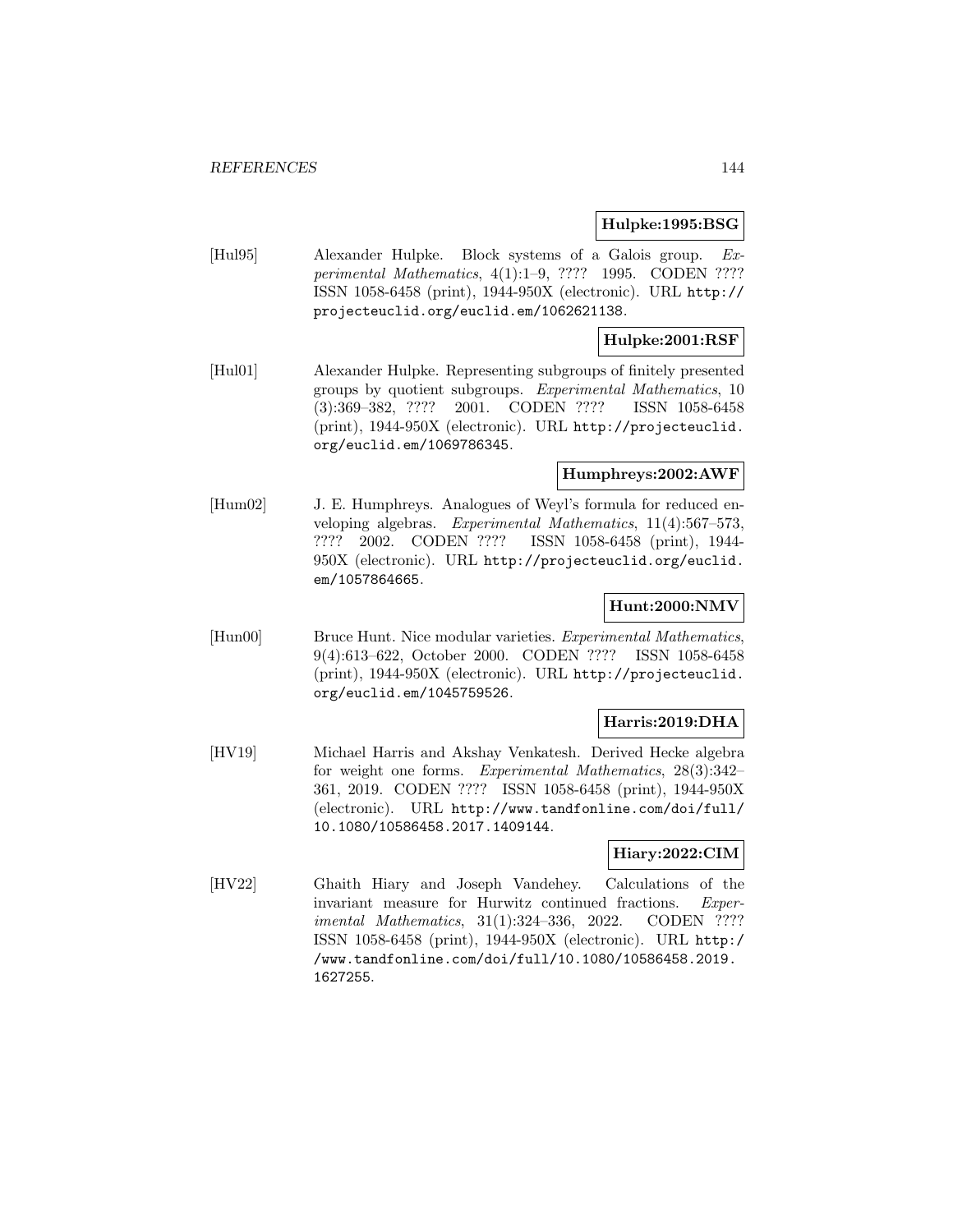## **Hodgson:1994:SIL**

[HW94] Craig D. Hodgson and Jeffrey R. Weeks. Symmetries, isometries and length spectra of closed hyperbolic three-manifolds. Experimental Mathematics, 3(4):261-274, ???? 1994. CODEN ???? ISSN 1058-6458 (print), 1944-950X (electronic). URL http:// projecteuclid.org/euclid.em/1048515809.

# **Hoffman:2002:DSP**

[HW02] David Hoffman and Fusheng Wei. Deforming the singly periodic genus-one helicoid. Experimental Mathematics, 11(2):207– 218, ???? 2002. CODEN ???? ISSN 1058-6458 (print), 1944- 950X (electronic). URL http://projecteuclid.org/euclid. em/1062621216.

### **Harkins:2005:ESU**

[HWW05] Ryan Harkins, Eric Weber, and Andrew Westmeyer. Encryption schemes using finite frames and Hadamard arrays. Experimental Mathematics, 14(4):423–433, ???? 2005. CODEN ???? ISSN 1058-6458 (print), 1944-950X (electronic). URL http:// projecteuclid.org/euclid.em/1136926973.

# **Hyeon:2017:OLM**

[Hye17] Donghoon Hyeon. An outline of the log minimal model program for the moduli space of curves. Experimental Mathematics, 26 (1):114–124, 2017. CODEN ???? ISSN 1058-6458 (print), 1944- 950X (electronic).

## **Ibrahimoglu:2016:SBL**

[IC16] B. Ali Ibrahimoglu and Annie Cuyt. Sharp bounds for Lebesgue constants of barycentric rational interpolation at equidistant points. Experimental Mathematics, 25(3):347–354, 2016. CO-DEN ???? ISSN 1058-6458 (print), 1944-950X (electronic).

# **Itoh:2004:TTA**

[iIS04] Jin ichi Itoh and Robert Sinclair. Thaw: a tool for approximating cut loci on a triangulation of a surface. Experimental Mathematics, 13(3):309–325, ???? 2004. CODEN ???? ISSN 1058-6458 (print), 1944-950X (electronic). URL http:/ /projecteuclid.org/euclid.em/1103749839.

# **Iwasaki:2002:PIH**

[IKM02] Katsunori Iwasaki, Atsufumi Kenma, and Keiji Matsumoto. Polynomial invariants and harmonic functions related to excep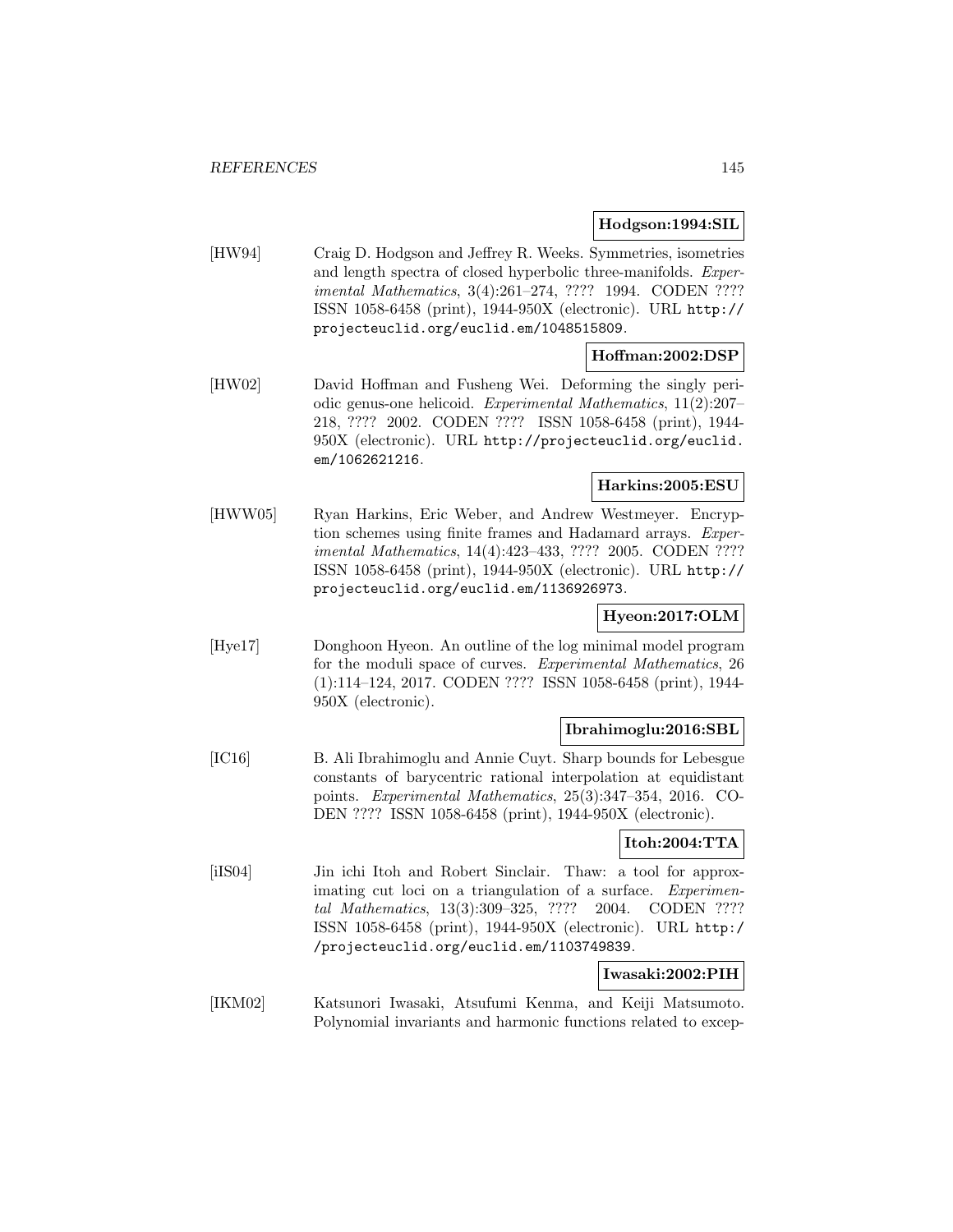tional regular polytopes. Experimental Mathematics, 11(2):313– 319, ???? 2002. CODEN ???? ISSN 1058-6458 (print), 1944- 950X (electronic). URL http://projecteuclid.org/euclid. em/1062621224.

## **Ichim:2016:LLS**

[IKMF16] Bogdan Ichim, Lukas Katthän, and Julio José Moyano-Fernández. LCM lattices and Stanley depth: A first computational approach. Experimental Mathematics, 25(1):46–53, 2016. CODEN ???? ISSN 1058-6458 (print), 1944-950X (electronic).

# **Ivanyos:2000:TEC**

[IL00] Gábor Ivanyos and Klaus Lux. Treating the exceptional cases of the MeatAxe. Experimental Mathematics, 9(3):373–381, ???? 2000. CODEN ???? ISSN 1058-6458 (print), 1944- 950X (electronic). URL http://projecteuclid.org/euclid. em/1045604672.

## **Inoue:2013:SMP**

[Ino13] Ayumu Inoue. A symmetric motion picture of the twist-spun trefoil. Experimental Mathematics, 22(1):15–25, 2013. ISSN 1058- 6458 (print), 1944-950X (electronic).

# **Inou:2019:SST**

[Ino19] Hiroyuki Inou. Self-similarity for the tricorn. *Experimen*tal Mathematics, 28(4):440–455, 2019. CODEN ???? ISSN 1058-6458 (print), 1944-950X (electronic). URL http:/ /www.tandfonline.com/doi/full/10.1080/10586458.2017. 1420502.

# **Inoue:2022:ELS**

[Ino22] Taiyo Inoue. Exploring the list of smallest right-angled hyperbolic polyhedra. Experimental Mathematics, 31(1):165–183, 2022. CODEN ???? ISSN 1058-6458 (print), 1944-950X (electronic). URL http://www.tandfonline.com/doi/full/ 10.1080/10586458.2019.1593897.

# **Ibukiyama:2019:CTS**

[IT19] Tomoyoshi Ibukiyama and Sho Takemori. Construction of theta series of any vector-valued weight and applications to lifts and congruences. Experimental Mathematics, 28(1):95– 114, 2019. CODEN ???? ISSN 1058-6458 (print), 1944-950X (electronic). URL http://www.tandfonline.com/doi/full/ 10.1080/10586458.2017.1353454.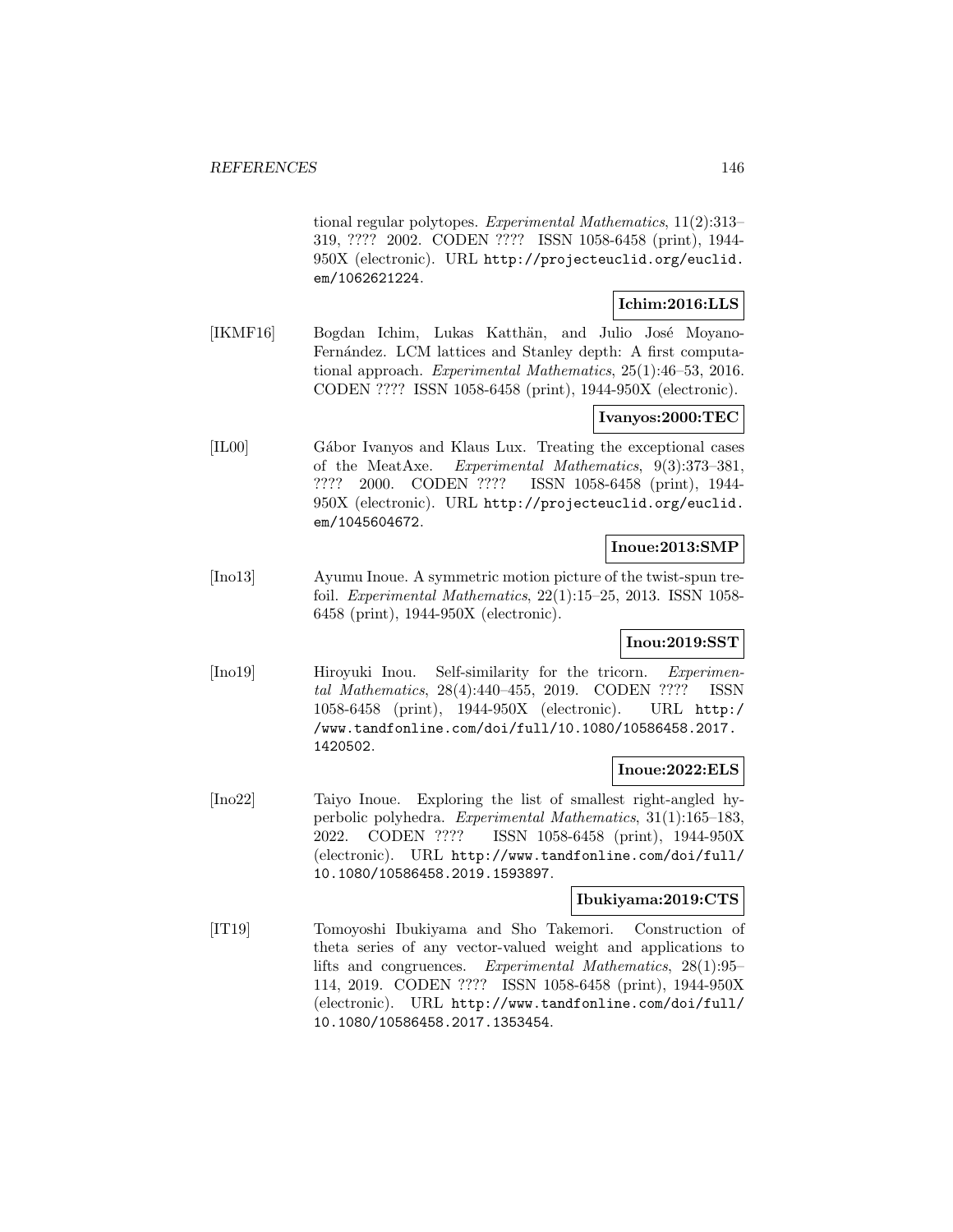## **Ichim:2014:ACM**

[IZ14] Bogdan Ichim and Andrei Zarojanu. An algorithm for computing the multigraded Hilbert depth of a module. Experimental Mathematics, 23(3):322–331, 2014. CODEN ???? ISSN 1058- 6458 (print), 1944-950X (electronic).

# **Jain:2009:MRR**

[Jai09] Sonal Jain. Minimal regulators for rank-2 subgroups of rational and K3 elliptic surfaces. Experimental Mathematics, 18(4):429– 447, ???? 2009. CODEN ???? ISSN 1058-6458 (print), 1944- 950X (electronic). URL http://projecteuclid.org/euclid. em/1259158507.

## **Jenkinson:2000:FLB**

[Jen00] Oliver Jenkinson. Frequency locking on the boundary of the barycentre set. Experimental Mathematics, 9(2):309–317, ???? 2000. CODEN ???? ISSN 1058-6458 (print), 1944-950X (electronic). URL http://projecteuclid.org/euclid.em/ 1045952354.

# **Jeong:2015:OBC**

[Jeo15] In-Jee Jeong. Outer billiards with contraction: Attracting Cantor sets. Experimental Mathematics, 24(1):53–64, 2015. CODEN ???? ISSN 1058-6458 (print), 1944-950X (electronic).

#### **Jordan:2002:RCH**

[JJJ02] C. R. Jordan, D. A. Jordan, and J. H. Jordan. Reversible complex Hénon maps. Experimental Mathematics, 11(3):339-347, ???? 2002. CODEN ???? ISSN 1058-6458 (print), 1944- 950X (electronic). URL http://projecteuclid.org/euclid. em/1057777426.

# **Jagy:1995:SSC**

[JK95] William C. Jagy and Irving Kaplansky. Sums of squares, cubes, and higher powers. Experimental Mathematics, 4(3):169–173, ???? 1995. CODEN ???? ISSN 1058-6458 (print), 1944- 950X (electronic). URL http://projecteuclid.org/euclid. em/1062621075.

# **Johnson:2001:FHW**

[JK01] Jennifer M. Johnson and János Kollár. Fano hypersurfaces in weighted projective 4-spaces. Experimental Mathematics,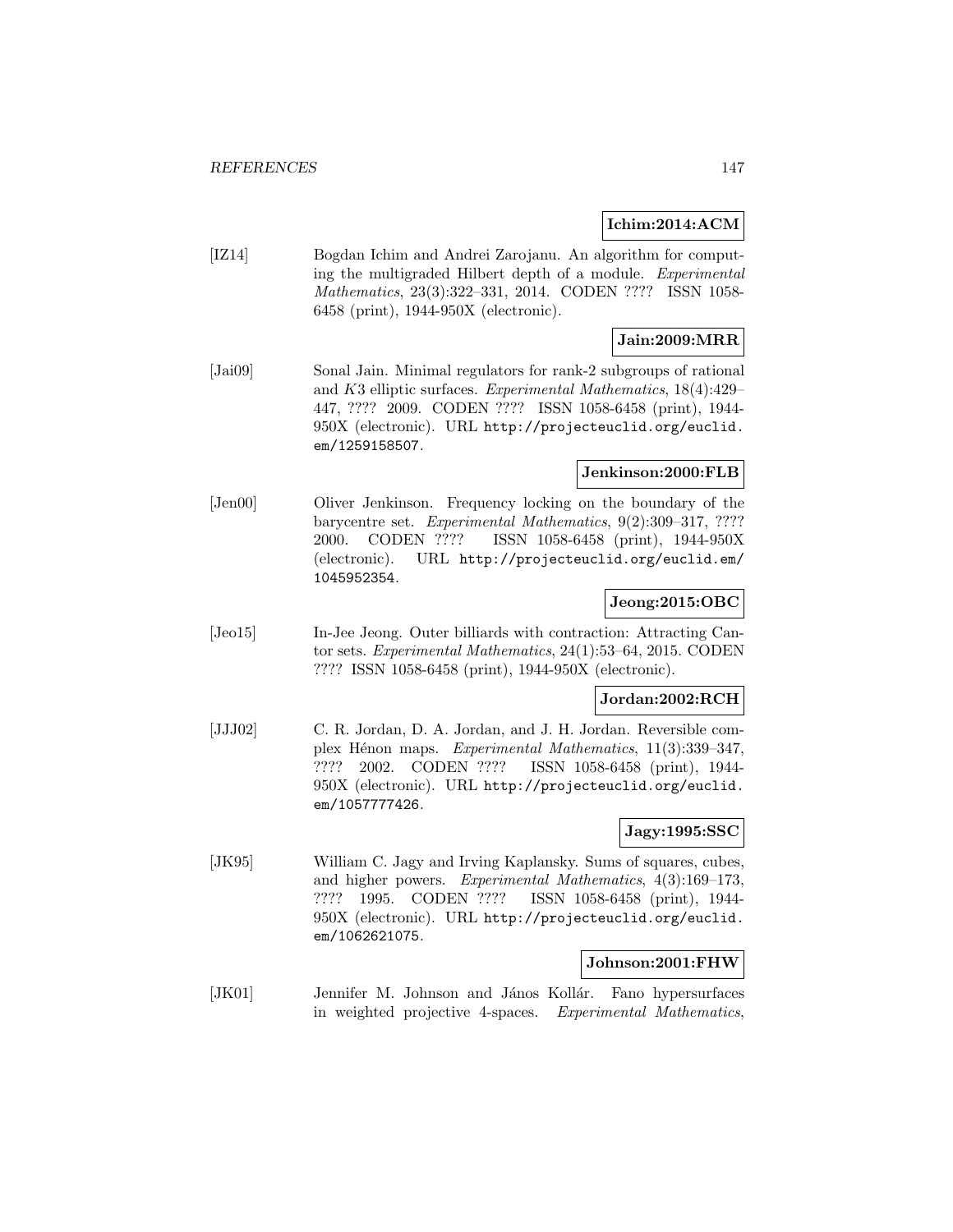10(1):151–158, ???? 2001. CODEN ???? ISSN 1058-6458 (print), 1944-950X (electronic). URL http://projecteuclid. org/euclid.em/999188430.

## **Joswig:2020:SFS**

[JLS20] Michael Joswig, Robert Löwe, and Boris Springborn. Secondary fans and secondary polyhedra of punctured Riemann surfaces. Experimental Mathematics, 29(4):426–442, 2020. CODEN ???? ISSN 1058-6458 (print), 1944-950X (electronic). URL http://www.tandfonline.com/doi/full/10. 1080/10586458.2018.1477078.

# **Jacobson:1995:IBR**

[JLW95] Michael J. Jacobson, Jr., Richard F. Lukes, and Hugh C. Williams. An investigation of bounds for the regulator of quadratic fields. Experimental Mathematics, 4(3):211–225, ???? 1995. CODEN ???? ISSN 1058-6458 (print), 1944-950X (electronic). URL http://projecteuclid.org/euclid.em/ 1062621079.

## **Jensen:2016:CTC**

[JLY16] Anders Jensen, Anton Leykin, and Josephine Yu. Computing tropical curves via homotopy continuation. Experimental Mathematics, 25(1):83–93, 2016. CODEN ???? ISSN 1058-6458 (print), 1944-950X (electronic).

#### **Jezernik:2014:BMG**

[JM14] Urban Jezernik and Primoz Moravec. Bogomolov multipliers of groups of order 128. Experimental Mathematics, 23(2):174– 180, 2014. CODEN ???? ISSN 1058-6458 (print), 1944-950X (electronic).

# **Jackson:2006:PSA**

[JN06] Steven Glenn Jackson and Alfred G. Noël. Prehomogeneous spaces associated with nilpotent orbits in simple real Lie algebras  $E_{6(6)}$  and  $E_{6(-26)}$  and their relative invariants. Experimental Mathematics, 15(4):455–469, ???? 2006. CODEN ???? ISSN 1058-6458 (print), 1944-950X (electronic). URL http:// projecteuclid.org/euclid.em/1175789780.

#### **Johnson:2008:SRE**

[Joh08] Tomas Johnson.  $L^p$  spectral radius estimates for the Lamé system on an infinite sector. Experimental Mathematics, 17(3):333–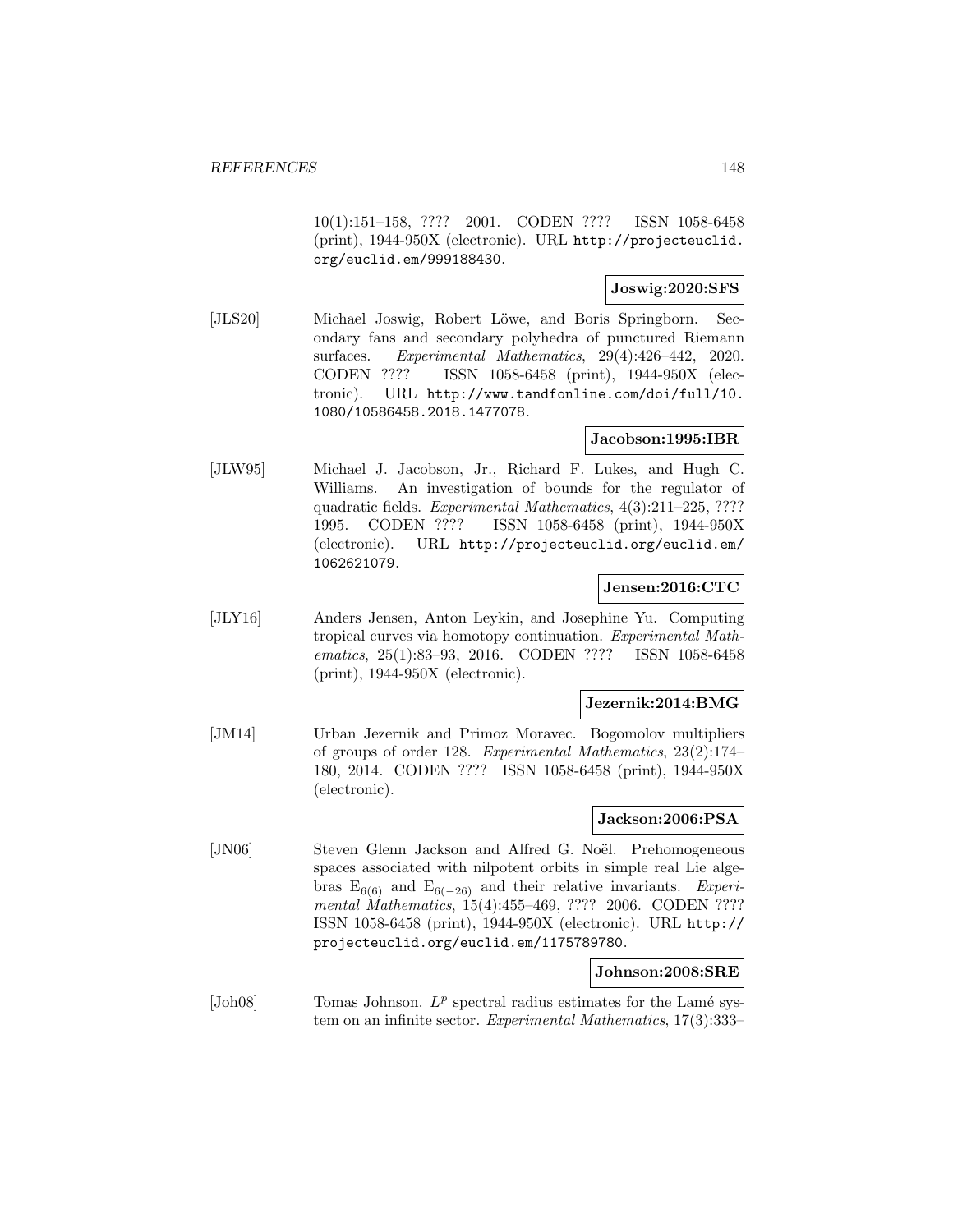339, ???? 2008. CODEN ???? ISSN 1058-6458 (print), 1944- 950X (electronic). URL http://projecteuclid.org/euclid. em/1227121386.

# **Johnson:2011:QST**

[Joh11] Tomas Johnson. A quartic system with twenty-six limit cycles. Experimental Mathematics, 20(3):323–328, ???? 2011. CODEN ???? ISSN 1058-6458 (print), 1944-950X (electronic). URL http://projecteuclid.org/euclid.em/1317924424.

#### **Jonsson:2010:MTH**

[Jon10] Jakob Jonsson. More torsion in the homology of the matching complex. Experimental Mathematics, 19(3):363–383, ???? 2010. CODEN ???? ISSN 1058-6458 (print), 1944-950X (electronic). URL http://projecteuclid.org/euclid.em/1317758097.

## **Jorba:1999:MNC**

[Jorg9] Angel Jorba. A methodology for the numerical computation of normal forms, centre manifolds and first integrals of Hamiltonian systems. Experimental Mathematics, 8(2):155–195, ???? 1999. CODEN ???? ISSN 1058-6458 (print), 1944-950X (electronic). URL http://projecteuclid.org/euclid.em/1047477059.

## **Joets:1999:CSE**

[JR99] Alain Joets and Roland Ribotta. Caustique de la surface ellipsoïdale à trois dimensions. Experimental Mathematics,  $8(1)$ : 49–55, ???? 1999. CODEN ???? ISSN 1058-6458 (print), 1944- 950X (electronic). URL http://projecteuclid.org/euclid. em/1047477111.

#### **Jurgens:2002:MAM**

[JR02] Ulf Jürgens and Gerhard Röhrle. MOP — algorithmic modality analysis for parabolic group actions. Experimental Mathematics, 11(1):57–67, ???? 2002. CODEN ???? ISSN 1058-6458 (print), 1944-950X (electronic). URL http://projecteuclid. org/euclid.em/1057860314.

#### **Janardhan:1992:NEF**

[JRS92] Prem Janardhan, David Rosenblum, and Robert S. Strichartz. Numerical experiments in Fourier asymptotics of Cantor measures and wavelets. Experimental Mathematics, 1(4):249–273,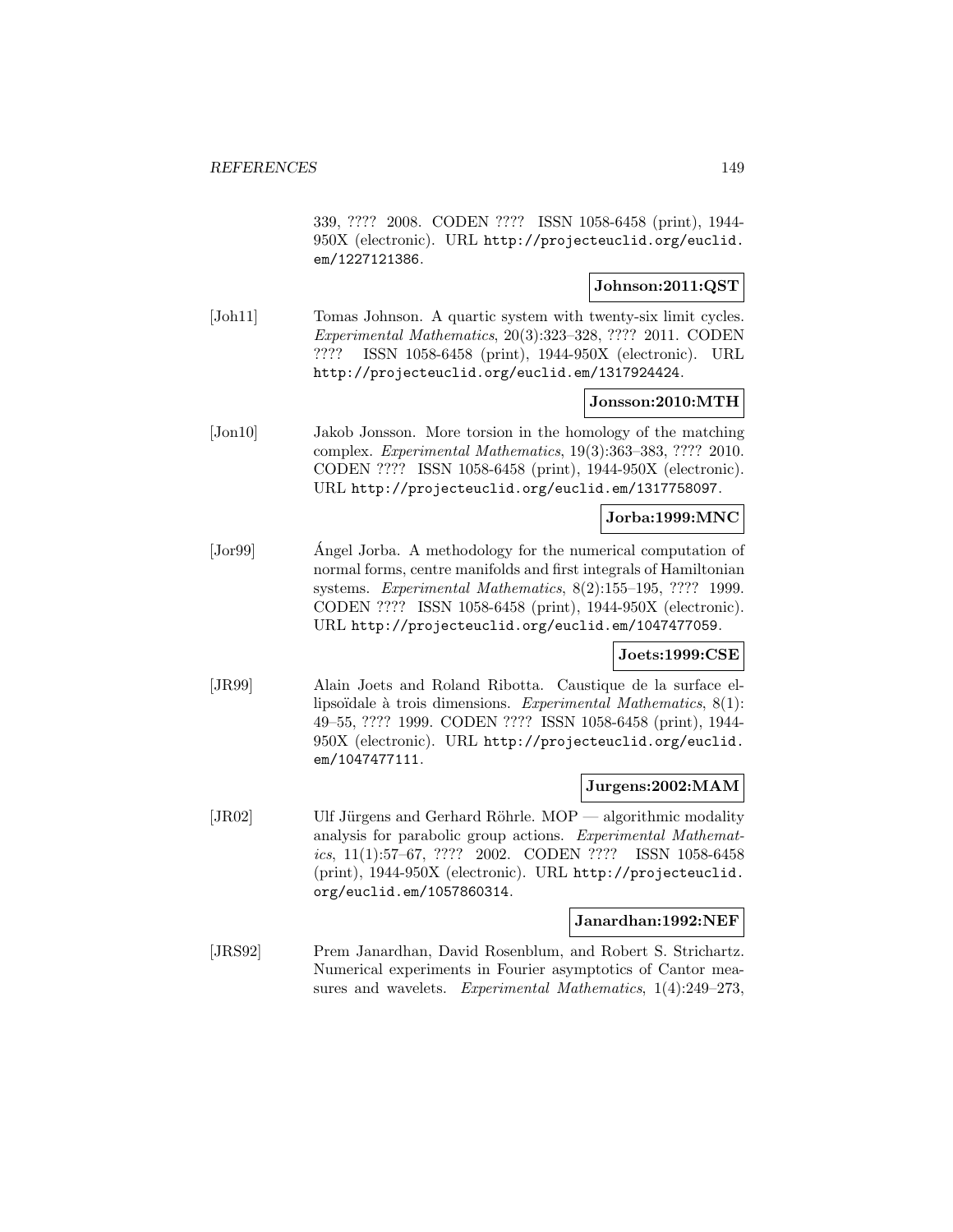???? 1992. CODEN ???? ISSN 1058-6458 (print), 1944- 950X (electronic). URL http://projecteuclid.org/euclid. em/1048610116.

## **Jehanne:2003:NVS**

[JRS03] Arnaud Jehanne, Xavier-François Roblot, and Jonathan Sands. Numerical verification of the Stark–Chinburg conjuncture for some icosahedral representations. Experimental Mathematics, 12(4):419–432, ???? 2003. CODEN ???? ISSN 1058-6458 (print), 1944-950X (electronic). URL http://projecteuclid. org/euclid.em/1087568018.

# **Jorgenson:2016:KLF**

[JST16] Jay Jorgenson, Lejla Smajlović, and Holger Then. Kronecker's limit formula, holomorphic modular functions, and q-expansions on certain arithmetic groups. Experimental Mathematics, 25(3): 295–320, 2016. CODEN ???? ISSN 1058-6458 (print), 1944- 950X (electronic).

### **Jorgenson:2020:ESI**

[JST20] Jay Jorgenson, Lejla Smajlović, and Holger Then. On the evaluation of singular invariants for canonical generators of certain genus one arithmetic groups. Experimental Mathematics, 29 (1):1–27, 2020. CODEN ???? ISSN 1058-6458 (print), 1944- 950X (electronic). URL http://www.tandfonline.com/doi/ full/10.1080/10586458.2017.1422161.

## **Jungic:2000:MAP**

[Jun00] Veselin Jungic. On monochromatic arithmetic progressions having odd step. Experimental Mathematics, 9(3):467-471, ???? 2000. CODEN ???? ISSN 1058-6458 (print), 1944- 950X (electronic). URL http://projecteuclid.org/euclid. em/1045604680.

## **Jacobson:2000:SFS**

[JW00] Michael J. Jacobson and Hugh C. Williams. The size of the fundamental solutions of consecutive Pell equations. Experimental Mathematics, 9(4):631–640, October 2000. CODEN ???? ISSN 1058-6458 (print), 1944-950X (electronic). URL http:// projecteuclid.org/euclid.em/1045759528.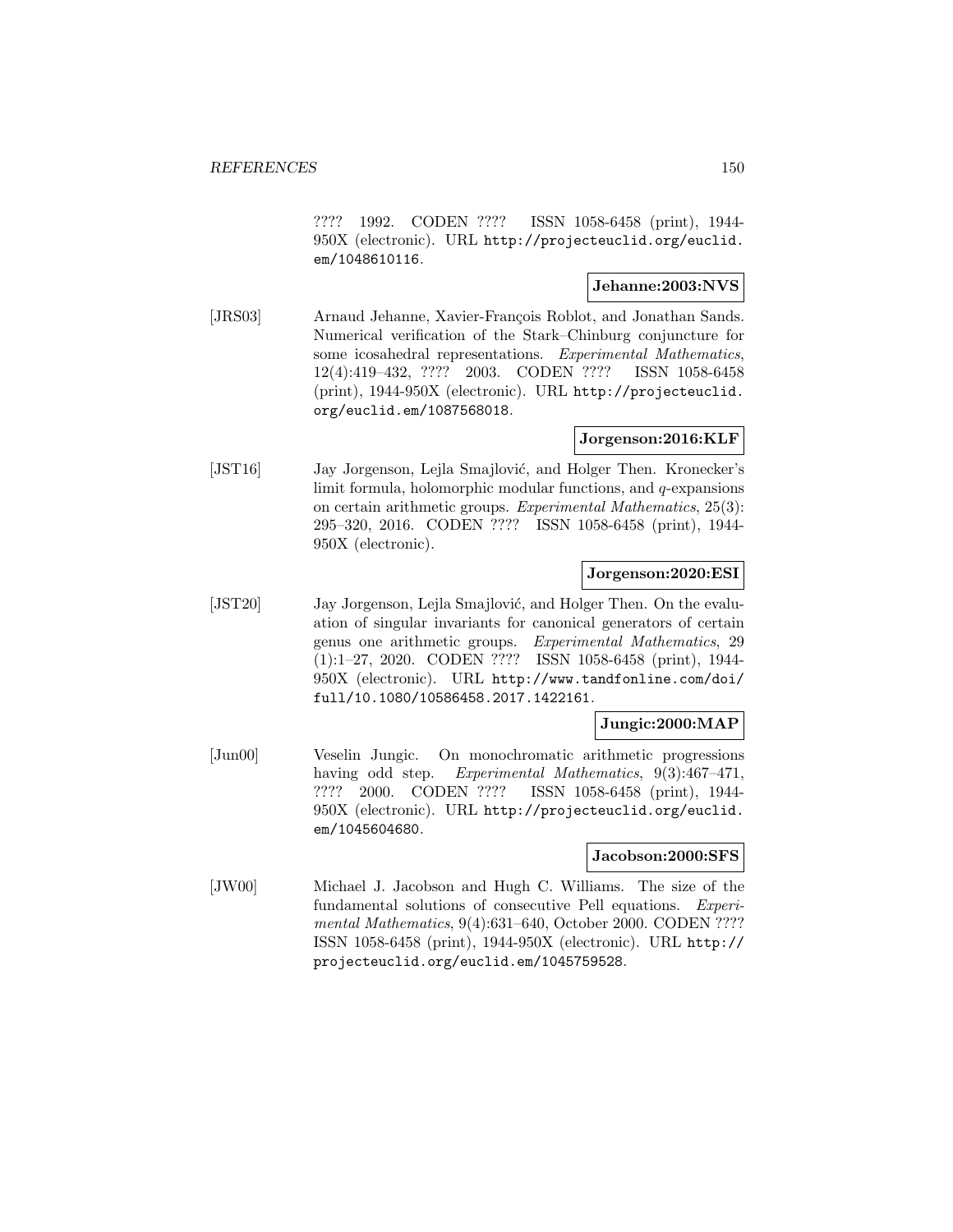#### **Jorba:2005:SPN**

[JZ05] Angel Jorba and Maorong Zou. A software package for the numerical integration of ODEs by means of high-order Taylor methods. Experimental Mathematics, 14(1):99–117, ???? 2005. CODEN ???? ISSN 1058-6458 (print), 1944-950X (electronic). URL http://projecteuclid.org/euclid.em/1120145574.

# **Au:2001:CRC**

[kAL01] Thomas Kwok keung Au and Xiao-Song Lin. Off-center reflections: Caustics and chaos. Experimental Mathematics, 10 (2):287–302, ???? 2001. CODEN ???? ISSN 1058-6458 (print), 1944-950X (electronic). URL http://projecteuclid. org/euclid.em/999188638.

# **Kapovich:2007:CCW**

[Kap07] Ilya Kapovich. Clusters, currents, and Whitehead's algorithm. Experimental Mathematics, 16(1):67–76, ???? 2007. CODEN ???? ISSN 1058-6458 (print), 1944-950X (electronic). URL http://projecteuclid.org/euclid.em/1175789802.

#### **Katsurada:2005:SVS**

[Kat05] Hidenori Katsurada. Special values of the standard zeta functions for elliptic modular forms. Experimental Mathematics, 14(1):27–45, ???? 2005. CODEN ???? ISSN 1058-6458 (print), 1944-950X (electronic). URL http://projecteuclid. org/euclid.em/1120145568.

## **Katsurada:2010:ESZ**

[Kat10a] Hidenori Katsurada. Exact standard zeta values of Siegel modular forms. Experimental Mathematics, 19(1):65–77, ???? 2010. CODEN ???? ISSN 1058-6458 (print), 1944-950X (electronic). URL http://projecteuclid.org/euclid.em/1268404803.

## **Katz:2010:LTR**

[Kat10b] Nicholas M. Katz. 2, 3, 5, Legendre:  $\pm$  trace ratios in families of elliptic curves. Experimental Mathematics, 19(3):267– 277, ???? 2010. CODEN ???? ISSN 1058-6458 (print), 1944- 950X (electronic). URL http://projecteuclid.org/euclid. em/1317758091.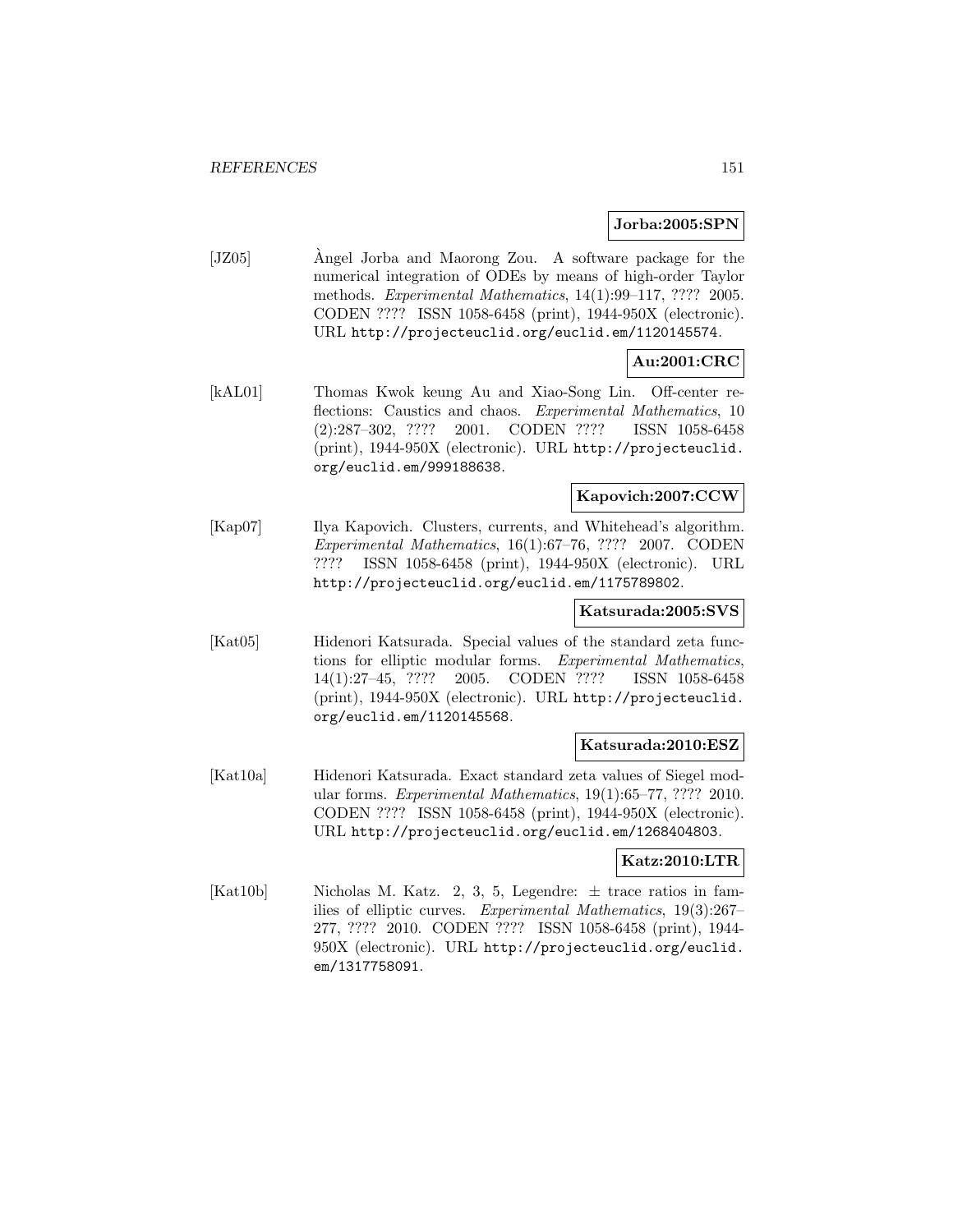# **Katz:2014:EQU**

[Kat14] Nicholas M. Katz. Equidistribution questions for universal extensions. Experimental Mathematics, 23(4):452–464, 2014. CO-DEN ???? ISSN 1058-6458 (print), 1944-950X (electronic).

# **Katz:2019:ESR**

[Kat19] Nicholas M. Katz. Exponential sums, Ree groups and Suzuki groups: Conjectures. Experimental Mathematics, 28(1):49–56, 2019. CODEN ???? ISSN 1058-6458 (print), 1944-950X (electronic). URL http://www.tandfonline.com/doi/full/ 10.1080/10586458.2017.1334246.

# **Katz:2021:QZ**

[Kat21] Nicholas M. Katz. On a question of Zannier. Experimental Mathematics, 30(3):422-428, 2021. CODEN ???? ISSN 1058-6458 (print), 1944-950X (electronic). URL http:/ /www.tandfonline.com/doi/full/10.1080/10586458.2018. 1551818.

## **Kawahira:2018:RHH**

[Kaw18] Tomoki Kawahira. The Riemann hypothesis and holomorphic index in complex dynamics. Experimental Mathematics, 27(1): 37–46, 2018. CODEN ???? ISSN 1058-6458 (print), 1944-950X (electronic). URL http://www.tandfonline.com/doi/full/ 10.1080/10586458.2016.1217443.

## **Kim:2017:PNA**

[KB17] Daeyeoul Kim and Abdelmejid Bayad. Polygon numbers associated with the sum of odd divisors function. Experimental Mathematics, 26(3):287–297, 2017. CODEN ???? ISSN 1058-6458 (print), 1944-950X (electronic). URL http:/ /www.tandfonline.com/doi/full/10.1080/10586458.2016. 1162231.

# **Kapovich:2019:DFI**

[KB19] Ilya Kapovich and Mark C. Bell. Detecting fully irreducible automorphisms: A polynomial time algorithm. Experimental Mathematics, 28(1):24–38, 2019. CODEN ???? ISSN 1058-6458 (print), 1944-950X (electronic). URL http:/ /www.tandfonline.com/doi/full/10.1080/10586458.2017. 1326326.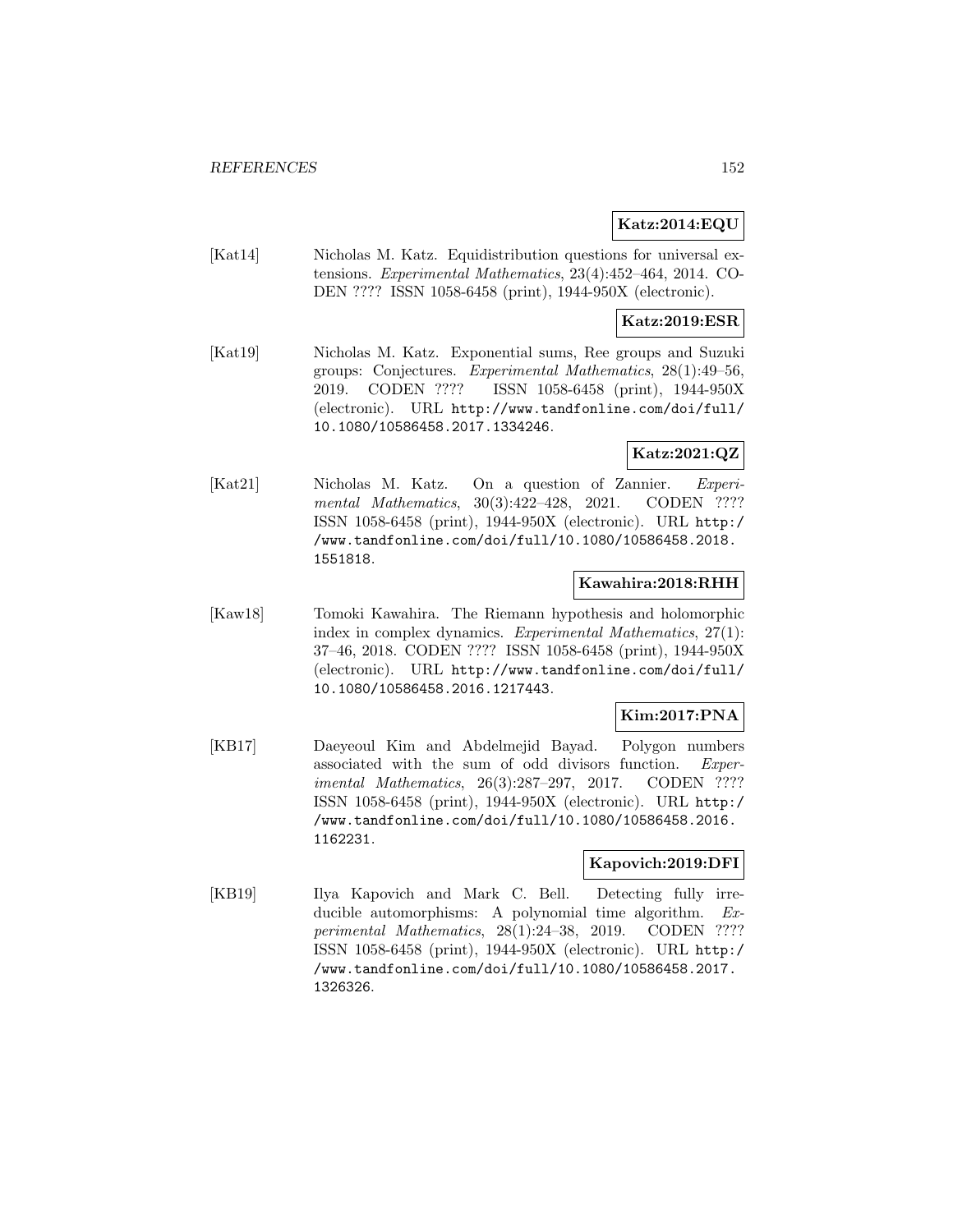#### **Kamphorst:2005:FBC**

[KdC05] Sylvie Oliffson Kamphorst and Sônia Pinto de Carvalho. The first Birkhoff coefficient and the stability of 2-periodic orbits on billiards. Experimental Mathematics, 14(3):299–306, ???? 2005. CODEN ???? ISSN 1058-6458 (print), 1944-950X (electronic). URL http://projecteuclid.org/euclid.em/1128371755.

# **Kjos-Hanssen:2019:FPF**

[KH19] Bjørn Kjos-Hanssen. Few paths, fewer words: Model selection with automatic structure functions. Experimental Mathematics, 28(1):121–127, 2019. CODEN ???? ISSN 1058-6458 (print), 1944-950X (electronic). URL http://www.tandfonline.com/ doi/full/10.1080/10586458.2017.1368048.

#### **Khovanov:2003:PKC**

[Kho03] Mikhail Khovanov. Patters in knot cohomology, I. Experimental Mathematics, 12(3):365–374, ???? 2003. CODEN ???? ISSN 1058-6458 (print), 1944-950X (electronic). URL http:// projecteuclid.org/euclid.em/1087329238.

## **Kida:2004:PTU**

[Kid04] Masanari Kida. Primality tests using algebraic groups. Experimental Mathematics, 13(4):421–427, ???? 2004. CODEN ???? ISSN 1058-6458 (print), 1944-950X (electronic). URL http:// projecteuclid.org/euclid.em/1109106433.

#### **Kiers:2021:SCS**

[Kie21] Joshua Kiers. On the saturation conjecture for  $Spin(2n)$ . Experimental Mathematics, 30(2):258–267, 2021. CODEN ???? ISSN 1058-6458 (print), 1944-950X (electronic). URL http:/ /www.tandfonline.com/doi/full/10.1080/10586458.2018. 1537866.

## **Kirschmer:2011:FSM**

[Kir11] Markus Kirschmer. Finite symplectic matrix groups. Experimental Mathematics, 20(2):217–228, ???? 2011. CODEN ???? ISSN 1058-6458 (print), 1944-950X (electronic). URL http:// projecteuclid.org/euclid.em/1317924412.

# **Kim:1993:TKE**

[KK93] Denise Kim and Rob Kusner. Torus knots extremizing the Möbius energy. Experimental Mathematics, 2(1):1–9, ???? 1993.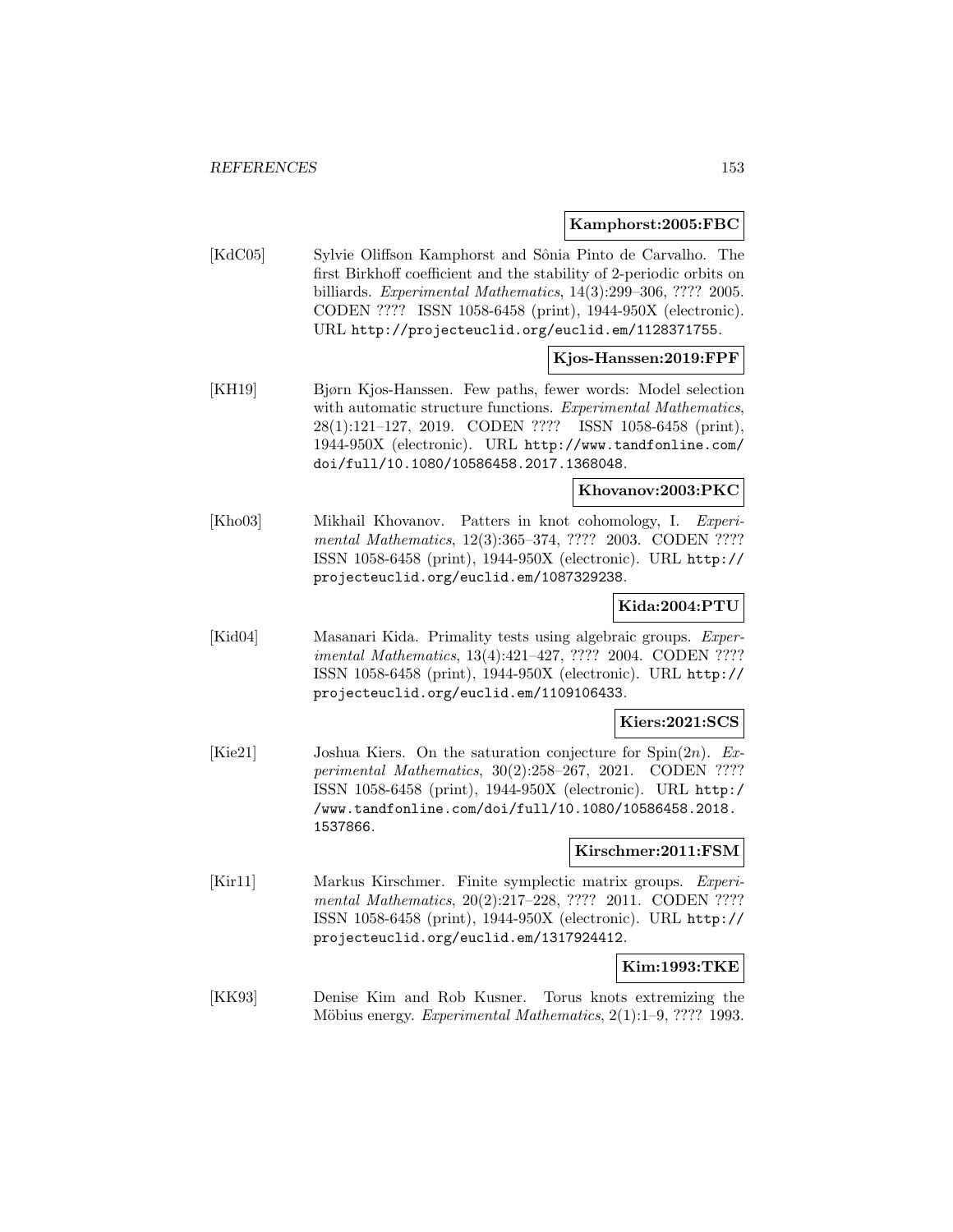CODEN ???? ISSN 1058-6458 (print), 1944-950X (electronic). URL http://projecteuclid.org/euclid.em/1062620733.

#### **Krauskopf:1997:HCL**

[KK97] Bernd Krauskopf and Hartje Kriete. Hausdorff convergence and the limit shape of the unicorns. Experimental Mathematics, 6(2):117–135, ???? 1997. CODEN ???? ISSN 1058-6458 (print), 1944-950X (electronic). URL http://projecteuclid. org/euclid.em/1047649999.

#### **Kuchment:1999:SPH**

[KK99] Peter Kuchment and Leonid A. Kunyansky. Spectral properties of high contrast band-gap materials and operators on graphs. Experimental Mathematics, 8(1):1–28, ???? 1999. CODEN ???? ISSN 1058-6458 (print), 1944-950X (electronic). URL http:// projecteuclid.org/euclid.em/1047477109.

# **Kaid:2012:SVB**

[KK12] Almar Kaid and Ralf Kasprowitz. Semistable vector bundles and tannaka duality from a computational point of view. Experimental Mathematics, 21(2):171–188, 2012. CODEN ???? ISSN 1058-6458 (print), 1944-950X (electronic).

## **Kemper:2001:DIR**

[KKM+01] Gregor Kemper, Elmar Körding, Gunter Malle, B. Heinrich Matzat, Denis Vogel, and Gabor Wiese. A database of invariant rings. Experimental Mathematics, 10(4):537–542, ???? 2001. CODEN ???? ISSN 1058-6458 (print), 1944-950X (electronic). URL http://projecteuclid.org/euclid.em/1069855253.

# **King:2005:GDM**

[KKM05] Henry King, Kevin Knudson, and Neža Mramor. Generating discrete Morse functions from point data. Experimental Mathematics, 14(4):435–444, ???? 2005. CODEN ???? ISSN 1058-6458 (print), 1944-950X (electronic). URL http://projecteuclid. org/euclid.em/1136926974.

## **Kaihnsa:2019:SFC**

[KKP<sup>+</sup>19] Nidhi Kaihnsa, Mario Kummer, Daniel Plaumann, Mahsa Sayyary Namin, and Bernd Sturmfels. Sixty-four curves of degree six. Experimental Mathematics, 28(2):132–150, 2019.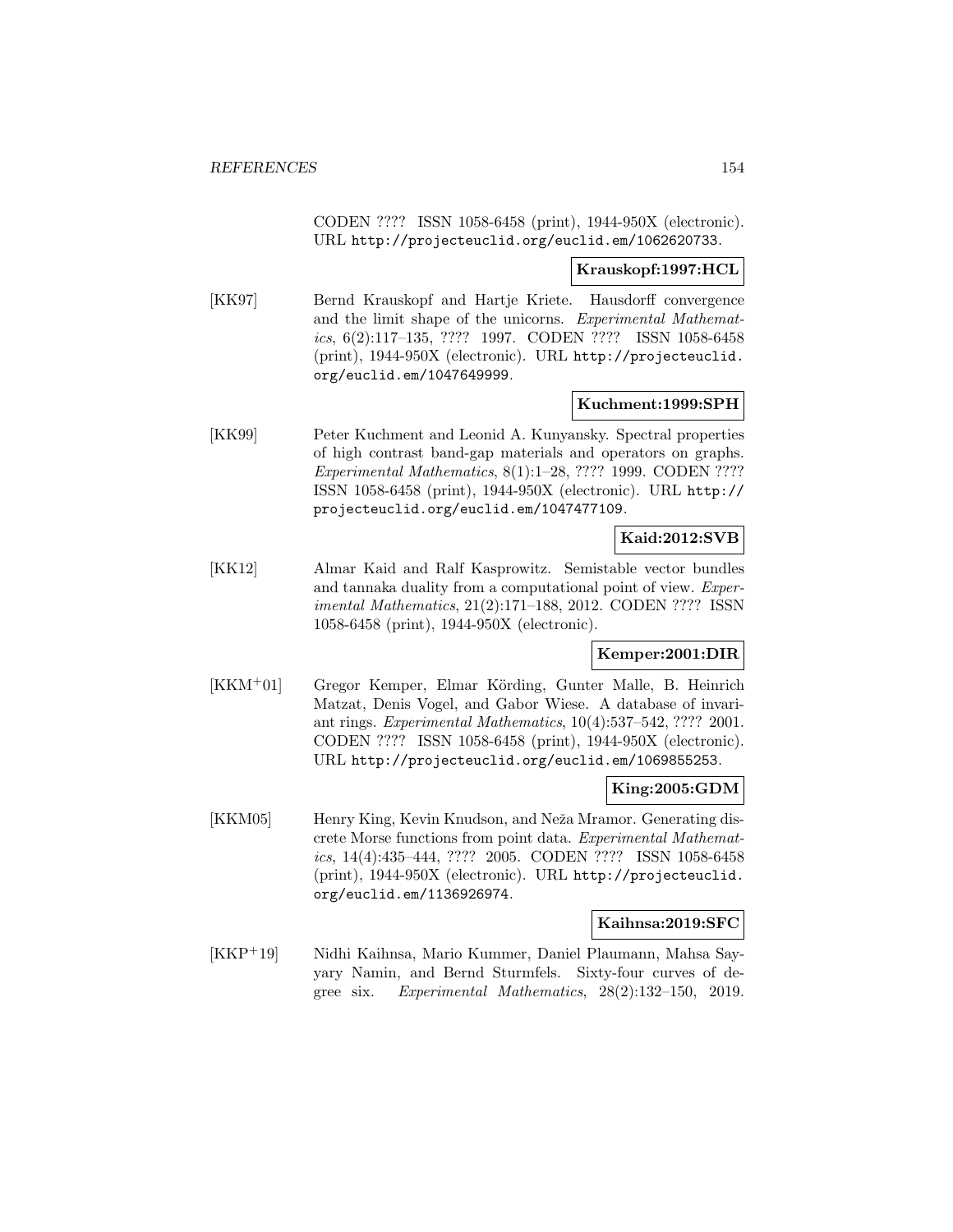CODEN ???? ISSN 1058-6458 (print), 1944-950X (electronic). URL http://www.tandfonline.com/doi/full/10. 1080/10586458.2017.1360808.

# **Katz:2016:BQO**

[KKSV16] Karin Katz, Mikhail Katz, Michael M. Schein, and Uzi Vishne. Bolza quaternion order and asymptotics of systoles along congruence subgroups. Experimental Mathematics, 25(4):399–415, 2016. CODEN ???? ISSN 1058-6458 (print), 1944-950X (electronic).

# **Kin:2009:EVV**

[KKT09] E. Kin, S. Koijima, and M. Takasawa. Entropy versus volume for pseudo-Anosovs. Experimental Mathematics, 18(4):397–407, ???? 2009. CODEN ???? ISSN 1058-6458 (print), 1944- 950X (electronic). URL http://projecteuclid.org/euclid. em/1259158505.

# **Kuan:2016:CDZ**

[KL16] Yen-Liang Kuan and Yi-Hsuan Lin. Criterion for deciding zetalike multizeta values in positive characteristic. Experimental Mathematics, 25(3):246–256, 2016. CODEN ???? ISSN 1058- 6458 (print), 1944-950X (electronic).

## **Kontorovich:2021:TOA**

[KL21] Alex Kontorovich and Jeffrey Lagarias. On toric orbits in the affine sieve. Experimental Mathematics, 30(4):575–586, 2021. CODEN ???? ISSN 1058-6458 (print), 1944-950X (electronic). URL http://www.tandfonline.com/doi/full/ 10.1080/10586458.2019.1616337.

# **Kahle:2020:CLH**

[KLNP20] Matthew Kahle, Frank H. Lutz, Andrew Newman, and Kyle Parsons. Cohen–Lenstra heuristics for torsion in homology of random complexes. Experimental Mathematics, 29(3):347– 359, 2020. CODEN ???? ISSN 1058-6458 (print), 1944-950X (electronic). URL http://www.tandfonline.com/doi/full/ 10.1080/10586458.2018.1473821.

## **Kluners:2002:AFF**

[Klü02] Jürgen Klüners. Algorithms for function fields. Experimental Mathematics, 11(2):171–181, ???? 2002. CODEN ???? ISSN 1058-6458 (print), 1944-950X (electronic). URL http:/ /projecteuclid.org/euclid.em/1062621213.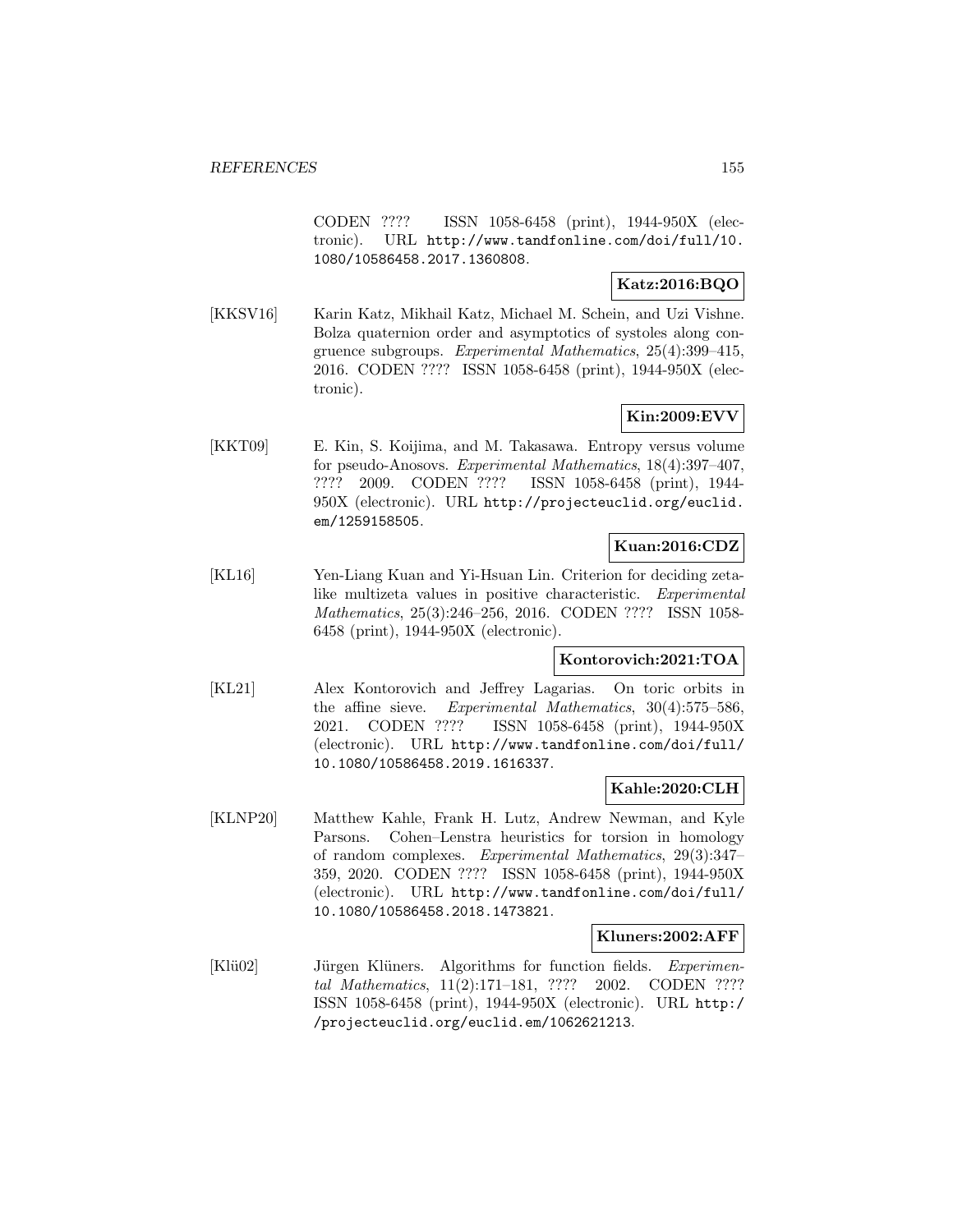#### **Kolpakov:2018:CDK**

[KM18] Alexander Kolpakov and Jun Murakami. Combinatorial decompositions, Kirillov–Reshetikhin invariants, and the volume conjecture for hyperbolic polyhedra. Experimental Mathematics, 27(2):193–207, 2018. CODEN ???? ISSN 1058-6458 (print), 1944-950X (electronic). URL http://www.tandfonline.com/ doi/full/10.1080/10586458.2016.1242441.

## **Kogoshi:2020:CNC**

[KM20] Yuta Kogoshi and Takayuki Morisawa. On the class numbers in the cyclotomic  $\mathbb{Z}_{29}$  and  $\mathbb{Z}_{31}$ -extensions of the field of rationals. Experimental Mathematics, 29(4):470–474, 2020. CODEN ???? ISSN 1058-6458 (print), 1944-950X (electronic). URL http://www.tandfonline.com/doi/full/10. 1080/10586458.2018.1482481.

# **Kilian:2000:NCM**

[KMS00] Martin Kilian, Ian McIntosh, and Nicholas Schmitt. New constant mean curvature surfaces. Experimental Mathematics, 9 (4):595–611, October 2000. CODEN ???? ISSN 1058-6458 (print), 1944-950X (electronic). URL http://projecteuclid. org/euclid.em/1045759525.

## **Kirschmer:2022:BHL**

[KN22] Markus Kirschmer and Gabriele Nebe. Binary Hermitian lattices over number fields. Experimental Mathematics, 31(1):280– 301, 2022. CODEN ???? ISSN 1058-6458 (print), 1944-950X (electronic). URL http://www.tandfonline.com/doi/full/ 10.1080/10586458.2019.1618756.

## **Knutson:2001:DCS**

[Knu01] Allen Knutson. Descent-cycling in Schubert calculus. Experimental Mathematics, 10(3):345–354, ???? 2001. CODEN ???? ISSN 1058-6458 (print), 1944-950X (electronic). URL http:// projecteuclid.org/euclid.em/1069786343.

#### **Kako:1995:CCG**

[KO95] Fujio Kako and Mitsuyuki Ochiai. Computational construction of W-graphs of Hecke algebras  $H(q, n)$  for n up to 15. Experimental Mathematics, 4(1):61–67, ???? 1995. CODEN ???? ISSN 1058-6458 (print), 1944-950X (electronic). URL http:/ /projecteuclid.org/euclid.em/1062621143.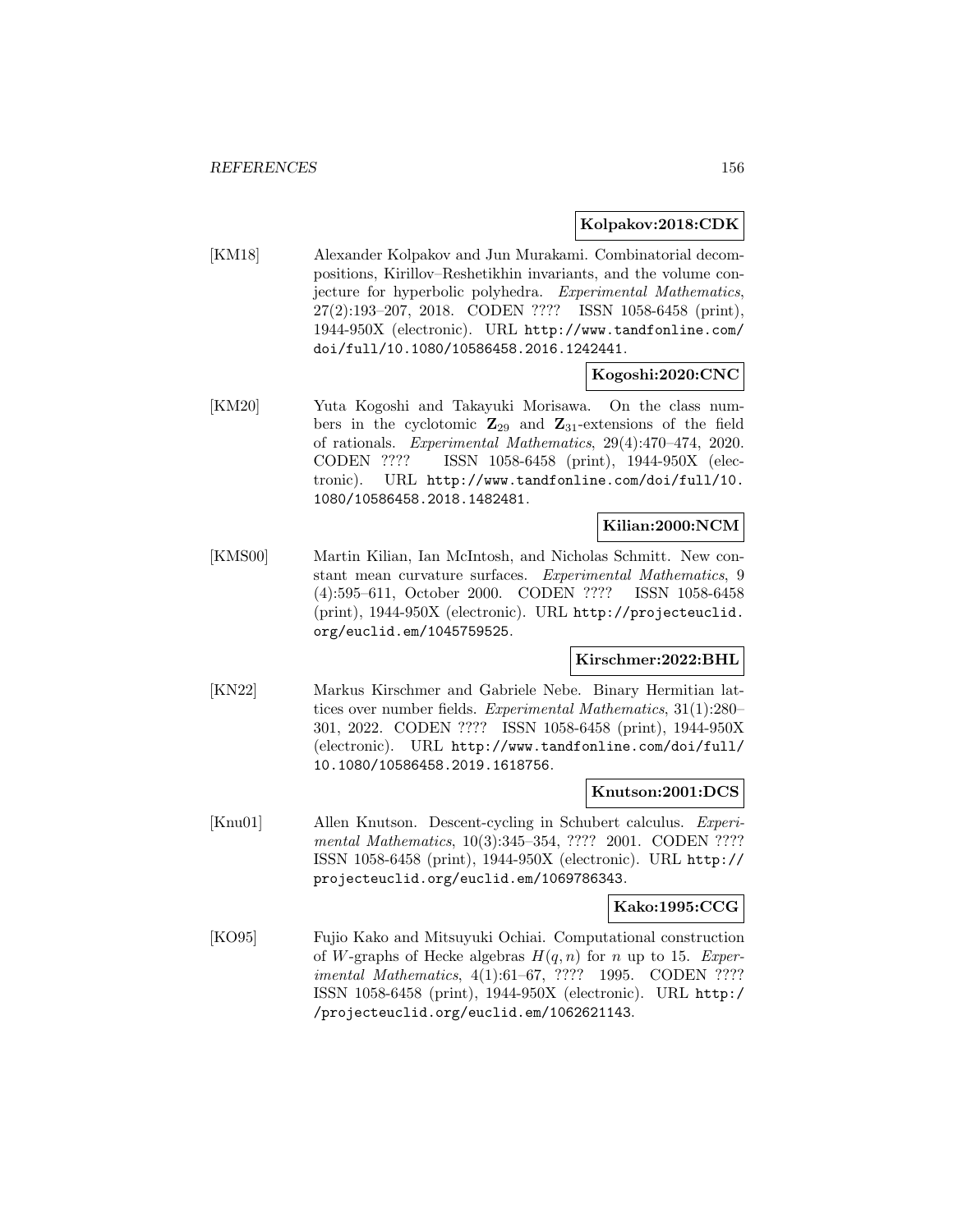## **Kobayashi:1994:NAT**

[Kob94] Ryo Kobayashi. A numerical approach to three-dimensional dendritic solidification. Experimental Mathematics, 3(1):59–81, ???? 1994. CODEN ???? ISSN 1058-6458 (print), 1944- 950X (electronic). URL http://projecteuclid.org/euclid. em/1062621004.

## **Koblitz:2001:APG**

[Kob01] Neal Koblitz. Almost primality of group orders of elliptic curves defined over small finite fields. Experimental Mathematics, 10 (4):553–558, ???? 2001. CODEN ???? ISSN 1058-6458 (print), 1944-950X (electronic). URL http://projecteuclid. org/euclid.em/1069855255.

## **Kohli:2018:LGI**

[Koh18] Ben-Michael Kohli. The Links–Gould invariant as a classical generalization of the Alexander polynomial? Experimental Mathematics, 27(3):251-264, 2018. CODEN ???? ISSN 1058-6458 (print), 1944-950X (electronic). URL http:/ /www.tandfonline.com/doi/full/10.1080/10586458.2016. 1255860.

# **Koutsianas:2019:CAE**

[Kou19] Angelos Koutsianas. Computing all elliptic curves over an arbitrary number field with prescribed primes of bad reduction. Experimental Mathematics, 28(1):1–15, 2019. CODEN ???? ISSN 1058-6458 (print), 1944-950X (electronic). URL http:/ /www.tandfonline.com/doi/full/10.1080/10586458.2017. 1325791.

## **Kouril:2008:VWN**

[KP08] Michal Kouril and Jerome L. Paul. The van der Waerden number  $W(2, 6)$  is 1132. Experimental Mathematics, 17(1):53-61, ???? 2008. CODEN ???? ISSN 1058-6458 (print), 1944- 950X (electronic). URL http://projecteuclid.org/euclid. em/1227031896.

#### **Kanade:2015:ISN**

[KR15] Shashank Kanade and Matthew C. Russell. IdentityFinder and some new identities of Rogers–Ramanujan type. Experimental Mathematics, 24(4):419–423, 2015. CODEN ???? ISSN 1058- 6458 (print), 1944-950X (electronic).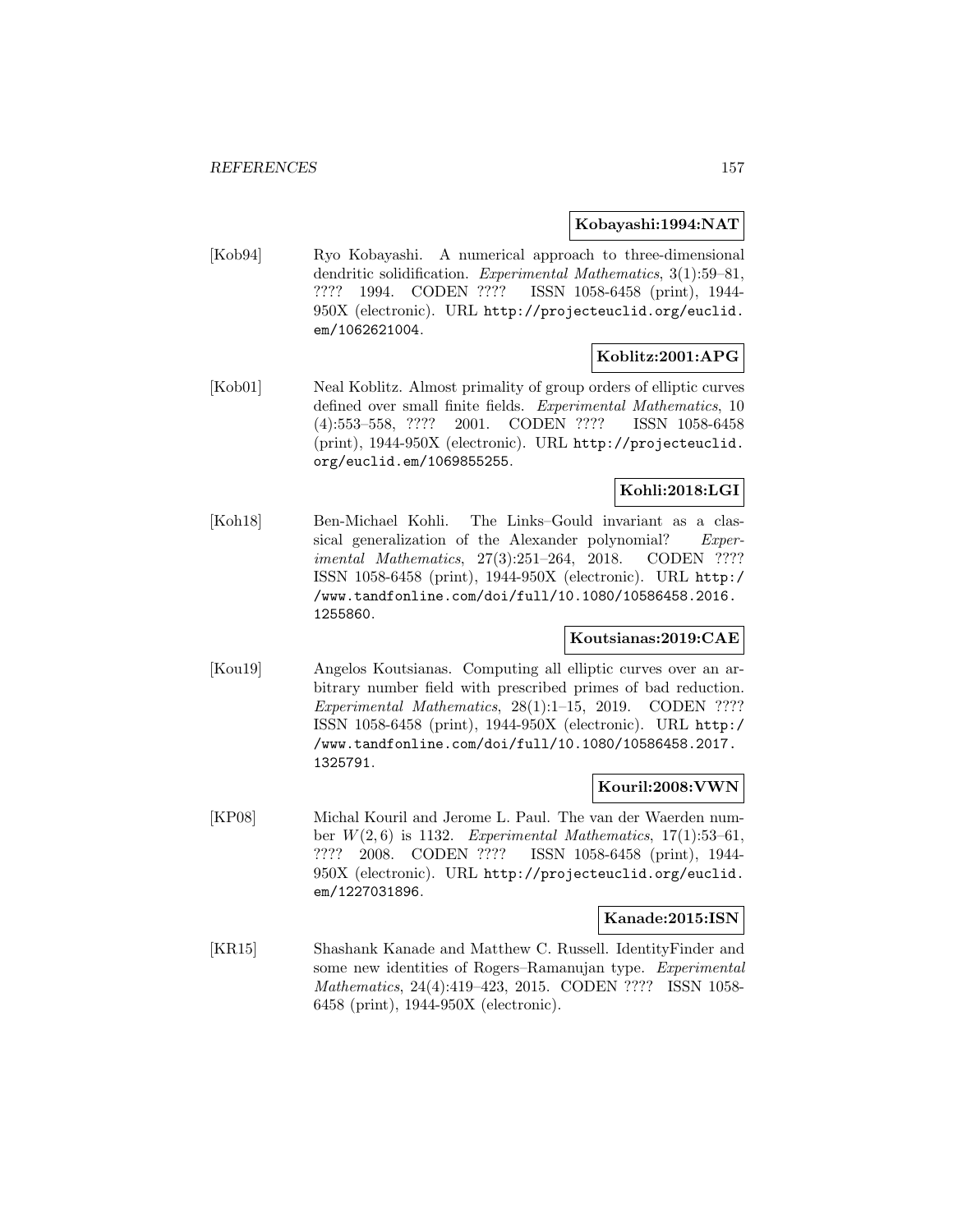#### **Krauskopf:1994:BSR**

[Kra94] Bernd Krauskopf. The bifurcation set for the 1: 4 resonance problem. Experimental Mathematics, 3(2):107–128, ???? 1994. CODEN ???? ISSN 1058-6458 (print), 1944-950X (electronic). URL http://projecteuclid.org/euclid.em/1062620905.

#### **Kraus:1998:EFE**

[Kra98] Alain Kraus. Sur l'équation  $a^3 + b^3 = c^p$ . (French) [On the equation  $a^3 + b^3 = c^p$ . Experimental Mathematics, 7(1):1-13, ???? 1998. CODEN ???? ISSN 1058-6458 (print), 1944- 950X (electronic). URL http://projecteuclid.org/euclid. em/1047674269.

# **Kresch:2010:CCC**

[Kre10] Andrew Kresch. CW complexes for complex algebraic surfaces. Experimental Mathematics, 19(4):413–419, ???? 2010. CODEN ???? ISSN 1058-6458 (print), 1944-950X (electronic). URL http://projecteuclid.org/euclid.em/1317758101.

## **Kulesz:2001:ECH**

[KS01] Leopoldo Kulesz and Colin Stahlke. Elliptic curves of high rank with nontrivial torsion group over Q. Experimental Mathematics, 10(3):475–480, ???? 2001. CODEN ???? ISSN 1058-6458 (print), 1944-950X (electronic). URL http://projecteuclid. org/euclid.em/1069786352.

## **Katanforoush:2003:DPS**

[KS03] Ali Katanforoush and Mehrdad Shahshahani. Distributing points on the sphere, I. Experimental Mathematics, 12(2):199– 209, ???? 2003. CODEN ???? ISSN 1058-6458 (print), 1944- 950X (electronic). URL http://projecteuclid.org/euclid. em/1067634731.

# **Kitano:2005:POK**

[KS05] Teruaki Kitano and Masaaki Suzuki. A partial order in the knot table. Experimental Mathematics, 14(4):385–390, ???? 2005. CODEN ???? ISSN 1058-6458 (print), 1944-950X (electronic). URL http://projecteuclid.org/euclid.em/1136926969.

#### **Kurokawa:2008:EPS**

[KS08] Nobushige Kurokawa and Takakazu Satoh. Euclid prime sequences over unique. Experimental Mathematics, 17(2):145–152,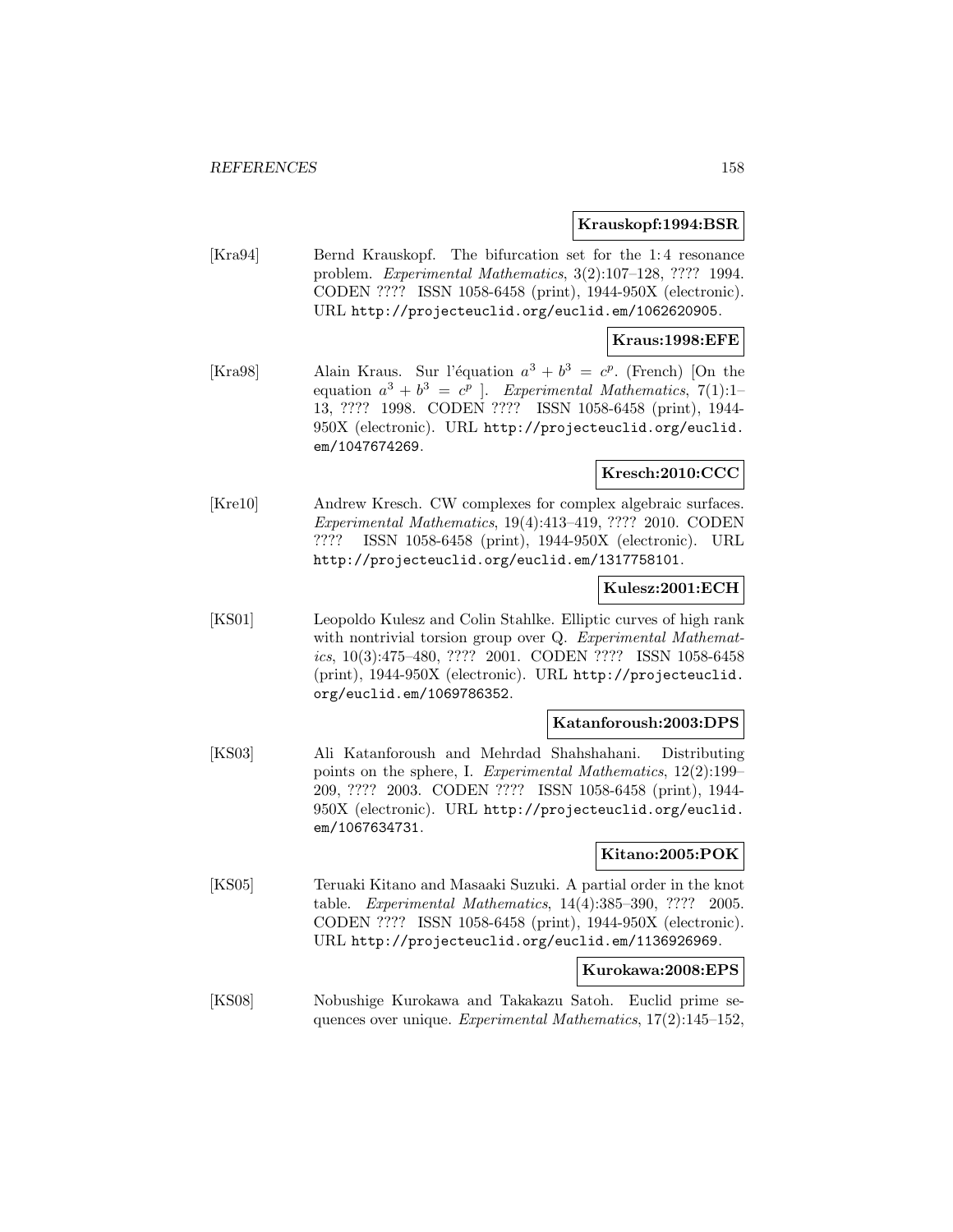???? 2008. CODEN ???? ISSN 1058-6458 (print), 1944- 950X (electronic). URL http://projecteuclid.org/euclid. em/1227118967.

#### **Karowski:1997:ITM**

[KSV97] Michael Karowski, Robert Schrader, and Elmar Vogt. Invariants of three-manifolds, unitary representations of the mapping class group, and numerical calculations. Experimental Mathematics, 6(4):317–352, ???? 1997. CODEN ???? ISSN 1058-6458 (print), 1944-950X (electronic). URL http://projecteuclid. org/euclid.em/1047047192.

## **Konovalov:2021:SBT**

[KSV21] Alexander Konovalov, Agata Smoktunowicz, and Leandro Vendramin. On skew braces and their ideals. Experimental Mathematics, 30(1):95–104, 2021. CODEN ???? ISSN 1058-6458 (print), 1944-950X (electronic). URL http:/ /www.tandfonline.com/doi/full/10.1080/10586458.2018. 1492476. See erratum [KSV22].

#### **Konovalov:2022:EPS**

[KSV22] A. Konovalov, A. Smoktunowicz, and L. Vendramin. Erratum to the paper "On Skew Braces and Their Ideals". Experimental Mathematics, 31(1):346, 2022. CODEN ???? ISSN 1058-6458 (print), 1944-950X (electronic). URL http:/ /www.tandfonline.com/doi/full/10.1080/10586458.2021. 1980466. See [KSV21].

## **Kigami:2001:CLD**

[KSW01] Jun Kigami, Robert S. Strichartz, and Katharine C. Walker. Constructing a Laplacian on the diamond fractal. Experimental Mathematics, 10(3):437–448, ???? 2001. CODEN ???? ISSN 1058-6458 (print), 1944-950X (electronic). URL http:/ /projecteuclid.org/euclid.em/1069786349.

## **Komori:2006:DBE**

[KSWY06] Yohei Komori, Toshiyuki Sugawa, Masaaki Wada, and Yasushi Yamashita. Drawing Bers embeddings of the Teichmüller space of once-punctured tori. Experimental Mathematics, 15(1):51– 60, ???? 2006. CODEN ???? ISSN 1058-6458 (print), 1944- 950X (electronic). URL http://projecteuclid.org/euclid. em/1150476903.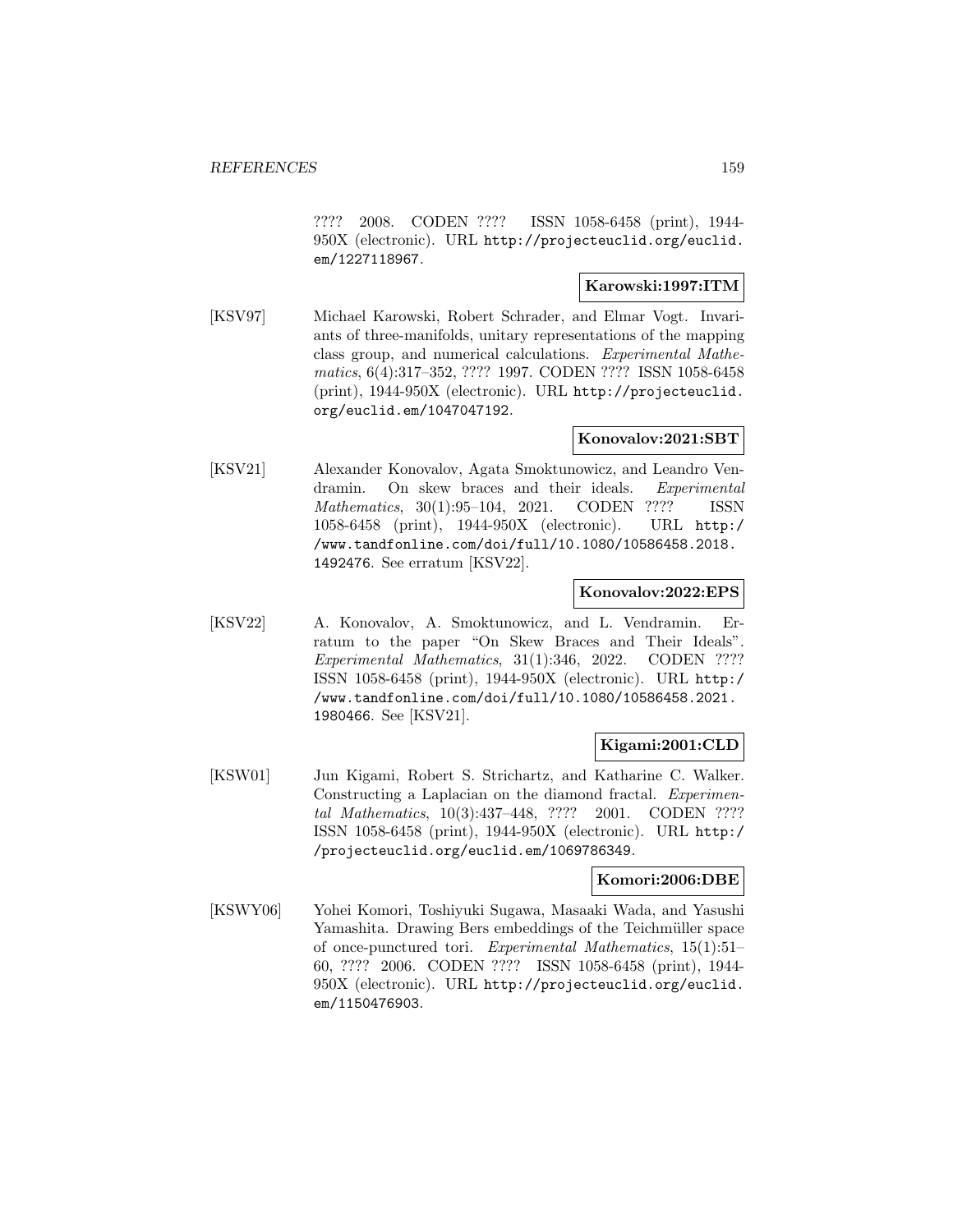# **Khan:2008:CCG**

[KSY08] Mizan Khan, Igor E. Shparlinski, and Christian L. Yankov. On the convex closure of the graph of modular inversions. Experimental Mathematics, 17(1):91–104, ???? 2008. CODEN ???? ISSN 1058-6458 (print), 1944-950X (electronic). URL http:// projecteuclid.org/euclid.em/1227031900.

## **Katsurada:2016:CPK**

[KT16] Hidenori Katsurada and Sho Takemori. Congruence primes of the Kim–Ramakrishnan–Shahidi lift. Experimental Mathemat $ics, 25(3):332-346, 2016. \text{CODEN}$ ???? ISSN 1058-6458 (print), 1944-950X (electronic).

# **Kushnarev:2009:TSG**

[Kus09] Sergey Kushnarev. Teichons: Solitonlike geodesics on universal Teichmüller space. Experimental Mathematics,  $18(3):325-$ 336, ???? 2009. CODEN ???? ISSN 1058-6458 (print), 1944- 950X (electronic). URL http://projecteuclid.org/euclid. em/1259158469.

## **Kangaslampi:2017:HTB**

[KV17] Riikka Kangaslampi and Alina Vdovina. Hyperbolic triangular buildings without periodic planes of genus 2. Experimental Mathematics, 26(1):54–61, 2017. CODEN ???? ISSN 1058-6458 (print), 1944-950X (electronic).

# **Kotnik:2004:OMF**

[KvdL04] Tadej Kotnik and Jan van de Lune. On the order of the Mertens function. Experimental Mathematics, 13(4):473–481, ???? 2004. CODEN ???? ISSN 1058-6458 (print), 1944-950X (electronic). URL http://projecteuclid.org/euclid.em/1109106439.

## **Kilford:2008:FGP**

[KW08] L. J. P. Kilford and Gabor Wiese. On the failure of the Gorenstein property for Hecke algebras of prime weight. Experimental Mathematics, 17(1):37–52, ???? 2008. CODEN ???? ISSN 1058-6458 (print), 1944-950X (electronic). URL http:// projecteuclid.org/euclid.em/1227031895.

#### **Kobayashi:2017:VRP**

[KY17] Mahito Kobayashi and Minoru Yamamoto. Views of real projective 3-space by stable maps into the plane. Experimental Mathematics, 26(2):138–152, 2017. CODEN ????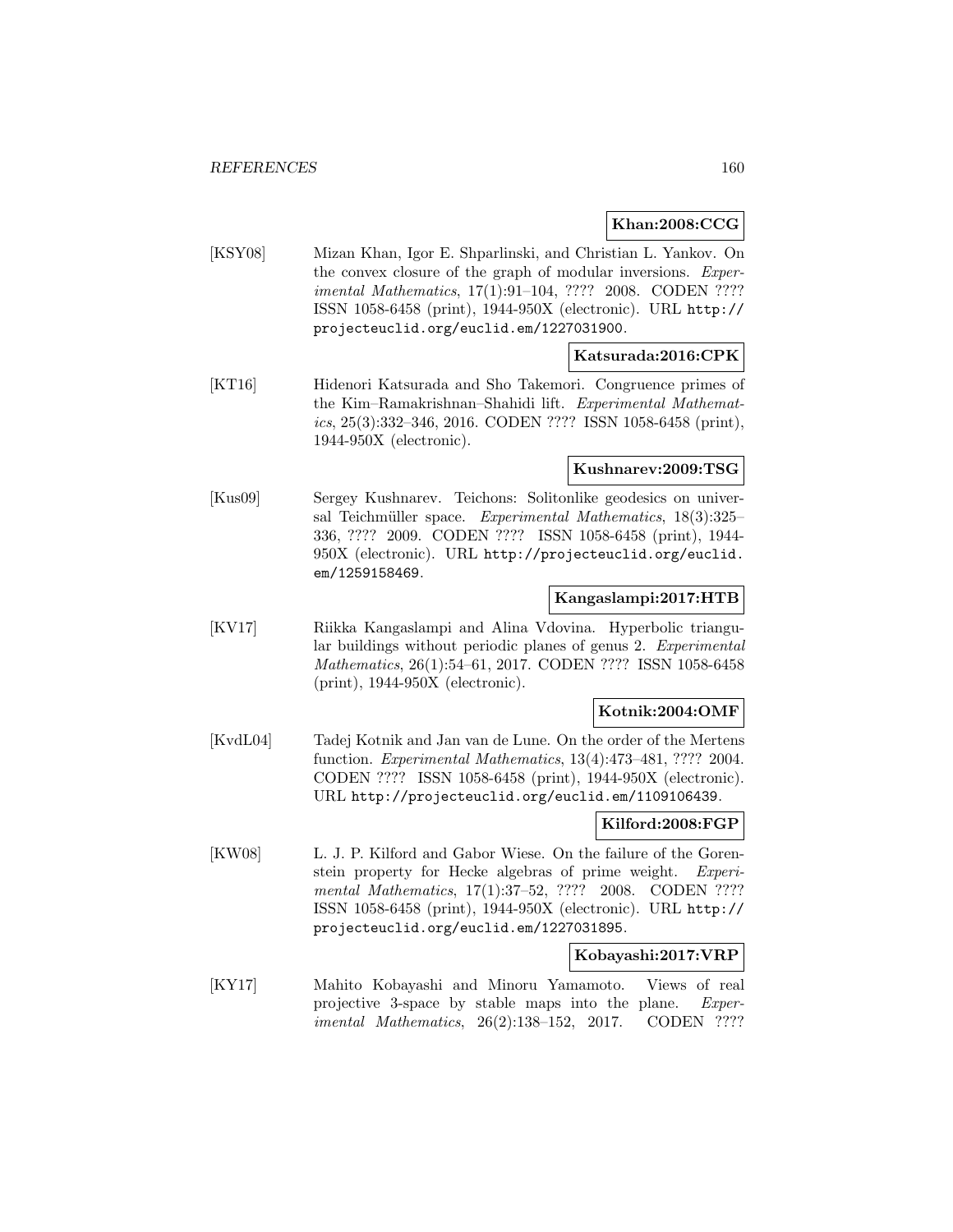ISSN 1058-6458 (print), 1944-950X (electronic). URL http:/ /www.tandfonline.com/doi/full/10.1080/10586458.2016. 1142910.

# **Kim:2020:CEG**

[KY20] Hyun Kyu Kim and Masahito Yamazaki. Comments on exchange graphs in cluster algebras. Experimental Mathematics, 29(1): 79–100, 2020. CODEN ???? ISSN 1058-6458 (print), 1944- 950X (electronic). URL http://www.tandfonline.com/doi/ full/10.1080/10586458.2018.1437849.

# **Kauers:2008:EPP**

[KZ08] Manuel Kauers and Doron Zeilberger. Experiments with a positivity-preserving operator. Experimental Mathematics, 17 (3):341–345, ???? 2008. CODEN ???? ISSN 1058-6458 (print), 1944-950X (electronic). URL http://projecteuclid. org/euclid.em/1227121387.

# **Kowalski:2012:CIF**

[KZ12] Emmanuel Kowalski and David Zywina. The Chebotarev invariant of a finite group. Experimental Mathematics, 21(1):38–56, 2012. CODEN ???? ISSN 1058-6458 (print), 1944-950X (electronic).

# **Lagarias:2001:NAC**

[Lag01] Jeffrey C. Lagarias. On the normality of arithmetical constants. Experimental Mathematics, 10(3):355–368, ???? 2001. CODEN ???? ISSN 1058-6458 (print), 1944-950X (electronic). URL http://projecteuclid.org/euclid.em/1069786344.

# **Lampe:2018:APS**

[Lam18] Philipp Lampe. On the approximate periodicity of sequences attached to non-crystallographic root systems. Experimental Mathematics, 27(3):265–271, 2018. CODEN ???? ISSN 1058-6458 (print), 1944-950X (electronic). URL http:/ /www.tandfonline.com/doi/full/10.1080/10586458.2016. 1255861.

## **Lamm:2021:SNR**

[Lam21] Christoph Lamm. The search for nonsymmetric ribbon knots. Experimental Mathematics, 30(3):349–363, 2021. CODEN ???? ISSN 1058-6458 (print), 1944-950X (electronic). URL http:/ /www.tandfonline.com/doi/full/10.1080/10586458.2018. 1540313.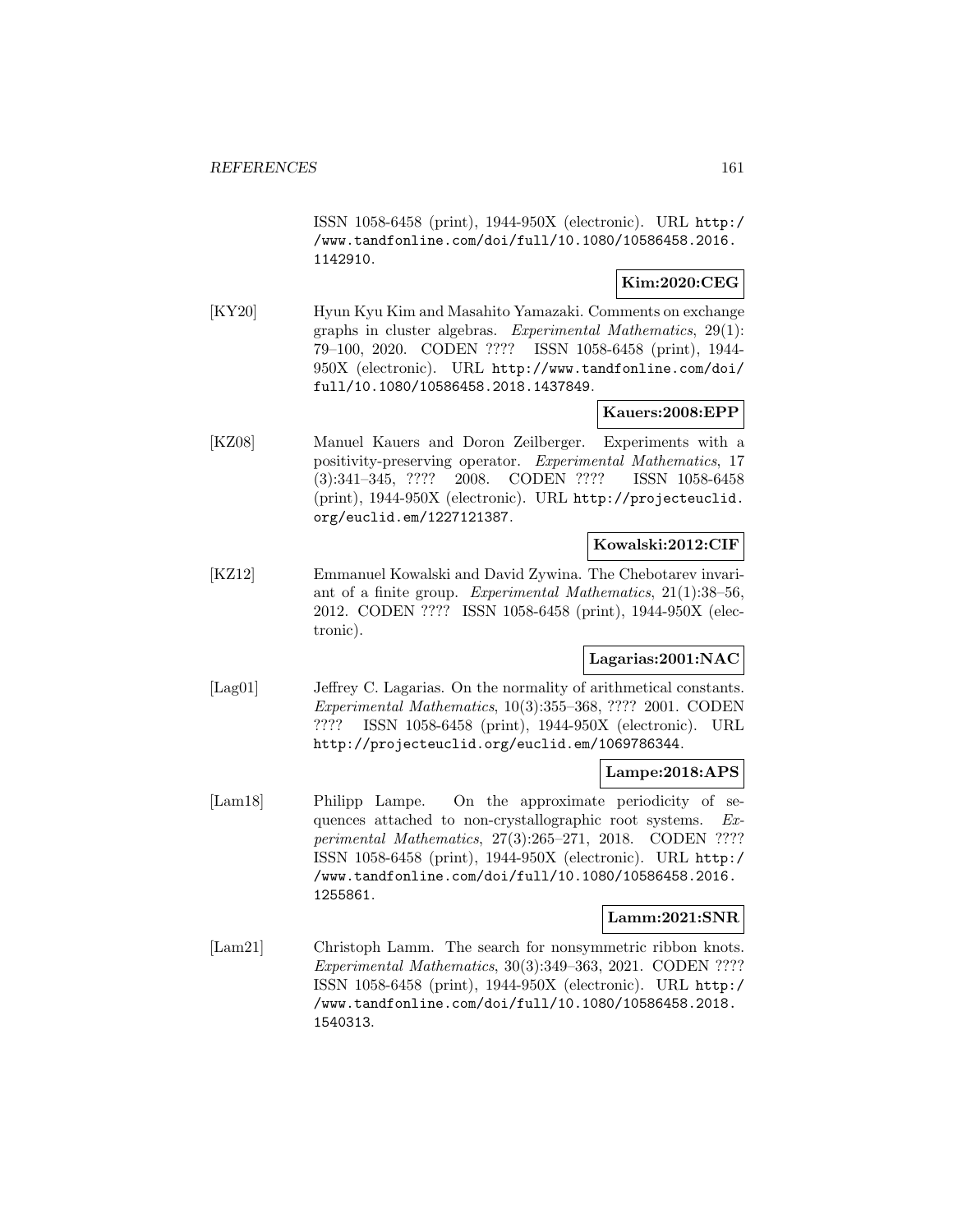#### **Lanford:1998:IRO**

[Lan98] Oscar E. Lanford III. Informal remarks on the orbit structure of discrete approximations to chaotic maps. Experimental Mathematics, 7(4):317–324, ???? 1998. CODEN ???? ISSN 1058-6458 (print), 1944-950X (electronic). URL http://projecteuclid. org/euclid.em/1047674149.

# **Lauret:2021:CSL**

[Lau21] Emilio A. Lauret. A computational study on lens spaces isospectral on forms. Experimental Mathematics, 30(2):268– 282, 2021. CODEN ???? ISSN 1058-6458 (print), 1944-950X (electronic). URL http://www.tandfonline.com/doi/full/ 10.1080/10586458.2018.1538908.

# **Lawson:2017:MMI**

[Law17] John W. Lawson. Minimal mutation-infinite quivers. Experimental Mathematics, 26(3):308–323, 2017. CODEN ???? ISSN 1058-6458 (print), 1944-950X (electronic). URL http:/ /www.tandfonline.com/doi/full/10.1080/10586458.2016. 1166353.

# **Leemans:2004:RWP**

[Lee04] Dimitri Leemans. The residually weakly primitive geometries of J3. Experimental Mathematics, 13(4):429–433, ???? 2004. CODEN ???? ISSN 1058-6458 (print), 1944-950X (electronic). URL http://projecteuclid.org/euclid.em/1109106434.

# **Leprevost:1993:CMR**

[Lep93] Franck Leprévost. Courbes modulaires et 11-rang de corps quadratiques. Experimental Mathematics, 2(2):137–146, ???? 1993. CODEN ???? ISSN 1058-6458 (print), 1944-950X (electronic). URL http://projecteuclid.org/euclid.em/ 1048516218.

# **Linner:2004:PGG**

[Lin04] Anders Linnér. Periodic geodesics generator. Experimental Mathematics, 13(2):199–206, ???? 2004. CODEN ???? ISSN 1058-6458 (print), 1944-950X (electronic). URL http:/ /projecteuclid.org/euclid.em/1090350934.

## **Lipnowski:2021:BHN**

[Lip21] Michael Lipnowski. On Bhargava's heuristics for GL2(**F**p) number fields and the number of elliptic curves of bounded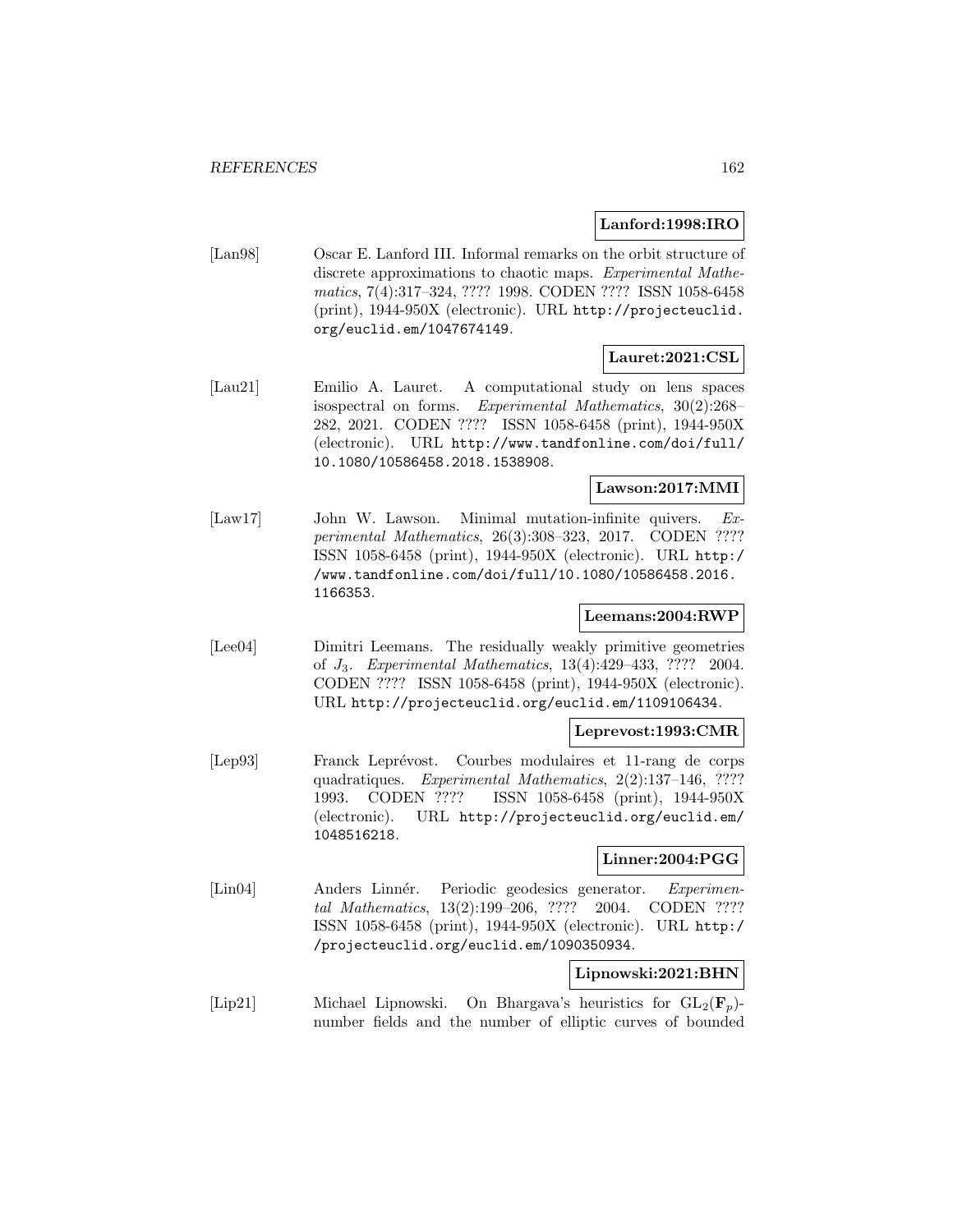conductor. Experimental Mathematics, 30(2):221–234, 2021. CODEN ???? ISSN 1058-6458 (print), 1944-950X (electronic). URL http://www.tandfonline.com/doi/full/10. 1080/10586458.2018.1537864.

### **Lewis:1994:ICD**

[LL94] Robert H. Lewis and Sal Liriano. Isomorphism classes and derived series of certain almost-free groups. Experimental Mathematics, 3(3):255–258, ???? 1994. CODEN ???? ISSN 1058-6458 (print), 1944-950X (electronic). URL http://projecteuclid. org/euclid.em/1048515875.

# **Lee:2021:CBR**

[LL21] Kyu-Hwan Lee and Kyungyong Lee. A correspondence between rigid modules over path algebras and simple curves on Riemann surfaces. Experimental Mathematics, 30(3):315–331, 2021. CODEN ???? ISSN 1058-6458 (print), 1944-950X (electronic). URL http://www.tandfonline.com/doi/full/ 10.1080/10586458.2018.1538910.

## **Linton:1995:PDT**

[LLS95] Stephen A. Linton, Klaus Lux, and Leonard H. Soicher. The primitive distance-transitive representations of the Fischer groups. Experimental Mathematics, 4(3):235–253, ???? 1995. CODEN ???? ISSN 1058-6458 (print), 1944-950X (electronic). URL http://projecteuclid.org/euclid.em/1062621081.

# **Lewiner:2003:TOD**

[LLT03] Thomas Lewiner, Hélio Lopes, and Geovan Tavares. Toward optimality in discrete Morse theory. Experimental Mathematics, 12(3):271–286, ???? 2003. CODEN ???? ISSN 1058-6458 (print), 1944-950X (electronic). URL http://projecteuclid. org/euclid.em/1087329231.

## **Lewis:1997:CSN**

[LM97] Robert H. Lewis and Guy D. Moore. Computer search for nilpotent complexes. Experimental Mathematics, 6(3):239–246, ???? 1997. CODEN ???? ISSN 1058-6458 (print), 1944- 950X (electronic). URL http://projecteuclid.org/euclid. em/1047920423.

## **Lundow:2006:BCF**

[LM06] P. H. Lundow and K. Markström. Broken-cycle-free subgraphs and the log-concavity conjecture for chromatic polynomials. Ex-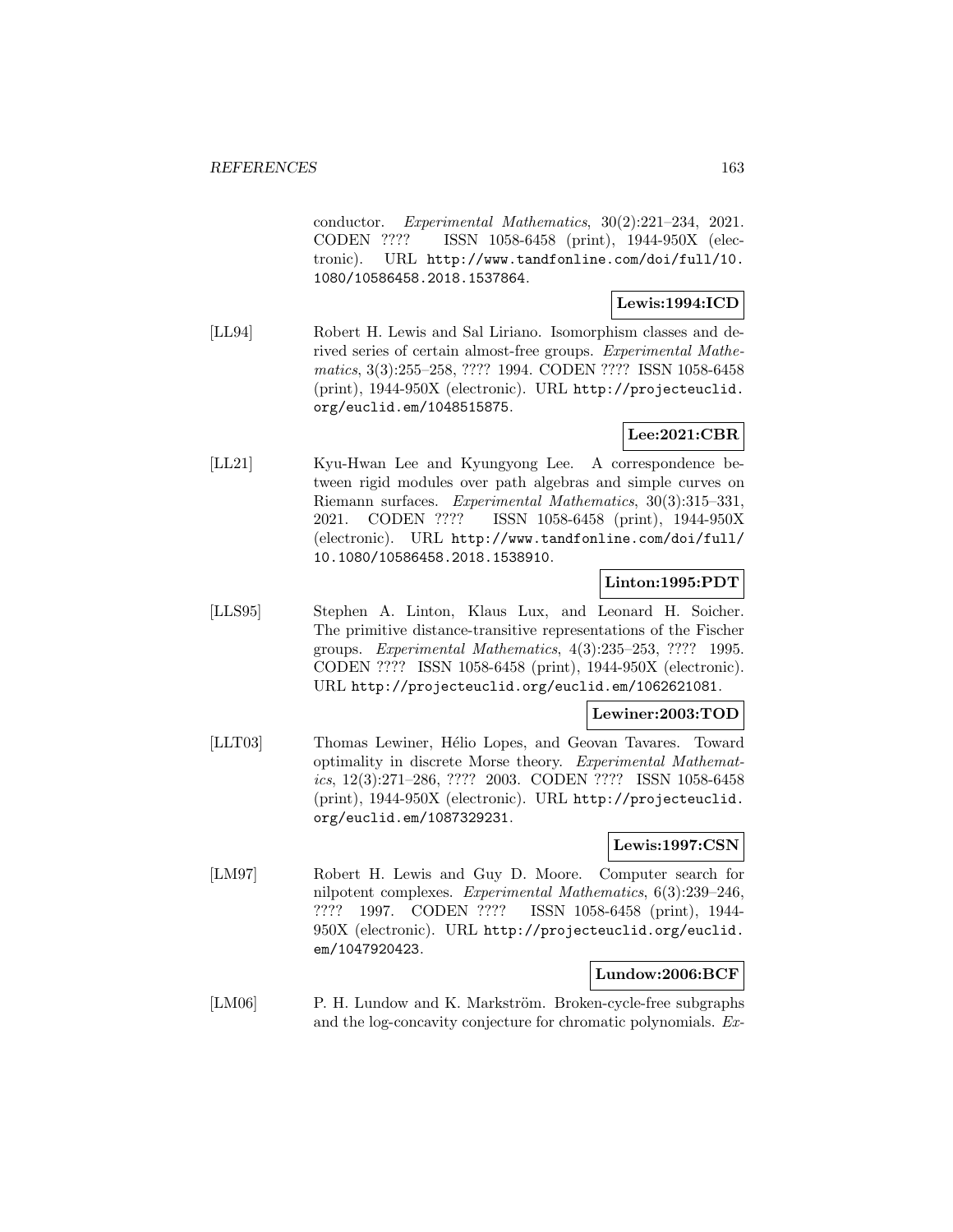perimental Mathematics, 15(3):343–353, ???? 2006. CODEN ???? ISSN 1058-6458 (print), 1944-950X (electronic). URL http://projecteuclid.org/euclid.em/1175789763.

# **Lagarias:2017:PFF**

[LM17a] Jeffrey C. Lagarias and Harsh Mehta. Products of Farey fractions. Experimental Mathematics, 26(1):1–21, 2017. CODEN ???? ISSN 1058-6458 (print), 1944-950X (electronic).

## **Lason:2017:NNV**

[LM17b] Michał Lason and Mateusz Michałek. Non-normal very ample polytopes — constructions and examples. Experimental Mathematics, 26(2):130–137, 2017. CODEN ???? ISSN 1058-6458 (print), 1944-950X (electronic). URL http:/ /www.tandfonline.com/doi/full/10.1080/10586458.2015. 1128370.

#### **Lewark:2019:CSG**

[LM19] Lukas Lewark and Duncan McCoy. On calculating the slice genera of 11- and 12-crossing knots. Experimental Mathematics, 28 (1):81–94, 2019. CODEN ???? ISSN 1058-6458 (print), 1944- 950X (electronic). URL http://www.tandfonline.com/doi/ full/10.1080/10586458.2017.1353453.

## **Lewis:2020:RTF**

[LM20] Joel Brewster Lewis and Alejandro H. Morales. Rook theory of the finite general linear group. Experimental Mathematics, 29(3):328–346, 2020. CODEN ???? ISSN 1058-6458 (print), 1944-950X (electronic). URL http://www.tandfonline.com/ doi/full/10.1080/10586458.2018.1470045.

## **Lazarev:2013:DMS**

[LMO13] Oleg Lazarev, Steven J. Miller, and Kevin O'Bryant. Distribution of missing sums in sumsets. Experimental Mathematics, 22(2):132–156, 2013. ISSN 1058-6458 (print), 1944-950X (electronic).

#### **Landsberg:2004:SNO**

[LMW04] J. M. Landsberg, Laurent Manivel, and Bruce W. Westbury. Series of nilpotent orbits. Experimental Mathematics, 13(1):13– 30, ???? 2004. CODEN ???? ISSN 1058-6458 (print), 1944- 950X (electronic). URL http://projecteuclid.org/euclid. em/1086894087.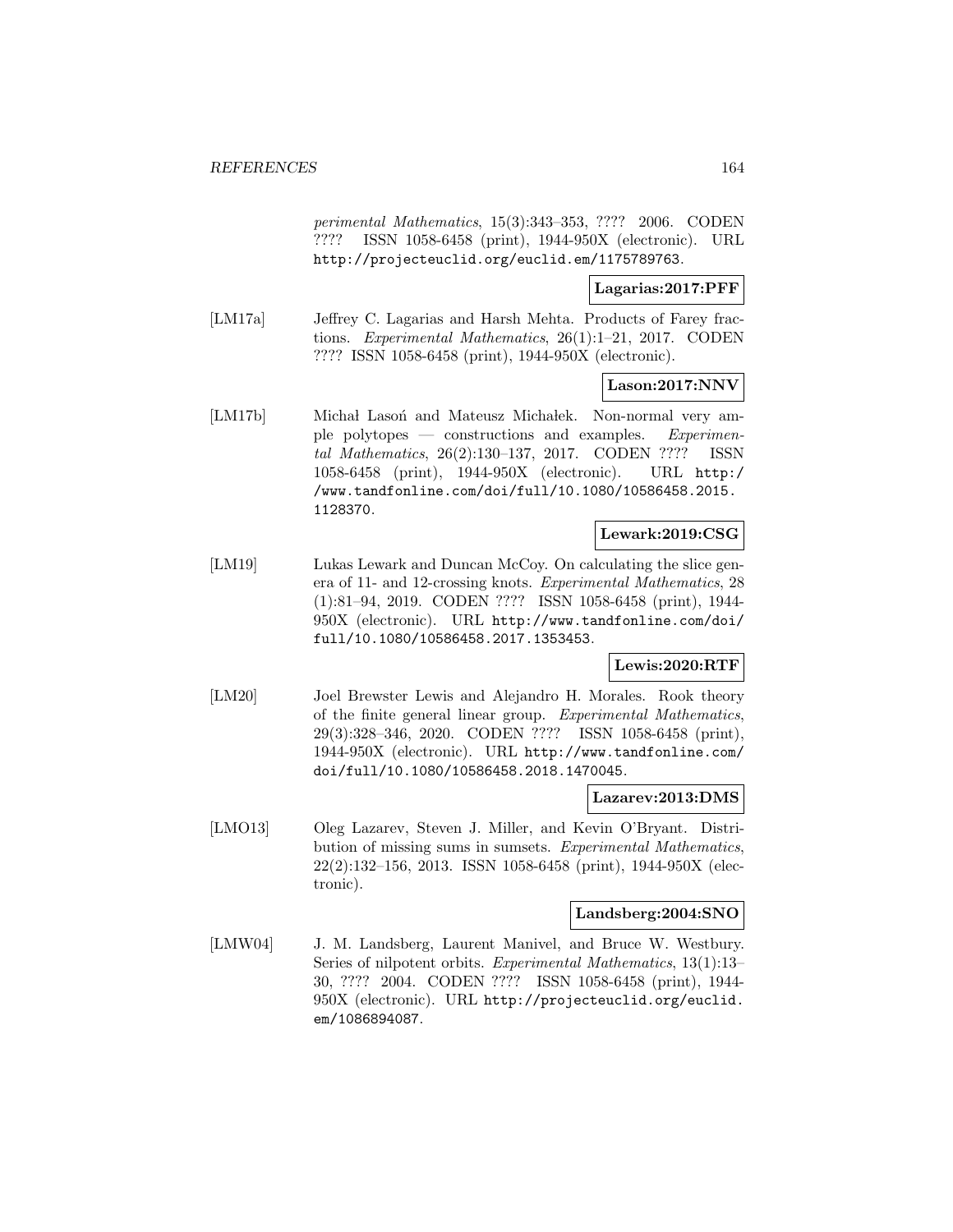# **Lubeck:2001:ELO**

[LN01] Frank Lübeck and Max Neunhöffer. Enumerating large orbits and direct condensation. Experimental Mathematics, 10(2):197– 206, ???? 2001. CODEN ???? ISSN 1058-6458 (print), 1944- 950X (electronic). URL http://projecteuclid.org/euclid. em/999188632.

# **Lau:2003:DBS**

[LN03] Ka-Sing Lau and Sze-Man Ngai. Dimensions of the boundaries of self-similar sets. Experimental Mathematics, 12(1):13– 26, ???? 2003. CODEN ???? ISSN 1058-6458 (print), 1944- 950X (electronic). URL http://projecteuclid.org/euclid. em/1064858781.

# **Lebeau:2010:ESH**

[LN10] Gilles Lebeau and Maëlle Nodet. Experimental study of the HUM control operator for linear waves. Experimental Mathematics, 19(1):93–120, ???? 2010. CODEN ???? ISSN 1058-6458 (print), 1944-950X (electronic). URL http://projecteuclid. org/euclid.em/1268404805.

# **Lomont:2002:YMP**

[Lom02] Chris Lomont. Yet more projective curves over **F**2. Experimental Mathematics, 11(4):547–554, ???? 2002. CODEN ???? ISSN 1058-6458 (print), 1944-950X (electronic). URL http:// projecteuclid.org/euclid.em/1057864663.

# **Lombard:2020:HHT**

[Lom20] John Lombard. Honey from the hives: A theoretical and computational exploration of combinatorial hives. Experimental Mathematics, 29(4):361-382, 2020. CODEN ???? ISSN 1058-6458 (print), 1944-950X (electronic). URL http:/ /www.tandfonline.com/doi/full/10.1080/10586458.2018. 1473822.

# **Lobb:2020:KHC**

[LOS20] Andrew Lobb, Patrick Orson, and Dirk Schütz. Khovanov homotopy calculations using flow category calculus. Experimental Mathematics, 29(4):475–500, 2020. CODEN ???? ISSN 1058-6458 (print), 1944-950X (electronic). URL http:/ /www.tandfonline.com/doi/full/10.1080/10586458.2018. 1482805.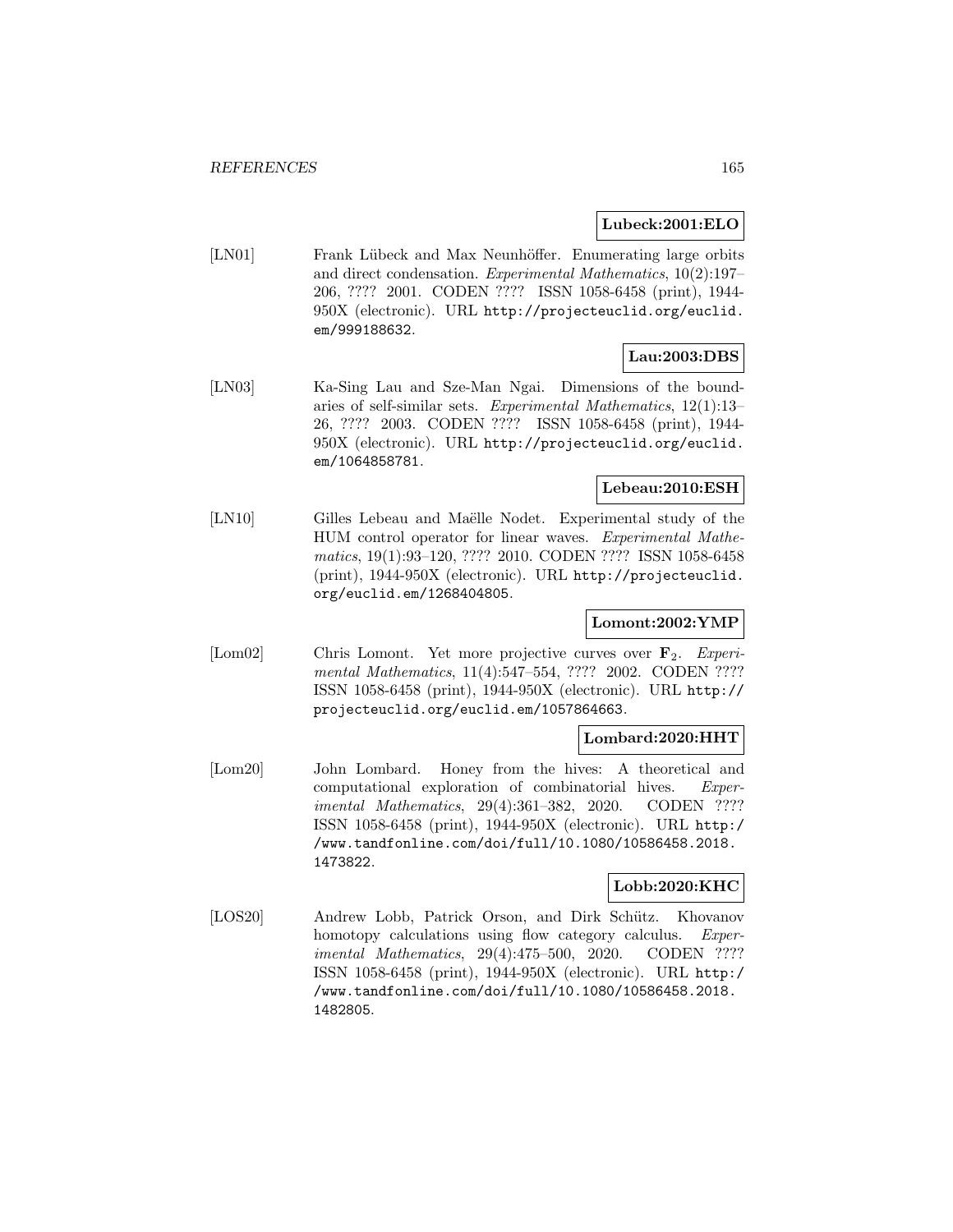#### **Louboutin:1998:CRC**

[Lou98] Stéphane Louboutin. Computation of relative class numbers of imaginary abelian number fields. Experimental Mathematics, 7(4):293–303, ???? 1998. CODEN ???? ISSN 1058-6458 (print), 1944-950X (electronic). URL http://projecteuclid. org/euclid.em/1047674147.

# **Lakner:1997:OEP**

[LP97] Mitja Lakner and Peter Petek. The one-equator property. Experimental Mathematics, 6(2):109–115, ???? 1997. CODEN ???? ISSN 1058-6458 (print), 1944-950X (electronic). URL http:// projecteuclid.org/euclid.em/1047649998.

## **Lackenby:2014:GCB**

[LP14] Marc Lackenby and Jessica S. Purcell. Geodesics and compression bodies. Experimental Mathematics, 23(2):218–240, 2014. CODEN ???? ISSN 1058-6458 (print), 1944-950X (electronic).

## **Leprevost:2011:CCP**

[LPU11] Franck Leprévost, Michael Pohst, and Osmanbey Uzunkol. On the computation of class polynomials with "Thetanullwerte" and its applications to the unit group computation. Experimental Mathematics, 20(3):271–281, ???? 2011. CODEN ???? ISSN 1058-6458 (print), 1944-950X (electronic). URL http:// projecteuclid.org/euclid.em/1317924420.

# **Lafferty:1992:FFA**

[LR92] John D. Lafferty and Daniel Rockmore. Fast Fourier analysis for SL<sup>2</sup> over a finite field and related numerical experiments. Experimental Mathematics, 1(2):115–139, ???? 1992. CODEN ???? ISSN 1058-6458 (print), 1944-950X (electronic). URL http://projecteuclid.org/euclid.em/1048709049.

## **Landreau:2002:CBN**

[LR02] Bernard Landreau and Florent Richard. Le critère de Beurling et Nyman pour l'hypothèse de Riemann: aspects numériques. (French) [The Beurling and Nyman criteria for the Riemann Hypothesis: numerical aspects]. Experimental Mathematics, 11(3):349–360, ???? 2002. CODEN ???? ISSN 1058-6458 (print), 1944-950X (electronic). URL http://projecteuclid. org/euclid.em/1057777427.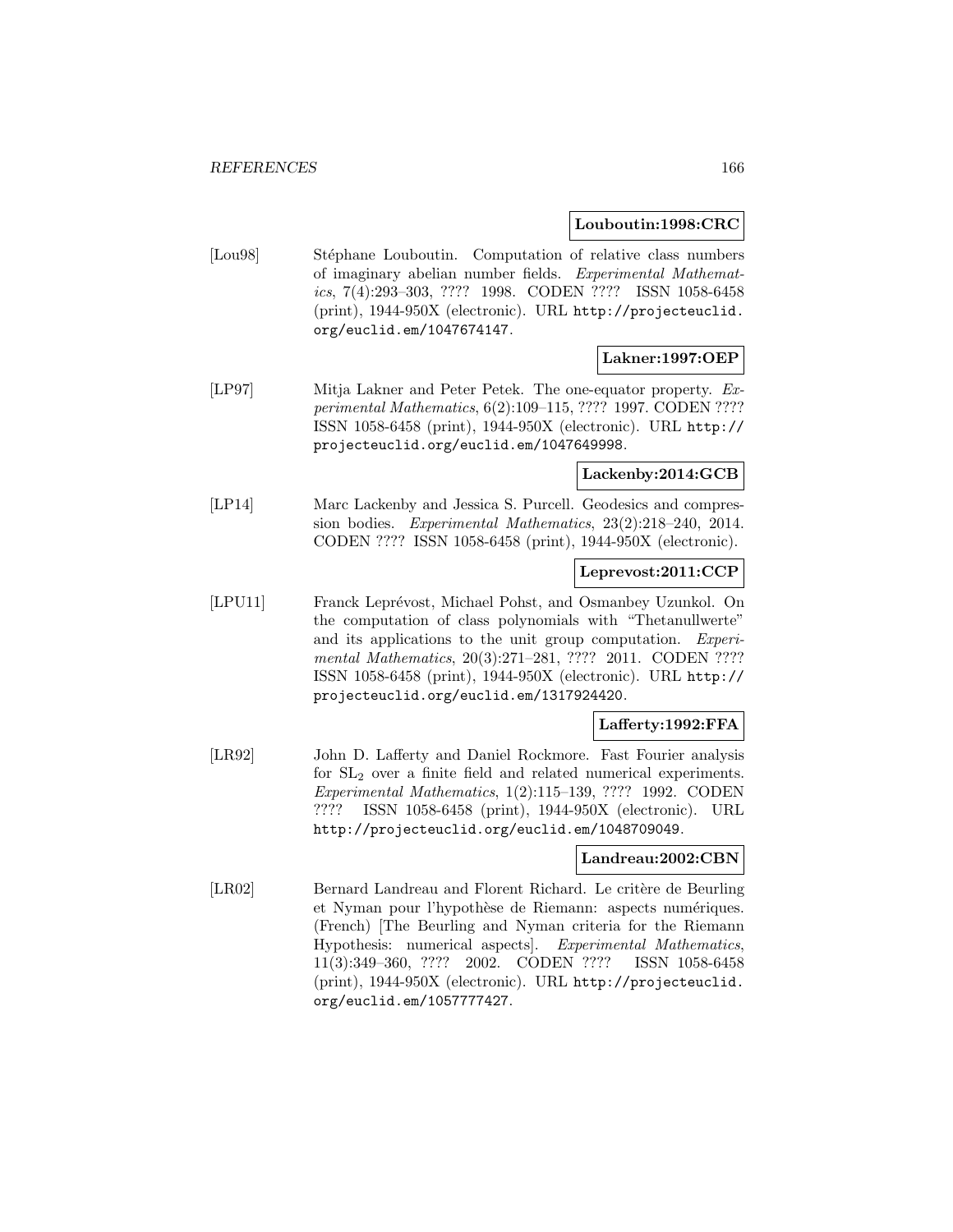## **Linner:2005:DPG**

[LR05] Anders Linnér and Robert Renka. Discrete periodic geodesics in a surface. Experimental Mathematics, 14(2):145–152, ???? 2005. CODEN ???? ISSN 1058-6458 (print), 1944-950X (electronic). URL http://projecteuclid.org/euclid.em/1128100127.

# **Lehavi:2007:EFA**

[LR07] D. Lehavi and C. Ritzenthaler. An explicit formula for the arithmetic-geometric mean in genus 3. Experimental Mathematics, 16(4):421–440, ???? 2007. CODEN ???? ISSN 1058-6458 (print), 1944-950X (electronic). URL http://projecteuclid. org/euclid.em/1204836513.

# **Long:2011:SS**

[LR11] D. D. Long and A. W. Reid. Small subgroups of SL(3, **Z**). Experimental Mathematics, 20(4):412–425, ???? 2011. CODEN ???? ISSN 1058-6458 (print), 1944-950X (electronic). URL http:// projecteuclid.org/euclid.em/1323367155.

#### **Landsberg:2017:GBR**

[LR17] J. M. Landsberg and Nicholas Ryder. On the geometry of border rank algorithms for  $n \times 2$  by  $2 \times 2$  matrix multiplication. Experimental Mathematics, 26(3):275–286, 2017. CODEN ???? ISSN 1058-6458 (print), 1944-950X (electronic). URL http://www.tandfonline.com/doi/full/10. 1080/10586458.2016.1162230.

## **Lercier:2019:DTF**

[LRR<sup>+</sup>19] Reynald Lercier, Christophe Ritzenthaler, Florent Rovetta, Jeroen Sijsling, and Benjamin Smith. Distributions of traces of Frobenius for smooth plane curves over finite fields. Experimental Mathematics, 28(1):39–48, 2019. CODEN ???? ISSN 1058-6458 (print), 1944-950X (electronic). URL http:/ /www.tandfonline.com/doi/full/10.1080/10586458.2017. 1328321.

### **Lagarias:2002:ES**

[LRS02] J. C. Lagarias, E. M. Rains, and N. J. A. Sloane. The EKG sequence. Experimental Mathematics, 11(3):437–446, ???? 2002. CODEN ???? ISSN 1058-6458 (print), 1944-950X (electronic). URL http://projecteuclid.org/euclid.em/1057777433.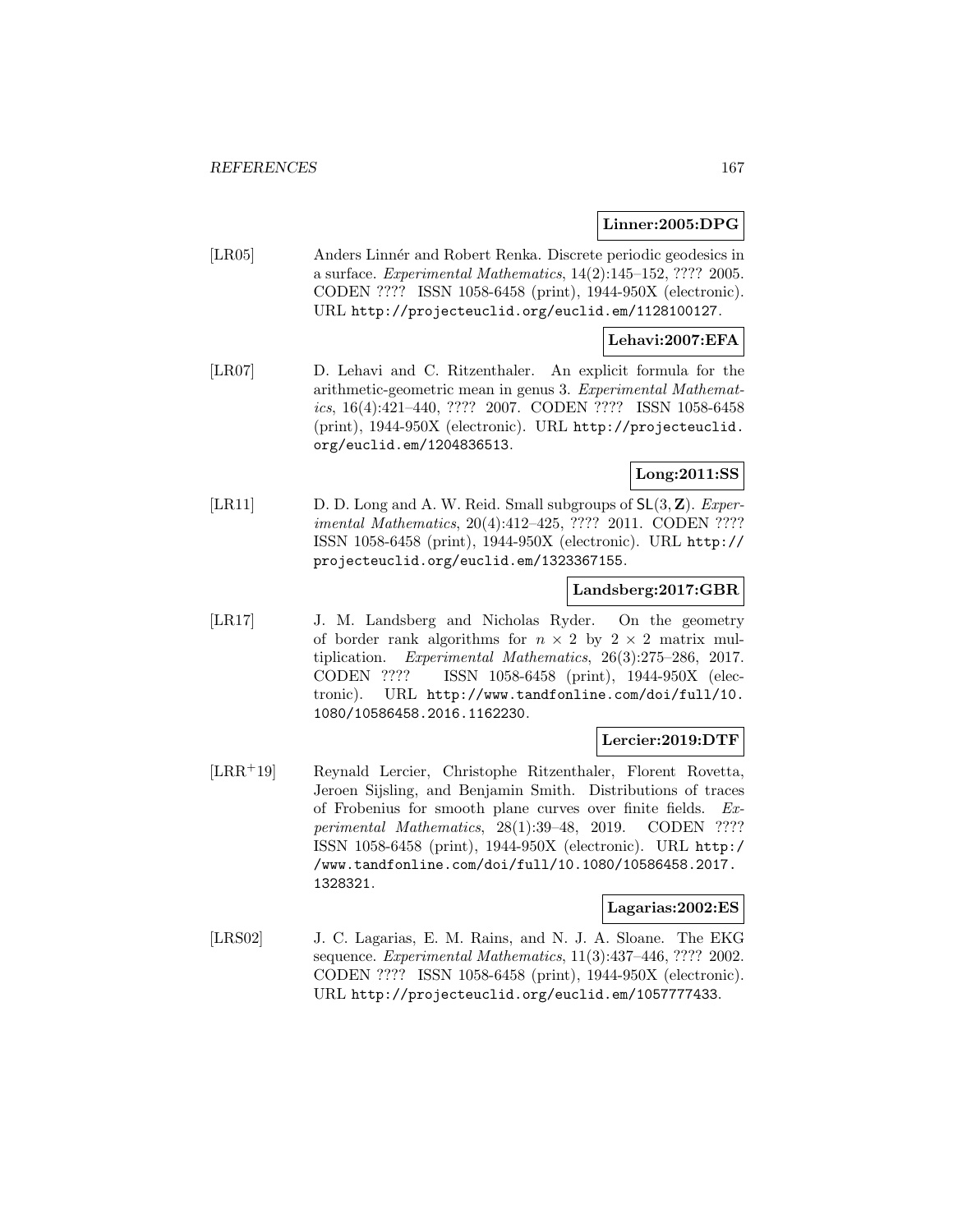#### **Labbe:2020:ADB**

[LRZ20] Jean-Philippe Labbé, Günter Rote, and Günter M. Ziegler. Area difference bounds for dissections of a square into an odd number of triangles. Experimental Mathematics, 29(3):253– 275, 2020. CODEN ???? ISSN 1058-6458 (print), 1944-950X (electronic). URL http://www.tandfonline.com/doi/full/ 10.1080/10586458.2018.1459961.

# **Lario:2002:SCH**

[LS02] Joan-C. Lario and René Schoof. Some computations with Hecke rings and deformation ring, with an appendix by Amod Agashe and William Stein. Experimental Mathematics, 11(2):303–311, ???? 2002. CODEN ???? ISSN 1058-6458 (print), 1944- 950X (electronic). URL http://projecteuclid.org/euclid. em/1062621223.

# **Lux:2003:CHS**

[LS03] Klaus M. Lux and Magdolna Szőke. Computing homomorphism spaces between modules over finite dimensional algebras. Experimental Mathematics, 12(1):91–98, ???? 2003. CODEN ???? ISSN 1058-6458 (print), 1944-950X (electronic). URL http:// projecteuclid.org/euclid.em/1064858786.

## **Lagarias:2004:AS**

[LS04] J. C. Lagarias and N. J. A. Sloane. Approximate squaring. Experimental Mathematics, 13(1):113–128, ???? 2004. CODEN ???? ISSN 1058-6458 (print), 1944-950X (electronic). URL http://projecteuclid.org/euclid.em/1086894093.

## **Lux:2007:CDM**

[LS07] Klaus M. Lux and Magdolna Szőke. Computing decompositions of modules over finite-dimensional algebras. Experimental Mathematics, 16(1):1–6, ???? 2007. CODEN ???? ISSN 1058-6458 (print), 1944-950X (electronic). URL http://projecteuclid. org/euclid.em/1175789797.

# **Leong:2013:CSS**

[LS13] Alexander Leong and Jeffrey Shallit. Counting sequences with small discrepancies. Experimental Mathematics, 22(1):74–84, 2013. ISSN 1058-6458 (print), 1944-950X (electronic).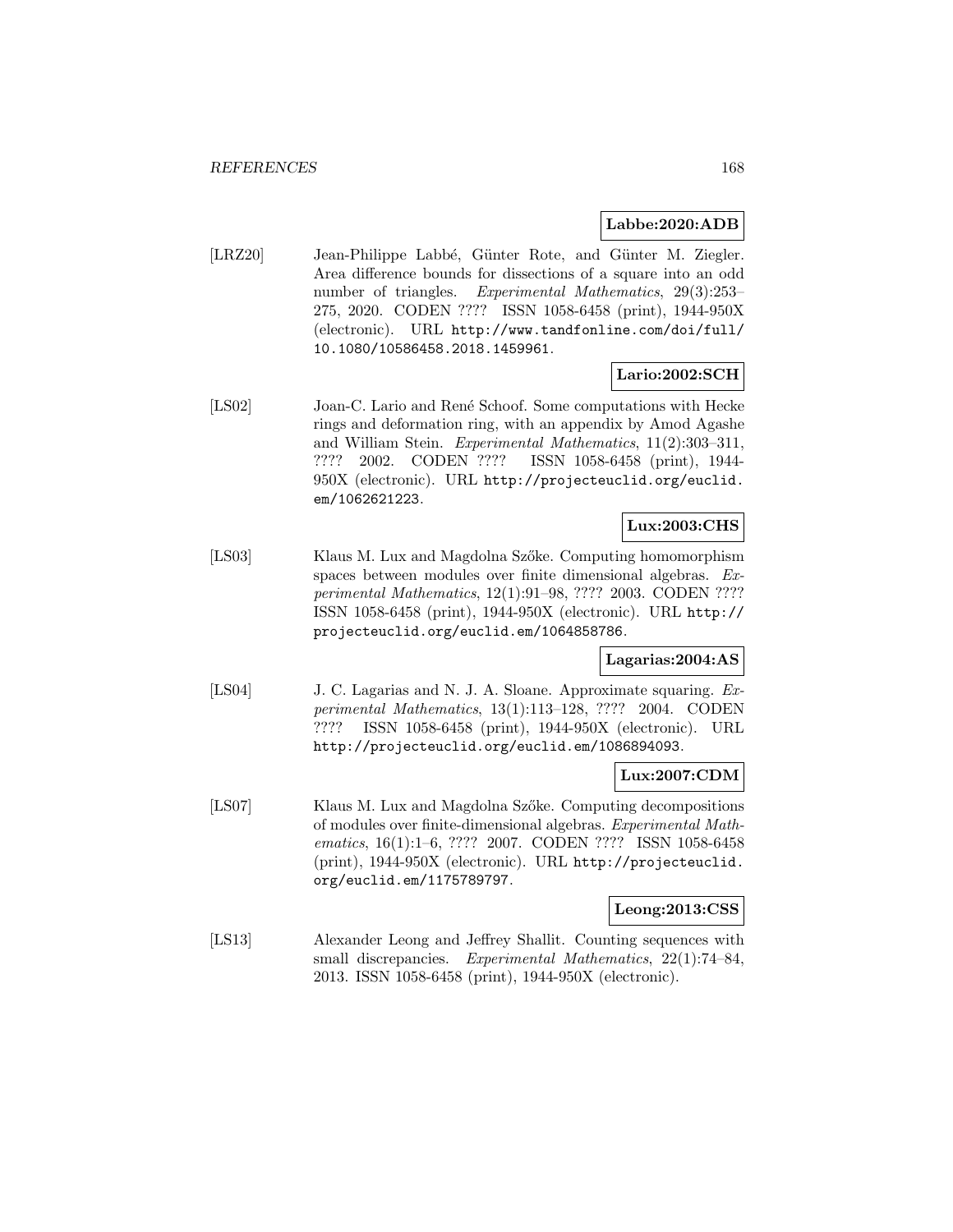## **Lund:1998:CTS**

[LSV98] John-Peter Lund, Robert S. Strichartz, and Jade P. Vinson. Cauchy transforms of self-similar measures. Experimental Mathematics, 7(3):177–190, ???? 1998. CODEN ???? ISSN 1058-6458 (print), 1944-950X (electronic). URL http://projecteuclid. org/euclid.em/1047674203.

#### **Letherman:1999:PHD**

[LSW99] Simon Letherman, Dierk Schleicher, and Reg Wood. The  $3n+1$ problem and holomorphic dynamics. Experimental Mathematics, 8(3):241–251, ???? 1999. CODEN ???? ISSN 1058-6458 (print), 1944-950X (electronic). URL http://projecteuclid. org/euclid.em/1047262405.

# **Lee:2003:CFU**

[LSY03] Y. Lee, R. Scheidler, and C. Yarrish. Computation of the fundamental units and the regulator of a cyclic cubic function field. Experimental Mathematics, 12(2):211–225, ???? 2003. CODEN ???? ISSN 1058-6458 (print), 1944-950X (electronic). URL http://projecteuclid.org/euclid.em/1067634732.

## **Levi:2009:BTT**

[LT09] Mark Levi and Serge Tabachnikov. On bicycle tire tracks geometry, hatchet planimeter, Menzin's conjecture, and oscillation of unicycle tracks. Experimental Mathematics, 18(2):173– 186, ???? 2009. CODEN ???? ISSN 1058-6458 (print), 1944- 950X (electronic). URL http://projecteuclid.org/euclid. em/1259158427.

## **Long:2018:ZDS**

[LT18] D. D. Long and M. B. Thistlethwaite. Zariski dense surface subgroups in  $SL(4, \mathbb{Z})$ . Experimental Mathematics,  $27(1):82-$ 92, 2018. CODEN ???? ISSN 1058-6458 (print), 1944-950X (electronic). URL http://www.tandfonline.com/doi/full/ 10.1080/10586458.2016.1226992.

#### **Lutowski:2009:SFM**

[Lut09] Rafał Lutowski. On symmetry of flat manifolds. *Experimen*tal Mathematics, 18(2):201–204, ???? 2009. CODEN ???? ISSN 1058-6458 (print), 1944-950X (electronic). URL http:/ /projecteuclid.org/euclid.em/1259158430.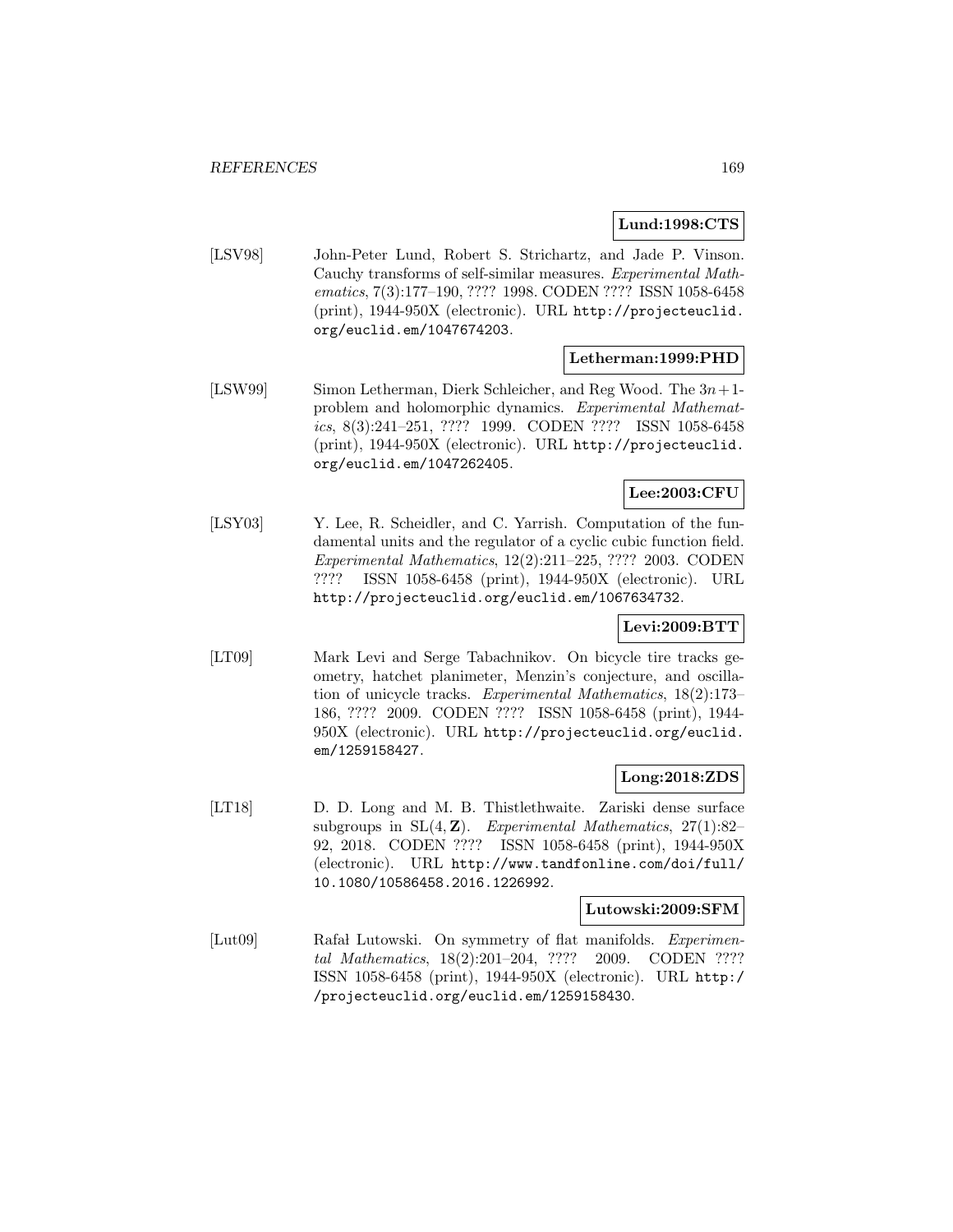## **Lutowski:2013:FOA**

[Lut13] Rafal Lutowski. Finite outer automorphism groups of crystallographic groups. Experimental Mathematics, 22(4):456–464, 2013. CODEN ???? ISSN 1058-6458 (print), 1944-950X (electronic).

# **Loring:2015:ENC**

[LV15] Terry A. Loring and Fredy Vides. Estimating norms of commutators. Experimental Mathematics, 24(1):106–122, 2015. CODEN ???? ISSN 1058-6458 (print), 1944-950X (electronic).

# **Lapidus:2003:CDS**

[LvF03] Michel L. Lapidus and Machiel van Frankenhuysen. Complex dimensions of self-similar fractal strings and Diophantine approximation. Experimental Mathematics, 12(1):41–69, ???? 2003. CODEN ???? ISSN 1058-6458 (print), 1944-950X (electronic). URL http://projecteuclid.org/euclid.em/1064858783.

#### **Lempken:2005:MLS**

[LvT05] Wolfgang Lempken and Tran van Trung. On minimal logarithmic signatures of finite groups. Experimental Mathematics, 14(3):257–269, ???? 2005. CODEN ???? ISSN 1058-6458 (print), 1944-950X (electronic). URL http://projecteuclid. org/euclid.em/1128371751.

## **Lam:2012:MCS**

[LW12] Thomas Lam and Lauren Williams. A Markov chain on the symmetric group that is Schubert positive? Experimental Mathematics, 21(2):189-192, 2012. CODEN ???? ISSN 1058-6458 (print), 1944-950X (electronic).

#### **Languasco:2010:CMM**

[LZ10] Alessandro Languasco and Alessandro Zaccagnini. Computing the Mertens and Meissel–Mertens constants for sums over arithmetic progressions. Experimental Mathematics, 19(3):279–284, ???? 2010. CODEN ???? ISSN 1058-6458 (print), 1944- 950X (electronic). URL http://projecteuclid.org/euclid. em/1317758092.

## **Macasieb:2008:DAF**

[Mac08] Melissa L. Macasieb. Derived arithmetic Fuchsian groups of genus two. Experimental Mathematics, 17(3):347–369, ???? 2008. CODEN ???? ISSN 1058-6458 (print), 1944-950X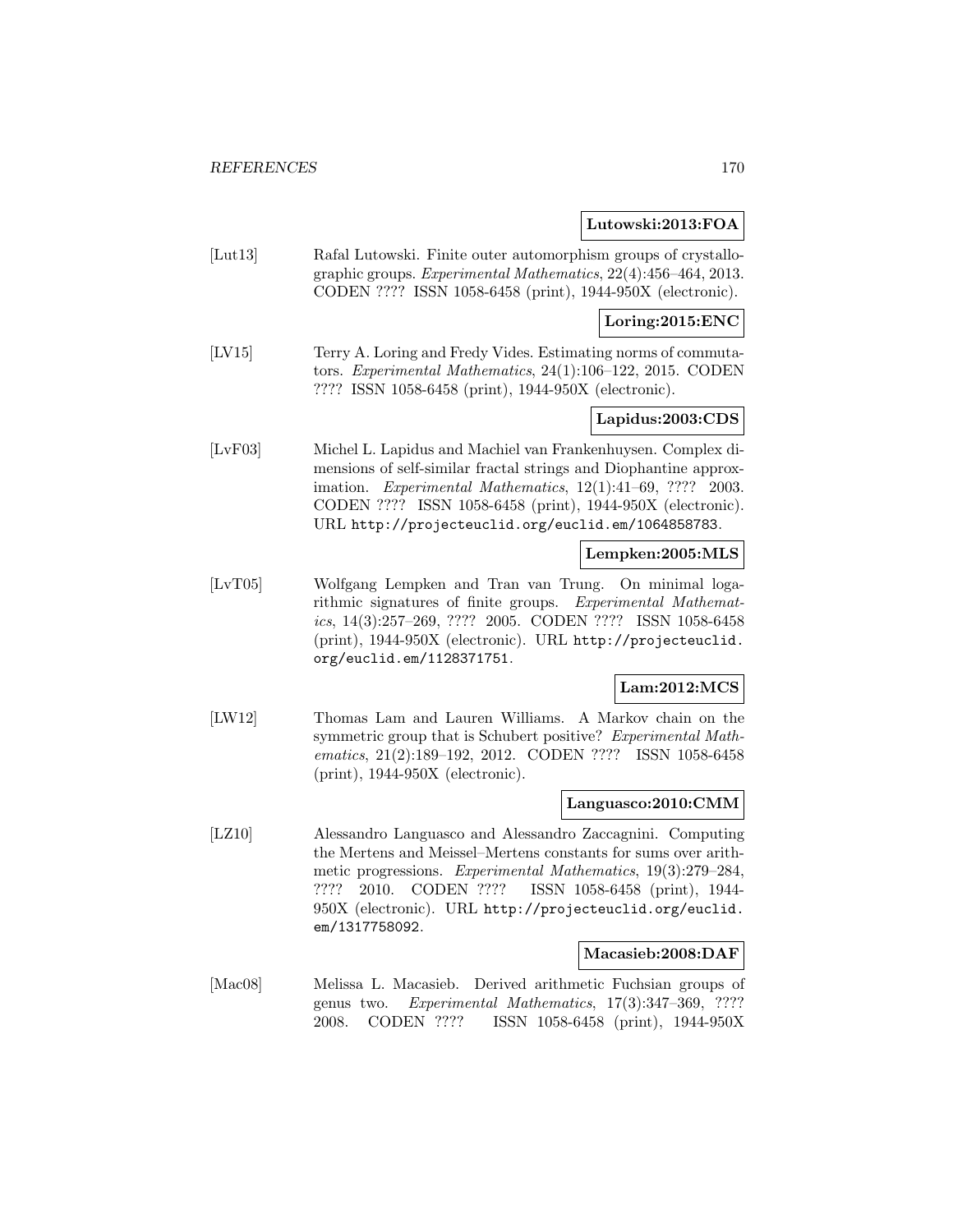(electronic). URL http://projecteuclid.org/euclid.em/ 1227121388.

# **Malle:2004:DGG**

[Mal04] Gunter Malle. On the distribution of Galois groups, II. Experimental Mathematics, 13(2):129–136, ???? 2004. CODEN ???? ISSN 1058-6458 (print), 1944-950X (electronic). URL http:// projecteuclid.org/euclid.em/1090350928.

# **Malle:2010:DCG**

[Mal10] Gunter Malle. On the distribution of class groups of number fields. Experimental Mathematics, 19(4):465–474, ???? 2010. CODEN ???? ISSN 1058-6458 (print), 1944-950X (electronic). URL http://projecteuclid.org/euclid.em/1317758105.

## **Manneville:2018:FRS**

[Man18] Thibault Manneville. Fan realizations for some 2-associahedra. Experimental Mathematics, 27(4):377–394, 2018. CODEN ???? ISSN 1058-6458 (print), 1944-950X (electronic). URL http:/ /www.tandfonline.com/doi/full/10.1080/10586458.2017. 1289866.

# **Martin:1995:CTL**

[Mar95] Roland Martin. A counterexample in the theory of local zeta functions. Experimental Mathematics, 4(4):299–305, ???? 1995. CODEN ???? ISSN 1058-6458 (print), 1944-950X (electronic). URL http://projecteuclid.org/euclid.em/1047674390.

## **Martins:2019:SCF**

[Mar19] Rogério Martins. The (not so simple!) chain fountain. Experimental Mathematics, 28(4):398–403, 2019. CODEN ???? ISSN 1058-6458 (print), 1944-950X (electronic). URL http:/ /www.tandfonline.com/doi/full/10.1080/10586458.2017. 1413454.

# **Marschner:2020:ROS**

[Mar20] Ian C. Marschner. Random ordering of semiprimes. Experimental Mathematics, 29(4):383–397, 2020. CODEN ???? ISSN 1058-6458 (print), 1944-950X (electronic). URL http:/ /www.tandfonline.com/doi/full/10.1080/10586458.2018. 1474505.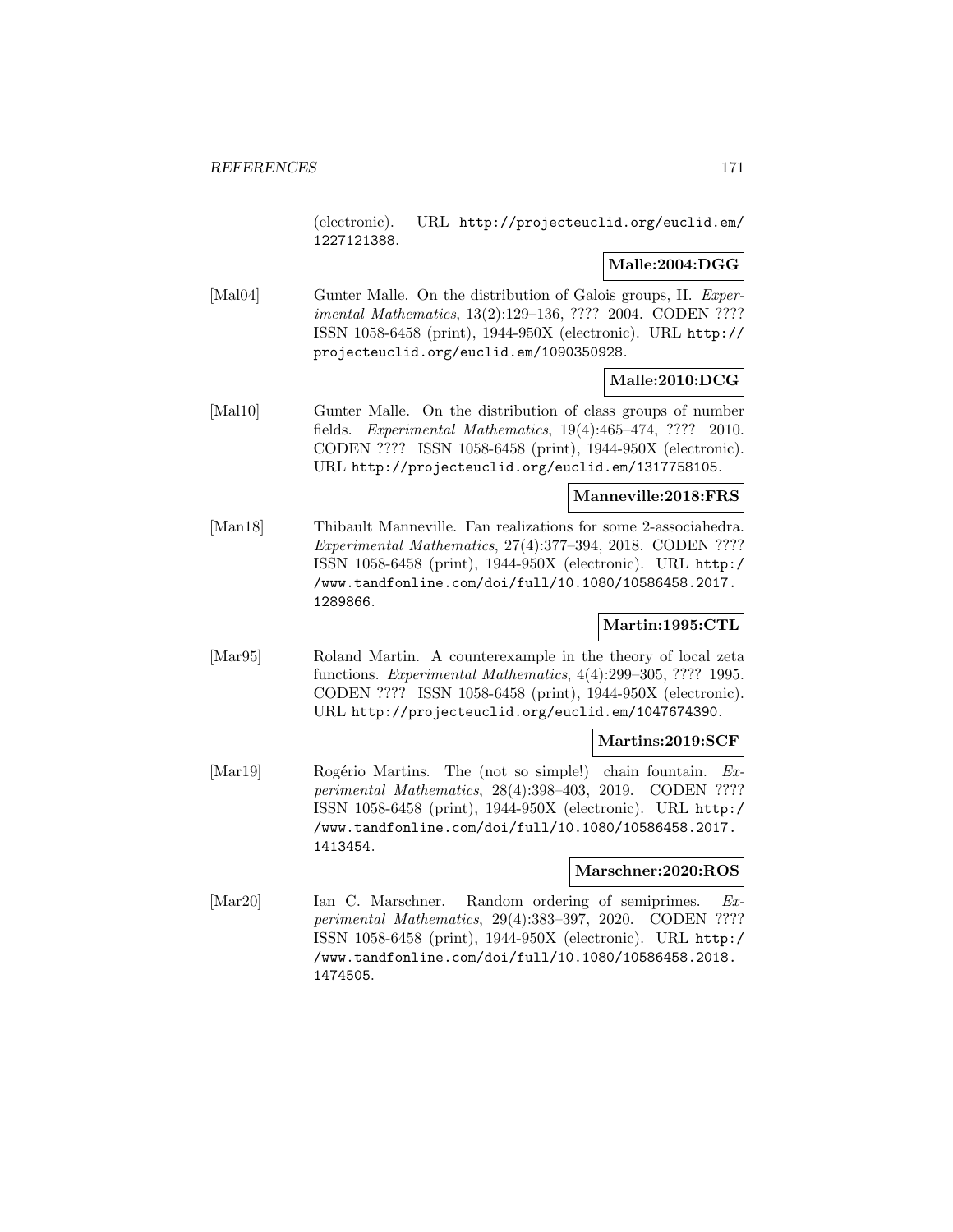#### **Martin:2022:RGC**

[Mar22] Kimball Martin. Refined Goldbach Conjectures with primes in progressions. Experimental Mathematics, 31(1):226–232, 2022. CODEN ???? ISSN 1058-6458 (print), 1944-950X (electronic). URL http://www.tandfonline.com/doi/full/ 10.1080/10586458.2019.1596849.

#### **Matveev:1998:CRT**

[Mat98] Sergei V. Matveev. Computer recognition of three-manifolds. Experimental Mathematics, 7(2):153–161, ???? 1998. CODEN ???? ISSN 1058-6458 (print), 1944-950X (electronic). URL http://projecteuclid.org/euclid.em/1048515663.

#### **Matthews:2001:AMB**

[Mat01] Charles A. Matthews. Approximation of a map between onedimensional Teichmüller spaces. Experimental Mathematics, 10(2):247–266, ???? 2001. CODEN ???? ISSN 1058-6458 (print), 1944-950X (electronic). URL http://projecteuclid. org/euclid.em/999188635.

## **Mayer:2001:SEA**

[May01] Uwe F. Mayer. A singular example for the averaged mean curvature flow. Experimental Mathematics, 10(1):103–107, ???? 2001. CODEN ???? ISSN 1058-6458 (print), 1944-950X (electronic). URL http://projecteuclid.org/euclid.em/999188424.

#### **Mayer:2010:CHB**

[May10] Sebastian Mayer. Calculation of Hilbert Borcherds products. Experimental Mathematics, 19(2):243–256, ???? 2010. CODEN ???? ISSN 1058-6458 (print), 1944-950X (electronic). URL http://projecteuclid.org/euclid.em/1276784793.

#### **Mazur:1992:TRP**

[Maz92] Barry Mazur. The topology of rational points. Experimental Mathematics, 1(1):35–45, ???? 1992. CODEN ???? ISSN 1058-6458 (print), 1944-950X (electronic). URL http:/ /projecteuclid.org/euclid.em/1048709114.

#### **McNew:2017:MFV**

[McN17] Nathan McNew. The most frequent values of the largest prime divisor function. Experimental Mathematics, 26(2):210–224, 2017. CODEN ???? ISSN 1058-6458 (print), 1944-950X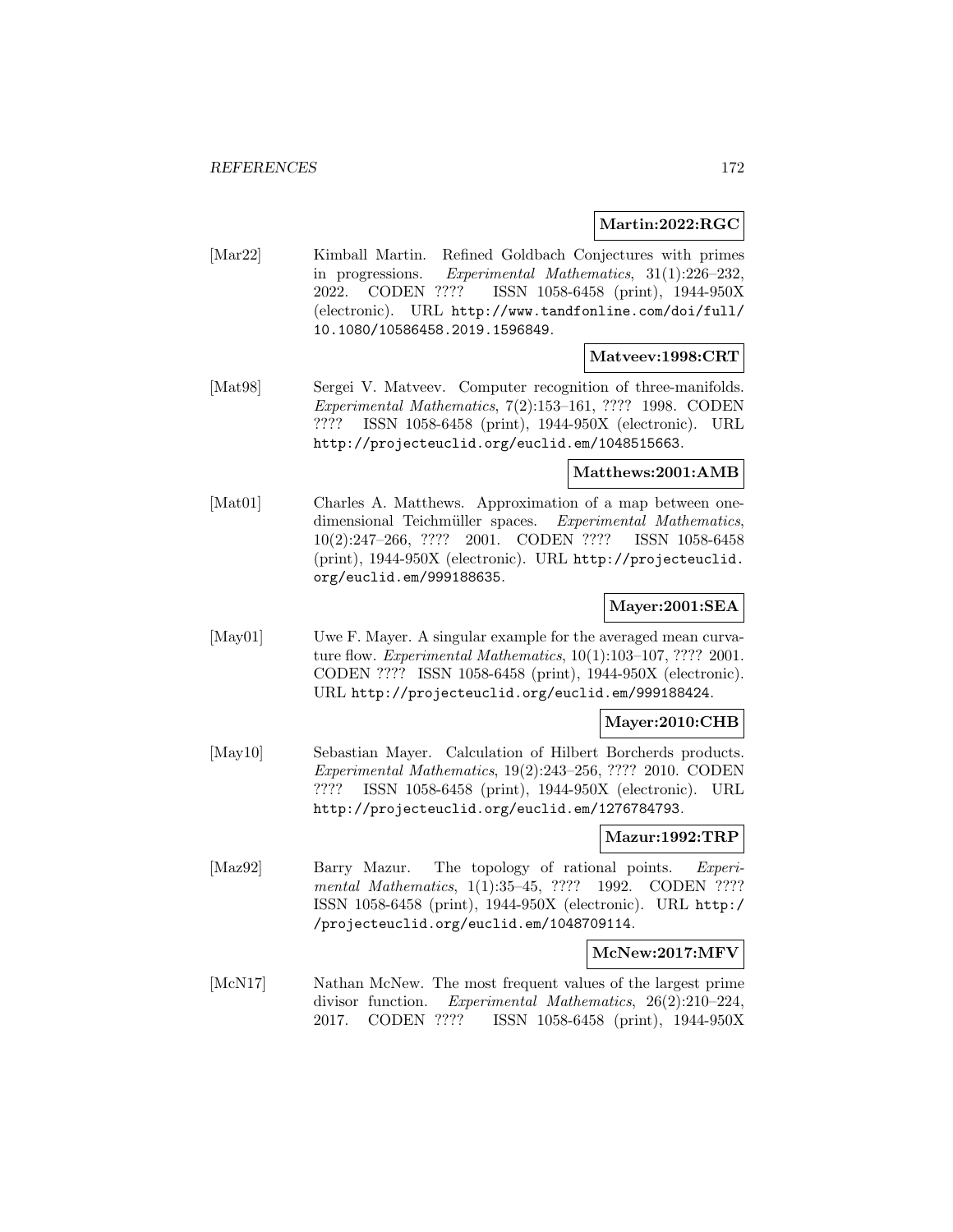(electronic). URL http://www.tandfonline.com/doi/full/ 10.1080/10586458.2016.1155188.

## **Mercat:2020:RFS**

[Mer20] Paul Mercat. Rauzy fractal of the smallest substitution associated with the smallest Pisot number. Experimental Mathematics, 29(2):163–182, 2020. CODEN ???? ISSN 1058-6458 (print), 1944-950X (electronic). URL http://www.tandfonline.com/ doi/full/10.1080/10586458.2018.1446063.

# **Merca:2021:TTS**

[Mer21] Mircea Merca. Truncated theta series and Rogers–Ramanujan functions. Experimental Mathematics, 30(3):364–371, 2021. CODEN ???? ISSN 1058-6458 (print), 1944-950X (electronic). URL http://www.tandfonline.com/doi/full/10. 1080/10586458.2018.1542642.

# **Milnor:1992:RIC**

[Mil92] John Milnor. Remarks on iterated cubic maps. Experimental Mathematics, 1(1):5-24, ???? 1992. CODEN ???? ISSN 1058-6458 (print), 1944-950X (electronic). URL http:/ /projecteuclid.org/euclid.em/1048709112.

## **Milnor:1993:GDQ**

[Mil93] John Milnor. Geometry and dynamics of quadratic rational maps, with an appendix by the author and Lei Tan. Experimental Mathematics, 2(1):37–83, ???? 1993. CODEN ???? ISSN 1058-6458 (print), 1944-950X (electronic). URL http:/ /projecteuclid.org/euclid.em/1062620736.

## **Milnor:2000:RMT**

[Mil00] John Milnor. On rational maps with two critical points. *Experi*mental Mathematics, 9(4):481–522, October 2000. CODEN ???? ISSN 1058-6458 (print), 1944-950X (electronic). URL http:// projecteuclid.org/euclid.em/1045759519.

# **Miller:2001:GKF**

[Mil01] Sally M. Miller. Geodesic knots in the figure-eight knot complement. Experimental Mathematics, 10(3):419–436, ???? 2001. CODEN ???? ISSN 1058-6458 (print), 1944-950X (electronic). URL http://projecteuclid.org/euclid.em/1069786348.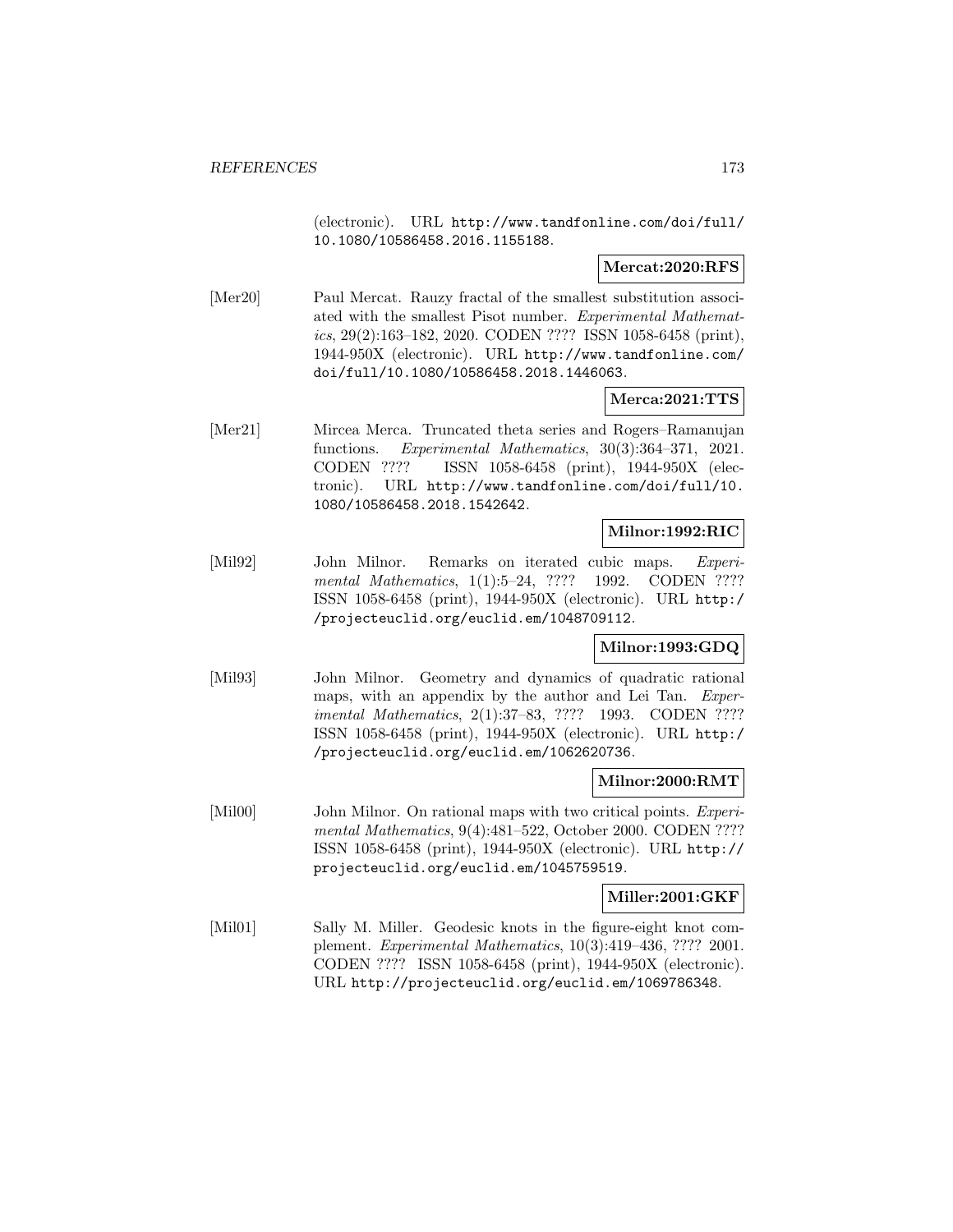## **Milnor:2004:PTJ**

[Mil04] John Milnor. Pasting together Julia sets: a worked out example of mating. Experimental Mathematics, 13(1):55–92, ???? 2004. CODEN ???? ISSN 1058-6458 (print), 1944-950X (electronic). URL http://projecteuclid.org/euclid.em/1086894090.

## **Miller:2006:IZN**

[Mil06] Steven J. Miller. Investigations of zeros near the central point of elliptic curve  $L$ -functions, with an appendix by Eduardo Dueñez. Experimental Mathematics, 15(3):257–279, ???? 2006. CODEN ???? ISSN 1058-6458 (print), 1944-950X (electronic). URL http://projecteuclid.org/euclid.em/1175789758.

#### **Maurer:2001:FEE**

[MM01] Markus Maurer and Volker Müller. Finding the eigenvalue in Elkies' algorithm. Experimental Mathematics, 10(2):275–286, ???? 2001. CODEN ???? ISSN 1058-6458 (print), 1944- 950X (electronic). URL http://projecteuclid.org/euclid. em/999188637.

#### **Murakami:2002:KCC**

[MMO<sup>+</sup>02] Hitoshi Murakami, Jun Murakami, Miyuki Okamoto, Toshie Takata, and Yoshiyuki Yokota. Kashaev's conjecture and the Chern–Simons invariants of knots and links. Experimental Mathematics, 11(3):427–435, ???? 2002. CODEN ???? ISSN 1058-6458 (print), 1944-950X (electronic). URL http:/ /projecteuclid.org/euclid.em/1057777432.

# **Maley:2000:SPC**

[MMT00] F. Miller Maley, Jean Mastrangeli, and Lisa Traynor. Symplectic packings in cotangent bundles of tori. Experimental Mathematics, 9(3):435–455, ???? 2000. CODEN ???? ISSN 1058-6458 (print), 1944-950X (electronic). URL http://projecteuclid. org/euclid.em/1045604678.

#### **McCluskey:2007:PTC**

[MMW07] A. E. McCluskey, D. W. McIntyre, and W. S. Watson. The propositional theory of closure. Experimental Mathematics, 16 (4):501–512, ???? 2007. CODEN ???? ISSN 1058-6458 (print), 1944-950X (electronic). URL http://projecteuclid. org/euclid.em/1204836518.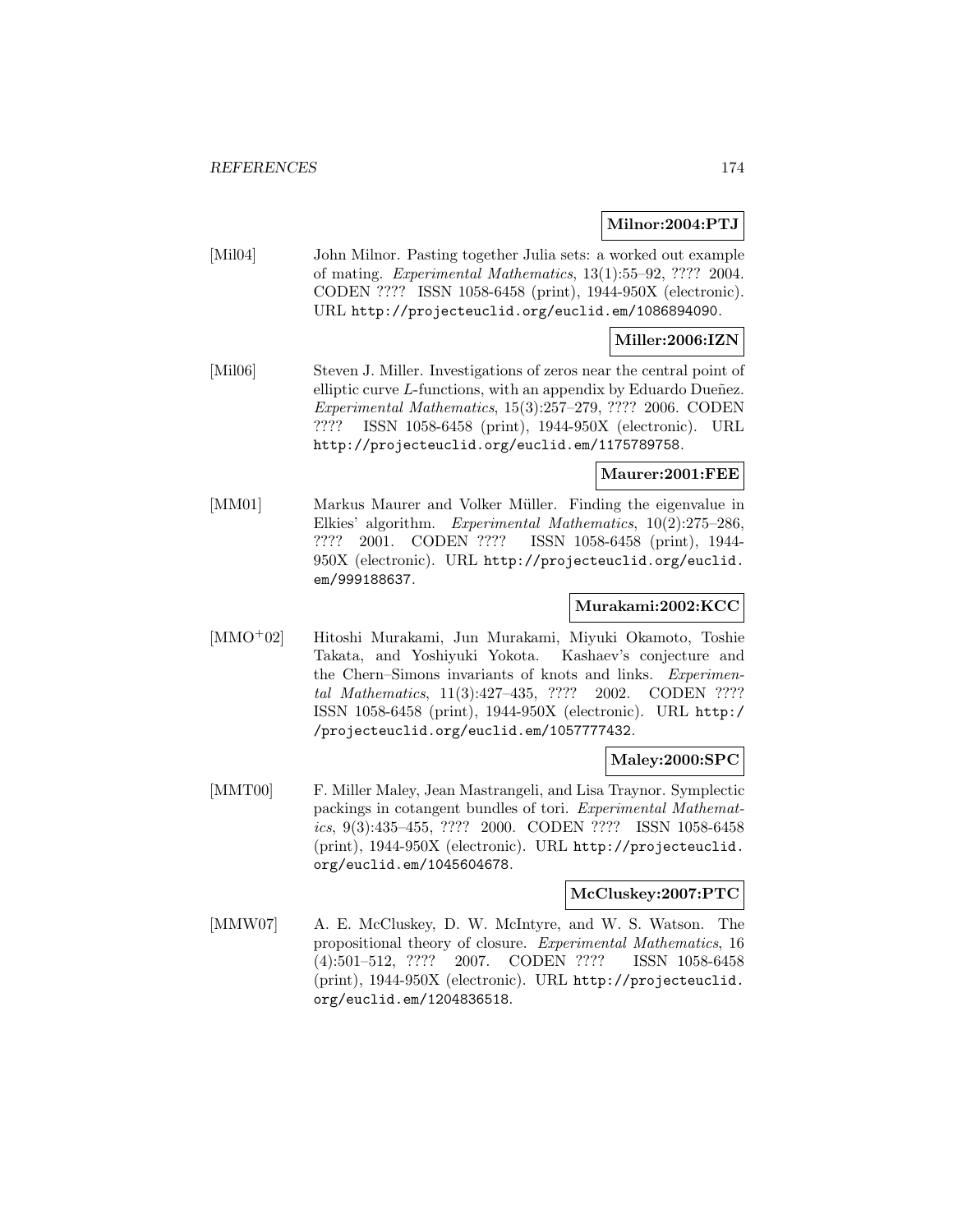# **Muller:2005:SCR**

[MN05] Jurgen Müller and Max Neunhöffer. Some computations regarding Foulkes' conjecture. Experimental Mathematics, 14(3):277– 283, ???? 2005. CODEN ???? ISSN 1058-6458 (print), 1944- 950X (electronic). URL http://projecteuclid.org/euclid. em/1128371753.

# **Miller:2014:ADI**

[MN14] Jonathan Miller and Ramin Naimi. An algorithm for detecting intrinsically knotted graphs. Experimental Mathematics, 23(1): 6–12, 2014. CODEN ???? ISSN 1058-6458 (print), 1944-950X (electronic).

# **Miller:2008:DLN**

[MNS08] Steven J. Miller, Tim Novikoff, and Anthony Sabelli. The distribution of the largest nontrivial eigenvalues in families of random regular graphs. Experimental Mathematics, 17(2):231–244, ???? 2008. CODEN ???? ISSN 1058-6458 (print), 1944- 950X (electronic). URL http://projecteuclid.org/euclid. em/1227118974.

# **Martin:2007:SSP**

[MO07] Greg Martin and Kevin O'Bryant. The symmetric subset problem in continuous Ramsey theory. Experimental Mathematics, 16(2):145–166, ???? 2007. CODEN ???? ISSN 1058-6458 (print), 1944-950X (electronic). URL http://projecteuclid. org/euclid.em/1204905872.

## **Martin:2020:RKG**

[MOY20] Gaven Martin, Graeme O'Brien, and Yasushi Yamashita. Random Kleinian groups, II two parabolic generators. Experimental Mathematics, 29(4):443–451, 2020. CODEN ???? ISSN 1058-6458 (print), 1944-950X (electronic). URL http:/ /www.tandfonline.com/doi/full/10.1080/10586458.2018. 1477079.

# **McGehee:1994:RSF**

[MP94] Richard P. McGehee and Bruce B. Peckham. Resonance surfaces for forced oscillators. Experimental Mathematics, 3(3):221– 244, ???? 1994. CODEN ???? ISSN 1058-6458 (print), 1944- 950X (electronic). URL http://projecteuclid.org/euclid. em/1048515873.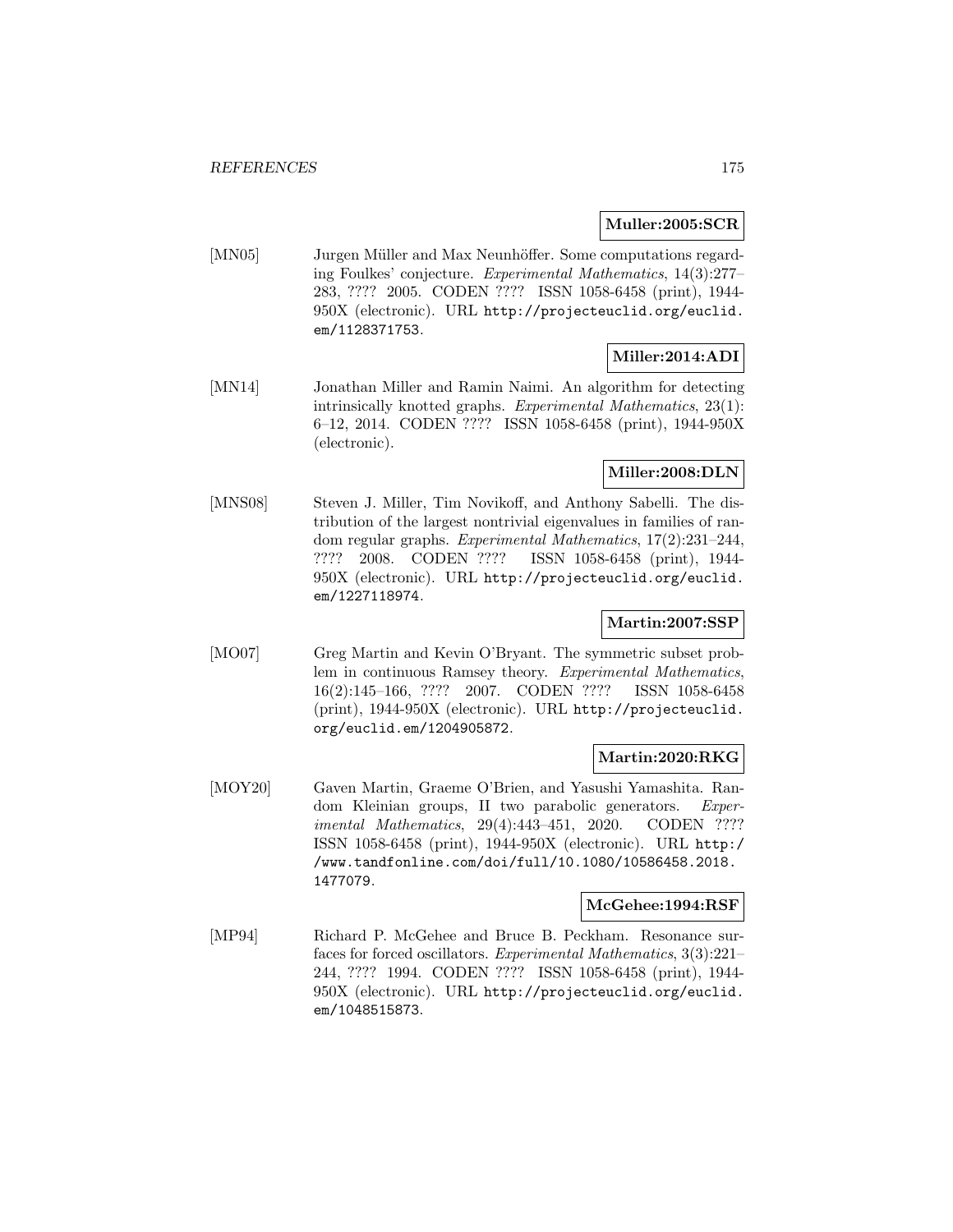**Martelli:2001:TMH**

[MP01] Bruno Martelli and Carlo Petronio. Three-manifolds having complexity at most 9. Experimental Mathematics, 10(2):207– 236, ???? 2001. CODEN ???? ISSN 1058-6458 (print), 1944- 950X (electronic). URL http://projecteuclid.org/euclid. em/999188633.

# **Miyata:2015:ENP**

[MP15] Hiroyuki Miyata and Arnau Padrol. Enumerating neighborly polytopes and oriented matroids. Experimental Mathematics, 24(4):489–505, 2015. CODEN ???? ISSN 1058-6458 (print), 1944-950X (electronic).

# **McShane:1994:DLS**

[MPR94] Greg McShane, John R. Parker, and Ian Redfern. Drawing limit sets of Kleinian groups using finite state automata. Experimental Mathematics, 3(2):153–170, ???? 1994. CODEN ???? ISSN 1058-6458 (print), 1944-950X (electronic). URL http:// projecteuclid.org/euclid.em/1062620909.

## **Mukherjee:2018:STK**

[MPS<sup>+</sup>18] Sujoy Mukherjee, Józef H. Przytycki, Marithania Silvero, Xiao Wang, and Seung Yeop Yang. Search for torsion in Khovanov homology. Experimental Mathematics, 27(4):488–497, 2018. CODEN ???? ISSN 1058-6458 (print), 1944-950X (electronic). URL http://www.tandfonline.com/doi/full/ 10.1080/10586458.2017.1320242.

# **Moseley:2017:OTA**

[MPY17] Daniel Moseley, Nicholas Proudfoot, and Ben Young. The Orlik– Terao algebra and the cohomology of configuration space. Experimental Mathematics, 26(3):373–380, 2017. CODEN ???? ISSN 1058-6458 (print), 1944-950X (electronic). URL http:/ /www.tandfonline.com/doi/full/10.1080/10586458.2016. 1187097.

## **Mignotte:1995:CEN**

[MR95] Maurice Mignotte and Yves Roy. Catalan's equation has no new solution with either exponent less than 10651. Experimental Mathematics, 4(4):259–268, ???? 1995. CODEN ???? ISSN 1058-6458 (print), 1944-950X (electronic). URL http:// projecteuclid.org/euclid.em/1047674387.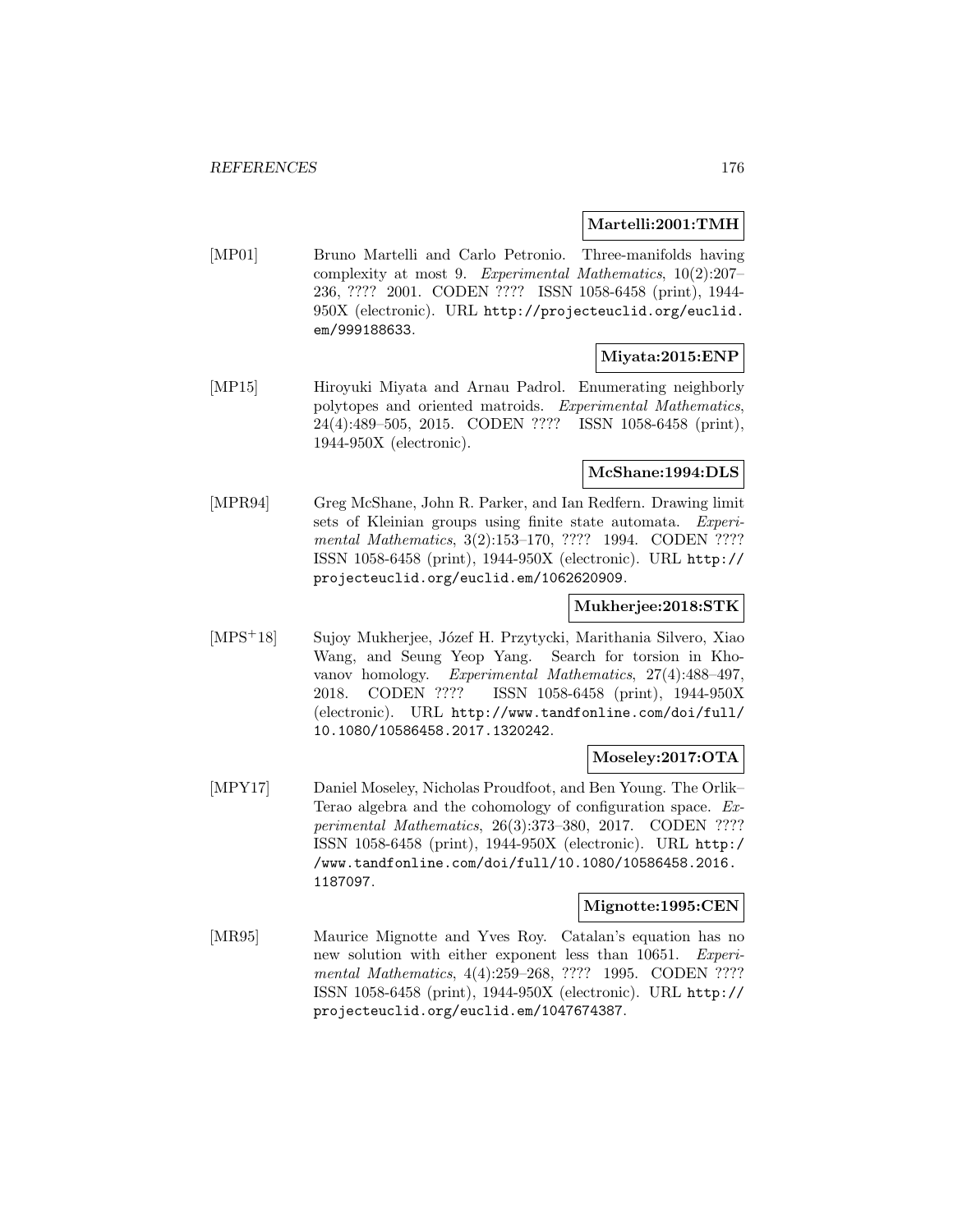#### **Matsumoto:2000:RPS**

[MR00] Saburo Matsumoto and Richard Rannard. The regular projective solution space of the figure-eight knot complement. Experimental Mathematics, 9(2):221–234, ???? 2000. CODEN ???? ISSN 1058-6458 (print), 1944-950X (electronic). URL http:// projecteuclid.org/euclid.em/1045952346.

# **Movasati:2010:PVE**

[MR10] Hossein Movasati and Stefan Reiter. Painlevé VI equations with algebraic solutions and family of curves. Experimental Mathematics, 19(2):161–173, ???? 2010. CODEN ???? ISSN 1058-6458 (print), 1944-950X (electronic). URL http:/ /projecteuclid.org/euclid.em/1276784787.

# **Martin:2016:ESA**

[MRRTS16] P. Martín, R. Ramírez-Ros, and A. Tamarit-Sariol. Exponentially small asymptotic formulas for the length spectrum in some billiard tables. Experimental Mathematics, 25(4):416–440, 2016. CODEN ???? ISSN 1058-6458 (print), 1944-950X (electronic).

## **Mossinghoff:2008:MMM**

[MRW08] Michael J. Mossinghoff, Georges Rhin, and Qiang Wu. Minimal Mahler measures. Experimental Mathematics, 17(4):451– 458, ???? 2008. CODEN ???? ISSN 1058-6458 (print), 1944- 950X (electronic). URL http://projecteuclid.org/euclid. em/1243429958.

## **Masson:2001:PEH**

[MS01] Gisli Másson and Boris Shapiro. On polynomial eigenfunctions of a hypergeometric-type operator. Experimental Mathematics, 10(4):609–618, ???? 2001. CODEN ???? ISSN 1058-6458 (print), 1944-950X (electronic). URL http://projecteuclid. org/euclid.em/1069855260.

# **McKee:2005:SNP**

[MS05] James McKee and Chris Smyth. Salem numbers, Pisot numbers, Mahler measure, and graphs. Experimental Mathematics, 14(2):211–229, ???? 2005. CODEN ???? ISSN 1058-6458 (print), 1944-950X (electronic). URL http://projecteuclid. org/euclid.em/1128100133.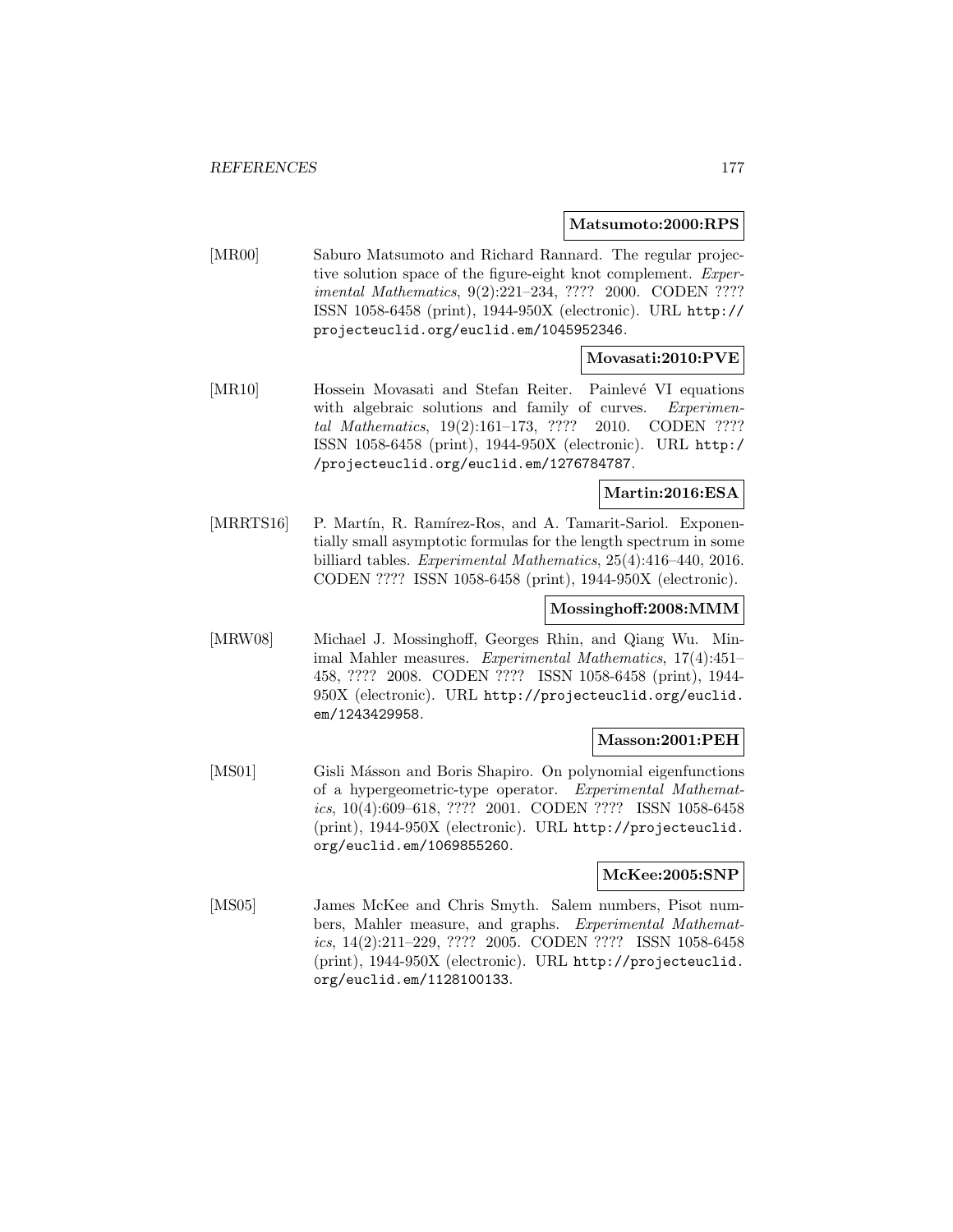# **Morrison:2011:GTL**

[MS11] Ian Morrison and David Swinarski. Gröbner techniques for lowdegree Hilbert stability. Experimental Mathematics, 20(1):34– 56, ???? 2011. CODEN ???? ISSN 1058-6458 (print), 1944- 950X (electronic). URL http://projecteuclid.org/euclid. em/1317924389.

# **Morita:2015:IEC**

[MSS15] Shigeyuki Morita, Takuya Sakasai, and Masaaki Suzuki. Integral Euler characteristic of out  $F_{11}$ . Experimental Mathematics, 24 (1):93–97, 2015. CODEN ???? ISSN 1058-6458 (print), 1944- 950X (electronic).

# **Morita:2018:AQS**

[MSS18] Shigeyuki Morita, Takuya Sakasai, and Masaaki Suzuki. An Abelian quotient of the symplectic derivation Lie algebra of the free Lie algebra. Experimental Mathematics, 27(3):302– 315, 2018. CODEN ???? ISSN 1058-6458 (print), 1944-950X (electronic). URL http://www.tandfonline.com/doi/full/ 10.1080/10586458.2016.1266975.

# **Mans:2019:FGQ**

[MSSS19] Bernard Mans, Min Sha, Igor E. Shparlinski, and Daniel Sutantyo. On functional graphs of quadratic polynomials. Experimental Mathematics, 28(3):292–300, 2019. CODEN ???? ISSN 1058-6458 (print), 1944-950X (electronic). URL http:/ /www.tandfonline.com/doi/full/10.1080/10586458.2017. 1391725.

# **Magaard:2003:GPB**

[MSV03] Kay Magaard, Sergey Shpectorov, and Helmut Völklein. A GAP package for braid orbit computation and applications. Experimental Mathematics, 12(4):385–394, ???? 2003. CODEN ???? ISSN 1058-6458 (print), 1944-950X (electronic). URL http:// projecteuclid.org/euclid.em/1087568015.

# **Mestre:1993:QHG**

[MSWZ93] Jean-François Mestre, René Schoof, Lawrence Washington, and Don Zagier. Quotients homophones des groupes libres. Experimental Mathematics, 2(3):153–155, ???? 1993. CODEN ???? ISSN 1058-6458 (print), 1944-950X (electronic). URL http:// projecteuclid.org/euclid.em/1062620828.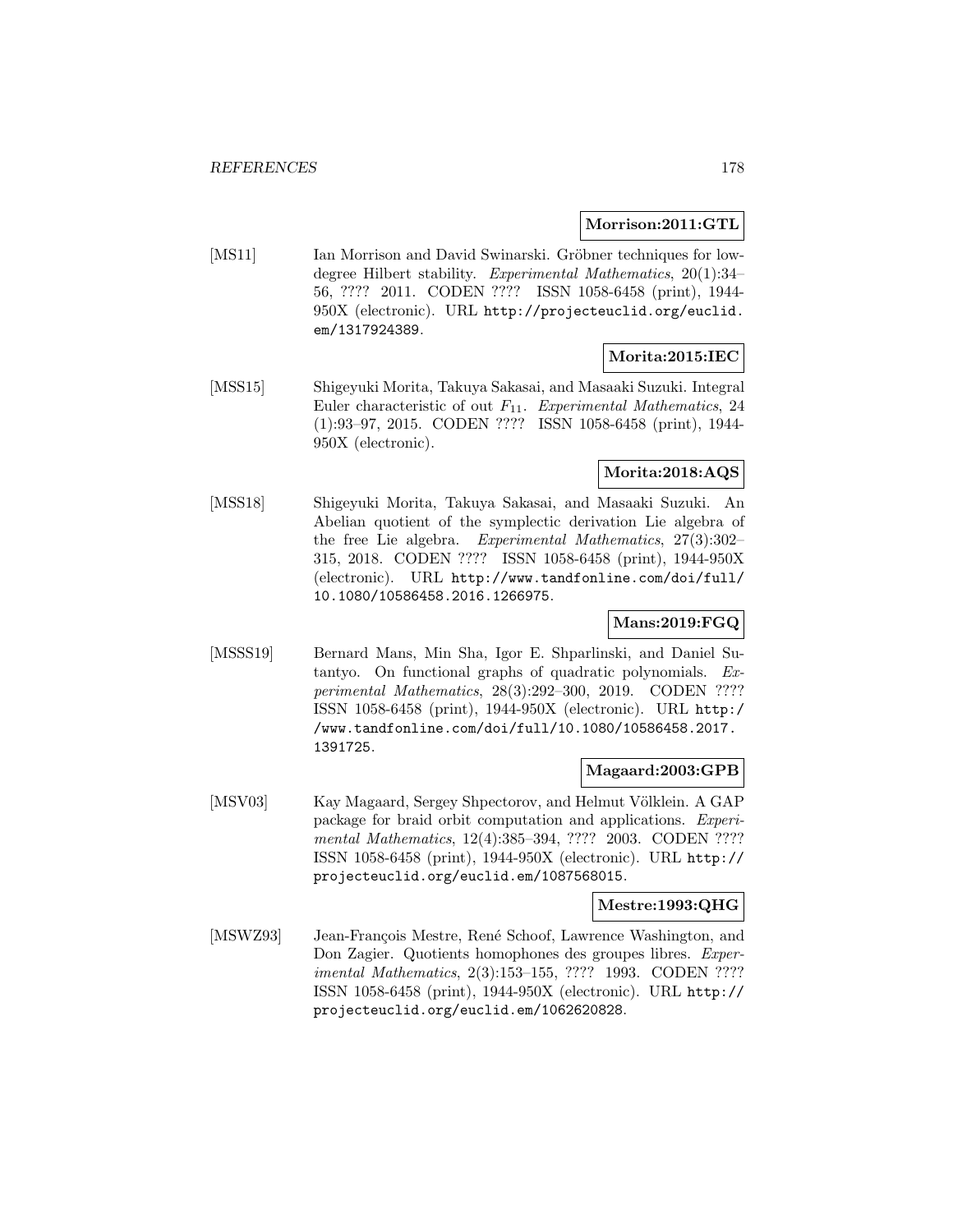# **Musin:2015:TP**

[MT15] Oleg R. Musin and Alexey S. Tarasov. The Tammes problem for  $N = 14$ . Experimental Mathematics, 24(4):460-468, 2015. CODEN ???? ISSN 1058-6458 (print), 1944-950X (electronic).

## **Mann:2016:HNE**

[MT16] Casey Mann and B. Charles Thomas. Heesch numbers of edgemarked polyforms. Experimental Mathematics, 25(3):281–294, 2016. CODEN ???? ISSN 1058-6458 (print), 1944-950X (electronic).

# **McGuire:2014:TNC**

[MTC14] Gary McGuire, Bastian Tugemann, and Gilles Civario. There is no 16-clue Sudoku: Solving the Sudoku minimum number of clues problem via hitting set enumeration. Experimental Mathematics, 23(2):190–217, 2014. CODEN ???? ISSN 1058-6458 (print), 1944-950X (electronic).

# **Miska:2022:CCF**

[MU22] Piotr Miska and Maciej Ulas. On consecutive 1's in continued fractions expansions of square roots of prime numbers. Experimental Mathematics, 31(1):238–251, 2022. CODEN ???? ISSN 1058-6458 (print), 1944-950X (electronic). URL http:/ /www.tandfonline.com/doi/full/10.1080/10586458.2019. 1605319.

## **Mukamel:2017:VUB**

[Muk17] Ronen E. Mukamel. Visualizing the unit ball for the Teichmüller metric. Experimental Mathematics, 26(1):93–97, 2017. CODEN ???? ISSN 1058-6458 (print), 1944-950X (electronic).

#### **Mukamel:2021:PDT**

[Muk21] Ronen E. Mukamel. Polynomials defining Teichmüller curves and their factorizations modp. Experimental Mathematics, 30 (1):19–31, 2021. CODEN ???? ISSN 1058-6458 (print), 1944- 950X (electronic). URL http://www.tandfonline.com/doi/ full/10.1080/10586458.2018.1488156.

## **Muller:2006:SLE**

[Mül06] Tom Müller. Searching for large elite primes. Experimental Mathematics, 15(2):183–186, ???? 2006. CODEN ???? ISSN 1058-6458 (print), 1944-950X (electronic). URL http:/ /projecteuclid.org/euclid.em/1175789738.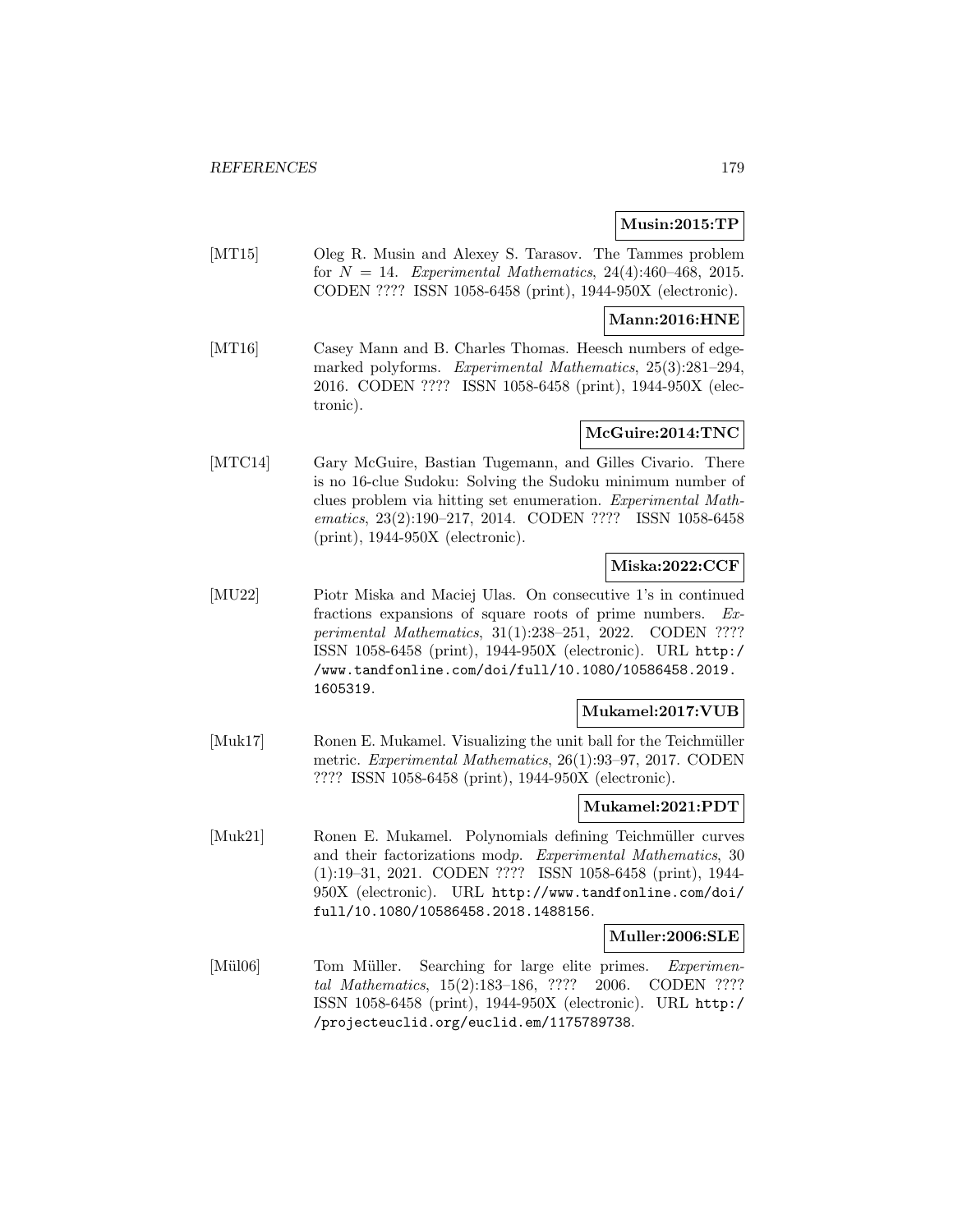#### **Murray:1993:IMR**

[Mur93] Michael K. Murray. The information metric on rational maps. Experimental Mathematics, 2(4):271–279, ???? 1993. CODEN ???? ISSN 1058-6458 (print), 1944-950X (electronic). URL http://projecteuclid.org/euclid.em/1048516037.

#### **Martin:2000:MOS**

[MV00] Florian Martin and Alain Valette. Markov operators on the solvable Baumslag–Solitar groups. Experimental Mathematics, 9(2):291–300, ???? 2000. CODEN ???? ISSN 1058-6458 (print), 1944-950X (electronic). URL http://projecteuclid. org/euclid.em/1045952352.

# **Mittelmann:2010:HAS**

[MV10] Hans D. Mittelmann and Frank Vallentin. High-accuracy semidefinite programming bounds for kissing numbers. Experimental Mathematics, 19(2):174-178, ???? 2010. CODEN ???? ISSN 1058-6458 (print), 1944-950X (electronic). URL http:// projecteuclid.org/euclid.em/1276784788.

## **Muraz:2005:LBD**

[MVG05] G. Muraz and J.-L. Verger-Gaugry. On lower bounds of the density of Delone sets and holes in sequences of sphere packings. Experimental Mathematics, 14(1):47–57, ???? 2005. CODEN ???? ISSN 1058-6458 (print), 1944-950X (electronic). URL http://projecteuclid.org/euclid.em/1120145569.

## **Naoe:2021:CLS**

[Nao21] Hironobu Naoe. Corks with large shadow-complexity and exotic four-manifolds. Experimental Mathematics, 30(2):157–171, 2021. CODEN ???? ISSN 1058-6458 (print), 1944-950X (electronic). URL http://www.tandfonline.com/doi/full/ 10.1080/10586458.2018.1514332.

**Nebe:1996:FS**

[Neb96] Gabriele Nebe. Finite subgroups of  $GL_{24}(\mathbf{Q})$ . *Experimen*tal Mathematics, 5(3):163–195, ???? 1996. CODEN ???? ISSN 1058-6458 (print), 1944-950X (electronic). URL http:/ /projecteuclid.org/euclid.em/1047915100.

# **Nebe:2000:IOG**

[Neb00] Gabriele Nebe. Invariants of orthogonal G-modules from the character table. Experimental Mathematics, 9(4):623–629, Oc-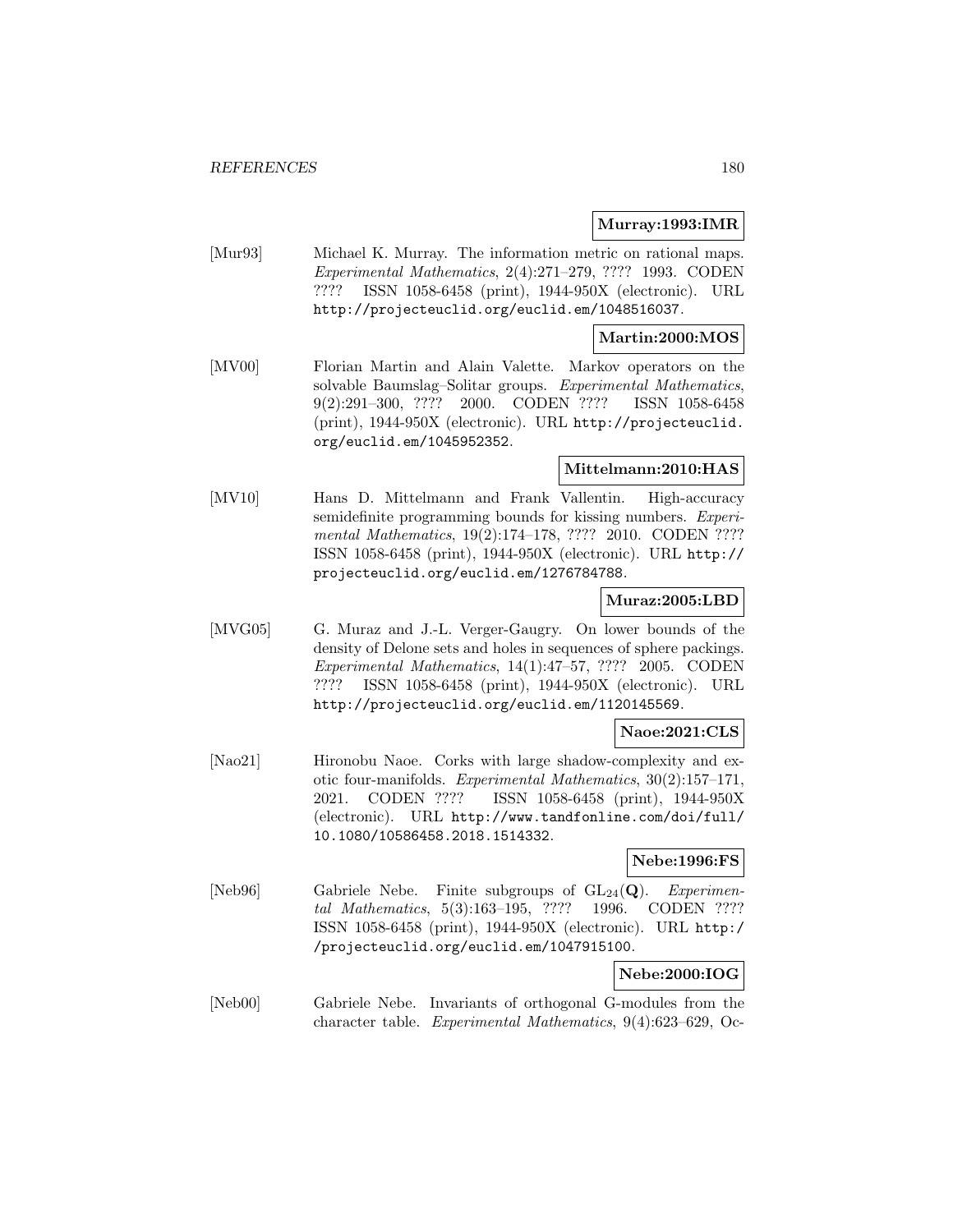tober 2000. CODEN ???? ISSN 1058-6458 (print), 1944- 950X (electronic). URL http://projecteuclid.org/euclid. em/1045759527.

### **Neuberger:2006:NEP**

[Neu06] John M. Neuberger. Nonlinear elliptic partial difference equations on graphs. Experimental Mathematics, 15(1):91–107, ???? 2006. CODEN ???? ISSN 1058-6458 (print), 1944- 950X (electronic). URL http://projecteuclid.org/euclid. em/1150476907.

## **Newkirk:2016:BB**

[New16] Edward Newkirk. Billiards with bombs. Experimental Mathematics, 25(2):194–212, 2016. CODEN ???? ISSN 1058-6458 (print), 1944-950X (electronic).

#### **Nichols:2018:APP**

[Nic18] Daniel Nichols. Analogues of the  $3x + 1$  problem in polynomial rings of characteristic 2. Experimental Mathematics, 27(1): 100–110, 2018. CODEN ???? ISSN 1058-6458 (print), 1944- 950X (electronic). URL http://www.tandfonline.com/doi/ full/10.1080/10586458.2016.1227734.

## **Nilakantan:2003:NWN**

[Nil03] Nandini Nilakantan. Nonexistence of a weakly neighbourly polyhedral map of type 6,6. Experimental Mathematics, 12(3):257-262, ???? 2003. CODEN ???? ISSN 1058-6458 (print), 1944- 950X (electronic). URL http://projecteuclid.org/euclid. em/1087329229.

## **Nitaj:1993:AFG**

[Nit93] Abderrahmane Nitaj. Algorithms for finding good examples for the abc and Szpiro conjectures. Experimental Mathematics, 2(3):223–230, ???? 1993. CODEN ???? ISSN 1058-6458 (print), 1944-950X (electronic). URL http://projecteuclid. org/euclid.em/1062620832.

#### **Nowak:1997:NFR**

[Now97] Ivo Nowak. Numerical finiteness results for minimal surfaces in three-dimensional space forms. Experimental Mathematics, 6(4):301–315, ???? 1997. CODEN ???? ISSN 1058-6458 (print), 1944-950X (electronic). URL http://projecteuclid. org/euclid.em/1047047191.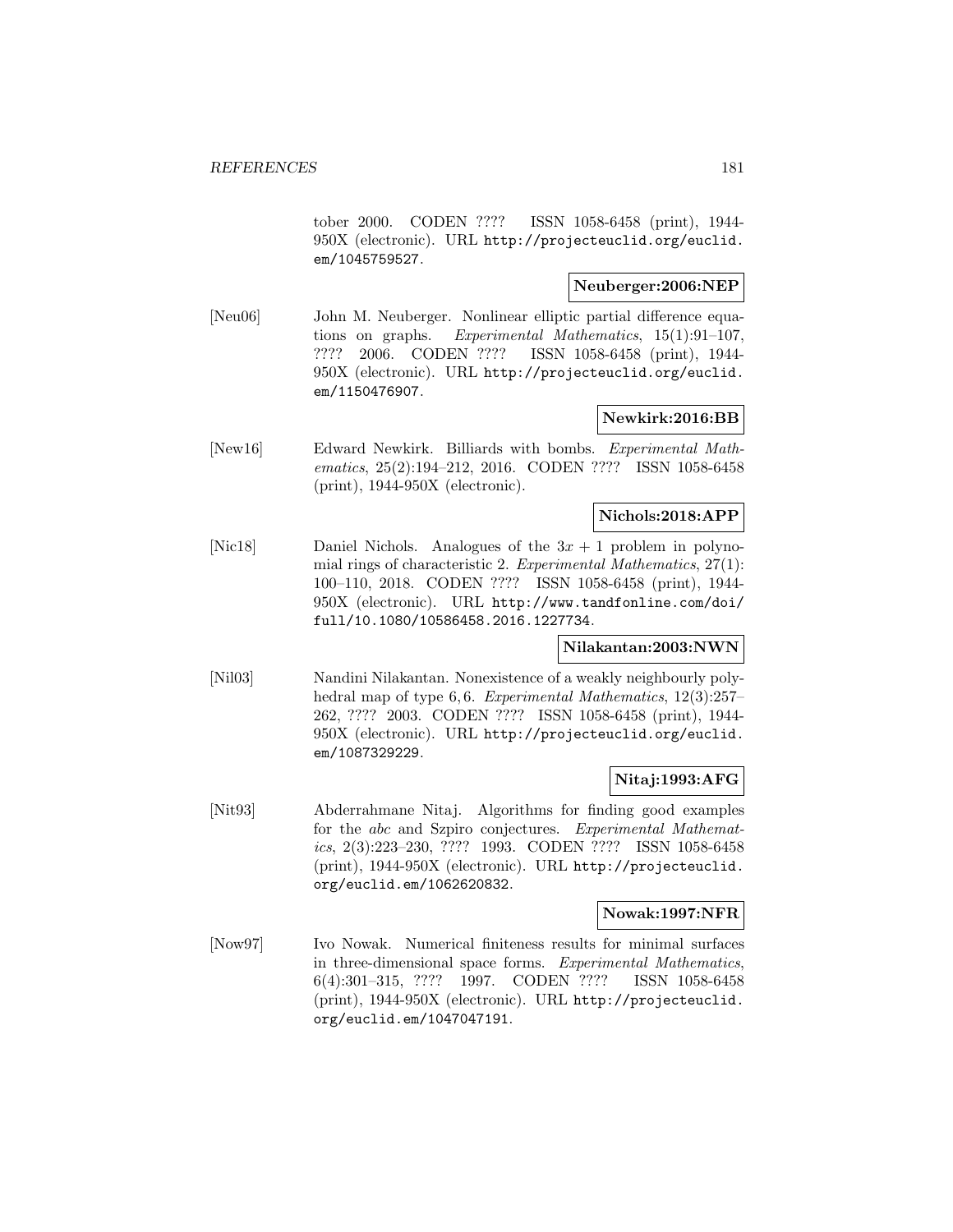#### **Neuberger:1999:NCE**

[NR99] J. W. Neuberger and R. J. Renka. Numerical calculation of the essential spectrum of a Laplacian. Experimental Mathematics, 8(3):301–308, ???? 1999. CODEN ???? ISSN 1058-6458 (print), 1944-950X (electronic). URL http://projecteuclid. org/euclid.em/1047262410.

## **Neuberger:2000:CPG**

[NR00] J. W. Neuberger and R. J. Renka. Critical points of the Ginzburg–Landau functional on multiply-connected domains. Experimental Mathematics, 9(4):523–533, October 2000. CO-DEN ???? ISSN 1058-6458 (print), 1944-950X (electronic). URL http://projecteuclid.org/euclid.em/1045759520.

## **Noro:2008:CSS**

[NSYY08] Masayuki Noro, Takeshi Sasaki, Kotaro Yamada, and Masaaki Yoshida. Confluence of swallowtail singularities of the hyperbolic Schwarz map defined by the hypergeometric differential equation. Experimental Mathematics, 17(2):191–204, ???? 2008. CODEN ???? ISSN 1058-6458 (print), 1944-950X (electronic). URL http://projecteuclid.org/euclid.em/1227118971.

## **Netzer:2015:KPS**

[NT15] Tim Netzer and Andreas Thom. Kazhdan's property (T) via semidefinite optimization. Experimental Mathematics, 24(3): 371–374, 2015. CODEN ???? ISSN 1058-6458 (print), 1944- 950X (electronic).

### **Nurmela:2000:COC**

[Nur00] Kari J. Nurmela. Conjecturally optimal coverings of an equilateral triangle with up to 36 equal circles. Experimental Mathematics, 9(2):241–250, ???? 2000. CODEN ???? ISSN 1058-6458 (print), 1944-950X (electronic). URL http://projecteuclid. org/euclid.em/1045952348.

## **Nickerson:2005:SPS**

[NW05] S. J. Nickerson and R. A. Wilson. Semi-presentations for the sporadic simple groups. Experimental Mathematics, 14(3):359– 371, ???? 2005. CODEN ???? ISSN 1058-6458 (print), 1944- 950X (electronic). URL http://projecteuclid.org/euclid. em/1128371760.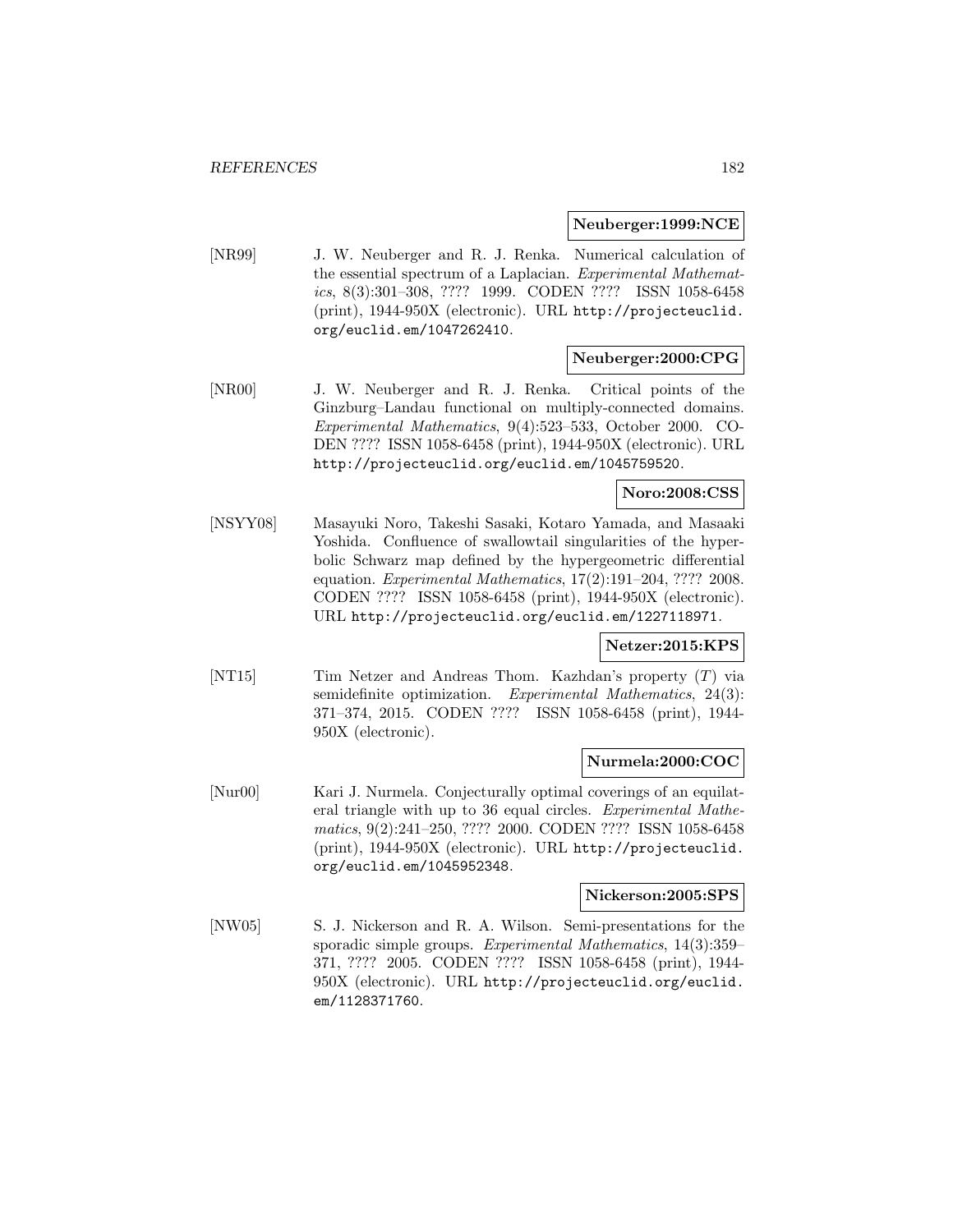## **Oggier:2019:SGE**

[OB19] Frédérique Oggier and Jean-Claude Belfiore. On the secrecy gain of extremal even l-modular lattices. Experimental Mathematics, 28(4):492–508, 2019. CODEN ???? ISSN 1058-6458 (print), 1944-950X (electronic). URL http://www.tandfonline.com/ doi/full/10.1080/10586458.2017.1423249.

## **Ohashi:2008:RHG**

[Oha08] Ryo Ohashi. The rational homology group of  $Out(F_n)$  for  $n \leq 6$ . Experimental Mathematics, 17(2):167–179, ???? 2008. CODEN ???? ISSN 1058-6458 (print), 1944-950X (electronic). URL http://projecteuclid.org/euclid.em/1227118969.

## **Dokovic:2000:ISD**

 $[**Dok00**]$ Dok00 Dragomir Ž. Đoković. The irreducible six-dimensional complex representations of Aut $(F_2)$  that are nontrivial on  $F_2$ . Experimental Mathematics, 9(3):457-465, ???? 2000. CODEN ???? ISSN 1058-6458 (print), 1944-950X (electronic). URL http:// projecteuclid.org/euclid.em/1045604679.

## **Okada:2002:HER**

[Oka02] Kaoru Okada. Hecke eigenvalues for real quadratic fields. Experimental Mathematics, 11(3):407–426, ???? 2002. CODEN ???? ISSN 1058-6458 (print), 1944-950X (electronic). URL http:// projecteuclid.org/euclid.em/1057777431.

## **Olajos:2005:PIB**

[Ola05] Péter Olajos. Power integral bases in the family of simplest quartic fields. Experimental Mathematics, 14(2):129–132, ???? 2005. CODEN ???? ISSN 1058-6458 (print), 1944-950X (electronic). URL http://projecteuclid.org/euclid.em/1128100125.

## **Olvera:2001:EAR**

[Olv01] Arturo Olvera. Estimation of the amplitude of resonance in the general standard map. Experimental Mathematics, 10(3):401– 418, ???? 2001. CODEN ???? ISSN 1058-6458 (print), 1944- 950X (electronic). URL http://projecteuclid.org/euclid. em/1069786347.

## **Ochiai:2008:BTD**

[OM08] Mitsuyuki Ochiai and Noriko Morimura. Base-tangle decompositions of *n*-string tangles with  $1 < n < 10$ . Experimental Mathematics, 17(1):1–8, ???? 2008. CODEN ???? ISSN 1058-6458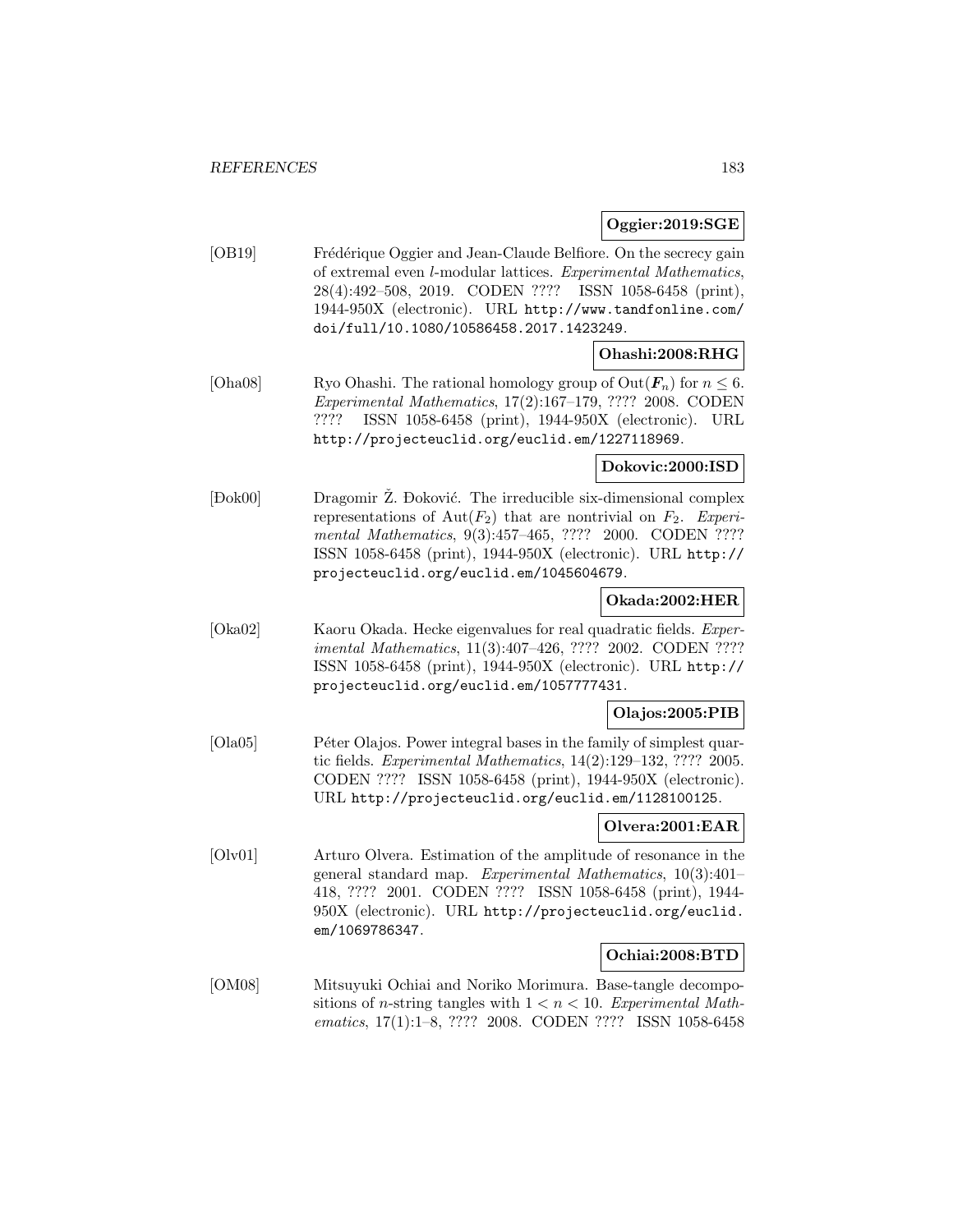(print), 1944-950X (electronic). URL http://projecteuclid. org/euclid.em/1227031893.

## **Omar:2001:AFO**

[Oma01] Sami Omar. On Artin L-functions for octic quaternion fields. Experimental Mathematics, 10(2):237–246, ???? 2001. CODEN ???? ISSN 1058-6458 (print), 1944-950X (electronic). URL http://projecteuclid.org/euclid.em/999188634.

## **Opgenorth:2001:DCV**

[Opg01] Jürgen Opgenorth. Dual cones and the Voronoi algorithm. Experimental Mathematics, 10(4):599–608, ???? 2001. CODEN ???? ISSN 1058-6458 (print), 1944-950X (electronic). URL http://projecteuclid.org/euclid.em/1069855259.

## **Odlyzko:1999:JC**

[ORW99] Andrew Odlyzko, Michael Rubinstein, and Marek Wolf. Jumping champions. Experimental Mathematics, 8(2):107–118, ???? 1999. CODEN ???? ISSN 1058-6458 (print), 1944-950X (electronic). URL http://projecteuclid.org/euclid.em/ 1047477055.

# **Oren:2014:PWL**

[OS14] Idan Oren and Uzy Smilansky. Periodic walks on large regular graphs and random matrix theory. Experimental Mathematics, 23(4):492–498, 2014. CODEN ???? ISSN 1058-6458 (print), 1944-950X (electronic).

## **OHara:2015:RRR**

[OS15] Kathleen O'Hara and Dennis Stanton. Refinements of the Rogers–Ramanujan identities. Experimental Mathematics, 24 (4):410–418, 2015. CODEN ???? ISSN 1058-6458 (print), 1944- 950X (electronic).

## **Oeding:2016:EFS**

[OS16] Luke Oeding and Steven V. Sam. Equations for the fifth secant variety of Segrè products of projective spaces. Experimental Mathematics, 25(1):94–99, 2016. CODEN ???? ISSN 1058-6458 (print), 1944-950X (electronic).

## **Oberlin:2003:SSG**

[OSS03] Richard Oberlin, Brian Street, and Robert S. Strichartz. Sampling on the Sierpinski gasket. Experimental Mathematics, 12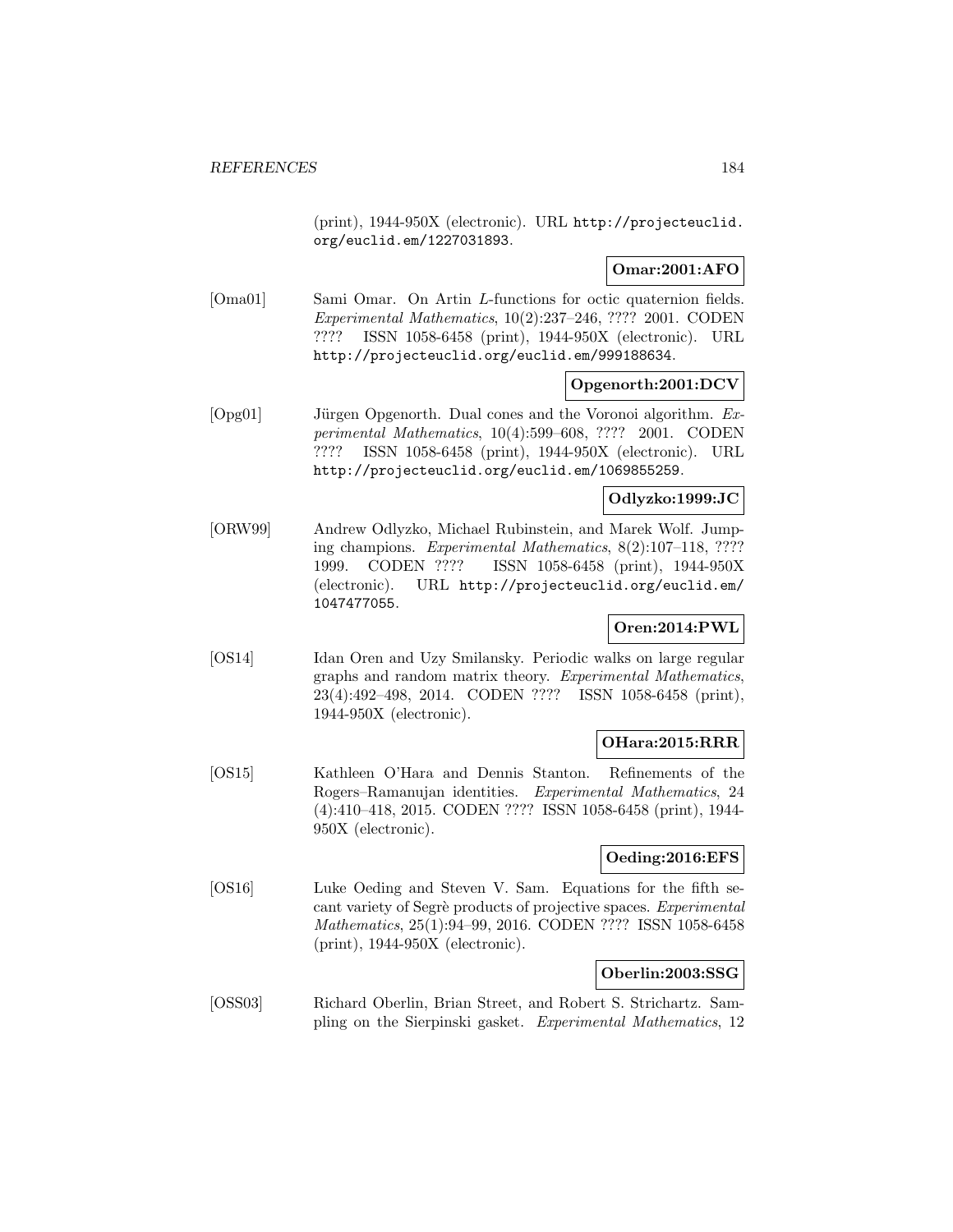(4):403–418, ???? 2003. CODEN ???? ISSN 1058-6458 (print), 1944-950X (electronic). URL http://projecteuclid. org/euclid.em/1087568017.

## **Otsubo:2015:SVJ**

[Ots15] Noriyuki Otsubo. On special values of Jacobi-sum Hecke Lfunctions. Experimental Mathematics, 24(2):247–259, 2015. CO-DEN ???? ISSN 1058-6458 (print), 1944-950X (electronic).

#### **eSilva:2022:BLM**

[OTZK22] Diogo Oliveira e Silva, Christoph Thiele, and Pavel Zorin-Kranich. Band-limited maximizers for a Fourier extension inequality on the circle. Experimental Mathematics, 31(1):192– 198, 2022. CODEN ???? ISSN 1058-6458 (print), 1944-950X (electronic). URL http://www.tandfonline.com/doi/full/ 10.1080/10586458.2019.1596847.

## **Oudet:2011:APL**

[Oud11] Edouard Oudet. Approximation of partitions of least perimeter by Γ-convergence: Around Kelvin's conjecture. Experimental Mathematics, 20(3):260–270, ???? 2011. CODEN ???? ISSN 1058-6458 (print), 1944-950X (electronic). URL http:// projecteuclid.org/euclid.em/1317924419.

## **Patterson:2003:ADE**

[Pat03] S. J. Patterson. The asymptotic distribution of exponential sums, I. Experimental Mathematics, 12(2):135–153, ???? 2003. CODEN ???? ISSN 1058-6458 (print), 1944-950X (electronic). URL http://projecteuclid.org/euclid.em/1067634728.

#### **Patterson:2005:ADE**

[Pat05] S. J. Patterson. The asymptotic distribution of exponential sums, II. Experimental Mathematics, 14(1):87–98, ???? 2005. CODEN ???? ISSN 1058-6458 (print), 1944-950X (electronic). URL http://projecteuclid.org/euclid.em/1120145573.

#### **Paule:1996:PCK**

[Pau96] Peter Paule. A proof of a conjecture of Knuth. Experimental Mathematics, 5(2):83-89, ???? 1996. CODEN ???? ISSN 1058-6458 (print), 1944-950X (electronic). URL http:/ /projecteuclid.org/euclid.em/1047565639.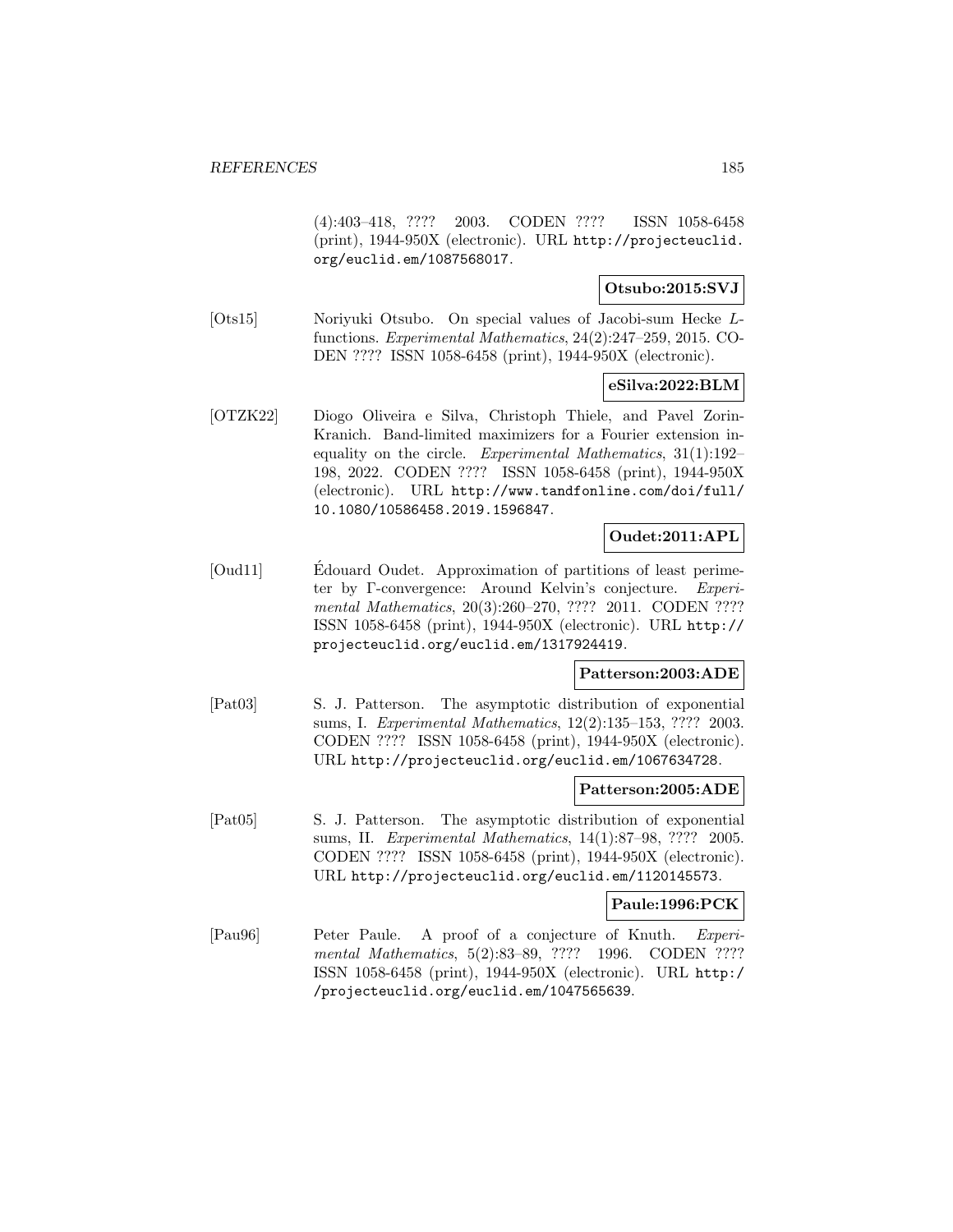### **Pausinger:2017:AHP**

[Pau17] Florian Pausinger. An accurate heuristic for a problem of Shparlinski. Experimental Mathematics, 26(1):72–76, 2017. CODEN ???? ISSN 1058-6458 (print), 1944-950X (electronic).

## **Petrov:2002:RCB**

[PdlL02] Nikola P. Petrov and Rafael de la Llave. Regularity of conjugacies between critical circle maps: an experimental study. Experimental Mathematics, 11(2):219–241, ???? 2002. CODEN ???? ISSN 1058-6458 (print), 1944-950X (electronic). URL http:// projecteuclid.org/euclid.em/1062621217.

## **Peachey:2006:DBC**

[PE06] T. C. Peachey and C. M. Enticott. Determination of the best constant in an inequality of Hardy, Littlewood, and Pólya. Experimental Mathematics, 15(1):43–50, ???? 2006. CODEN ???? ISSN 1058-6458 (print), 1944-950X (electronic). URL http:// projecteuclid.org/euclid.em/1150476902.

## **Peczarski:2019:WBP**

[Pec19] Marcin Peczarski. The worst balanced partially ordered setsladders with broken rungs. Experimental Mathematics, 28(2): 181–184, 2019. CODEN ???? ISSN 1058-6458 (print), 1944- 950X (electronic). URL http://www.tandfonline.com/doi/ full/10.1080/10586458.2017.1368050.

## **Peters:2004:DEI**

[Pet04] Meinhard Peters. The Diophantine equation  $xy + yz + xz =$ n and indecomposable binary quadratic forms. Experimental Mathematics, 13(3):273–274, ???? 2004. CODEN ???? ISSN 1058-6458 (print), 1944-950X (electronic). URL http:/ /projecteuclid.org/euclid.em/1103749835.

## **Pfeiffer:1997:SHC**

[Pfe97] Götz Pfeiffer. The subgroups of  $M_{24}$ , or how to compute the table of marks of a finite group. Experimental Mathematics, 6(3):247–270, ???? 1997. CODEN ???? ISSN 1058-6458 (print), 1944-950X (electronic). URL http://projecteuclid. org/euclid.em/1047920424.

## **Pinn:2000:CCC**

[Pin00] Klaus Pinn. A chaotic cousin of Conway's recursive sequence. Experimental Mathematics, 9(1):55–66, ???? 2000. CODEN ????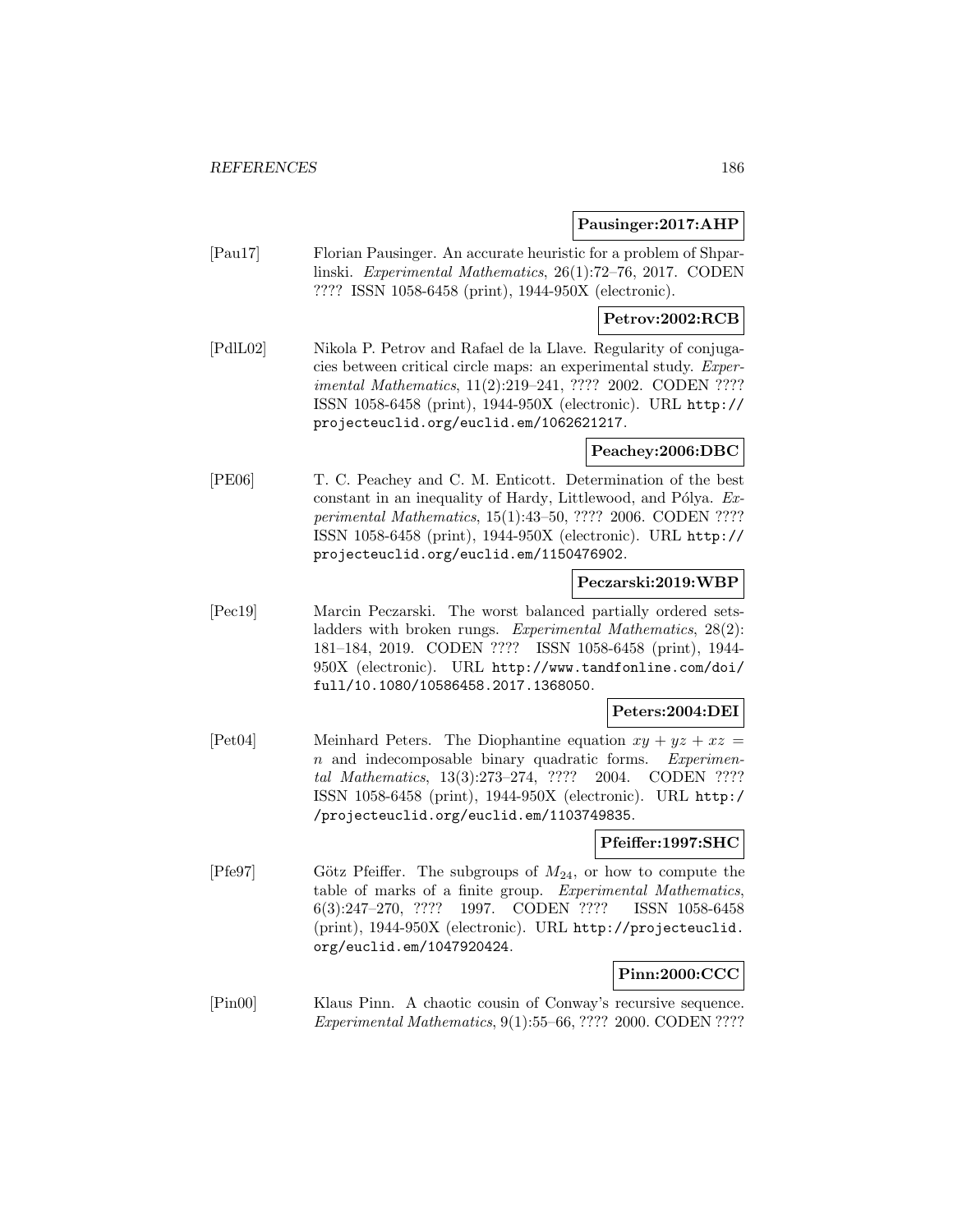ISSN 1058-6458 (print), 1944-950X (electronic). URL http:// projecteuclid.org/euclid.em/1046889590.

**Piontkowski:2007:NCR**

[Pio07] Jens Piontkowski. On the number of cusps of rational cuspidal plane curves. Experimental Mathematics, 16(2):251–256, ???? 2007. CODEN ???? ISSN 1058-6458 (print), 1944- 950X (electronic). URL http://projecteuclid.org/euclid. em/1204905880.

## **Poonen:2001:CTP**

[Poo01] Bjorn Poonen. Computing torsion points on curves. Experimental Mathematics, 10(3):449–466, ???? 2001. CODEN ???? ISSN 1058-6458 (print), 1944-950X (electronic). URL http:// projecteuclid.org/euclid.em/1069786350.

## **Poonen:2006:HBM**

[Poo06] Bjorn Poonen. Heuristics for the Brauer–Manin obstruction for curves. Experimental Mathematics, 15(4):415–420, ???? 2006. CODEN ???? ISSN 1058-6458 (print), 1944-950X (electronic). URL http://projecteuclid.org/euclid.em/1175789777.

## **Pinkall:1993:CDM**

[PP93] Ulrich Pinkall and Konrad Polthier. Computing discrete minimal surfaces and their conjugates. Experimental Mathematics,  $2(1)$ : 15–36, ???? 1993. CODEN ???? ISSN 1058-6458 (print), 1944- 950X (electronic). URL http://projecteuclid.org/euclid. em/1062620735.

#### **Petrera:2009:IHK**

[PPS09] Matteo Petrera, Andreas Pfadler, and Yuri B. Suris. On integrability of Hirota–Kimura-type discretizations: Experimental study of the discrete Clebsch system. Experimental Mathematics, 18(2):223–247, ???? 2009. CODEN ???? ISSN 1058-6458 (print), 1944-950X (electronic). URL http://projecteuclid. org/euclid.em/1259158433.

### **Petrera:2017:CES**

[PPSF17] Matteo Petrera, Andreas Pfadler, Yuri B. Suris, and Yuri N. Fedorov. On the construction of elliptic solutions of integrable birational maps. Experimental Mathematics, 26(3):324– 341, 2017. CODEN ???? ISSN 1058-6458 (print), 1944-950X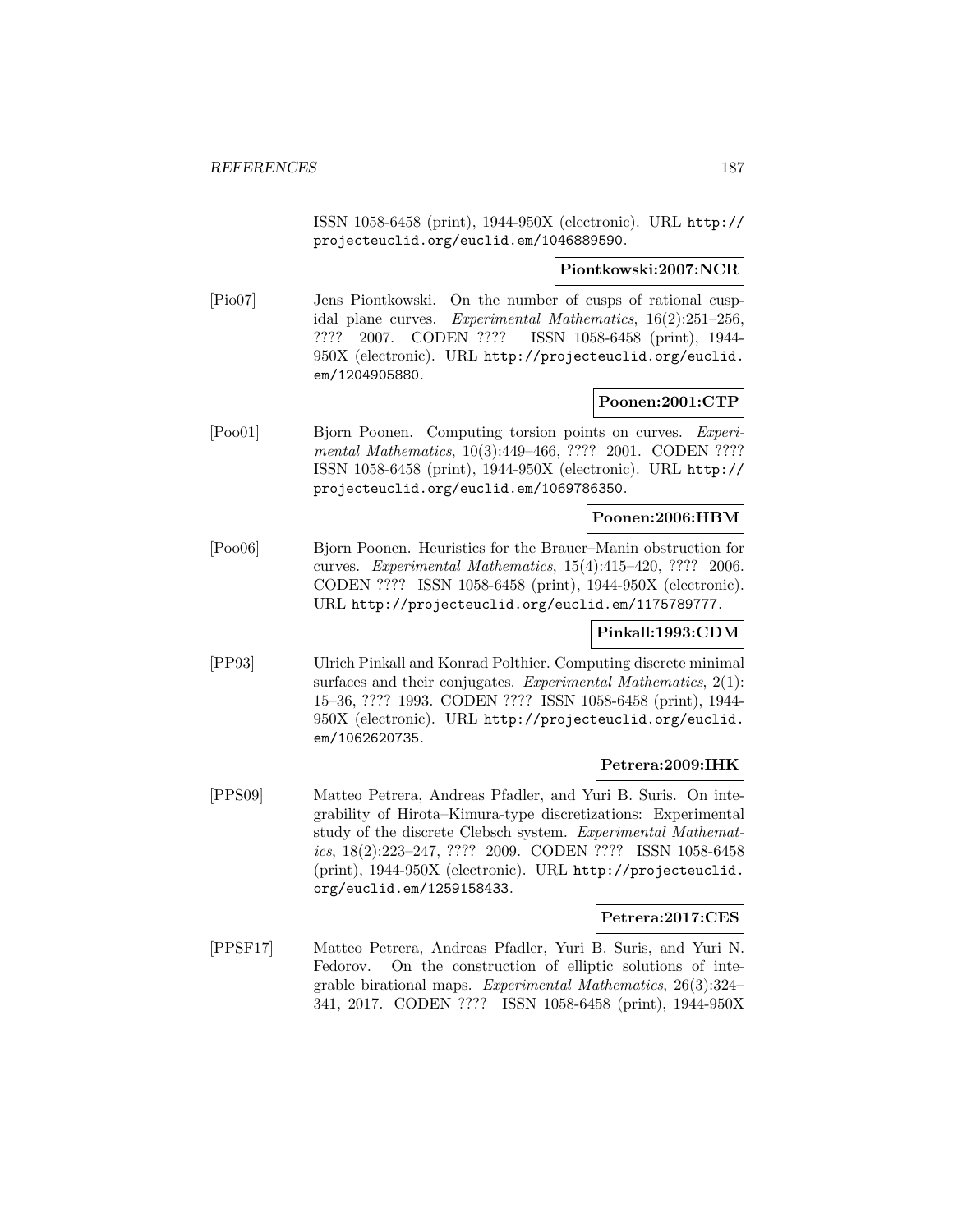(electronic). URL http://www.tandfonline.com/doi/full/ 10.1080/10586458.2016.1166354.

## **Perrin-Riou:2003:ACE**

[PR03] Bernadette Perrin-Riou. Arithm´etique des courbes elliptiques à réduction supersingulière en  $p$ . (French) [Arithmetic on elliptic curves with a supersingular reduction in  $p \mid$ . Experimental Mathematics, 12(2):155-186, ???? 2003. CODEN ???? ISSN 1058-6458 (print), 1944-950X (electronic). URL http:// projecteuclid.org/euclid.em/1067634729.

# **Plesken:2005:CIF**

[PR05] W. Plesken and D. Robertz. Constructing invariants for finite groups. Experimental Mathematics, 14(2):175–188, ???? 2005. CODEN ???? ISSN 1058-6458 (print), 1944-950X (electronic). URL http://projecteuclid.org/euclid.em/1128100130.

## **Plesken:2008:ECS**

[PR08] W. Plesken and D. Robertz. Elimination for coefficients of special characteristic polynomials. Experimental Mathematics, 17(4):499–510, ???? 2008. CODEN ???? ISSN 1058-6458 (print), 1944-950X (electronic). URL http://projecteuclid. org/euclid.em/1243429962.

# **Pasquier:2013:SPB**

[PR13] B. Pasquier and N. Ressayre. The saturation property for branching rules — examples. Experimental Mathematics,  $22(3)$ : 299–312, 2013. CODEN ???? ISSN 1058-6458 (print), 1944- 950X (electronic).

# **Paulhus:2017:CDJ**

[PR17a] Jennifer Paulhus and Anita M. Rojas. Completely decomposable Jacobian varieties in new genera. Experimental Mathematics, 26(4):430–445, 2017. CODEN ???? ISSN 1058-6458 (print), 1944-950X (electronic). URL http://www.tandfonline.com/ doi/full/10.1080/10586458.2016.1199981.

## **Platt:2017:EEA**

[PR17b] D. J. Platt and O. Ramaré. Explicit estimates: From  $\Lambda(n)$  in arithmetic progressions to  $\Lambda(n)/n$ . Experimental Mathematics, 26(1):77–92, 2017. CODEN ???? ISSN 1058-6458 (print), 1944- 950X (electronic).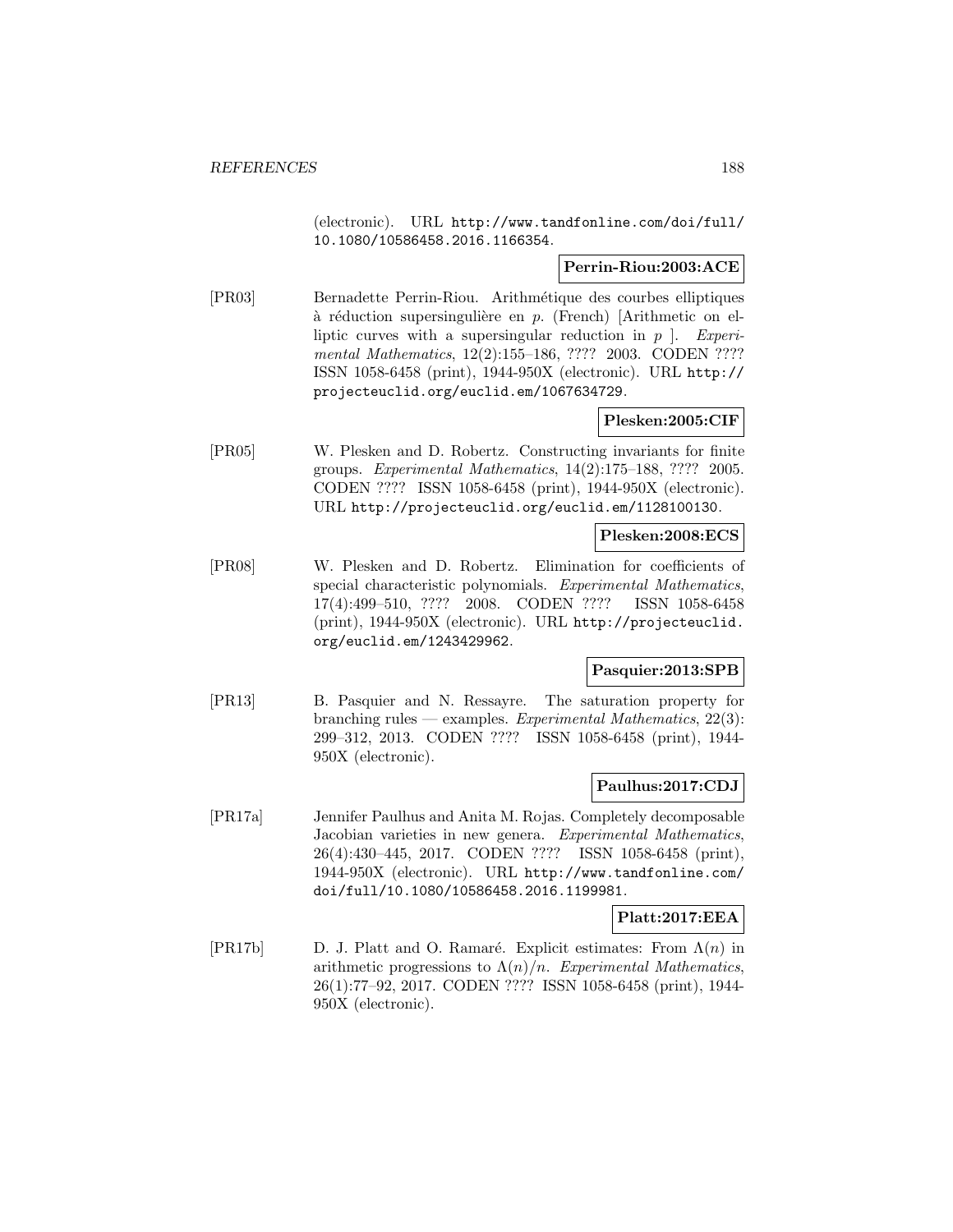#### **Pokora:2021:RPK**

[PR21] Piotr Pokora and Joaquim Roé. The 21 reducible polars of Klein's quartic. Experimental Mathematics, 30(1):1-18, 2021. CODEN ???? ISSN 1058-6458 (print), 1944-950X (electronic). URL http://www.tandfonline.com/doi/full/10. 1080/10586458.2018.1488155.

## **Pralle:2005:H**

[Pra05] Harm Pralle. The hyperplanes of DW(5, 2). Experimental Mathematics, 14(3):373–384, ???? 2005. CODEN ???? ISSN 1058-6458 (print), 1944-950X (electronic). URL http:/ /projecteuclid.org/euclid.em/1128371761.

## **Pomerance:1992:RHS**

[PS92] Carl Pomerance and J. W. Smith. Reduction of huge, sparse matrices over finite fields via created catastrophes. Experimental Mathematics, 1(2):89-94, ???? 1992. CODEN ???? ISSN 1058-6458 (print), 1944-950X (electronic). URL http:/ /projecteuclid.org/euclid.em/1048709047.

#### **Plesken:1996:CRR**

[PS96] Wilhelm Plesken and Bernd Souvignier. Constructing rational representations of finite groups. Experimental Mathematics, 5(1):39–47, ???? 1996. CODEN ???? ISSN 1058-6458 (print), 1944-950X (electronic). URL http://projecteuclid. org/euclid.em/1047591146.

## **Plesken:2000:CCG**

[PS00] Wilhelm Plesken and Tilman Schulz. Counting crystallographic groups in low dimensions. Experimental Mathematics, 9(3):407– 411, ???? 2000. CODEN ???? ISSN 1058-6458 (print), 1944- 950X (electronic). URL http://projecteuclid.org/euclid. em/1045604675.

## **Pacetti:2008:CCV**

[PT08] Ariel Pacetti and Gonzalo Tornaría. Computing central values of twisted L-series: The case of composite levels. Experimental Mathematics, 17(4):459-472, ???? 2008. CODEN ???? ISSN 1058-6458 (print), 1944-950X (electronic). URL http:// projecteuclid.org/euclid.em/1243429959.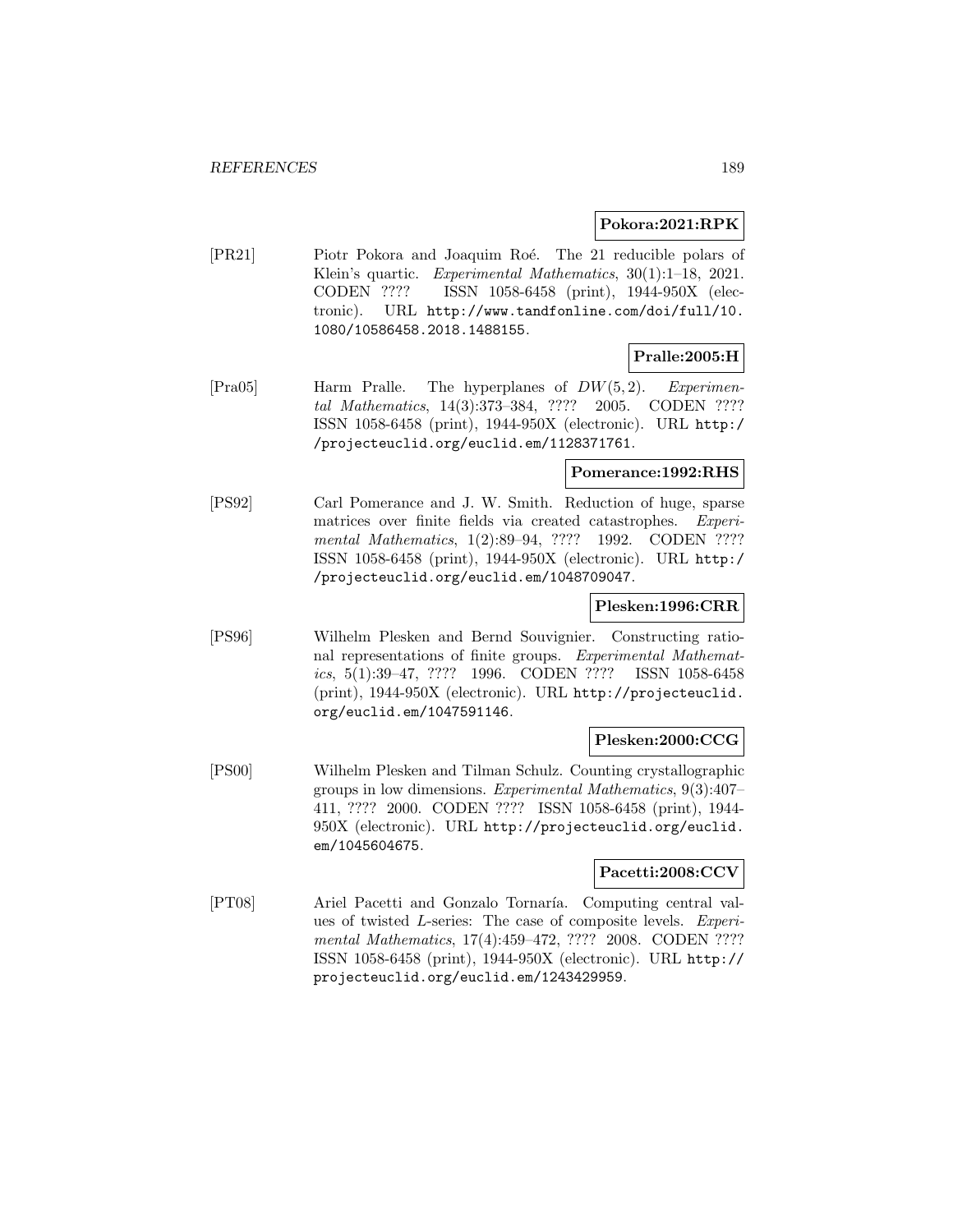## **Purslow:2018:REA**

[Pur18] Thomas Purslow. The restricted Ermolaev algebra and F4. Experimental Mathematics, 27(3):272–276, 2018. CODEN ???? ISSN 1058-6458 (print), 1944-950X (electronic). URL http:/ /www.tandfonline.com/doi/full/10.1080/10586458.2016. 1256005.

## **Pinner:2001:IHR**

[PW01] Christopher G. Pinner and Dan Wolczuk. On the inhomogeneous Hall's ray of period-one quadratics. Experimental Mathematics, 10(4):487–496, ???? 2001. CODEN ???? ISSN 1058-6458 (print), 1944-950X (electronic). URL http://projecteuclid. org/euclid.em/1069855248.

## **Pfeifle:2004:MUB**

[PZ04] Julian Pfeifle and Günter M. Ziegler. On the monotone upper bound problem. Experimental Mathematics, 13(1):1–12, ???? 2004. CODEN ???? ISSN 1058-6458 (print), 1944- 950X (electronic). URL http://projecteuclid.org/euclid. em/1086894086.

# **Porter:2009:FPU**

[PZHC09] Mason A. Porter, Norman J. Zabusky, Bambi Hu, and David K. Campbell. Fermi, Pasta, Ulam and the birth of experimental mathematics: a numerical experiment that Enrico Fermi, John Pasta, and Stanisław Ulam reported 54 years ago continues to inspire discovery. American Scientist, 97(3):214–221, May/June 2009. CODEN AM-SCAC. ISSN 0003-0996 (print), 1545-2786 (electronic). URL http://www.americanscientist.org/issues/feature/ 2009/3/fermi-pasta-ulam-and-the-birth-of-experimentalmathematics. The work referred to in the title is [FPU55].

## **Quattrini:2006:DAV**

[Qua06] Patricia L. Quattrini. On the distribution of analytic  $\sqrt{|[Cyrillic - sha]|}$  values on quadratic twists of elliptic curves. Experimental Mathematics, 15(3):355–365, ???? 2006. CODEN ???? ISSN 1058-6458 (print), 1944-950X (electronic). URL http://projecteuclid.org/euclid.em/1175789764.

## **Rahimipour:2018:EML**

[RAG18] A. R. Rahimipour, A. R. Ashrafi, and A. Gholami. The existence of minimal logarithmic signatures for some finite sim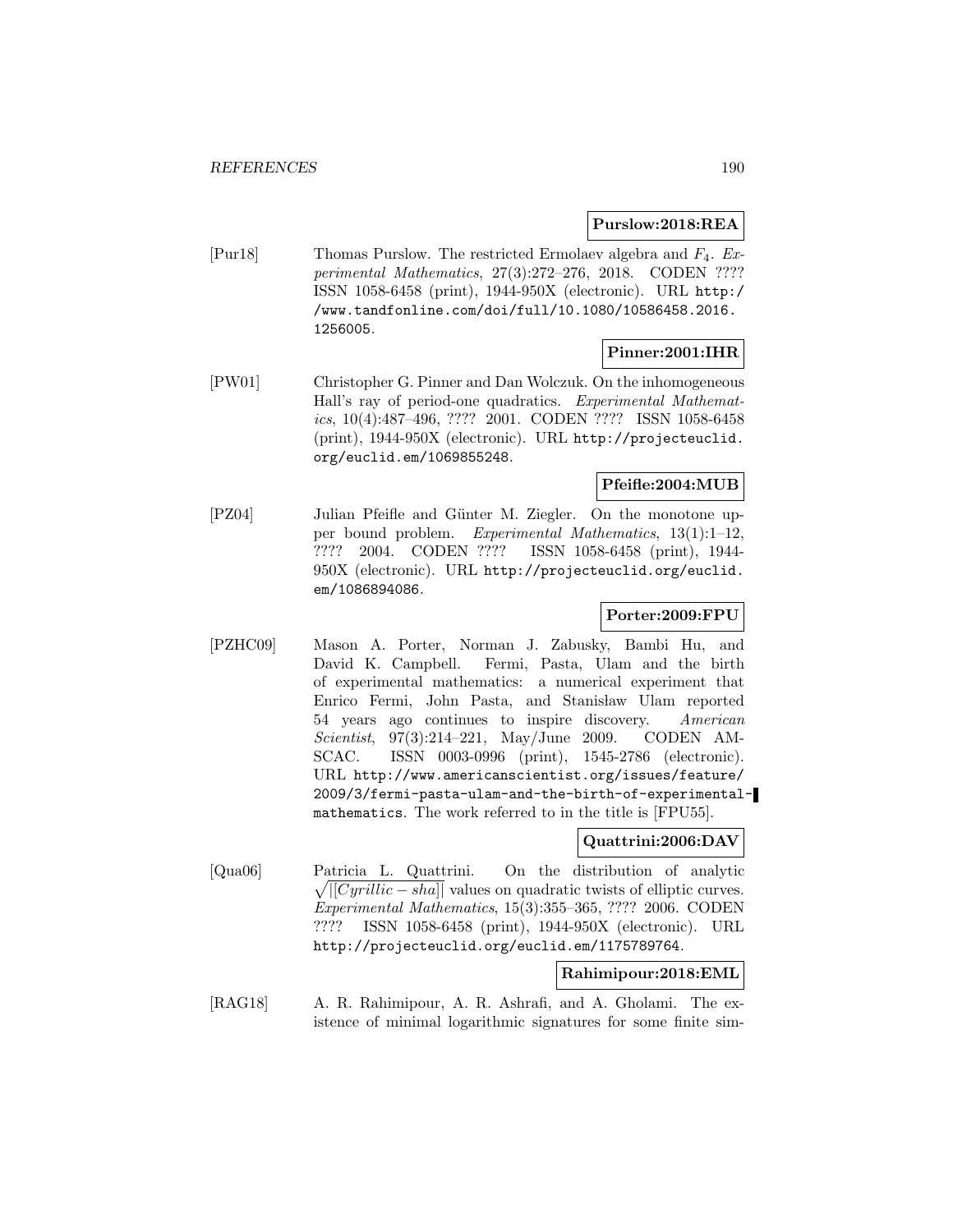ple groups. Experimental Mathematics, 27(2):138–146, 2018. CODEN ???? ISSN 1058-6458 (print), 1944-950X (electronic). URL http://www.tandfonline.com/doi/full/10. 1080/10586458.2016.1235997.

### **Rahimipour:2021:EFS**

[Rah21] Ali Reza Rahimipour. Exact factorizations of sporadic simple groups. Experimental Mathematics, 30(4):441–446, 2021. CODEN ???? ISSN 1058-6458 (print), 1944-950X (electronic). URL http://www.tandfonline.com/doi/full/10. 1080/10586458.2018.1556137.

## **Rannard:1999:CIN**

[Ran99] Richard Rannard. Computing immersed normal surfaces in the figure-eight knot complement. Experimental Mathematics, 8(1): 73–84, ???? 1999. CODEN ???? ISSN 1058-6458 (print), 1944- 950X (electronic). URL http://projecteuclid.org/euclid. em/1047477114.

## **Rawdon:2003:CCD**

[Raw03] Eric J. Rawdon. Can computers discover ideal knots? Experimental Mathematics, 12(3):287–302, ???? 2003. CODEN ???? ISSN 1058-6458 (print), 1944-950X (electronic). URL http:// projecteuclid.org/euclid.em/1087329232.

## **Robertson:2021:DMC**

[RCD21] Aaron Robertson, William Cipolli, and Maria Dascalu. On the distribution of monochromatic complete subgraphs and arithmetic progressions. Experimental Mathematics, 30(1):135–145, 2021. CODEN ???? ISSN 1058-6458 (print), 1944-950X (electronic). URL http://www.tandfonline.com/doi/full/ 10.1080/10586458.2018.1507851.

## **Roney-Dougal:2004:CSG**

[RD04] Colva M. Roney-Dougal. Conjugacy of subgroups of the general linear group. Experimental Mathematics, 13(2):151–164, ???? 2004. CODEN ???? ISSN 1058-6458 (print), 1944- 950X (electronic). URL http://projecteuclid.org/euclid. em/1090350930.

## **Reiter:1996:ASC**

[Rei96] Clifford A. Reiter. Attractors with the symmetry of the n-cube. Experimental Mathematics, 5(4):327–336, ???? 1996. CODEN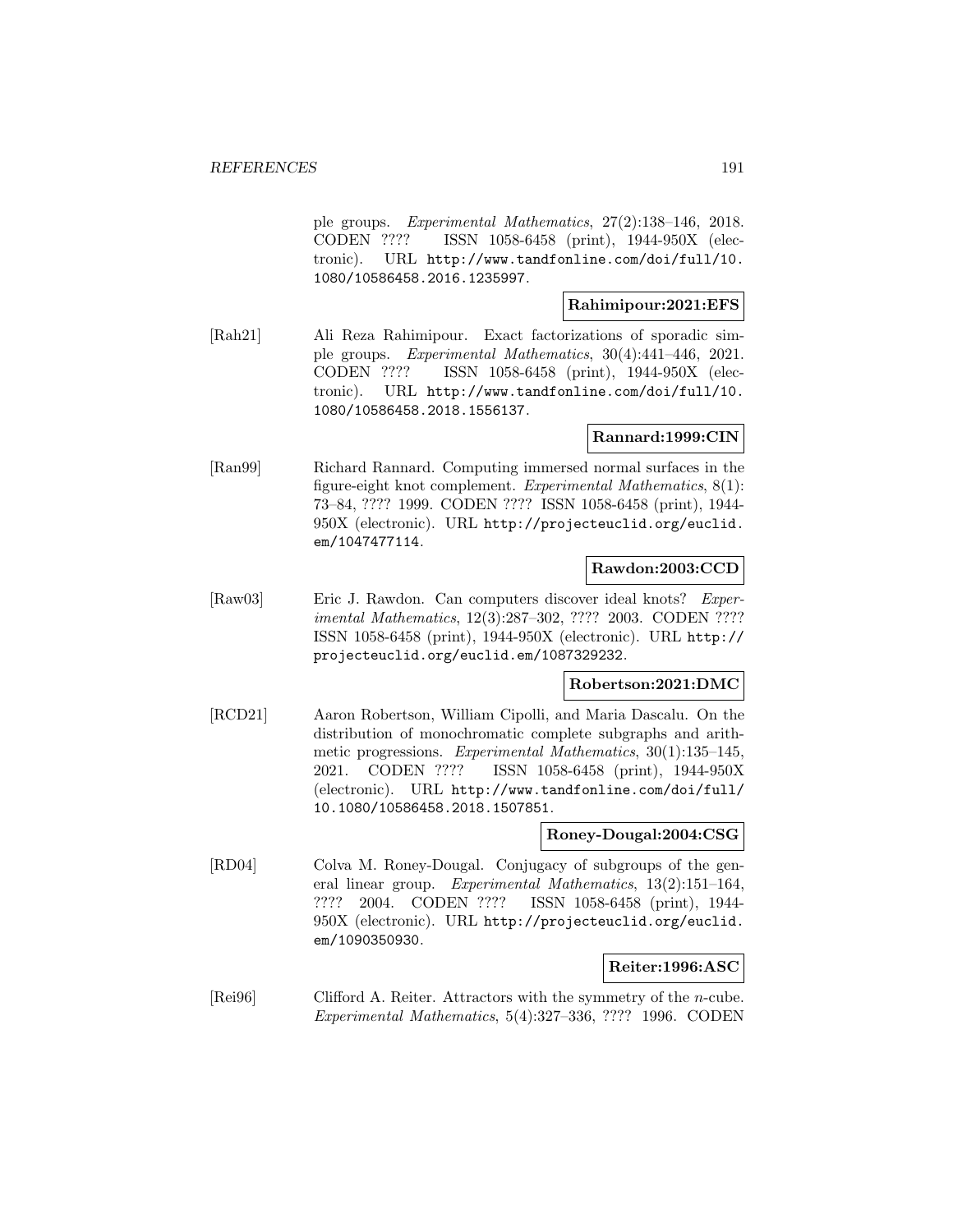???? ISSN 1058-6458 (print), 1944-950X (electronic). URL http://projecteuclid.org/euclid.em/1047565450.

## **Rimlinger:1992:BTN**

[Rim92] Frank Rimlinger. **R**-trees and normalization of pseudogroups. Experimental Mathematics, 1(2):95–114, ???? 1992. CODEN ???? ISSN 1058-6458 (print), 1944-950X (electronic). URL http://projecteuclid.org/euclid.em/1048709048.

## **Ritter:2007:HRF**

[Rit07] Gordon Ritter. A Hardy–Ramanujan formula for Lie algebras. Experimental Mathematics, 16(3):375–384, ???? 2007. CODEN ???? ISSN 1058-6458 (print), 1944-950X (electronic). URL http://projecteuclid.org/euclid.em/1204928537.

## **Rivoal:2004:SGK**

[Riv04] T. Rivoal. Simultaneous generation of Koecher and Almkvist-Granville's Apéry-like formulae. Experimental Mathematics, 13 (4):503–508, ???? 2004. CODEN ???? ISSN 1058-6458 (print), 1944-950X (electronic). URL http://projecteuclid. org/euclid.em/1109106442.

## **Rivoal:2010:EPS**

[Riv10] Tanguy Rivoal. Extremality properties of some Diophantine series. Experimental Mathematics, 19(4):481–494, ???? 2010. CO-DEN ???? ISSN 1058-6458 (print), 1944-950X (electronic). URL http://projecteuclid.org/euclid.em/1317758107.

## **Rivin:2016:SE**

[Riv16] Igor Rivin. Spectral experiments+. Experimental Mathematics, 25(4):379–388, 2016. CODEN ???? ISSN 1058-6458 (print), 1944-950X (electronic).

## **Roblot:2000:SCH**

[Rob00] Xavier-François Roblot. Stark's conjectures and Hilbert's twelfth problem. Experimental Mathematics, 9(2):251–260, ???? 2000. CODEN ???? ISSN 1058-6458 (print), 1944-950X (electronic). URL http://projecteuclid.org/euclid.em/1045952349.

## **Roeder:2007:CHP**

[Roe07] Roland K. W. Roeder. Constructing hyperbolic polyhedra using Newton's method. Experimental Mathematics, 16(4):463–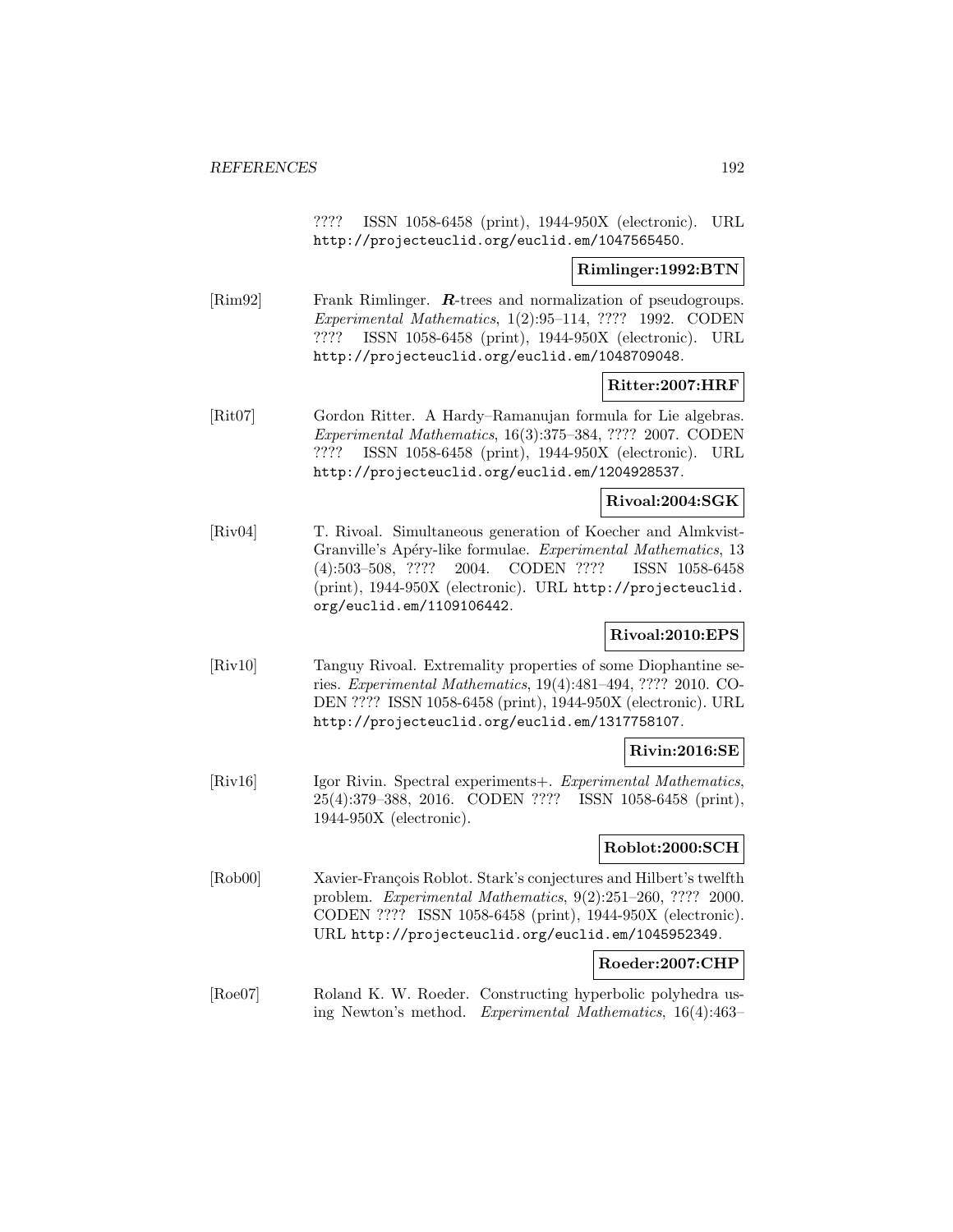492, ???? 2007. CODEN ???? ISSN 1058-6458 (print), 1944- 950X (electronic). URL http://projecteuclid.org/euclid. em/1204836516.

## **Rogers:2000:RCC**

[Rog00] Nicholas F. Rogers. Rank computations for the congruent number elliptic curves. Experimental Mathematics, 9(4):591–594, October 2000. CODEN ???? ISSN 1058-6458 (print), 1944- 950X (electronic). URL http://projecteuclid.org/euclid. em/1045759524.

## **Romik:2018:DEE**

[Rom18] Dan Romik. Differential equations and exact solutions in the moving sofa problem. Experimental Mathematics, 27(3):316– 330, 2018. CODEN ???? ISSN 1058-6458 (print), 1944-950X (electronic). URL http://www.tandfonline.com/doi/full/ 10.1080/10586458.2016.1270858.

## **Roos:2008:HLA**

[Roo08] Jan-Erik Roos. The homotopy Lie algebra of a complex hyperplane arrangement is not necessarily finitely presented. Experimental Mathematics, 17(2):129–143, ???? 2008. CODEN ???? ISSN 1058-6458 (print), 1944-950X (electronic). URL http:// projecteuclid.org/euclid.em/1227118966.

## **Rostand:1997:CLC**

[Ros97] Jérémie Rostand. Computing logarithmic capacity with linear programming. Experimental Mathematics, 6(3):221–238, ???? 1997. CODEN ???? ISSN 1058-6458 (print), 1944- 950X (electronic). URL http://projecteuclid.org/euclid. em/1047920422.

## **Rose:2000:SEC**

[Ros00] Harvey E. Rose. On some elliptic curves with large sha. Experimental Mathematics, 9(1):85–89, ???? 2000. CODEN ???? ISSN 1058-6458 (print), 1944-950X (electronic). URL http:// projecteuclid.org/euclid.em/1046889593.

#### **Rossman:2005:FBP**

[Ros05] Wayne Rossman. The first bifurcation point for Delaunay nodoids. Experimental Mathematics, 14(3):331–342, ???? 2005. CODEN ???? ISSN 1058-6458 (print), 1944-950X (electronic). URL http://projecteuclid.org/euclid.em/1128371758.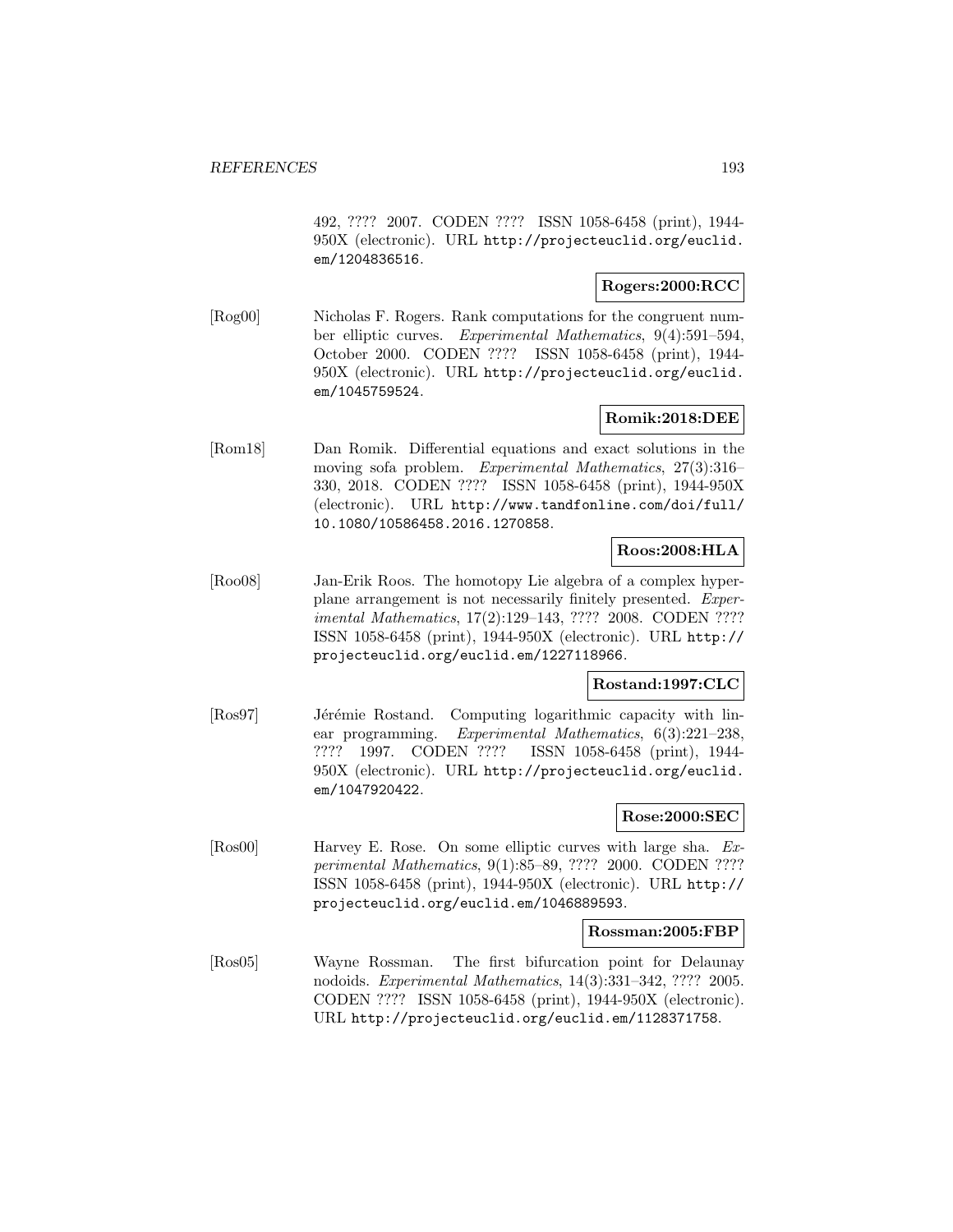### **Rubinstein:1994:CB**

[RS94] Michael Rubinstein and Peter Sarnak. Chebyshev's bias. Experimental Mathematics, 3(3):173–197, ???? 1994. CODEN ???? ISSN 1058-6458 (print), 1944-950X (electronic). URL http:// projecteuclid.org/euclid.em/1048515870.

## **Rossman:1998:CMC**

[RS98] Wayne Rossman and Katsunori Sato. Constant mean curvature surfaces with two ends in hyperbolic space. Experimental Mathematics, 7(2):101–119, ???? 1998. CODEN ???? ISSN 1058-6458 (print), 1944-950X (electronic). URL http://projecteuclid. org/euclid.em/1048515658.

# **Rubin:2000:REC**

[RS00] Karl Rubin and Alice Silverberg. Ranks of elliptic curves in families of quadratic twists. Experimental Mathematics, 9(4):583– 590, October 2000. CODEN ???? ISSN 1058-6458 (print), 1944- 950X (electronic). URL http://projecteuclid.org/euclid. em/1045759523.

## **Rubin:2001:RFQ**

[RS01] Karl Rubin and Alice Silverberg. Rank frequencies for quadratic twists of elliptic curves. Experimental Mathematics, 10(4):559– 570, ???? 2001. CODEN ???? ISSN 1058-6458 (print), 1944- 950X (electronic). URL http://projecteuclid.org/euclid. em/1069855256.

## **Rubinstein:2005:VRF**

[RS05] J. Hyam Rubinstein and Robert Sinclair. Visualizing Ricci flow of manifolds of revolution. Experimental Mathematics, 14(3):285–298, ???? 2005. CODEN ???? ISSN 1058-6458 (print), 1944-950X (electronic). URL http://projecteuclid. org/euclid.em/1128371754.

## **Rivin:2019:QCR**

[RS19] Igor Rivin and Naser T. Sardari. Quantum chaos on random Cayley graphs of  $SL_2[\mathbf{Z}/p\mathbf{Z}]$ . Experimental Mathematics, 28(3): 328–341, 2019. CODEN ???? ISSN 1058-6458 (print), 1944- 950X (electronic). URL http://www.tandfonline.com/doi/ full/10.1080/10586458.2017.1403982.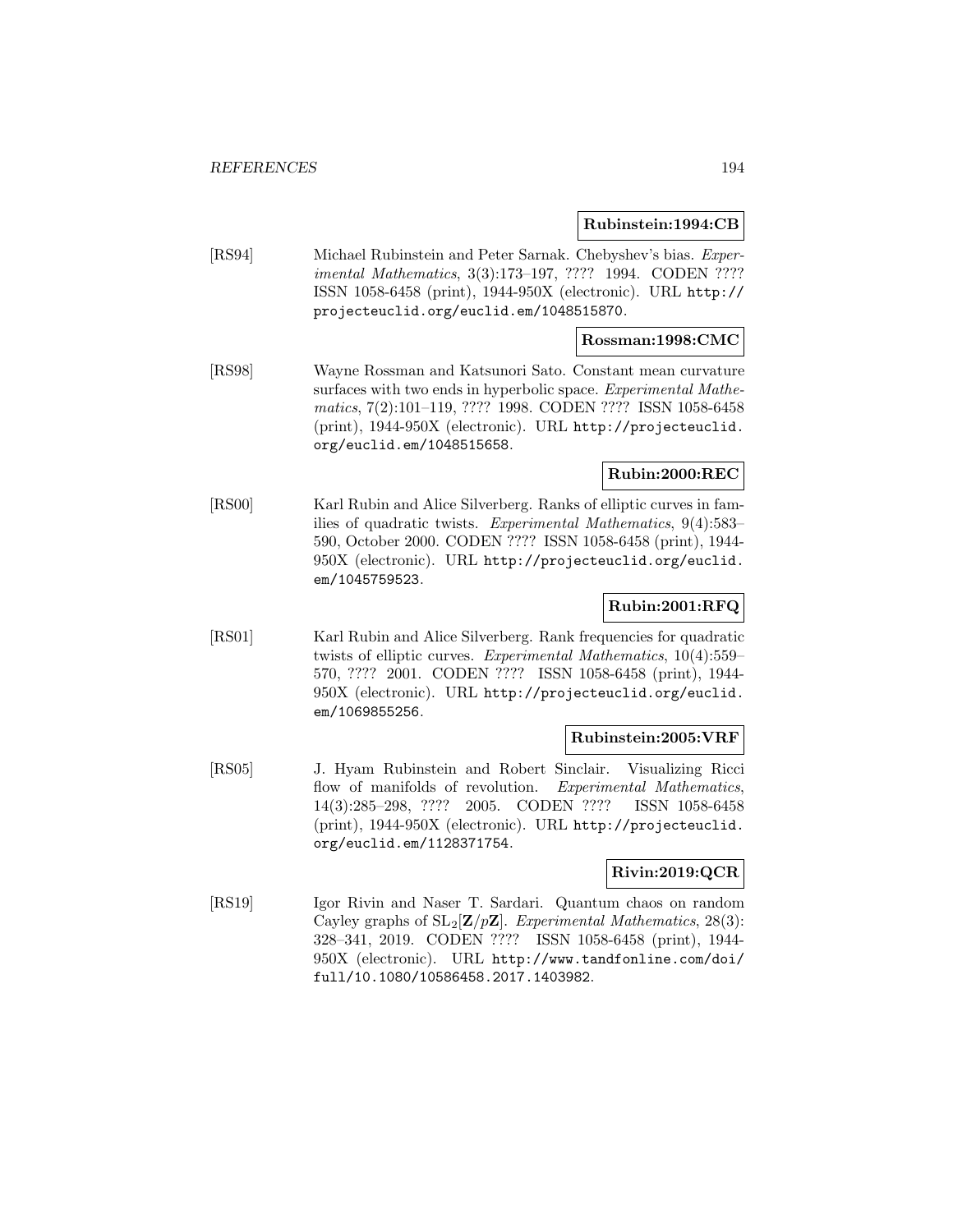## **Rhin:2003:NMP**

[RSE03] G. Rhin and J.-M. Sac-Epée. New methods providing high degree polynomials with small Mahler measure. Experimental Mathematics, 12(4):457–462, ???? 2003. CODEN ???? ISSN 1058-6458 (print), 1944-950X (electronic). URL http:/ /projecteuclid.org/euclid.em/1087568021.

# **Richey:2018:EBA**

[RSS18] Joseph Richey, Noah Shutty, and Matthew Stover. Explicit bounds from the Alon–Boppana theorem. Experimental Mathematics, 27(4):444–453, 2018. CODEN ???? ISSN 1058-6458 (print), 1944-950X (electronic). URL http:/ /www.tandfonline.com/doi/full/10.1080/10586458.2017. 1311813.

## **Ruffo:2006:ECR**

[RSSS06] Jim Ruffo, Yuval Sivan, Evgenia Soprunova, and Frank Sottile. Experimentation and conjectures in the real Schubert calculus for flag manifolds. Experimental Mathematics, 15(2):199–221, ???? 2006. CODEN ???? ISSN 1058-6458 (print), 1944- 950X (electronic). URL http://projecteuclid.org/euclid. em/1175789741.

## **Ren:2013:UKT**

[RSSS13] Qingchun Ren, Steven V. Sam, Gus Schrader, and Bernd Sturmfels. The universal Kummer threefold. Experimental Mathematics, 22(3):327–362, 2013. CODEN ???? ISSN 1058-6458 (print), 1944-950X (electronic).

## **Ratcliffe:2000:VSH**

[RT00] John G. Ratcliffe and Steven T. Tschantz. The volume spectrum of hyperbolic 4-manifolds. Experimental Mathematics, 9(1):101– 125, ???? 2000. CODEN ???? ISSN 1058-6458 (print), 1944- 950X (electronic). URL http://projecteuclid.org/euclid. em/1046889595.

## **Roure:2016:TIC**

[RT16] Eduard Roure and Artur Travesa. Two independent checkings of the weak Goldbach conjecture up to  $10^{27}$ . Experimental Mathematics, 25(1):79–82, 2016. CODEN ???? ISSN 1058-6458 (print), 1944-950X (electronic).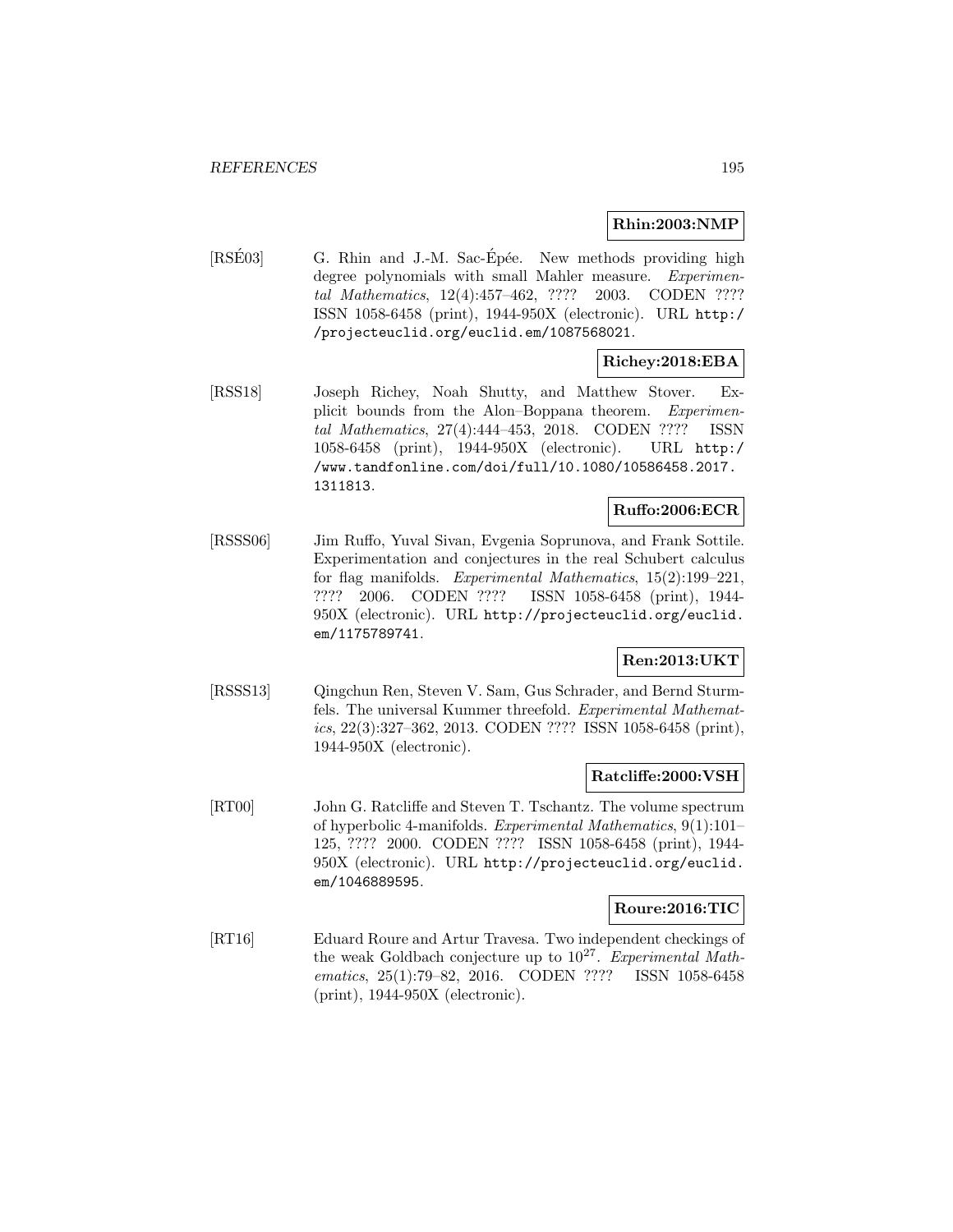#### **Rossman:2000:EDP**

[RTW00] Wayne Rossman, Edward C. Thayer, and Meinhard Wohlgemuth. Embedded, doubly periodic minimal surfaces. Experimental Mathematics, 9(2):197-219, ???? 2000. CODEN ???? ISSN 1058-6458 (print), 1944-950X (electronic). URL http:// projecteuclid.org/euclid.em/1045952345.

# **Rubinstein:2013:ECH**

[Rub13] Michael O. Rubinstein. Elliptic curves of high rank and the Riemann zeta function on the one line. Experimental Mathematics, 22(4):465–480, 2013. CODEN ???? ISSN 1058-6458 (print), 1944-950X (electronic).

## **Rennert:1999:CRA**

[RV99] Nicolas Rennert and Annick Valibouze. Calcul de résolvantes avec les modules de Cauchy. (French) [Computing resolvents with Cauchy modules]. Experimental Mathematics, 8(4):351– 366, ???? 1999. CODEN ???? ISSN 1058-6458 (print), 1944- 950X (electronic). URL http://projecteuclid.org/euclid. em/1047262357.

## **Ryba:1994:MGH**

[RW94] Alexander J. E. Ryba and Robert A. Wilson. Matrix generators for the Harada–Norton group. Experimental Mathematics, 3(2):137–145, ???? 1994. CODEN ???? ISSN 1058-6458 (print), 1944-950X (electronic). URL http://projecteuclid. org/euclid.em/1062620907.

## **Roblot:2011:NET**

[RW11] Xavier-François Roblot and Alfred Weiss. Numerical evidence toward a 2-adic equivariant "main conjecture". Experimental Mathematics, 20(2):169–176, ???? 2011. CODEN ???? ISSN 1058-6458 (print), 1944-950X (electronic). URL http:/ /projecteuclid.org/euclid.em/1317924408.

## **Renze:2001:GZ**

[RWW01] John Renze, Stan Wagon, and Brian Wick. The Gaussian zoo. Experimental Mathematics, 10(2):161–174, ???? 2001. CODEN ???? ISSN 1058-6458 (print), 1944-950X (electronic). URL http://projecteuclid.org/euclid.em/999188629.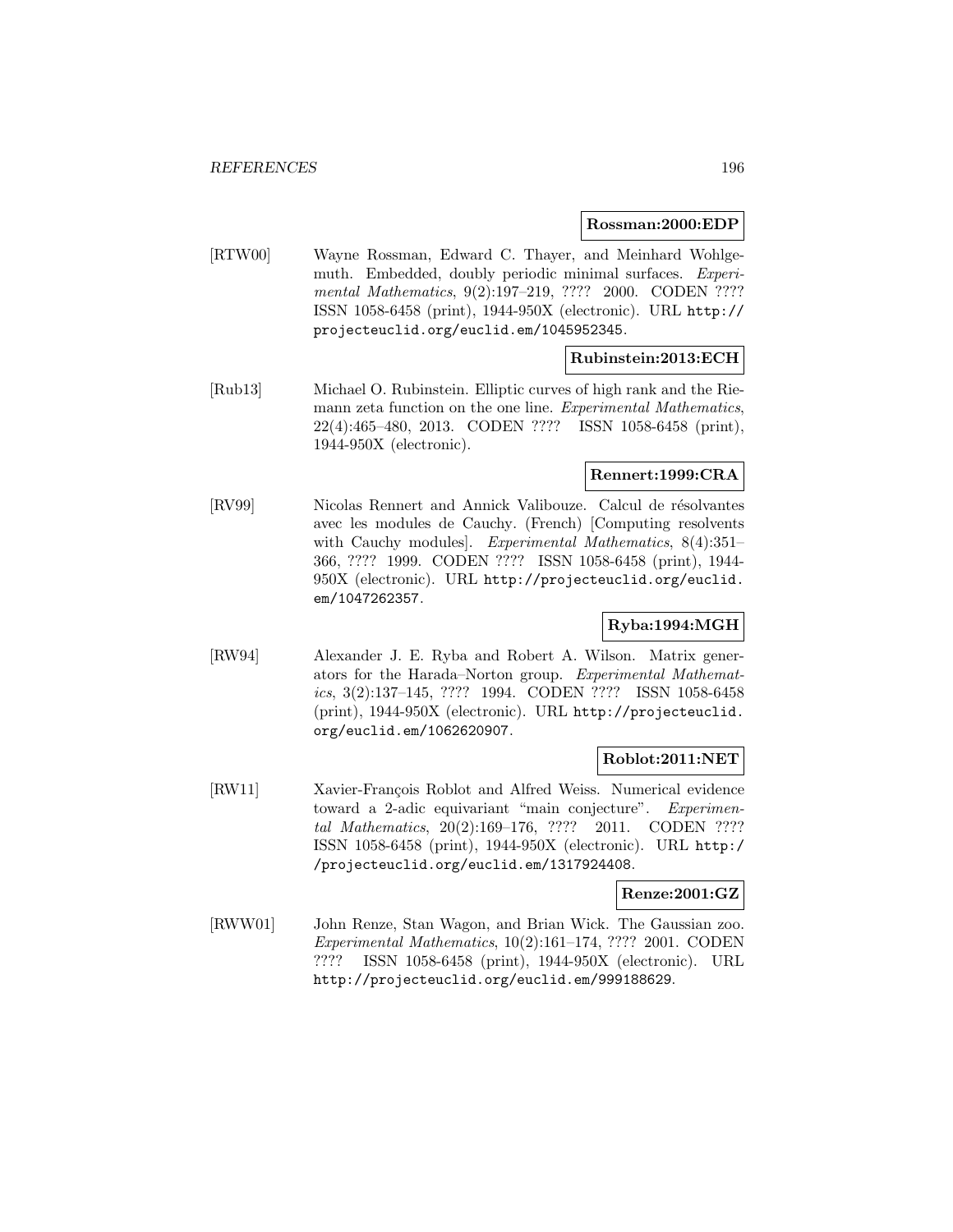#### **Scaramuzza:2009:APE**

[Sca09] Anna Scaramuzza. Algorithms for projectivity and extremal classes of a smooth toric variety. Experimental Mathematics, 18(1):71–84, ???? 2009. CODEN ???? ISSN 1058-6458 (print), 1944-950X (electronic). URL http://projecteuclid. org/euclid.em/1243430531.

## **Schwartz:1992:PM**

[Sch92] Richard Schwartz. The pentagram map. Experimental Mathematics, 1(1):71–81, ???? 1992. CODEN ???? ISSN 1058-6458 (print), 1944-950X (electronic). URL http://projecteuclid. org/euclid.em/1048709118.

## **Schwingel:1999:TPP**

[Sch99] Ruth Schwingel. The tensor product of polynomials. Experimental Mathematics, 8(4):395–397, ???? 1999. CODEN ???? ISSN 1058-6458 (print), 1944-950X (electronic). URL http:// projecteuclid.org/euclid.em/1047262360.

## **Schwartz:2001:PMR**

[Sch01] Richard Evan Schwartz. The pentagram map is recurrent. Experimental Mathematics, 10(4):519–528, ???? 2001. CODEN ???? ISSN 1058-6458 (print), 1944-950X (electronic). URL http://projecteuclid.org/euclid.em/1069855251.

#### **Schmithusen:2004:AFV**

[Sch04] Gabriela Schmithüsen. An algorithm for finding the veech group of an origami. Experimental Mathematics, 13(4):459– 472, ???? 2004. CODEN ???? ISSN 1058-6458 (print), 1944- 950X (electronic). URL http://projecteuclid.org/euclid. em/1109106438.

#### **Schneider:2005:CBA**

[Sch05] Csaba Schneider. A computer-based approach to the classification of nilpotent Lie algebras. Experimental Mathematics, 14(2):153–160, ???? 2005. CODEN ???? ISSN 1058-6458 (print), 1944-950X (electronic). URL http://projecteuclid. org/euclid.em/1128100128.

## **Schwartz:2006:OTB**

[Sch06] Richard Evan Schwartz. Obtuse triangular billiards I: Near the  $(2,3,6)$  triangle. Experimental Mathematics, 15 $(2)$ :161–182,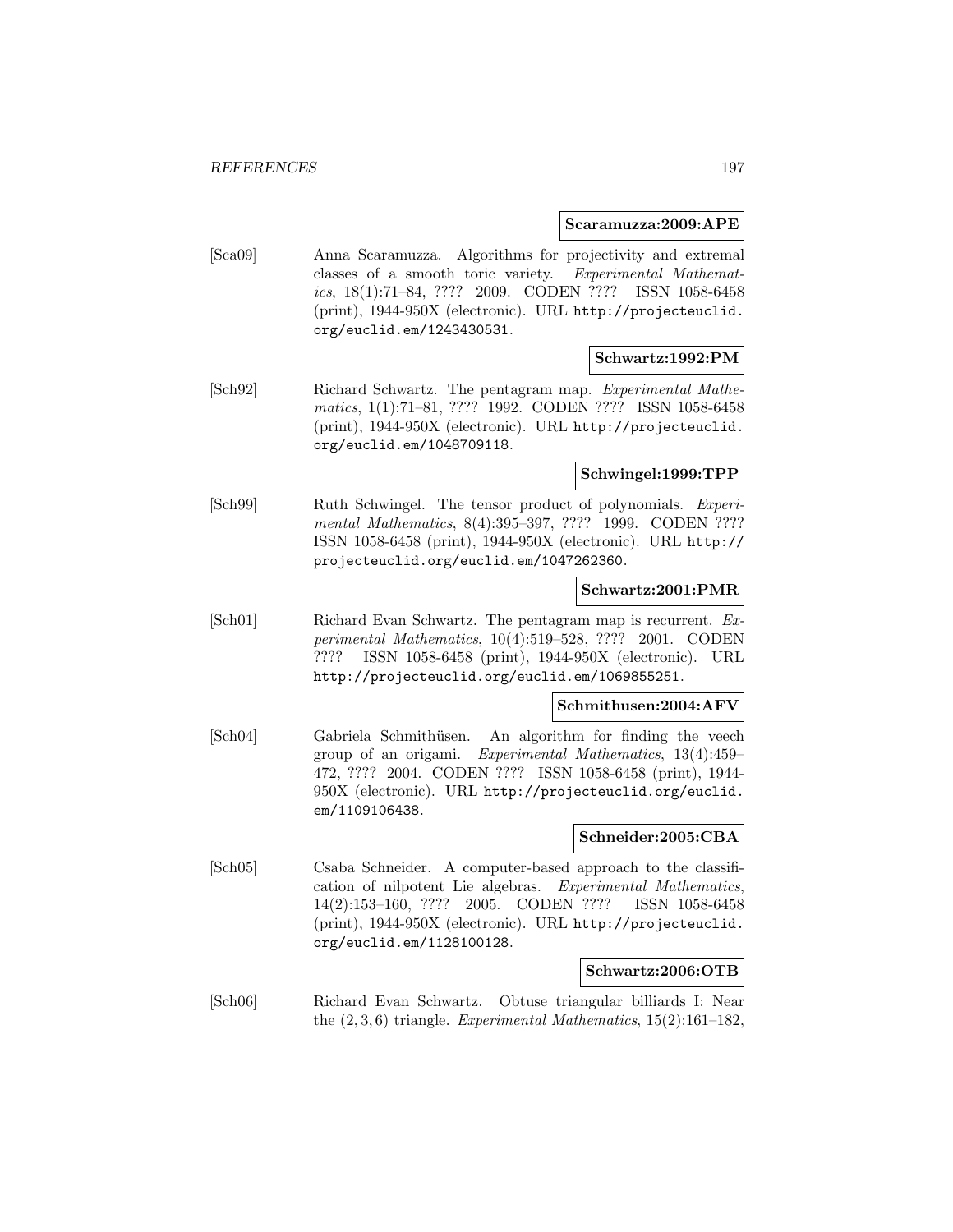???? 2006. CODEN ???? ISSN 1058-6458 (print), 1944- 950X (electronic). URL http://projecteuclid.org/euclid. em/1175789737.

## **Schratzberger:2007:STD**

[Sch07] B. Schratzberger. On the singularization of the two-dimensional Jacobi–Perron algorithm. Experimental Mathematics, 16(4): 441–454, ???? 2007. CODEN ???? ISSN 1058-6458 (print), 1944-950X (electronic). URL http://projecteuclid.org/ euclid.em/1204836514.

# **Schwartz:2009:OTB**

[Sch09] Richard Evan Schwartz. Obtuse triangular billiards II: One hundred degrees worth of periodic trajectories. Experimental Mathematics, 18(2):137–171, ???? 2009. CODEN ???? ISSN 1058-6458 (print), 1944-950X (electronic). URL http:/ /projecteuclid.org/euclid.em/1259158426.

## **Schwartz:2013:FEC**

[Sch13a] Richard Evan Schwartz. The five-electron case of Thomson's Problem. Experimental Mathematics, 22(2):157–186, 2013. ISSN 1058-6458 (print), 1944-950X (electronic).

## **Schwartz:2013:PS**

[Sch13b] Richard Evan Schwartz. Pentagram spirals. Experimental Mathematics, 22(4):384–405, 2013. CODEN ???? ISSN 1058-6458 (print), 1944-950X (electronic).

## **Scholl:2019:SIE**

[Sch19] Travis Scholl. Super-isolated elliptic curves and Abelian surfaces in cryptography. Experimental Mathematics, 28(4):385– 397, 2019. CODEN ???? ISSN 1058-6458 (print), 1944-950X (electronic). URL http://www.tandfonline.com/doi/full/ 10.1080/10586458.2017.1412371.

## **Stroeker:1994:EDE**

[SdW94] Roel J. Stroeker and Benjamin M. M. de Weger. On elliptic Diophantine equations that defy Thue's method: the case of the ochoa curve. Experimental Mathematics, 3(3):209–220, ???? 1994. CODEN ???? ISSN 1058-6458 (print), 1944- 950X (electronic). URL http://projecteuclid.org/euclid. em/1048515872.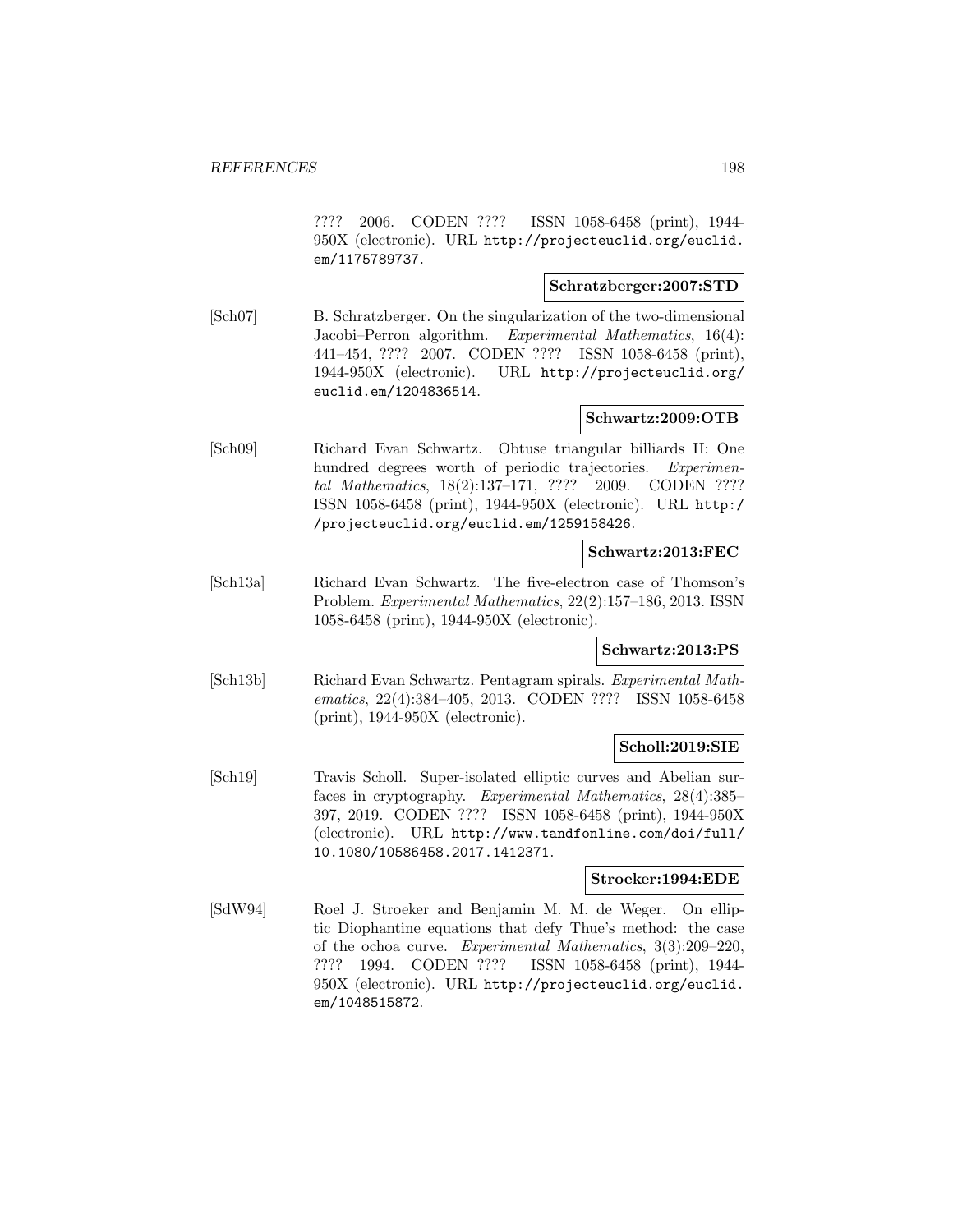## **Sengun:2011:ICB**

[Şen11] Mehmet Haluk Şengün. On the integral cohomology of Bianchi groups. Experimental Mathematics, 20(4):487–505, ???? 2011. CODEN ???? ISSN 1058-6458 (print), 1944-950X (electronic). URL http://projecteuclid.org/euclid.em/1323367159.

### **Sevcik:2018:FAP**

[Sev18] Carlos Sevcik. Fractal analysis of pi normality. Experimental Mathematics, 27(3):331–343, 2018. CODEN ???? ISSN 1058-6458 (print), 1944-950X (electronic). URL http:/ /www.tandfonline.com/doi/full/10.1080/10586458.2017. 1279092.

## **Sharland:2019:EFD**

[Sha19] Ayse Sharland. Examples of finitely determined map-germs of corank 3 supporting Mond's  $\mu \geq \tau$ -type conjecture. Experimental Mathematics, 28(3):257–262, 2019. CODEN ???? ISSN 1058-6458 (print), 1944-950X (electronic). URL http:/ /www.tandfonline.com/doi/full/10.1080/10586458.2017. 1385036.

## **Shanker:2021:GBG**

[Sha21] O. Shanker. Good-to-bad Gram point ratio for Riemann zeta function. Experimental Mathematics, 30(1):76–85, 2021. CODEN ???? ISSN 1058-6458 (print), 1944-950X (electronic). URL http://www.tandfonline.com/doi/full/10. 1080/10586458.2018.1492474.

## **Sherman:2009:CPD**

[She09] Morgan Sherman. Convergence properties of Donaldson's Titerations on the Riemann sphere. Experimental Mathematics, 18(1):117–126, ???? 2009. CODEN ???? ISSN 1058-6458 (print), 1944-950X (electronic). URL http://projecteuclid. org/euclid.em/1243430535.

#### **Shen:2020:KSR**

[She20] Bobby Shen. The Kolakoski sequence and related conjectures about orbits. Experimental Mathematics, 29(1):54–65, 2020. CODEN ???? ISSN 1058-6458 (print), 1944-950X (electronic). URL http://www.tandfonline.com/doi/full/ 10.1080/10586458.2018.1434703.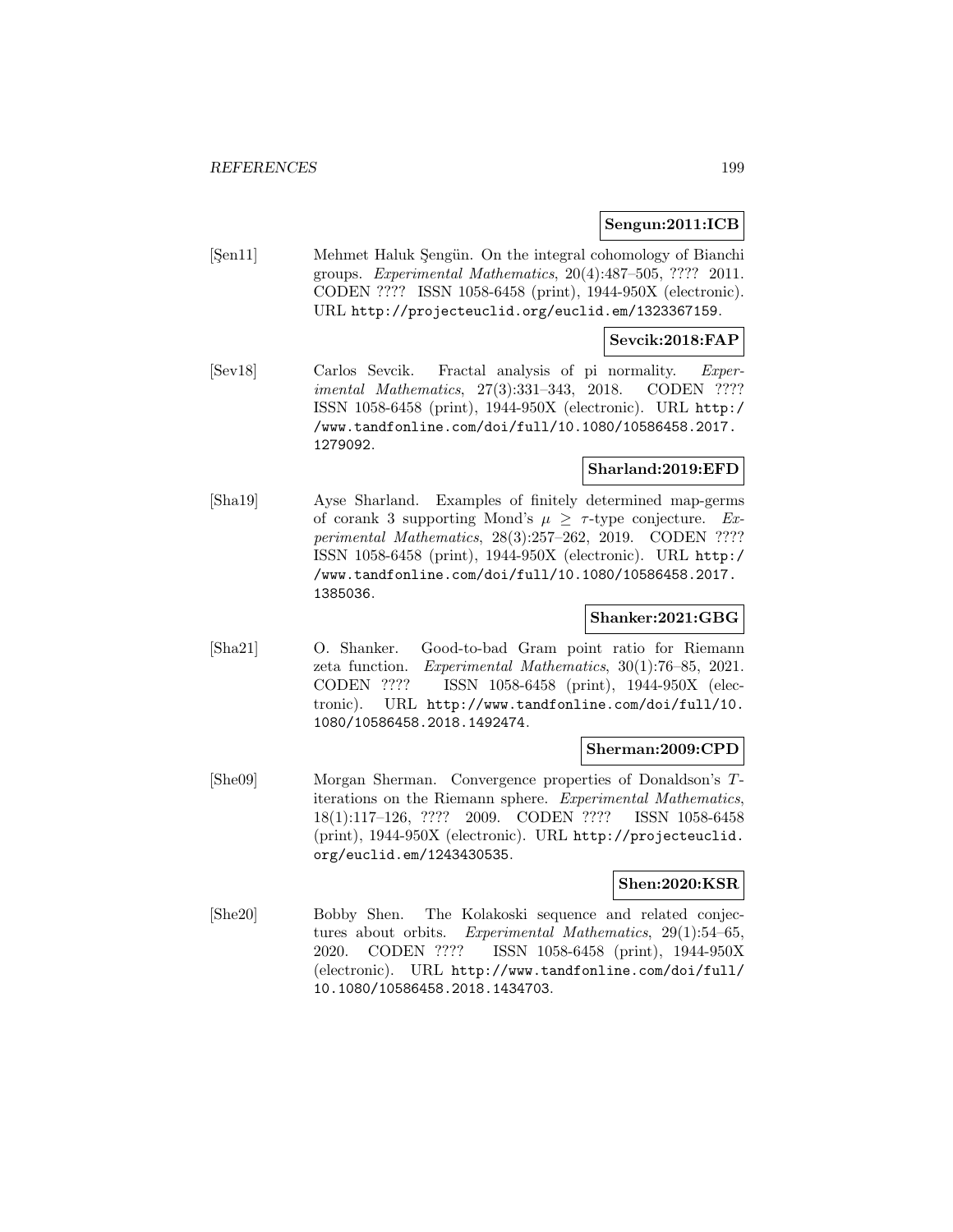## **Shiu:2005:DPA**

[Shi05] P. Shiu. A Diophantine property associated with prime twins. Experimental Mathematics, 14(1):1–6, ???? 2005. CODEN ???? ISSN 1058-6458 (print), 1944-950X (electronic). URL http:// projecteuclid.org/euclid.em/1120145565.

## **Shimada:2016:ASS**

[Shi16] Ichiro Shimada. Automorphisms of supersingular K3 surfaces and Salem polynomials. Experimental Mathematics, 25(4):389– 398, 2016. CODEN ???? ISSN 1058-6458 (print), 1944-950X (electronic).

#### **Shparlinski:2016:RSI**

[Shp16] Igor E. Shparlinski. Ratios of small integers in multiplicative subgroups of residue rings. Experimental Mathematics, 25(3): 273–280, 2016. CODEN ???? ISSN 1058-6458 (print), 1944- 950X (electronic).

## **Silverman:1995:EUN**

[Sil95] Joseph H. Silverman. Exceptional units and numbers of small Mahler measure. Experimental Mathematics, 4(1):69–83, ???? 1995. CODEN ???? ISSN 1058-6458 (print), 1944-950X (electronic). URL http://projecteuclid.org/euclid.em/ 1062621144.

## **Silverio:2017:RPE**

[Sil17] Andrew E. Silverio. Reversing palindromic enumeration in rank-two free groups. Experimental Mathematics, 26(3):364– 372, 2017. CODEN ???? ISSN 1058-6458 (print), 1944-950X (electronic). URL http://www.tandfonline.com/doi/full/ 10.1080/10586458.2016.1180655.

## **Sinclair:2003:LGS**

[Sin03] R. Sinclair. On the last geometric statement of Jacobi. Experimental Mathematics, 12(4):477–486, ???? 2003. CODEN ???? ISSN 1058-6458 (print), 1944-950X (electronic). URL http:// projecteuclid.org/euclid.em/1087568023.

## **Singh:2015:OHG**

[Sin15] Sandip Singh. Orthogonal hypergeometric groups with a maximally unipotent monodromy. Experimental Mathematics, 24(4): 449–459, 2015. CODEN ???? ISSN 1058-6458 (print), 1944- 950X (electronic).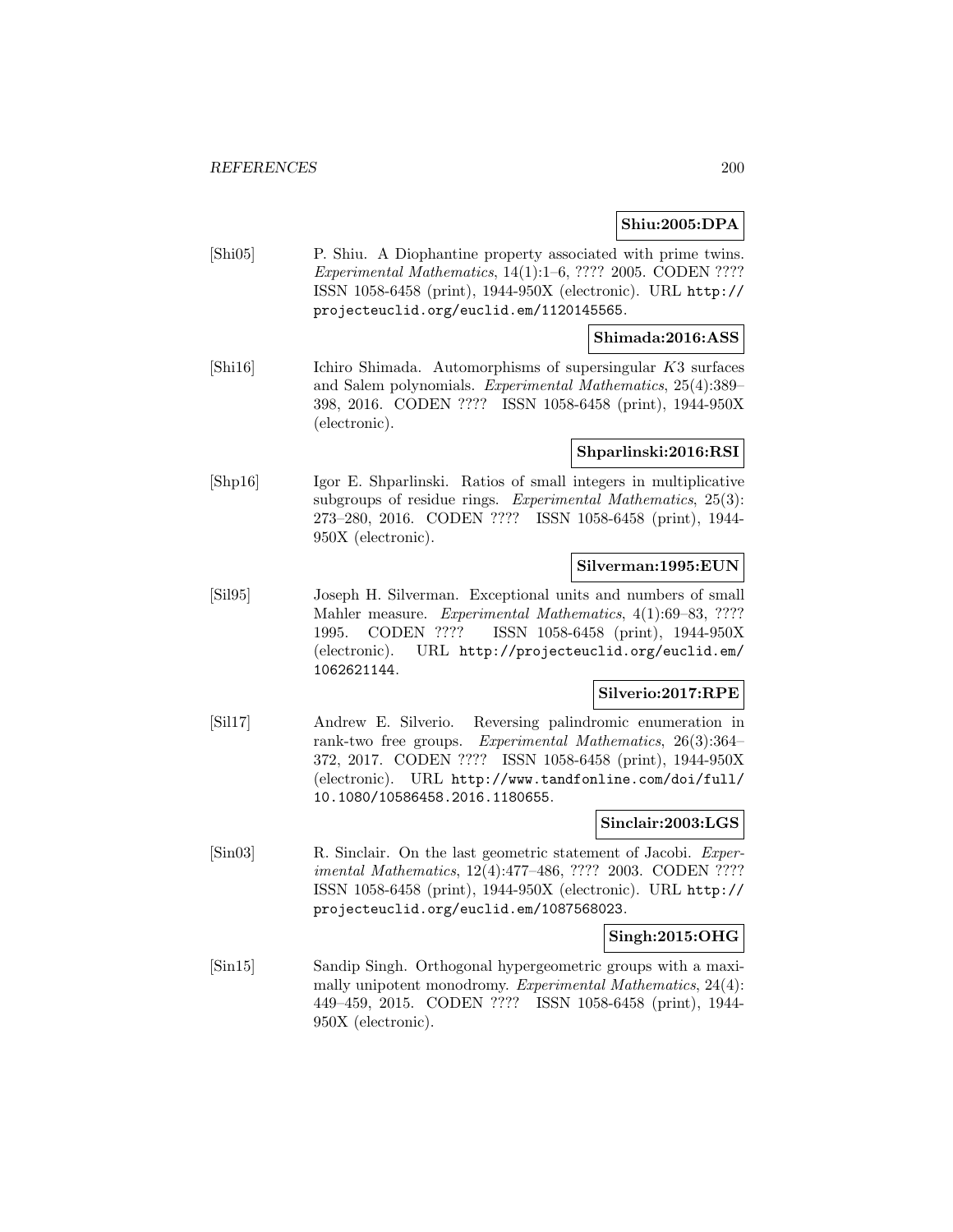### **Spreer:2011:CPS**

[SK11] Jonathan Spreer and Wolfgang Kühnel. Combinatorial properties of the  $K^3$  surface: Simplicial blowups and slicings. Experimental Mathematics, 20(2):201–216, ???? 2011. CODEN ???? ISSN 1058-6458 (print), 1944-950X (electronic). URL http:// projecteuclid.org/euclid.em/1317924411.

## **Shishikura:2000:FCR**

[SL00] Mitsuhiro Shishikura and Tan Lei. A family of cubic rational maps and matings of cubic polynomials. Experimental Mathematics, 9(1):29–53, ???? 2000. CODEN ???? ISSN 1058-6458 (print), 1944-950X (electronic). URL http://projecteuclid. org/euclid.em/1046889589.

## **Smith:2000:IRH**

[Smi00] Alvy Ray Smith. Infinite regular hexagon sequences on a triangle. Experimental Mathematics, 9(3):397–406, ???? 2000. CO-DEN ???? ISSN 1058-6458 (print), 1944-950X (electronic). URL http://projecteuclid.org/euclid.em/1045604674.

## **Snellman:2005:CPB**

[Sne05] Jan Snellman. A conjecture on Poincaré-Betti series of modules of differential operators on a generic hyperplane arrangement. Experimental Mathematics, 14(4):445–456, ???? 2005. CODEN ???? ISSN 1058-6458 (print), 1944-950X (electronic). URL http://projecteuclid.org/euclid.em/1136926975.

## **Soh:2021:EAA**

[Soh21] Célestin Wafo Soh. An evolutionary approach to the automatic classification of automorphisms of lower-dimensional Lie algebras. Experimental Mathematics, 30(2):191–199, 2021. CODEN ???? ISSN 1058-6458 (print), 1944-950X (electronic). URL http://www.tandfonline.com/doi/full/10. 1080/10586458.2018.1516582.

## **Sottile:2000:RSC**

[Sot00] Frank Sottile. Real Schubert calculus: polynomial systems and a conjecture of Shapiro and Shapiro. Experimental Mathematics, 9(2):161–182, ???? 2000. CODEN ???? ISSN 1058-6458 (print), 1944-950X (electronic). URL http://projecteuclid. org/euclid.em/1045952343.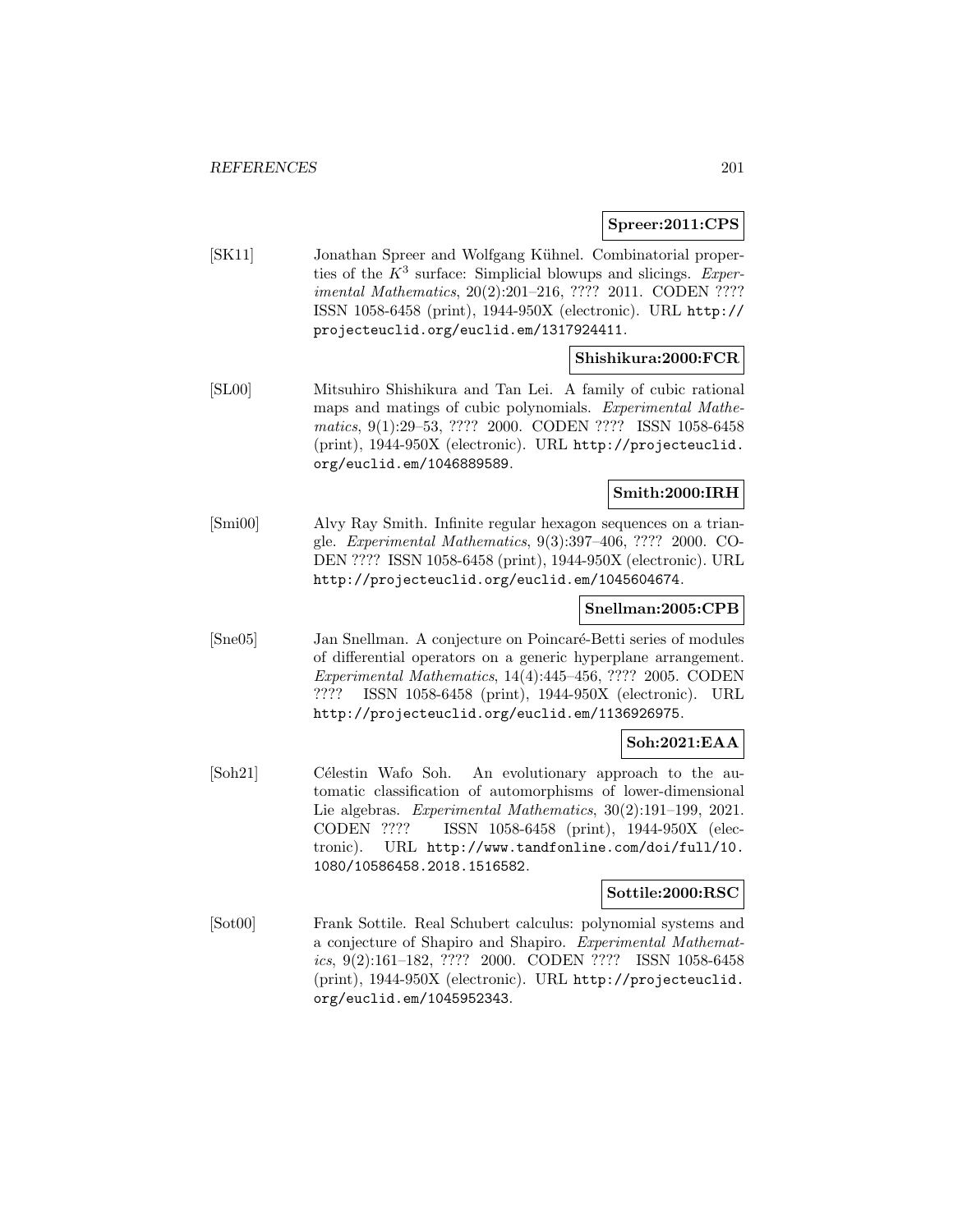### **Schielzeth:2005:RQN**

[SP05] Daniel Schielzeth and Michael E. Pohst. On real quadratic number fields suitable for cryptography. Experimental Mathematics, 14(2):189–197, ???? 2005. CODEN ???? ISSN 1058-6458 (print), 1944-950X (electronic). URL http://projecteuclid. org/euclid.em/1128100131.

## **Shmerkin:2006:ZPS**

[SS06] Pablo Shmerkin and Boris Solomyak. Zeros of {−1, 0, 1} power series and connectedness loci for self-affine sets. Experimental Mathematics, 15(4):499–511, ???? 2006. CODEN ???? ISSN 1058-6458 (print), 1944-950X (electronic). URL http:/ /projecteuclid.org/euclid.em/1175789784.

## **Silverman:2011:APA**

[SS11] Joseph H. Silverman and Katherine E. Stange. Amicable pairs and aliquot cycles for elliptic curves. Experimental Mathematics, 20(3):329–357, ???? 2011. CODEN ???? ISSN 1058-6458 (print), 1944-950X (electronic). URL http://projecteuclid. org/euclid.em/1317924425.

## **Sabadini:2003:DCA**

[SSS03] Irene Sabadini, Frank Sommen, and Daniele C. Struppa. The Dirac complex on abstract vector variables: Megaforms. Experimental Mathematics, 12(3):351–364, ???? 2003. CODEN ???? ISSN 1058-6458 (print), 1944-950X (electronic). URL http:// projecteuclid.org/euclid.em/1087329237.

## **Stewart:1995:ILC**

[ST95] Iain A. Stewart and Ben Thompson. On the intersections of longest cycles in a graph. Experimental Mathematics,  $4(1):41-$ 48, ???? 1995. CODEN ???? ISSN 1058-6458 (print), 1944- 950X (electronic). URL http://projecteuclid.org/euclid. em/1062621141.

#### **Stroeker:1999:ELM**

[ST99] Roel J. Stroeker and Nikos Tzanakis. On the elliptic logarithm method for elliptic diophantine equations: reflections and an improvement. Experimental Mathematics, 8(2):135–149, ???? 1999. CODEN ???? ISSN 1058-6458 (print), 1944- 950X (electronic). URL http://projecteuclid.org/euclid. em/1047477057.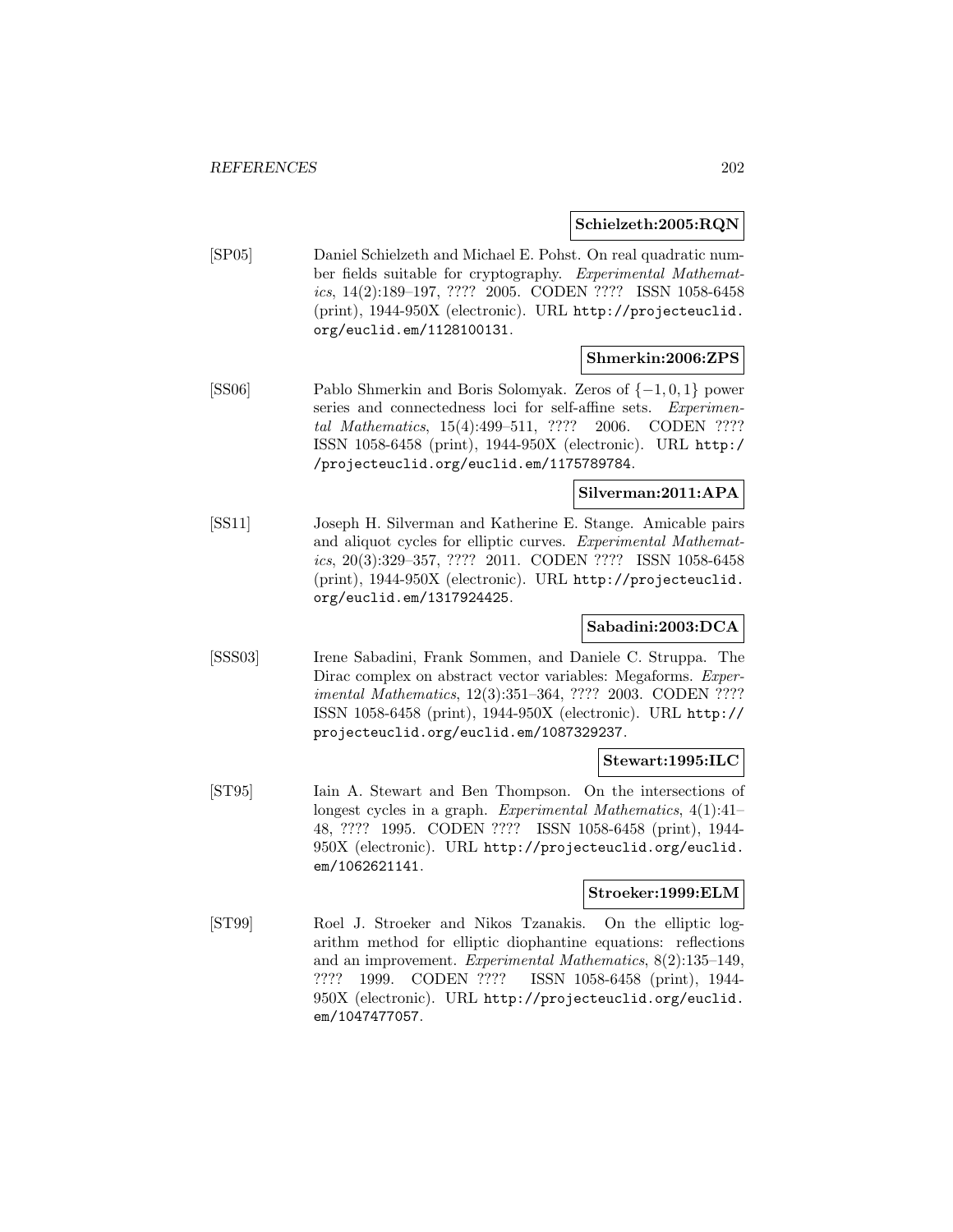### **Sinclair:2002:LSC**

[ST02a] Robert Sinclair and Minoru Tanaka. Loki: Software for computing cut loci. Experimental Mathematics,  $11(1):1-25$ , ???? 2002. CODEN ???? ISSN 1058-6458 (print), 1944-950X (electronic). URL http://projecteuclid.org/euclid.em/1057860311.

#### **Sinclair:2002:SPT**

[ST02b] Robert Sinclair and Minoru Tanaka. The set poles of a twosheeted hyperboloid. Experimental Mathematics, 11(1):27–36, ???? 2002. CODEN ???? ISSN 1058-6458 (print), 1944- 950X (electronic). URL http://projecteuclid.org/euclid. em/1057860312.

### **Sumida-Takahashi:2005:IIH**

[ST05] Hiroki Sumida-Takahashi. The Iwasawa invariants and the higher K-groups associated to real quadratic fields. Experimental Mathematics, 14(3):307–316, ???? 2005. CODEN ???? ISSN 1058-6458 (print), 1944-950X (electronic). URL http:// projecteuclid.org/euclid.em/1128371756.

#### **Schastnyy:2019:LIB**

[ST19a] V. Schastnyy and D. Treschev. On local integrability in billiard dynamics. Experimental Mathematics, 28(3):362–368, 2019. CODEN ???? ISSN 1058-6458 (print), 1944-950X (electronic). URL http://www.tandfonline.com/doi/full/ 10.1080/10586458.2017.1409145.

## **Shapiro:2019:AMA**

[ST19b] Boris Shapiro and Milos Tater. Asymptotics and monodromy of the algebraic spectrum of quasi-exactly solvable sextic oscillator. Experimental Mathematics, 28(1):16–23, 2019. CODEN ???? ISSN 1058-6458 (print), 1944-950X (electronic). URL http://www.tandfonline.com/doi/full/10. 1080/10586458.2017.1325792.

#### **Stojakovic:2021:HMB**

[ST21] Milos Stojaković and Nikola Trkulja. Hamiltonian makerbreaker games on small graphs. Experimental Mathematics, 30 (4):595–604, 2021. CODEN ???? ISSN 1058-6458 (print), 1944- 950X (electronic). URL http://www.tandfonline.com/doi/ full/10.1080/10586458.2019.1586599.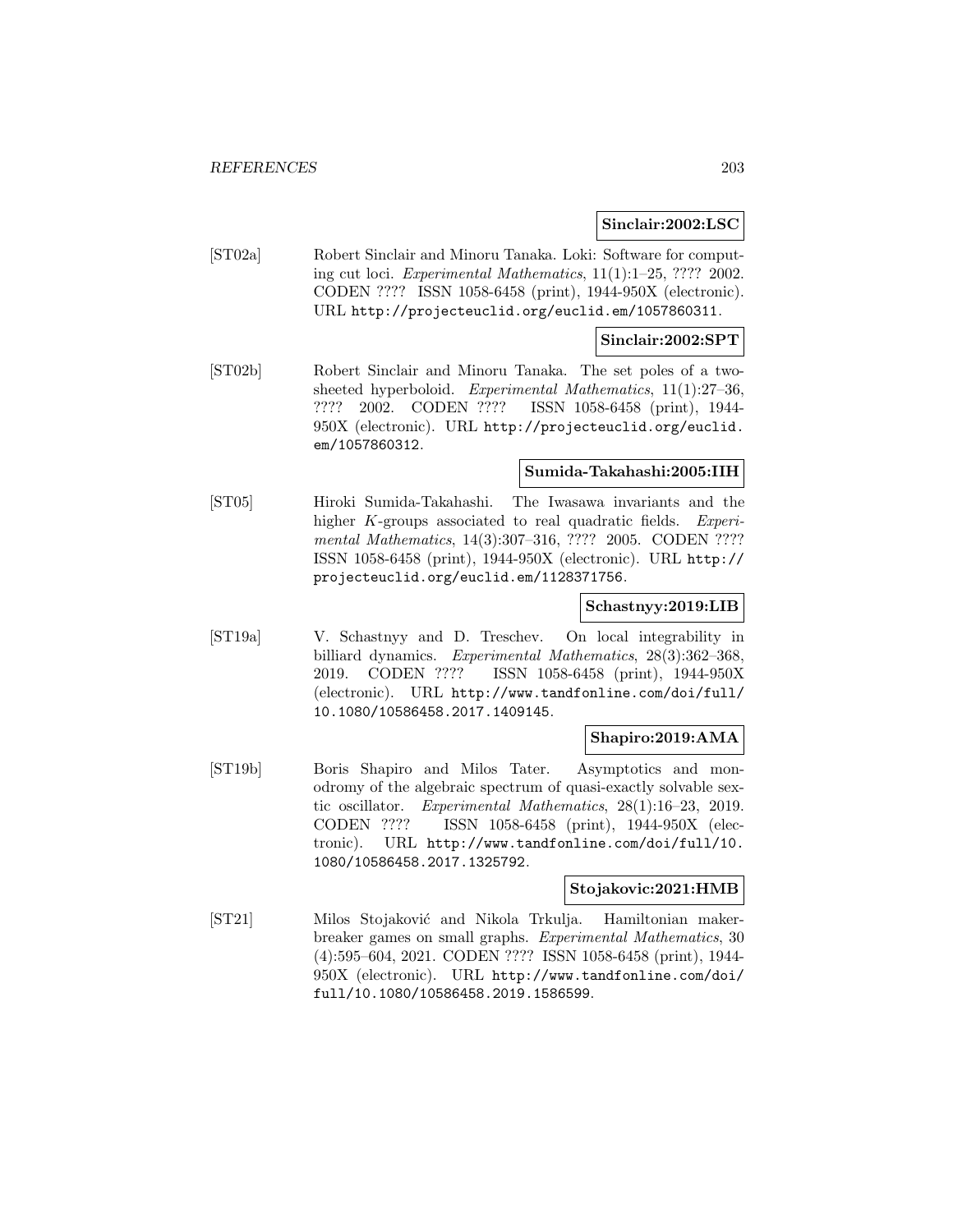### **Stevenhagen:1993:NRQ**

[Ste93] Peter Stevenhagen. The number of real quadratic fields having units of negative norm. Experimental Mathematics, 2(2):121– 136, ???? 1993. CODEN ???? ISSN 1058-6458 (print), 1944- 950X (electronic). URL http://projecteuclid.org/euclid. em/1048516217.

#### **Stevens:1995:CVD**

[Ste95] Jan Stevens. Computing versal deformations. Experimental Mathematics, 4(2):129–144, ???? 1995. CODEN ???? ISSN 1058-6458 (print), 1944-950X (electronic). URL http:/ /projecteuclid.org/euclid.em/1047931622.

## **Steinerberger:2017:HSU**

[Ste17] Stefan Steinerberger. A hidden signal in the Ulam sequence. Experimental Mathematics, 26(4):460–467, 2017. CODEN ???? ISSN 1058-6458 (print), 1944-950X (electronic). URL http:/ /www.tandfonline.com/doi/full/10.1080/10586458.2016. 1204638.

## **Stoimenow:2000:RKT**

[Sto00] Alexander Stoimenow. Rational knots and a theorem of Kanenobu. Experimental Mathematics, 9(3):473–478, ???? 2000. CODEN ???? ISSN 1058-6458 (print), 1944-950X (electronic). URL http://projecteuclid.org/euclid.em/1045604681.

#### **Stopple:2009:QCE**

[Sto09] Jeffrey Stopple. The quadratic character experiment. Experimental Mathematics, 18(2):193–200, ???? 2009. CODEN ???? ISSN 1058-6458 (print), 1944-950X (electronic). URL http:// projecteuclid.org/euclid.em/1259158429.

## **Stoll:2017:STL**

[Sto17a] Michael Stoll. Simultaneous torsion in the Legendre family. Experimental Mathematics, 26(4):446–459, 2017. CODEN ???? ISSN 1058-6458 (print), 1944-950X (electronic). URL http:/ /www.tandfonline.com/doi/full/10.1080/10586458.2016. 1201443.

## **Stopple:2017:LPR**

[Sto17b] Jeffrey Stopple. Lehmer pairs revisited. Experimental Mathematics, 26(1):45–53, 2017. CODEN ???? ISSN 1058-6458 (print), 1944-950X (electronic).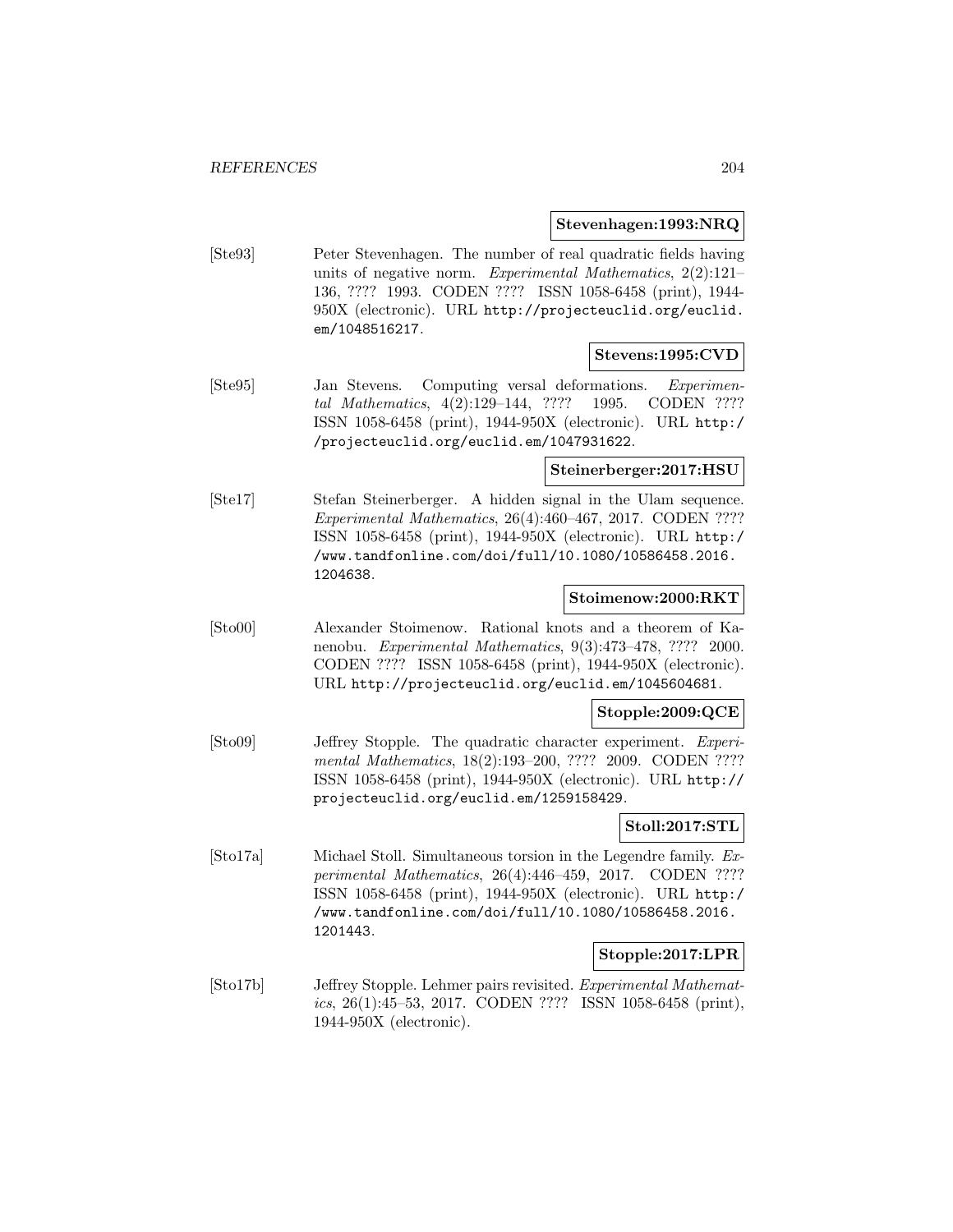#### **Strichartz:1995:DSS**

[STZ95] Robert S. Strichartz, Arthur Taylor, and Tong Zhang. Densities of self-similar measures on the line. Experimental Mathematics, 4(2):101–128, ???? 1995. CODEN ???? ISSN 1058-6458 (print), 1944-950X (electronic). URL http://projecteuclid. org/euclid.em/1047931621.

# **Svinin:2018:CIG**

[Svi18] Andrei K. Svinin. Conjectures involving a generalization of the sums of powers of integers. Experimental Mathematics,  $27(4)$ : 437–443, 2018. CODEN ???? ISSN 1058-6458 (print), 1944- 950X (electronic). URL http://www.tandfonline.com/doi/ full/10.1080/10586458.2017.1306815.

## **Suleiman:1993:CFC**

[SW93] Ibrahim A. I. Suleiman and Robert A. Wilson. Construction of the fourfold cover of the Mathieu group  $M_{22}$ . Experimental Mathematics, 2(1):11–14, ???? 1993. CODEN ???? ISSN 1058-6458 (print), 1944-950X (electronic). URL http:/ /projecteuclid.org/euclid.em/1062620734.

## **Suleiman:1995:SG**

[SW95] Ibrahim A. I. Suleiman and Robert A. Wilson. Standard generators for  $J_3$ . Experimental Mathematics,  $4(1):11-18$ , ???? 1995. CODEN ???? ISSN 1058-6458 (print), 1944-950X (electronic). URL http://projecteuclid.org/euclid.em/1062621139.

## **Stein:1999:SME**

[SW99] Andreas Stein and Hugh C. Williams. Some methods for evaluating the regulator of a real quadratic function field. Experimental Mathematics, 8(2):119–133, ???? 1999. CODEN ???? ISSN 1058-6458 (print), 1944-950X (electronic). URL http:// projecteuclid.org/euclid.em/1047477056.

## **Sarveniazi:2010:ECR**

[SW10] Alireza Sarveniazi and Stefan Wiedmann. Explicit construction of the (13,13)-regular hypergraph. Experimental Mathematics, 19(2):237–242, ???? 2010. CODEN ???? ISSN 1058-6458 (print), 1944-950X (electronic). URL http://projecteuclid. org/euclid.em/1276784792.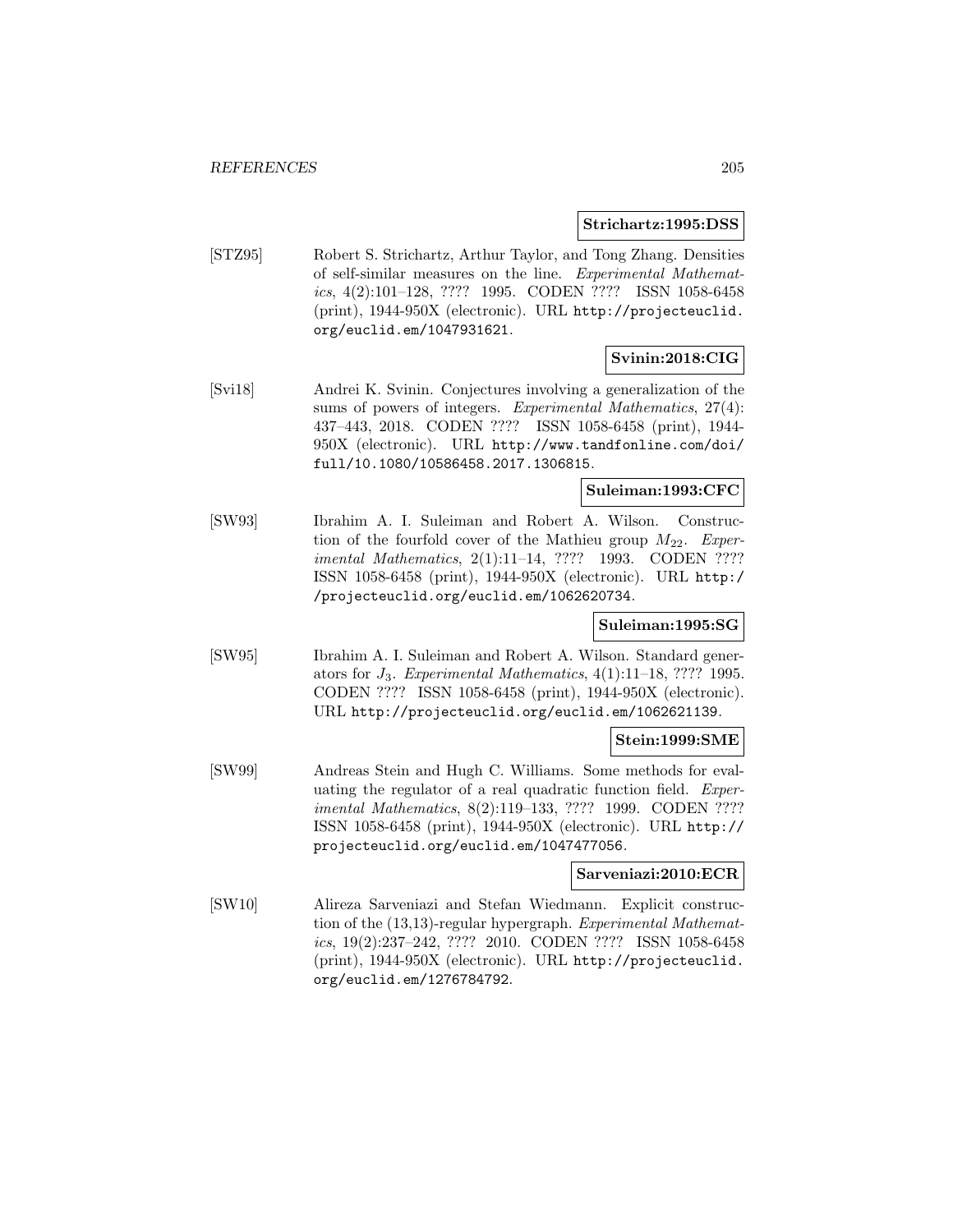## **Steuding:2012:RZF**

[SW12] Jörn Steuding and Elias Wegert. The Riemann zeta function on arithmetic progressions. Experimental Mathematics, 21(3):235– 240, 2012. CODEN ???? ISSN 1058-6458 (print), 1944-950X (electronic).

# **Sasaki:2001:GSH**

[SY01] Takeshi Sasaki and Masaaki Yoshida. A geometric study of the hypergeometric function with imaginary exponents. Experimental Mathematics, 10(3):321–330, ???? 2001. CODEN ???? ISSN 1058-6458 (print), 1944-950X (electronic). URL http:// projecteuclid.org/euclid.em/1069786340.

## **Sasaki:2008:HSM**

[SYY08] Takeshi Sasaki, Kotaro Yamada, and Masaaki Yoshida. The hyperbolic Schwarz map for the hypergeometric. Experimental Mathematics, 17(3):269–282, ???? 2008. CODEN ???? ISSN 1058-6458 (print), 1944-950X (electronic). URL http:/ /projecteuclid.org/euclid.em/1227121382.

## **Schwartz:2004:CTC**

[SZ04] Alexander Schwartz and Günter M. Ziegler. Construction techniques for cubical complexes, odd cubical 4-polytopes, and prescribed dual manifolds. Experimental Mathematics, 13(4):385– 413, ???? 2004. CODEN ???? ISSN 1058-6458 (print), 1944- 950X (electronic). URL http://projecteuclid.org/euclid. em/1109106431.

## **Sills:2006:DDC**

[SZ06] Andrew V. Sills and Doron Zeilberger. Disturbing the Dyson conjecture (in a GOOD way). Experimental Mathematics, 15 (2):187–191, ???? 2006. CODEN ???? ISSN 1058-6458 (print), 1944-950X (electronic). URL http://projecteuclid. org/euclid.em/1175789739.

#### **Szekeres:1998:AER**

[Sze98] George Szekeres. Abel's equation and regular growth: variations on a theme by Abel. Experimental Mathematics,  $7(2)$ : 85–100, ???? 1998. CODEN ???? ISSN 1058-6458 (print), 1944- 950X (electronic). URL http://projecteuclid.org/euclid. em/1048515657.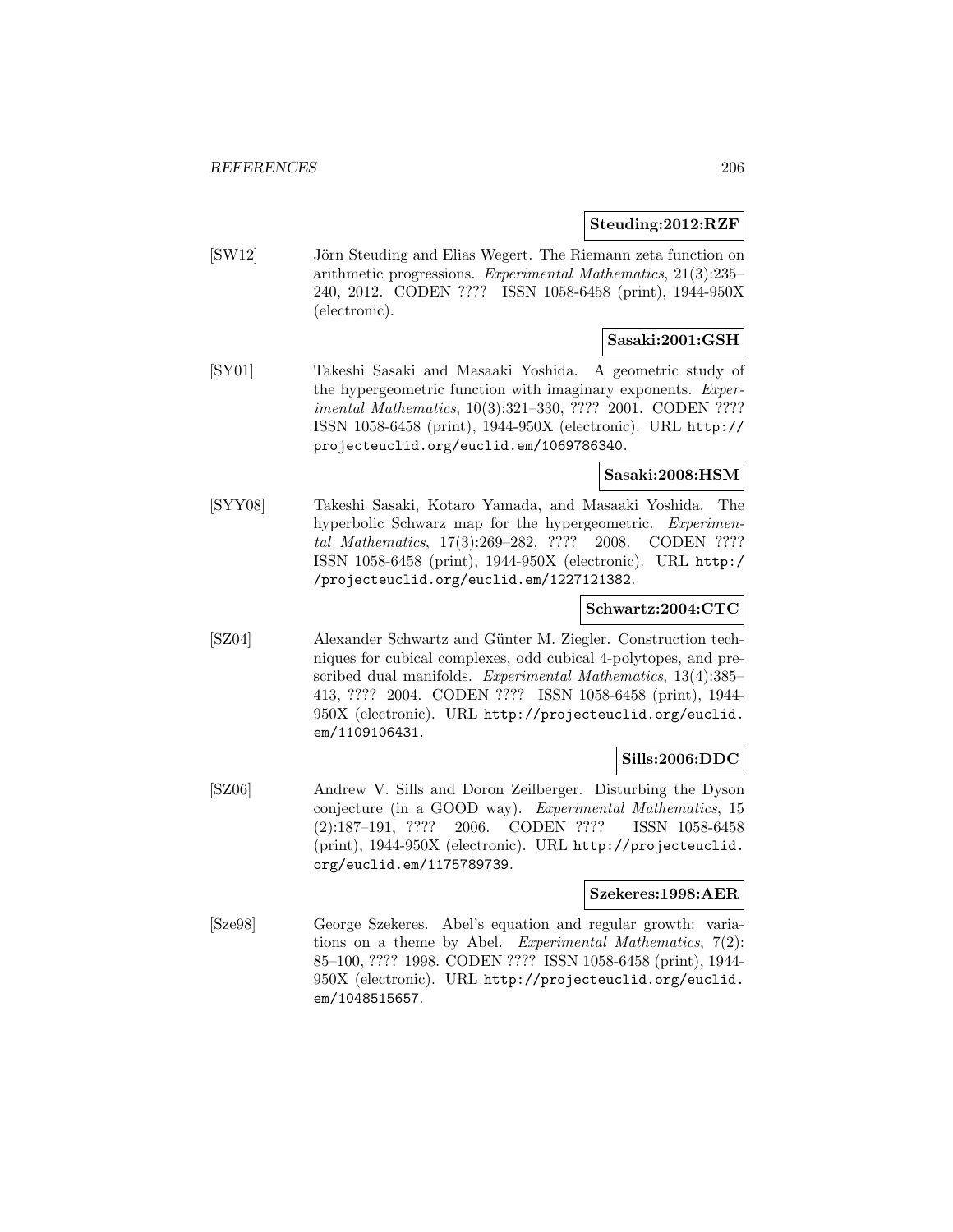#### **Schaeffer:2004:ANP**

[SZJ04] Gilles Schaeffer and Paul Zinn-Justin. On the asymptotic number of plane curves and alternating knots. Experimental Mathematics, 13(4):483–493, ???? 2004. CODEN ???? ISSN 1058-6458 (print), 1944-950X (electronic). URL http:/ /projecteuclid.org/euclid.em/1109106440.

## **Taherkhani:2000:KPM**

[Tah00] Feraydoun Taherkhani. The Kazhdan property of the mapping class group of closed surfaces and the first cohomology group of its cofinite subgroups. Experimental Mathematics, 9(2):261– 274, ???? 2000. CODEN ???? ISSN 1058-6458 (print), 1944- 950X (electronic). URL http://projecteuclid.org/euclid. em/1045952350.

## **Takemori:2014:CRS**

[Tak14] Sho Takemori. Congruence relations for Siegel modular forms of weight 47, 71, and 89. Experimental Mathematics, 23(4):423– 428, 2014. CODEN ???? ISSN 1058-6458 (print), 1944-950X (electronic).

# **Tange:2009:LSG**

[Tan09] Motoo Tange. Lens spaces given from L-space homology 3 spheres. Experimental Mathematics, 18(3):285–301, ???? 2009. CODEN ???? ISSN 1058-6458 (print), 1944-950X (electronic). URL http://projecteuclid.org/euclid.em/1259158466.

## **Tari:1992:RSF**

[Tar92] Farid Tari. Recognition of K-singularities of functions. Experimental Mathematics, 1(3):225–229, ???? 1992. CODEN ???? ISSN 1058-6458 (print), 1944-950X (electronic). URL http:// projecteuclid.org/euclid.em/1048622025.

## **Terras:1996:SSL**

[Ter96] Audrey Terras. Survey of spectra of Laplacians on finite symmetric spaces. Experimental Mathematics, 5(1):15–32, ???? 1996. CODEN ???? ISSN 1058-6458 (print), 1944-950X (electronic). URL http://projecteuclid.org/euclid.em/1047591144.

## **Thayer:1995:HGC**

[Tha95] Edward C. Thayer. Higher-genus Chen–Gackstatter surfaces and the Weierstrass representation for surfaces of infinite genus. Experimental Mathematics, 4(1):19–39, ???? 1995. CODEN ????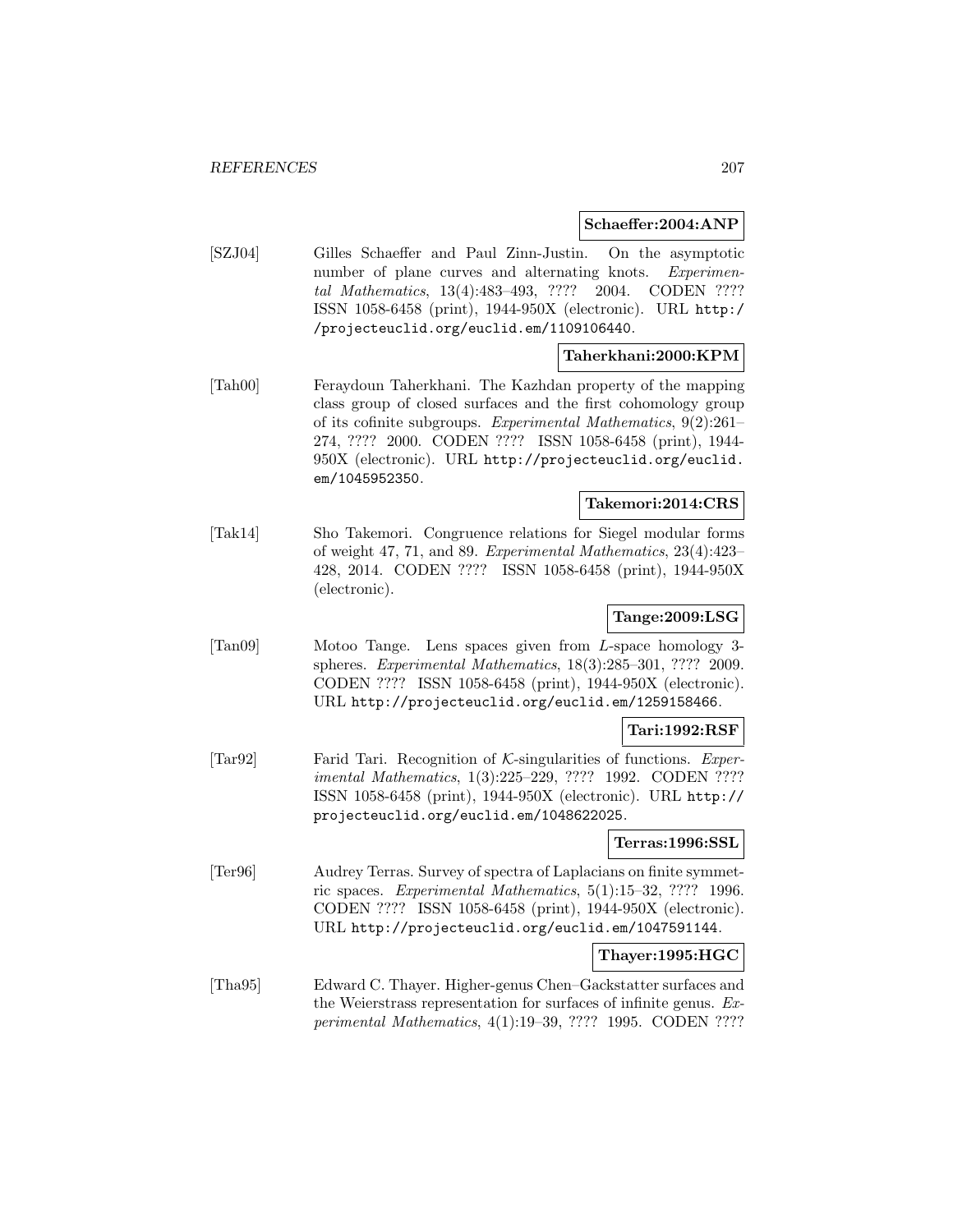ISSN 1058-6458 (print), 1944-950X (electronic). URL http:// projecteuclid.org/euclid.em/1062621140.

**Thaine:2008:CFC**

[Tha08] F. Thaine. On the construction of families of cyclic polynomials whose roots are units. Experimental Mathematics, 17(3):315– 331, ???? 2008. CODEN ???? ISSN 1058-6458 (print), 1944- 950X (electronic). URL http://projecteuclid.org/euclid. em/1227121385.

## **Theobald:2002:CA**

[The02] Thorsten Theobald. Computing amoebas. Experimental Mathematics, 11(4):513-526, ???? 2002. CODEN ???? ISSN 1058-6458 (print), 1944-950X (electronic). URL http:// projecteuclid.org/euclid.em/1057864661.

## **Thunberg:1994:FNC**

[Thu94] Hans Thunberg. Feigenbaum numbers for certain flat-top families. Experimental Mathematics, 3(1):51–57, ???? 1994. CODEN ???? ISSN 1058-6458 (print), 1944-950X (electronic). URL http://projecteuclid.org/euclid.em/1062621003.

## **Tompaidis:1996:AIS**

[Tom96a] Stathis Tompaidis. Approximation of invariant surfaces by periodic orbits in high-dimensional maps: some rigorous results. Experimental Mathematics, 5(3):197–209, ???? 1996. CODEN ???? ISSN 1058-6458 (print), 1944-950X (electronic). URL http://projecteuclid.org/euclid.em/1047915101.

## **Tompaidis:1996:NSI**

[Tom96b] Stathis Tompaidis. Numerical study of invariant sets of a quasiperiodic perturbation of a symplectic map. Experimental Mathematics, 5(3):211–230, ???? 1996. CODEN ???? ISSN 1058-6458 (print), 1944-950X (electronic). URL http:/ /projecteuclid.org/euclid.em/1047915102.

#### **Traizet:2008:ESE**

[Tra08] Martin Traizet. Exploring the space of embedded minimal surfaces of finite total curvature. Experimental Mathematics, 17(2):205–221, ???? 2008. CODEN ???? ISSN 1058-6458 (print), 1944-950X (electronic). URL http://projecteuclid. org/euclid.em/1227118972.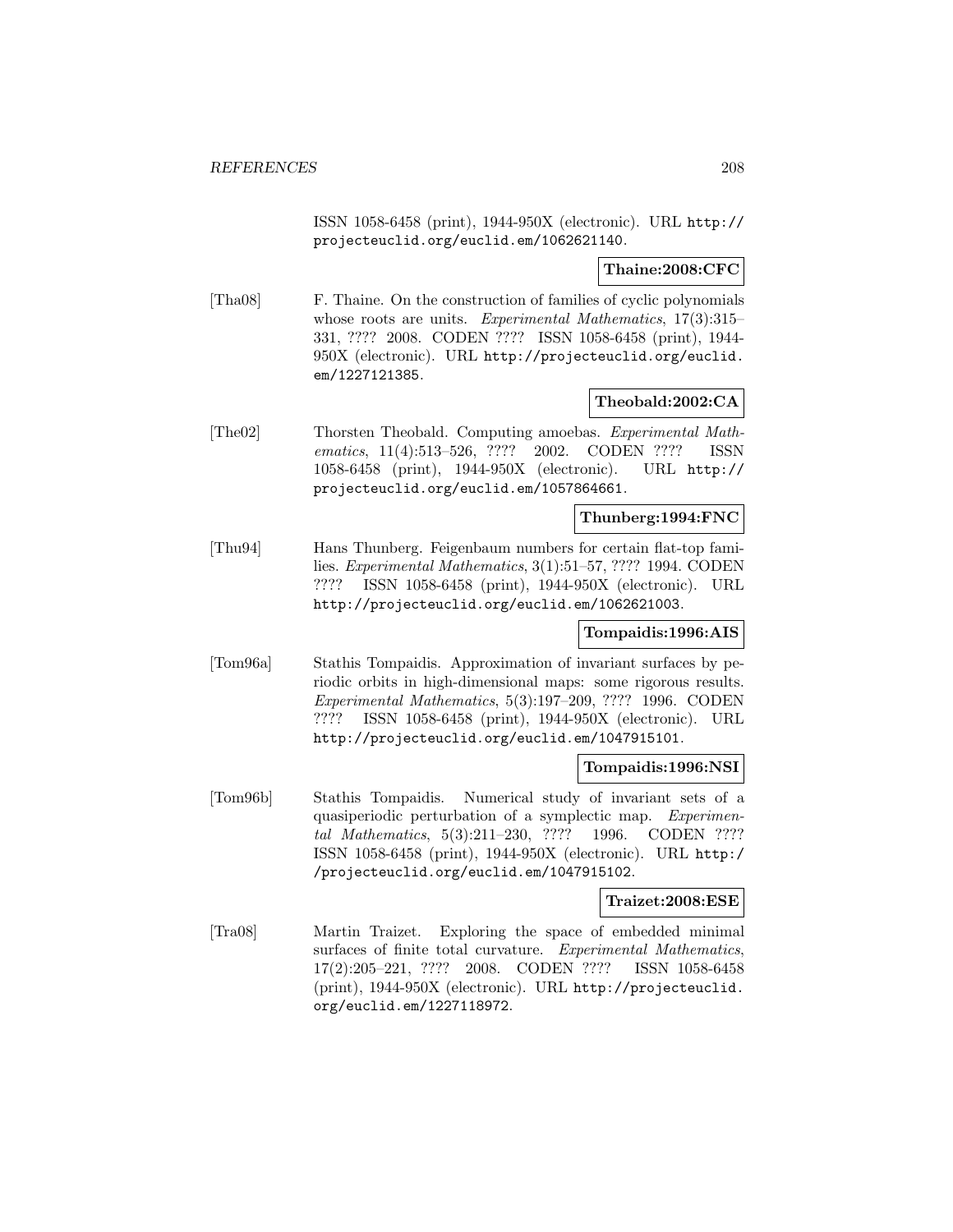**Torquato:2006:NCL**

[TS06] S. Torquato and F. H. Stillinger. New conjectural lower bounds on the optimal density of sphere packings. Experimental Mathematics, 15(3):307–331, ???? 2006. CODEN ???? ISSN 1058-6458 (print), 1944-950X (electronic). URL http:// projecteuclid.org/euclid.em/1175789761.

## **Tsukerman:2016:PPT**

[Tsu16] E. Tsukerman. Ping-pong and the traveling salesman problem. Experimental Mathematics, 25(1):1–7, 2016. CODEN ???? ISSN 1058-6458 (print), 1944-950X (electronic).

### **Tsuchioka:2020:BFI**

[Tsu20] Shunsuke Tsuchioka. BMR freeness for icosahedral family. Experimental Mathematics, 29(2):234–245, 2020. CODEN ???? ISSN 1058-6458 (print), 1944-950X (electronic). URL http:/ /www.tandfonline.com/doi/full/10.1080/10586458.2018. 1455072.

## **Tamminen:2017:DBM**

[TTS17] J. Tamminen, T. Tarvainen, and S. Siltanen. The D-Bar method for diffuse optical tomography: A computational study. Experimental Mathematics, 26(2):225–240, 2017. CODEN ???? ISSN 1058-6458 (print), 1944-950X (electronic). URL http://www.tandfonline.com/doi/full/10. 1080/10586458.2016.1157775.

## **Teske:1999:PCC**

[TW99] Edlyn Teske and Hugh C. Williams. A problem concerning a character sum. Experimental Mathematics, 8(1):63–72, ???? 1999. CODEN ???? ISSN 1058-6458 (print), 1944- 950X (electronic). URL http://projecteuclid.org/euclid. em/1047477113.

#### **Umeda:2009:CMC**

[Ume09] Yuhei Umeda. Constant-mean-curvature surfaces with singularities in Minkowski 3-space. Experimental Mathematics, 18 (3):311–323, ???? 2009. CODEN ???? ISSN 1058-6458 (print), 1944-950X (electronic). URL http://projecteuclid. org/euclid.em/1259158468.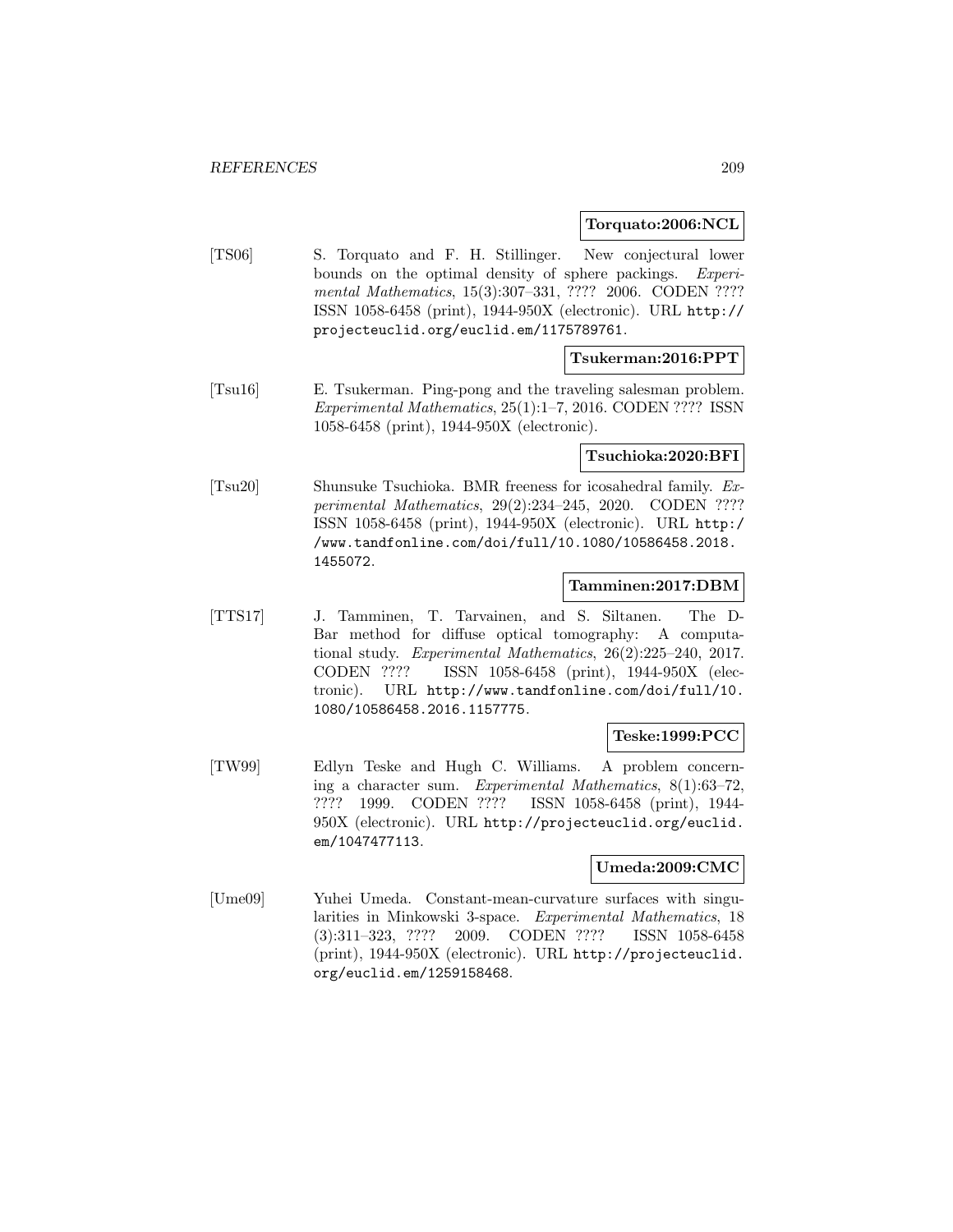## **VanHirtum:2017:DFW**

[Van17] Jasper Van Hirtum. On the distribution of Frobenius of weight 2 eigenforms with quadratic coefficient field. Experimental Mathematics, 26(2):165-188, 2017. CODEN ???? ISSN 1058-6458 (print), 1944-950X (electronic). URL http:/ /www.tandfonline.com/doi/full/10.1080/10586458.2016. 1142912.

## **Vardi:1998:PP**

[Var98] Ilan Vardi. Prime percolation. Experimental Mathematics, 7 (3):275–289, ???? 1998. CODEN ???? ISSN 1058-6458 (print), 1944-950X (electronic). URL http://projecteuclid. org/euclid.em/1047674208.

## **vanBommel:2022:NVB**

[vB22] Raymond van Bommel. Numerical verification of the Birch and Swinnerton-Dyer conjecture for hyperelliptic curves of higher genus over  $Q$  up to squares. Experimental Mathematics,  $31(1)$ : 138–145, 2022. CODEN ???? ISSN 1058-6458 (print), 1944- 950X (electronic). URL http://www.tandfonline.com/doi/ full/10.1080/10586458.2019.1592035.

## **vanderPoorten:2001:PD**

[vdP01] Alfred J. van der Poorten. A powerful determinant. Experimental Mathematics, 10(2):307-320, ???? 2001. CODEN ???? ISSN 1058-6458 (print), 1944-950X (electronic). URL http:// projecteuclid.org/euclid.em/999188640.

#### **Verschelde:2000:NEC**

[Ver00] Jan Verschelde. Numerical evidence for a conjecture in real algebraic geometry. Experimental Mathematics, 9(2):183–196, ???? 2000. CODEN ???? ISSN 1058-6458 (print), 1944- 950X (electronic). URL http://projecteuclid.org/euclid. em/1045952344.

#### **vanGeemen:1997:HEC**

[vGvdKTV97] Bert van Geemen, Wilberd van der Kallen, Jaap Top, and Alain Verberkmoes. Hecke eigenforms in the cohomology of congruence subgroups of  $SL(3, \mathbb{Z})$ . Experimental Mathematics,  $6(2):163-$ 174, ???? 1997. CODEN ???? ISSN 1058-6458 (print), 1944- 950X (electronic). URL http://projecteuclid.org/euclid. em/1047650002.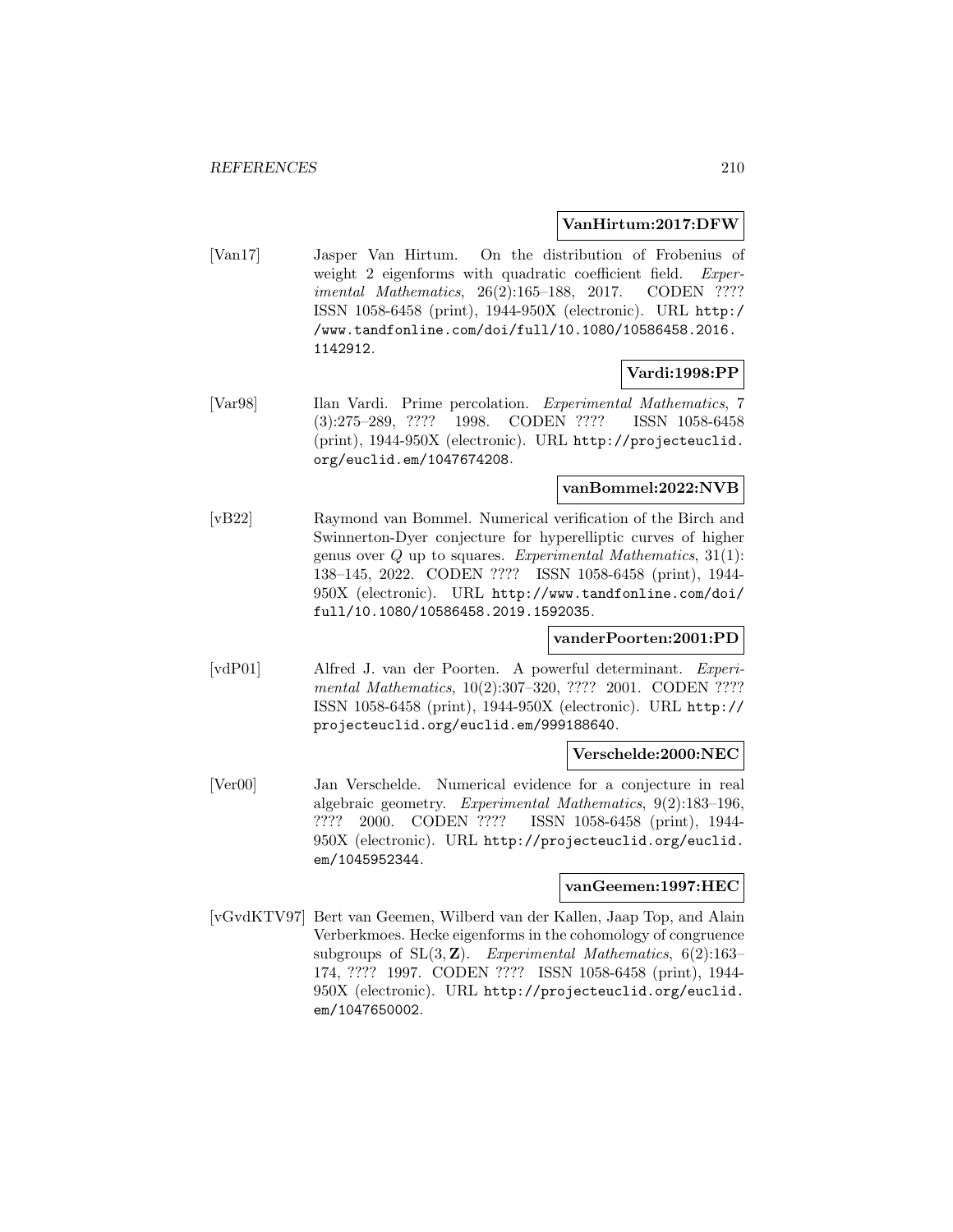### **Vinson:2001:PSM**

[Vin01] Jade Vinson. Partial sums of  $\zeta(1/2)$  modulo 1. Experimental Mathematics, 10(3):337–344, ???? 2001. CODEN ???? ISSN 1058-6458 (print), 1944-950X (electronic). URL http:/ /projecteuclid.org/euclid.em/1069786342.

## **Vivaldi:1994:PTR**

[Viv94] Franco Vivaldi. Periodicity and transport from round-off errors. Experimental Mathematics, 3(4):303–315, ???? 1994. CODEN ???? ISSN 1058-6458 (print), 1944-950X (electronic). URL http://projecteuclid.org/euclid.em/1048515812.

#### **Voros:2020:DKL**

[Vor20] André Voros. Discretized Keiper/Li approach to the Riemann hypothesis. Experimental Mathematics, 29(4):452–469, 2020. CODEN ???? ISSN 1058-6458 (print), 1944-950X (electronic). URL http://www.tandfonline.com/doi/full/ 10.1080/10586458.2018.1482480.

# **Vasco:2003:MLF**

[VRS03] María Isabel González Vasco, Martin Rötteler, and Rainer Steinwandt. On minimal length factorizations of finite groups. Experimental Mathematics, 12(1):1–12, ???? 2003. CODEN ???? ISSN 1058-6458 (print), 1944-950X (electronic). URL http:// projecteuclid.org/euclid.em/1064858780.

#### **Veerman:2000:DCI**

[VS00] J. J. P. Veerman and B. D. Stošić. On the dimensions of certain incommensurably constructed sets. Experimental Mathematics, 9(3):413–423, ???? 2000. CODEN ???? ISSN 1058-6458 (print), 1944-950X (electronic). URL http://projecteuclid. org/euclid.em/1045604676.

### **Villegas:1999:CPC**

[VV99] Fernando Rodriguez Villegas and José Felipe Voloch. On certain plane curves with many integral points. Experimental Mathematics, 8(1):57–62, ???? 1999. CODEN ???? ISSN 1058-6458 (print), 1944-950X (electronic). URL http://projecteuclid. org/euclid.em/1047477112.

### **Wada:2006:OAD**

[Wad06] Masaaki Wada. OPTi's algorithm for discreteness determination. Experimental Mathematics, 15(1):61–66, ???? 2006. CO-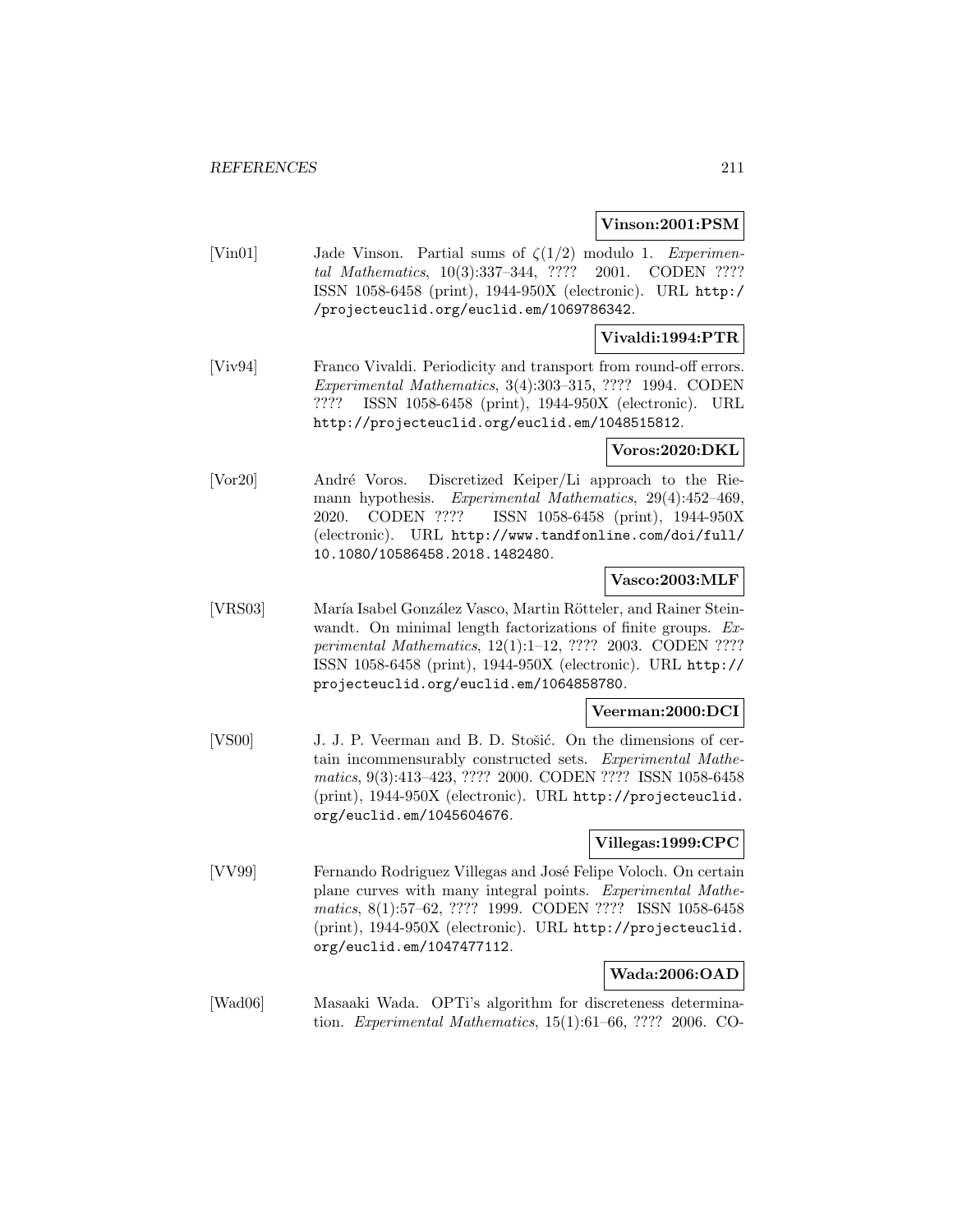DEN ???? ISSN 1058-6458 (print), 1944-950X (electronic). URL http://projecteuclid.org/euclid.em/1150476904.

### **Wagstaff:2001:PNF**

[Wag01] Samuel S. Wagstaff. Prime numbers with a fixed number of one bits or zero bits in their binary representation. Experimental Mathematics, 10(2):267-274, ???? 2001. CODEN ???? ISSN 1058-6458 (print), 1944-950X (electronic). URL http:// projecteuclid.org/euclid.em/999188636.

## **Waldschmidt:1994:DPR**

[Wal94] Michel Waldschmidt. Densité des points rationnels sur un groupe algébrique. (French) [Density of rational points on an algebraic group]. Experimental Mathematics, 3(4):329–352, ???? 1994. CODEN ???? ISSN 1058-6458 (print), 1944- 950X (electronic). URL http://projecteuclid.org/euclid. em/1048515814. See errata [Wal95].

#### **Waldschmidt:1995:EDP**

[Wal95] Michel Waldschmidt. Errata to: "Densité des point rationnels sur un groupe algébrique". Experimental Mathematics,  $4(3)$ : 255, ???? 1995. CODEN ???? ISSN 1058-6458 (print), 1944- 950X (electronic). URL http://projecteuclid.org/euclid. em/1062621082. See [Wal94].

### **Waldmuller:2003:FMN**

[Wal03] Reinhard Waldmüller. A flat manifold with no symmetries. Experimental Mathematics, 12(1):71–77, ???? 2003. CODEN ???? ISSN 1058-6458 (print), 1944-950X (electronic). URL http:// projecteuclid.org/euclid.em/1064858784.

#### **Walker:2013:SCL**

[Wal13] Alden Walker. Stable commutator length in free products of cyclic groups. Experimental Mathematics, 22(3):282–298, 2013. CODEN ???? ISSN 1058-6458 (print), 1944-950X (electronic).

#### **Wang:2001:NDS**

[Wan01] Yang Wang. On the number of Daubechies scaling functions and a conjecture of chyzak et al. Experimental Mathematics, 10(1): 87–89, ???? 2001. CODEN ???? ISSN 1058-6458 (print), 1944- 950X (electronic). URL http://projecteuclid.org/euclid. em/999188422.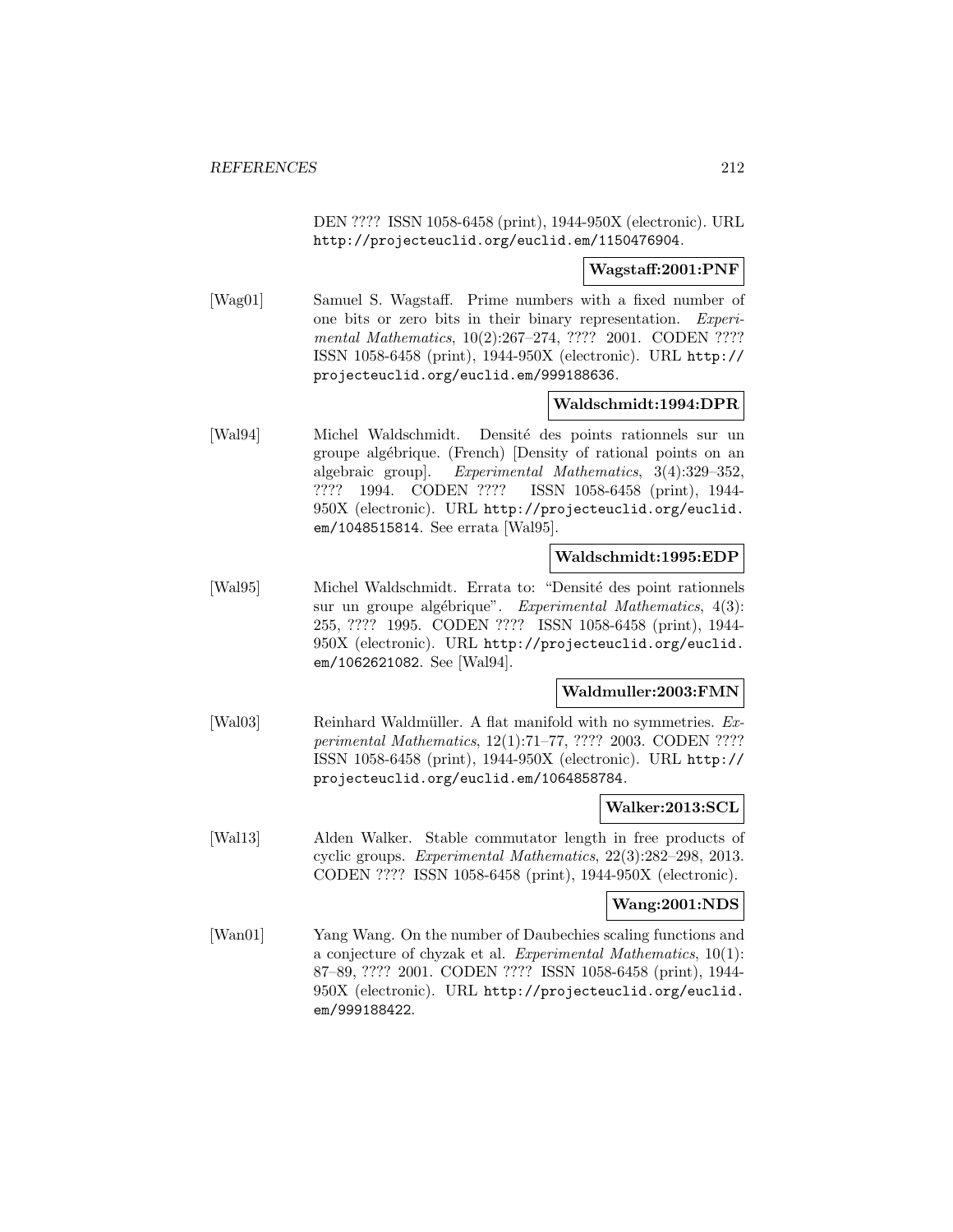#### **Wang:2009:FIE**

[Wan09] Jeffrey Wang. Finding and investigating exact spherical codes. Experimental Mathematics, 18(2):249–256, ???? 2009. CODEN ???? ISSN 1058-6458 (print), 1944-950X (electronic). URL http://projecteuclid.org/euclid.em/1259158434.

## **Warrington:2011:ECC**

[War11] Gregory S. Warrington. Equivalence classes for the  $\mu$ -coefficient of Kazhdan–Lusztig polynomials in  $S_n$ . Experimental Mathematics, 20(4):457–466, ???? 2011. CODEN ???? ISSN 1058-6458 (print), 1944-950X (electronic). URL http://projecteuclid. org/euclid.em/1323367157.

## **Watkins:2002:CMD**

[Wat02] Mark Watkins. Computing the modular degree of an elliptic curve. Experimental Mathematics, 11(4):487–502, ???? 2002. CODEN ???? ISSN 1058-6458 (print), 1944-950X (electronic). URL http://projecteuclid.org/euclid.em/1057864659.

## **Watkins:2008:SHA**

[Wat08] Mark Watkins. Some heuristics about elliptic curves. Experimental Mathematics, 17(1):105-125, ???? 2008. CODEN ???? ISSN 1058-6458 (print), 1944-950X (electronic). URL http:// projecteuclid.org/euclid.em/1227031901.

## **Weber:1997:HSF**

[Web97] Hermann-Josef Weber. Hyperelliptic simple factors of  $J_0(N)$ with dimension at least 3. Experimental Mathematics,  $6(4):273-$ 287, ???? 1997. CODEN ???? ISSN 1058-6458 (print), 1944- 950X (electronic). URL http://projecteuclid.org/euclid. em/1047047188.

## **Weber:2009:LDC**

[Web09] Christian Weber. Low-degree cohomology of integral Specht modules. Experimental Mathematics, 18(1):85–96, ???? 2009. CODEN ???? ISSN 1058-6458 (print), 1944-950X (electronic). URL http://projecteuclid.org/euclid.em/1243430532.

## **Weintraub:2014:AD**

[Wei14] Steven H. Weintraub. The adjoint of differentiation. *Experi*mental Mathematics, 23(4):429–432, 2014. CODEN ???? ISSN 1058-6458 (print), 1944-950X (electronic).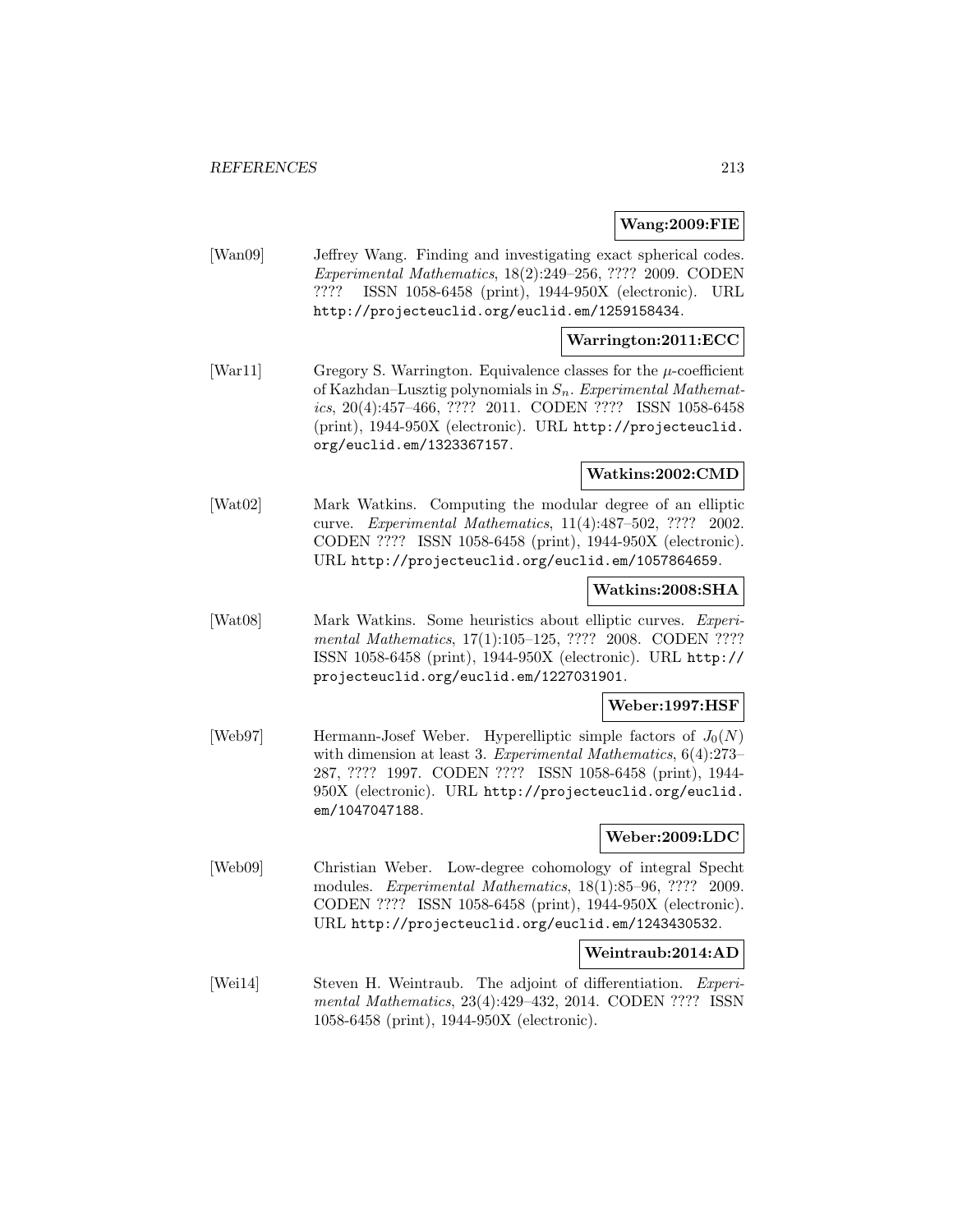## **Weinstein:2016:NFP**

[Wei16] F. V. Weinstein. Notes on Fibonacci partitions. *Experimental* Mathematics, 25(4):482–499, 2016. CODEN ???? ISSN 1058- 6458 (print), 1944-950X (electronic).

## **Wikstrom:2003:CPG**

[Wik03] Frank Wikström. Computing the pluricomplex Green function with two poles. Experimental Mathematics, 12(3):375–384, ???? 2003. CODEN ???? ISSN 1058-6458 (print), 1944- 950X (electronic). URL http://projecteuclid.org/euclid. em/1087329239.

## **Willerton:2002:FTV**

[Wil02] Simon Willerton. On the first two Vassiliev invariants. *Exper*imental Mathematics, 11(2):289–296, ???? 2002. CODEN ???? ISSN 1058-6458 (print), 1944-950X (electronic). URL http:// projecteuclid.org/euclid.em/1062621221.

# **Wilson:2006:SGC**

[Wil06] P. M. H. Wilson. Some geometry and combinatorics for the S-invariant of ternary cubics. Experimental Mathematics, 15 (4):479–490, ???? 2006. CODEN ???? ISSN 1058-6458 (print), 1944-950X (electronic). URL http://projecteuclid. org/euclid.em/1175789782.

## **Winckler:2022:LRC**

[Win22] Björn Winckler. The Lorenz Renormalization Conjecture. Experimental Mathematics, 31(1):42–57, 2022. CODEN ???? ISSN 1058-6458 (print), 1944-950X (electronic). URL http:/ /www.tandfonline.com/doi/full/10.1080/10586458.2019. 1583145.

#### **Worden:2020:ESV**

[Wor20] William Worden. Experimental statistics of veering triangulations. Experimental Mathematics, 29(1):101–122, 2020. CODEN ???? ISSN 1058-6458 (print), 1944-950X (electronic). URL http://www.tandfonline.com/doi/full/10. 1080/10586458.2018.1437850.

## **Wilson:1997:BPC**

[WPW97] Mark C. Wilson, Geoffrey Pritchard, and David H. Wood. Bell's primeness criterion for  $W(2n + 1)$ . Experimental Mathematics, 6(1):77–85, ???? 1997. CODEN ???? ISSN 1058-6458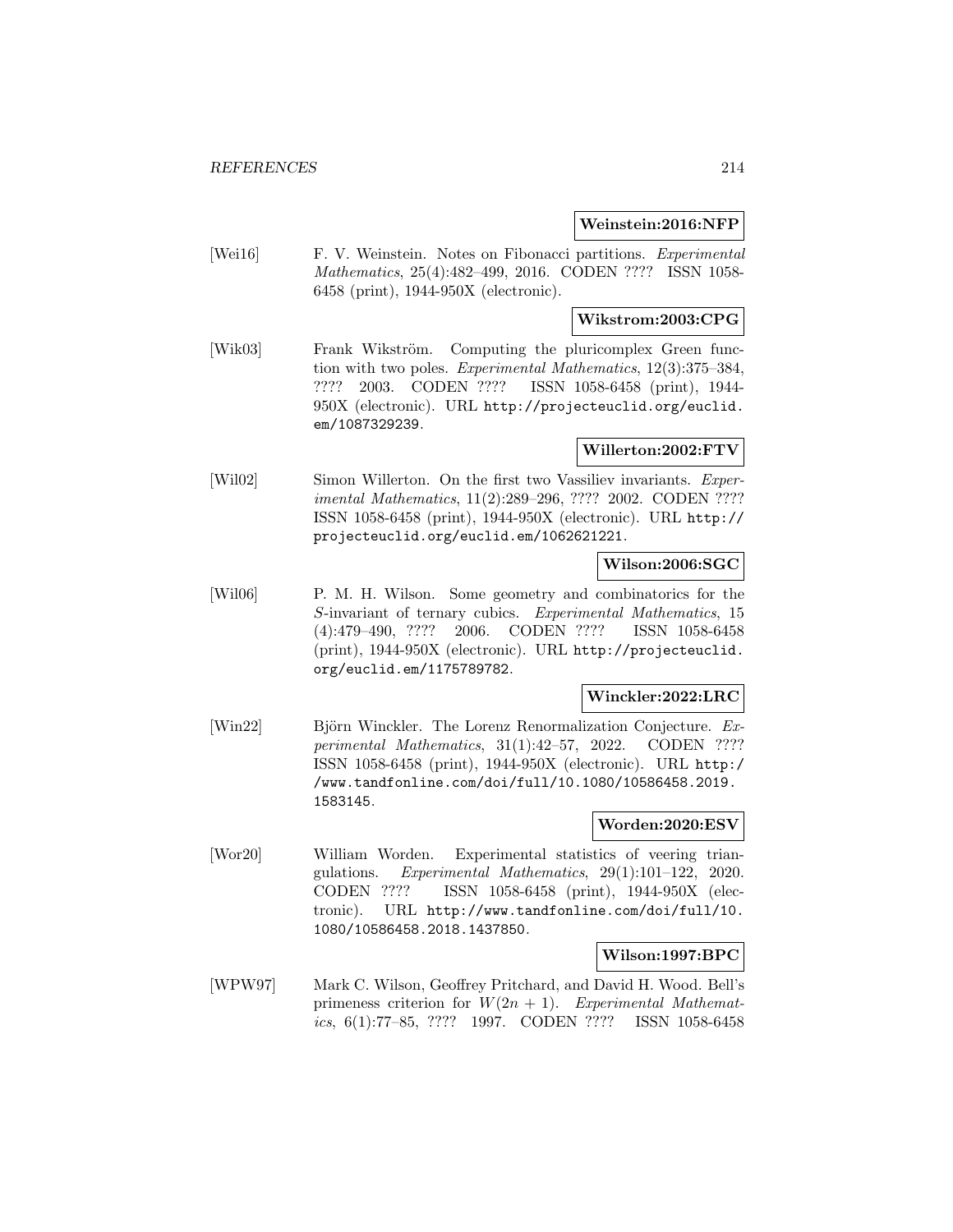(print), 1944-950X (electronic). URL http://projecteuclid. org/euclid.em/1047565285.

#### **Woodcock:1998:ACR**

[WS98] Christopher F. Woodcock and Nigel P. Smart. p-adic chaos and random number generation. Experimental Mathematics, 7(4):333–342, ???? 1998. CODEN ???? ISSN 1058-6458 (print), 1944-950X (electronic). URL http://projecteuclid. org/euclid.em/1047674151.

## **Williams:2003:NCC**

[WtR03] Hugh Williams and Herman te Riele. New computations concerning the Cohen–Lenstra heuristics. Experimental Mathematics, 12(1):99–113, ???? 2003. CODEN ???? ISSN 1058-6458 (print), 1944-950X (electronic). URL http://projecteuclid. org/euclid.em/1064858787.

## **Wayne:2021:CPS**

[WZ21] C. Eugene Wayne and Vadim Zharnitsky. Critical points of Strichartz functional. Experimental Mathematics, 30(2):235– 257, 2021. CODEN ???? ISSN 1058-6458 (print), 1944-950X (electronic). URL http://www.tandfonline.com/doi/full/ 10.1080/10586458.2018.1537865.

### **Xylogiannopoulos:2014:EAN**

[XKA14] Konstantinos F. Xylogiannopoulos, Panagiotis Karampelas, and Reda Alhajj. Experimental analysis on the normality of using advanced data-mining techniques. Experimental Mathematics, 23(2):105–128, 2014. CODEN ???? ISSN 1058-6458 (print), 1944-950X (electronic).

## **Xu:2004:PLD**

[Xu04] Yuan Xu. On polynomials of least deviation from zero in several variables. Experimental Mathematics, 13(1):103–113, ???? 2004. CODEN ???? ISSN 1058-6458 (print), 1944-950X (electronic). URL http://projecteuclid.org/euclid.em/1086894092.

#### **Yabuta:2009:PDC**

[Yab09] Minoru Yabuta. Primitive divisors of certain elliptic divisibility sequences. Experimental Mathematics, 18(3):303–310, ???? 2009. CODEN ???? ISSN 1058-6458 (print), 1944- 950X (electronic). URL http://projecteuclid.org/euclid. em/1259158467.